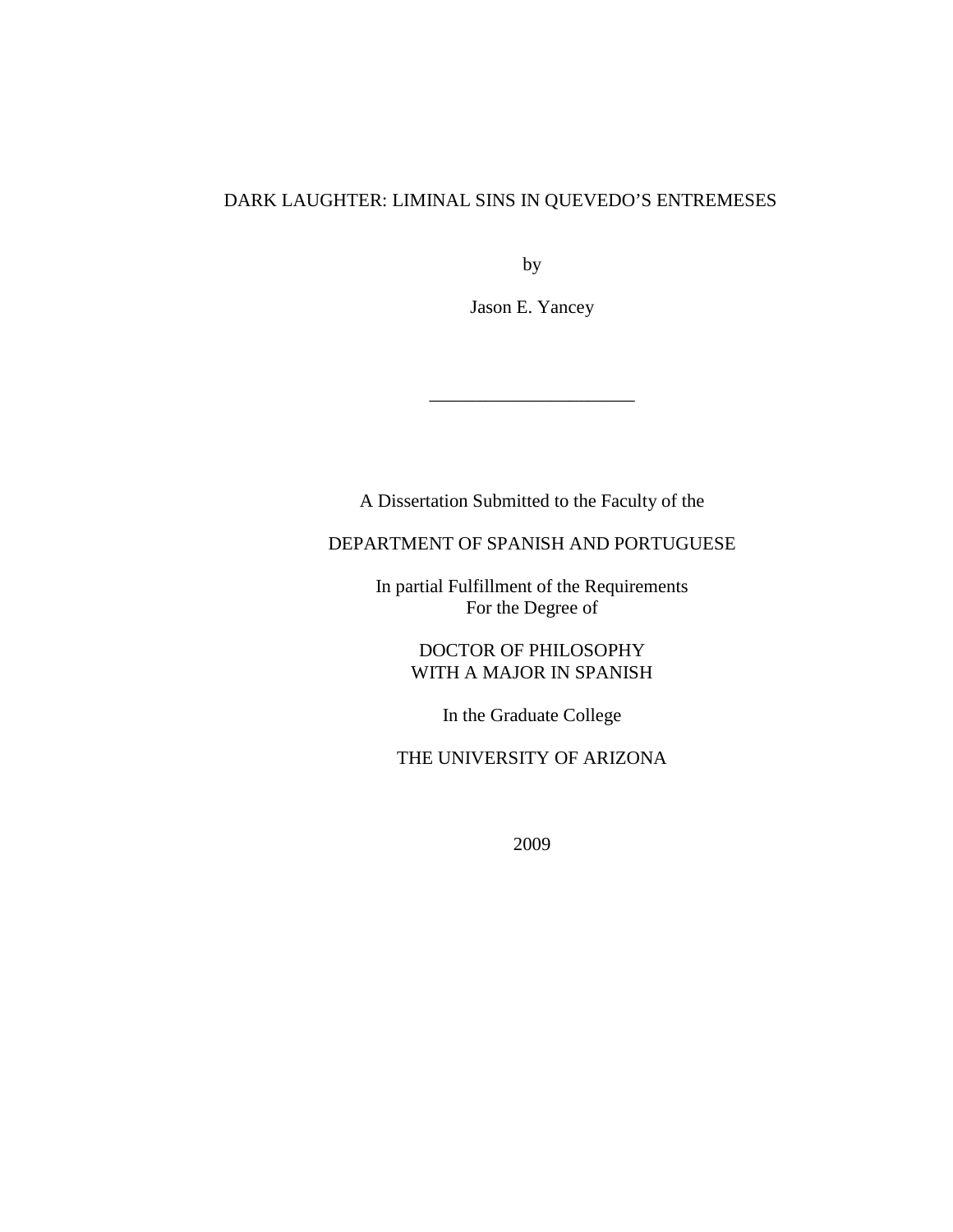# THE UNIVERSITY OF ARIZONA GRADUATE COLLEGE

As members of the Dissertation Committee, we certify that we have read the dissertation prepared by Jason E. Yancey entitled Dark Laughter: Liminal Sins in Quevedo's Entremeses and recommend that it be accepted as fulfilling the dissertation requirement for the Degree of Doctor of Philosophy

|                        | Date: 4/24/09 |
|------------------------|---------------|
| Dr. Amy R. Williamsen  |               |
|                        | Date: 4/24/09 |
| Dr. Robert L. Fiore    |               |
|                        | Date: 4/24/09 |
| Dr. Richard P. Kinkade |               |

Final approval and acceptance of this dissertation is contingent upon the candidate's submission of the final copies of the dissertation to the Graduate College. I hereby certify that I have read this dissertation prepared under my direction and recommend that it be accepted as fulfilling the dissertation requirement.

Dissertation Director: Dr. Amy R. Williamsen

Date:  $4/24/09$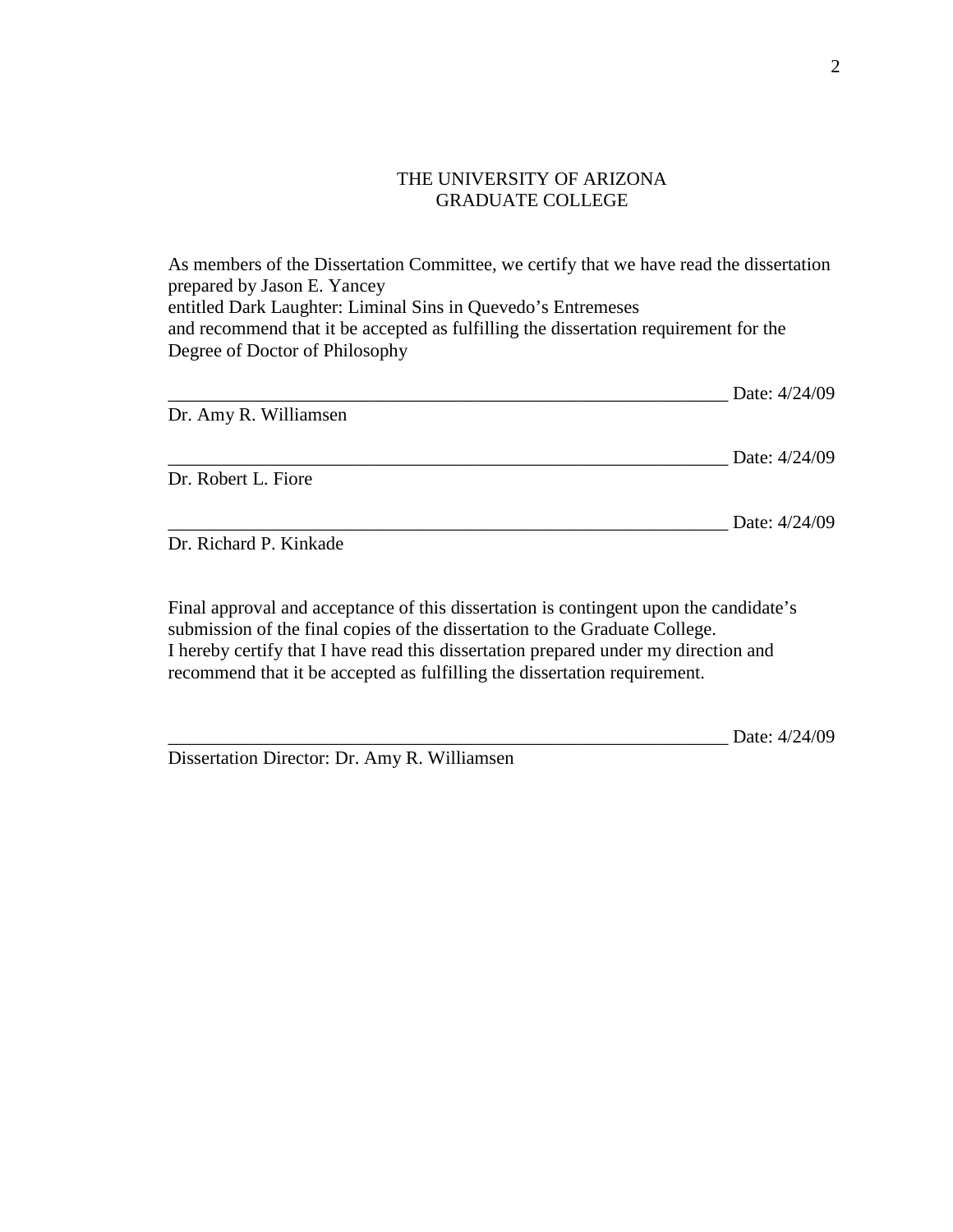## STATEMENT BY AUTHOR

This dissertation has been submitted in partial fulfillment of requirements for an advanced degree at the University of Arizona and is deposited in the University Library to be made available to borrowers under rules of the Library.

Brief quotations from this dissertation are allowable without special permission, provided that accurate acknowledgment of source is made. Requests for permission for extended quotation from or reproduction of this manuscript in whole or in part may be granted by the head of the major department of the Dean of the Graduate College when in his or her judgment the proposed use of the material is in the interests of scholarship. In all other instances, however, permission must be obtained from the author.

SIGNED: Jason E. Yancey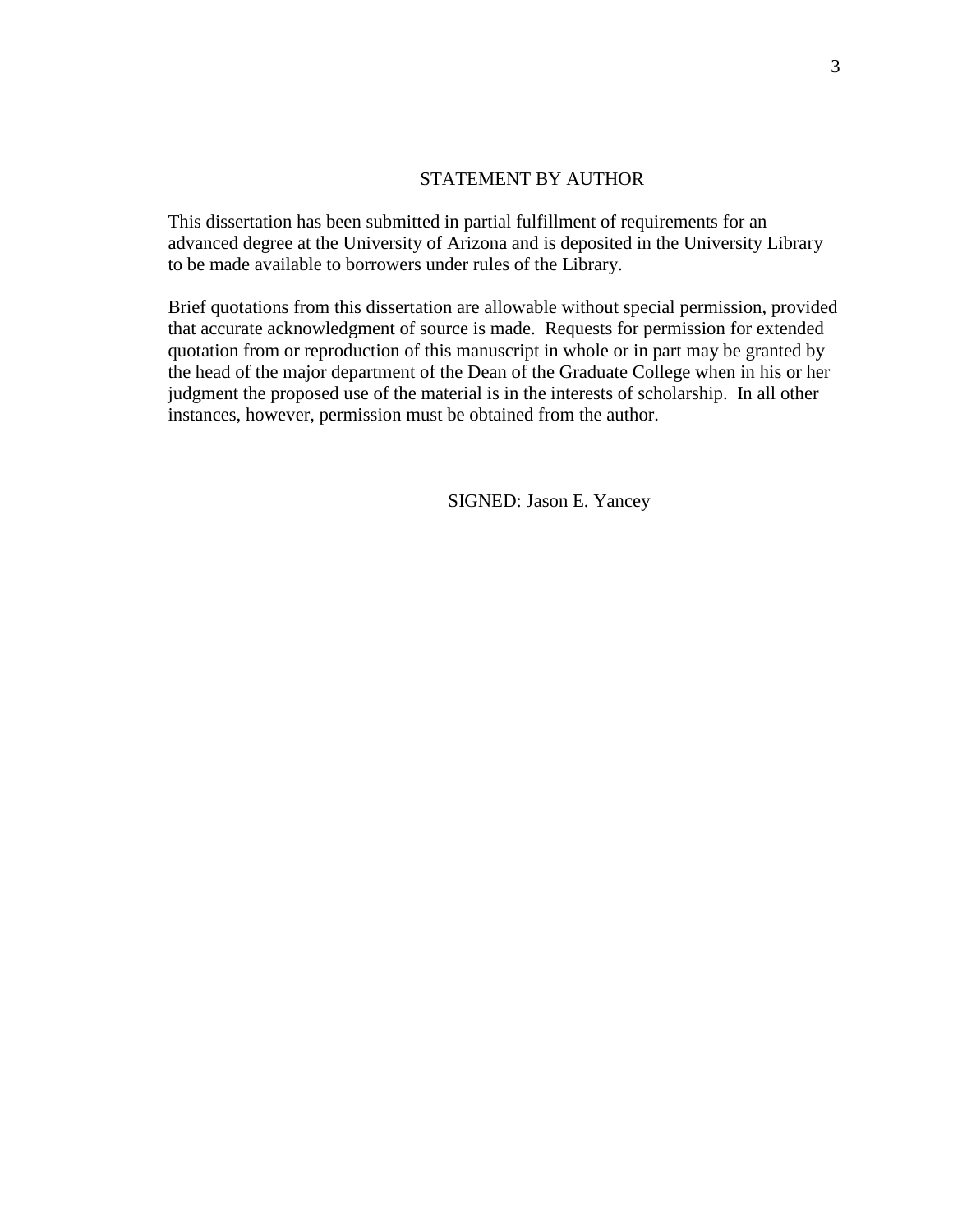#### ACKNOWLEDGMENTS

Praise the bridge that carried you over.

(George Colman, *The Heir at Law*, 64).

Like many graduate students, I have overcome innumerable obstacles during my journey to this point in my life and in my career, a feat made possible by the innumerable and well-placed bridges of kindness and support along the way. I express my gratitude in particular to the members of my dissertation committee: to Dr. Amy Williamsen, my teacher, mentor, and friend since the day I met her and who continues to provide me with tremendous opportunities that have helped make me the person I am today; to Dr. Robert Fiore, who taught me to expand my horizons and to ever search for knowledge and never find it; and to Dr. Richard Kinkade, who not only introduced me to Quevedo's theater but taught me the meaning of excellence in scholarship. In addition to these I have benefited from many other teachers and advisors that have freely shared their knowledge and insight with me, including Dr. Laura Gutierrez, Deborah Dickey, Dr. Valerie Hegstrom and Dr. Dale Pratt. I also express heart-felt gratitude to my graduate student compatriots, including Jonathan Wade, Errol King and Susan Divine, who made the journey with me always with the reassurance that I would eventually arrive at my destination.

My family, both immediate and extended, has always been an invaluable source of strength in everything that I do and my greatest source of joy. To my parents and siblings I offer my love and appreciation. I am particularly grateful to my four beautiful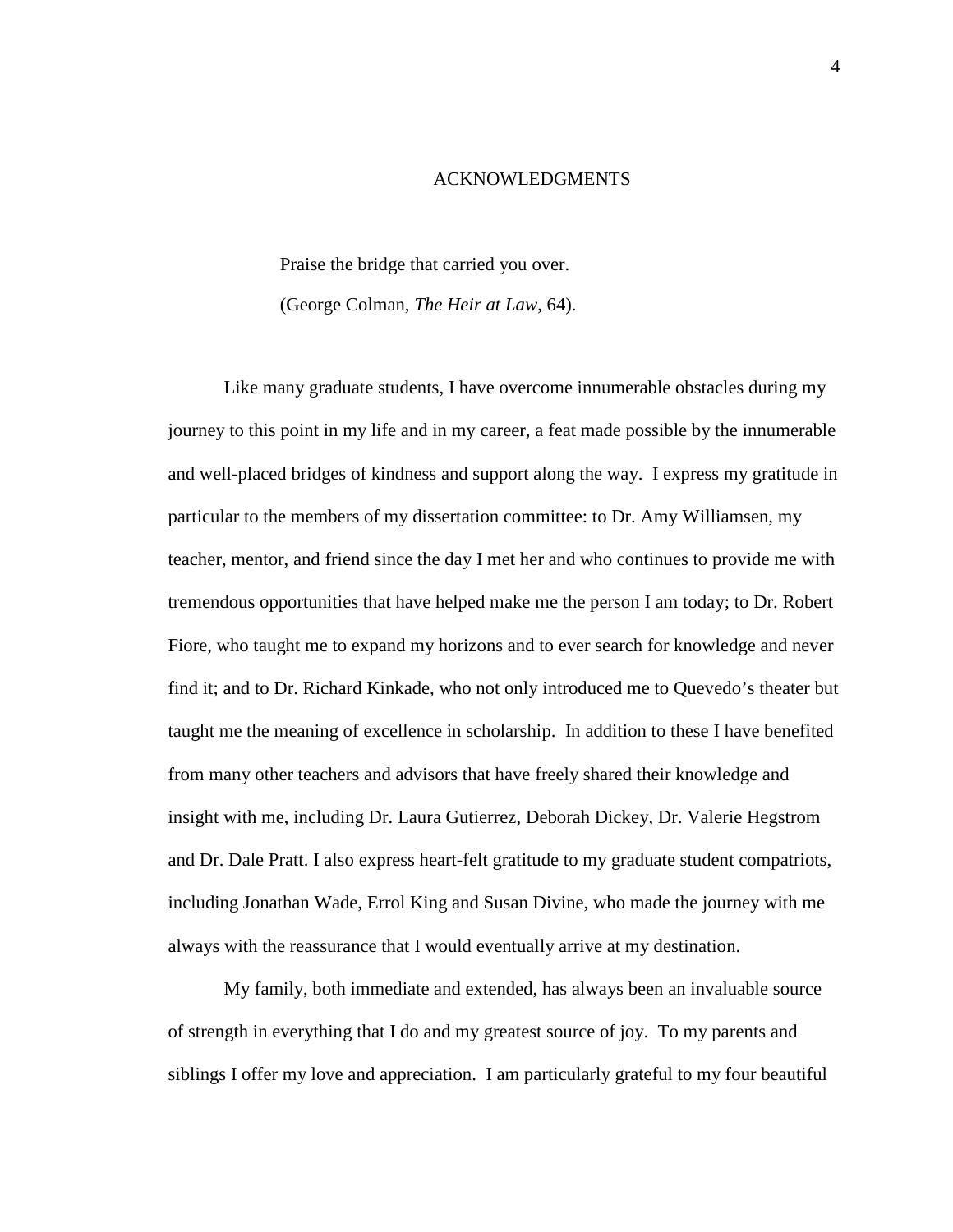and precious children, London, Sonnet, Page and Knight, who have made my life, even in its darkest moments, worth living.

I cannot begin to express even the smallest part of my feelings of gratitude to my wife, Aleece. She is my universe, my biggest fan, my best friend and my cherished companion. Ten years later and you're still my sweetheart, now more so than ever.

Thank you.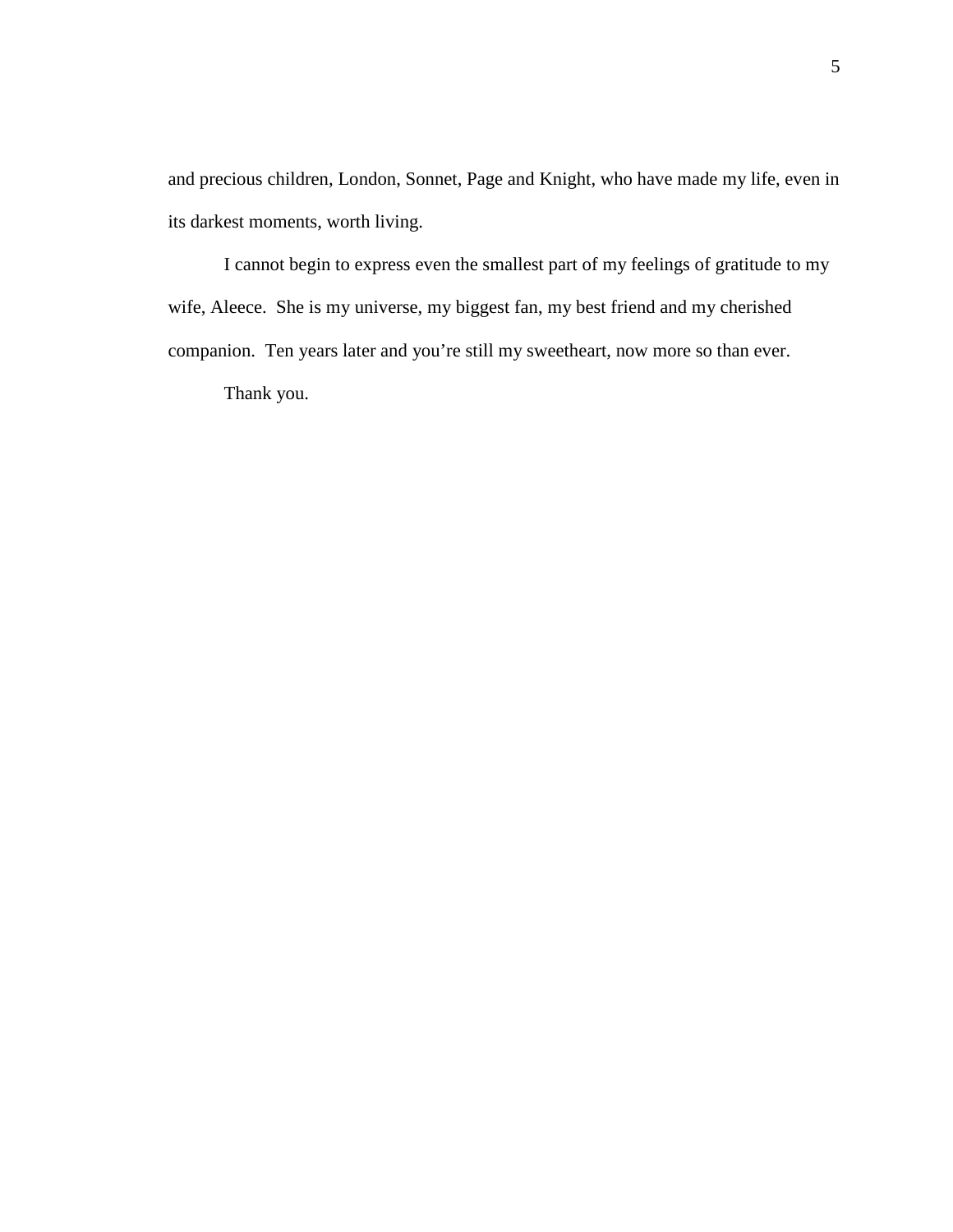# DEDICATION

For London, Sonnet, Page and Knight: you are my life's greatest work.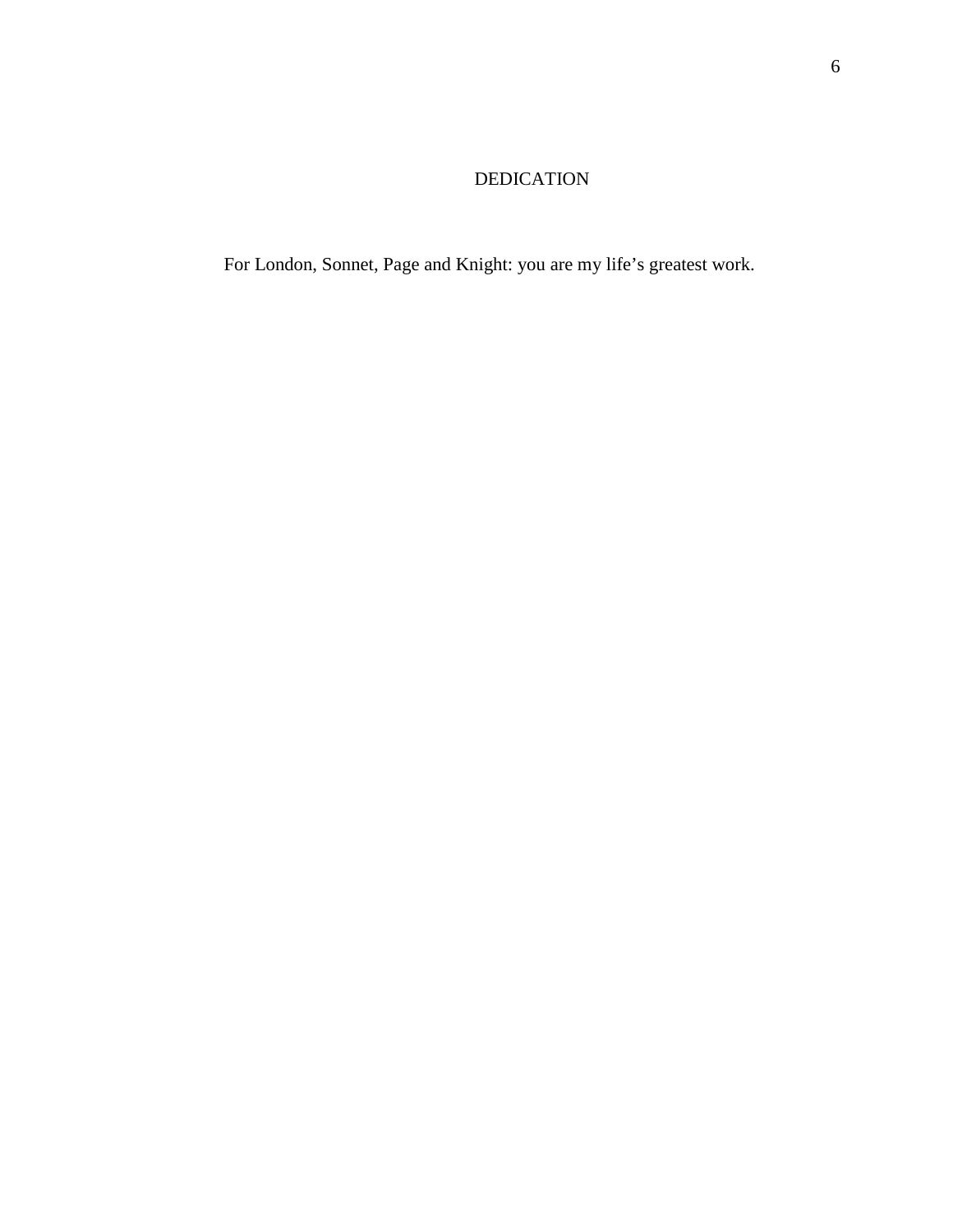# TABLE OF CONTENTS

| CHAPTER 1: FRANCISCO DE QUEVEDO AND THE ENTREMÉS 10             |
|-----------------------------------------------------------------|
|                                                                 |
|                                                                 |
|                                                                 |
|                                                                 |
|                                                                 |
|                                                                 |
| Lost or fragmentary works positively attributed to Quevedo:  48 |
|                                                                 |
| CHAPTER 2: AGENTS OF SIN, THE PURGING POWER OF LIMINALITY 57    |
| CHAPTER 3: DESIRES OF THE EGO (PRIDE, SLOTH AND WRATH)  91      |
|                                                                 |
|                                                                 |
|                                                                 |
|                                                                 |
| CHAPTER 4: DESIRES OF OWNERSHIP (GREED AND ENVY) 125            |
|                                                                 |
|                                                                 |
|                                                                 |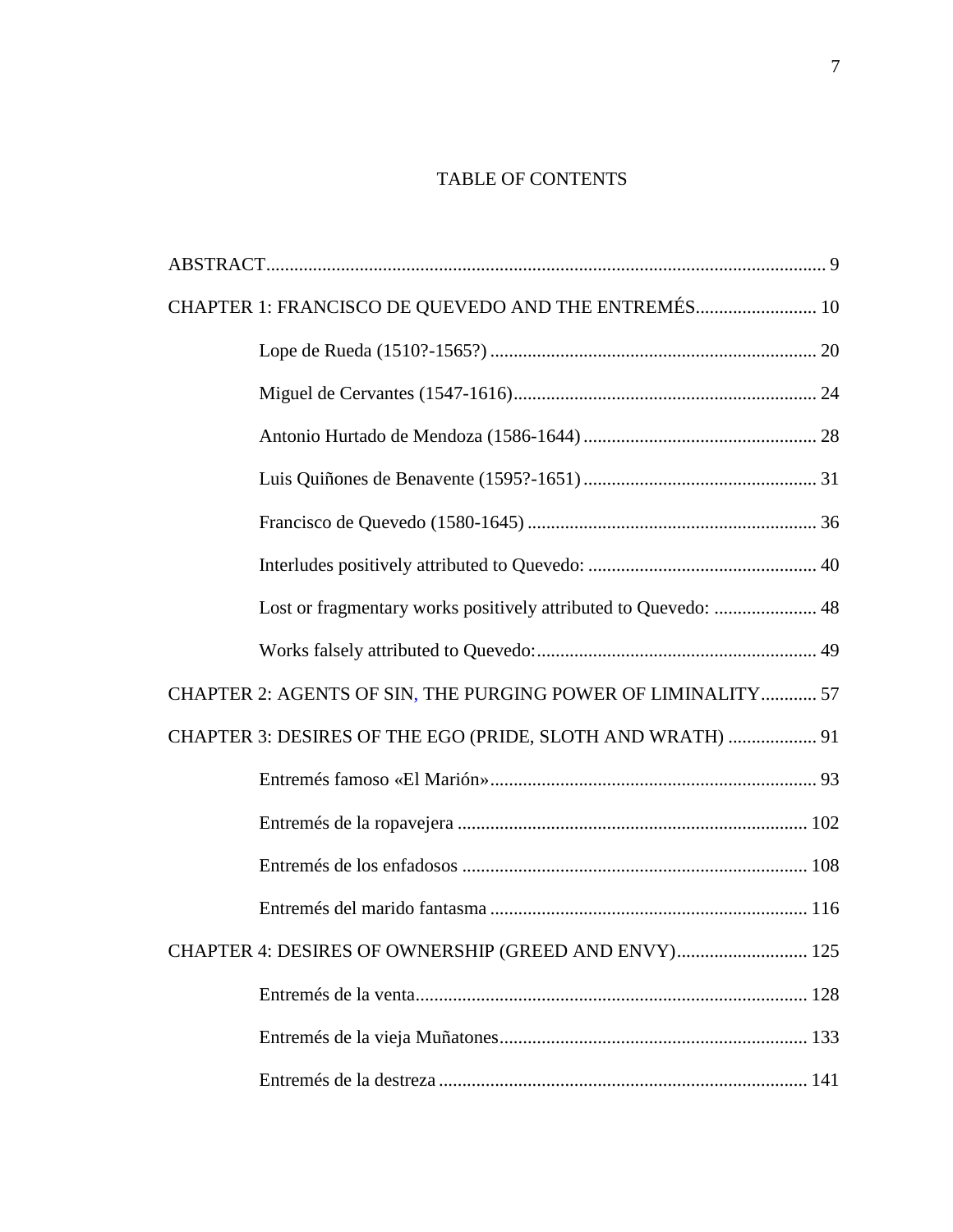| CHAPTER 5: DESIRES OF THE BODY (LUST AND GLUTTONY) 162 |  |
|--------------------------------------------------------|--|
|                                                        |  |
|                                                        |  |
|                                                        |  |
|                                                        |  |
|                                                        |  |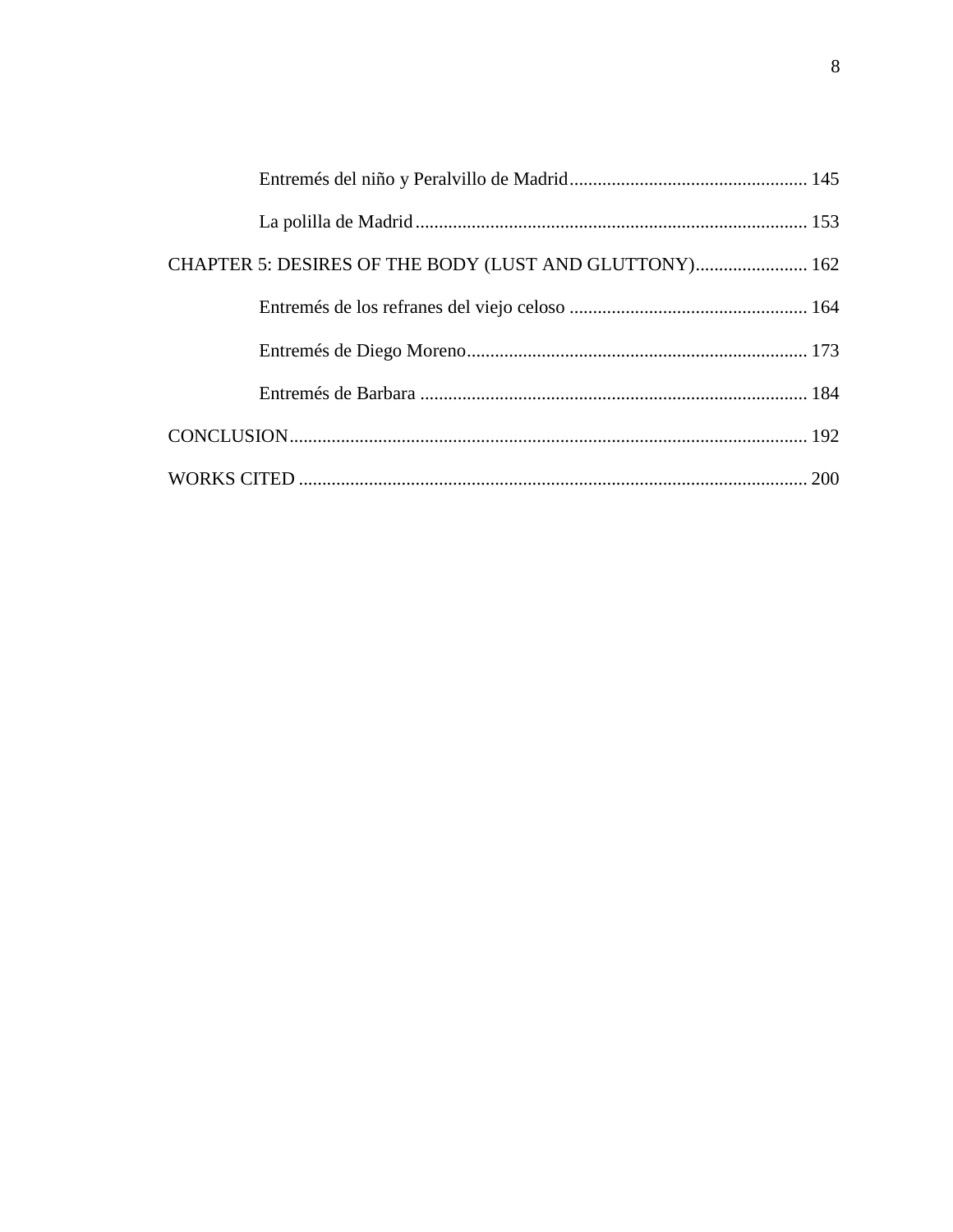#### **ABSTRACT**

This dissertation investigates two areas rarely treated in Early Modern studies. First, it explores the origins, functions and importance of the *entremés* as a performance genre historically relegated to what Victor Turner has called the "liminal" spaces of social and scholarly discourse. These marginalized places of ambiguity in between one space and another provide the artist with a less restrictive creative setting in which to explore the otherwise difficult and even unmentionable social themes. Literally placed in between acts of the *comedia* performance experience, as well as chronologically placed in between the medieval pageant theater and the emerging early modern theater houses, the *entremés* serves as an entertaining breed of performance monster, building upon a thematic foundation "betwixt and between" acceptable and objectionable forms of theater.

Second, the dissertation examines in detail the 12 lesser-known *entremeses* of Francisco de Quevedo as examples of liminality in the development of early modern theater practices. Specifically, the study analyzes these theater pieces as they subscribe to three categories of cardinal sin: desires of the ego (pride, wrath and sloth); desires of ownership (greed and envy); and desires of the body (lust and gluttony).

As a result, this work hopes to demonstrate the aesthetic value of the interlude and the ways in which Quevedo's various manifestations of this liminal genre, based heavily on the construct of sin, both complement and contradict the model of the *entremés* as established by his predecessors.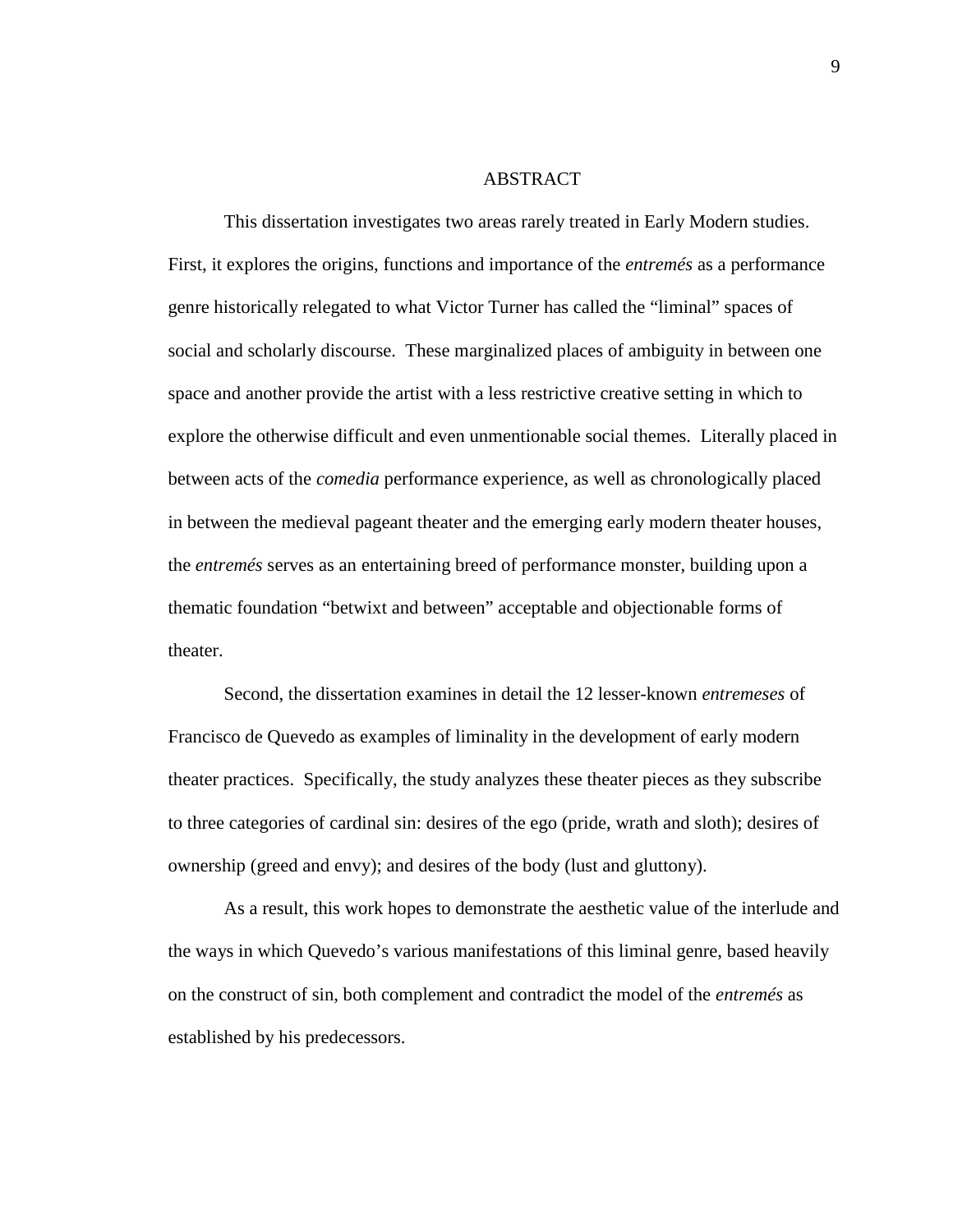## CHAPTER 1: FRANCISCO DE QUEVEDO AND THE ENTREMÉS

De los farsantes que han hecho farsas, loas, bailes, letras, son Antonio de Morales, Grajales, Zorita, Mesa, Sanchez, Rios, Avendaño, Juan de Vergara, Villegas, Pedro de Morales, Castro, y el hijo de la tierra, Caravajal, Claramonte y otros que no se me acuerdan.

(Augustin de Rojas. *Viaje Entretenido*, Libro I)

It is a simple fact of life that *middle* often plays synonym to *trouble*. Middle children habitually acquire a reputation for enduring the hardest knocks of family dynamics. Consumers cut costs by avoiding the price-hikes introduced by middle-men. History shows how emerging middle classes upset socio-political establishments. It dubs the Middle Ages "Dark" and the mid-life a time of crisis. Even in linguistic variation, the *mean* attitude of a schoolyard bully's teasing can be as frustrating as teasing out the mathematical *mean* in a cluster of values, and both unpleasant experiences can leave the defeated subject feeling stuck between a rock and a hard place. From politicians straining for swing votes in the Midwest to disgruntled drivers exchanging hostile gestures on the freeway, even God appears offended by intermediacy: "So then because thou art lukewarm, and neither cold nor hot, I will spue thee out of my mouth" (Revelation 3:16). Given this negative reaction toward the middle, it is no wonder that, in the above quote, Rojas's recollection of Golden Age Theater's middle slips a bit. Among the *corral*'s performance intermediaries, he forgets to include the *entremés* and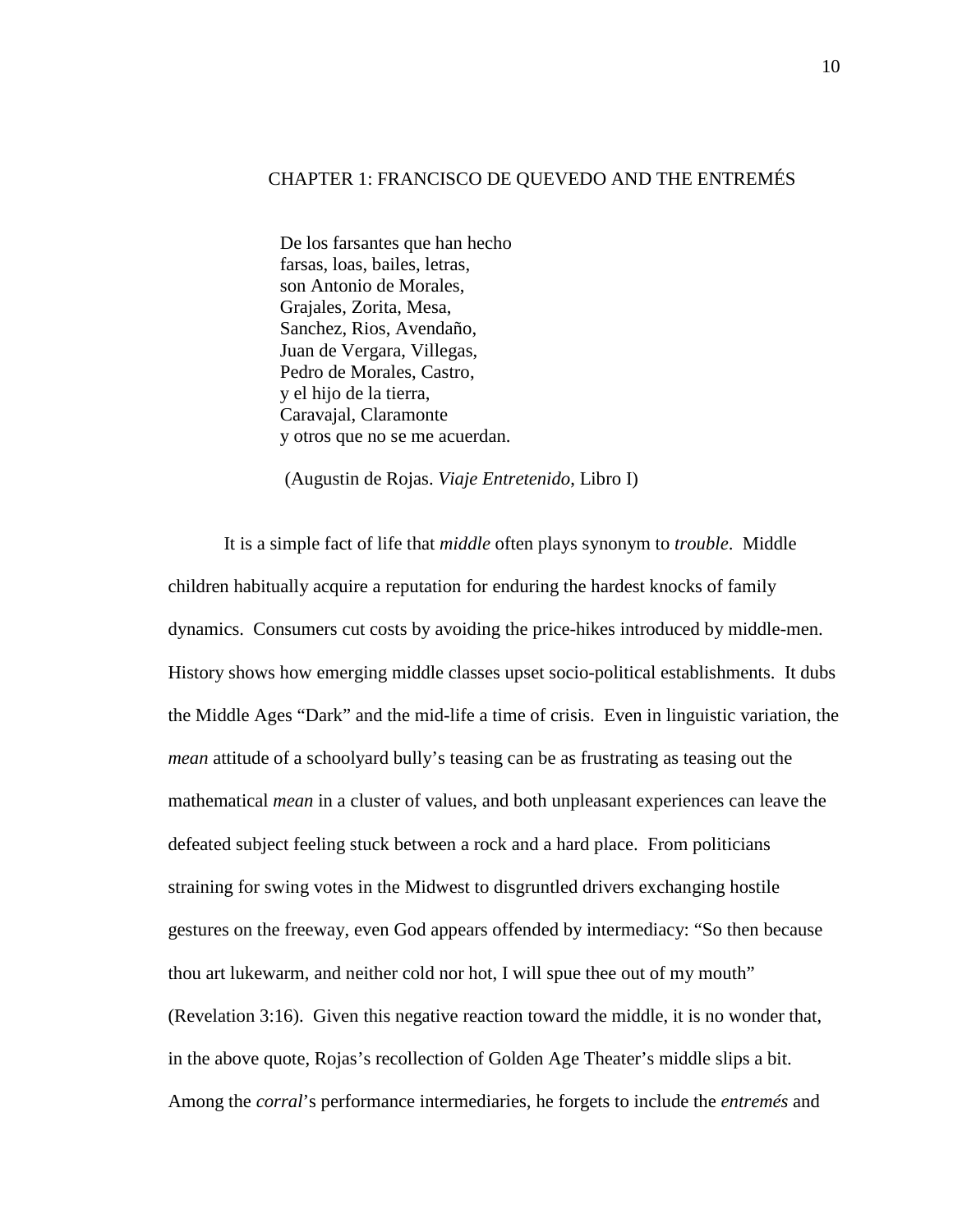its playwrights, most notably Spain's theater giants, Lope de Rueda and Quiñones de Benavente, never mind the exquisite though lesser-known *entremeses* composed by Francisco de Quevedo. Perhaps the negative stigma associated with intermediacy clings to the Golden Age's literary middle children like a playground ruffian.

Unfortunately, Rojas was not the only person to overlook Quevedo and other writers of interludes. Theater critics and historians can similarly forget the tremendous contribution of these playwrights, resulting in a misleading portrayal of the seventeenthcentury theatrical experience and rendering invisible the liminal contributions before the gaze of history and student alike. Eugenio Asensio, whose 1965 *Itinerario del entremés* continues to represent the definitive scholarly treatment of the genre, lamentably characterizes his profession's sparse attention to the *entremés* as one of "oscuridad" (*Itinerario* 12). He explains:

> Ninguno de estos trabajos […] marca los hitos cronológicos de las invenciones, ni atribuye a sus autores los descubrimientos teatrales, ni atiende al delicado juego de tradición y novedad o al permanente intercambio del entremés con los géneros literarios confinantes. Reina la mayor desorientación sobre la crisis de crecimiento que levantó el entremés a plena dignidad literaria. La modestia de un género menor que los contemporáneos no estiman digno de la historia, la falta de documentación precisa nos condena a dejar en una discreta penumbra muchos aspectos. (*Itinerario* 12-13)

Curiously, academia's suffocating silence with regard to the *entremés* contradicts the genre's history of undeniable and almost universally enthusiastic popularity, not only among audience members but, as Hannah Bergman points out, among readers as well (24). All this, then, begs the question: "why?" Asensio alludes to a possible explanation when he describes the interlude as: "un género inestable, perpetuamente buscando su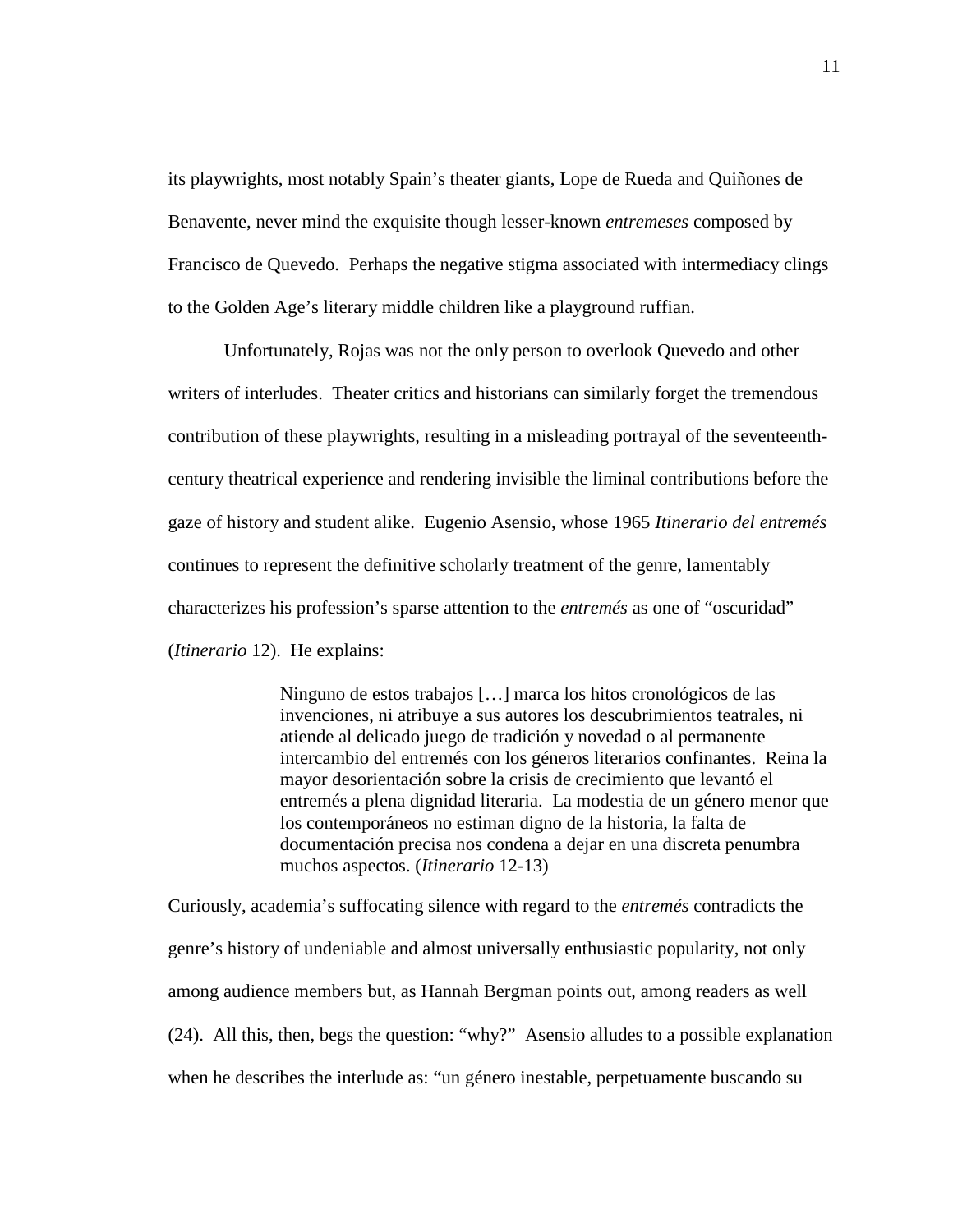forma, zigzagueante entre la historieta y la revista, la fantasía y el cuadro de costumbres. Se apoya sin escrúpulos en todas las formas asimilables de divertimiento, como el baile, la música, la mascarada" (*Itinerario* 40). As fluid works borrowing from and bouncing between the more stable and easily identified artistic forms of its day (particularly the *comedia* and the *novela*), the *entremés* can appear difficult to categorize or even understand. In addition, its close association with the *comedia* can persuade scholars to treat the interlude as little more than a theatrical appendage of performance, what Asensio calls a "género secundario y dependiente" (*Itinerario* 40). Perhaps the key, then, to unlocking the secrets and significance of the *entremés*, including those by don Francisco, begins with understanding briefly what it looks like, where it came from and how it changed leading up to Quevedo's day.

In a very basic sense, Sebastián de Covarrubias's 1611 edition of *Tesoro de la Lengua Castellana o Espanola* traces the origin of the word *entremés* to a corruption of the Italian *intremeso*, stemming from the original Greek *episodion*, before defining its meaning simply as "una representación de risa y graciosa, que se entremete entre un acto y otro de la comedia para alegrar y espaciar el auditorio" (525). While Lope de Rueda's understanding of the genre differed from the way Quevedo and Benavente perceived it, Covarrubias's clearly oversimplified definition still manages to touch upon three significant characteristics that comprise the heart and soul of the *entremés* as all of its creators unanimously understood it: it is short, it goes between acts of the *comedia* and it is funny. First, all *entremesistas* adhered to Baltasar Gracian's famous creed regarding duration of the performance: "Lo bueno, si breve, dos veces bueno" (230). Diane Iglesias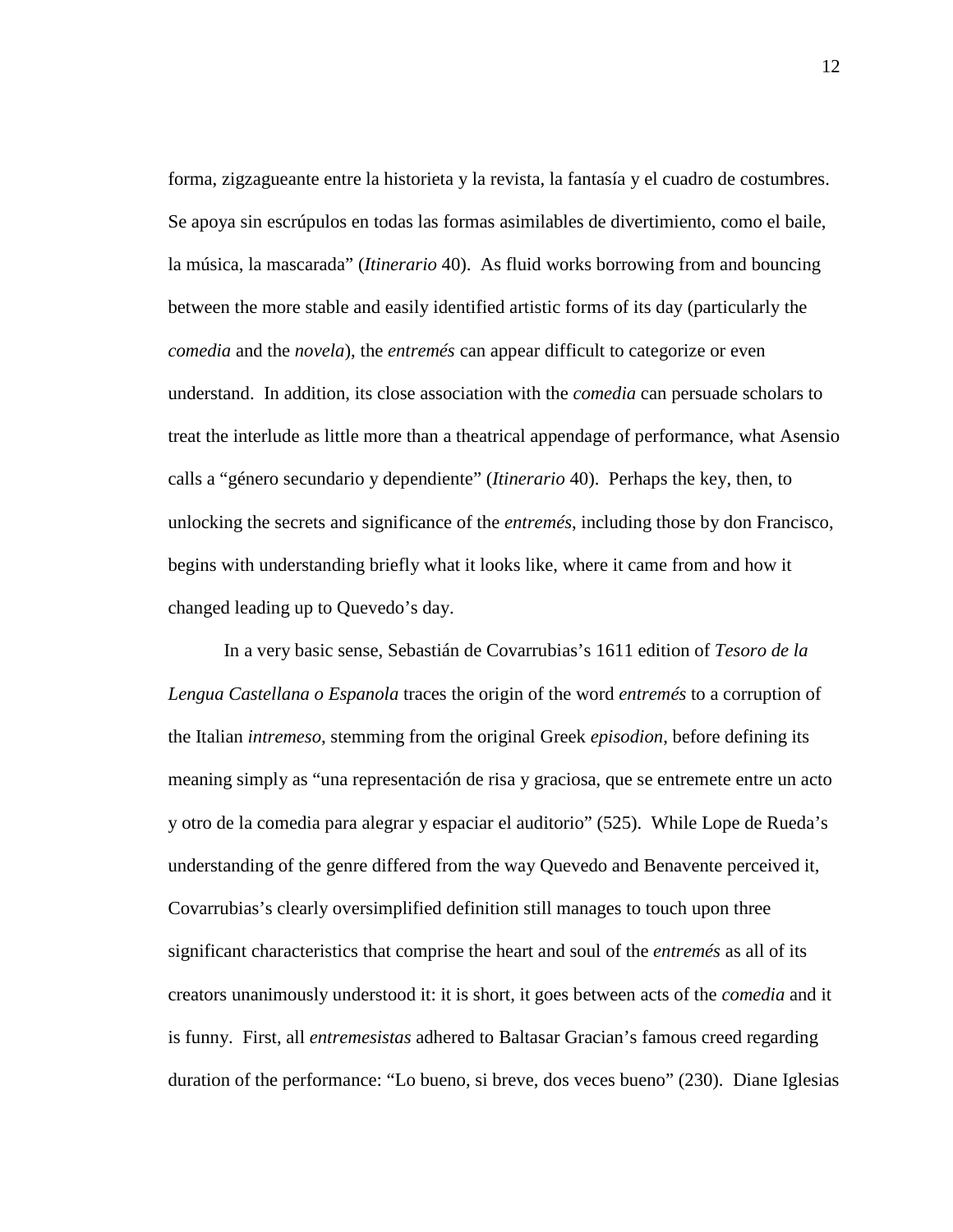indicates that a typical interlude includes between 125 and 300 lines and usually obeys the Aristotelian unities of time, place and action (140). Like a Saturday Night Live sketch, the interlude lasts only a few minutes in performance and restricts itself to one moment, one setting and one plot. Second, as its name suggests, the *entremés* segmented the presentation of the *comedia*, inserted between the first and second acts and often between the second and third acts as well. Third, although its theme and content usually bore no direct congruity with the *comedia* that surrounded them, interludes in general wielded humor like a rubber sword and shared a biting, satirical view of plebian Spanish society without drawing blood. Fourth, in contrast to the stylized language of the *comedia* with its monarchs and nobility, the *entremés* regularly employed doltish stock characters as the primary vehicles of the farce and preferred a distinctly common lexicon, rendering the performance both colloquial and familiar. Even by 1620, when writers of interludes unofficially adopted verse over prose, the jargon of their *figuras* remained firmly affixed to popular modes of every day speech. Lastly, action in the interlude drives toward the sensational, favoring the sensory over the cerebral and the vile over the virtuous. While *comedia* audiences often talk about "hearing" a play, the rapid-fire banter and physical humor of the *entremés* posed a whimsical, and at times bawdy, feast for the eyes. It seems likely that a genre embracing these characteristics (brief, liminal, humorous, satirical, grotesque, colloquial, visual) might appeal to the author of the picaresque *Buscón*, and the scintillating *A una nariz*.

Of course, Quevedo did not invent the *entremés* but rather inherited the genre in a lengthy tradition of farce on stage. Theater, like art and philosophy, traces its roots back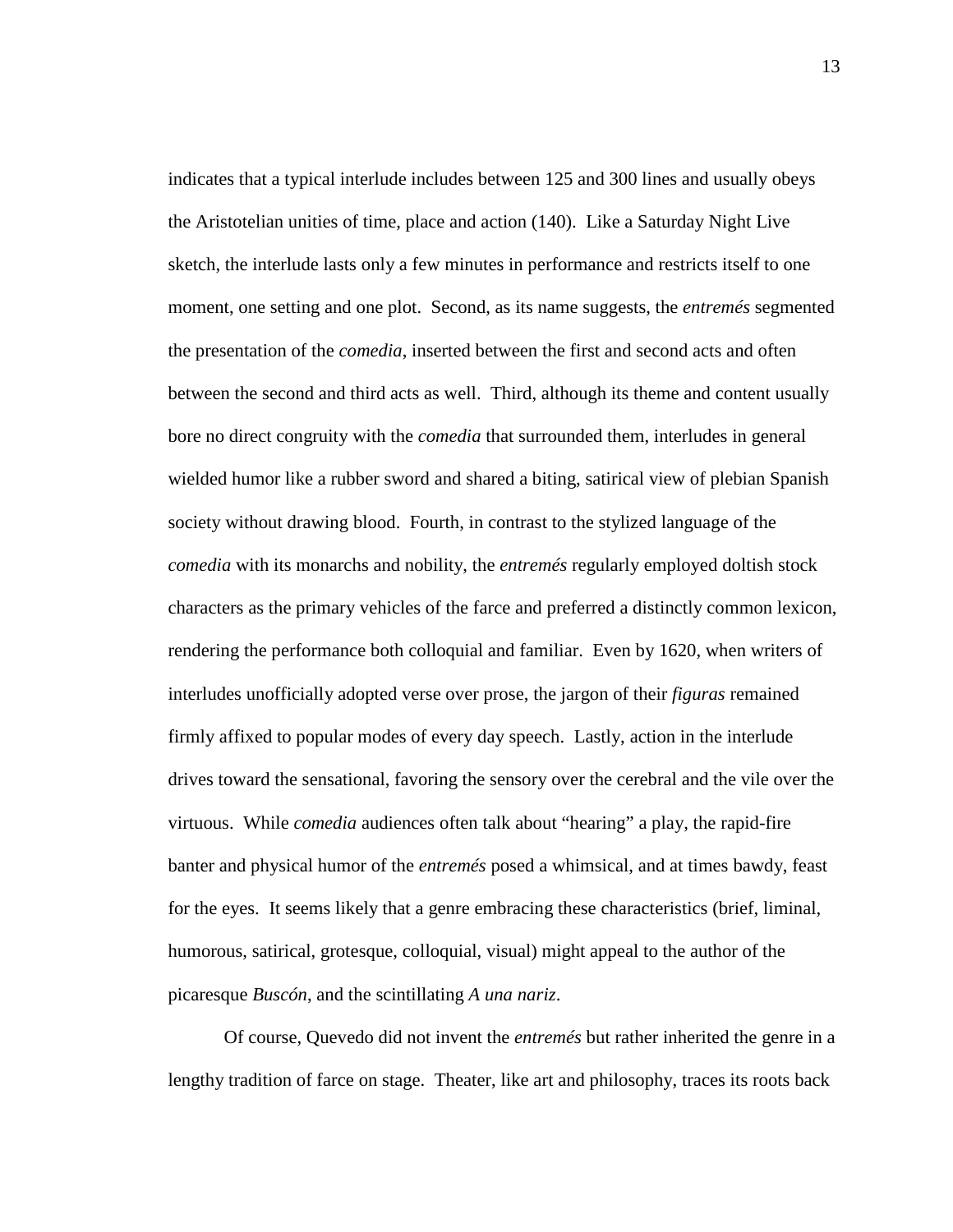to the cradle of western thought: Greece. Nestled into the Athenian hillside and using minimal scenery and costuming, the ancient theater of Dionysus hosted an annual performance festival in celebration of the god of agriculture, wine and theater. All playwrights aspiring to see their works performed in the festival were encouraged to submit four plays: three tragedies and one comedy (Pickard-Cambridge 79). Over time the pseudo-religious pretense developed from a celebration into a full-scale competition among playwrights as city officials judiciously selected the works they deemed most stage worthy. Heightening the drama surrounding the drama, winning playwrights received special prizes and privileges beyond the ephemeral satisfaction and popularity of victory. Champions of the stage saw their names carved into a marble wall near the theater, not only assuring their place in the memory of eternity but also preserving this information for scholars of classical theater. One of the extant portions of that record, known as the Arundelian Marbles, comprises a series of stone fragments, collected largely during the seventeenth through the nineteenth centuries, and housed mostly at the University of Oxford, (although similar markings are still evident on existing structures at the Acropolis). These key artifacts, in addition to numerous images and historical accounts, include detailed inscriptions listing decades of victorious playwrights, play titles and performers. In fact, as Ronald Vince (47-49) and Sir Arthur Pickard-Cambridge (71-72) point out, most of what we know about the legacy of ancient Greece's greatest playwrights comes from engravings such as these.

Beyond their usefulness as historical ciphers, artifacts such as the Arundelian Marbles become a metaphor that effectively illustrates the biased relationship that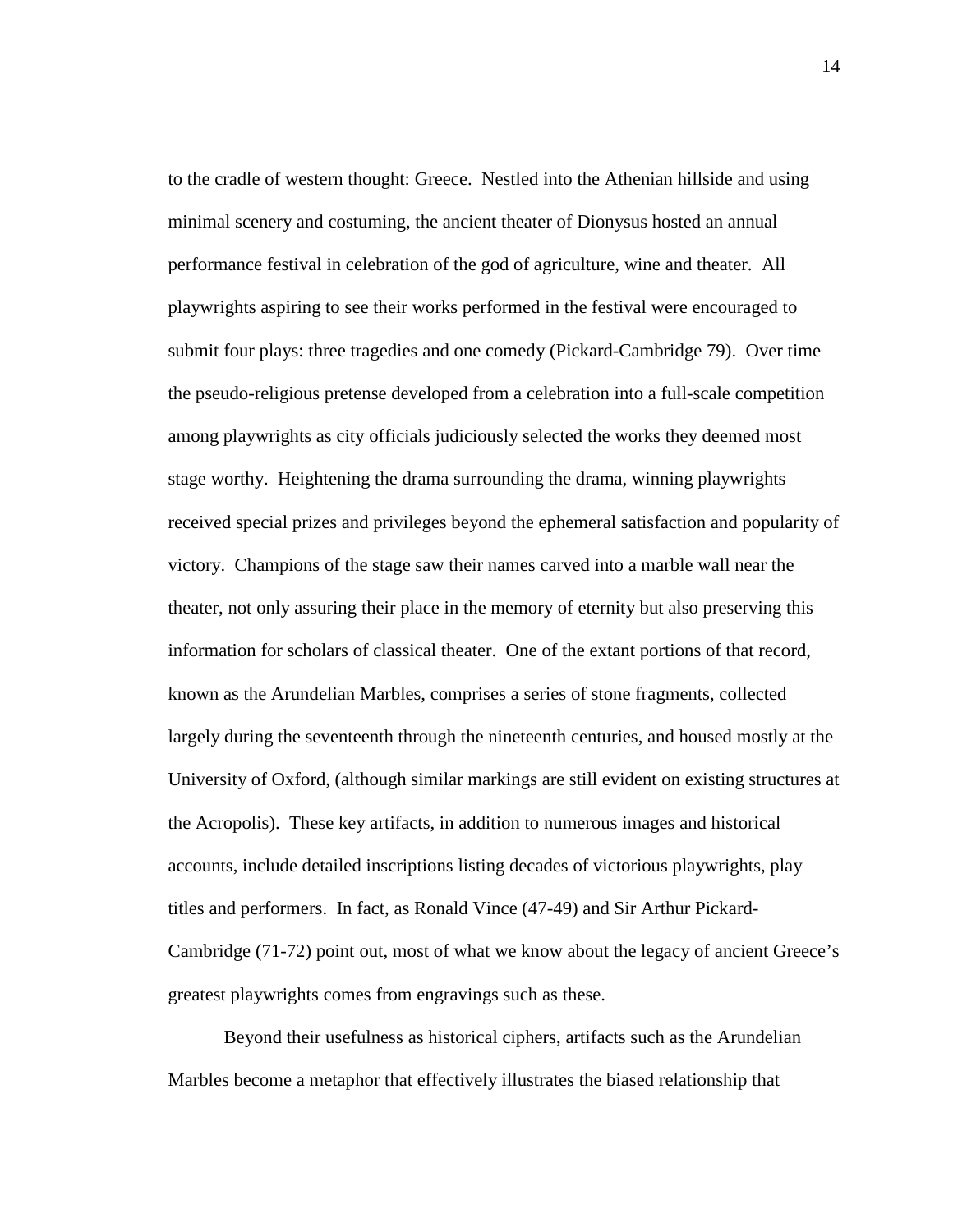persists between art and culture. Consider for a moment the selection process at the Festival of Dionysis. After evaluating a host of theatrical entries submitted by aspiring playwrights, the powers of socio-political governance in Athens arrived at a conscious selection of works that, in their opinion, demonstrated exemplary skill worthy of praise both present (performance and privilege) and future (addition to the historical record). These victorious plays and their playwrights presumably found favor with their judges because they somehow embodied the core values of Greek ideology in a manner superior to their competitors. Furthermore, by noting the three-to-one proportion of tragedy to comedy, for example, we can say that this ancient culture prized the former over the latter. The Arundelian Marbles also tell us that plays by Aeschylus and Sophocles achieved particular popularity, not only because their works survived the passage of time, but also because their names appear on the Victors List thirteen and eighteen times respectively, more than any other playwright. By carving this information in stone the socio-political structure literally and officially endorsed both the play's execution and its message and appropriated its values as the state's own, producing a select category of performance that I will refer to as *Hard Theater<sup>1</sup>* . Like the firm, mandated engravings deliberately etched in stone, the Hard Theater is selective, appealing on a large scale but carefully aligned to the views of the state and, similar to the needs of the festival itself, financially consuming and lucrative. Dramatic giants such as *Oedipus*, *Antigone* and the

l

<sup>&</sup>lt;sup>1</sup> My use of the terms "Hard" and "Soft" with regards to historical approaches to theater differs from Oscar Mandel's. While he employs the terms as a way to characterize differing reader response sympathies to the *Quijote* I will use the terms exclusively as I outline them, where the Hard Theater represents theater embraced by the social center and the Soft Theater represents performance from the social margin.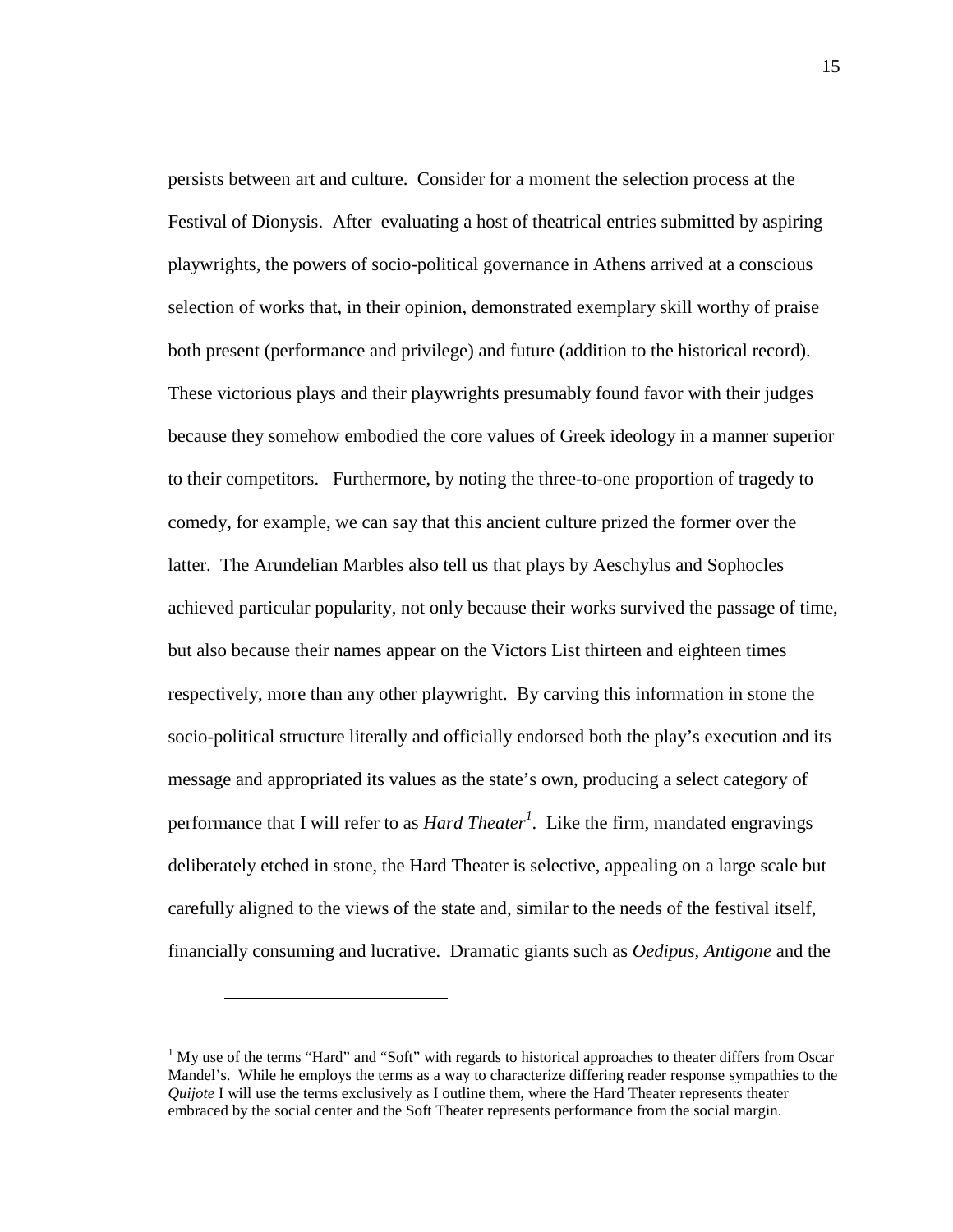*Oresteia* trilogy dominate the landscape of Hard Greek Theater where, even more than two thousand years later, audiences continue to enjoy both their preservation and their performance. As documented examples supported in the present and intentionally preserved for future generations, the written history of performance favors the Hard Theater.

In contrast, naturally, we find the *Soft Theater*. These plays, though not selected for performance during the festivals, find themselves in varying degrees of opposition to ancient Greece's national values. Perhaps they demonstrated lesser technique in their composition or execution. Maybe they promoted, either explicitly, subtly or unintentionally, an ideology not in harmony with the state's. Typically not recorded on the stone tablets of history, these plays risk oblivion with the passage of time. This should not imply that the Soft Theater necessarily lacks popularity, only that it ultimately fails to garner the same degree of critical permanence as the Hard. Kept outside the main arena, and certainly esteemed in many ways lesser than its sanctioned counterparts, these plays nevertheless represent a larger, more diverse and, as its name implies, a more flexible spectrum of creative possibilities for the simple reason that one might conceivably use any number of apologies to disguise or discredit subversiveness: it's just for laughs; I didn't mean it; I made a mistake; no one will remember it anyway; etc. Seen in a more positive light, what the Soft lacks in respect it makes up for in variety. Consequently, as a broad and inclusive palate for creative exploration, the practical history of performance innovation favors the Soft Theater.

16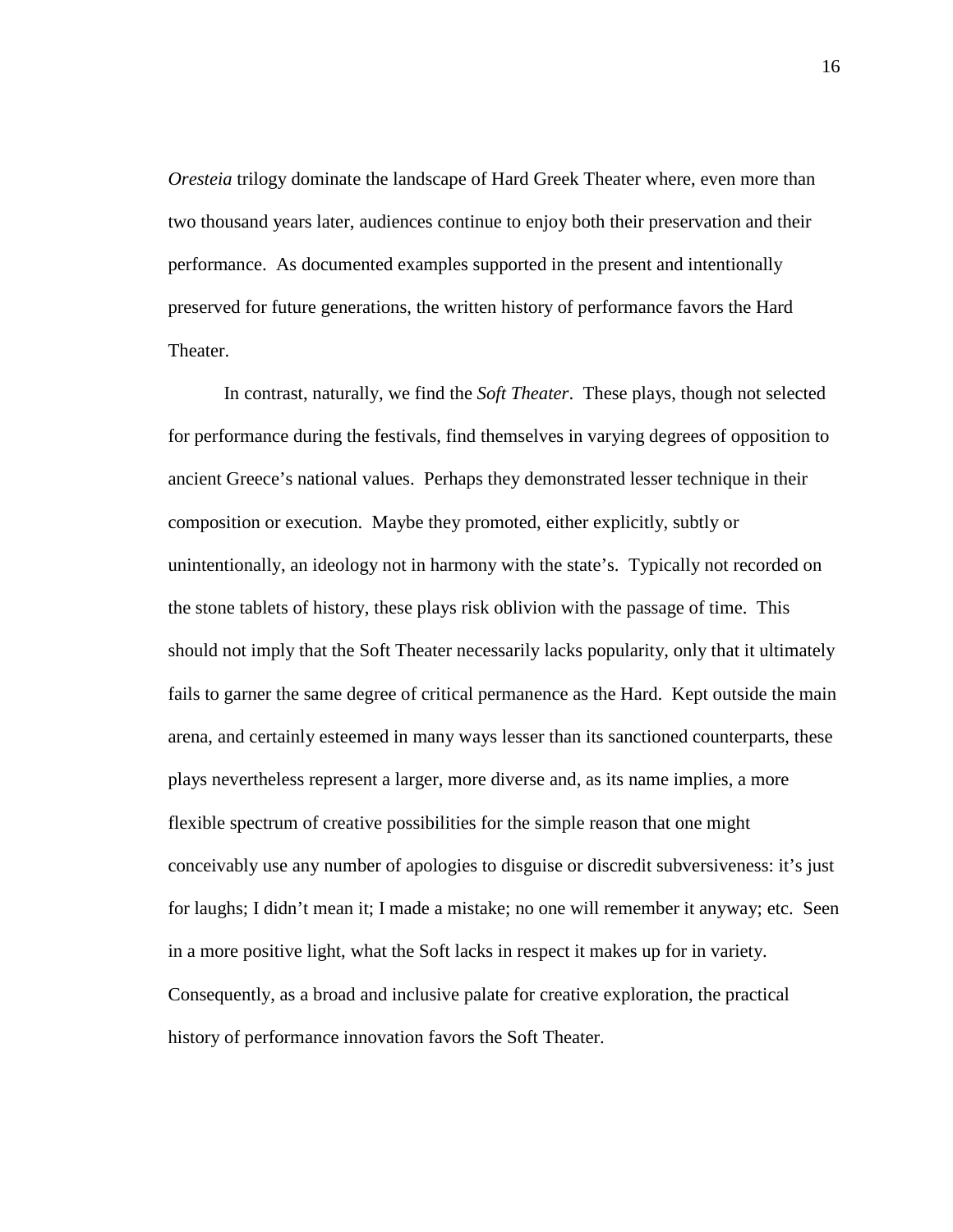While plays like *Oedipus* evolved into poster children for the Hard Theater, ancient Greece found its Soft champion in the form of satyr plays. Half man and half goat, the mischievous satyrs of mythology possessed an insatiable appetite for food, drink and sex. Re-imagined for the stage, a satyr play appeared briefly in the closing moments of the festival's fringe to delight its audience with a bit of farce (Sutton 134). First, like the *entremés*, it was much shorter than the average tragedy, extending only a few hundred lines (Sutton 141). Second, a satyr play relied on exaggerated, even grotesque stock characters (possessing equally exaggerated genitalia), whose comic knack for fraudulent trickery served to humorously outwit the play's bothersome monster or ogre, similar to the *pícaros* and miscreants of the Spanish interlude (Sutton 138). Third, as Dana Sutton points out, satyr plays likewise distinguished themselves from the standard tragedy in their choice of "colloquial and comic diction involving un-tragic phrases, constructions, and vocabulary items" (142). The familiar language of the satyr play, combined with its controversial subject matter and peripheral inclusion in the festival, introduced enough creative distance between itself and the Hard Theater that, despite historical descriptions of their tremendous popularity, no satyr play ever received the singular honor of seeing its name carved into the Victors list. In fact, of the hundreds that must certainly have seen the stage, only one play has survived the rigors of time in its entirety: *Cyclops* by Euripides. Sutton goes on to observe that the tools of scholarship remain ill-equipped to approach this member of the Soft tradition: "[…] no study of the style of satyr plays has yet been undertaken. At this point we do not even possess a reliable and modern wordlist [...]. Here, clearly, much valuable work remains for the future" (142). In the nearly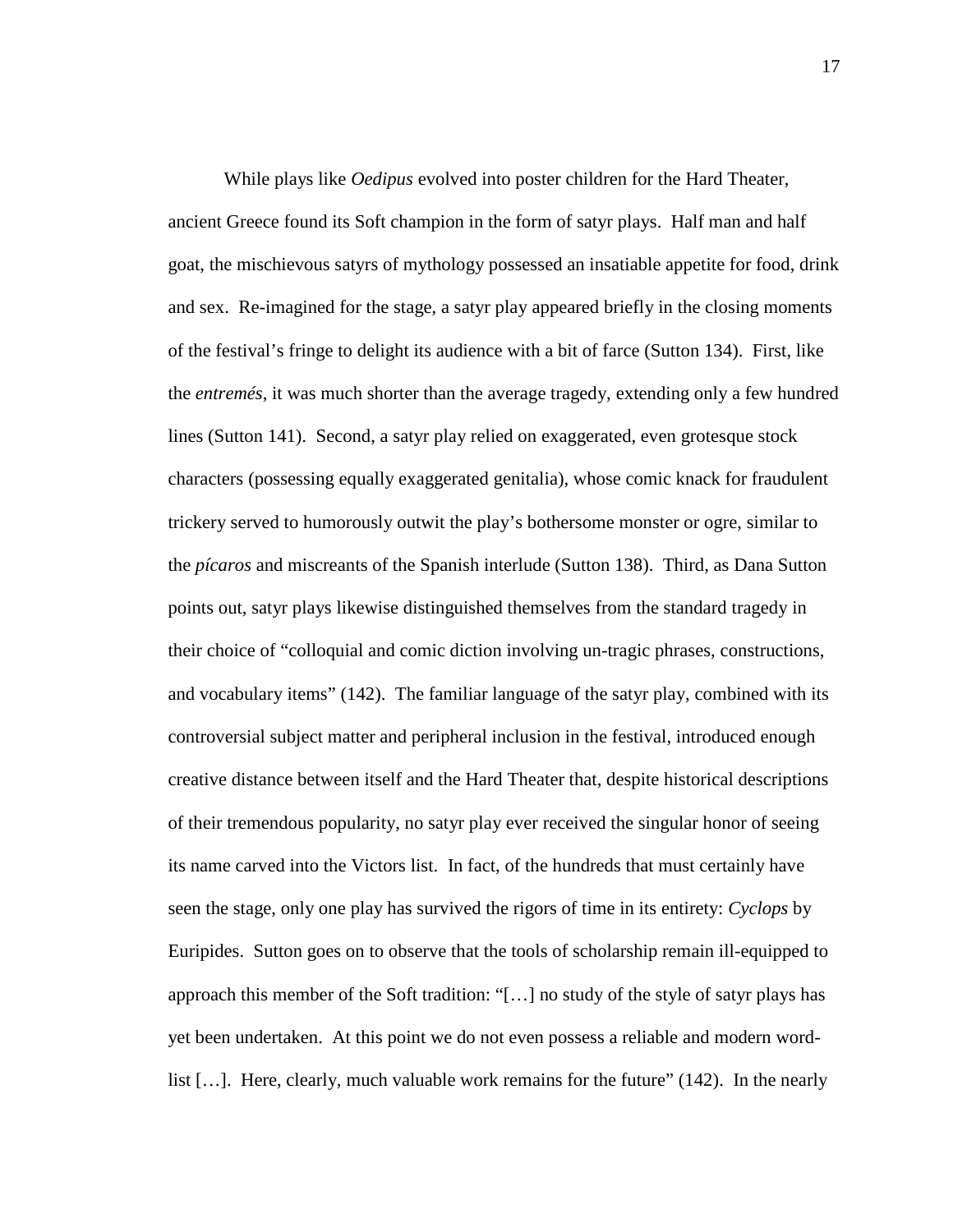thirty years since that declaration first reached print very little research has emerged in answer to the challenge. Despite providing its audience with an entertaining burst of amusement, wit and convivial diversion, the satyr play, precursor to the *entremés*, could not overcome the negative stigma of its allegiance to the Soft Theater.

As time marched on and social preferences shifted in connection with evolving geopolitical dynamics, the Soft Theater continued to foster comic innovation in the margins of performance. The satyr play, absorbed into the Roman Empire, gave rise to the Atellan Farce (also called Oscan Games). These short, fatuous bits of risible slapstick comedy, also presented in the vulgar tongue, developed their repertoire of stock characters into what would eventually serve as inspiration for Renaissance Italy's formidable *Commedia dell' Arte* (in particular the characters *Macchus* and *Sannio*, forefathers to *Pulcinella* and *Harlequino* respectively). During the Middle Ages the embrace of Soft Theater expanded to include fragments of farce that, like the satyr play and the *entremés* both, survived by grafting themselves onto the Hard Theater. For example, mystery plays that dramatized Biblical events such as the creation of the world or the life of Jesus Christ occasionally inserted non germane scenes of comic buffoonery, such as the *Shepherd's Play*, found in the Wakefield Cycle<sup>2</sup>. The Soft Theater of the Middle Ages also fostered a thriving exchange of jongleur and minstrel performances that took to streets, plazas, taverns and homes across Europe, playing music and reciting

 $\overline{a}$ 

 $2^{2}$  Included near the scene of the nativity, and the birth of Jesus Christ, the play depicts a clever thief named Mak who, along with his wife, Gill, attempts to trick a group of shepherds and steal their sheep. The ruse appears successful until Mak is discovered and comically beaten for his crime (Gassner 102-27).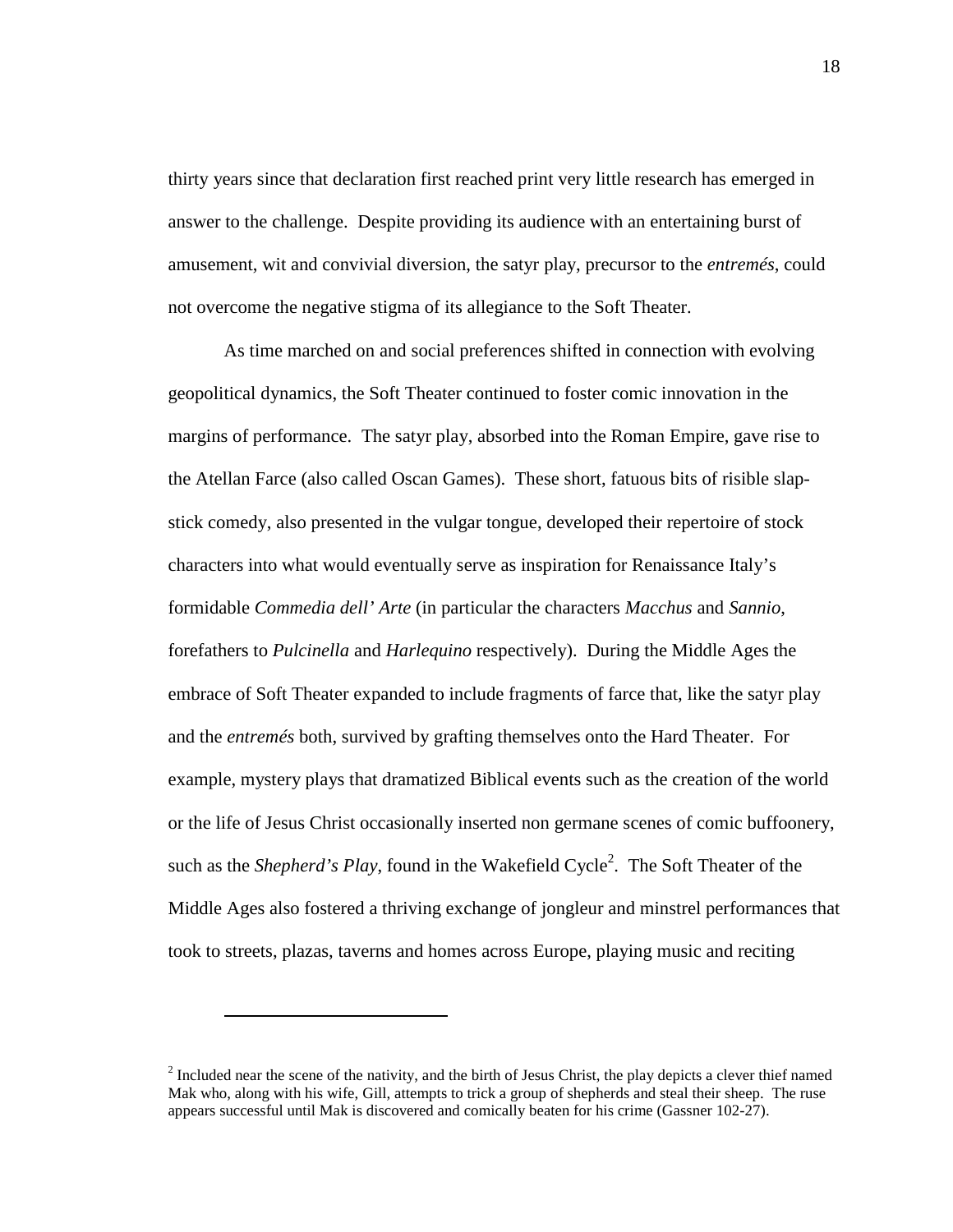stories such as *Le Garçon et l'aveugle<sup>3</sup>* , one of the oldest examples of French farse that dates to the thirteenth century. As examples of *recitative* performance, the influence of the Soft Theater even appears in the farcical adventures of Boccaccio's *Decamerone<sup>4</sup>* , and Chaucer's *Canterbury Tales<sup>5</sup>* . In *Rabelais and His World* Mikhail Bakhtin describes the medieval relationship between the Hard Theater (what he calls "official") and the Soft Theater ("nonofficial" or "carnival") as a, "double aspect of the world and of human life" (6). Set against the more serious ecclesiastical rituals and ceremonies that dominated Medieval society, Bakhtin details a counter-culture of grotesque, comic theater in the form of feast days, ritual spectacles and linguistic expressions that, "[…] had been shaped during many centuries and that had defended the people's creativity in nonofficial forms" (72). He explains:

> In the Middle Ages folk humor existed and developed outside the official sphere of high ideology and literature, but precisely because of its unofficial existence, it was marked by exceptional radicalism, freedom, and ruthlessness. Having on the one hand forbidden laughter in every

 $\overline{a}$ 

<sup>&</sup>lt;sup>3</sup> In a picaresque scene that predates *Lazarillo de Tormes*, the play depicts a servant boy that fools his "blind" master before beating and robbing him (193-206). As a comic example of the deceiver turned deceived the play enjoyed tremendous and widespread popularity on Soft Theater stages of medieval Europe.

<sup>&</sup>lt;sup>4</sup> Consider, for example, the *First Tale* from the Second Day. Martellino, an accomplished impersonator, pretends to be a paralytic in order to sneak his way through a large crowd and get a close-up look at the mortal remains of Treviso, a saintly and recently deceased German that the townspeople claim can perform miracle healings. The ruse grants Martellino access to the corpse but when a man from the crowd recognizes him as an actor an angry mob beats him and brings him before a judge. The prince hears news of the crime and, delighted by the mirth of its purpetrator, grants Martellino a full pardon (71-75). The plebian setting and simple plot combined with self-serving deception that ends in violence demonstrates a novelized treatment of the Soft Theater.

<sup>&</sup>lt;sup>5</sup> The Miller's Tale, for example, illustrates a comic scenario primed for the Soft Theater stage. Nicholas plots to consummate his lust for Alison, the young and attractive wife of John, his landlord, by tricking the man into believing the world will face a second flood. Nicholas succeeds with his intentions until Absolon, a rival for Alison's attention, interrupts the lovers and introduces a number of grotesque plot twists, including the alternate kissing and burning of persons' anuses, before chaos and commotion reveal Nicholas a deceiver and John a cuckold (114-41).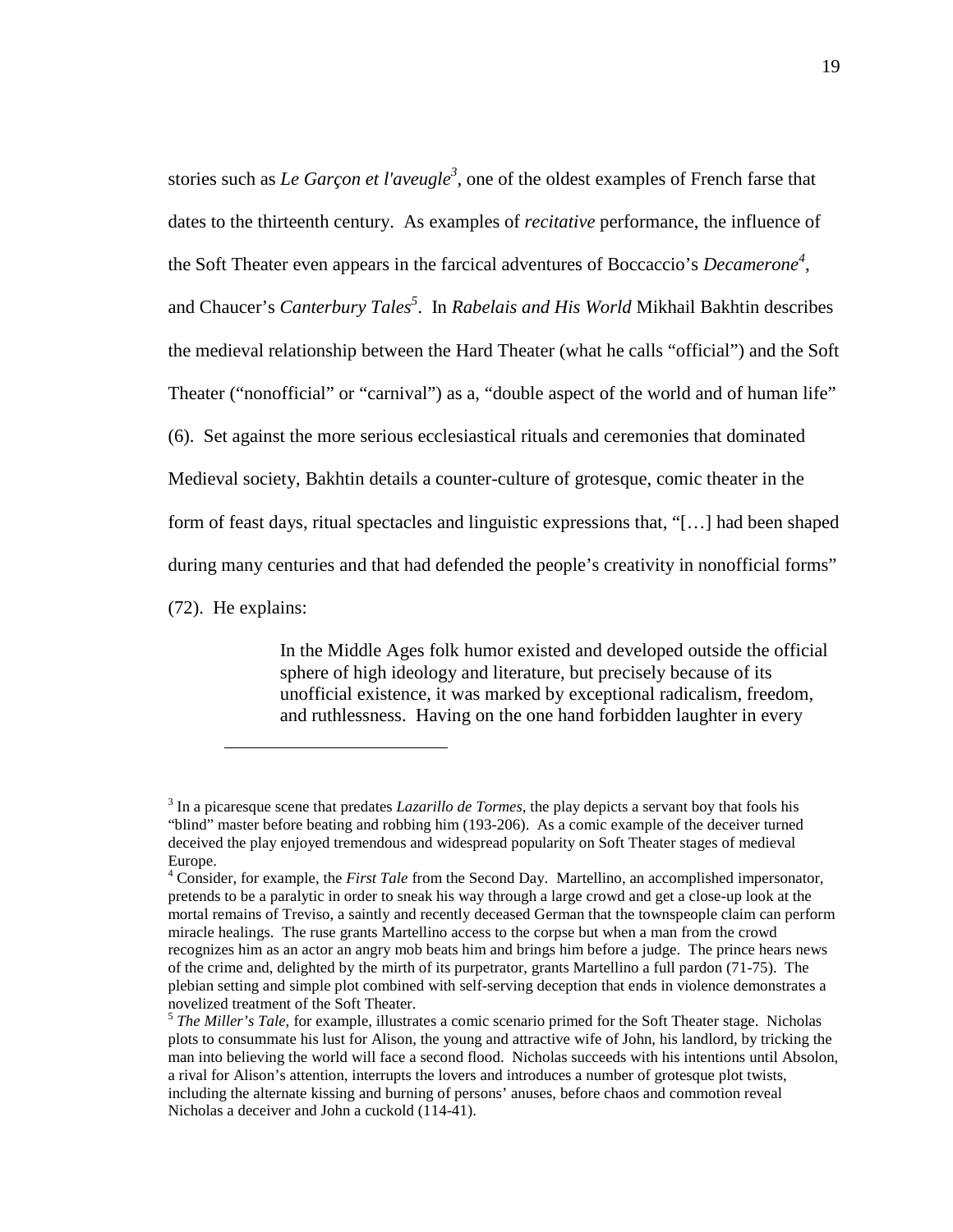official sphere of life and ideology, the Middle Ages on the other hand bestowed exceptional privileges of license and lawlessness outside these spheres […]. And medieval laughter knew how to use these privileges widely. (71-72)

Similar to the way the Greeks had envisoned the form and function of the satyr play, Bakhtin illustrates how the Soft or "nonofficial" Theater regularly employed exaggerated characters set in farcical situations, often using vulgar or obscene language, to provide a venue for creative expression and exploration that contrasted with the officially sanctioned forms of social comportment.

It is at this point in history, during the mid sixteenth century when carnivalesque performance exploded on stages across the continent and beyond, that the evolution of the Soft Theater reaches the Iberian Peninsula in a way that will eventually define the *entremés* and secure a pattern for its composition that directly influences both Quevedo's interpretation of the genre and its relationship to the Hard Theater of Early Modern Spain. Yet in the brief decades before it arrives in his able hands the interlude will benefit from the perspective, tweaking and comic genius of playwrights such as Lope de Rueda, Miguel de Cervantes, Antonio Hurtado de Mendoza and Luis Quiñones de Benavente.

#### Lope de Rueda (1510?-1565?)

One cannot overestimate the value of Rueda's contributions in the trajectory of the *entremés*. Modern scholars such as Alfredo Hermenegildo (19), N. D. Shergold (153), Hannah Bergman (Twayne 15), Eugenio Asensio (*Itinerario* 9) and Sharon Voros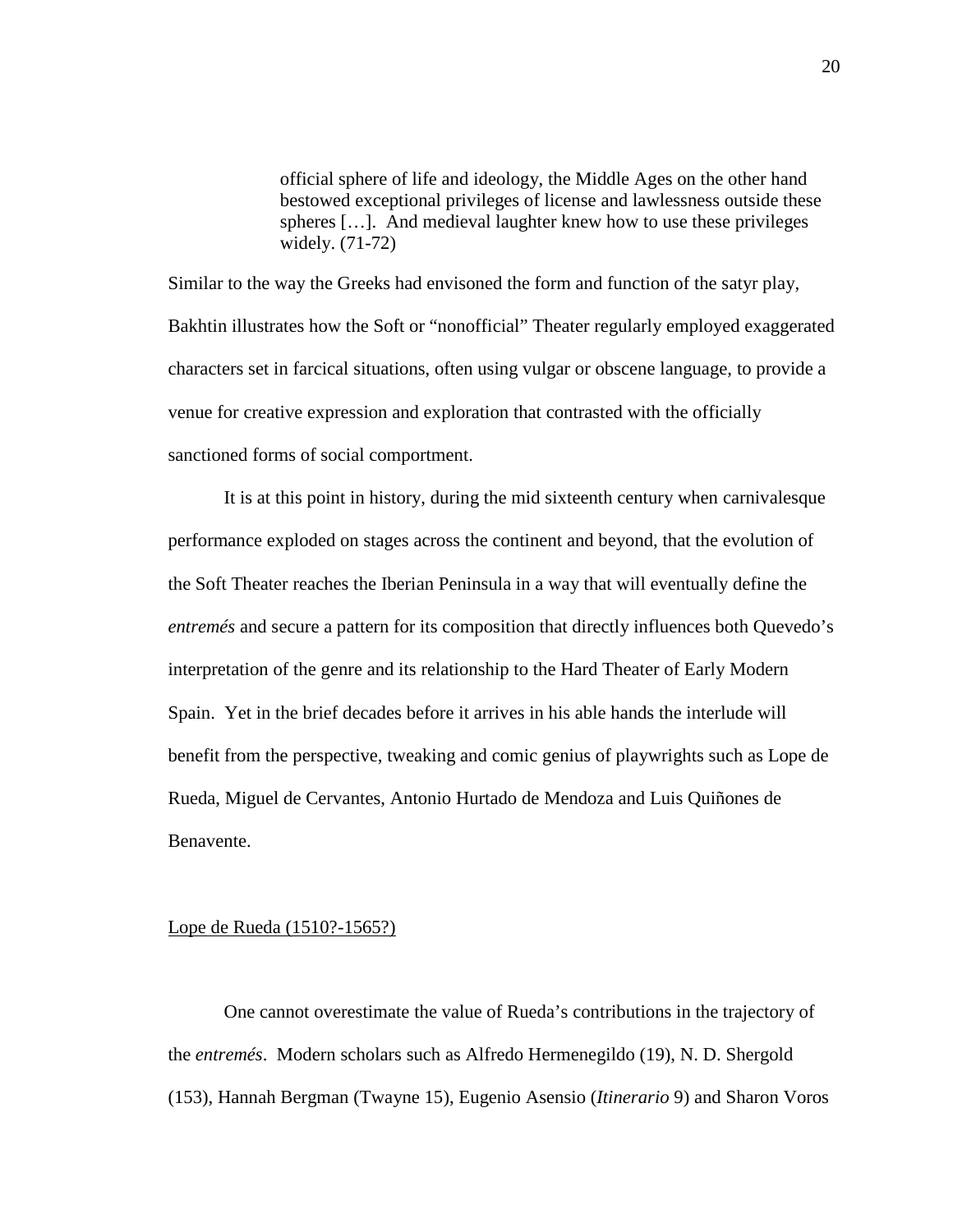(188), among many, many others, widely hail the theatrical skill of Lope de Rueda, often referring to him as the creator of the Spanish interlude and the father of Spanish theater. Even his contemporaries expressed their indebtedness to Rueda and his contribution to early modern theater. Cervantes, for example, in the prologue to his *Ocho comedias*  showered his predecessor with praises, calling him "el primero que en España las [comedias] sacó de mantillas y las puso en tablado y vistió de gala y apariencia […] [el] gran Lope de Rueda, varón insigne en la representación y el entendimiento […] hombre excelente y famoso" (5). Asensio believes, as evidenced in Cervantes's statement, that Rueda's tremendous success and influence owes to his dual role as both actor and playwright:

> La necesidad de juntar las funciones de actor y autor, el contacto inmediato con el público que abarcaba todas las clases sociales y todos los peldaños de cultura contribuyeron a la vitalidad de sus piezas cuyos espectadores resumían la comunidad nacional. (*Itinerario* 43)

Years of experience and expertise and as a stage actor provided Rueda with a keen sense of finding and fulfilling his audience's desires, while life on the road exposed him to innovative theater techniques, particularly of Italian origin as well as others throughout the peninsula, ideas he then crafted into entertaining tales using a lens tailored to the needs of his local flair (Voros 190). This unique creative process reinvented the possibilities of comedic theater and established a mold that subsequent players would imitate for decades, if not centuries. As a result, Rueda's plays, like seeds scattered throughout the country, fostered the development of the newly emerging Spanish performance and laid a foundation for a national theater that would ultimately produce the likes of Lope de Vega, Tirso de Molina and Calderón de la Barca.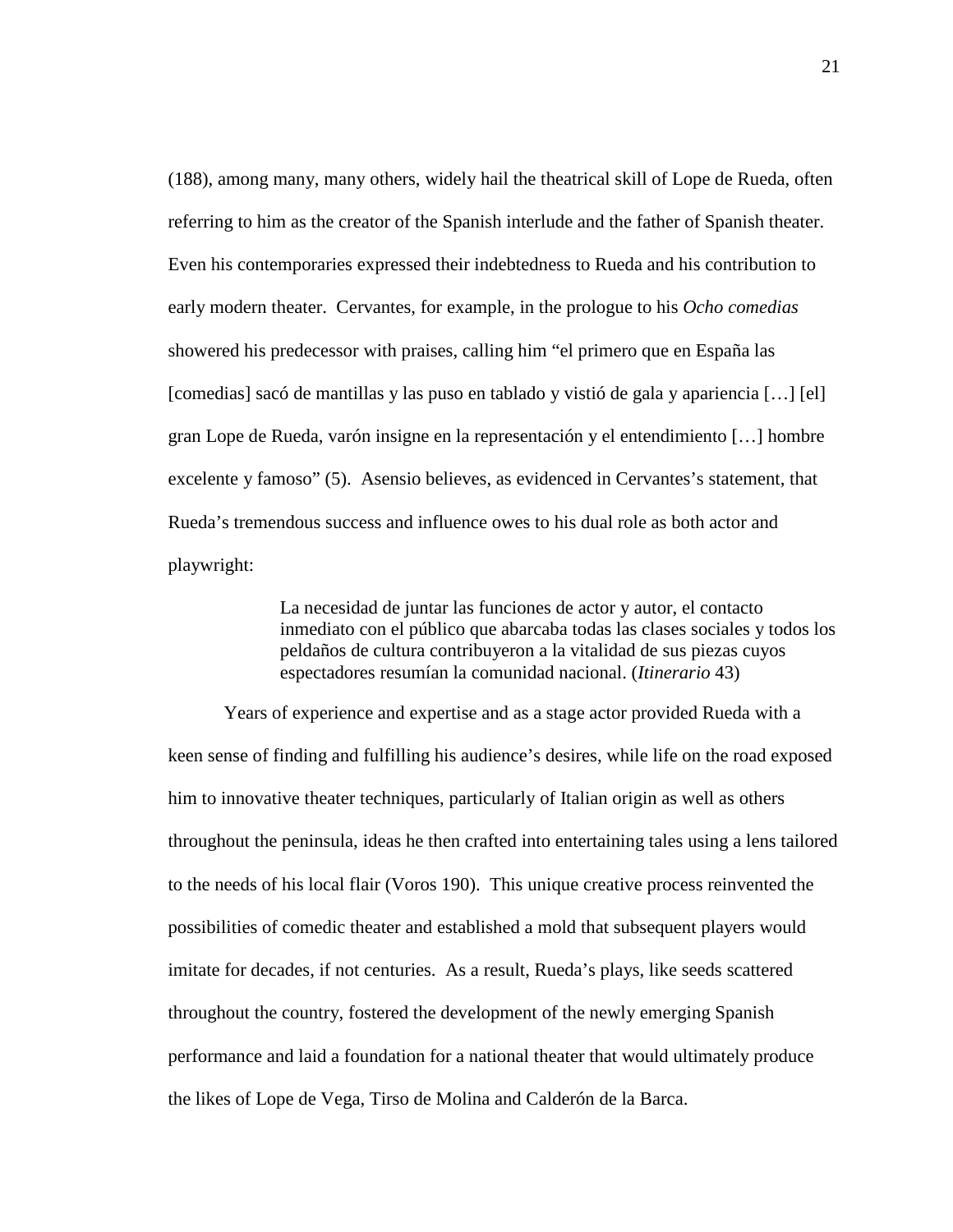Lope de Rueda's *Pasos*, a collection of scenes published posthumously by Timoneda in 1567, represent a break with the scattered medieval practices toward the distillation of the *entremés* in three ways. First, perhaps returning to the Soft Theater's origins in the vulgar tongue, Rueda's characters spoke the local, jargon-crammed dialect of his audience. As a result, scholars, including Francisco Ruíz Ramón, credit him with the standardization of prose in the *entremés*:

> Ese realismo que airea su producción dramática brota, precisamente, del lenguaje teatral […] El realismo de los personajes es un hecho lingüístico, porque lo que los enraiza en la realidad es su palabra, no sus acciones ni su carácter. (98)

His success with prose gained followers as other performers adopted the vernacular as a linguistic approach to connecting with an audience. In fact, the uniform acceptance of prose for composing interludes marks a precedent that would not vary for more than fifty years after Rueda's death when Luis Quiñónes de Benavente completes a shift to verse in 1620 (Bergman, Twayne 16). Second, during the century before him actors typically presented an assortment of traditional music, folktales, pantomime and acrobatics in banquet halls, cathedrals and city centers. Rueda's intimate awareness of audiences and stagecraft, building on the decision to use prose, produced a different kind of performance package, founded largely on unembellished comic skits taken from daily life resulting in simple and entertaining stories, easily staged by actors and easily recognized by audiences. Sharon Voros explains:

> When we analyze Rueda's writing as a play text, it becomes clear that he has produced significant evidence of a dynamic acting tradition in early Modern Spain [...]. Rueda's sense of the stage and his ear for popular, witty speech patterns are perhaps his best legacy to this tradition. (194)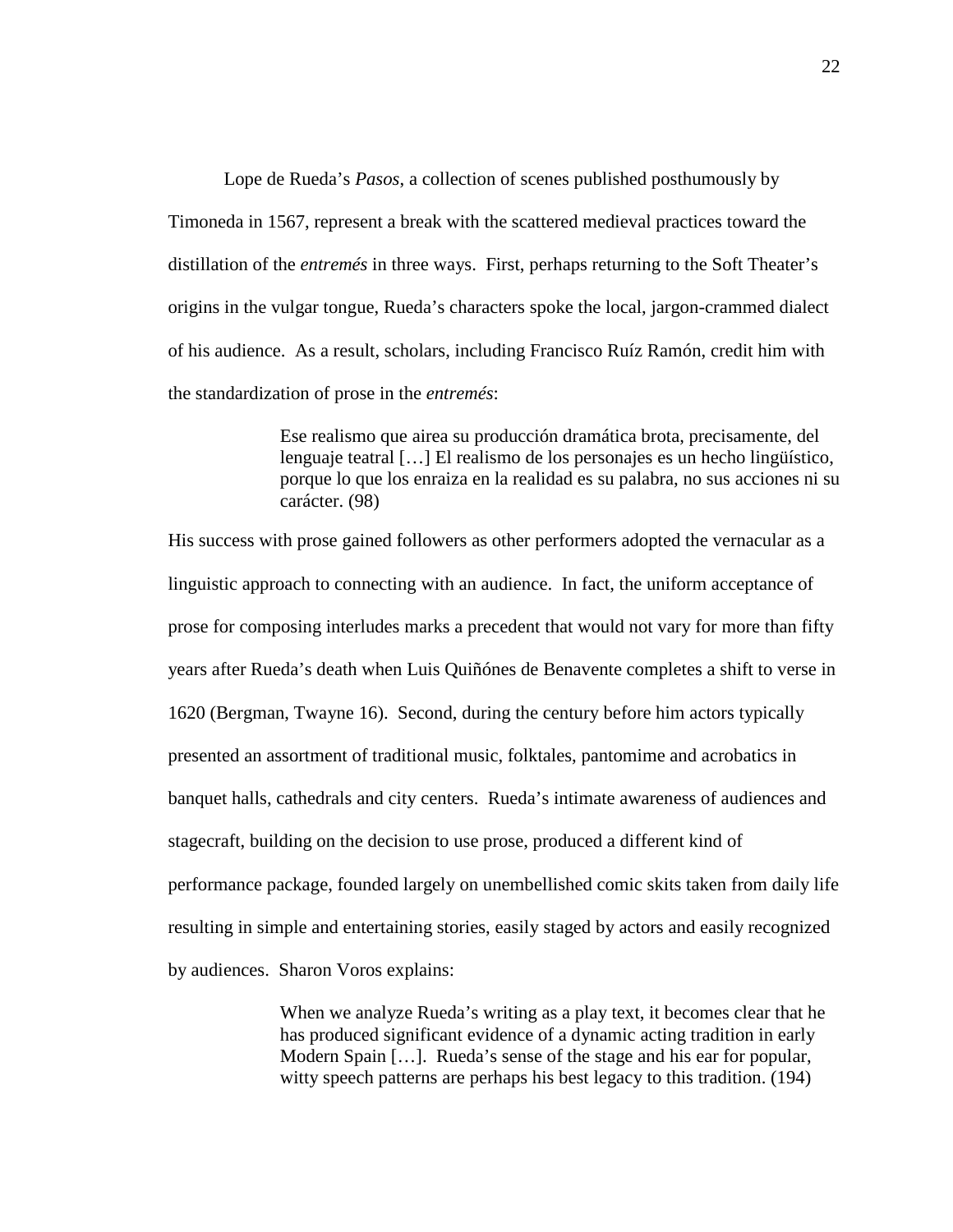Third, influenced by the active and emerging *Commedia dell' Arte* in Italy, Rueda breathes new life and depth into the often vacuous use of stock characters. Instead, his characters possessed what Asensio calls "corpulencia y estado civil […] mediante la densidad de la atmósfera y el verismo coloquial" (*Itinerario* 48). Despite the obvious touch of exaggeration applied to stock characters, Rueda's *figuras* transcend the stereotypical façade to arrive at a healthy balance of satirical pleasure and pain, expressing just enough richness of personality to quickly endear them to audiences without seeming so real as to cause offense at feeling mocked.

Rueda's greatest contribution to the *entremés* may reside in the historical legacy he leaves his followers by virtue of his remarkable ability to bring validity and respect to the genre unlike anything else in the history of Soft Theater since the state-endorsed inclusion, albeit marginal, of satyr plays at the Festival of Dionysis. In Asensio's estimation, "La invención de Rueda se ajustó de tal modo a las necesidades de su tiempo que embelesó a los menudos, agradó a críticos tan melindrosos como el Pinciano y formó escuela" (*Itinerario* 44). In his best and most popular play, *Las Aceitunas*, Rueda observes the dinner table conversation of a family of countryside fools. Toruvio, a simpleton, returns home from planting an olive shoot in the field. As he and his wife, Águeda, dream of an orchard full of olive trees and the bounteous harvest it will produce they also imagine the handsome price such a treasure will fetch for them at market. When their dimwitted daughter, Mencigüela, alternates obedience between her father's and her mother's wishes on the price for the as-of-yet nonexistent fruit the daydream turns ridiculously argumentative and even violent, with Mencigüela receiving the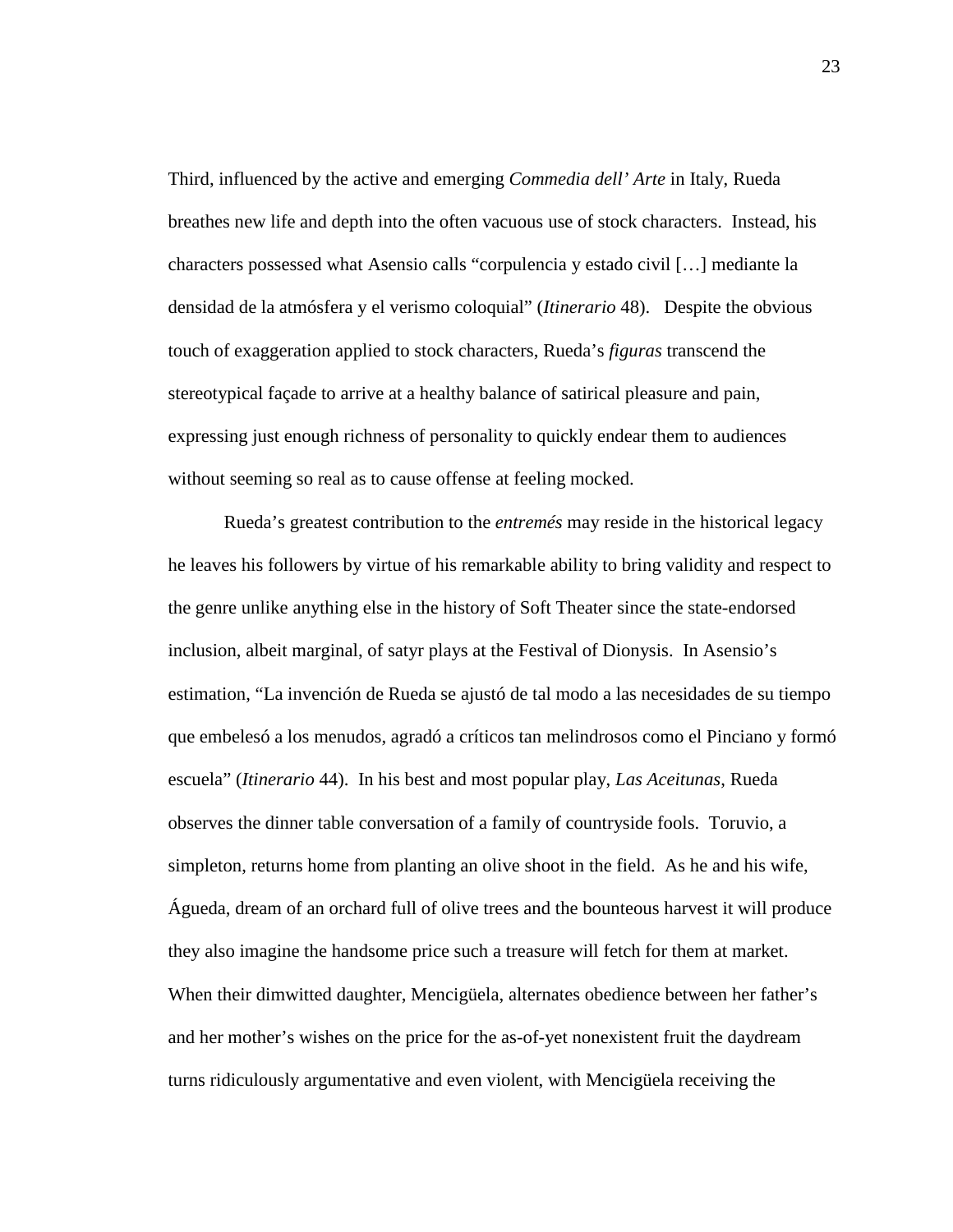repeated blows of her mother. Aloja, a neighbor, hears the commotion and arrives only to discover this household of idiots up in arms over fictitious fruit. With a successful and ideologically simple but new approach to staging farce, such as the family of fools in *Las Aceitunas*, Rueda sparked in his followers a renewed interest in the potential of Soft Theater.

#### Miguel de Cervantes (1547-1616)

Miguel de Cervantes represents an enigma in the chain of *entremesistas*, one that in many ways calls into question the validity of his inclusion among them. While he certainly participated in the writing of interludes, like countless other writers of his day, his contributions appear to have gone almost entirely unnoticed by his fellow playwrights. In all he produced only eight pieces that he published in 1615, under the title *Ocho comedias y ocho entremeses nuevos*, pieces Cervantes admits in the *Dedicatoria al Conde de Lemos*, "no van manoseados ni han salido al teatro, merced a los farsantes que, de puro discretos, no se ocupan sino en obras grandes y de graves autores" (11). For a genre so intimately affiliated with a tradition of stage performance above literary publication, it is a wonder that such obscure and untested works attract any attention at all. Surprisingly, despite their humble origins, these eight works managed to graft themselves, even unceremoniously, into the highest and most prominent branches of the *entremés* family tree. History has not only admitted Cervantes into the ranks of the *entremesistas* but appears to have crowned him as its champion. Bruce Wardropper's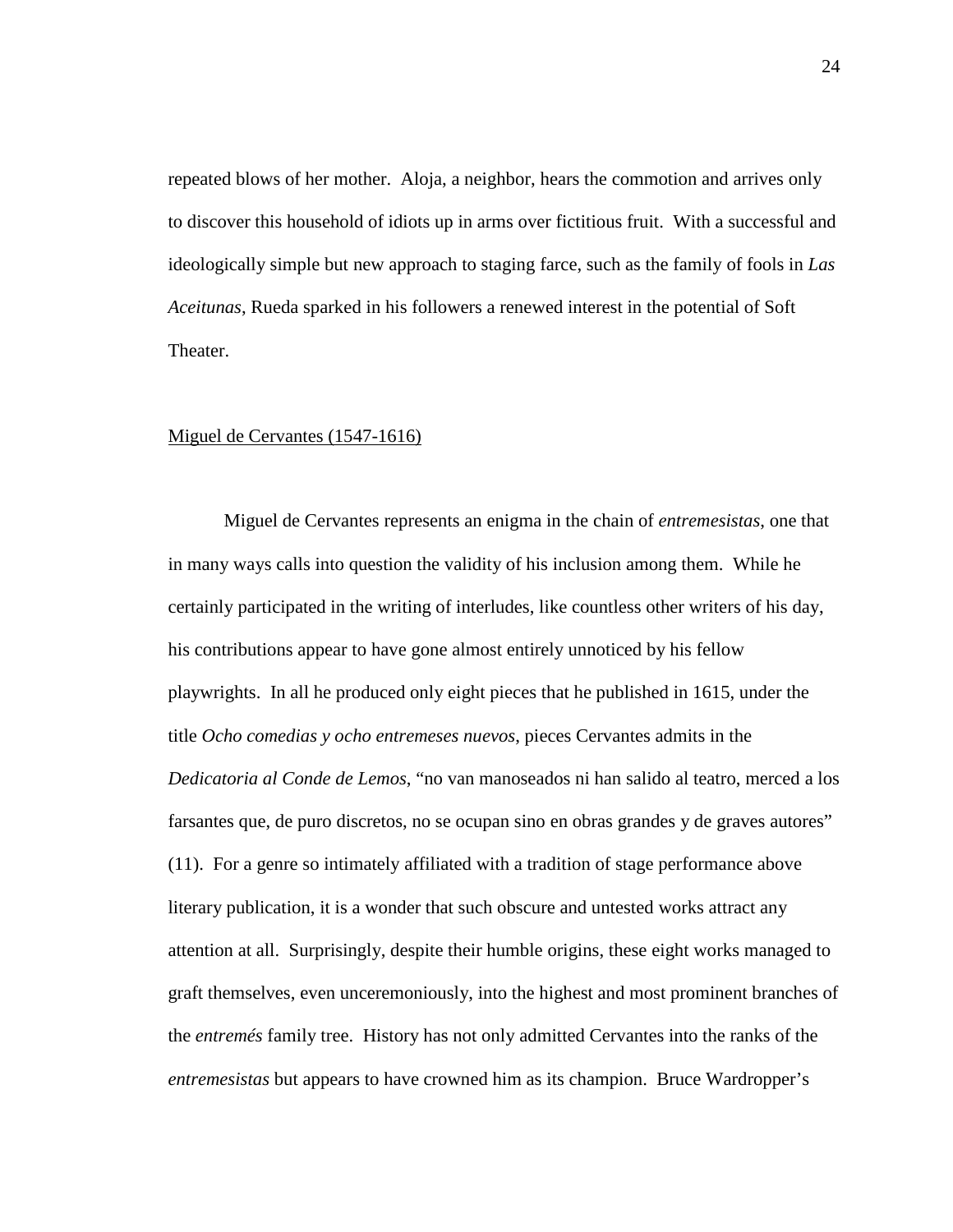anthology *Teatro Español del Siglo de Oro* (1970), like many such collections intent on providing the reader with a small taste of what the seventeenth-century Spanish stage has to offer, includes *El retablo de las maravillas* as the sole representative of the entire *entremés* genre*.* This trend permeates academics, performance and pedagogy alike as Cervantes's name appears in almost every discussion regarding the Spanish interlude (including this one). In fact, a quick Google search of "entremés Cervantes" receives more than 630,000 hits. Compare this to the same search for Luis Quiñones de Benavente, the playwright widely hailed as the most performed, prolific and expert of all entremesistas, which generates fewer than 69,000 hits, a difference of more than 900%<sup>6</sup>.

The reason behind this curious case of delayed success likely stems from Cervantes's dramatically different approach to the interlude, one that both elevates him above his contemporaries and precludes him from leaving a creative legacy. Lope de Rueda's theater, as we have seen, presented little more than a humorous veneer over local, stock characters engaged, perhaps even trapped, in comic situations. Like Rueda, Cervantes wrote mostly in prose and explored conventional, social themes. Yet, as Gareth Davies declares, his skilled hand as a novelist ultimately betrays the standard superficiality one might otherwise expect from an interlude: "His original contribution lay  $[\ldots]$  in the novelistic focus he brought to the genre" (209). Using the lens of a novelist, Cervantes reinvents both the structure of the *entremés* and its characters. First,

 $\overline{a}$ 

<sup>&</sup>lt;sup>6</sup> Antonio Hurtado de Mendoza and Lope de Rueda, similarly regarded as giants in the business of interludes, do not even begin to approach these figures, receiving fewer than 9,000 and 24,000 hits respectively.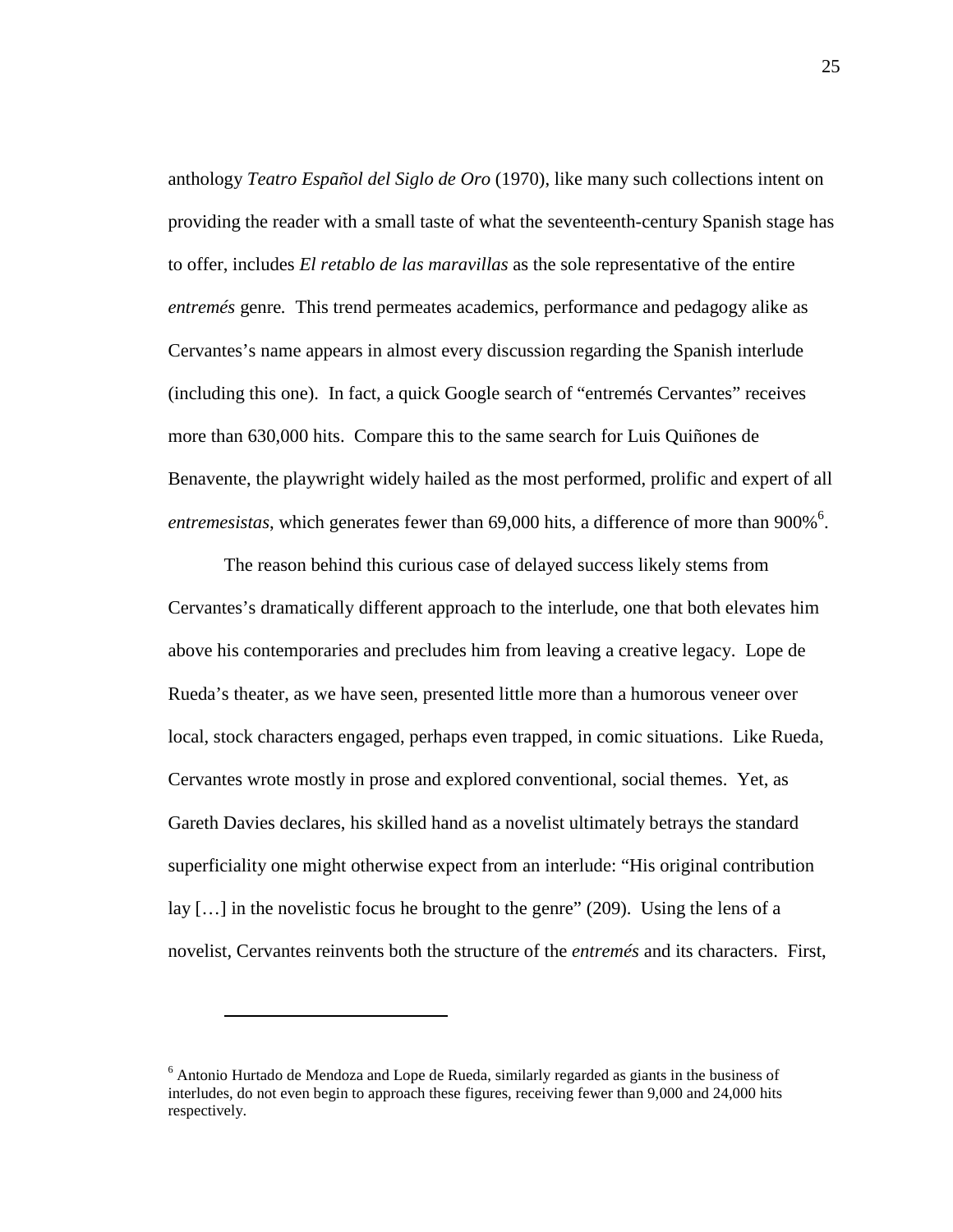as Cory Reed explains, Cervantes imagines a "serious" depiction of farce by structuring his theater to allow for thoughtful analysis:

> In his theatrical works as in his novels, Cervantes turns his critical eye inward in order to reconsider the mechanisms of plot, character, and theme: the *mythos*, *ethos*, and *dianoia* of Aristotelian tradition. As a result of changes in these internal components, Cervantes's interludes resemble works of prose fiction in certain ways and depart radically from the accepted drama of the time. (19)

Unlike Rueda, Hurtado de Mendoza, and Quiñones de Benavente, where hermeneutic tools of breaking down the narrative structure often exposes a deficiency in weighty substance beneath the façade, Cervantes's *entremeses*, like his *Novelas ejemplares*, not only endure such scrutiny but continue commenting on social practices and institutions in a way that sets them apart from traditional farce. This novelization of the interlude, not surprisingly, has historically fared better than those of his contemporaries who attained tremendous popular acclaim on stage. Thanks in part to Spain's broken performance history, Cervantes's Soft Theater managed to endure and even thrive by distancing itself from the standard interlude formula and, in particular, through its affiliation with the Hard Theater's inscription into the written archive. Indeed, Edward Friedman recognizes that, "Although there is not a large body of commentary on the *entremeses*, readers and critics are almost unanimous in their praise of the dramatic interludes" (71). Given his literary approach to theater it is no surprise that in readers, not performers, Cervantes's theater finds its greatest supporters.

Second, Cervantes's interludes explore characters' internal motivations, also by applying the principles and practices of the novel, where two-dimensional *figuras* acquire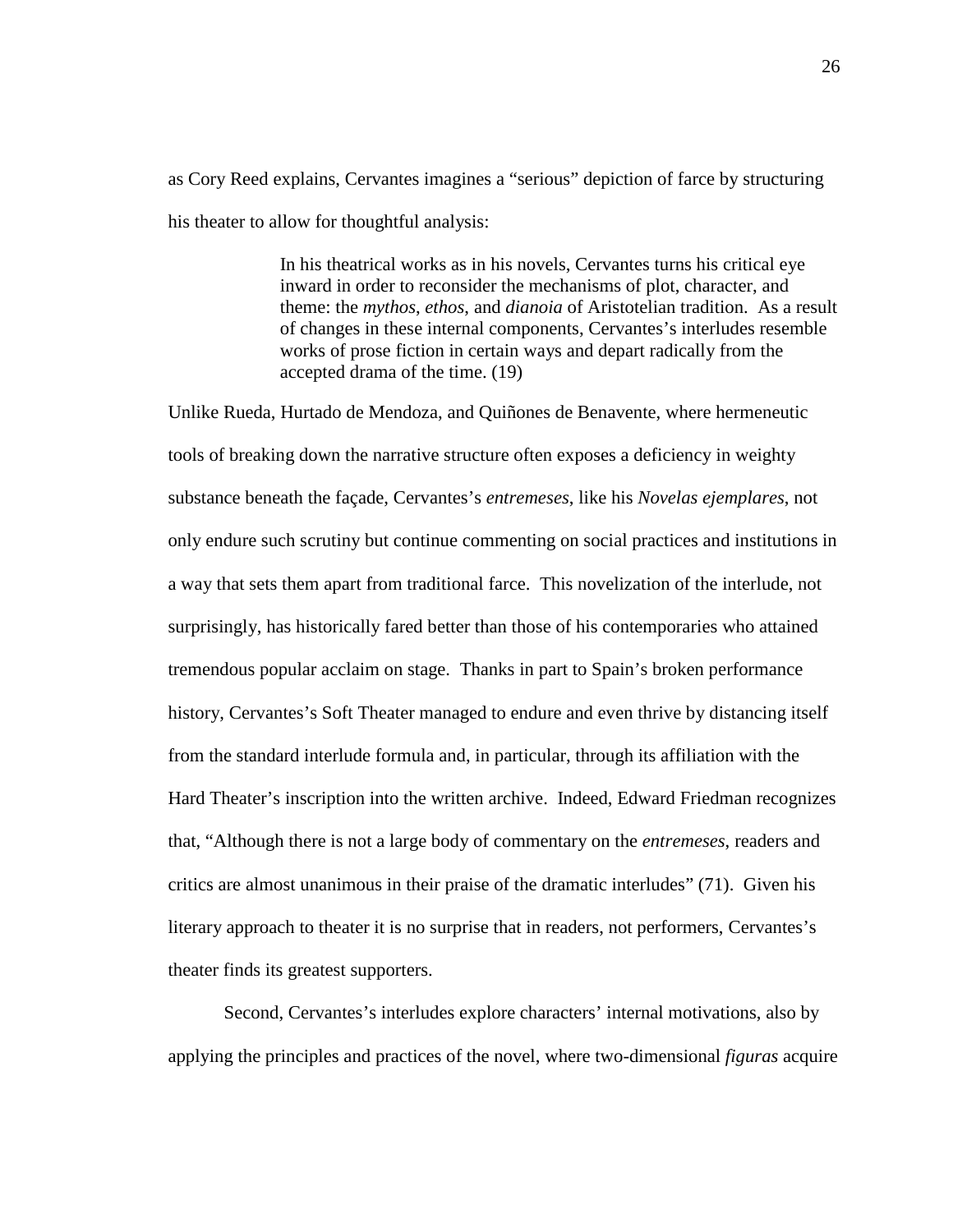a portion of brain and heart that stretches them into pseudo-humans of three dimensions.

Asensio explains:

Cervantes alía en el entremés la continuidad de la narración, la consistencia imaginativa de las situaciones con la variedad de personajes rápida e inolvidablemente esbozos. Frente a los nuevos pobladores del entremés, cada vez más puntualizados por una obsesión o rasgo definitorio, propone personas amalgamados de seriedad y jocosidad, contemplados a la vez desde la risa irónica y la simpatía benévola. Pinta no entes de una pieza—lo que llamo *figuras*—, sino seres con una sombra de complejidad, con una alternancia de sentimientos que con intención moderna tendríamos la tentación de llamar caracteres. (*Itinerario* 101)

This "shadow of complexity" cast by the characters on stage draws a sharp contrast with their counterparts in the works of his rivals. No longer soulless targets of ridicule, these characters bear strong enough resemblance to the audience to cause us to shift slightly in our seats with discomfort. Friedman explains, "Humor, irony, stylistic vigor, and social satire mark Cervantes's interludes, generally considered more profound and more biting than those of his contemporaries" (69). This uncharacteristically complex brand of interlude would certainly have come as a surprise to an audience accustomed to the otherwise comfortable buffoonery of other *entremeses.* Perhaps for this reason the theater's *autores* estimated that the plays would fail on stage chose instead not to perform them.

Unfortunately, despite its contribution to the literary treasure of the Golden Age, this more profound approach to the interlude failed to garner support from fellow playwrights. Cervantes, as he confessed, likely never saw his works performed on stage and no other *entremesistas* followed in his footsteps. Rejected by his contemporaries yet adored by history, Cervantes's theater stands alone. Nevertheless, his most popular and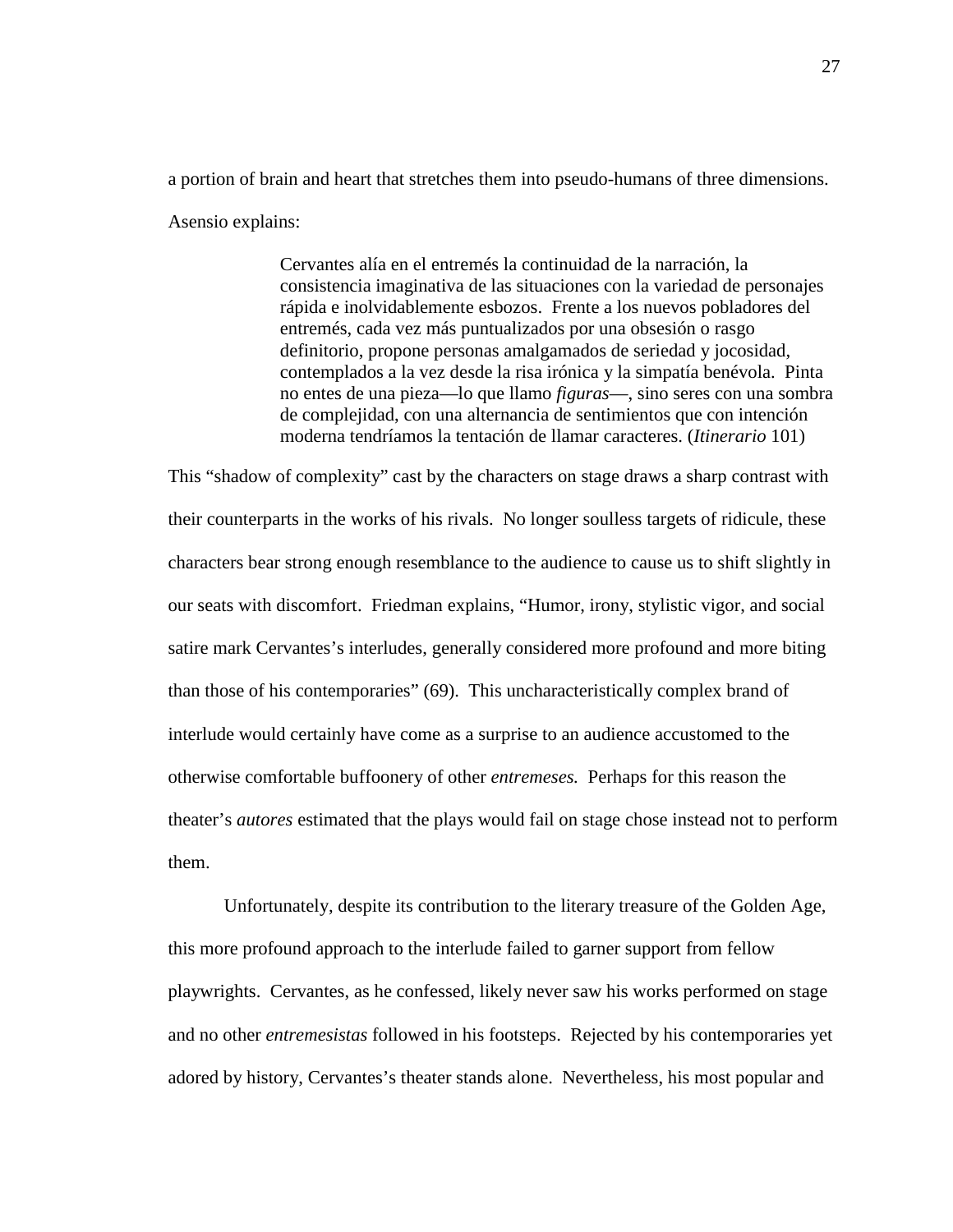arguably best piece, *El retablo de las maravillas*, elegantly demonstrates the effectiveness of the novelized interlude, a technique Asensio describes as "la armonía de situación y caracterización, la fidelidad a la observación, la madurez reflexiva que Cervantes esconde tras la comicidad" (*Itinerario* 109-110). The play follows the exploits of Chirinos and Chanfalla, two con artists who swindle a group of ignorant townsfolk. Eager to maintain the supposed purity of their lineage, the simpletons of the village attest to "seeing" apparitions made visible only to Christians unpossessing of Jewish ancestry. One by one, rats, bulls and even biblical Samson emerge from a puppet stage the villagers falsely believe possesses magical powers. As a clear example of biting social commentary, doubly framed inside a pair of concentric stages, we might interpret the tremendous popularity today of this and Cervantes's other interludes by recognizing them as examples, not of what the genre really was but, rather, what it might have become: an unusual matrimony of the Hard and Soft Theaters.

### Antonio Hurtado de Mendoza (1586-1644)

While Asensio refers to the lesser-studied Antonio Hurtado de Mendoza as an "astro menor" (*Itinerario* 111), equal in praise and glory to the likes of Villaizán, Villamediana and Montalbán, the Biscayan poet of aristocratic blood made significant contributions to the development and appraisal of the *entremés*. Mendoza enjoyed his big theatrical break in 1617. As a seasoned poet in the court of Philip III, Mendoza participated in a royal inauguration that included a variety of celebrations and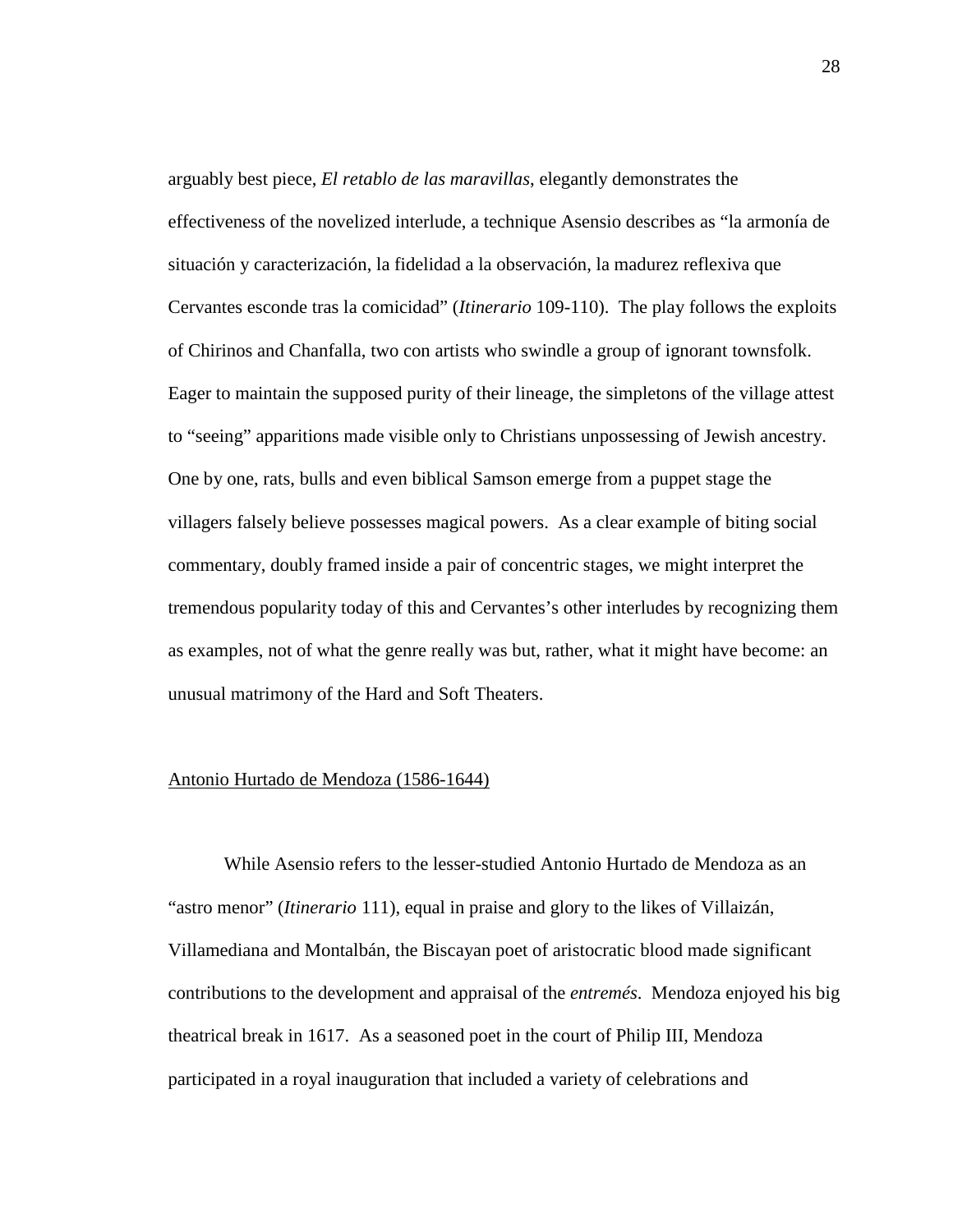performances where he likely composed his first piece of theater for the occasion. Davies describes the warm reception that greeted its debut, granting instant success and a future full of opportunity to its playwright (207). Only a year later in 1618, Mendoza's now famous play, *El ingenioso entremés del examinador Miser Palomo*, would emerge as the first solo publication of an interlude in Spain. Building on this victory, Mendoza would continue writing theater and poetry by successfully courting the corridors of power in a variety of official capacities at court and even participate as a member of the prestigious *Academia de Madrid*.

Gareth Davies's book, *A Poet at Court: Antonio Hurtado de Mendoza* (1971), represents the largest and perhaps most complete biography and critical analysis of the poet's life and works to date. Davies explains that Mendoza's acceptance into theatrical circles occurred at a crucial phase in the development of the interlude. In 1615, when Cervantes publishes his *Ocho comedias y ocho entremeses nuevos*, two of his eight interludes appeared in verse rather than prose. The emergence of Mendoza plays a significant role in the midst of this tenuous moment of shifting approaches to theater, when playwrights began exploring and experimenting with the possibilities and definitions of this short theatrical form. Davies affirms:

> Antonio de Mendoza's specific contribution to the genre was made at this point of transformation in the interlude's history. Whereas the interludists had hitherto shown a preference for prose without excluding poetry as the occasional alternative, (either sporadically or throughout), Mendoza now chose a specifically verse entremés, which he tied so delicately, yet inexorably, to lyrical expression that he set the style for subsequent practitioners of the *género chico*. (209)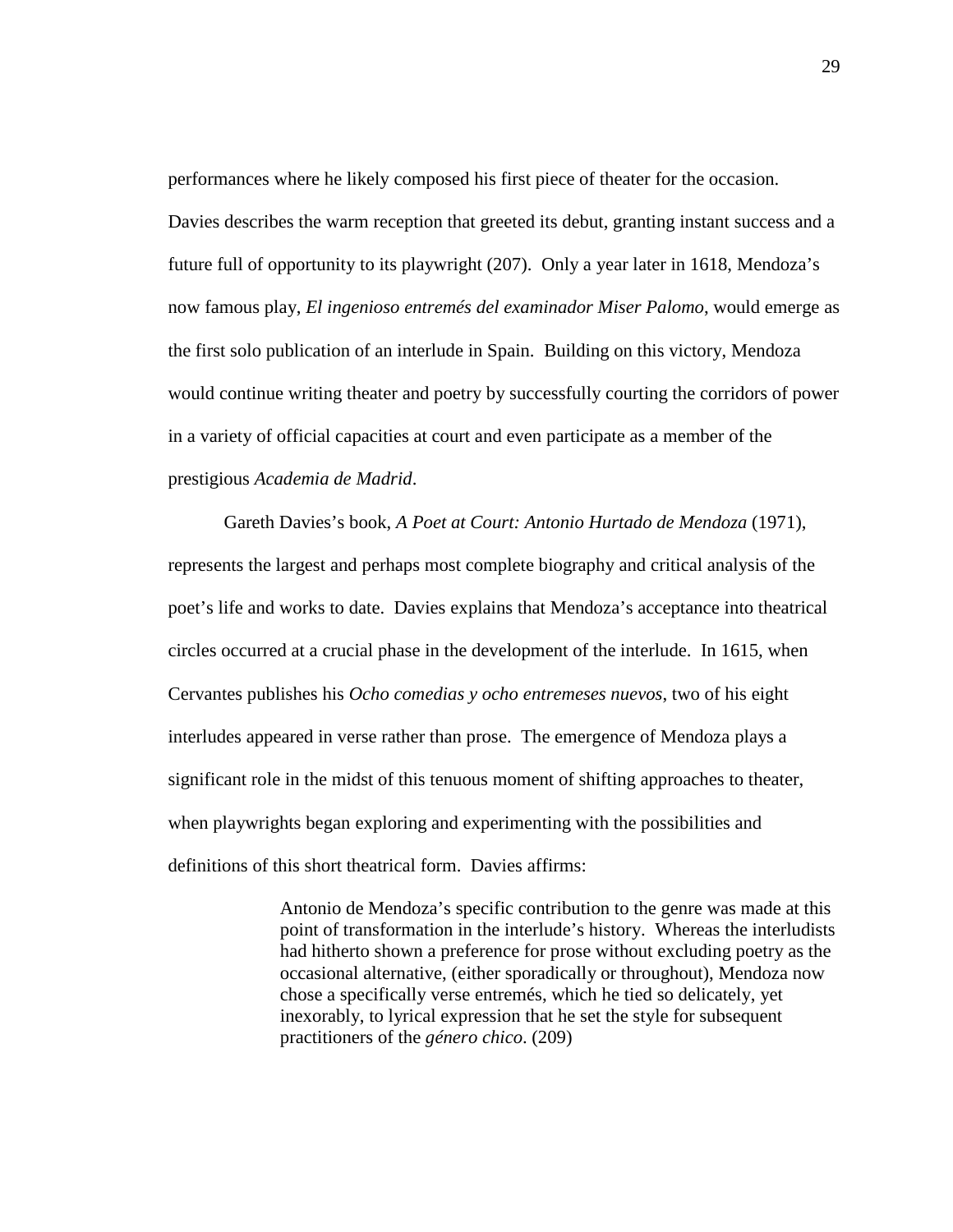With deep roots in a distinctly poetic tradition, Mendoza provided a substantial impetus toward not only the acceptance but also the standardization of verse and paving the way for Luis Quiñones de Benavente, who would eventually give closure to the debate.

Yet this was not a hostile takeover. As a personal friend of the nobility and partner with many of Spain's most popular playwrights, including Francisco de Quevedo and the great Tirso de Molina, Mendoza represented a uniquely positioned point of contact between the Hard and the Soft Theater and used his privileged status to promote the interlude and its inclusion on stage, granting it legitimacy that it had not experienced before. Asensio notes that Mendoza, together with Benavente, "ennoblecieron el género menor, ambos gozaron el favor de la corte que, sin rebajarse, pudo aplaudir el mismo teatro chico que engolosinaba al pueblo madrileño" (*Itinerario* 122). The embrace from authority similarly shaped the expectations of the public as audience members became more accustomed to viewing the *comedia*, not as a unified whole, but rather segmented and even augmented by the interlude. *Entremesistas* who followed, such as Benavente and Quevedo, owe their license of performance, where they could rub shoulders with and exert influence over the *comedia*, to the doors of opportunity opened in part by Antonio Hurtado de Mendoza.

Mendoza's best and most popular plays, his two-part series based on the *figura* of Miser Palomo, together with his *Famoso entremés de Getafe*, represent what Emilio Cotalerlo y Mori called, "otras tantas joyas de nuestra literatura" (lxxii). *Miser Palomo* depicts a series of character types at court, the *tomajón*, the braggart, the *necio*, the *gracioso*, and others, who each approach the examiner seeking his evaluation and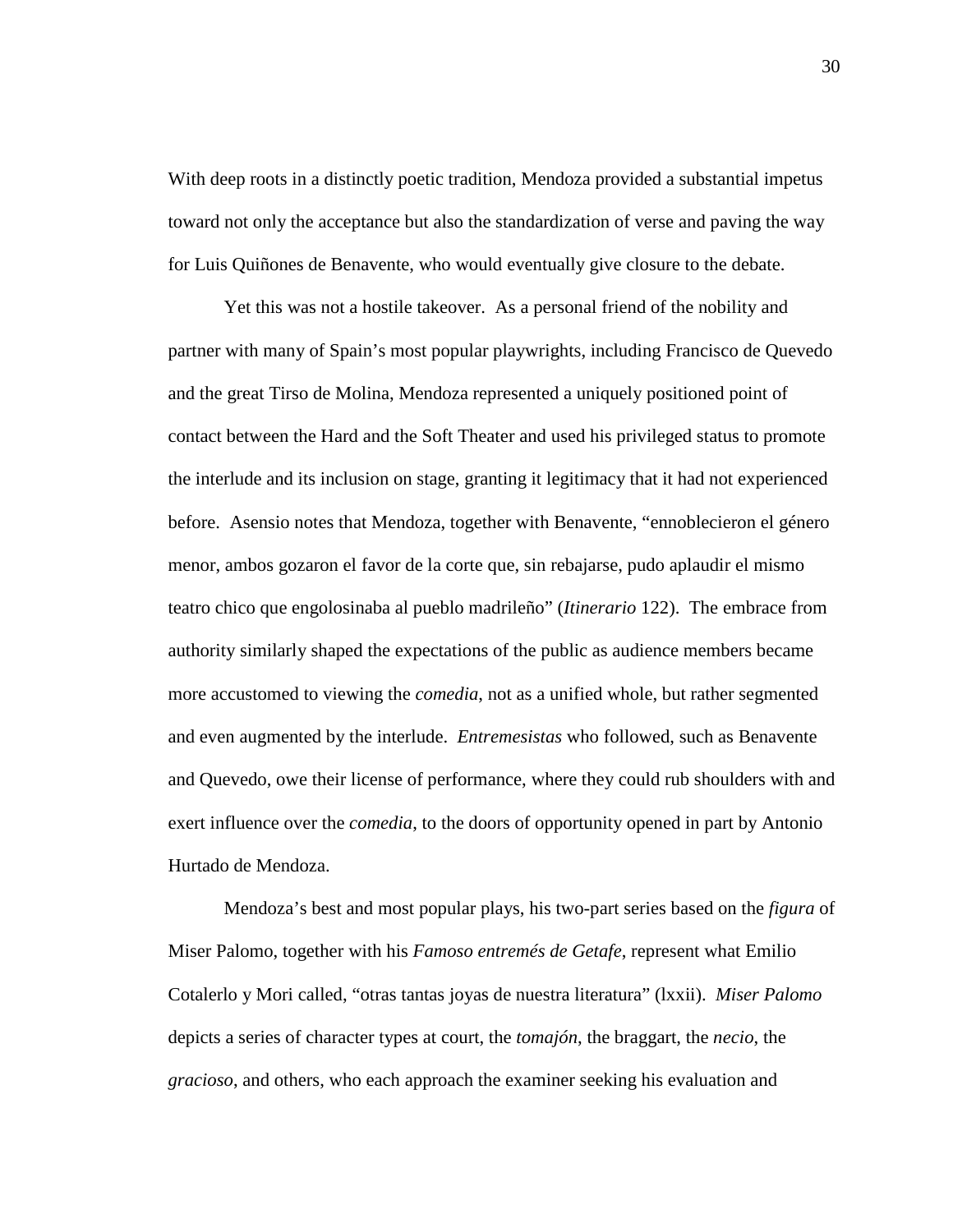instruction. Using the figure of the witty examiner on stage, as both witness and judge to the unbecoming and even ridiculous attitudes at court, the play becomes a mouthpiece for the satirical observations of the playwright, himself a firsthand observer of the realities and hypocrisies of courtly life.

## Luis Quiñones de Benavente (1595?-1651)

History reveals very little about the personal life of Luis Quiñones de Benavente, without question one of the Spanish theater's greatest *entremesistas*. His exact date of birth remains a mystery, although we know that he hailed from Toledo, perhaps in 1595. His parentage is also dubious. It seems unlikely that he came from high society, as his name never accompanies the typical titles of nobility, although in print it often appears with *licenciado*, a designation Cotarelo y Mori believes more likely refers to his status as a priest  $(lxxv)^7$ . Hannah Bergman, for one, entertains the curious possibility that the poet was in fact the illegitimate son of a traveling actor, Luis Quiñones, known to have performed in plays written by Lope de Vega (20). Regardless of his origins, by as early as 1613, Benavente had already begun to demonstrate proficiency in play writing and had even won several awards for his work $8$ .

As a writer of interludes, Benavente's contributions fall into three principle categories. First, the sheer volume of his work exercised a tremendous influence over the

l

<sup>7</sup> A note on Benavente's death certificate identifies him as a *sacerdote*.

<sup>8</sup> See Bergman 20-21.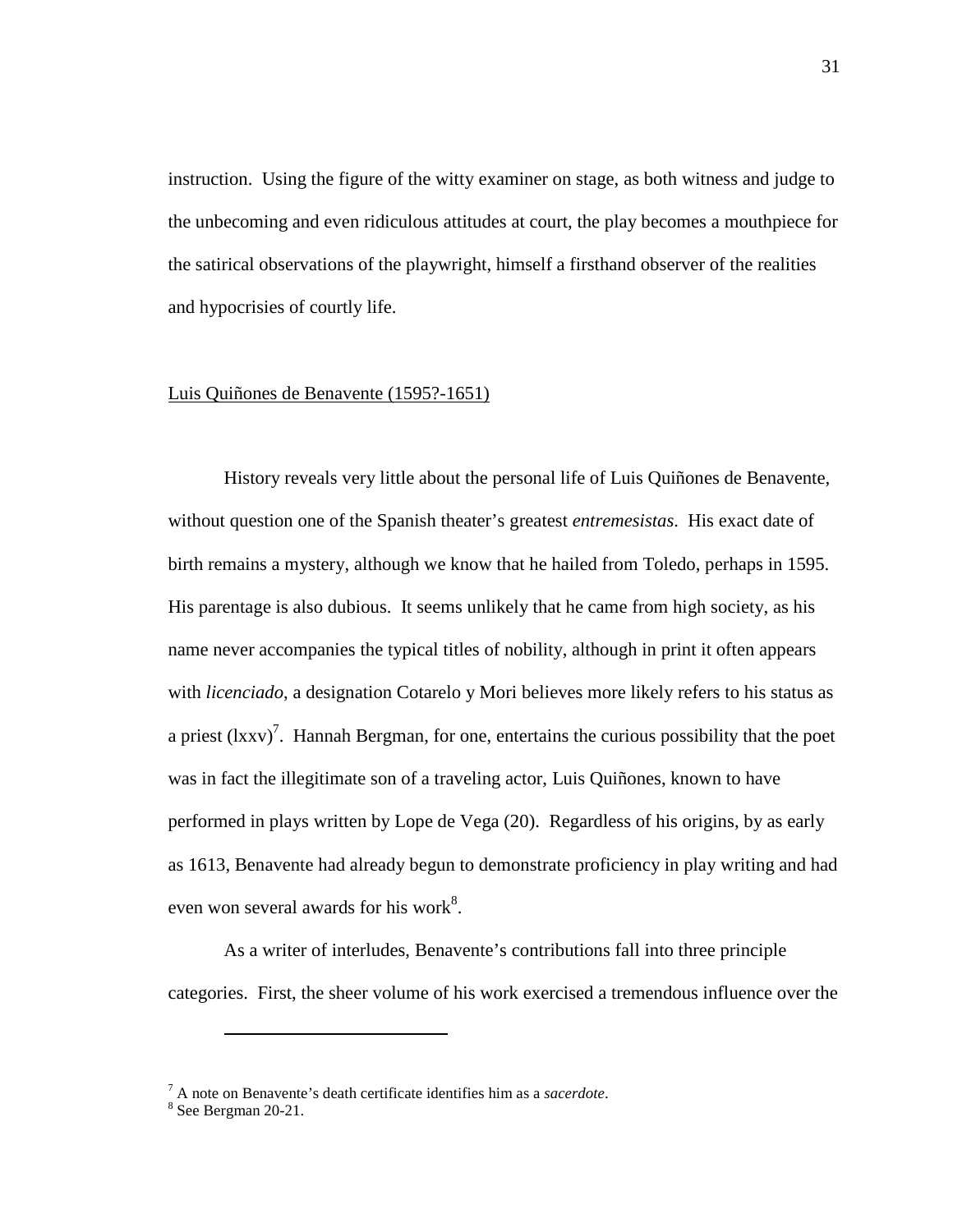theater of his contemporaries. Cotarelo y Mori estimates that over the course of twenty years Benavente may have written as many as nine hundred interludes (lxxviii), a fantastic number that Bergman concedes as at least possible, in theory, albeit unlikely. Instead, Bergman settles on 150 plays known by scholars today as belonging to the poet, a number that she describes "still far exceeds that of any other *entremesistas*" (22). This prodigious undertaking, combined with Benavente's personal association with all of the most well-known playwrights of his day, including Lope de Vega, Tirso de Molina, and Juan Ruíz de Alarcón, would have rendered his brand of theater ubiquitous for audience and *autor* alike. Such a theatrical tour de force inspired countless other playwrights, including France's Molière, and expanded the repertoire of social themes and introduced new comic figures, making them readily available to fellow writers. Composing exclusively in verse, he decisively expunged the use of prose in short theater. Benavente's popularity also endured much longer than many of his associates as his plays enjoyed continuous publication well into the eighteenth century. Surprisingly, despite the trend of seventeenth-century writers to dabble in all written genres, and considering the quantity of theater Benavente actually produced, no evidence has surfaced that he ever composed even a single *comedia*, although he did write a handful of independent poems. Having discovered his mastery of the brief, comical art form, Benavente appears to have felt no need to trifle with his success in other ventures. Beloved, respected, omnipresent and committed, his name eventually became synonymous with the *entremés*.

Second, in contrast to the preferences of his contemporaries, and certainly breaking with the Soft Theater's connection with the rollicking, phallic-driven orgies of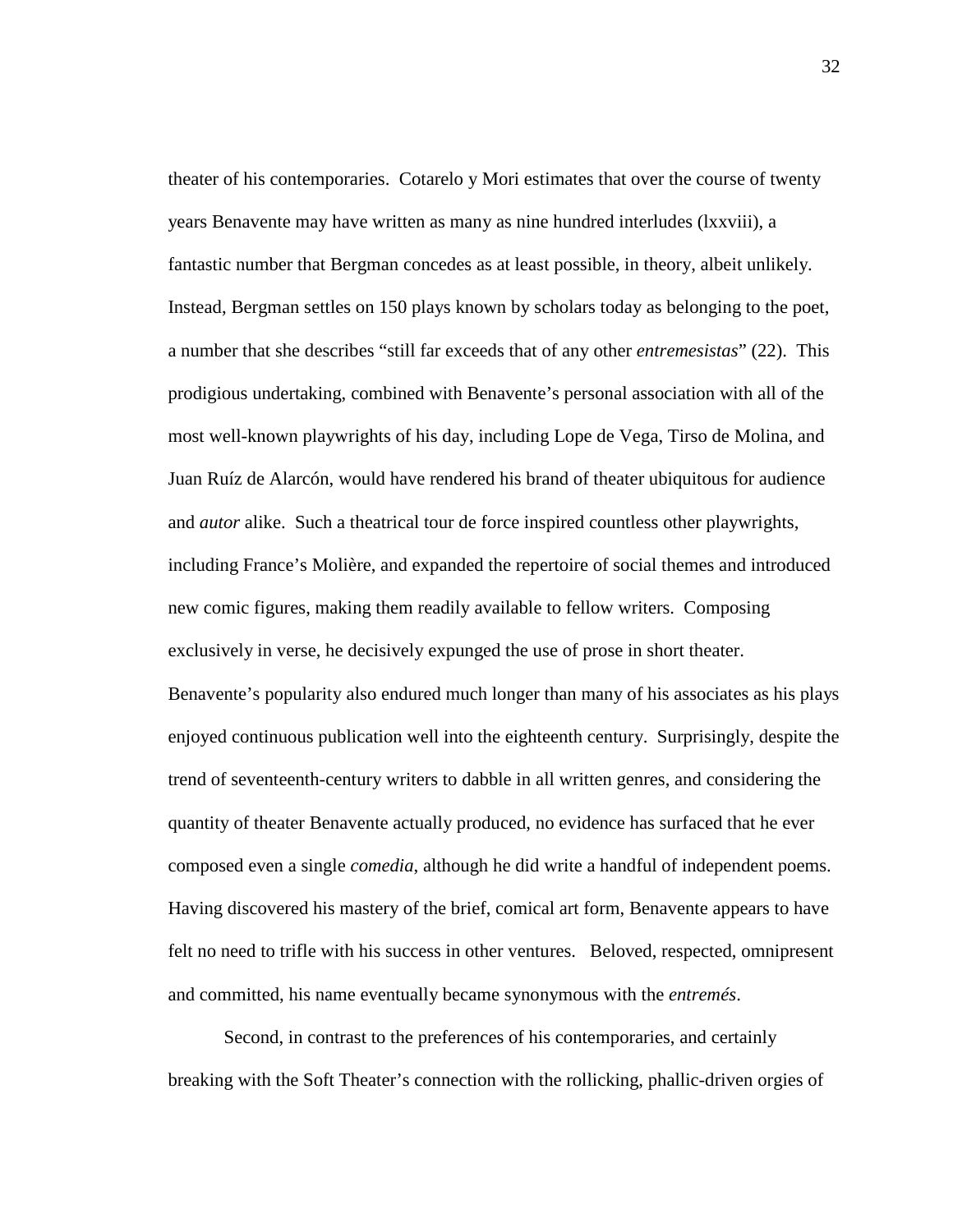Greek satyr plays, Benavente rejected the use of vulgarity and scandal on stage in favor of what we might recognize as "family friendly" comedy. "While Quiñones de Benavente does not hesitate to use parody and verbal pyrotechnics," writes Diane Iglesias, "he does not sink to a vulgar level. Stock comic characters and situations are presented in a tasteful manner, and potentially explosive situations are usually resolved with good humor as the characters come together in a final dance or song" (141). Instead, as Bergman points out, Benavente used a carefully developed plot that exploited cleverness and surprise, to invigorate his theater:

> Interludes which tell a story tend to revolve around a deception of some sort: a theft, an elopement, or, very often, a practical joke (*burla*). They celebrate the triumph of a superior intelligence. Suspense is created by ignorance, until the last moment, of which character will turn out to possess that quality. The motif of the deceiver deceived, in all its variations, is a favorite one; sometimes there is an apparent reversal, in which a fool turns out to be cleverer than the others. There are also plays in which we know from the start *who* will succeed, but are kept guessing as to *how*. (27)

This should not imply that Benavente's plays avoid unseemly or sinful situations, such as those involving adultery, lying or stealing. These circumstances have always formed the backbone of the *entremés*. Yet Benavente withheld from engaging in the more explicit content in which his peers occasionally indulged, favoring a more affable approach to comedy that allowed him to reach a broader audience by not morally polarizing them through controversy and obscenity. As if following the recommendations set forth in Lope's *Arte nuevo*, these interludes generate intrigue by maintaining secrets rather than exposing intimacy. Furthermore, Benavente's sanitized approach carried the added bonus of sparing him the scorn and censure of the *Santo Oficio*, often predisposed to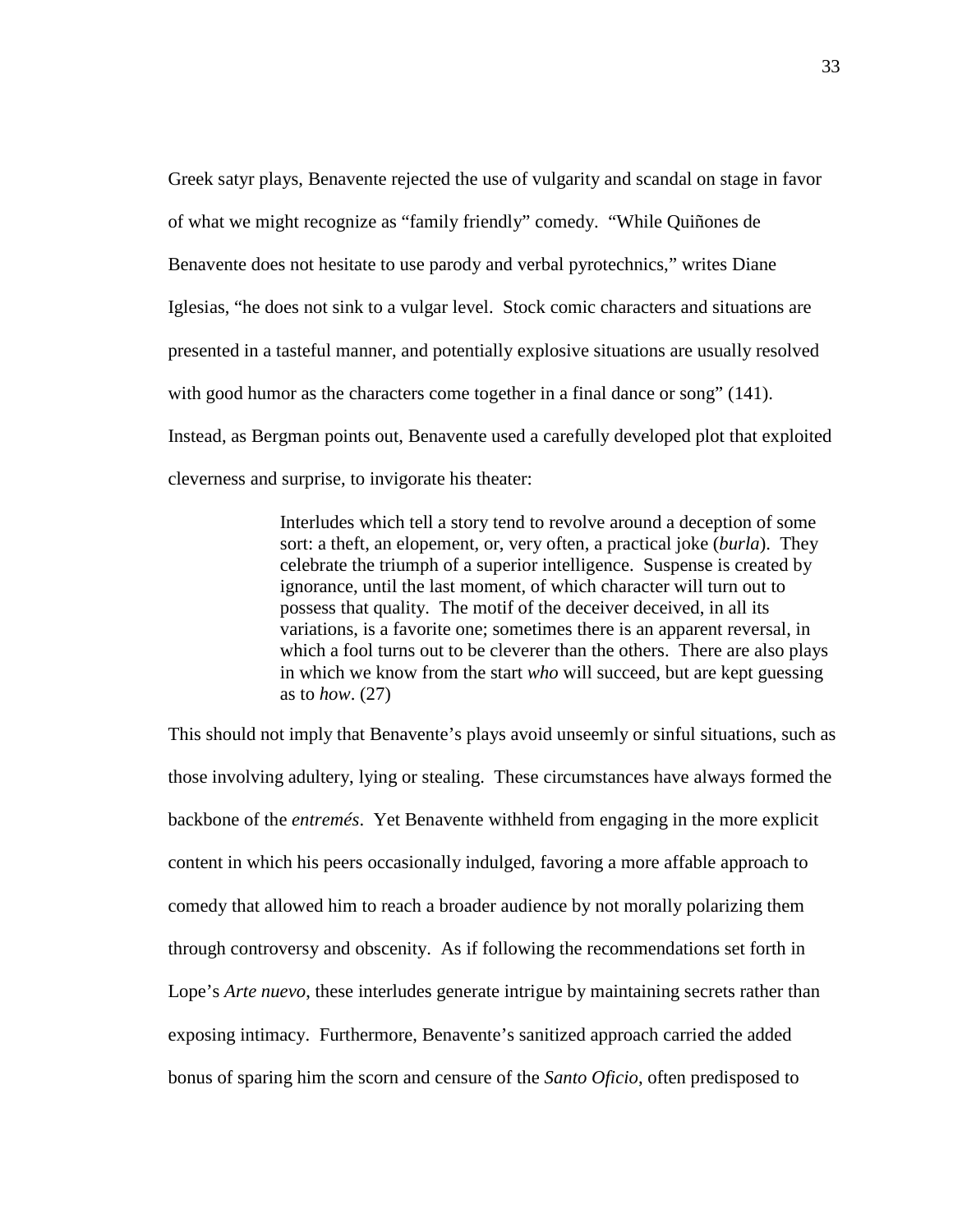reprove and crop back the theater, the *entremés* in particular. Instead, his reputation made it easier for his works to find stages and publishers eager to embrace them. In this sense, the quantity of Benavente's work, coupled with its quality, allowed the interlude to clean up its image and expand in popularity.

Third, Benavente grafted new elements onto the *entremés* formula, namely music and dance. While Hurtado de Mendoza's background as a poet helped the interlude incorporate verse into its basic makeup, Benavente's skill at composing music and lyrics further modified the artform and increased its appeal to audience members. Prior *entremesistas* typically composed only in prose and ended the event by beating or punishing the guilty parties. Regarding the incorporation of any musical elements into the performance, such as *loas*, *bailes* and *saraos*, playwrights often deferred to the prerogative or needs of the *autor*. This potpourri may have rendered the event somewhat disjointed, as the performance's various parts bore little or no thematic connection to one another beyond, perhaps, the use of the same actors in the same space. Benavente, on the other hand, blended his own song and dance into the interlude in a way that used the music to complement and reinforce the play's theme. Instead of concluding the event on a violent note, Benavente's interludes delighted the audience with a musical one. Asensio explains how this decision altered the most basic definition of the *entremés*:

> Guiado no por teorías, sino por el espíritu e instinto de su época que engendró la ópera italiana y la zarzuela española, mestiza la palabra con la danza y el canto, creando o fijando definitivamente castas nuevas en que nadie le igualó: la loa entremesada, el baile entremesado, el entremés cantado. (*Itinerario* 125)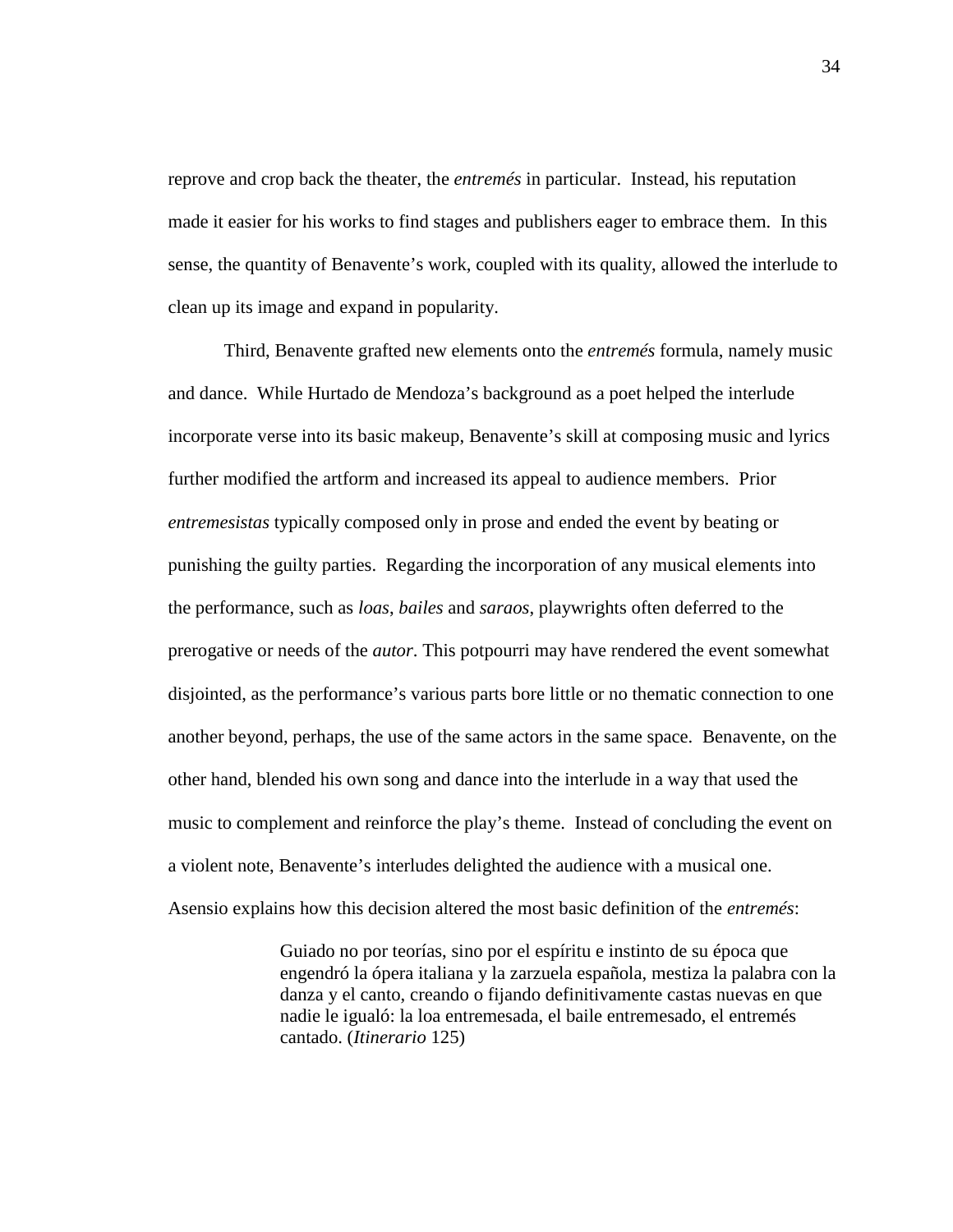As with Benavente's rejection of vulgarity, the hybridization of the interlude, the product of its blending with music and dance, made the play more palatable to a broader audience. It also eased the demands placed on busy *autores* by providing them with a more diverse performance package and by harmonizing the various theatrical subsets into a more cohesive whole.

Given the vast body of Benavente's work, it becomes difficult to select a single, most popular play as representative of his writing style and sensibilities. Bergman organizes her study into the following categories: plays in the realistic manner; plays in the fanciful vein; and plays for special occasions. *Gorigori* represents a fanciful comedy of intrigue involving Don Estupendo, the owner of a balcony that overlooks Madrid. With a bullfight going on in the plaza below, the house reels with excited guests, until a knock at the door informs them that the crown has made the balcony available to a visiting Italian dignitary. Unwilling to give up his choice view of the spectacle, Estupendo quickly has himself sewn into a curtain. The parodied dignitary arrives and the houseguests inform him that their host has suddenly died of the plague, leaving the entire apartment contaminated. Once the visitor flees in terror the clever guests return to the balcony, leaving Estupendo trapped inside the curtain. The *Entremés de los condes fingidos*, on the other hand, takes a more realistic approach. Pedro, and his accomplice Osuna, disguise themselves as counts in order to secure a promise of marriage from a wealthy marquise they learn has just arrived in search of a husband, only to discover that she has played a similar trick on them. Once revealed, Pedro flees the scene of the crime and Osuna, admiring the wit in this perfidious woman, agrees to marry her anyway.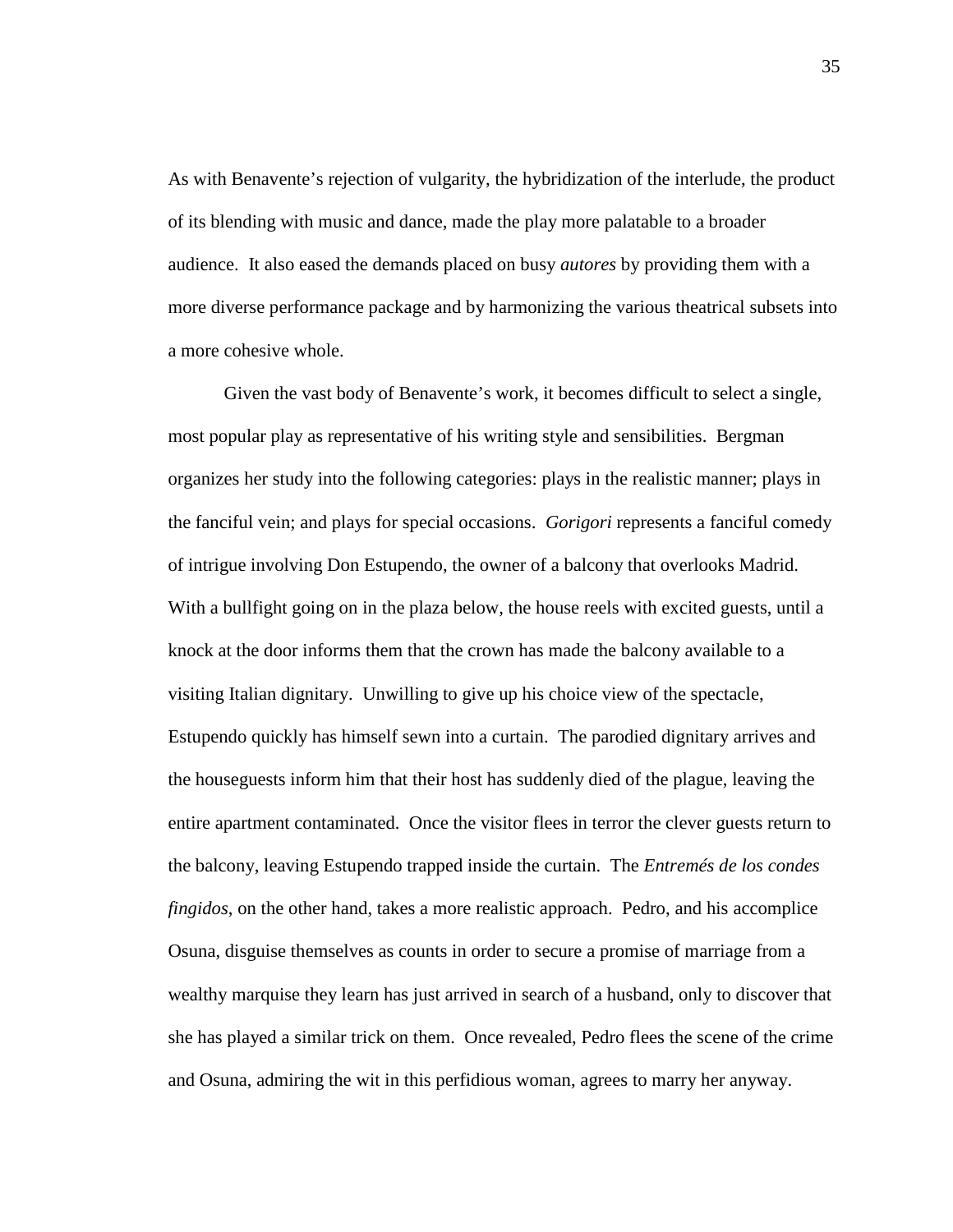Critics and scholars, both past and present, join in praise of Benavente as the king of the *entremés*. Iglesias writes, "Undoubtedly, the master of this genre in Spain is Luis Quiñones de Benavente" (140). She continues:

> Professional competition and rivalry were common among the writers of *comedias* and entremeses in the seventeenth century. From all accounts, however, Luis Quinones de Benavente was universally acclaimed by all. Besides his reputation as an outstanding writer of interludes, he was considered a talented musician with a pleasing personality. His brilliant wit was highly praised. He brought the interlude, as a genre, to its highest point. (142)

Yet, despite his pleasant demeanor and popular appeal, Benavente's crown has not rested easy, if he retains it at all. His reputation as the most skilled and prolific of all *entremesistas* has instead, as we have seen, become eclipsed by the praise and attention given to his untested competitor and father of the formidable *Quijote*, Miguel de Cervantes. In fact, following their publication in the first half of the eighteenth century, Benavente's plays received little or no scholarly attention for nearly 150 years until 1872, when Cayetano Rosell republished a 1645 collection of Benavente's theater titled *Jocoseria*. Bergman credits this invaluable event, together with Cotarelo y Mori's 1911 publication of all known *entremeses*, with reviving interest in Spain's short theater and with preserving the name of Luis Quiñones de Benavente (132).

## Francisco de Quevedo (1580-1645)

By the time Francisco de Quevedo approached the interlude the Soft genre had already experienced a great deal of transformation and experimentation. Greek satyr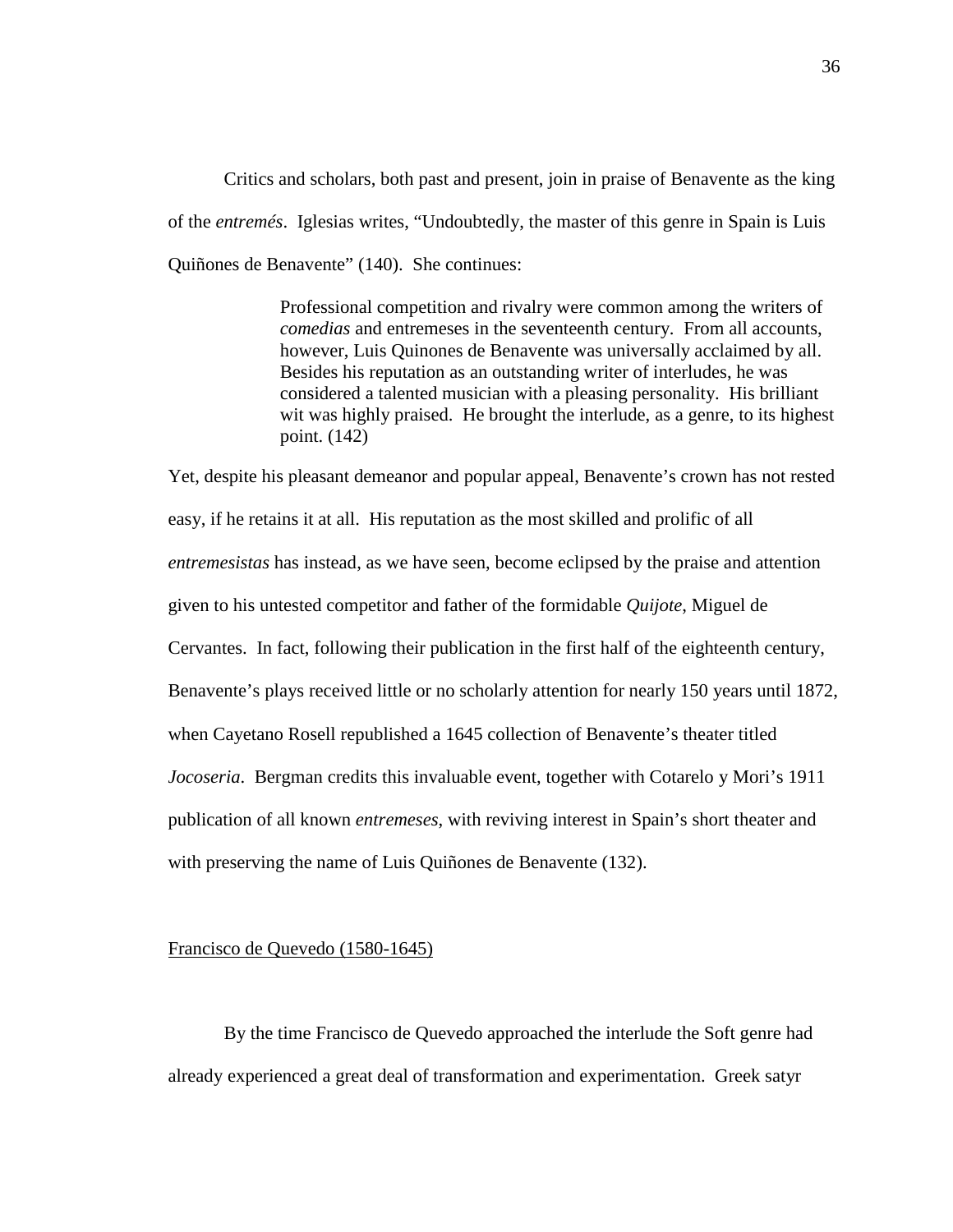plays of bacchanalian mischief gave rise to Roman Atellan Farces that would later develop into the Italian *Commedia dell' Arte*. As performance collided and interacted with religion during the Middle Ages, the Soft Theater learned to survive in the margins until Lope de Rueda organized, repackaged and reintroduced it to Spanish audiences. Despite proficiency in the novel, even Cervantes tried his hand at composing in the Soft tradition, benefitting future generations of theater enthusiasts. Antonio Hurtado de Mendoza would ply his skill as a poet and invite the interlude into the corral, where Luis Quiñones de Benavente would use music, dance and simple comedy to saturate the theater-going public with lively humor, leaving them hungry for more. When Quevedo enters the picture he finds a clearly-defined performance tradition offering the playwright tremendous satirical possibilities and a ready-made audience primed to accept a healthy dose of mischief on stage.

It is unclear precisely how Quevedo became interested in writing for the theater. Pablo Jauralde Pou's detailed and exhaustive biography of the man (1999) comprises nearly 1,000 pages but devotes fewer than ten to Quevedo's experience in theater, often describing it as an appendage to his work as a poet. Quevedo undoubtedly witnessed numerous stage productions in his day, both in public playhouses and private demonstrations at court. Furthermore, he is known to have employed his craft on several occasions, by request, in celebration of royal events. Maybe the unique potential of the *entremés*, as a brief development around a humorous theme, appealed to his satirical style. "El entremés tiene la clarísima función de hacer reír al espectador," writes Jauralde Pou. "Y Quevedo hace reír" (491). Bakhtin likewise identifies Quevedo literary style as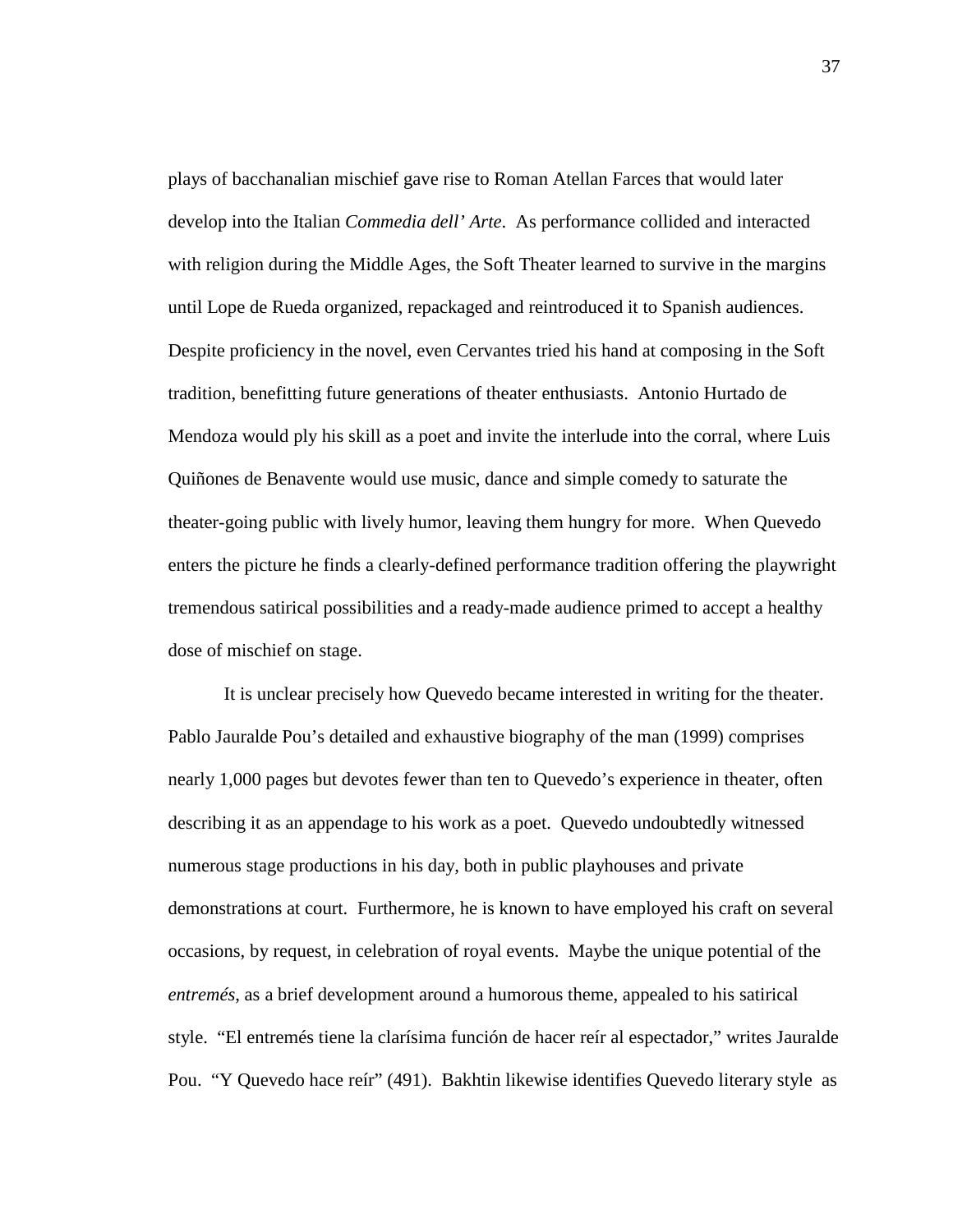one particularly inclined to "carnival imagery" (11). Of course, as a consummate writer engaged in a variety of literary genres, perhaps he simply felt obliged or even inspired to try his hand at play writing now and again in the same way that he experimented with poetry, novels and essays. Not withstanding his personal motivations at playwrighting, Jauralde Pou estimates that Quevedo composed interludes during two brackets of time separated by his voyage to Italy. From 1606 to 1613, Jauralde Pou believes Quevedo wrote plays largely in prose that "muestran una cierta cercanía de tema y estilo con el *Buscón* y los primeros *Sueños*" (490). After returning to Spain he continued producing theater from 1623 to 1628, this time, thanks to Mendoza and Benavente, in verse. While evidence confirms that his plays, unlike those of Cervantes, did enjoy a certain amount of performance (though nowhere near as pervasive as Benavente's), his scant exercise in the genre suggests that Quevedo's interest in writing for the stage remained cursory at best.

Today accepts that Quevedo wrote relatively few completed interludes (twelve total remain), a single extant *comedia*, a grab-bag of dances and songs, and a handful of theatrical fragments that never came to fruition. As a result, history understandably tends to overlook his theatrical contribution. Instead, we remember him for his wealth of *conceptista* poetry, his picaresque *Buscón*, his civic-minded *Política de Dios*, and his satirical musings in *Sueños y discursos*. On a more personal level, we remember Quevedo for his unusual appearance, his rise and fall from courtly graces and the notorious feuds with his many enemies, in particular his *culteranista* nemesis, Luis de Góngora. Unafraid to wield his pen like a sword, his fierce wit and sharp language produced more than one opponent of his work and yet, despite all the insults, criticisms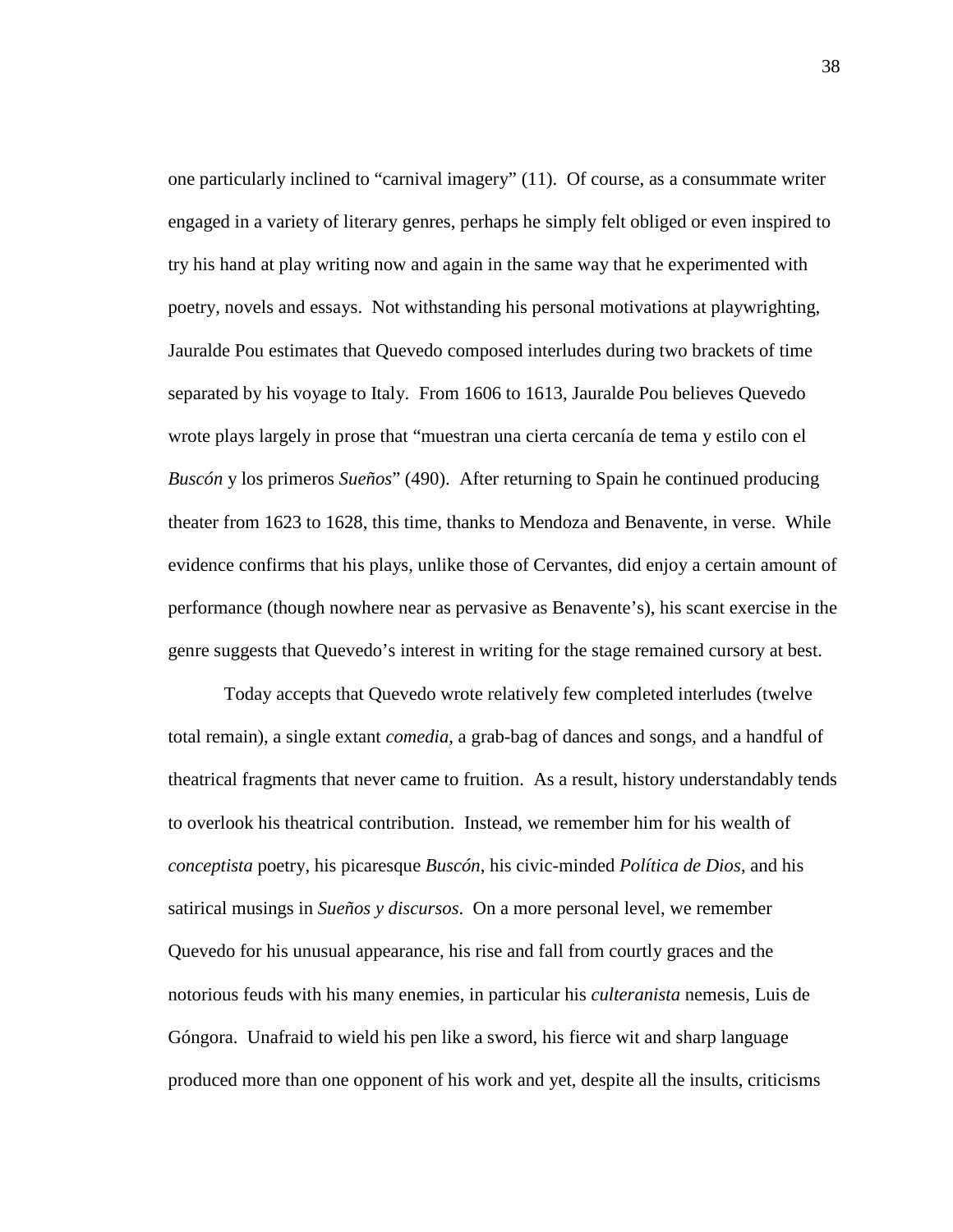and inflammatory remarks hurled at the man, it appears that his talent for composing interludes went unchallenged. Asensio points out that, "Los enemigos de don Francisco le negaron todo menos su talento de entremesista" (*Itinerario* 9). As we shall see, Quevedo's interpretation of the interlude demonstrated a level of praiseworthy skill comparable to that of any of his competitors. Donald Bleznick writes, "As a playwright Quevedo achieved notable success in his short dramatic pieces, the popular entremeses" (151). His unique treatment of that formula and the contributions he made to it, as well as an analysis of his surviving *entremeses*, will comprise the remainder of this investigation.

Analyzing Quevedo's body of theater immediately presents the problem of determining which works belong to the poet and which do not. Typical for the time period, long before the establishment of copyright law, plays and their playwrights often appeared in advertisements and on stage without a formal connection linking the writer to his or her work. This discrepancy allowed lesser playwrights, hoping to eke out a living, to outright plagiarize the popular creations of another. Likewise, greedy *autores* and publishers, hoping to generate a little additional revenue for their trade, regularly advertised one poet's play as the handiwork of another more famous one. As the volume of theater, both published and performed, grew in response to Spain's insatiable thirst for theater, the notion of proprietorship lay buried and forgotten under a mound of hidden agendas. As a well-known and popular poet of his day, Quevedo's oft-evoked name may present a greater hindrance to identifying his hand than the tangible discovery of authentic documents. To date, at least 21 interludes and 4 *comedias* (or fragments of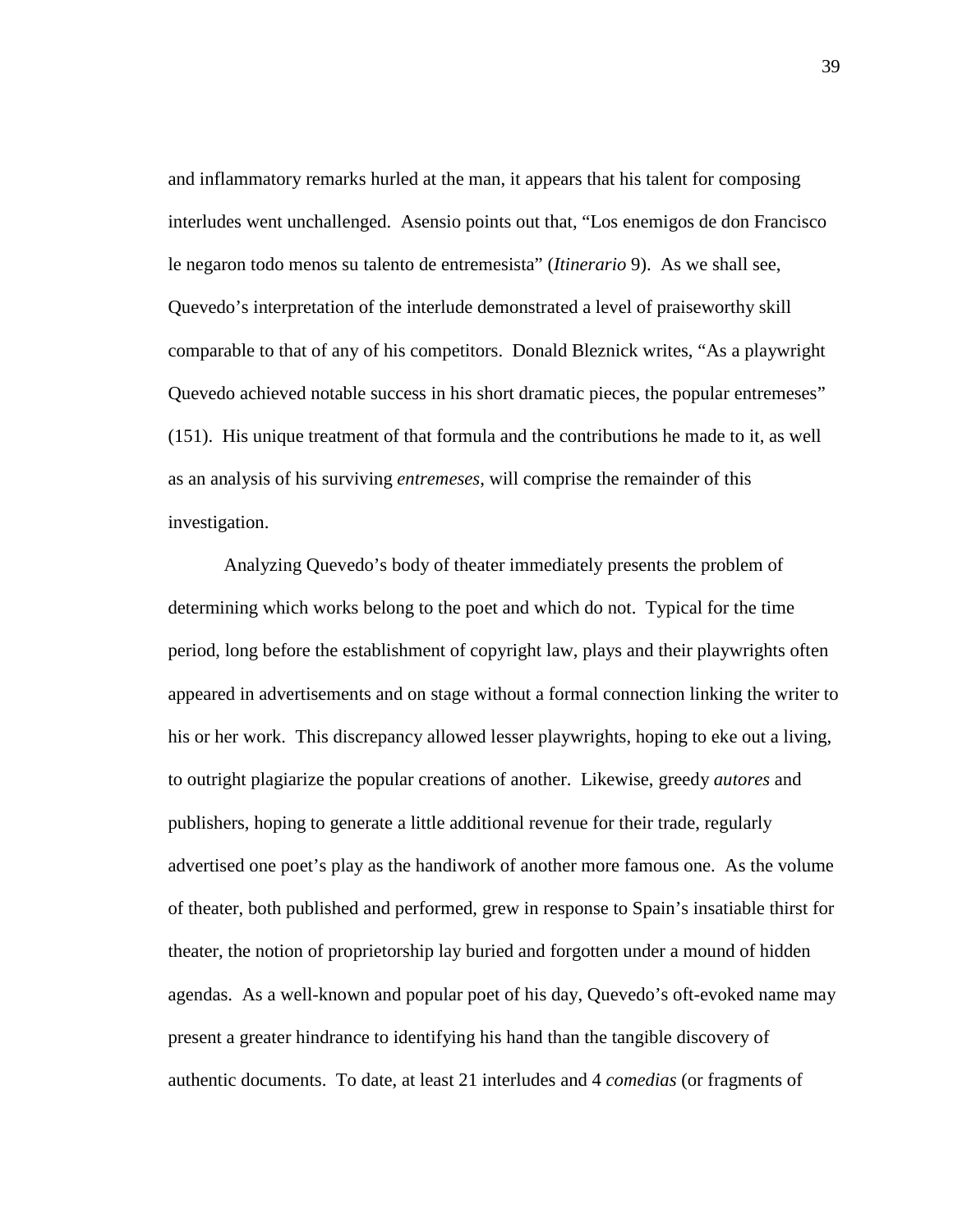*comedias*) are or have been associated with Quevedo, many of which are considered by scholars as apocryphal<sup>9</sup>. For the purpose of this investigation, I will limit my analysis to the following 12 surviving interludes that current scholarship accepts as legitimate creations of our poet: *Diego Moreno*, *Bárbara*, *La destreza*, *La polilla de Madrid*, *La vieja Muñatones*, *El Marión*, *El marido fantasma*, *La venta*, *El niño y Peralvillo de Madrid*, *Los enfadosos*, *La ropavejera* and *Los refranes del viejo celoso<sup>10</sup>*. In an effort to sort the accredited from the imposters I provide the following outline, that alleges to synthesize more than one hundred years of research into the question of authorship regarding every play bearing Quevedo's name.

### Interludes positively attributed to Quevedo:

l

#### *Diego Moreno, Bárbara, La destreza, La polilla de Madrid, and La vieja Muñatones*

These five plays did not emerge into the light of scholarship until 1965 with Eugenio Asensio's *Itinerario del entremés*. As he explains in the Prologue, Asensio found himself working in a large library in Portugal when he came across Quevedo's name included on a list of authors and their works in the *Catálogo dos manuscritos da Bibliotheca Pública Eborense*, published by Joaquim Heliodoro de Cunha Rivara

<sup>&</sup>lt;sup>9</sup> Asensio believes Quevedo likely wrote more than 21 interludes but that many of these works were lost (*Itinerario* 177).

 $10$  Among the available editions of Quevedo's theater I will refer to José Manuel Blecua's Castalia edition, published in 1981, as the basis of my textual analysis. It represents, in my opinion, the most thorough, accurate and complete edition presently available to the reader.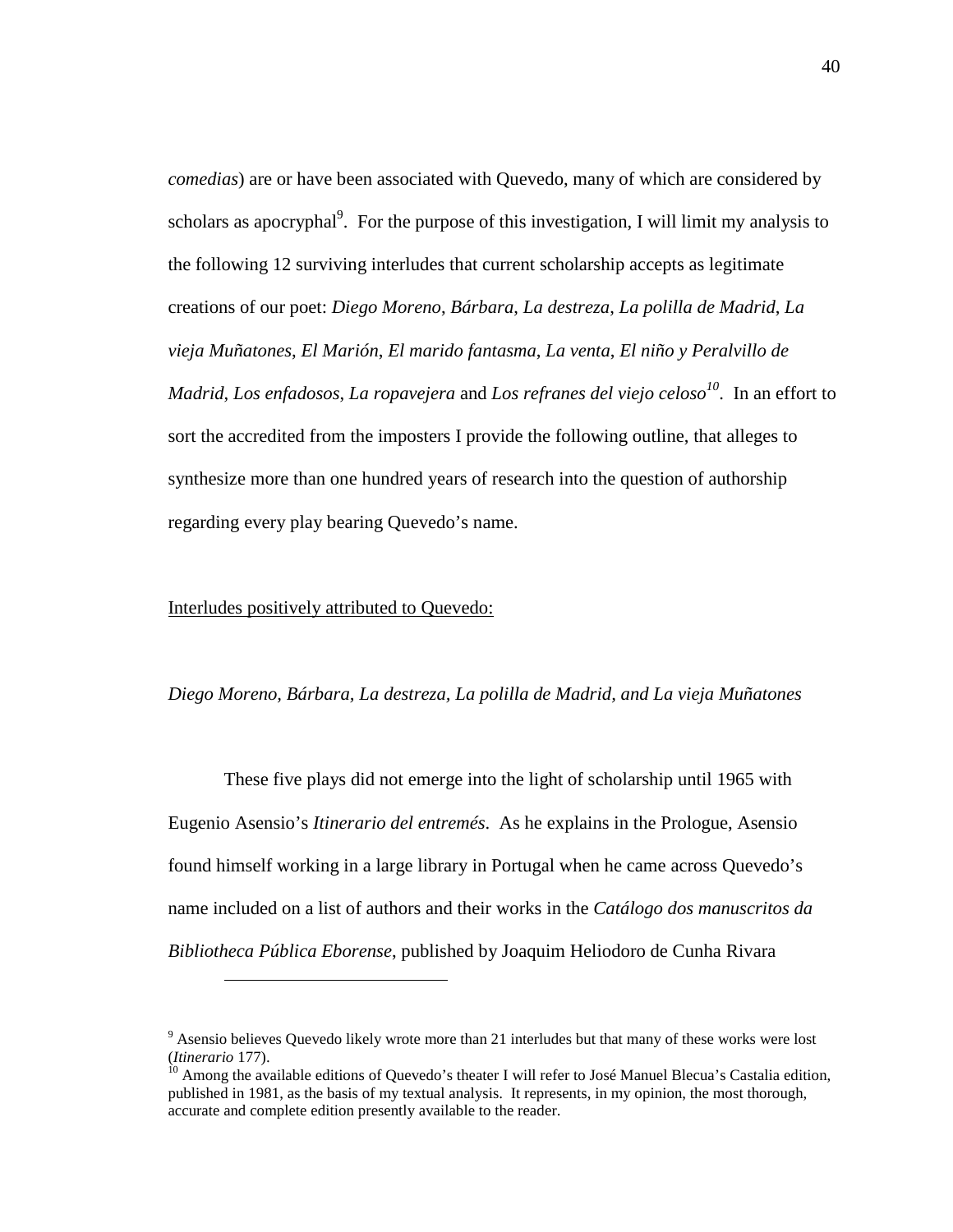(Lisbon, 1868). He describes that the sight caused him no emotional rush of discovery, for while he did not recognize six of the seven titles, "no escasean las copias de obras falsamente atribuidas a don Francisco de Quevedo" (*Itinerario* 7). Furthermore, he felt certain that his predecessors, Aureliano Fernández Guerra and Luís Astrana Marín, must have come across this record somewhere amid their careful and rigorous research and later dismissed them as illegitimate (*Itinerario* 7). Nevertheless, while passing through Alentejo by train, he decided to pay a visit to the library in order to examine the item more closely. In this Évora manuscript, as he calls it, he immediately identified two of the seven *entremeses* (*La venta* and *Los enfadosos*, which he knew as *El zurdo alanceador*) as belonging to Quevedo's hand (895-913, 914-934). The remaining five plays, *Diego Moreno* (745-82), *Bárbara* (860-94), *La destreza* (935-52), *La polilla de Madrid* (953-87), and *La vieja Muñatones* (999-1018), represented convincing discoveries that "no solo debían ser entregados provisionalmente a Quevedo por la resuelta atribución, sin rivalidad conocida, de un manuscrito coetáneo, sino que los rasgos internos respaldaban su derecho de propiedad" (*Itinerario* 7-8). Upon further research, Asensio arrived at the opinion that Quevedo likely composed three of the five entremeses (*Bárbara*, *Diego Moreno* and *La vieja Muñatones*) between 1618 and 1620, before the genre had unofficially adopted verse over prose. The remaining two, he believed, did not appear until later, perhaps around 1624. Certain in the validity of his findings, Asensio declared, "Podemos confiadamente—por falta de otro rival y porque el manuscrito parece merecedor de crédito—dárselos al autor de la *Vida del Buscón*, cuyos chistes, tipos y situaciones reviven en variaciones teatrales en estas piezas" (*Itinerario*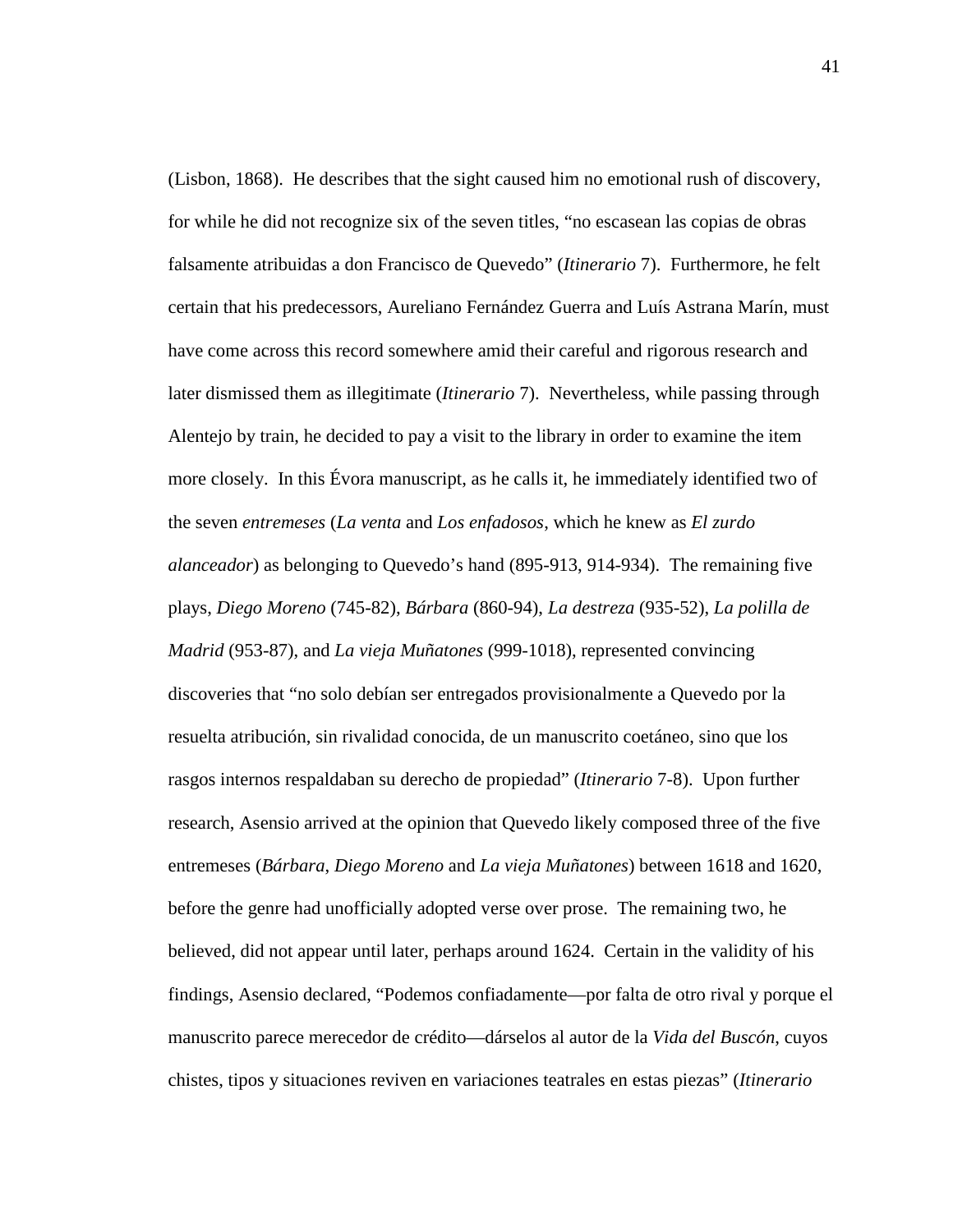199). Asensio's *Itinerario del entremés* represents one of the most important and respected studies of the Golden Age interlude, not only for its easily accessible and thorough approach to the genre and its chief playwrights, but also because in the Appendix he includes these five plays in their entirety, making them available to fellow and future scholars.

During the more than forty years that have passed since the publication of *Itinerario*, Asensio's achievement and authority have only grown in strength. In 1981, José Manuel Blecua edited a Castalia edition of Quevedo's works wherein he includes not only the seven interludes long-since associated with the poet but also Asensio's five relatively recent additions with the following affirmation:

> Aunque no puede ponerse la mano en el fuego para garantizar una atribución, y más entremeseril, en este caso, tanto por los temas, lengua y estilo, cuanto por la autoridad del códice (donde además se encuentran otras compilaciones ya publicadas) sí los podemos ahijar a don Francisco sin demasiadas complicaciones, al menos hasta que se demuestre que no son suyos.  $(15)$

Like Blecua, I find Quevedo's imaginings and style at work in all five of these *entremeses* and, in the absence of any research to the contrary, convincing or otherwise, I will consider them as his authentic literary progeny for the purpose of this investigation.

*Entremés famoso «El Marión»* (two parts)

It seems certain that this two-part interlude unquestionably belongs to Quevedo, since every published collection of his theater includes them. Nevertheless, Cotarelo y Mori reveals subtle suspicions about the pieces in a footnote where he calls the original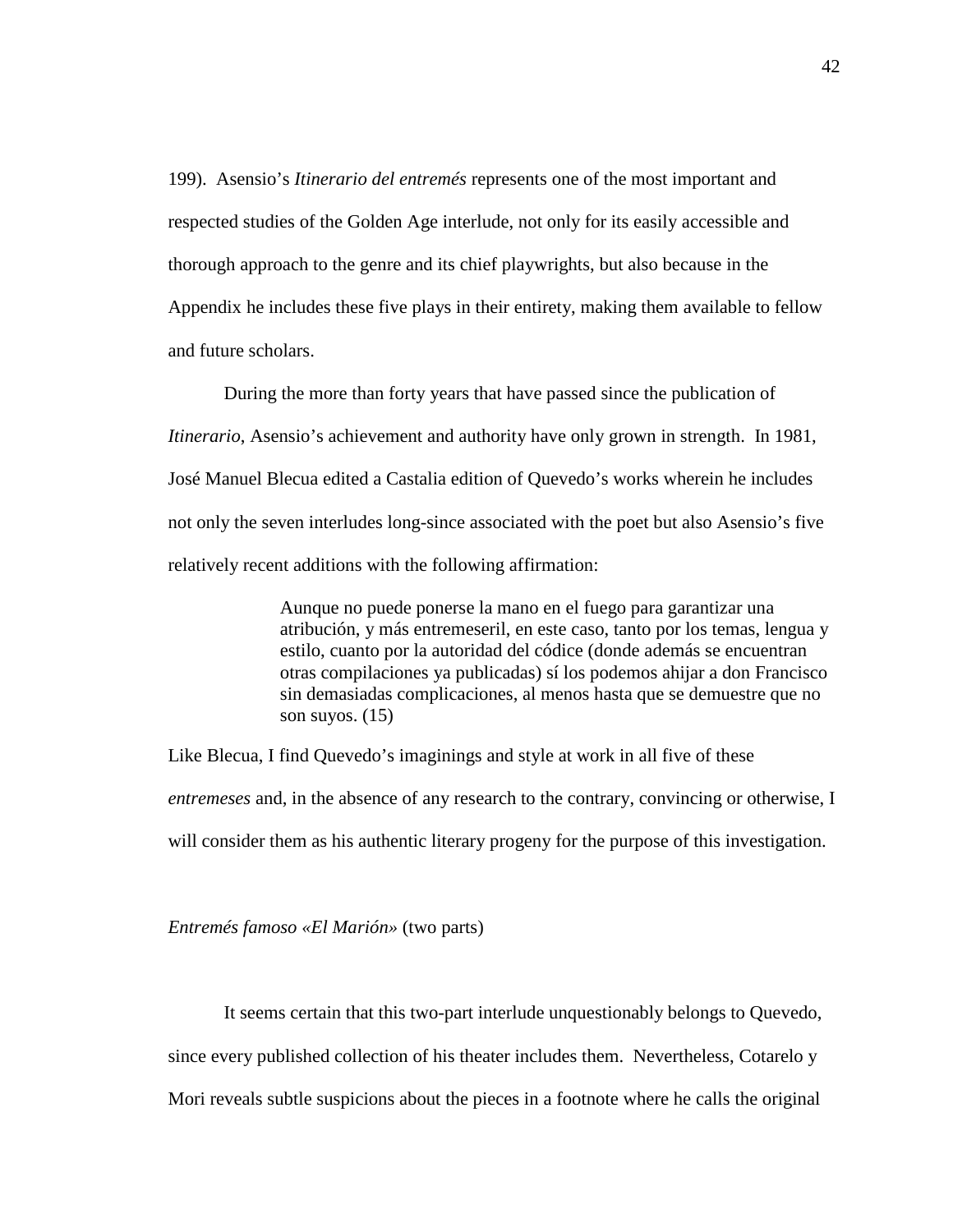edition (collected and published by Francisco Juan de Velazquez in Cádiz, 1646) as "sospechosa" (lxxiv). He does not, however, explain the cause of those suspicions and ultimately includes the plays in his collection without bothering to mention them at all in his preliminary study. Asensio perhaps clarifies Cotarelo y Mori's uncertainty by admitting that the extant 1646 *suelta* is "corrompid[a] en extremo" (*Itinerario* 232), but he also accepts the plays as Quevedo's handiwork. Blecua's edition includes a note, appearing on the original, that reads "Un memorilla detestable hubo por desgracia de dictar estos dos entremeses, y diéronse a la estampa de tan lastimosa manera, que no hay media de reproducirlos mientras no aparezcan los originales" (11). While the quality of the text appears suspect, its authorship, at least in the minds of its critics, does not.

### *Entremés del marido fantasma*

While Asensio (*Itinerario* 235) notes that the earliest known publication of this play appears in Valencia in the 1643 *Ramillete*, he admits that a superior edition from Madrid, *Las tres musas últimas castellanas* (108-16), compiled by Quevedo's nephew, Don Pedro Alderete Quevedo y Villegas, was published in 1670, twenty-five years after the poet's death. Scholars, including Cotarelo y Mori, Astrana Marin, Asensio and Blecua, appear to accept with certainty the contents of this posthumous edition as works belonging to Quevedo.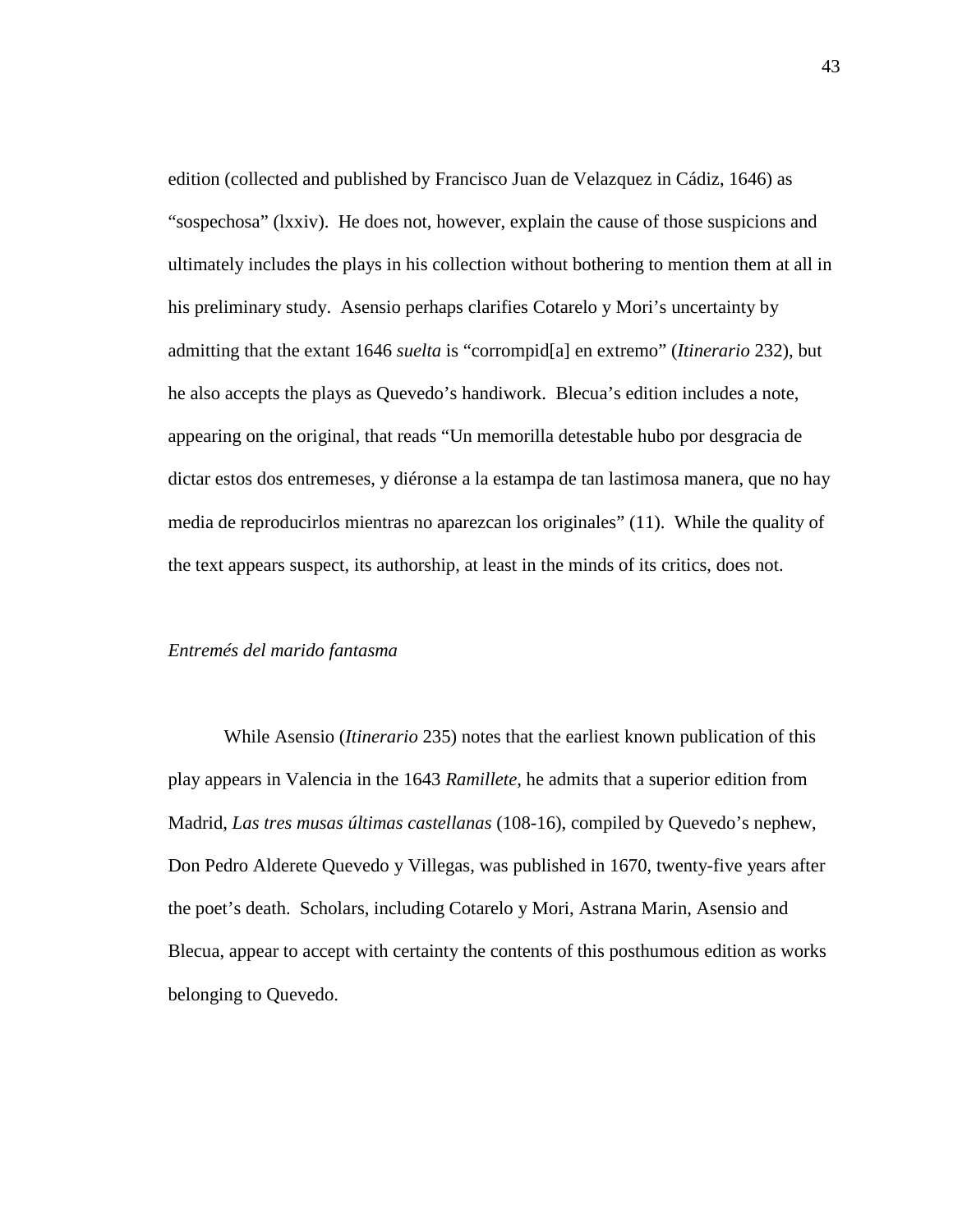#### *Entremés de la venta*

l

This play first appears with anonymous authorship in a 1635 publication of Tirso de Molina's *comedias<sup>11</sup>*, and again in 1640, this time in a collection of *entremeses* by various authors published in Zaragoza and attributed to Felix Persio Bertisio<sup>12</sup>. While Cotarelo y Mori (lxxiii) believes Quevedo used this name as a pseudonym, scholars such as Francisco Rodríguez Marín (70) and Edward M. Wilson (126-136) believe that the name, and perhaps the text as well, belonged to a lesser poet of the day. Quevedo's actual name becomes officially connected to the play by 1670 when the work surfaces for a third time in *Las tres musas* (117-23). The series of anonymous and cloaked publications leaves Cotarelo y Mori uncertain about accepting the work as belonging to the poet: "De Quevedo no parece hallarse en el lenguaje y giros idiomáticos rastro alguno" (lxxiii). Asensio disagrees. Looking at the *jácara* that accompanies the piece, he declares that the play "es reconocidamente de don Francisco" (*Itinerario* 231). Asensio emerges convinced of the play's authenticity when it makes a surprise appearance, albeit with a few differences "de escasa importancia" (*Itinerario* 231), in the Évora manuscript (914-934) alongside the *Entremés de los enfadosos*. Blecua (117), siding with Asensio's careful and thorough scholarship, agrees and accepts the piece as belonging to Quevedo.

<sup>11</sup> *Segunda parte de las comedias del maestro Tirso de Molina*. Madrid, 1635. (See also Blecua 85.)

<sup>12</sup> *Entremeses nuevos de diversos autores*. Zaragoza, 1640. (See also Blecua 85.)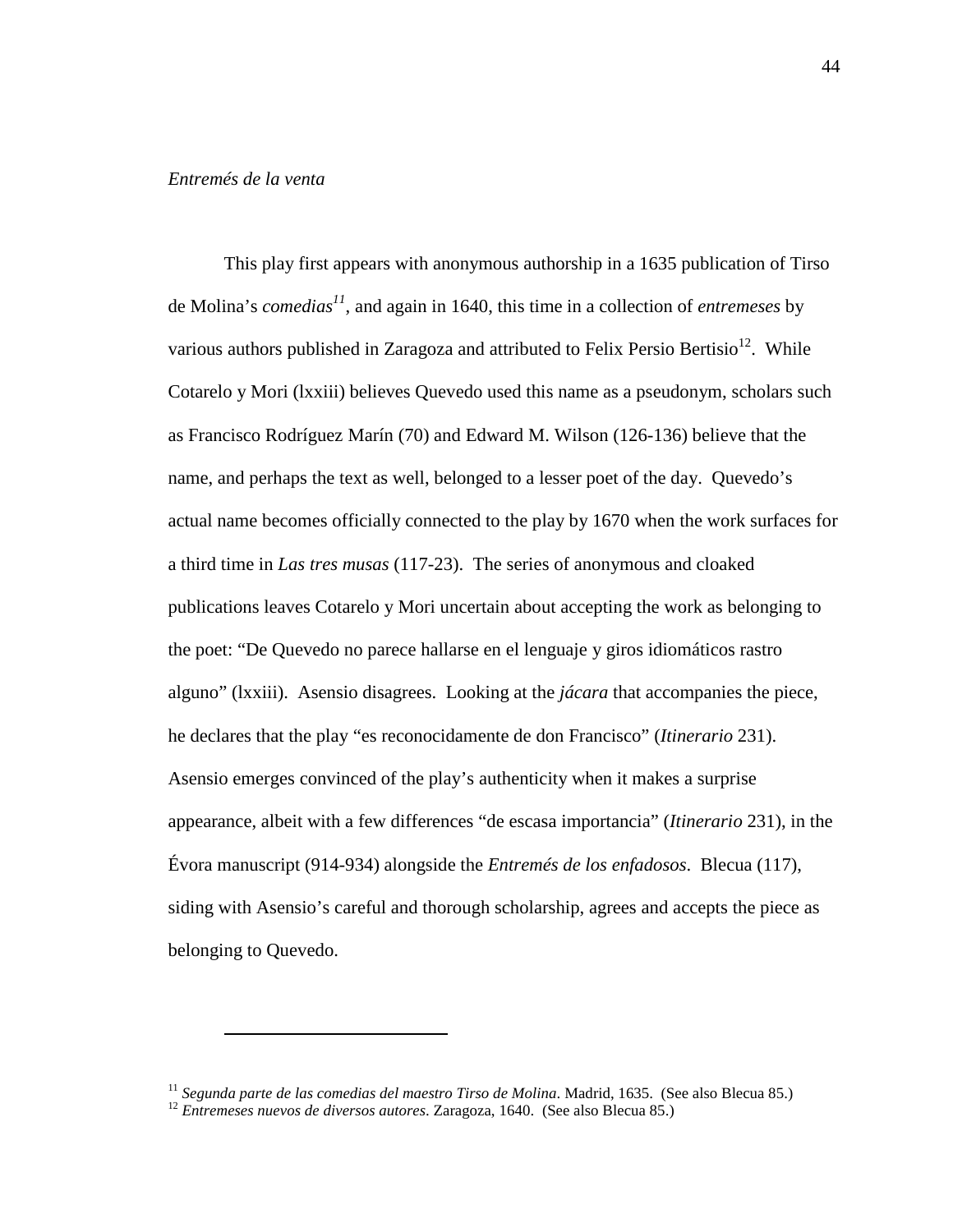*Entremés del niño y Peralvillo de Madrid* 

Originally published in *Las tres musas* (95-102), the editors of every edition of Quevedo's theater unanimously accept the play as Quevedo's. I find that while the piece strays from the typical interlude formula, and in fact bears greater resemblance to that of the auto, the language and style appear consisten with Quevedo's other examples of theater. Having thus far discovered no specific evidence to the contradict the work's authenticity, I likewise consider the play as the Quevedo's own.

### *Entremés de los enfadosos (*also known as *El zurdo alanceador)*

Blecua (123) indicates that the play first appeared in a 1628 publication by Diego Flamenco in Segovia, under the title, *El zurdo alanceador*, only to appear later in the Évora manuscript (914-34) with the new, and in Asensio's (*Itinerario* 199) estimation, original title, *Entremés de los enfadosos*, a phenomenon the critic attributes to personal preferences on the part of the publisher. Similar to the debate surrounding *El Marión*, scholars unanimously attribute the text to Quevedo even though a comparison of the language used in the two versions includes what Asensio describes as "notables variantes" (*Itinerario* 199).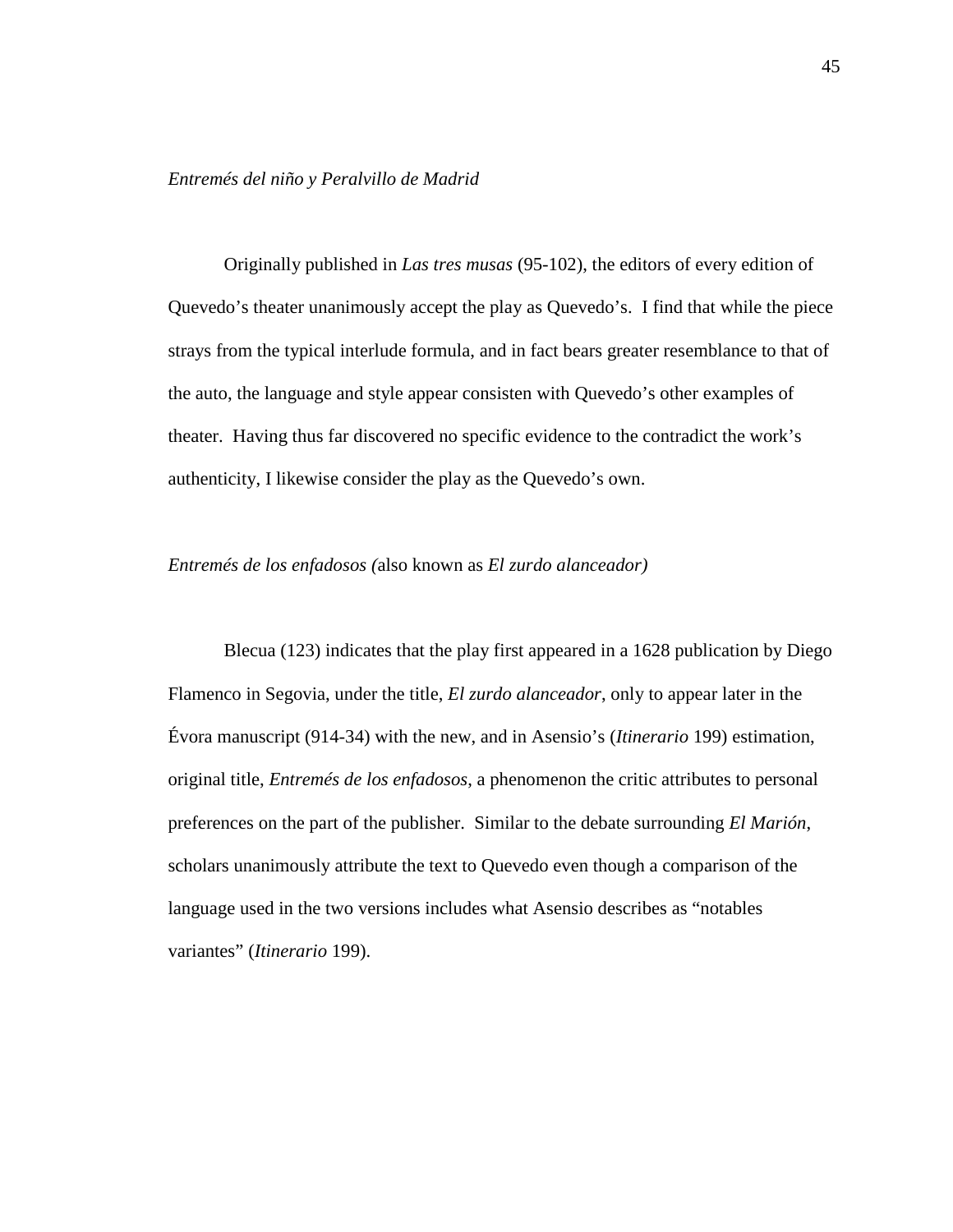Originally published in *Las tres musas* (103-107), the editors of every edition of Quevedo's theater unanimously accept the play as Quevedo's. Likewise, I find that the play reflects both Quevedo's style and his technical skill and accept the play as his handiwork.

### *Entremés de los refranes del viejo celoso*

Research into the authorship of this play reveals a complicated and troubling past with equally nebulous conclusions. Cotarelo y Mori (lxxiv) appears to reject Quevedo's claim to the piece, citing Aureliano Fernández-Guerra who calls *Refranes del viejo celoso* a plagiary of another *entremés*, *El cesto y el sacristán*, by Francisco de Castro (Barrera, *Catálogo*, "Teatro de don Francisco de Quevedo Villegas," no. 25). Astrana Marín, on the other hand, turns the accusation of plagiarism in reverse and alleges to have observed Quevedo's autograph on the manuscript in preparation for his 1932 Aguilar edition of the poet's works (205). Blecua describes that James O. Crosby, the actual owner of the manuscript, disputed Astrana Marín's evaluation of the autograph despite confessing that the style of the text shares enough in common with the *Sueño de la muerte* that "bien pudiera ser de Quevedo" (141). Asensio weighs in on the matter and, returning to the source of the confusion, makes the following statement:

> Aureliano Fernández Guerra, arrastrado por su entusiasmo de coleccionista e incapaz probablemente de discriminar entre letras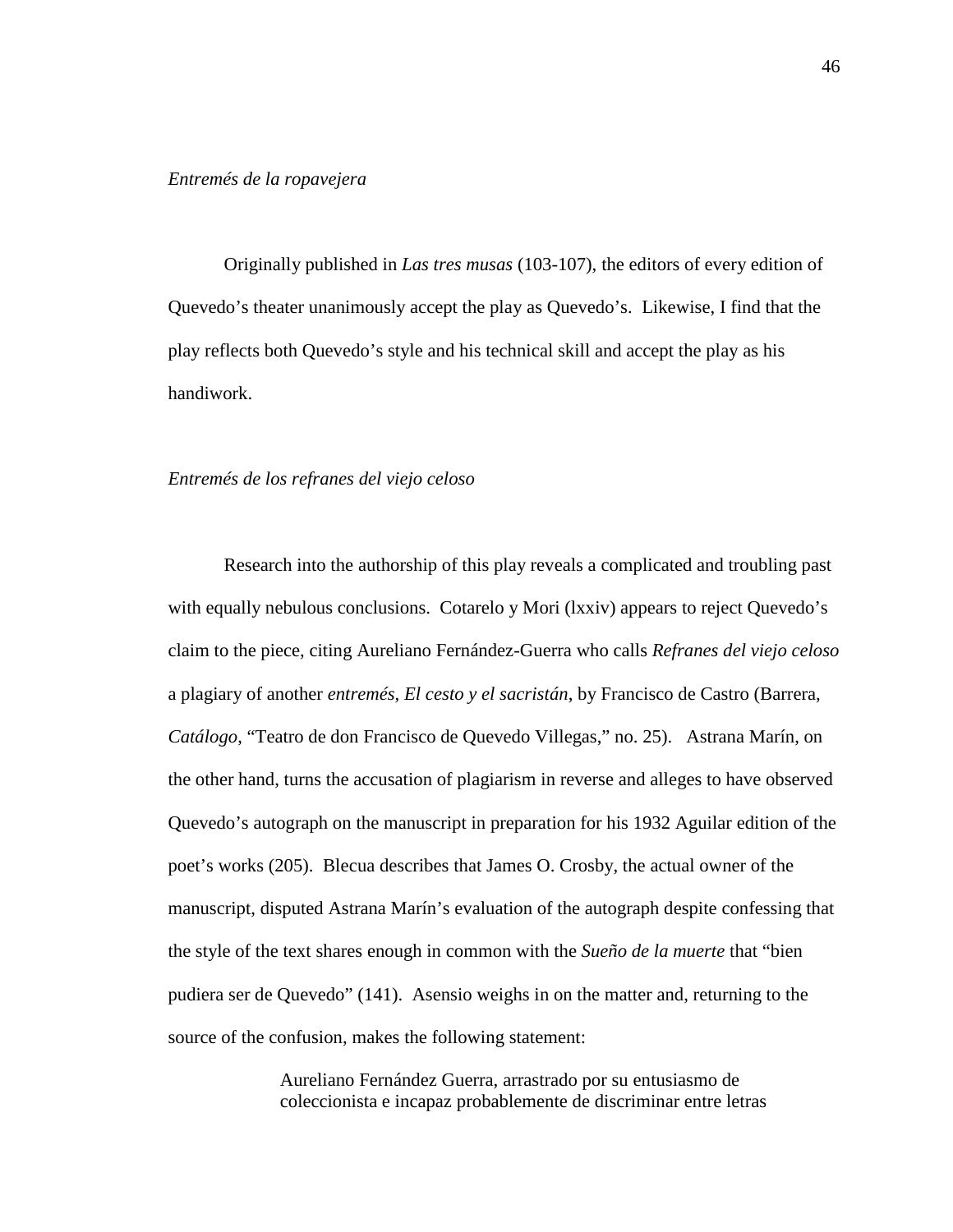generacionales semejantes, afirmó en el *Catálogo* de La Barrera que poseía los autógrafos de dos piezas inéditas: *Los refranes del viejo celoso* y *El hospital de los mal casados*. Estos autógrafos, después de impresos por Astrana, desaparecieron del horizonte, sin que sepamos dónde paran, ni podamos examinarlos. Por ello necesitamos recurrir a conjeturas basadas en la reproducción diplomática de Astrana. (*Itinerario* 226).

In Asensio's view, the play admittedly reveals Quevedo's imitation of Cervantes's literary approach to the *entremés* but if, in fact, we call the work a plagiary, "se ha plagiado a sí mismo elevando al tablado los fantasmas folklóricos por él evocados en *El sueño de la muerte*" (*Itinerario* 227). Ultimately, Asensio believes the text, albeit an imperfect copy from the original, most likely came from Quevedo's pen. Blecua, inclined to trust Asensio's authority and opinion, nevertheless admits certain reservations with regards to the play's connection to Quevedo: "El problema es de muy difícil solución, porque la lengua tampoco es muy quevedesca" (*Itinerario* 12-13). He eventually relents and attributes the play to Quevedo but amends his decision with the following caveat: "Yo lo incluyo con todas las reservas posibles, esperando que algún estudioso demuestre de quien es" (13). Having thus far encountered nothing in my own research that would contradict either Asensio or Blecua's attribution of *Los refranes* to Quevedo, I have likewise included the piece in this study on the grounds that at the very least, as we shall see, it bears the intellectual fingerprint of the poet if not his autograph.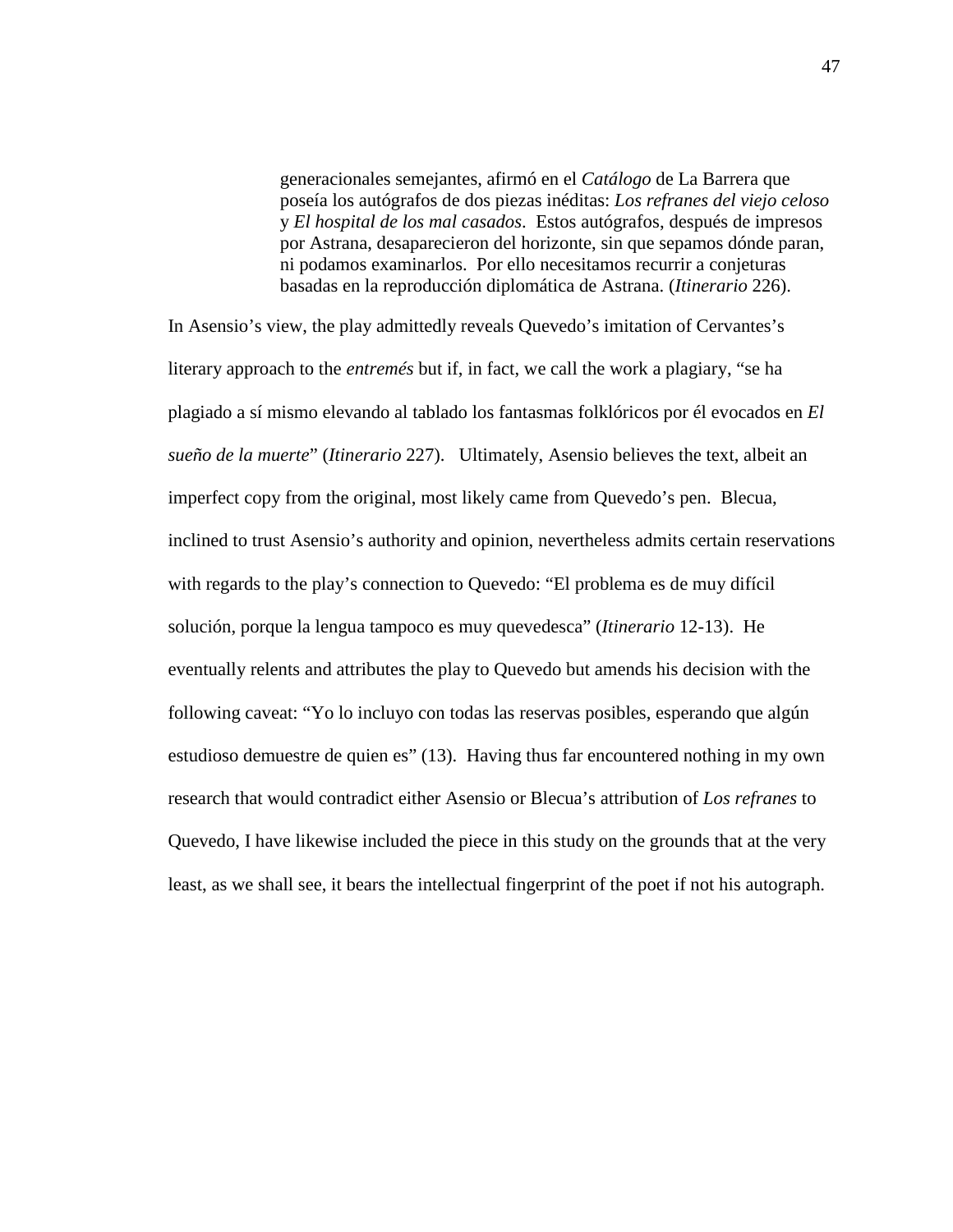### Lost or fragmentary works positively attributed to Quevedo:

*Caraquí me voy, cara aquí me iré (lost)* 

Asensio (*Itinerario* 196) barely mentions this *entremés* to declare the work "perdido," its name having surfaced in a list of entremés titles<sup>13</sup>. To this scant appreciation of the piece, Barrera's *Catálogo bibliográfico y biográfico del teatro español antiguo* makes reference to the *Tribunal de la justa venganza* wherein the interlude appears in conjunction with a sharply disapproving response from an audience that allegedly called the play "friísimo" and gave it a "bien siluado" (15), the dreaded hallmark of Golden Age rejection. Perhaps fortunately for today's scholars, no manuscript or publication of the text has surfaced.

### *Pero Bázquez de Escamilla (fragment)*

 $\overline{a}$ 

Only about two scenes long, this unfinished work thrusts its characters into the dark of night below the balcony of one Doña Ana, the love interest of Don Pedro, who, like Shakespeare's Romeo gazing upon Juliet, showers the maiden with poetic imagery and allusions to classical gods. Naturally, even as a work in embryo, the fragment leans toward the development of a larger *comedia de capa y espada*.

<sup>13</sup> Barrera y Leirado, Cayetano Alberto de la. *Catálogo bibliográfico y biográfico del teatro español antiguo*. Alicante: Biblioteca Virtual Miguel de Cervantes, 1999.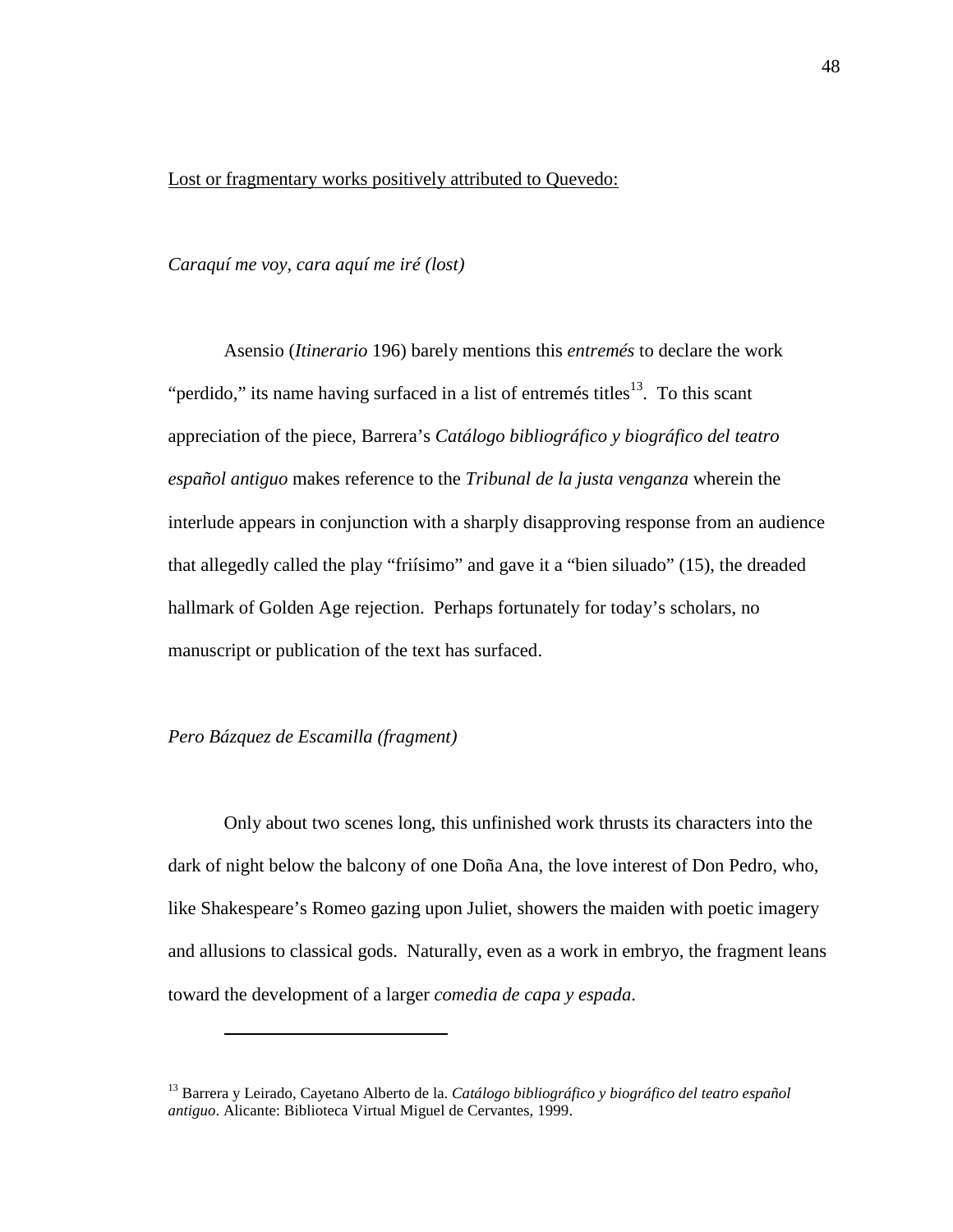*Fragmento que de letra del autor estaba escripto en el reverso de una carta (fragment)* 

Comprising only 44 lines and, as the title indicates, composed on the back of a letter, this fragment of what the author may have envisioned as the seed of a full-length *comedia* respresents a brief dialogue between Don Juan and Don Rodrigo regarding the latter's surprise at having only yesterday married a certain Doña Ana and already feeling the sinking inclinations of repentance. "Quien alcanzó lo que quiere," sighs Rodrigo, "nunca quiere lo que alcanza."<sup>14</sup> Miguel Artigas formally published the fragment for the first time in 1927, as part of his *Teatro inédito de don Francisco de Quevedo.* The fragment has also appeared in subsequent editions, including that of Felicidad Buendía (642-43) and Astrana Marín (651-52).

# Works falsely attributed to Quevedo:

l

*El muerto fingido (*also known as *El muerto, Entremés de pandurico,* or *Poyatos y Pandurico)* 

A 1668 collection of works by various authors entitled *Verdores del Parnaso* (Madrid) lists the play as belonging to a certain Luís de Filoaga, though nothing is known

<sup>&</sup>lt;sup>14</sup> This quote appears in volume II of Felicidad Buendía's 1967 edition of Quevedo's complete works (643).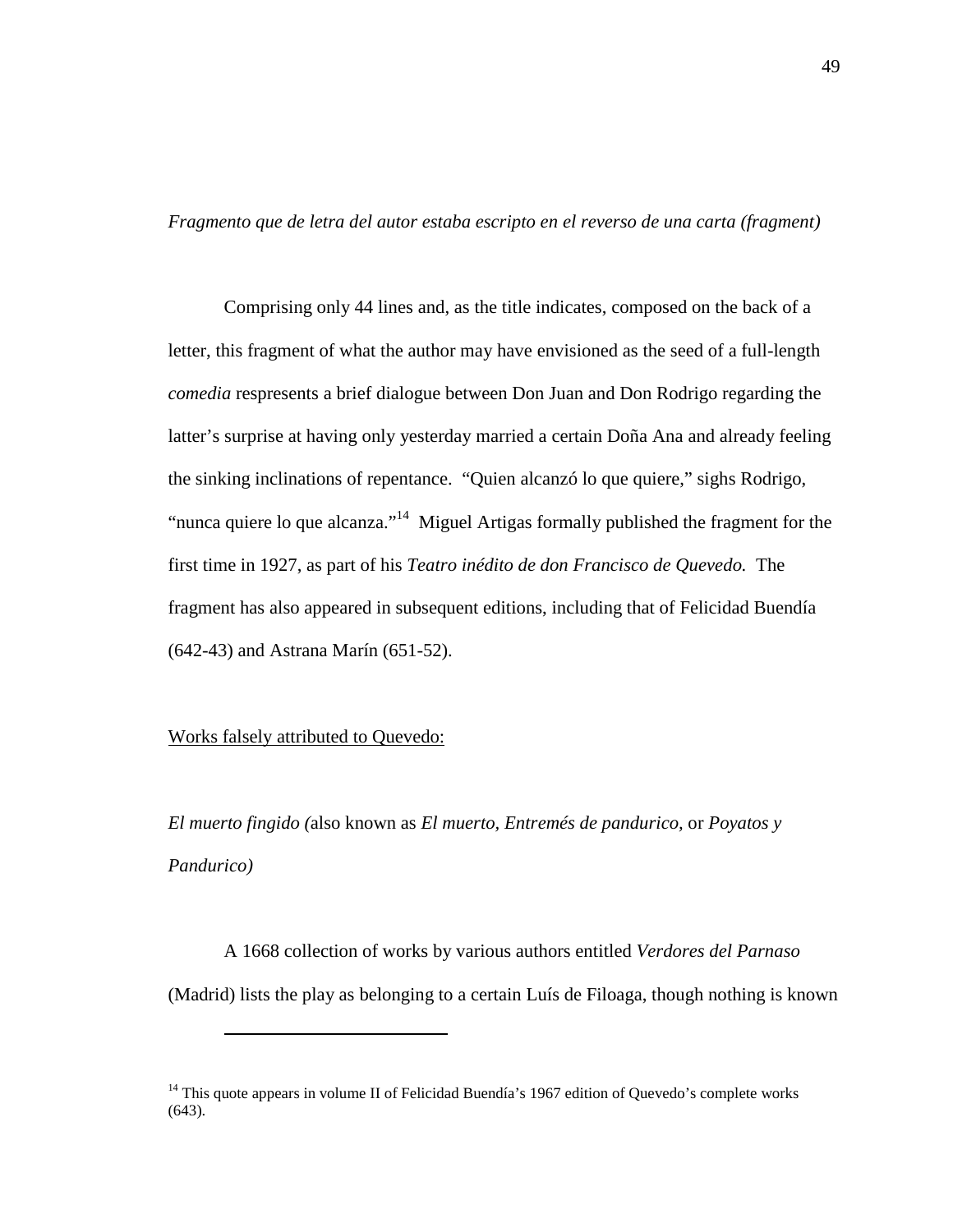regarding a playwright of that name. In spite of this, both Cotarelo y Mori and Astrana Marín apparently found reason to attribute the play to Quevedo, although the former admits that is represents a foray "de poco valor" (lxxiii). Ironically, the interlude appears to have garnered great popularity with audiences and *autores* alike who reinvented and restaged the piece again and again under a variety of re-imagined titles, a fact that makes some scholars hesitant to attach its name to a single author with any degree of certainty. Asensio (*Itinerario* 196) calls the play a "refundición" falsely attributed to Quevedo, and explores the text briefly in order to demonstrate inconsistencies of form and function that alienate it from the poet's style. Furthermore, he demonstrates (*Itinerario* 222) how its adherence to the *commedia dell' arte* tradition better aligns the play with Filoaga's handiwork, as the *Verdores* text suggested, and concludes "sobran argumentos externos e internos para darlo como bastardo, cuya paternidad un impresor desaprensivo colgó a Quevedo" (*Itinerario* 221-2).

#### *Famoso entremés del hospital de los mal casados*

Like *Los refranes del viejo celoso*, the *Hospital de los mal casados* claims to have won its place in the Barrera *Catálogo* as a result of an allegedly autographed manuscript, also supported by Astrana Marin, a copy that sadly, like *Refranes*, no longer exists. The owner of the manuscript, James O. Crosby (76), found that the autograph failed under scrutiny and that only the modern cover of the manuscript connected the piece directly to the poet. Asensio concedes that he observes the mind of Quevedo at work in the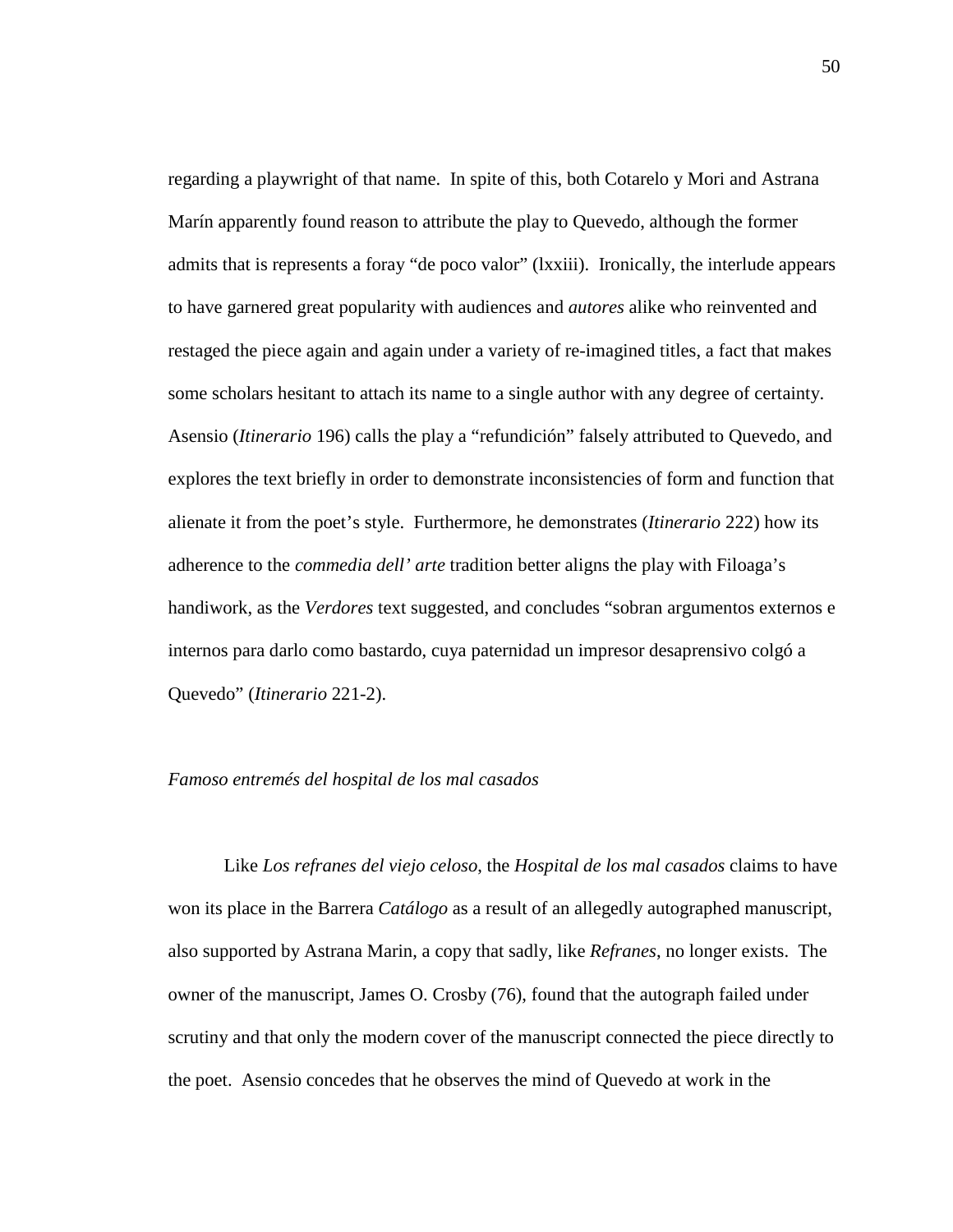*Refranes* but ultimately believes that *Hospital* fails to live up to Quevedo's weakest endeavors. Although he does not outright reject the piece, (in fact, he admits its possible legitimacy), given its questionable origin and incongruous execution, he feels comfortable rejecting the work, adding that Quevedo's literary legacy has little to lose in *Hospital*'s absence (*Itinerario* 229). Blecua considers the evidence and ultimately rejects the play as well, saying, "Yo también me resisto a aceptarlo como de Quevedo" (10).

### *El médico.*

Francisco Ropero first included this play in his 1643 *Entremeses nuevos de diversos autores, para honesta recreación* (Alcalá de Henares), where he credited Quevedo with its creation without any further explanation. While Buendía's edition of Quevedo's complete works similarly included the piece (549-53), numerous critics, including Armando Cotarelo (41-104), have disputed its authorship with particular vigor, calling attention to its gross lack of originality, biting social satire, wit, charm and humor, resulting in an interlude far too dull to have disgraced Quevedo's pen. Asensio, for example, believes that, "En *El médico* tenemos, a lo que sospecho, un entremés de cualquier seguidor de Benavente y no uno de Quevedo" (*Itinerario* 223). He continues:

> Quien por respeto a lo impreso, acepte por buena la atribución a don Francisco, habrá de conceder que se trata de una obreja inferior, escrita distraídamente, como sobre la rodilla. Personalmente creo que debemos escardarla de sus piezas. (*Itinerario* 224)

In light of this brutal accusation, Blecua explains why he too rejects the play: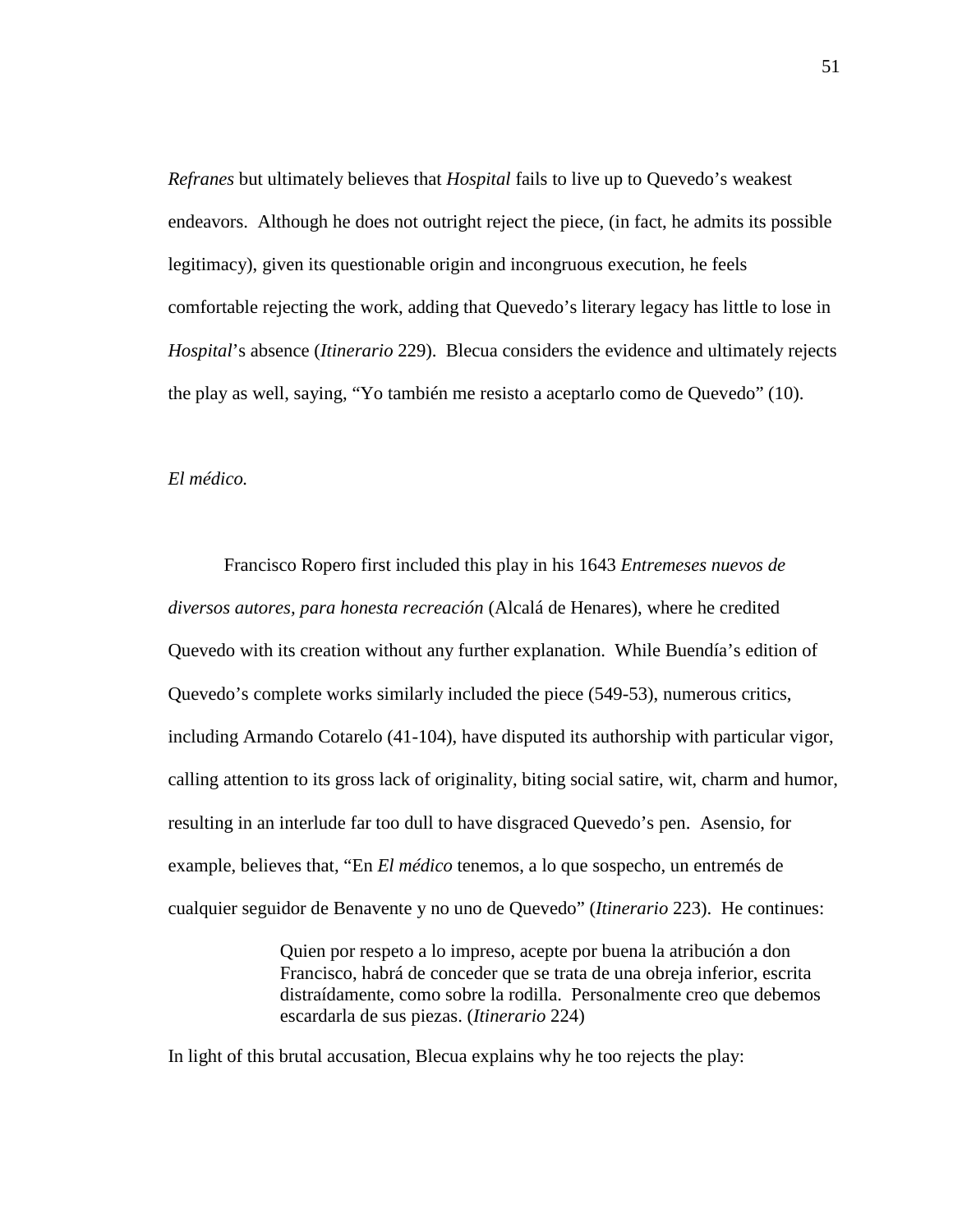Yo sigo este parecer y me decido también por eliminarla. Si Quevedo, capaz de decir de los ojos de una muchacha «Los médicos con que miras», capaz de escribir el soneto que comienza «La losa en sortijón pronosticada», hubiese escrito *El médico*, los resultados serían mucho más regocijantes que los de este entremés. (12)

The play's poetic, as opposed to verse, structure would suggest a post-1620 date of composition and thus rule out the explanation that its disappointing lack of Quevedo-like quality stems from the author's yet unseasoned skill. Given Quevedo's infamous venom for the medical profession, the weak and unimaginative examples that *Médico* offers ultimately wilt under the heat of expectations. While every author is certaintly entitled to the odd failure, it appears that Quevedo's critics agree that even on a bad day Quevedo would have failed more creatively than what *Médico* offers.

### *Entremés del caballero de la Tenaza*

Cotarelo y Mori and Astrana Marín both accept this piece as Quevedo's own based on its first appearance in *Flor de entremeses y sainetes* (Madrid 1657), without mentioning, as Blecua (14) reveals that in the publication the play's author remains anonymous. Following suit, the great Menéndez y Pelayo (403) republished the work under Quevedo's name in 1903. Blecua, referring to Hannah E. Bergman's hesitance to accept the work as belonging to Quevedo when compared with another play, *La capeadora* by Quiñones de Benavente (Castalia 278-79), leads him to conclude, "nada pierde don Francisco con que desaparezca de su obra dramática" (15). The *figura* of the play's title, made popular in Quevedo's *Epístolas del Caballero de la Tenaza*, garnered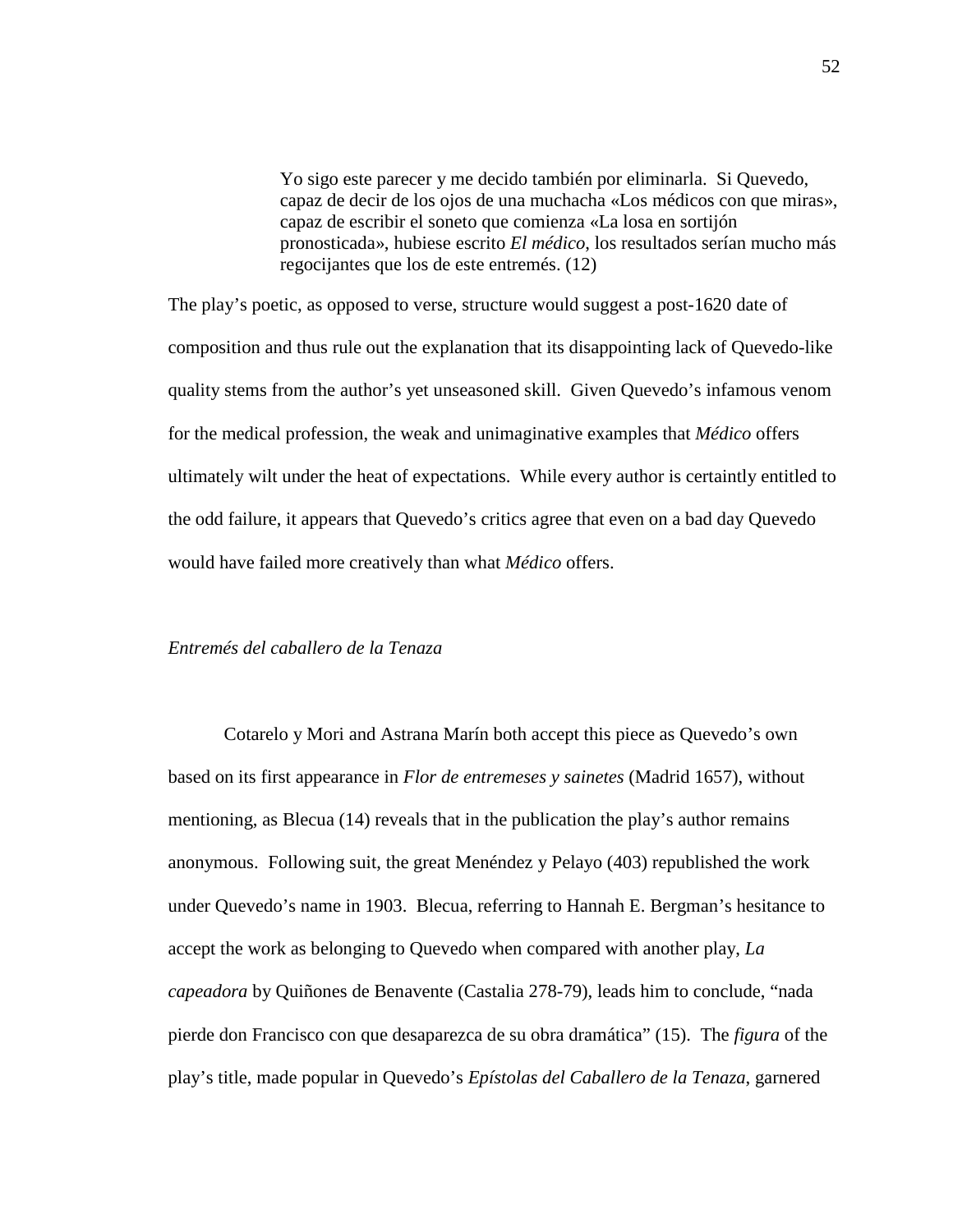wide popularity among readers and no doubt inspired numerous theatrical adaptation of the character. Although these transplants naturally derive their inspiration from Quevedo's influence, the interlude, as it stands, fails to convince the reader that the similarities are more than simple coincidence.

### *El premio de la hermosura*

This interlude represents a simple case of mistaken identity. First included in a collection of Lope de Vega's plays entitled *Comedias*, the interlude belongs to another playwright under its proper title, *Fiesta real de Lope de Vega* (Madrid 1621). Astrana Marín promptly declared the work "erroneamente atribuida a Quevedo en el ms. 15288 de la Biblioteca Nacional" (*Obra en verso* 1475). Asensio likewise dismisses the play, calling it "hijo ajeno" (*Itinerario* 196).

### *Entremés famoso de la Endemoniada fingida*

In the same breath used to denounce *El premio de la hermosura*, Asensio also rejects *Endemoniada fingida* (*Itinerario* 196). Cotarelo y Mori (lxxiv), calling the work "apócrifo," blames Simon Machado, a Portuguese publisher, whose 1706 *Comedias portuguesas* falsely attributed the work to Quevedo even though in Cotarelo y Mori's estimation, "De Quevedo no tiene ni el más insignificante rasgo" (lxxiii).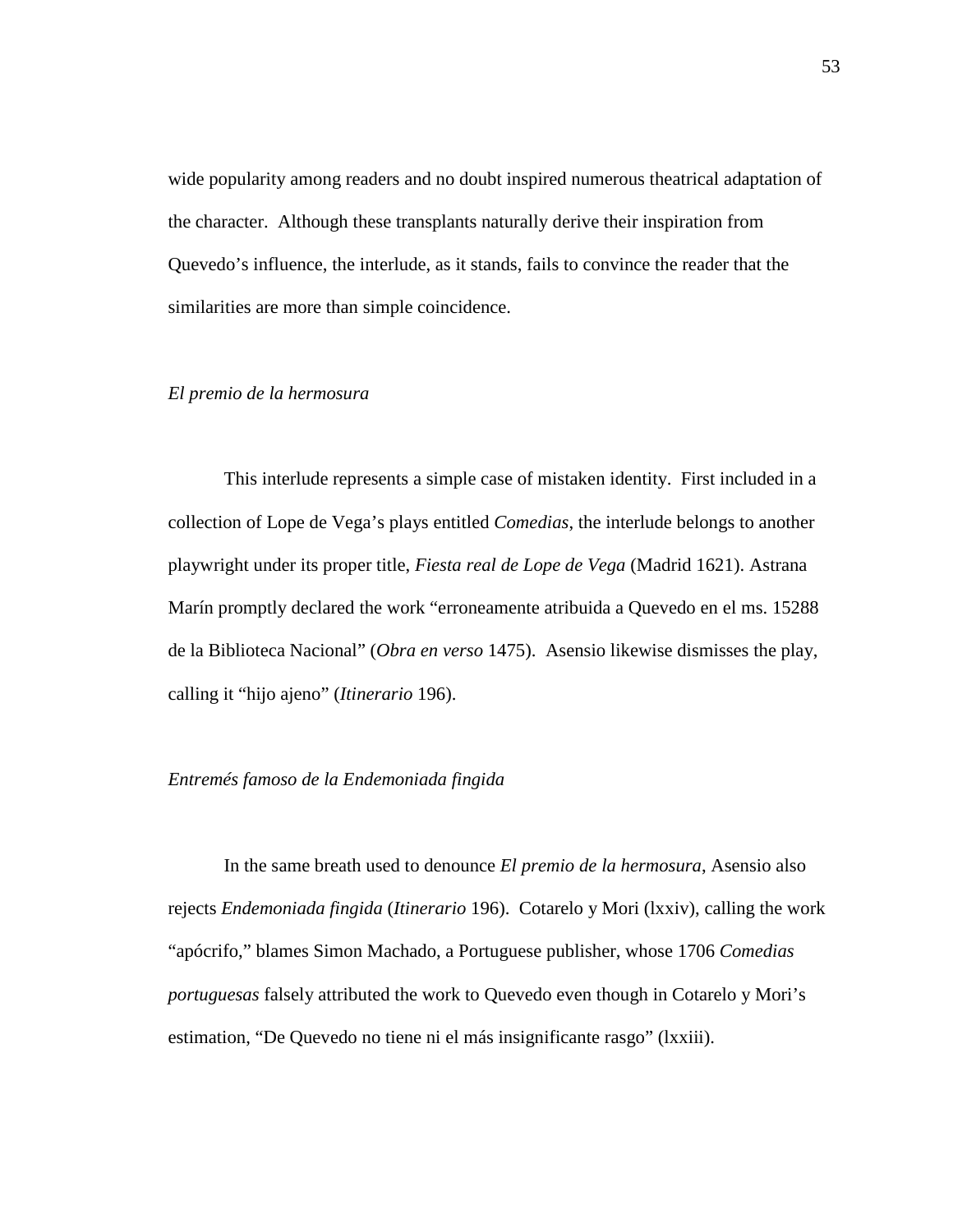*¡Que villano es el amor!* 

Astrana Marín describes the play as a "Pieza satírica e inédita en un acto" but goes on to discredit its connection to Quevedo, calling its style, "ajeno totalmente a nuestro poeta. Se trata de una ficción del Siglo XVIII" (*Obra en verso* 1475). Apparently satisfied with this estimation, neither Asensio nor Blecua choose to elaborate further.

### *Entremés famoso de la infanta Palancona*

Blecua (11) explains how the play may have come into contact with Quevedo's name as early as 1625 in connection with the mysterious pseudonym/poet-playwright Félix Persio Bertisio, a pseudonym similarly associated with the *Entremés de la venta* in the 1640 Zaragoza publication of *Entremeses nuevos de diversos autores*. While Asensio casually assigns the play to Bertisio (*Itinerario* 196), scholars such Cotarelo y Mori (lxxiii) reject the pseudonym theory as it applies to Quevedo and likewise reject this play belonging to the poet. Whoever he is, he is not Quevedo, at least not in this case.

# *Las sombras*

Similar to the debate surrounding *El muerto fingido* or *El Caballero de la Tenaza*, Cotarelo y Mori (lxxiv) believes that the piece does in fact belong to Quevedo, while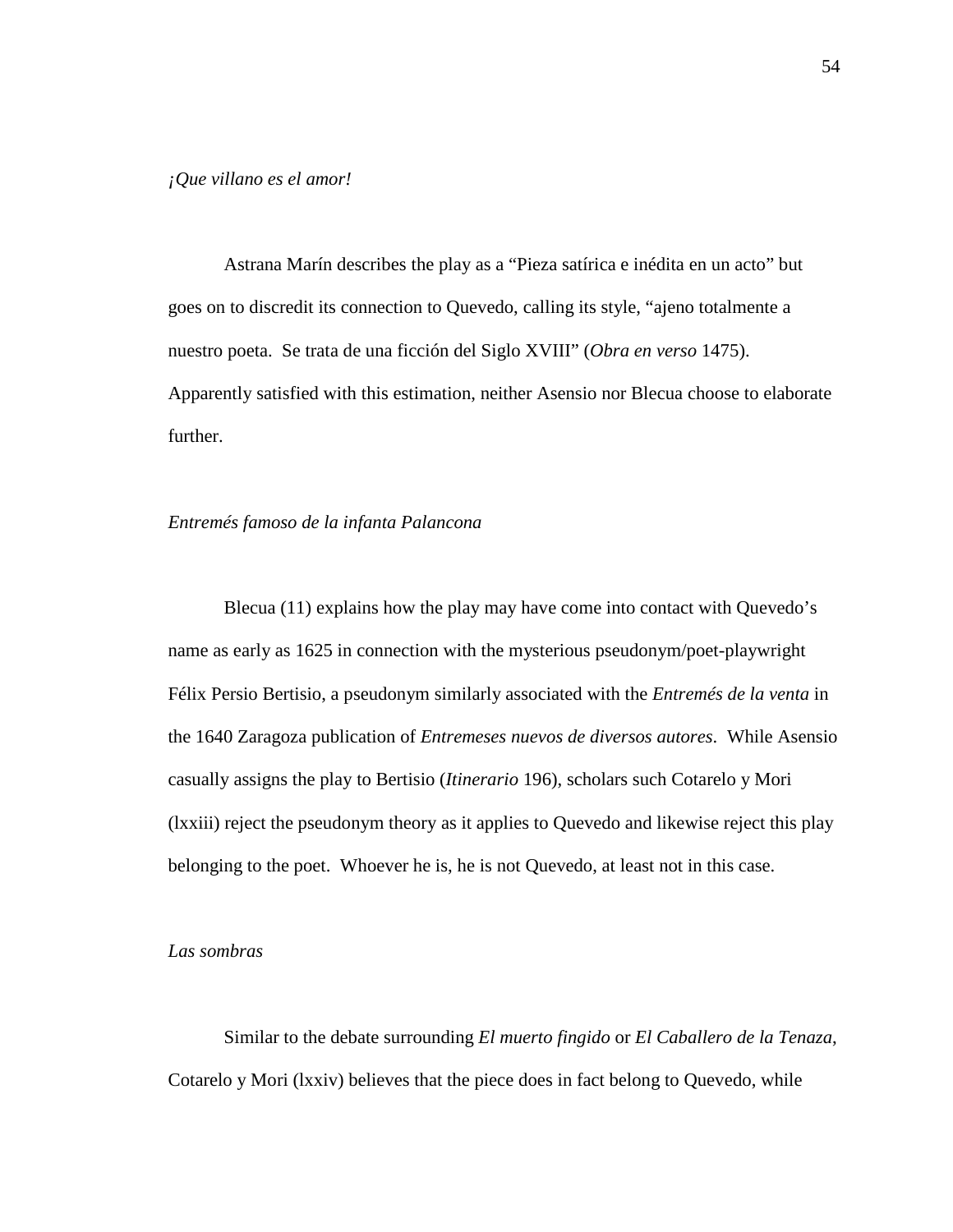Asensio (*Itinerario* 196) simply calls it a "refundición" of the poet's previous work. Astrana Marín (*Obras en verso* 1475), on the other hand, takes a bolder stance on the play's authorship and calls *Las sombras* an outright "plagio completo del auténtico *Entremés de los refranes del viejo celoso*," perhaps on the part of Luis Quiñones de Benavente, and adds that Francisco de Castro likely produced a similar plagiary in his *El cesto y el sacristán*.

# *Comedias*

In addition to Quevedo's work as an *entremesista*, he also wrote, or collaborated in writing, at least three *comedias*. *Como ha de ser el privado* (Blecua 149-224), the only survivor among the three texts, reveals the playwright tightly confined to the demands of his circumstances. Dull and sycophantic, this thinly-veiled story of a young king and his trusted regent betrays the poet's attempt to gain favor with his superiors at court. While the remaining two *comedias*, *Según avisos* and *Quien más miente medra más*, disappeared over time, Blecua (13-14) indicates that Quevedo composed both pieces hastily and, at least in the case of *Quien más miente medra más*, collaboratively (with the assistance of Antonio de Mendoza) in celebration of events at court.

Scholarship has produced numerous and excellent treatments of Cervantes's interludes, including Cory Reed's *The Novelist as Playwright* (1993), Stanislav Zimic's *El teatro de Cervantes* (1992), as well as Armando Cotarelo y Valledor's much earlier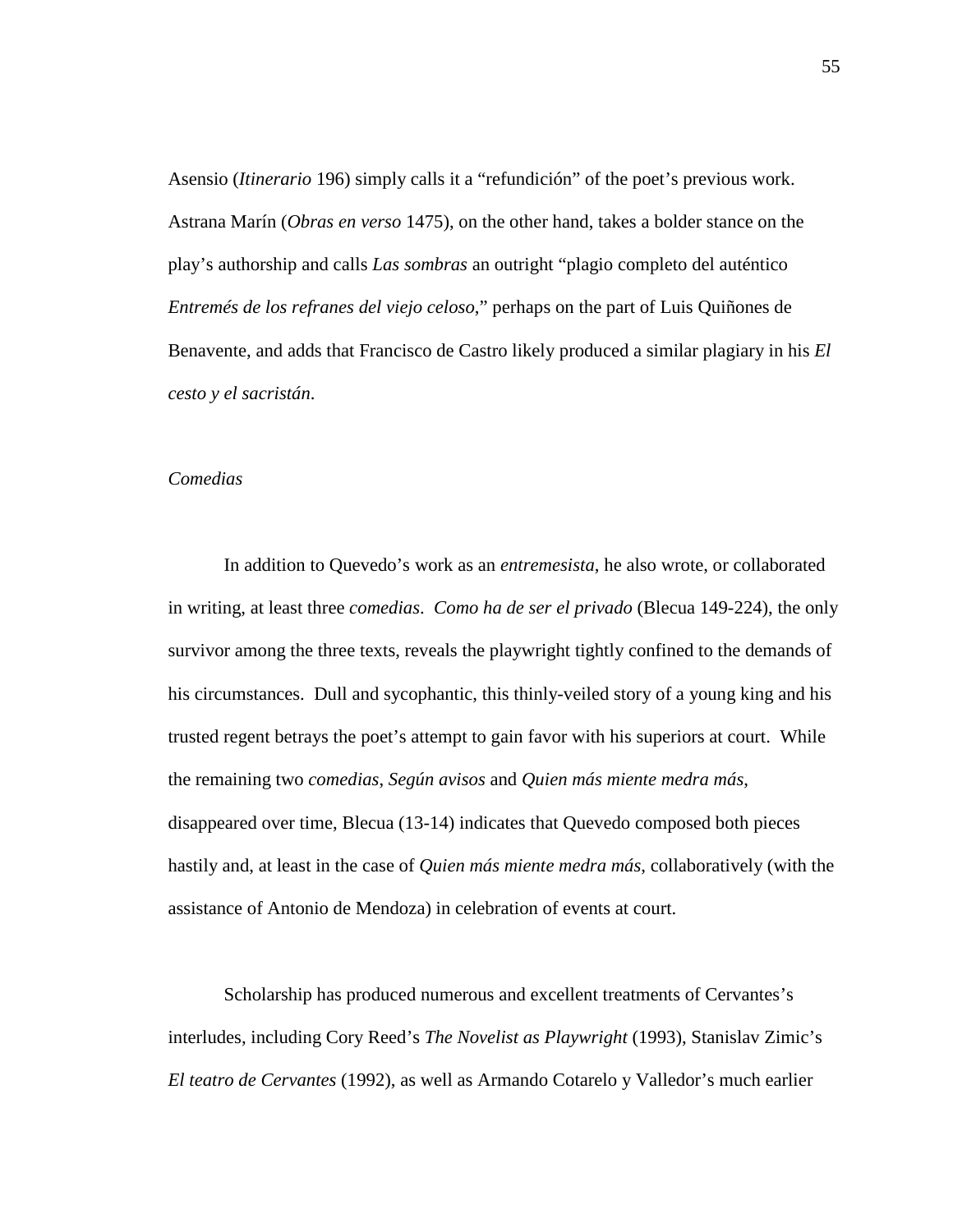work of the same title (1915). Yet investigations dedicated specifically to Quevedo's execution of the *entremés* remain sparse. Eugenio Asensio's *Itinerario del entremés* (1965) provides the most formidable of such studies and continues to represent the cornerstone for all research on the interlude. Donald Bleznick's Twayne series publication, *Quevedo* (1972), provides an introduction to the poet's theater by dedicating an entire chapter to its character, while Jauralde Pou's biography *Francisco de Quevedo* (1999), as we have seen, does the same. More often than not, unfortunately, Quevedo as playwright slips from the memory much as it did when Agustín de Rojas (*Viaje Entretenido*, Libro I) scanned over his list of popular *farsantes*. Mary Parker's 1998 biobibliographical sourcebook of 19 Golden Age playwrights, for example, includes minor dramatists such as Francisco Antonio de Bances Candamo (28-38) but not Francisco de Quevedo. If the Soft Theater has for centuries, even millennia, occupied liminal performance spaces by taking a backseat to the Hard Theater, then Quevedo, as a marginalized playwright of the Soft, represents liminal theater inside the liminal. Such a distinction does not always bode ill for the artist. As we shall see in the following chapter, liminality provides *entremesistas* with tremendous power and potential and, as a vibrant component of the Early Modern theatrical experience, the influence of the interlude's liminality does a great deal to promote the vitality and endurance of Spain's Hard Theater: the *comedia*.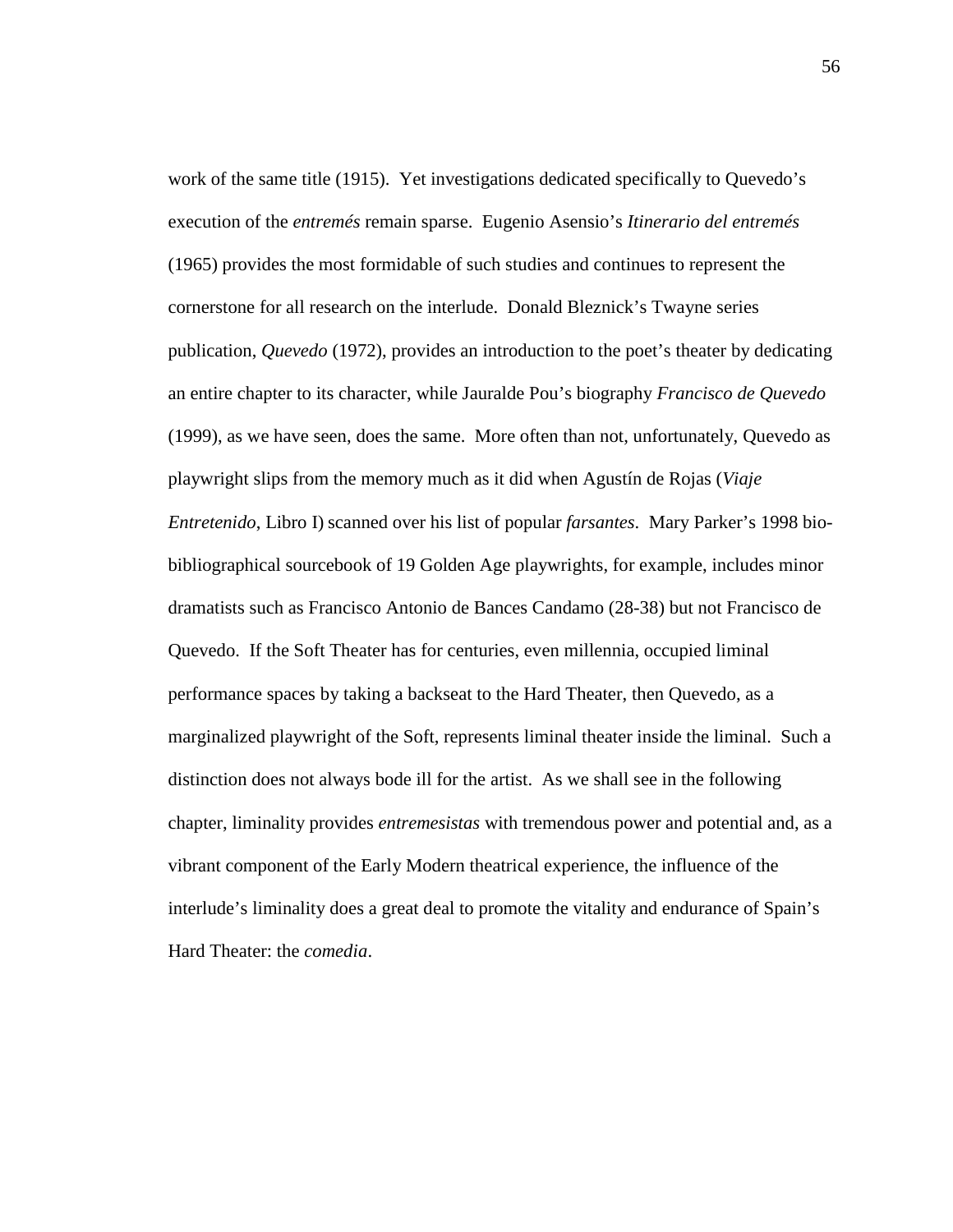### CHAPTER 2: AGENTS OF SIN, THE PURGING POWER OF LIMINALITY

Midway upon the journey of our life I found I was in a dusky wood; For the right path, whence I had strayed, was lost.

(Dante Alighieri, *Inferno*, Canto I)

Life's greatest discoveries often lead the traveler away from the established, accepted paths and into the darkness and mystery of the unknown. Dante describes such a journey in the first canto of his *Divine Comedy*. Without preface or explanation the beginning lines plunge the poet into a thick and forbidding landscape. Unable to turn back and yet entirely incognizant of his whereabouts he presses deeper into the wilderness. Even the text's narrative voice, mirroring the tremendous venture of its subject, quivers with terror at the memory of the ordeal yet reluctantly perseveres in the hope of arriving at a positive outcome:

> Ah me! How hard a thing it is to tell The wildness of that rough and savage place, The very thought of which brings back my fear! So bitter was it, death is little more so: But that the good I found there may be told, I will describe the other things I saw. (Canto I)

After confronting wild beasts and despairing nearly to the brink of self-destruction, the poet discovers another man in the darkness and pleads for assistance: "Help, pity me," I cried, "whate'er you are, A living man, or spectre from the shades!" (lines 65-66). The "spectre" speaks and identifies himself as Virgil, the great poet of Roman antiquity, sent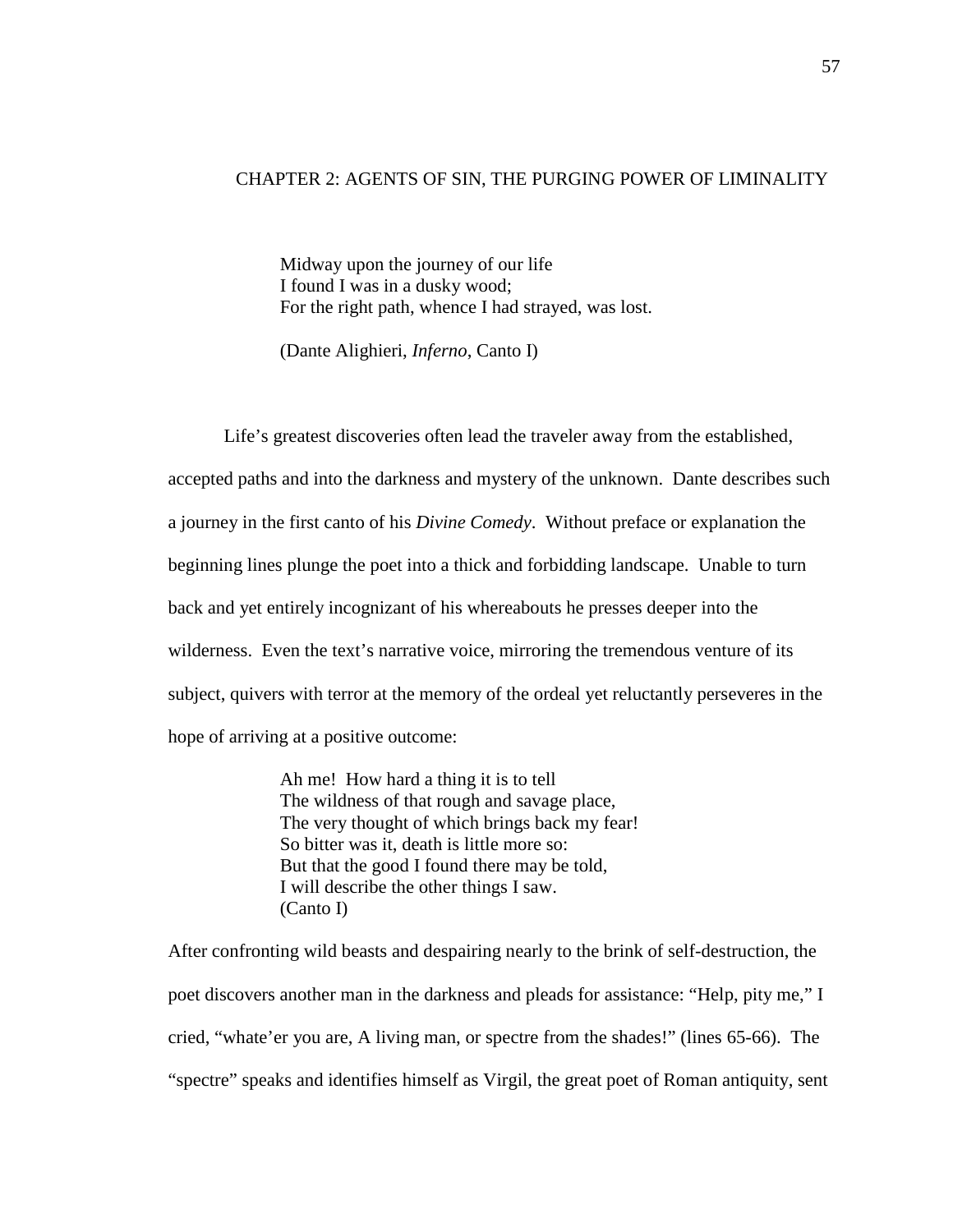by God to lead Dante along an alternate path through the depths of hell, up the mountain of purgatory and to the gate of paradise.

As if an idea sprung into being upon the turning of the page, this quintessential man *in media res* possesses neither a prehistory nor an objective. The tale withholds commenting on the steps in Dante's life that lead him to his present condition. We know only that he is essentially a man without significant family, wealth or position. Likewise, the work concludes without resolving the poet's final moments of mortality. We learn little of the man's dreams, goals or aspirations. Instead, we see him much like a figure in a painting, frozen in the present without past or future and behold the momentary portrait of a terrified man lost in the woods. The absence of both past and future converts the protagonist into an empty space immediately available for identification and appropriation by the reader who almost certainly has, at some time, felt the dread and danger of losing sight of the path. As a result the work distinguishes itself from an autobiographical vision by transforming its tale into an "Everyman" experience wherein the reader might easily substitute himself for the wandering poet and, just as Dante succumbs to the wisdom of Virgil, accepts the literary journey as led by the voice of the narrator. This marks a crucial first step in the narrative process because the journey Dante has prepared will stretch the limits of his reader's imaginations and tread quite literally on sacred ground. He needs the reader to succumb to the discourse and surrender any resistance to the fantastic. More importantly, by constructing his narrative *in media res* Dante carefully focuses the reader's attention on the transformative qualities of the journey itself and establishes a universal *bildungsroman* of spiritual maturation by

58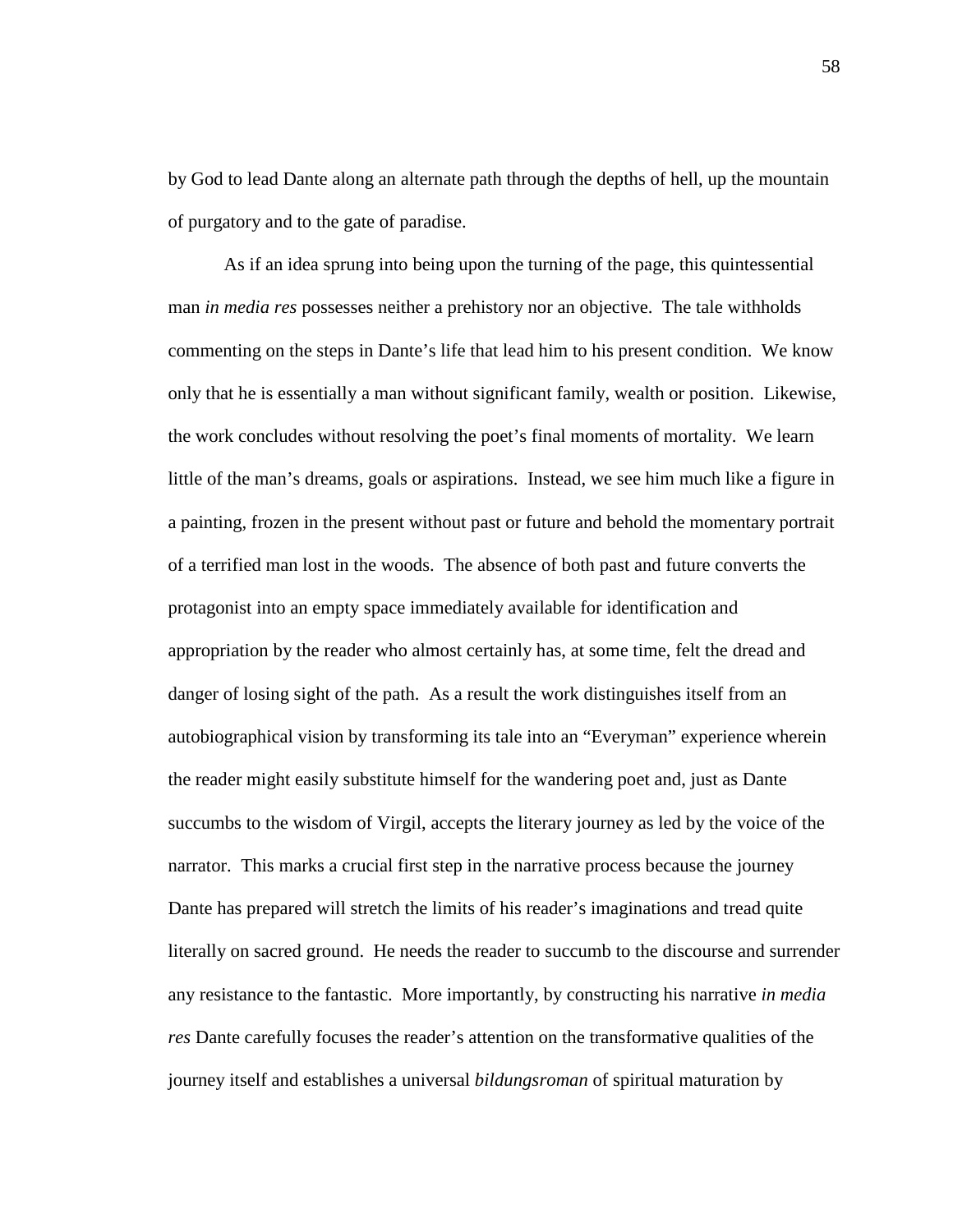outlining how carnal man purges the weight of sin and becomes sanctified by accepting the graces of divine providence.

Centuries later, another observer of humanity, this time a British scientist, would take his own expedition into the wilderness and, in the process, develop a model to explain and understand the changing definition of self in transformative social processes. In 1950, cultural anthropologist Victor Turner left his graduate studies at Manchester University and traveled with his wife to the African nation of Zambia. For the next four years Turner lived among the people of the Ndembu tribe and carefully observed every aspect of the tribe's cultural traditions and documented a number of unique patterns of social phenomena. During this time Turner observed a ritual of young people removing themselves either partially or completely from the village for a period of time in order to connect themselves with deity and develop into adulthood. This "coming of age" behavior, where an individual sheds his identity as "child" to take on the mantle of "man," seemed natural to Turner and he noted similar practiced among tribes such as the Native Americans of the Midwestern United States that sent their young men on the ordeal of the Vision Quest (*Betwixt and Between* 100). Yet as he watched the process repeat itself Turner began to notice not only the unique steps in the experience but also the ideological shifting that accompanied both the ritual's participants and its observers. He saw that as individuals made the transition from childhood to adulthood they appeared to undergo an intermediary phase where normal social definitions temporarily dissolve, giving way to maturation in a process that imitated gestational development. Turner described this process as "growth, transformation, and the reformation of old elements in

59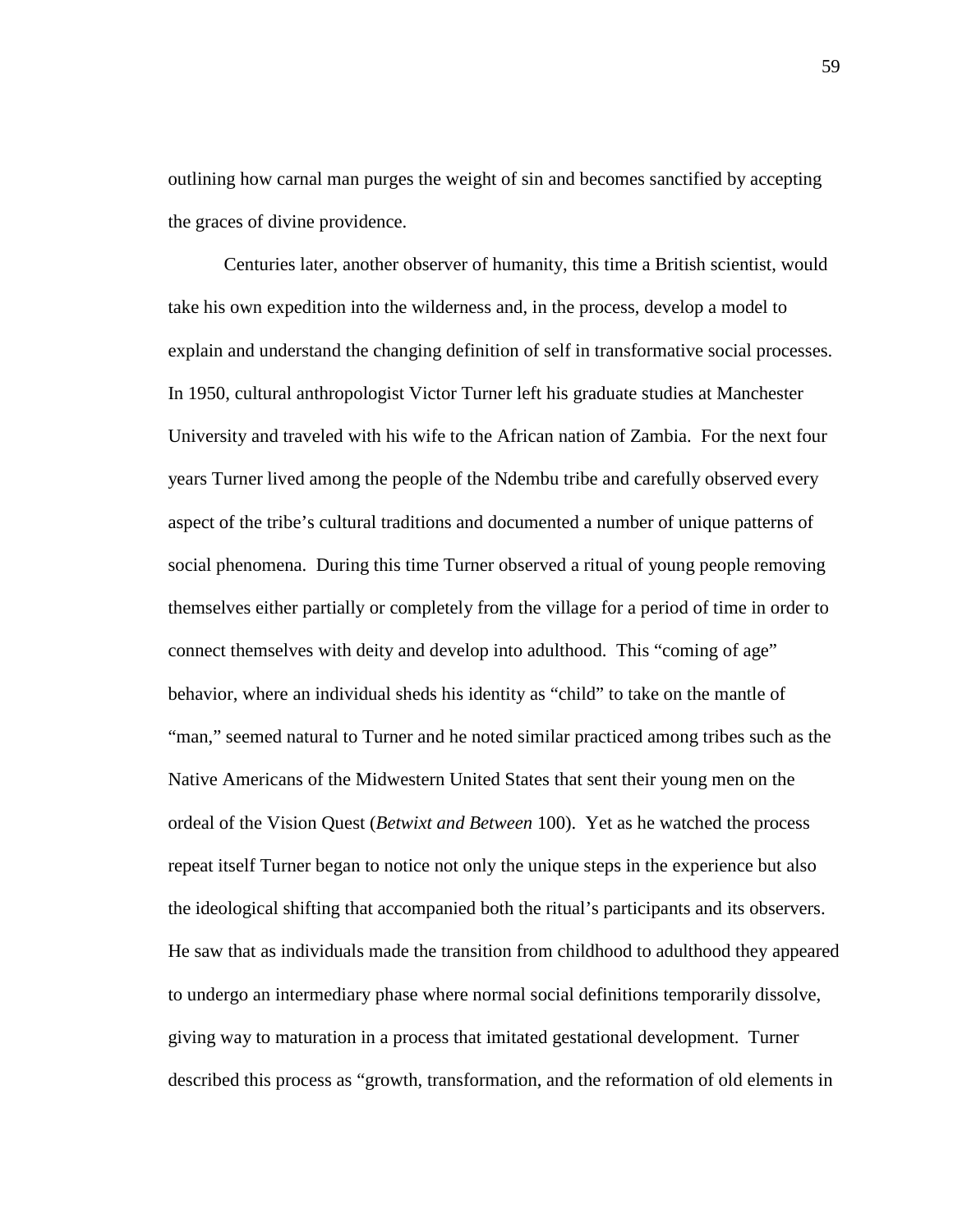new patterns" (*Betwixt and Between* 99), and likened this interval to the pupal phase that caterpillars undergo as they transform into butterflies.

The process intrigued Turner and later, upon returning to the university, he continued his exploration of intermediary maturation. Fueling his research, Turner came across the work of pioneering French enthnographer, Arnold Van Gennep. Van Gennep's studies emerged during the first decade of the twentieth century from an intellectual climate of penetrating observation. This approach to hidden knowledge carved away at the natural world in order to observe and understand not only its composition but also the relationships and functions of it internal components. In 1897, for example, physicist J.J. Thomson cracked the mystery of the atom to discover the electron, quickly followed by Ernest Rutherford's discovery of the neutron in 1909. While physicians dissected corpses to understand the interaction of internal organs, ethnographers such as Van Gennep applied scientific positivism to dissect society as a way to understand the relationships between human beings and the social constructs they promulgate. His 1908 publication, *The Rites of Passage*, begins with the following declaration:

> Each larger society contains within it several distinctly separate social groupings. As we move from higher to lower levels of civilization, the differences among these groups become accentuated and their autonomy increases […]. In addition, all these groups break down into still smaller societies or subgroups. (1)

Van Gennep observed that, like internal organs, members of a community belonged to one or more social subcategories that distinguished themselves in a variety of ways, and noted that "the incompatibility between the profane and the sacred worlds" (1) played a

60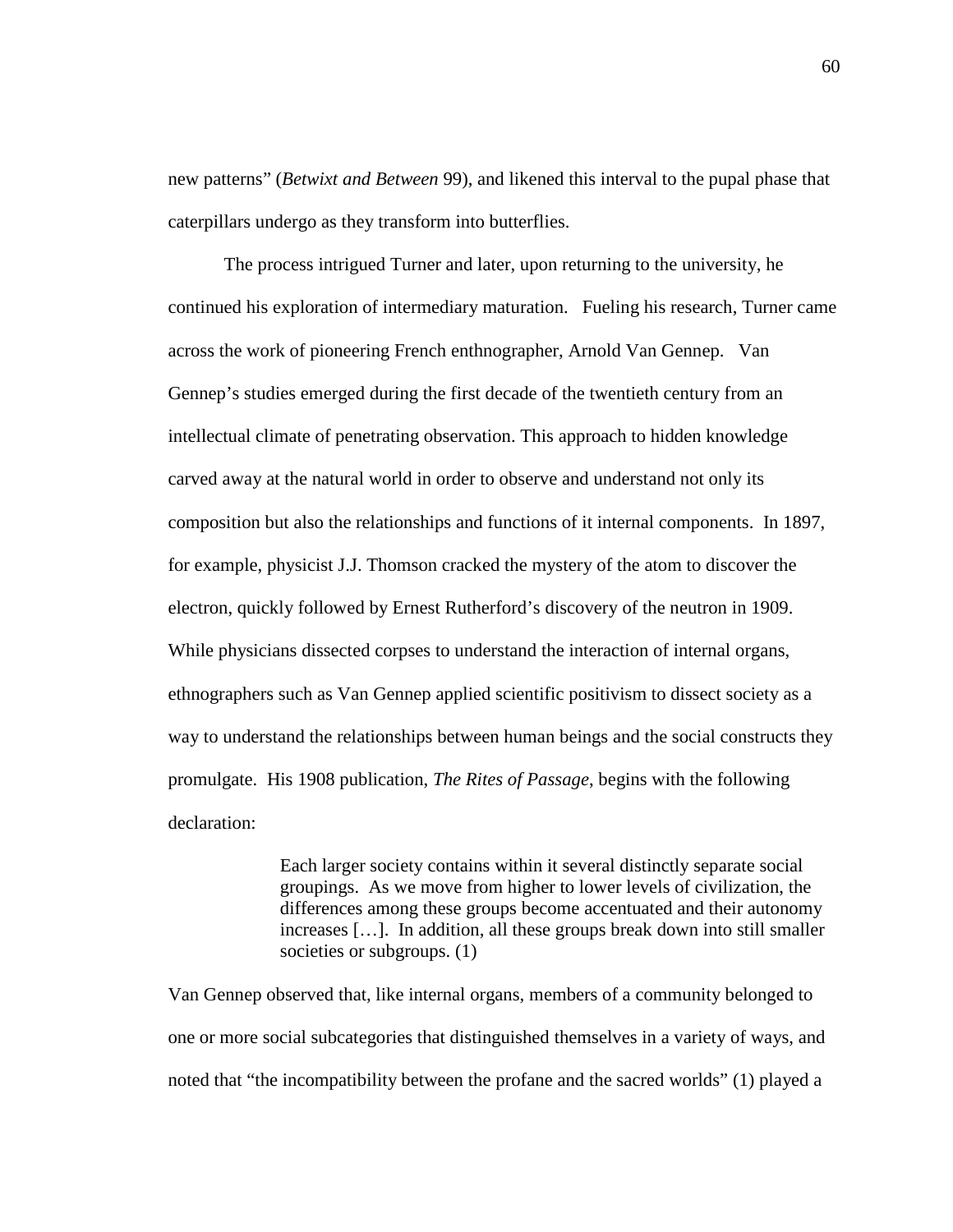significant role in the establishment and maintenance of these divisions. Examples of these divisions include gender, race, marital status, religious associations, totems or clans, employment, social castes and even territorial units.

Nevertheless, Van Gennep recognized the transient nature of these identities as members of one subcategory often transferred their affiliations to another. Over time he also noticed a pattern emerge whereby, throughout a person's life, one moment of transition stretched into the next. In fact, the more he investigated this pattern the more regularly he observed its occurrence. This led him to declare:

> The life of an individual in any society is a series of passages from one age to another and from one occupation to another […]. Transitions from group to group and from one social situation to the next are looked on as implicit in the very fact of existence, so that a man's life comes to be made up of a succession of stages with similar ends and beginnings […]. (2-3)

A single woman redefines her social status when she takes a husband in marriage. At some point every person will pass from life into death. Universally, each culture employs its own system of ceremonies and rituals "whose essential purpose," Van Gennep argues, "is to enable the individual to pass from one defined position to another which is equally well defined" (3). These ceremonies "accompany every change of place, state, social position and age" (qtd. in *Betwixt* 94). For example, rituals of betrothal and marriage mark the union of husband and wife while funeral services serve to bridge the gap between life and death. Public markers such as these, what he calls "rites of passage," establish provisional spaces for change as individuals shed old identities and take up news ones in their stead.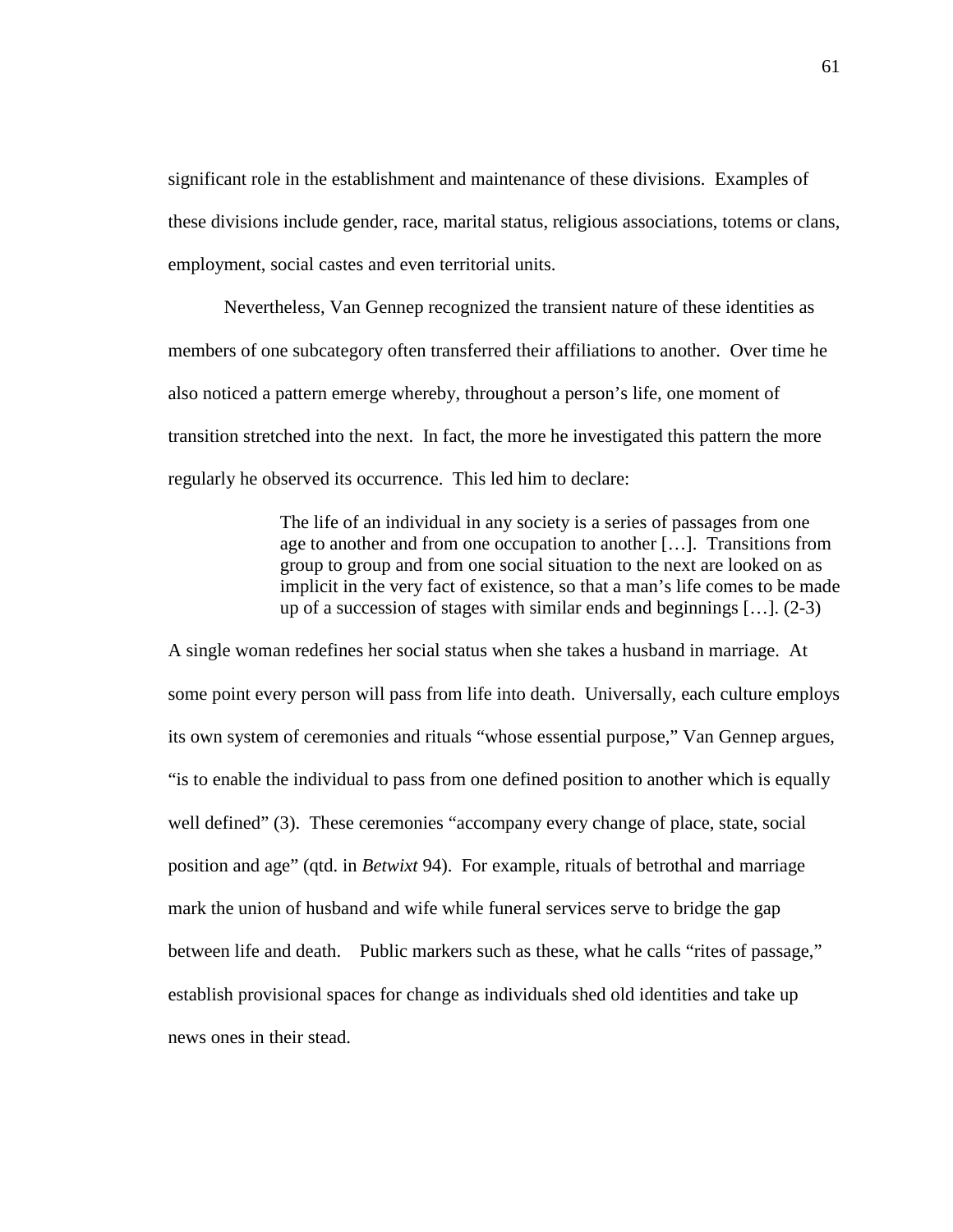Turner devoured Van Gennep's work, in particular his ideas regarding the steps in the transitional process, including the time period after separation and before incorporation, a state Van Gennep referred to as the "liminal phase." Applying this methodology to his own experiences, Turner presented a paper at the 1964 meeting of the American Ethnological Society entitled, "Betwixt and Between: The Liminal Period in *Rites de Passage*," that focused on the unique attributes of intermediacy and its causes.

Like his predecessor, Turner's analysis of the liminal period begins by subdividing society into "relatively fixed or stable conditions" (*Betwixt* 93). He calls these groupings "states" and includes "such social constancies as legal status, profession, office or calling, rank or degree" (*Betwixt* 93). He then identifies the empty spaces inbetween states: "If our basic model of society is that of a 'structure of positions,' we must regard the period of margin or 'liminality' as an interstructural situation" (*Betwixt* 93). In a binary sense, life in the margin represents the opposite of life in the structural state. Rights and privileges provided to members of social entities, for example, often do not apply to the liminal phase. "[T]ransitional beings […]," explains Turner, "have nothing" (*Betwixt* 98). He continues:

> They have no status, property, insignia, secular clothing, rank, kinship position, nothing to demarcate them structurally from their fellows. Their condition is indeed the very prototype of sacred poverty. Rights over property, goods, and services inhere in positions in the politico-jural structure. Since they do not occupy such positions, neophytes exercise no such rights. In the words of King Lear they represent 'naked unaccomodated man'" (*Betwixt* 98-99).

This condition of "sacred poverty" helps to distinguish the liminal phase in society. Yet just as one removes clothing only to put it on again later, the "naked, unaccomodated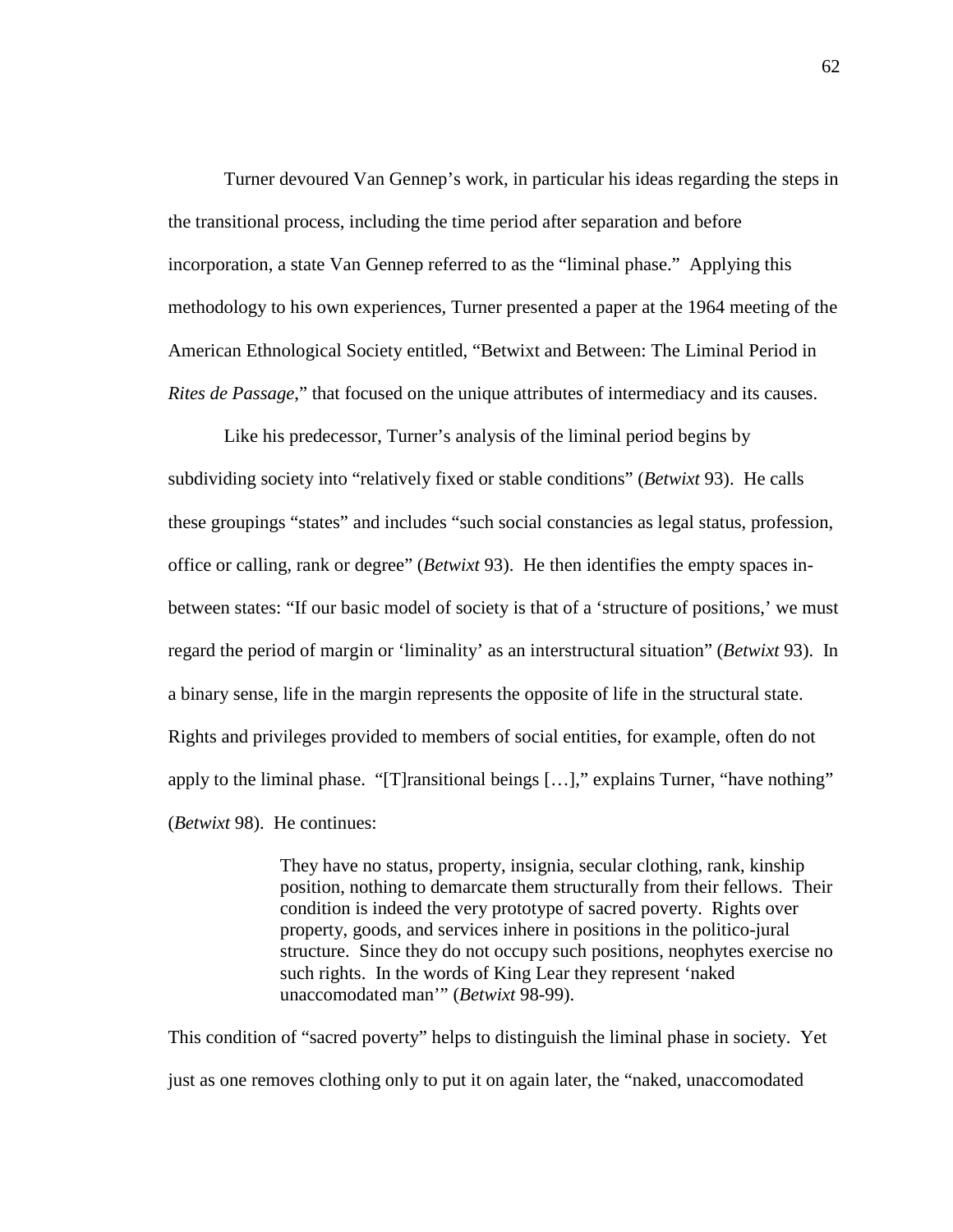man" must make his transition back into the structure of positions. Unable to remain undefined forever, he must eventually adopt new affiliations in a process that will repeat itself throughout a person's life.

Based on Van Gennep's "complete scheme of rites of passage" (11), Turner refers to three phases in the transitional process. First, he identifies a phase of Separation, characterized by "symbolic behavior signifying the detachment of the individual or group either from an earlier fixed point in the social structure or a set of cultural conditions (a 'state')" (*Betwixt* 94). For Dante, this moment of rupture begins when he first strays from the known path through the wilderness. In society it occurs when the dying humans retire their final breaths. The history of Theater experiences it when a play breaks from the Hard Theater's pattern of socially expected or acceptable subject matter in order to distinguish itself from its competitors and survive in a changing market. In each case tradition meets innovation when the liminal subject, like Dante, leaves one step in the structure to take one step into the margin.

Skipping ahead, the third and last phase of transition, Aggregation, represents an individual's reincorporation into the structure in a way that mirrors her former separation from it. Turner describes this phase as follows:

> The ritual subject, individual or corporate, is in a stable state once more and, by virtue of this, has rights and obligations of a clearly defined and 'structural' type, and is expected to behave in accordance with certain customary norms and ethical standards. (*Betwixt* 94)

This phase marks the restitution of order and identification as the "naked and unaccomodated man" first tries on his new wardrobe of symbols. For all her exploration and freedom the liminal subject eventually gravitates back toward the structure. No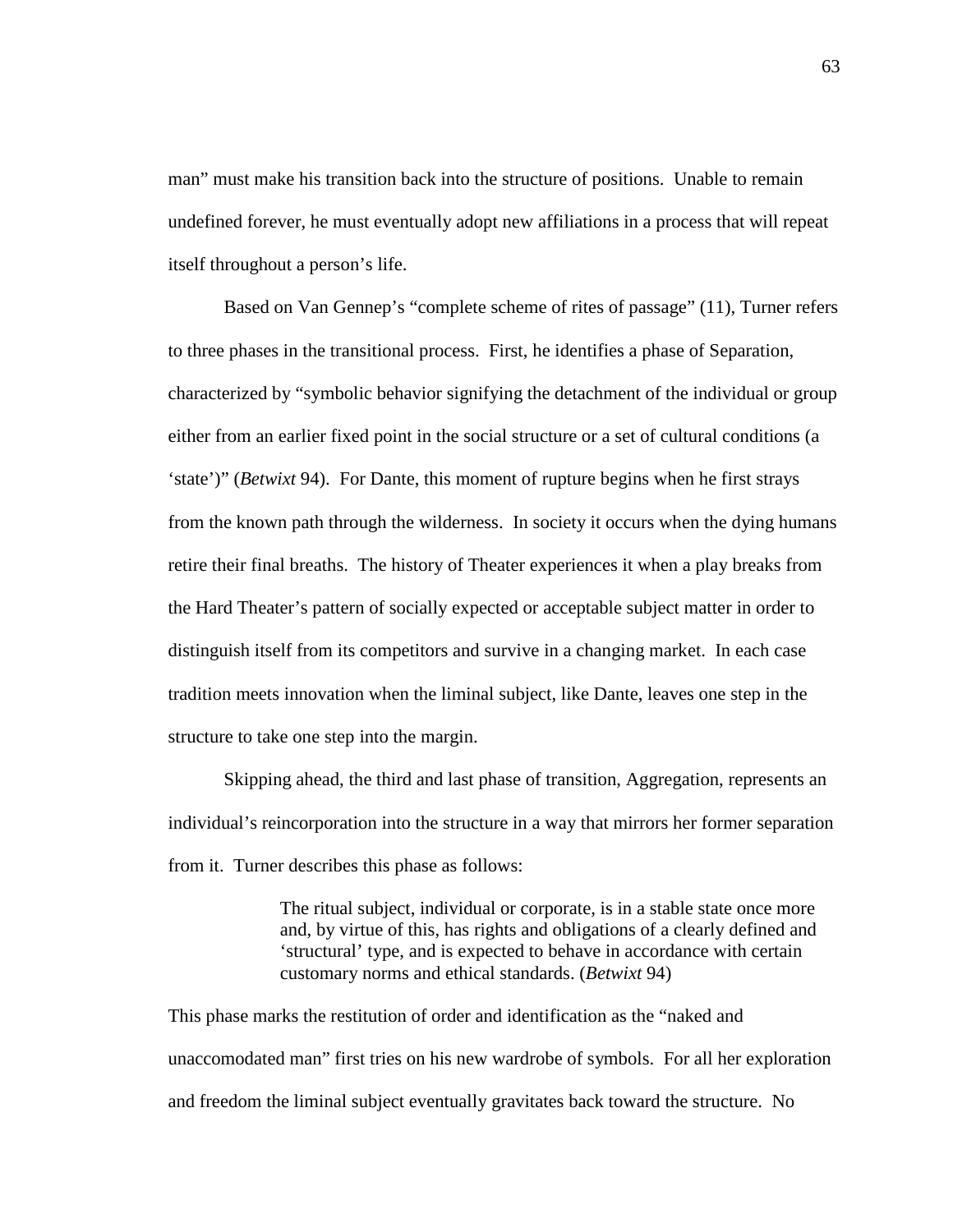longer a fiancée, she adopts the role of wife in a marriage relationship. At the conclusion of Dante's journey through Paradise he beholds the "phantasy sublime" of angels encircling God's eternal light, and remarks, "My will and my desire were both resolved" (*canto* XXXIII). As the Soft Theater grows, the Hard Theater appropriates certain innovations and makes them part of the structure. In this sense both the structure and the margin, the Hard and the Soft, require the services of the other; the former provides financial support and security while the latter supplies innovative ideas that allow the structure to adapt with changing climates of opinion.

Yet, Turner appears primarily fascinated with the second phase of transition, the Margin or Limen. Van Gennep had insisted that every transition included an interval of estrangement. "A man cannot pass from one to the other," he claims, "without going through an intermediate stage" (1). Elaborating on this point, Turner explains that during the Liminal phase "the state of the ritual subject (the 'passenger') is ambiguous; he passes through a realm that has few or none of the attributes of the past or coming state" (*Betwixt* 94). Unlike the phases of Separation or Agregation, the Liminal phase carries few, if any, clearly identifiable vestiges of its former self. The deceased body at a funeral, for example, no longer abides with the living and yet, prior to its burial, the eulogy of friends and family arrests it from complete association with death.

Faced with recognizing the foreign, undesirable, unexplainable or alien that liminal subjects represent, social structures often ignore or deny them validity and recognition by imposing any number of symbols and euphemisms in order to camouflage it from view and suppress the fear associated with ambiguity. Turner explains: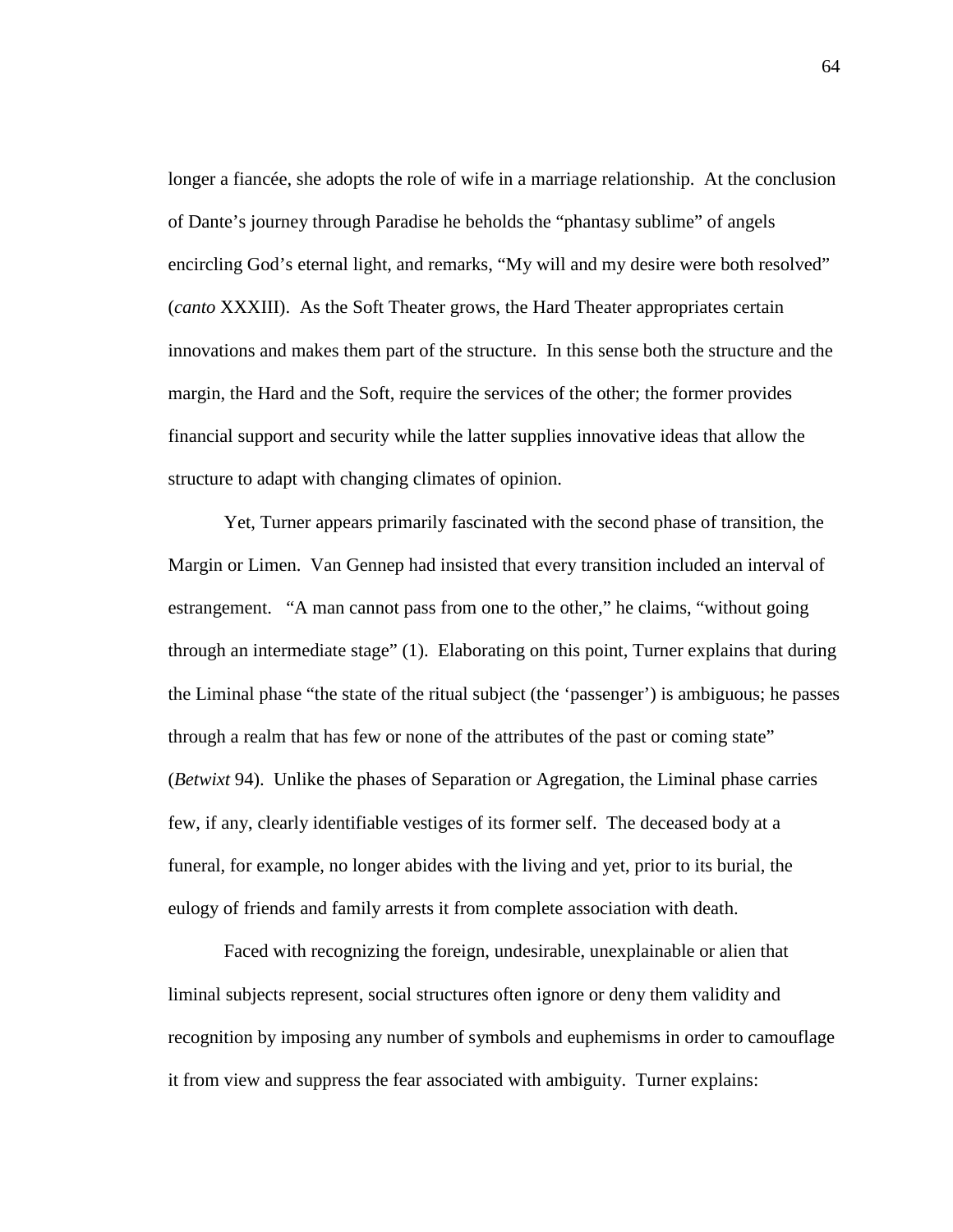The subject of passage ritual is, in the liminal period, structurally, if not physically, 'invisible.' As members of society, most of us see only what we expect to see, and what we expect to see is what we are conditioned to see when we have learned the definitions and classifications of our culture…The transitional-being or 'liminal *persona*' is defined by a name and by a set of symbols (*Betwixt* 95).

Turner's liminal subject, for example, physically removed itself from social associations in African tribal ceremonies, making him literally invisible to his companions. In cases such as the recently deceased, however, many societies construct linguistic barriers to obscure or make invisible the emotionally displeasing reality of death. Consider, for example, the numerous verbal euphemisms such as *to pass away*, *to kick the bucket*, *to go home*, *to buy the farm*, *to meet one's maker*, *to depart*, *to lose one's life*, *to perish*, *to give up the ghost*, etc. Each obscures the grim realities of death and dying by linguistically imposing a new and softer message, albeit less-transparent and even comical. In this sense, the word *entremés*, by definition, similarly reflects the reducing bias of the theater community. Sebastian de Covarrubias's 1611 edition of *Tesoro de la Lengua Castellana o Española* (later republished without alteration in 1674) defines the *entremés* in a single sentence as "[…] una representación de risa y graciosa, que se entremete entre un acto y otro de la comedia para legrar y espaciar el auditorio" (525). Even into the eighteenth century the definition had not strayed from this concise meaning. The 1732 *Diccionario de autoridades* concurs with Covarrubias when it briefly describes the *entremés* as a "[r]epresentación breve, jocosa y burlesca, la cual se entremete de ordinario entre una jornada y otra de la comedia para mayor variedad o para divertir y alegrar el auditorio" (Tomo III, 519). Compare these minimalist definitions of the *entremés* with Covarrubias's thorough and expansive description of the *comedia*: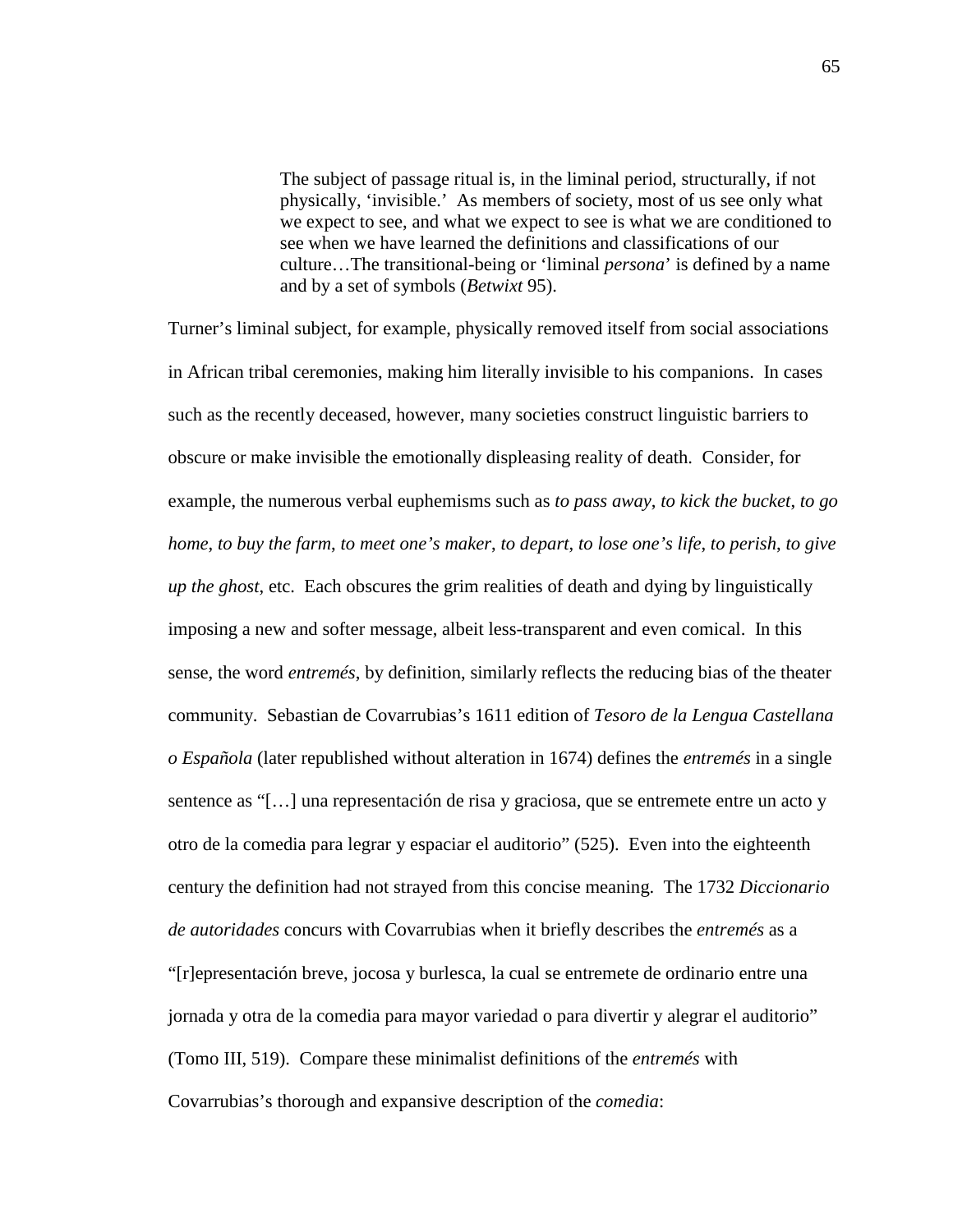Es cierta especie de fábula, en la qual se nos representa como en un espejo, el trato y vida de la gente ciudadana y popular; así como en la tragedia las costumbres y manera de vivir de los príncipes y grandes señores, sus buenas fortunas y sus casos desastrados, a vezes se introducen en ella las personas de los dioses. […] con fingidos argumentos y marañas nos dibuxan el trato y condiciones de los hombres viejos, moços de todos estados, mujeres honradas, viejas cautelosas, moças, unas que engañan y otras que son engañadas. En fin un retrato de todo lo que passa en el mundo. (341-42)

Ironically, this rich explanation places great emphasis on the *comedia*'s proficiency at social commentary as one its most core characteristics, commentary that, ironically, applies with even greater force to the satirical farces of the *entremés* (as we shall see). Yet both definitions of the *entremés* strip it of its identity as a unique performance genre by making cursory mention of little more than functional attributes and, most unfortunate, by downgrading its stature as an appendage or subset of the *comedia*. Despite all it shares in common with the center its liminal performance space makes it invisible to critical appraisal.

Another factor contributing to the liminal pertains to its size in comparison to that of established social structures. It fails to attract attention and criticism because it is small or brief or somehow does not marshal a significant following. As an intermediate space not intended for permanent residence, the liminal phase naturally includes a smaller number of individuals over a shorter amount of time. Further limiting its numbers, the size of a given liminal pool also appears related to the cyclical recurrence of external social patterns already in place, such as climate change. Turner indicates:

> *Rites de passage* are found in all societies but tend to reach their maximal expression in small-scale, relatively stable and cyclical societies, where change is bound up with biological and meteorological rhythms and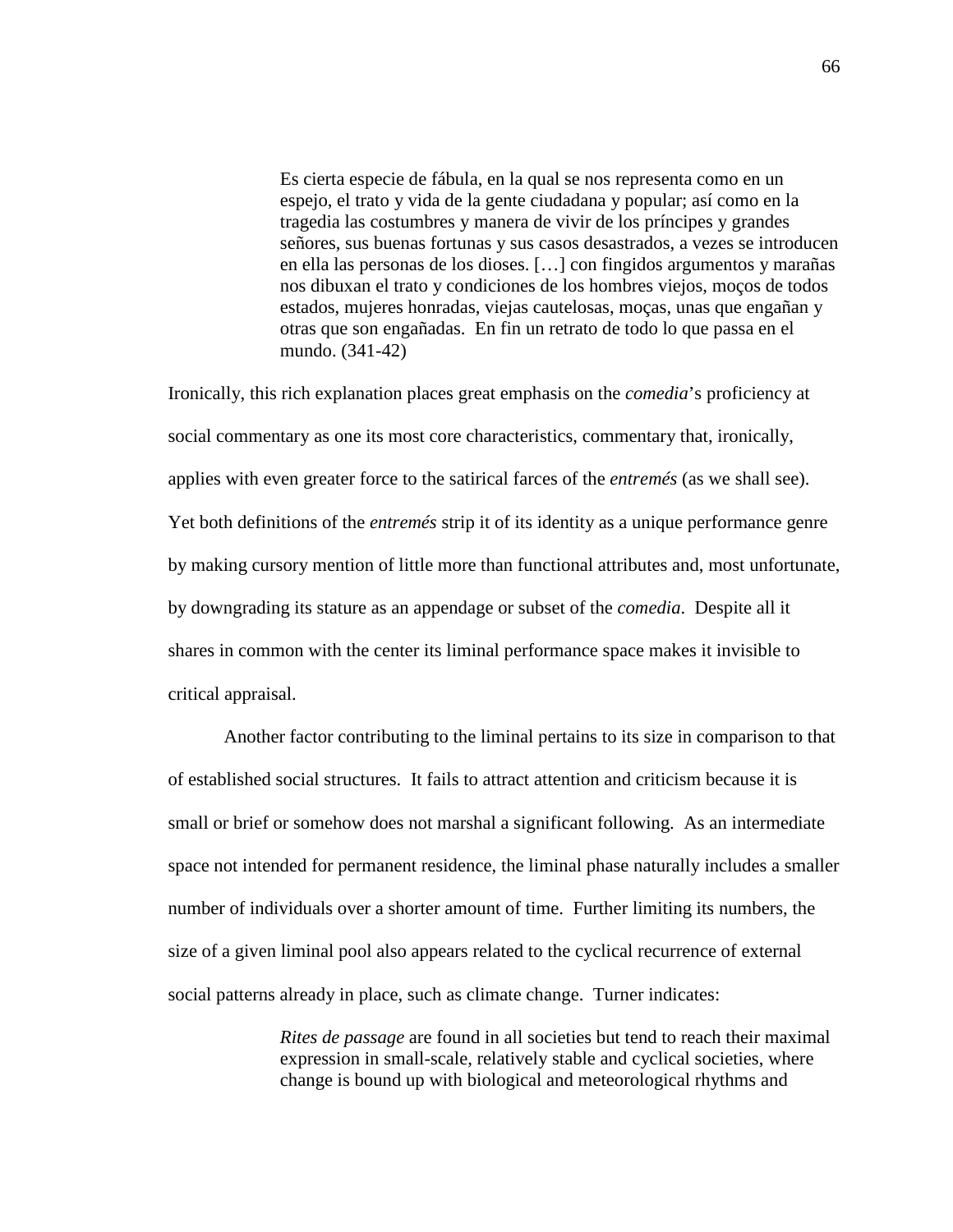recurrences rather than with technological innovations. Such rites indicate and constitute transitions between states. (*Betwixt* 93)

Of course, since the majority of theater productions during the Golden Age occurred largely out of doors in order to take advantage of natural lighting, the changing of the seasons exerted significant influence over both the duration and the style of performances, embracing them during months of favorable weather and suppressing them during months of cold and storm. With fewer actual resources at their command, the Soft Theater's travelling troupes of street performers, who regularly mounted spaces removed from walls and roofs, exposed themselves more openly to the mercy of the elements than did their Hard Theater counterparts, who enjoyed established spaces such as banquet halls and playhouses, permanent structures able to address both wind and rain. Literally outside of many social structures, the Soft Theater typically represents performance on a smaller, limited and liminal scale, first in terms of participating numbers (either individuals or small troupes of travelling performers) and in the scope of its production values (sparse costuming and properties on either a modest pseudo-stage or without any stage at all).

Perhaps as a result of the perceived limitations of the liminal subject, Turner found, in fact, that many cultures equated liminality with negative attributes that regarded it as immaterial or, worse, undesirable. He even went as far as to describe the period as if it were a kind of social disease: "Liminal personae nearly always and everywhere are regarded as polluting to those who have never been, so to speak, 'inoculated' against them, through having been themselves initiated into the same state" (*Betwixt* 97). To this he added the observations of fellow tribal anthropologist Mary Douglas who, in her book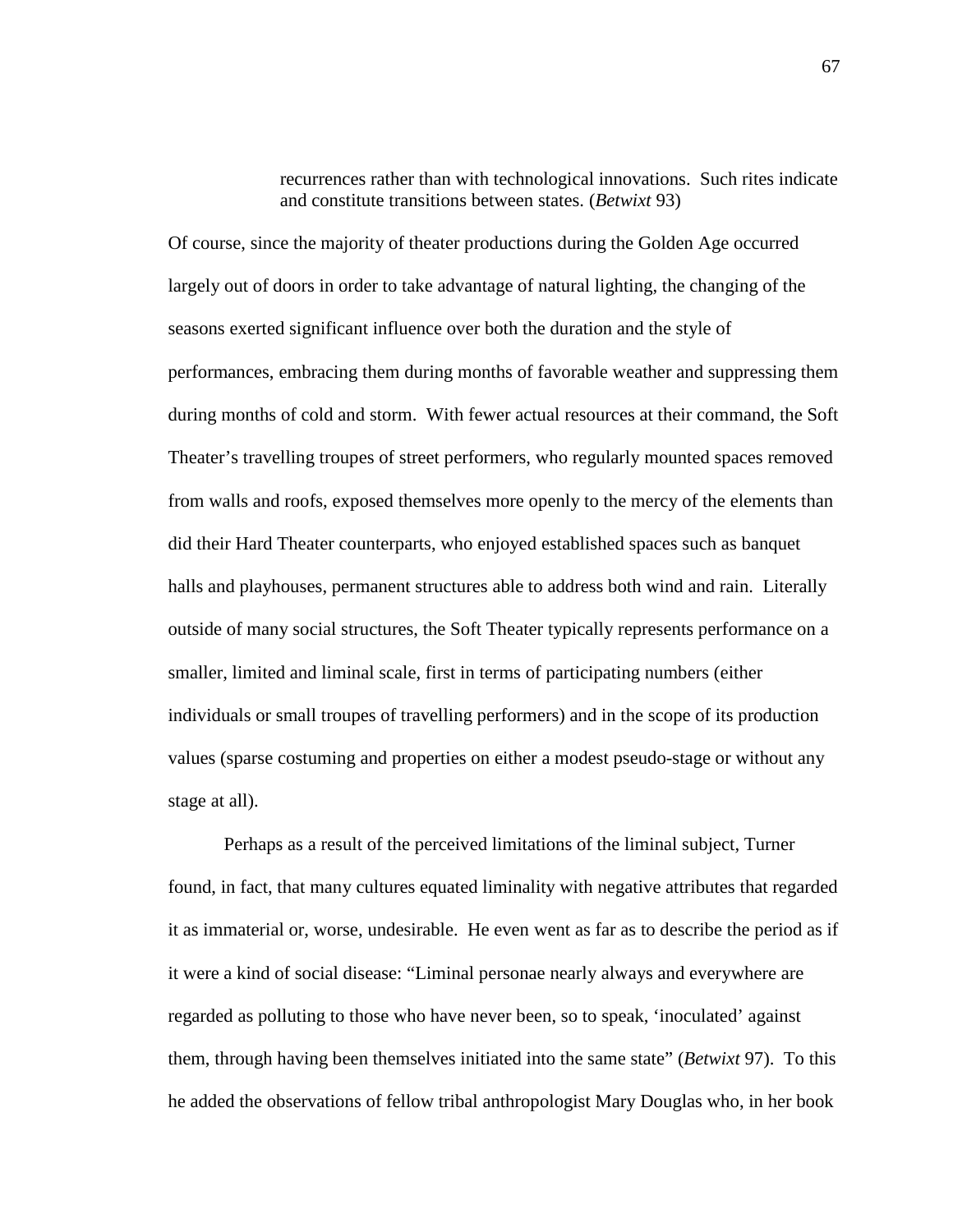*Purity and Danger* (1966), explained that, "Transitional beings are particularly polluting, since they are neither one thing nor another; or may be both; or neither here nor there; or may even be nowhere…and are at the very least 'betwixt and between' all the recognized fixed points in space-time of structural classification" (119). This description of the hybrid, "neither-nor" individual conjures images of mythological beasts that combined the human body with animals both real and imagined, often with horrific results. Consider, for example, the man-bull Minotaur that stalked King Minos's deadly labyrinth, feeding on Athenian sacrifices, or Medusa, the woman with serpent hair that turned all who looked on her to stone. From centaurs and satyrs to harpies and sirens, liminality often twisted humanity into monsters. Bakhtin describes that during the Middle Ages, these kinds of grotesque hybridizations, "remain ambivalent and contradictory: they are ugly, monstrous, hideous from the point of view of the 'classic' aesthetics, that is, the aesthetics of the ready-made and the completed" (25). Similarly, though perhaps less frightening, Golden Age theater scholarship has, historically, avoided exploring its own hybridized monsters of performance. Studies involving genres such as street theater, the *entremés*, the *auto sacramental*, dances, *sainetes*, *loas*, etc., often grouped under the umbrella term "género chico," do not begin, even in summation, to approximate the amount of research and criticism done on the *comedia*.

While liminality can appear threatening or at the very least trivial in comparison to the supposed weightier subjects of non-liminal states, Turner found his attention drawn to the effect of this intermediate step. As he considered the function of the liminal phase, in addition to its form, he discovered that these "monsters," while at times misunderstood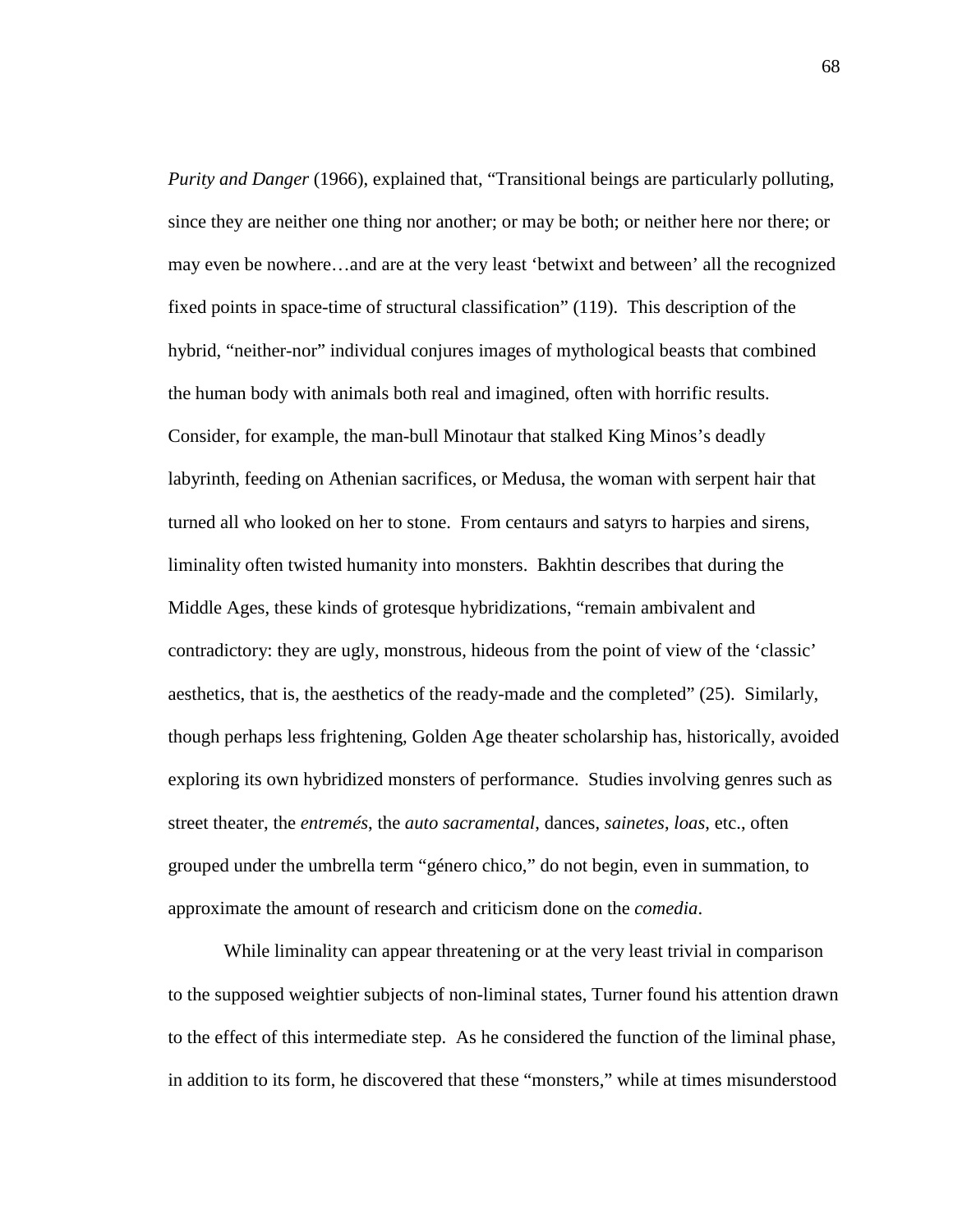or even frightening to the outsider, in fact sparked an intellectual dialogue that ultimately benefitted the individual: "During the liminal period, neophytes are alternately forced and encouraged to think about their society, their cosmos, and the powers that generate and sustain them. Liminality may be partly described as a stage of reflection" (*Betwixt* 105). This impetus toward reflection and self-analysis produced a myriad of exploratory behaviors. Momentarily suspended from social inclusion, it seemed that subjects in the liminal, invisible and ambiguous, evaded the limitations otherwise imposed them by external restraints, a phenomena that allowed for tremendous possibilities. Returning to Van Gennep's work Turner observes:

> He [Van Gennep] insisted that in all ritualized movement there was at least a moment when those being moved in accordance with a cultural script were liberated from normative demands, when they were, indeed, betwixt and between successive lodgments in jural political systems. In this gap between ordered worlds almost anything can happen. (*Dramas* 13)

No longer bound to a "cultural script," individuals passing through the rites of passage occasionally demonstrated behaviors and attitudes that contradicted a community's established norms and yet, to Turner's surprise, these actions failed to generate the kind of rebuke otherwise administered to members of a clearly defined social group and, instead, cultivated a rich environment for innovation, enlightenment and progress. In essence, middleness not only makes the individual exempt, it makes him powerful. "In this interim of 'liminality,'" he proclaims, "the possibility exists of standing aside not only from one's own social position but from all social positions and of formulating a potentially unlimited series of alternative social arrangements" (*Dramas* 13-14). "Liminality, may perhaps be regarded as the Nay to all positive structural assertions […]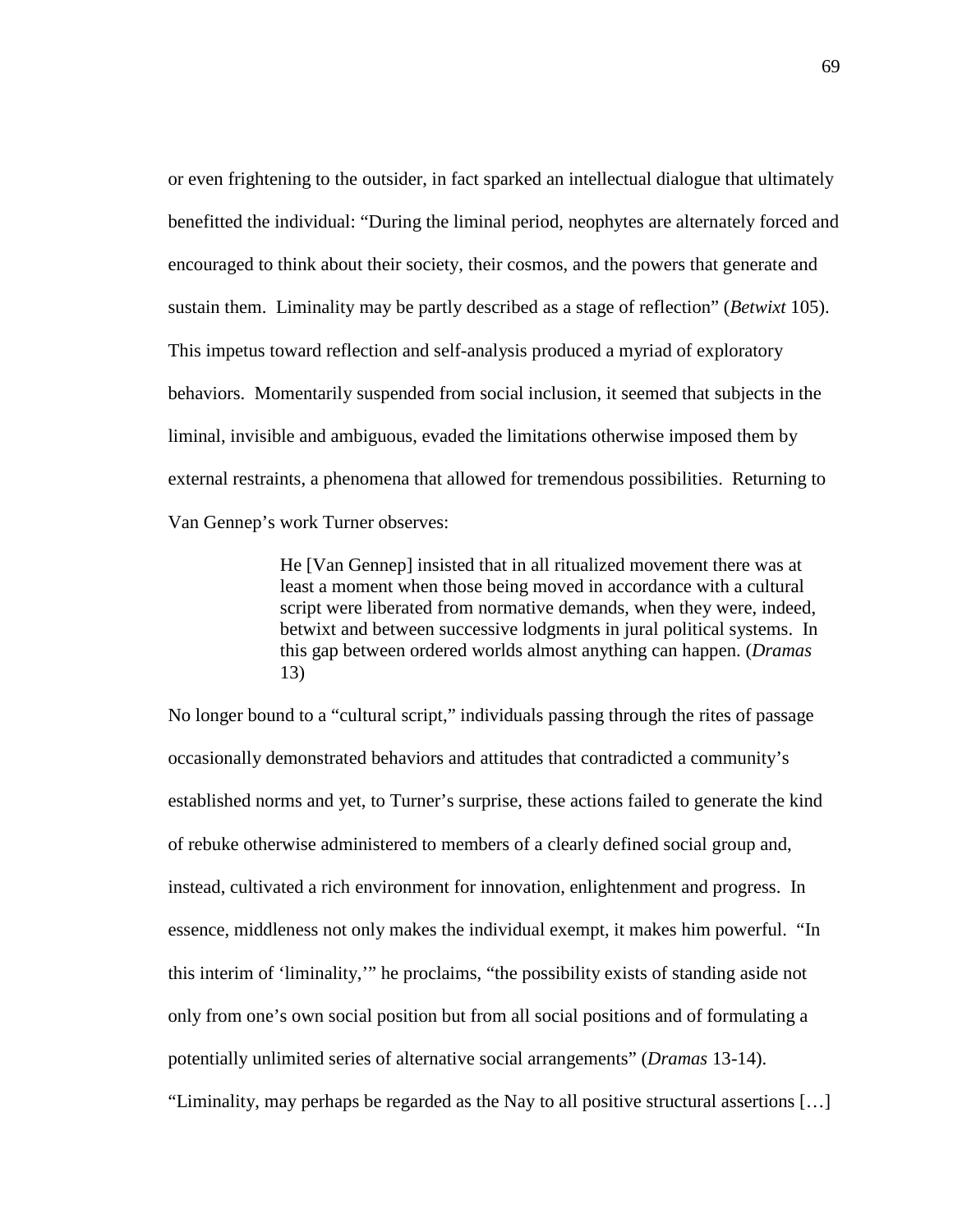a realm of pure possibility whence novel configurations of ideas and relations may arise" (*Betwixt* 97). This fragmentation of institutions and subsequent rearrangement of social perspectives and relationships provides the creative spark that quickens all artistic creations and, unlike the non-liminal, sustains the structure as a whole by serving as its primary and most potent means of adaptation and evolution.

As a scientist studying in the field of cultural anthropology, Victor Turner derived and developed his ideas in response to social patterns of behavior he observed in the plains of Africa and, building upon the theories set forth by Arnold Van Gennep, broke new ground in the field of social sciences by demonstrating the power and privilege of liminal spaces. Yet his scientific research extended into the arts and letters when he extended the application of the transitional model to include not only social ceremonies and rites of passage, but notable innovators and their creations that, in his opinion, came to fruition "betwixt and between" social circumstances:

> I am an advocate not of abandoning the methods of behavioral science but of applying them to the behavior of an innovative, liminal creature, to a species whose individual members have included Homer, Dante, and Shakespeare, as well as Galileo, Newton, and Einstein. (*Dramas* 18)

Far from the tribes of the Ndembu, Turner recognizes examples of liminal spaces and the social structures that surround them abound, producing tremendous examples of art and culture as well as scientific knowledge. By his own suggestion, Dante, the lost traveler in the woods, may provide a literary map for navigating realms of liminality in creative applications. "Lead on! / May one sole will inspire us both," charges Dante after finding his guide in the darkness, "Be you my leader, you my lord and master! / Thus did I speak; and after he had moved / I entered on the roadway deep and wild" (*Inferno*, canto II). He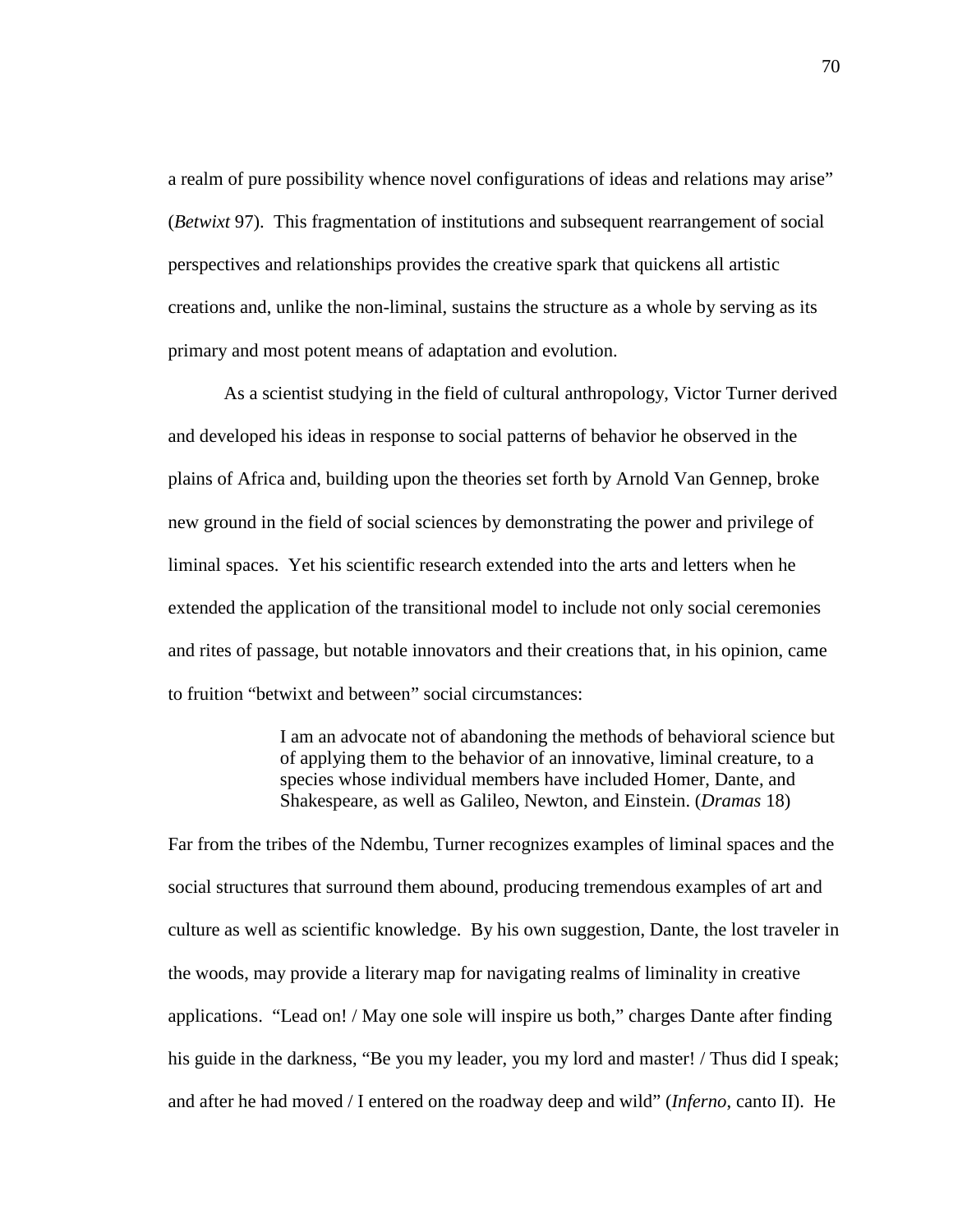may have strayed from his intended path, leaving him to wander for a season in the wilderness but, using a guide through the unfamiliar, his metaphysical journey through the liminal produced one of the chief cornerstones in Western literature, *The Divine Comedy*. Indeed, T.S. Eliot once remarked that after Shakespeare and Dante "there is no third" (225). This work, by its exemplary exercise in both literature and liminality, serves as a blueprint as we begin to apply Turner's theories to Golden Age theater, in particular, we might use it as a guide to compare, contrast and understand the mutually beneficial relationship that existed between classical Spain's Hard-center, the *comedia*, and its Soft-liminal, the *entremés*.

Embedded among its dramatic cousin, the *comedia*, the nimble *entremés* seems to invite the viewer on a moral vacation. Its subject matter ignores the exemplary deeds of the rich and famous in favor of the next-door gossip of the ordinary and penniless. Its ragtag parade of thieves, fools, scoundrels and seducers typically defies the dramatic style of protagonists either honor-bound or heaven-blessed and, instead, stumbles onto the stage with all the flaws and imperfections of real, albeit melodramatic people plucked off recognizable city streets. Yet, rather than degrade the refinement of the *comedia*, the maligned *entremés* serves an invaluable role in support of the larger theatrical picture. In fact, just as the center needs the liminal in order to accommodate the transformative, I believe that the *comedia* could not have reached the same heights of popular acclaim without the balance and the blessing afforded by the *entremés*. If we study the *entremés* in terms of its depiction of sin within the greater frame of *Corral* Theater, and apply Turner's explanation of liminal spaces, we begin to notice a pattern emerge whereby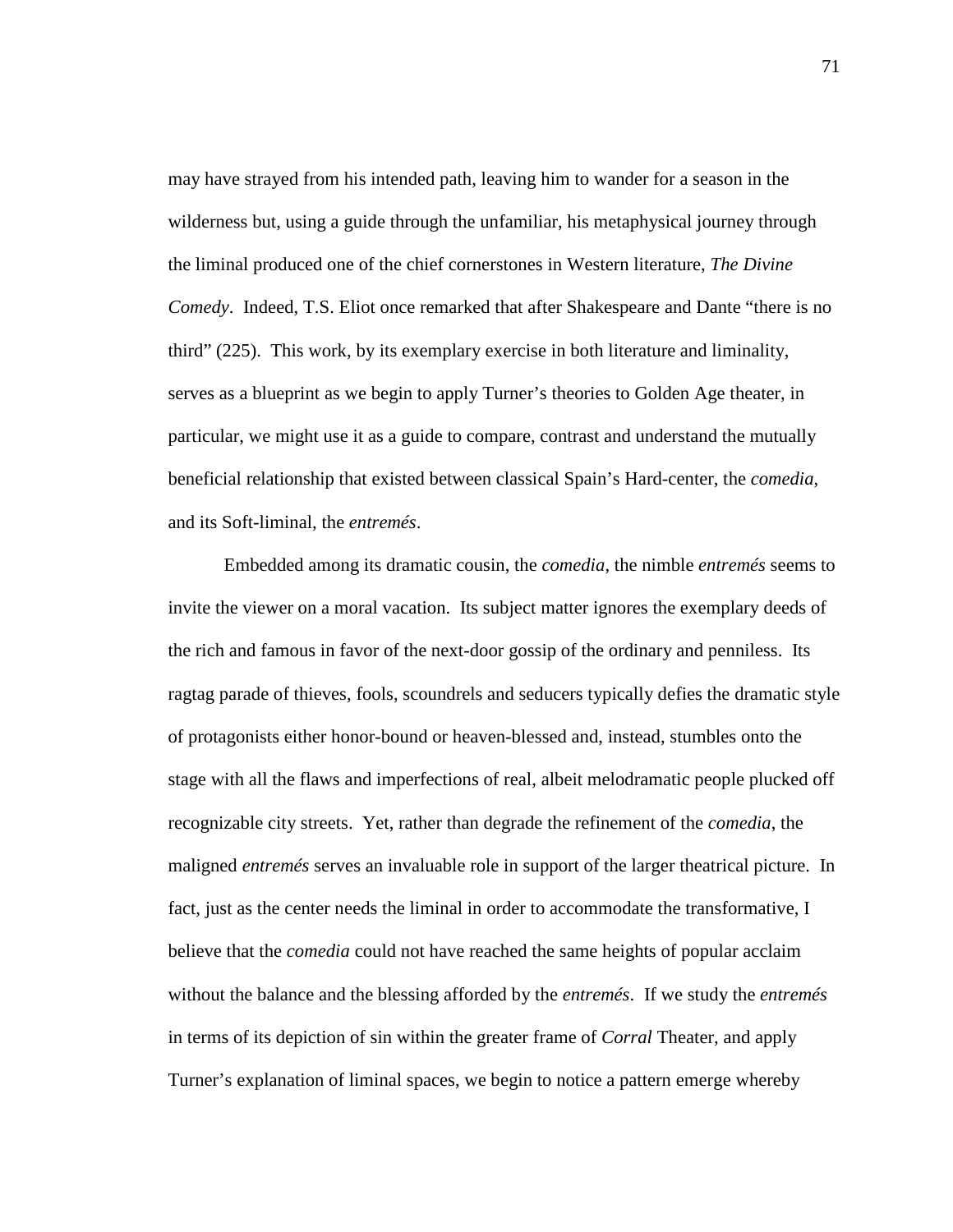liminality gives way to sin and real world, case-study analyses of transgression occupy an intermediary phase for the purpose of creative forgiveness. Simply put, the *comedia* finds in the *entremés* its theatrical Purgatory.

Jacques Le Goff, in his book *The Birth of Purgatory*, publishes a portion of a manuscript that includes one of the earliest descriptions of Purgatory. In the sermon, Peter Comestor, a twelfth-century Parisian bishop, likened man's journey through the afterlife to the tripartite labor of stonemasons constructing the city of Jerusalem:

> [...] first, with violence stones are drawn out of the quarry, with hammers and bars of iron and with much human sweat and labor; then with the burin, the double axe, and the rule they are polished, cut to measure, and squared; and third they are set in place by the artist's hand. (qtd. in Le Goff 155)

Speaking of this middle step, wherein the rough-hewn rock transforms into a piece of fine craftsmanship, the bishop goes on to describe the process as a "cleansing purgatorial" wherein the soul of a man is "examined like silver" (qtd. in Le Goff 155). Writing little more than one hundred years later, Dante incorporates the notion of a cleansing phase into what Thomas Bergin dubbed, "the greatest poem of our tradition," the *Divina Commedia* (213). In contrast to the souls of the damned, individuals in Purgatory experience a temporary period of cleansing before they eventually rise and claim their eternal reward. Once through the gate that leads up the mountain of Purgatory, Dante meets an angel that marks his forehead with seven P's (indicating *peccatum* or sin) and admonishes him to "See that thou wash / These scars away, when thou hast entered in!" (Canto IX). Dante quite literally bears the stains of sin that preclude him from the presence of God. Nevertheless, by introducing a theologically liminal space, neither in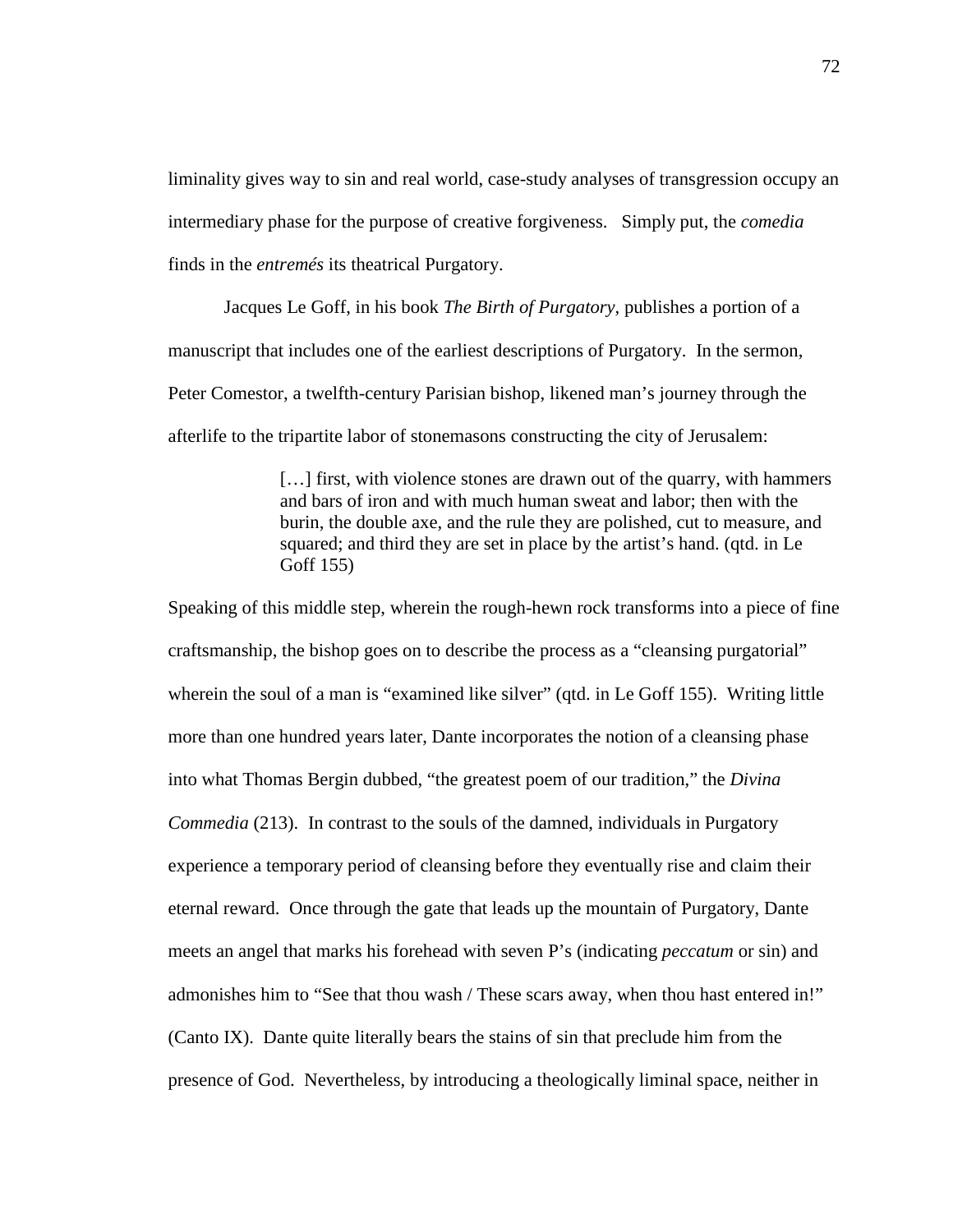Heaven nor in Hell but inserted betwixt the two, the author opens up a viable alternative whereby the sinful man remains a candidate for salvation in Paradise despite his present exclusion from it. The damned languish in eternal Hell, and the sanctified rest in eternal Paradise, but the gap between the two harbors a comparatively smaller group of the temporarily undecided. Whether or not man progresses, an opportunity not afforded to souls in Hell, depends upon his ability to polish, measure and square away his vices. In this sense, the real work of salvation can only happen in the unique, intermediary environment of Purgatory.

One immediately notices that the paths of both Purgatory and the *entremés* reside almost exclusively in precincts of sin. Dante finds his journey neatly segmented and the residents variously distributed into seven terraces, each terrace designated to conduct penance workshops purging the seven deadly sins: pride, envy, wrath, sloth, avarice, gluttony and lust. These seven sins not only provide the dramatic backdrop of the narrative but also emerge as the dominant trope of *Purgatorio* in that the work defines every character, event and location in relation to its correspondence or contrast with sin. Note, for example, how Virgil's introduction to Purgatory describes the place not in terms of man's progression toward holiness but rather of diminished suffering: "This mountain is so made / That at the bottom it is much more toilsome; / But as man ascends it pains him less" (IV). In this sense, Purgatory's overwhelming immersion in sin supersedes the *ad hoc* support of virtue and transports the reader to what Christian Moevs characterizes as a "web of desires, attachments, emotions, passions, and fears that are the fabric of human life and the bait of a mind that does not know itself" (88). Like Moevs,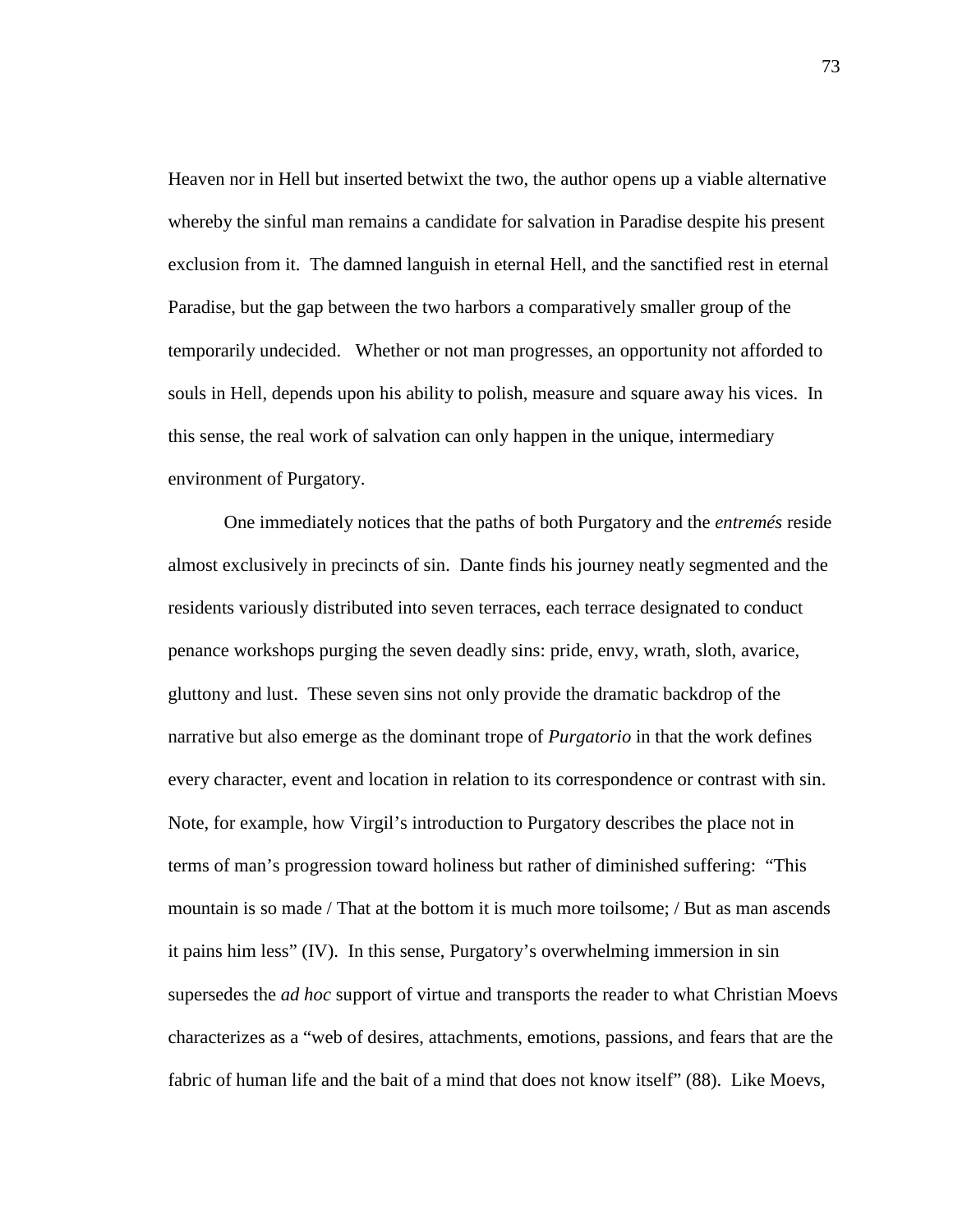Eugenio Asensio observes a reprobate characterization of humanity on stage in the *entremés*, where aggressive correspondence with carnality results in what he similarly calls a "selva de instintos" (36). In the *entremés* sin reigns supreme, "ya que su materia especial," he affirms, "son las lacras e imperfecciones de la sociedad coetánea y de las mismas instituciones humanas. Si hay una moralidad, es accesoria e implícita" (39). In other words, just as Dante erects his mountain of Purgatory upon a framework of theological sin, so too the *entremés* adheres to a depiction of practical sin as the distinguishing hallmark of its ideology.

Dante's journey up the slopes and through the terraces of Mount Purgatory repeats a basic pattern of events that guides both Dante and the reader and intensifies its didactic nature when, after identifying the sin, each terrace presents a series of "goads" or afflictions that Bergin claims, "exemplify the virtue corrective of the sin being purged" (225). The envious, for example, have their eyes sewn shut while the gluttonous march past fountains of cool water unable to drink. In each case the visual metaphor of the goad illustrates both the crime and the punishment. The envious man ought instead to keep his eye single to the glory of God (Matt. 6.22-23), while the gluttonous man learns to thirst only after righteousness (Matt. 5.6). A similar system of poetic justice governs the *entremés* for, "[i]n comedy," Bruce Wardropper observes, "the characters get their just desserts" (4). Typically, like Purgatory, justice dispensed in the *entremés* leans toward the ironic. Consider Cervantes' *Retablo de las maravillas*, where swindlers punish the vain and foolish townspeople by playing upon and exposing their vanity and foolishness. "Basta, que todos ven lo que yo no veo," confesses the Gobernador, only to contradict his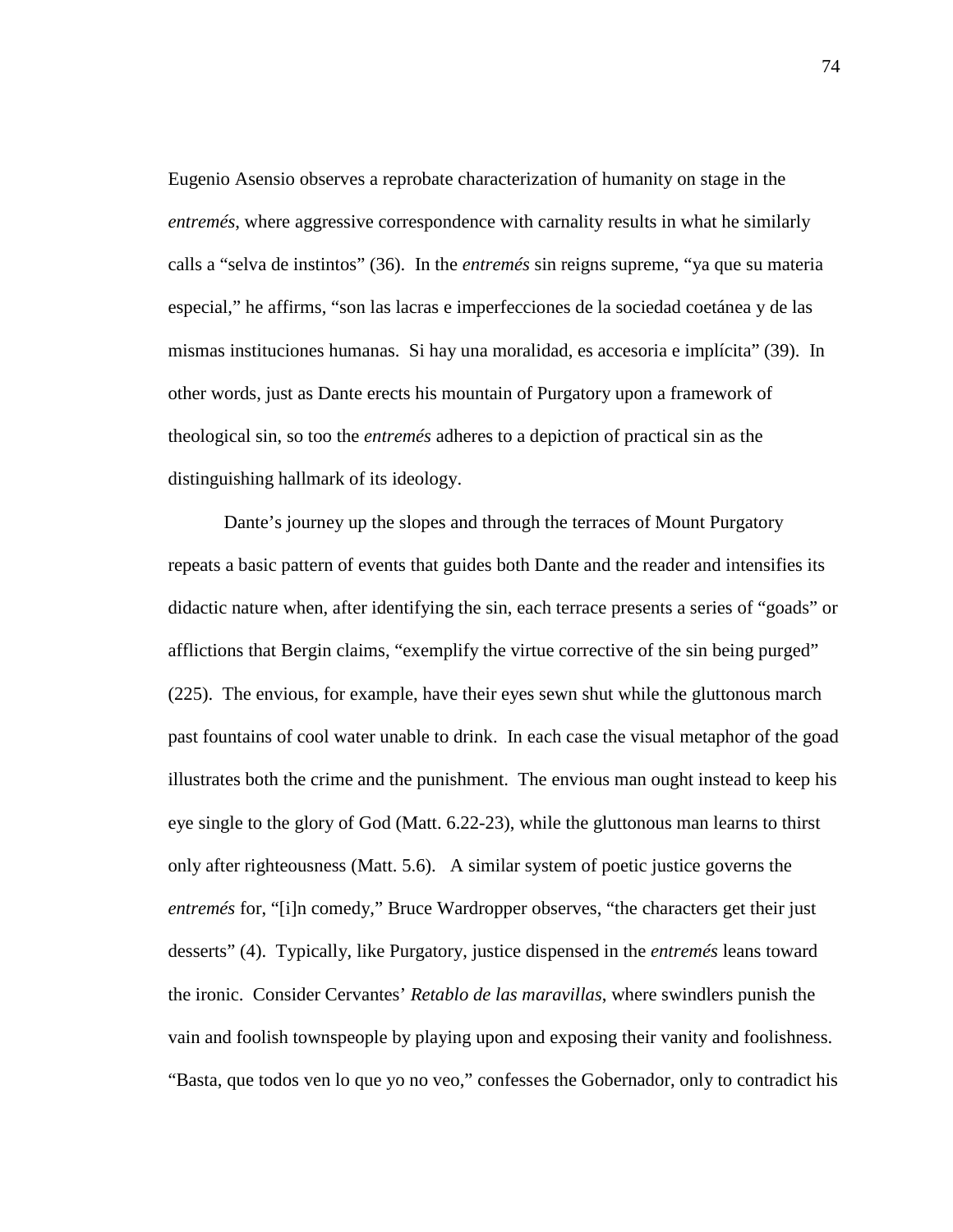own judgment and thereby earn his punishment by adding, "pero al fin habré de decir que lo veo, por la negra honrilla" (177). In Quevedo's *Entremés de los refranes del viejo celoso*, the spirits of literature's great thinkers return to harass the title character in retribution for his over-zealous thirst for academic citation that has, for some time, harassed them. Countless other *entremeses* punish their victims by trapping them in curiously ironic situations: thieves steal from the miserly, the chaste turn carnal, the clever plunge into foolishness, and the holy expose their hypocrisy, all as a way of directly linking the sin to negative effects in a person's life.

Furthermore, in the case of Dante, goads often take the form of prayers or hymns that, in Virgil's estimation, "point out to us the speediest path" (VI) and recapitulate the lesson taught. These musical morals typically conclude the poet's visit to each terrace, such as the *Summae Deus Clementiae* hymn (God of Greatest Clemency), a wounded plea for forgiveness sung by the lustful. They also connect the imagery of the episode with music and lyrics likely familiar to the reader, thereby reinforcing both the message taught and the messenger that taught it. Advertising agencies often rely on musical jingles to jog the listener's memory. In the case of the *entremés*, the next time an audience member heard that tune she might recall its lyrics, or the next sermon at church might remind her of its appearance in Dante's work. The *entremés* employs a similar tactic in the way it utilizes music and dance to close the performance and summarize the play's thesis for the audience. Quevedo's *Entremés de Diego Moreno* follows the romantic exploits of Doña Justa, whose self-serving combination of lust and greed extracts money and favors from all men unfortunate enough to take interest in her until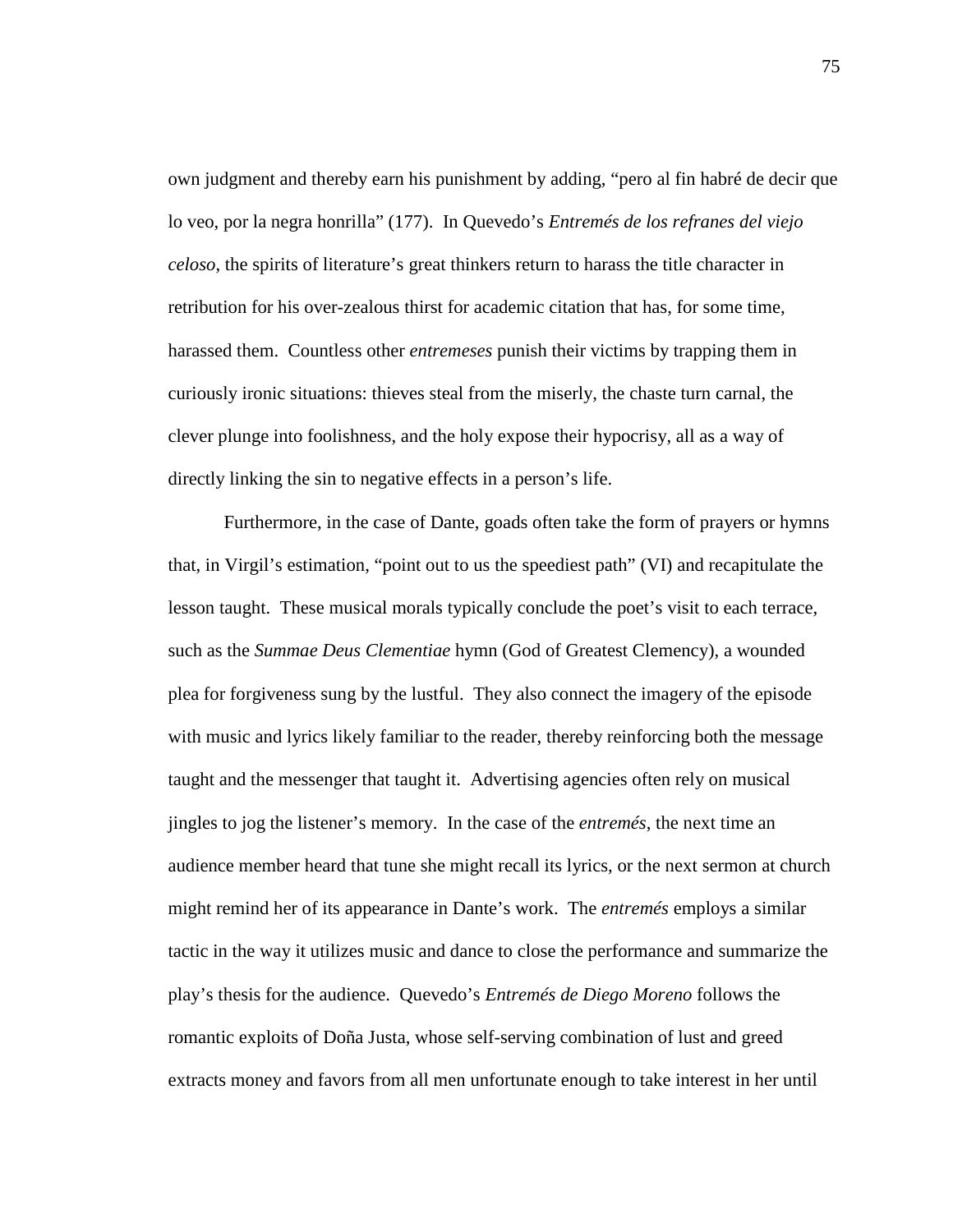she agrees to marry Verdugo. Threatening to hold her hand over the open flame of a candle, Verdugo appears convinced that Justa will finally abandon her trickery and adopt the behavior of marital fidelity. Nevertheless, a group of musicians interrupts the scene four times singing a warning that "Pedir firmeza en ausencia/es pedir al olmo peras" (53). The distillation of Justa's philosophy into a brief and catchy musical refrain, repeated multiple times at the play's conclusion, speaks directly to the audience in a way that both underscores the central theme and promotes the play's permanence in the memories of its viewers.

As a counterpoint to the goads, each terrace of Purgatory also provides a series of "checks," what Bergin refers to as "examples of the evil consequences of the sin" (225), typically in the form of Dante's conversations with penitents recounting their sad tales. Statius, for example, confesses that the sin of avarice caused him to dwell "for many thousand years in punishment" (XXII). Marco Lombardo admits that his submission to the sin of wrath "unbent his bow" of virtue (XVI). Asensio points out that this kind of self-deprecating disclosure of character flaws plays an integral role in the crafting of *entremeses*. Describing Hurtado de Mendoza's *Miser Palomo*, he claims:

> Los examinados, en el corto espacio que con nosotros conviven, se las agencian para desvelarnos sus manías, pretensiones y pecadillos. No estamos ante un irrestañable flujo de confesión […] sino ante un hábil recurso incorporado al entremés de figuras: el sistema oblicuo de herirse con su propia espada y condenarse con su misma defensa. (*Itinerario* 115)

These characters become the agents of their own undoing and they often voice their motives and misdeeds on stage. Consider, for example, Benavente's *Entremes de los condes fingidos* that opens with Pedro, an admitted con man, freely declaring to his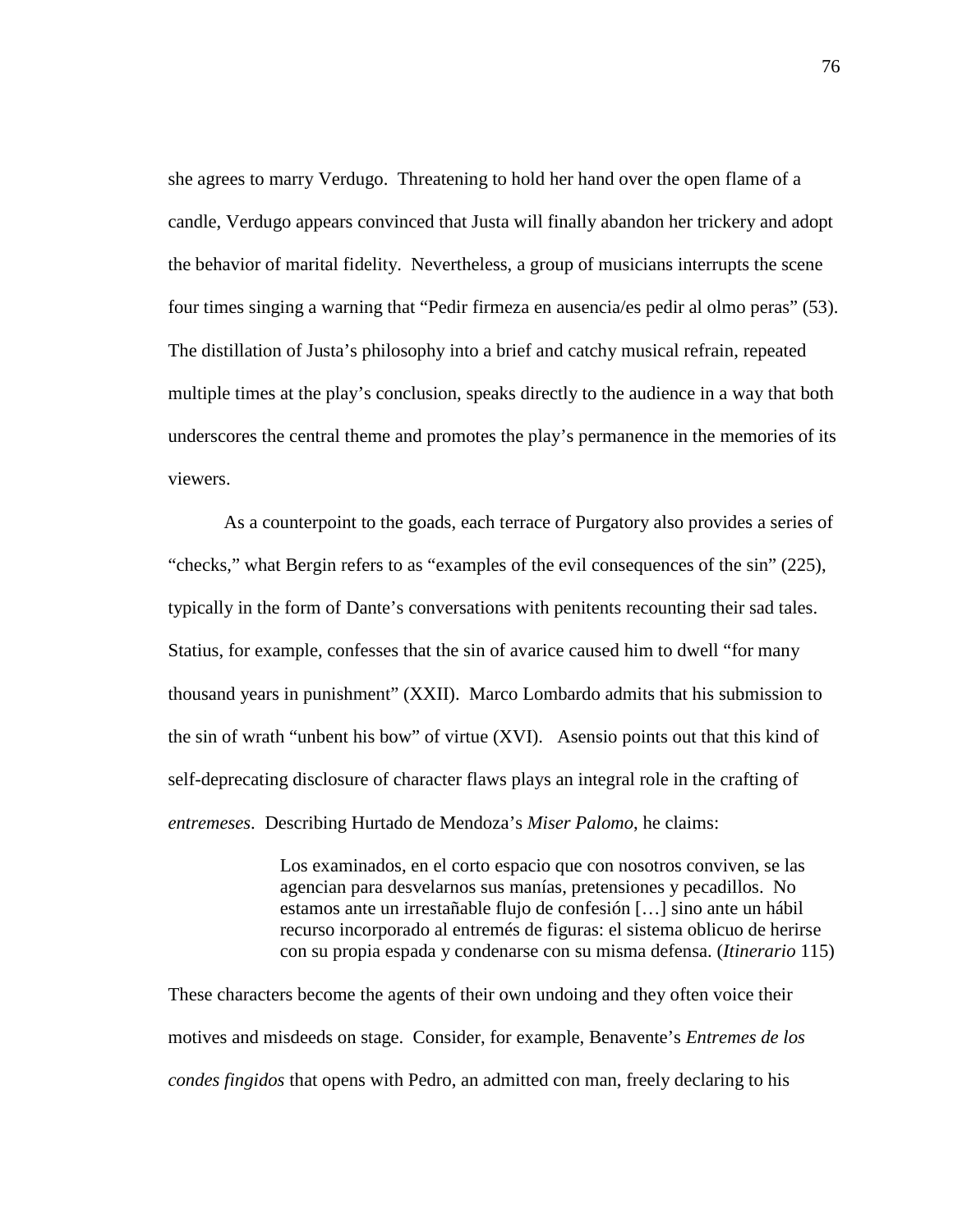friend, "Yo he de fingirme conde, ¡vive Cristo!" (qtd. in Cotarelo y Mori 775). Cervantes' *Juez de los divorcios*, presents a series of offended parties exposing the personal imperfections and vices of their spouses in open court. Grajal, in Quevedo's *Entremés de la venta*, shamelessly publishes all the dirty secrets of her innkeeper employer, including that he serves boiled boots, roasted rat and watered-down wine from his kitchen before offering his guests flea-infested mattresses on which to sleep. In these instances, like in Dante, the confession sets-up the consequences that follow. Both Statius and Marco Lombardo understand the connection between their actions and their torment. Pedro likewise confesses his less than noble intentions while the play's series of events go on to demonstrate how those sins lead to his undoing.

Dante's ability to evaluate and extract meaning from his experience emerges as a direct result of his detached and privileged status as traveling observer. Unfortunately, as a resident of Hell, Virgil cannot accompany his guest beyond the gates that lead into Paradise. Like Dante, *Corral* audiences observed the unrestrained actions of the play with enough critical and emotional distance for them to laugh at the character's expense. Asensio tells us that this critical detachment developed thanks, in part, to the farcical, grotesque characterization in the *entremés* that strayed just far enough from real life so as to avoid giving offense:

> El entremés da al espectador un sentimiento de superioridad sobre los personajes, con que sólo pasajeramente se identifica en el subsuelo común de la flaqueza humana. Son personajes vistos desde una lejanía propicia a la risa, más prójimos que próximos. (*Itinerario* 39)

Dante's vision brings him into contact with "prójimos," people he and his readers know and recognize, but the narrative skillfully maintains a distinction between the two and

77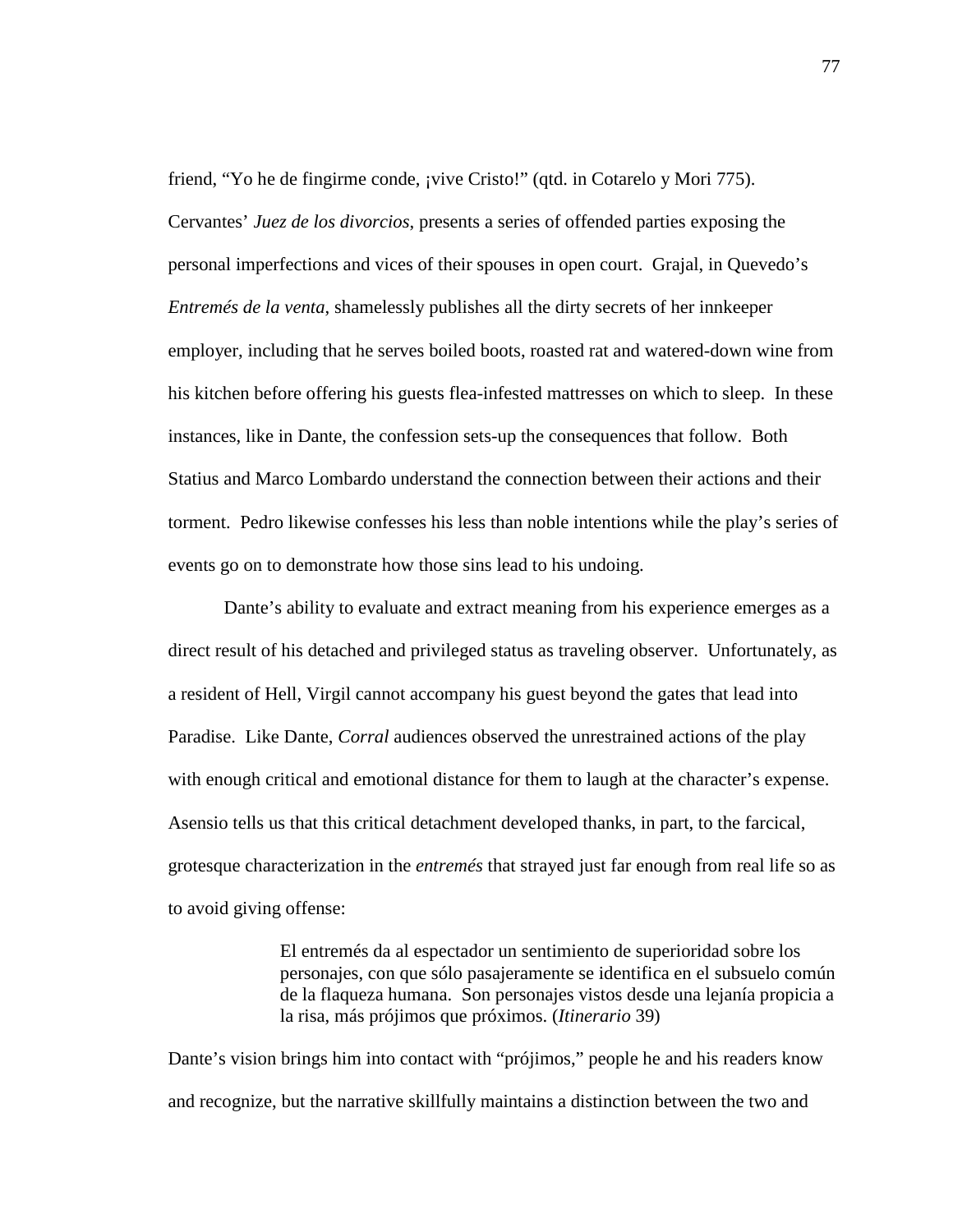avoids integrating the poet himself prematurely into one of its many terraces or circles. Consequently, Dante regularly comments on the conditions of the people he meets, something they themselves, confined to their own punishment, never do. In the *entremés* audience members similarly observe a world very much like their own. Protected in stalls, balconies and patios, and free to leave at the play's conclusion, the *corral* audience, like Dante, observes characters reaping the wages of their sins. They may laugh at how much the play imitates their foolish neighbors, but the distortion of its figures provides a buffer zone to both comic and critical ends.

Dante journeys through Purgatory to the gates of Paradise, the culminating glory of the afterlife. Inside the *corral*, theater as an art form also embarks on its own voyage toward salvation where, as Lope's *Arte nuevo de hacer comedias* reminds us, satisfied applause substitutes for the celestial rewards described in *Paradiso* (45-48). But, as in Dante, before theater faces the final judgment, it retains a transitional phase in the *entremés*. Lope de Rueda's use of the word "paso" to describe this intermediary performance, a term often applied to the *entremés*, implies a kind of artistic journey stepping from one state to another, recalling Turner's definition of the liminal space this phenomenon as a period of empowered ambiguity and "a realm of pure possibility whence novel configurations of ideas and relationships may arise" (97). Writers of *entremeses* seem cognizant of the creative possibilities that emerge as a direct result of the play's life in the liminal state and use that potential for the purpose of engaging the audience in ways forbidden to the *comedia*. In Quevedo's *Marido fantasma*, for example, Muñoz finds himself drifting into a sleep-induced vision but embraces the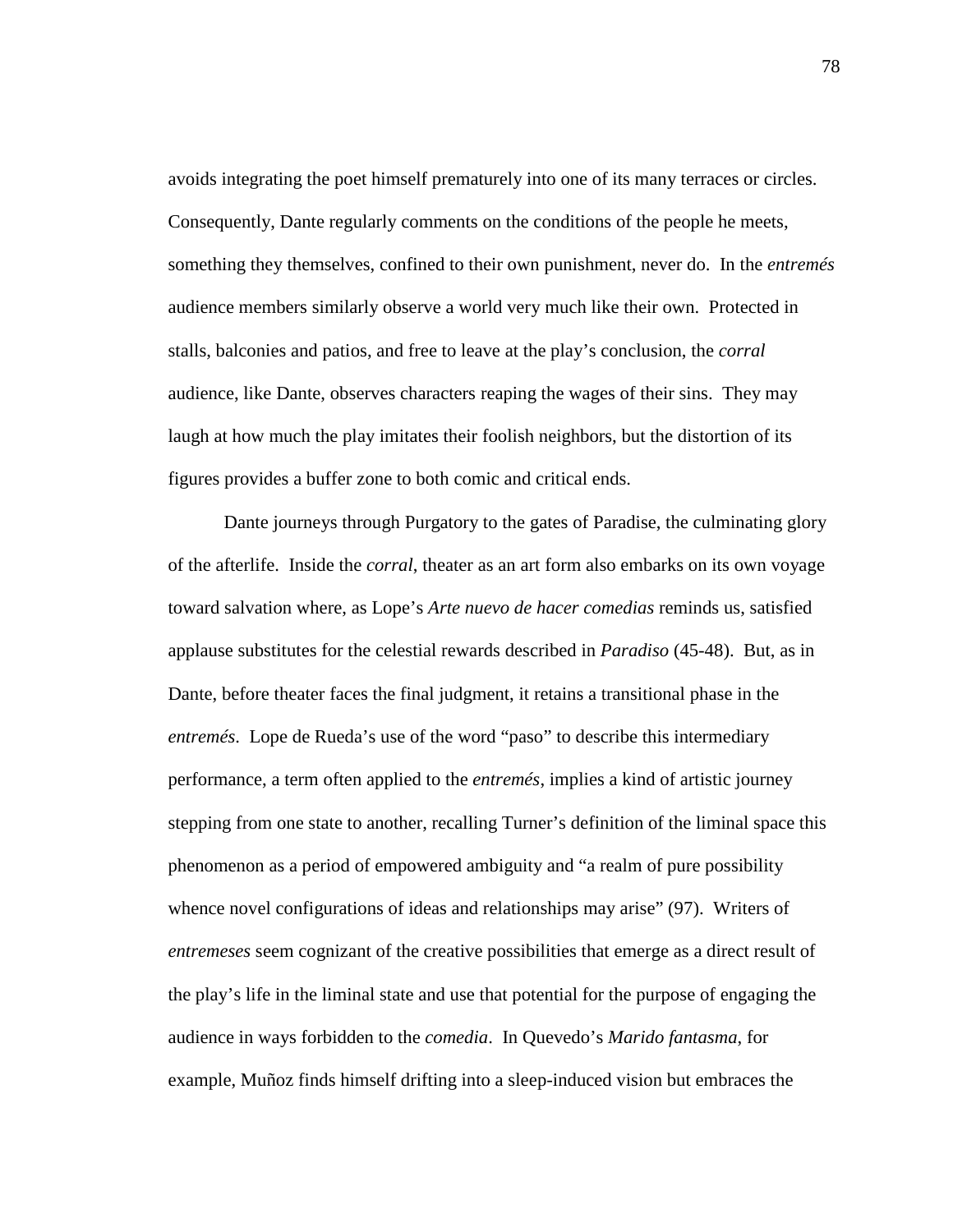apparition on the grounds that "al entremés ninguna ley le quita / lo de «sueño me ha dado y visioncita»" (77). In Benavente's *El barbero*, Isabel defends the venomous accusations she hurls at her father only to shrug away their social consequences saying, "Yo / hija soy de entremés, basta" (Cotarelo y Mori 749). In both cases the speaker acknowledges when he or she has reached the play's limits of propriety. Then, citing privilege of the liminal, each crosses those boundaries in the name of good entertainment, thereby securing immunity for their playwrights against the disapproval of critics and, simultaneously, expanding the available repertoire of comic material.

Quite literally, of course, the *entremés*, as an entertaining caveat to the primary performance, also serves to mark the division, the literal "in-between," that separates acts of the *comedia*, as Covarrubias indicated, "para alegrar y espaciar el auditorio" (525). In this way the *entremés* uses its liminal status as the public relations operative of the *corral* experience, whereby the company of actors, not unlike souls in Purgatory, struggle to polish, measure and square away the shortcomings of the *comedia* in an attempt to receive the ultimate blessing: the "delight" of the audience. One cannot easily dismiss the potency an *entremés* might have in filling its charge to win a viewer's favor. The prologue to Benavente's 1645 *Jocoseria* makes the following assertion:

> La mejor comedia tiene hoy el peligro de los desaires que padece entre jornada y jornada, cuando la menos ajustada se alentaba en otro tiempo [...] de modo que el autor que tenía una mala comedia, con ponerle dos entremeses de este ingenio le daba muletas para que no cayese, y el que tenía una buena, le ponía alas para que se remontase; con que todas las comedias le debían: la buena, el ser mejor; la mala, el no parecerlo. (Cotarelo y Mori lxxvii)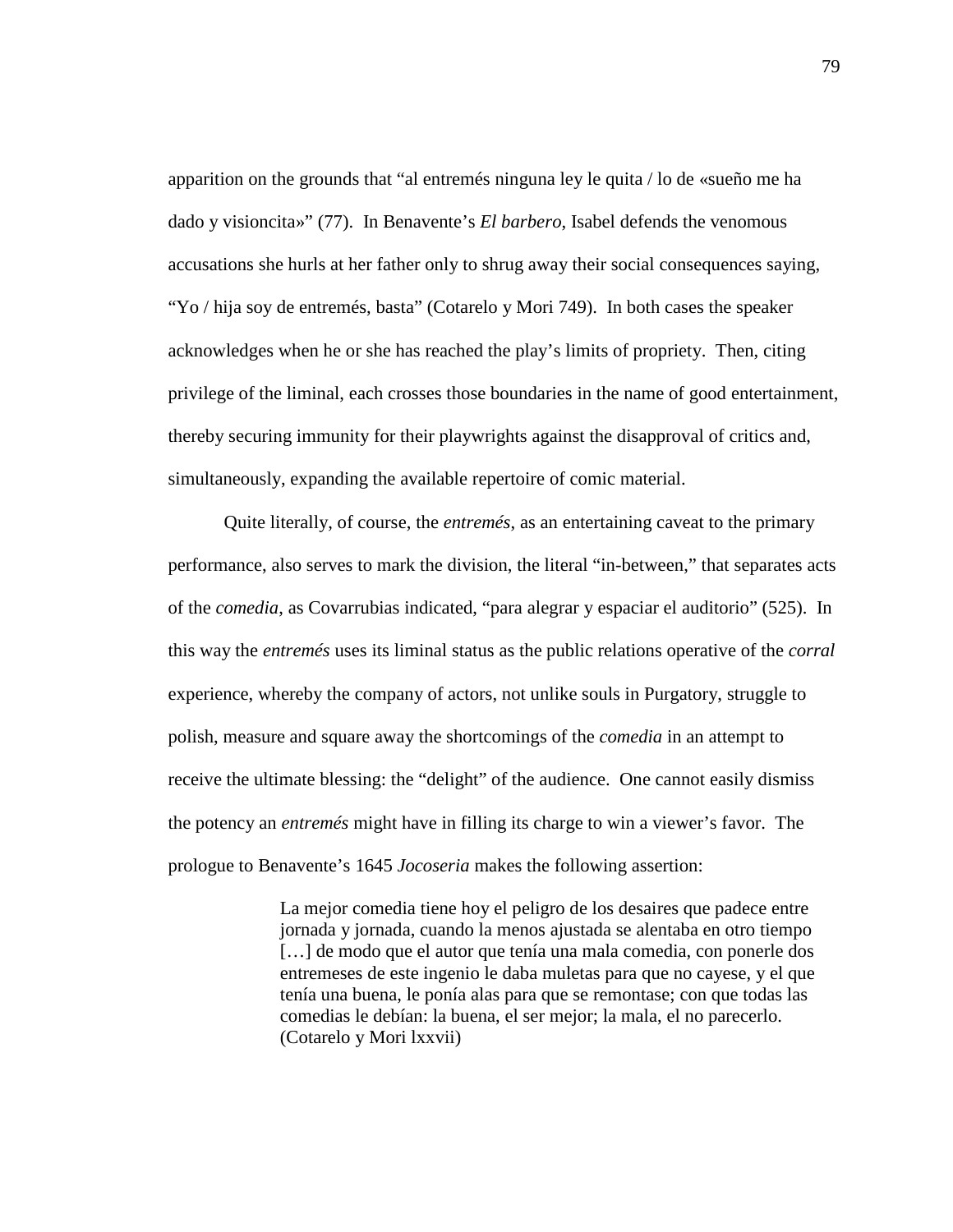We should note in this statement that the author's reference to *alas* bestowed by an *entremés* upon an already good *comedia* implies not only a lifting into the air, as Dante experienced in the journey through Purgatory to Paradise, but also coincides with the Christian iconography of wings on angels. This evidence seems to confirm that the salvation of the *comedia* frequently occurs during the play's humorous, pleasing and imaginative scenes of the *entremés*, and that even a poorly written *comedia* might escape a judgment of condemnation with a little help from a skillful interlude.

Turning to the *Modern Catholic Encyclopedia* we see that the *comedia* functions like a soul about to enter the afterlife. Regarding the time frame for repentance, Zachary Hayes' entry on Purgatory recognizes that the conclusion of life does not imply a final judgment: "There is purgation after death" (675). During this transitory phase, Hayes affirms that the dead can in fact benefit from the good will of the living in their quest for forgiveness: "those involved in this purgation may be aided by the prayers and good works of the faithful, particularly by the sacrifice of the altar" (675). Like the penitent man in his final moments of mortality, the closing lines of the *comedia* typically offer a standard plea for an audience's mercy. Consider, for example, this conventional farewell from Calderon's *La dama duende*:

> Por no malograr el tiempo que en estas cosas se gasta, pudiéndolo aprovechar en pedir de nuestras faltas perdón; y humilde el autor os le pide a vuestras plantas. (III.3109-14)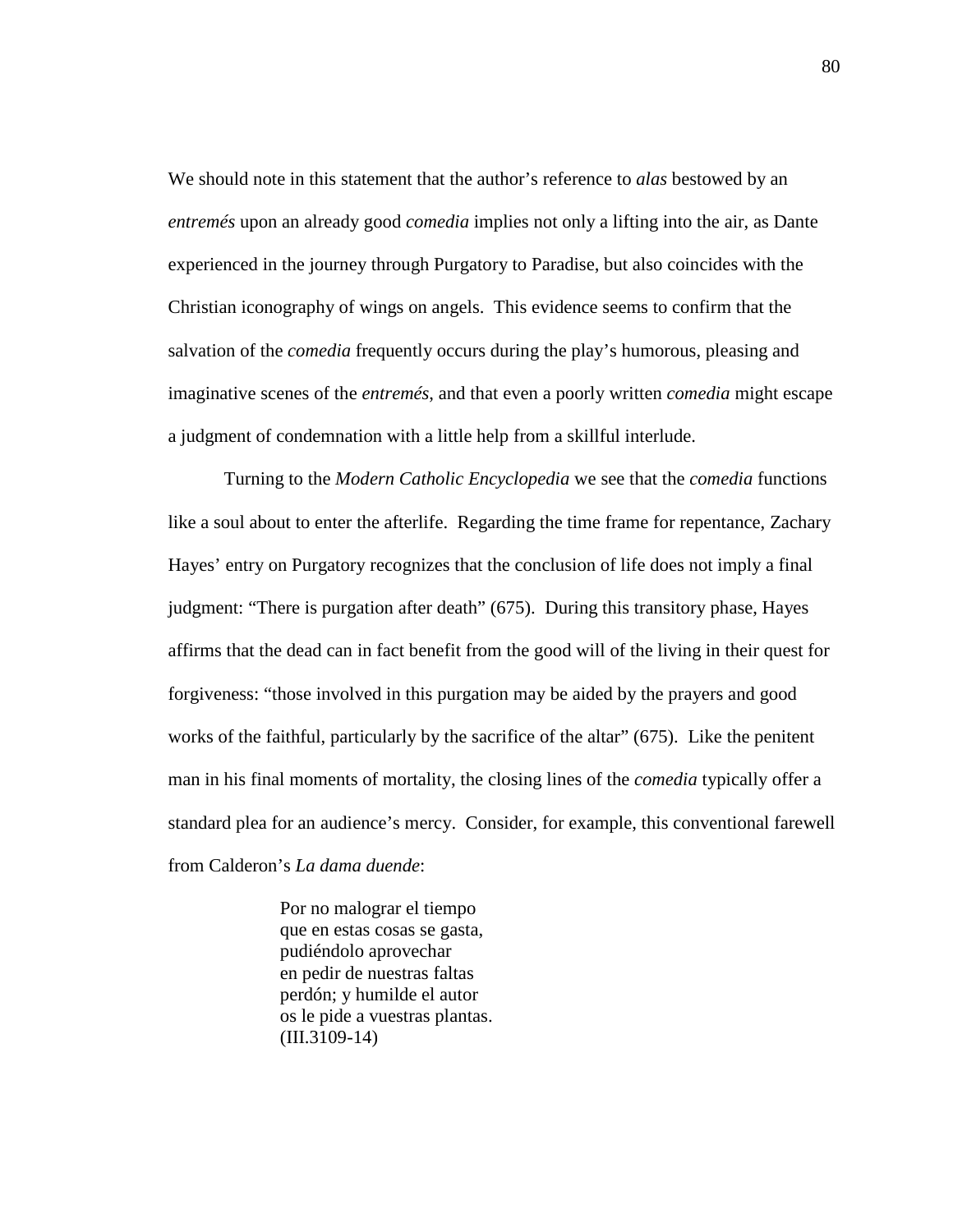Dante's tale reflects both Hayes' description and Calderón's conclusion by including numerous instances where men and women like Guido Guinicelli, engulfed in the flames of the lustful, beg Dante to "Say Him a paternoster for my sake" (XXVI). Appeals such as this allow us to infer a number of inherent opinions held by playwrights regarding the nature of the *comedia* and its relationship to "salvation." First, Calderón establishes a social hierarchy that recognizes the viewer as possessing the power and authority to both condemn and to bless the "humble" performance. Second, his reference to brevity suggests that there yet remains a brief period of time allotted for possible repentance and forgiveness, time that extends beyond the limits of the play. Lastly, the metatheatrical relationship of an actor breaking character to directly petition the audience, a performance strategy regularly employed both in the *comedia* and in the *entremés*, acknowledges that persons in one state (on stage) might benefit from the good will of persons in another (in the audience).

In his article, "The Uniqueness of the Comedia," Arnold Reichenberger explains that "a Spanish play follows a pattern from order disturbed to order restored. 'All's well that ends well,' and everything ends well when […] a sinning soul is snatched from the devil and saved" (307). As we have seen, this pattern of restoration, in its execution, directly corresponds to the saving template along the eternal journey of the soul. The *comedia*'s unity-driven anchor in reality imitates mortal life. The gods of literary and popular criticism will judge the merits of a performance upon its conclusion. Before that happens, the *comedia* passes through an intermediate phase, the *entremés*, where it experiences a "cleansing purgatorial" that examines man as a creature burdened by sin.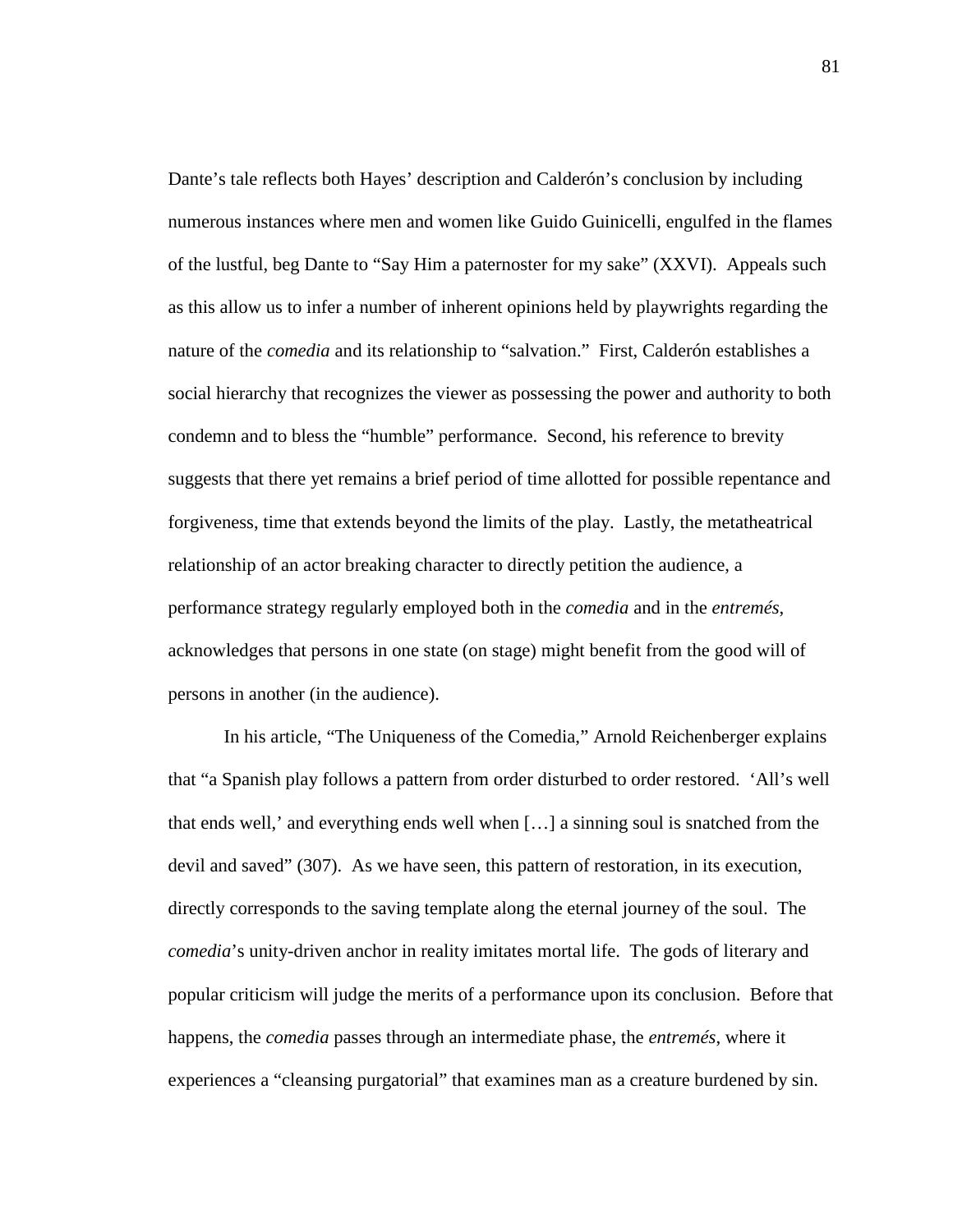The unrestricted delight and creative freedom available to this liminal space heighten the enjoyment of the theatrical experience and, consequently, lift the performance to a more favorable judgment from its critics who snatch a winning play and save it from disfavor and oblivion. "Hay una dependencia del entremés en la función del Siglo de Oro, no se puede negar," explains Marc Vitse. "Es una dependencia a la vez teórica y práctica" (232). Like the soul of man, the *comedia* needs the purging and polishing offered by the *entremés*. Its salvation literally depends upon it.

 In fact, Turner might extend the symbiotic relationship between the *comedia* and the *entremés* to affirm that every structure of social positions stands to benefit from the evaluation and re-invention made possible through the liminal space. In his *Dramas, Fields and Metaphors* he arrives at the following conclusion:

> In the evolution of man's symbolic 'cultural' action, we must seek those processes which correspond to open-endedness in biological evolution. I think we have found them in those liminal […] forms of symbolic action, those genres of free-time activity, in which all previous standards and models are subjected to criticism, and fresh new ways of describing and interpreting sociocultural experience are formulated. (15)

More often than not, research in Golden Age drama focuses on a particular play, or group of plays, as entities extracted and isolated from their performance context, an approach that essentially transposes theater into literature. While this approach may eliminate the need for interdisciplinary exertion, it creates misleading representations of the playwrights, performers and audience members that comprised an afternoon in a *corral*. Fortunately, over the last twenty-five years, pockets of research in *comedia* studies have, as Turner proposed, increasingly advocated an expanded approach to Golden Age drama that encompasses multiple, even liminal, aspects of the theatrical experience. John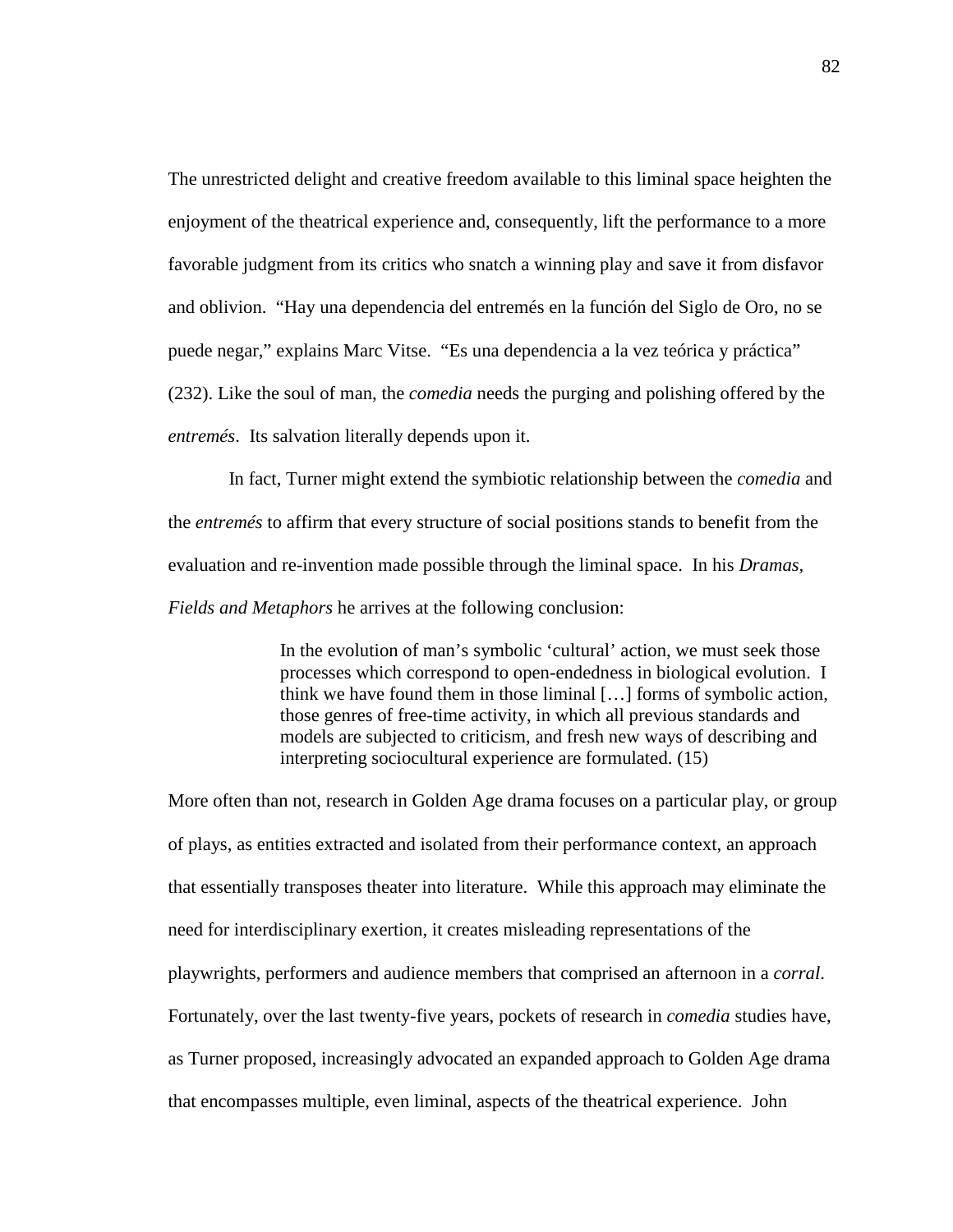Varey, Jane Albrecht, Shirley Whitaker, and others, have investigated audience dynamics and the contribution of the spectator in performance. In her 1999 article, "The Preceptistas and Beyond," Catherine Connors appraises the body of *comedia* criticism and laments what she calls "the neglect of the early modern audience's vital role in making a play mean something" (417). John J. Allen's study on the structure of the *Corral del Príncipe* laid a tremendous foundation for investigating the ways in which the physical setting contributed to staging and meaning. In 2004, the Association for Hispanic Classical Theater (AHCT) launched its annual publication, *Comedia Performance*, as a venue dedicated to exploring the social and creative climate of seventeenth-century theater, as well as present-day productions.

All of these varied approaches combine to produce a fuller, more enriched palate of understanding. Nevertheless, very few studies have considered the spectrum of theatrical experiences that transpired in a single afternoon, influencing and overlapping one with another. Likewise, classical theater on stage rarely portrays more than the *comedia* for performance. Diane Iglesis points out that "[w]hile modern theater companies have presented faithful and entertaining performances of Spanish Golden Age plays, today's theater audience usually does not enjoy the total theatrical experience that their seventeenth-century counterparts witnessed" (140). The *comedia* consumed the most substantial amount of stage time but its three acts were surrounded by a considerable series of short theater pieces: *loas*, *bailes*, *jácaras*, *saraos* and, perhaps most importantly, *entreméses*. According to Turner, these liminal components "paradoxically expose the basic building blocks of culture just when we pass out of and before we re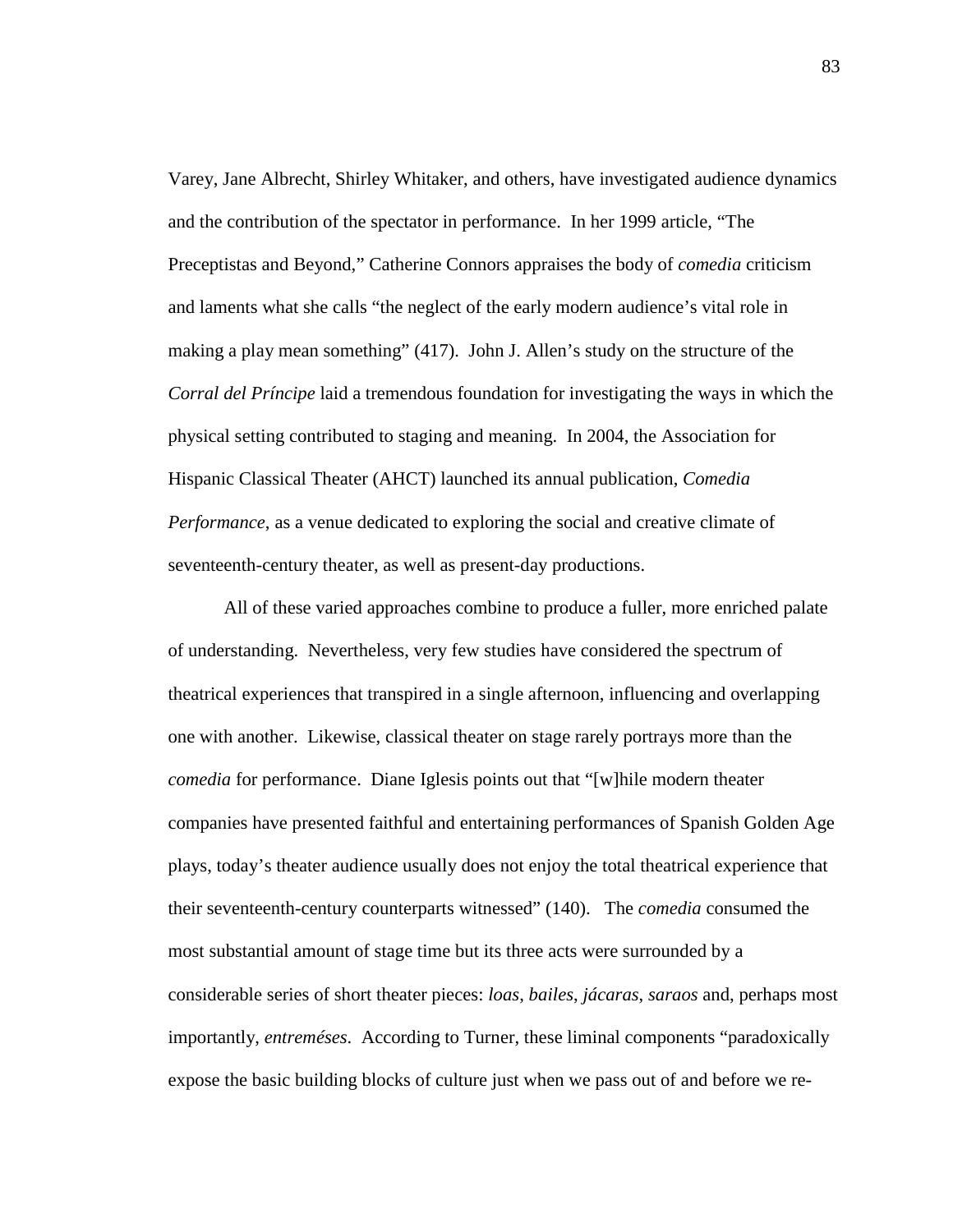enter the structural realm" (*Betwixt* 110). Over time, these innovative misfits not only reveal the structure, they become actual building blocks themselves. "Yesterday's liminal," declares Turner, "becomes today's stabilized, today's peripheral becomes tomorrow's centered" (*Dramas* 16). In the case of the entremés, Asensio finds a similar pattern of incorporation at work in the development of the *comedia*:

> Esqueje desgajado de la comedia por mano de Lope de Rueda, [el entremés] ha medrado como planta parásita enroscada en hostil intimidad al tronco del que brotó. La misma cercanía le incitaba ya a remedarla, ya a contrastarla en un inevitable juego de atracción y repulsión. Momentos hubo en que el entremés influyó sobre la pieza principal a la que transformó en comedia de figurón. Mudados los papeles, el público toleraba los exaltados vuelos dramáticos, los lances de amor y honor en gracia al descanso cómico en que la musa echaba pie a tierra y se humanizaba en los intermedios. (*Itinerario* 15)

As one of the *comedia*'s means of salvation and survival, and a source of inspiration that contributed to its reinvention, theater practices in the sixteenth and seventeenth centuries intentionally and necessarily adopted the *entremés* into its ranks. In fact, one firsthand account from an audience member describing his experience in a corral wrote, "Entre las jornadas intercalan algun entremés […] que muchas veces es lo más entretenido de la comedia" (qtd. in Hesse 118). Critic and historian Hugo Rennert supported this sentiment when he observed that, "*Entremeses* […] were for the purpose of avoiding the tedium between the acts, for without them 'la mejor comedia tiene hoy el peligro de los desaires que padece entre jornada y jornada'" (288). Given this account, the *entremés*, by virtue of its liminal character, represents a significant contribution to the center that merits greater attention from Golden Age critics.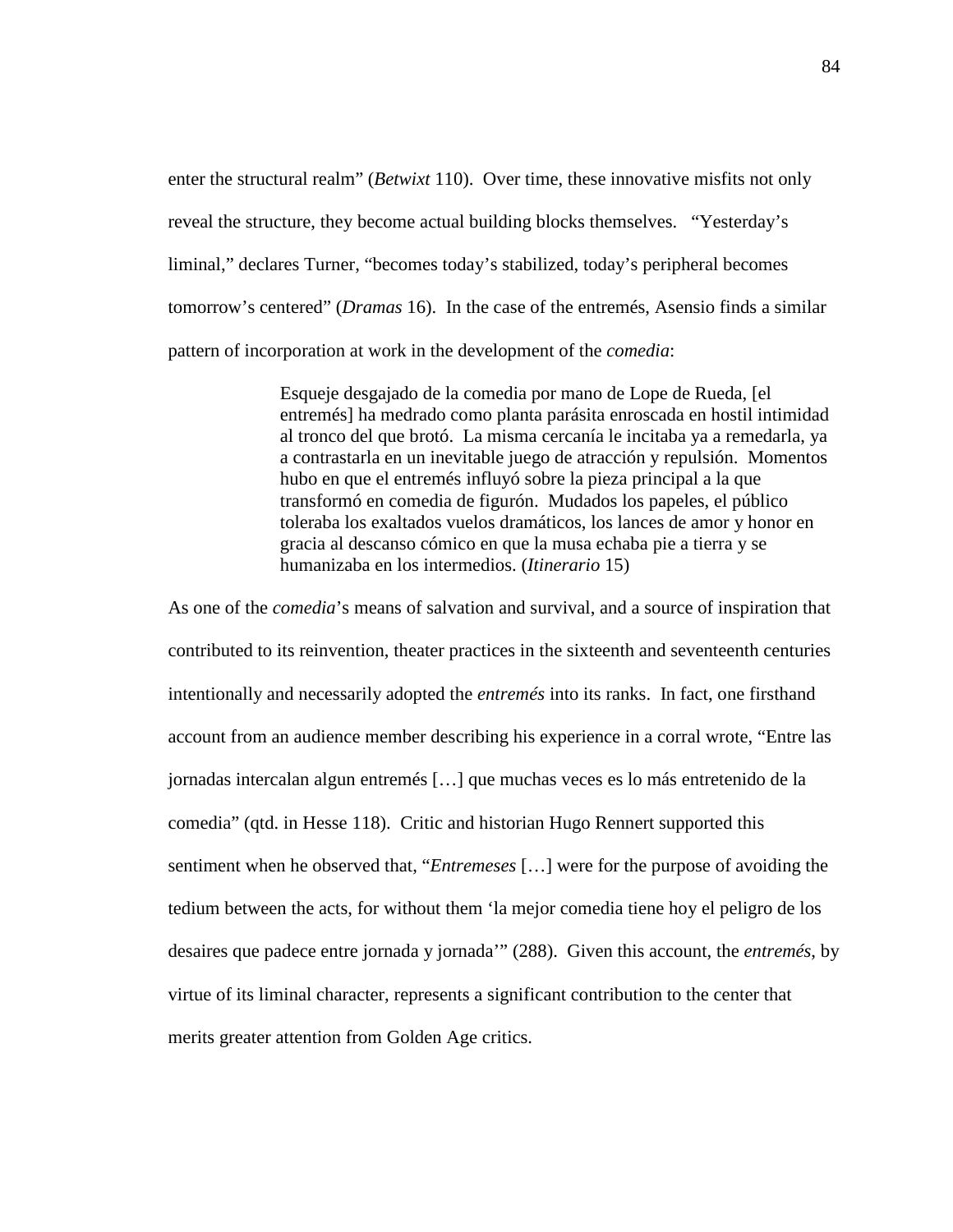Of course, interludes may have delighted their audiences with snippets of juicy, albeit harmless scandal but ultimately their influence on the *comedia* and its audiences rarely promoted a morally circumspect message. If the *auto sacramental* represents the theatrical equivalent of a little angel resting on the shoulder of the *comedia*, using sacrament and ceremony to whisper saving doctrines through performance, then the *entremés*, with its portrayal of vice, becomes the devil resting smoothly on the shoulder opposite and hissing forth a pleasurable aesthetic of self-serving sin. In fact, the two minor genres posit diametrically opposed approaches the stage in virtually every way.

Each category of theater envisions itself as pursuing the polarized end of an ideological spectrum. The *auto* constructs reverent, largely canonical themes taken from the Bible, the lives of Saints and other liturgical texts, while the *entremés* appropriates deceptive, subversive, bawdy, lewd, intensely comical subject matter. As an instructional medium, the *auto* hopes to enlighten the view by demonstrating the proper course in life that would, with the help of the church, lead toward salvation, while the *entremés* revels in exposing human frailties and the hypocrisy of institutions. The *auto* also often occupies the stage for a far greater amount of time in order to develop and explore the philosophical depths of its profound declaration. The *entremés*, on the other hand, preferring a curt emphasis on the repulsive and the farcical, seems incapable of establishing characters and scenarios able to sustain the protracted playing time of the *auto* or the *comedia* and rarely extends beyond 10-15 minutes from start to finish.

Characterization differs in the two genres as well. Characters in the *auto* often do not represent people at all but rather allegorical components of the human experience,

85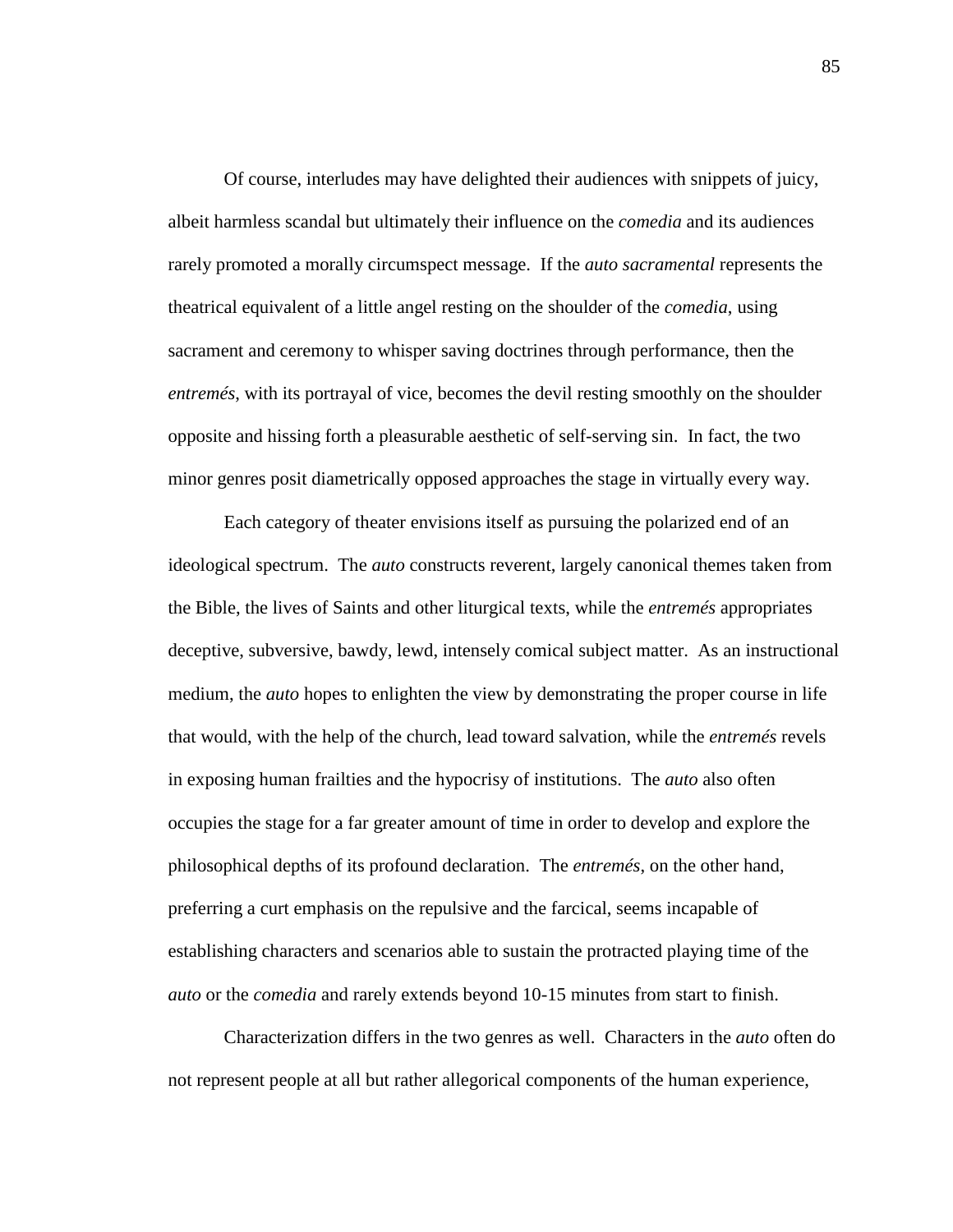such as emotions, virtues, vices and even material goods. When actual people do appear on stage they typically represent larger-than-life figures such as angels, saints and devils. In the *entremés* we find quite the opposite. Rather than the symbols of morality we find the embodiment of such in sketches of supremely flawed but individualized human beings that appear to live by a creed of sin rather than lend their voices to the sin itself. By favoring the idea over the action, like living essays, characters from the *auto* present their arguments in a very intellectual and carefully organized way that requires the audience to consider the validity of its position. In contrast, the *entremés* is a visual genre as characters on stage behave in a much more literal and emotionally-charged fashion, providing the audience with glimpses into the commission of vices only alluded to in the *auto*.

The two genres also made use of very different production values and resources. The *auto*, for example, enjoyed the financial support of church and state and invested its capital in enormous and elaborate productions that dazzled the audience. Each year residents constructed large, customized stages for the production of the *auto* and stocked it with scenery, costumes and props that afforded the performer with virtually limitless staging possibilities. The *entremés*, on the other hand, (particularly those not invited into the *corral*), typically took place on a very limited, small and bare stage, set up on streets and in town squares, flanked only by a small curtain and supplying only minimal props and costuming. A street performance of this sort never really owns the performance space but must instead compete with all of the sounds, interruptions and distractions native to the space. A company invited to perform inside a *corral*, or perhaps at the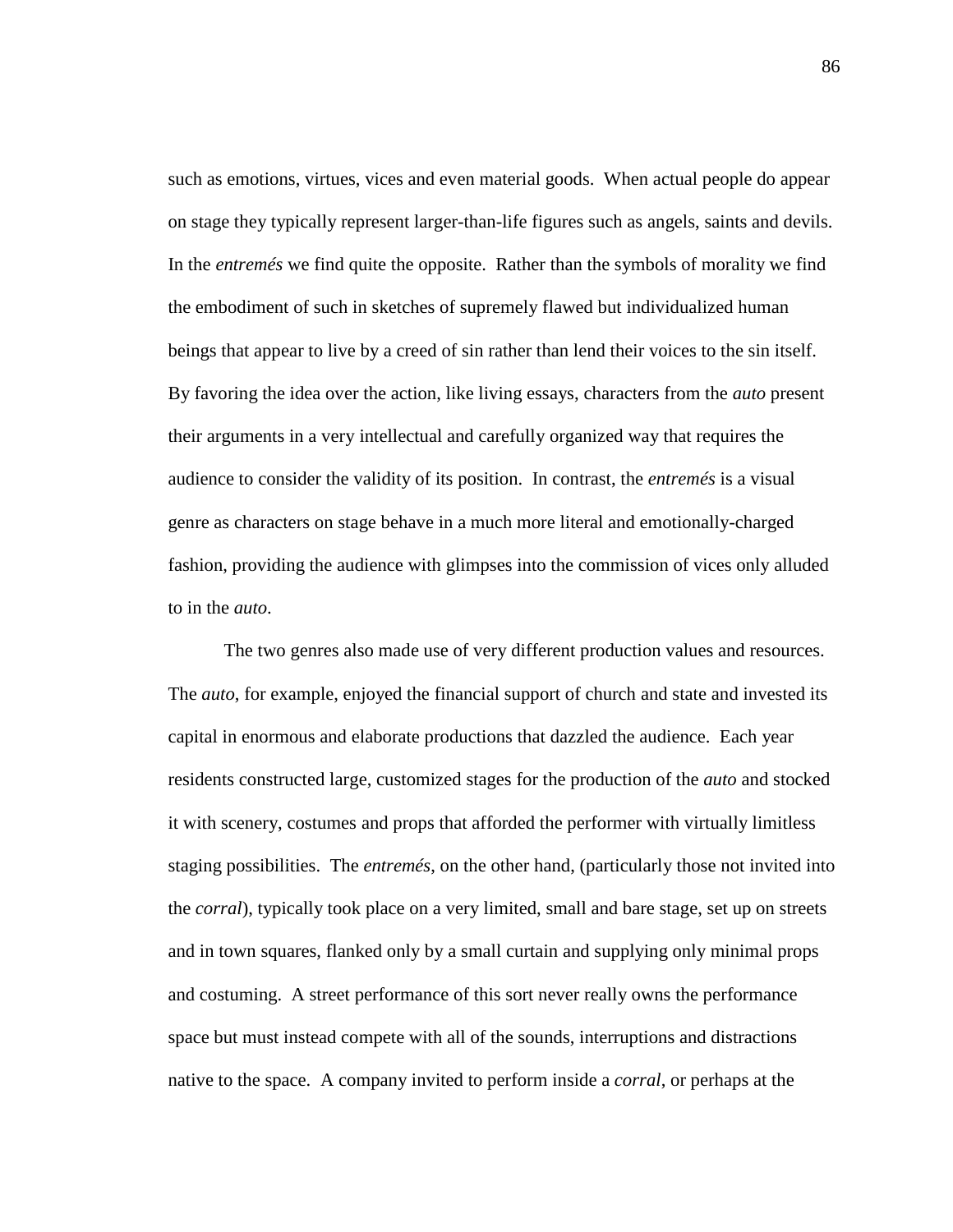residence of a wealthy patron, might enjoy a broader range of creative staging possibilities yet, save perhaps a performance before the king, even the best of resources paled in comparison to those afforded the *auto*. As a result, monetary success for the *entremés* resided in its ability to please its audience and especially to find favor with persons of financial importance freely willing to invest in their art. The *auto* enjoyed the benefit of a national holiday that freed its citizens from the tasks of their daily routines and even encouraged them to attend, free of charge, performances that swallowed the entire attention of the town. The *entremés*, cast out into the street, competed for the fragile attention of the small gatherings of people that might stop to listen.

The stark contrast between the two stages dramatically illustrates the fundamental differences that had evolved between the Hard and the Soft Theaters; the center and the liminal. Locked in binary opposition, the angelic *auto*, as self-proclaimed champion of behaviors worthy of emulation, waged a theatrical holy war against the devilish *entremés* and its minions, whose crude and grotesque behavior became a pattern of actions best avoided. Just as Turner had surmised, liminality fed the interlude's creative possibilities and granted it a certain degree of creative license, but its in-between, neither/nor nature also marked it with the unnatural liminal shape that unsettles social constructs. After all, the physical form of the devil, having features of a man twisted by the horns and tail of a beast, symbolized the unholy monster that Lucifer had mutated into. The uncomfortable similarity between the devil and the stage caused understandable alarm from Spain's conservative element, who voiced their opposition to the nefarious influences of the devil they perceived as originating from the theater, perhaps based in part on St. Augustine's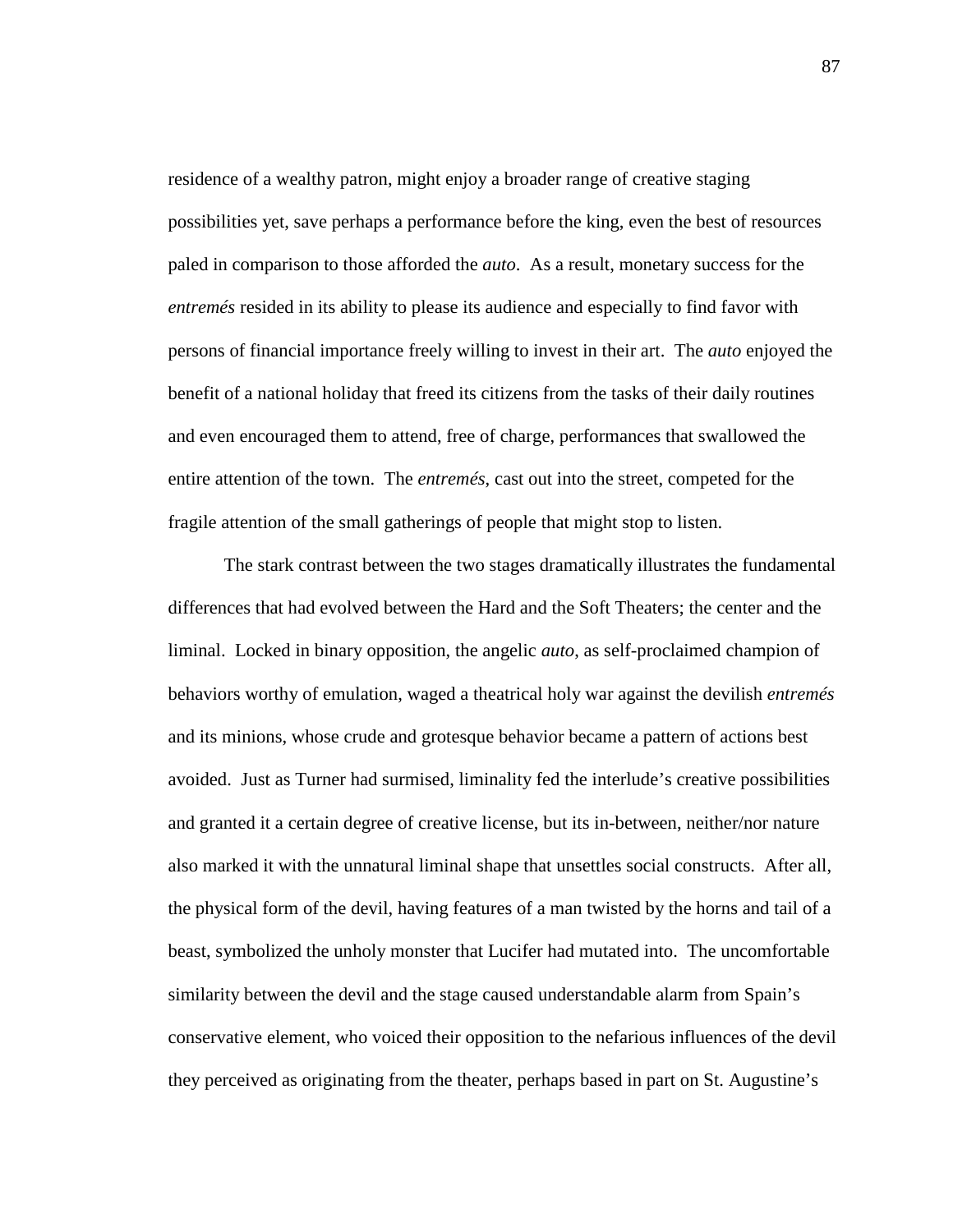assertion that man's interest in the theater pulled him away from his attendance at church<sup>15</sup>. One seventeenth-century opponent, Friar J. de Jesus María, levied the following censure against this unspeakable villainy:

> Los teatros son templos del demonio, y los comediantes son sus ministros [...]. Es cosa, sin duda, que las comedias como ahora se representan, son cuchillos de la castidad, incentivo de torpeza, seminario de vicios, fuente de disolución, estrago de todos los estados, confusión de las costumbres, destrucción de las virtudes […]. (Madrid 1601)

Another friar, José de Villalba, joined in the assault. His lengthy and colorful comments

extend to the very limits of language in outlining, with graphic detail, the omnipresent

and pedagogical dangers of liminal performance:

 $\overline{a}$ 

Las farsas, que hoy se llaman comedias, y en otros tiempos se llamaban juegos escénicos, no tuvieron su origen de los discursos de los hombres, ni fueron inventadas por ellos. Sus primeros autores fueron los demonios…Son las representaciones peste de la ciudad, cátedra de pestilencia, iglesia de los demonios donde se abrasan en fuego de concupiscencia los que ven y oyen estas farsas. Cuanto hay en la comedia es torpísimo, las acciones, las palabras, los donaires, los meneos, los cantos, las músicas, las melodías, los melindres lascivos, con que hechizan no solo a los mancebos, sino que irritan a los ancianos, en fin, es un perdimiento del tiempo, escuela de adulterio, universidad de toda lascivia, motivo de destemplanza, materia de risa y ejemplo de maldad. (Madrid 1673)

These two quotes, like weapons of censure, leave no room for doubt or discussion. Like the cartographic omen "Hic sunt dracones" ("Here be dragons"), printed on the unknown fringe of the 1503 Lenox globe, these men warned of dangers that flowed from the

<sup>&</sup>lt;sup>15</sup> For if there are so many contrary natures, as there are conflicting wills; there shall now be not two only, but many. If a man deliberate, whether he should go to their meeting, or to the theatre; these Manichees cry out, Behold, here are two natures: the good one, draws this way; another bad, draws back that way […] What then if one of us should deliberate, and amid the strife of his two wills is in difficulty, whether he should go to the theatre, or to our church? […] the will which leads to our church is good. (212-13)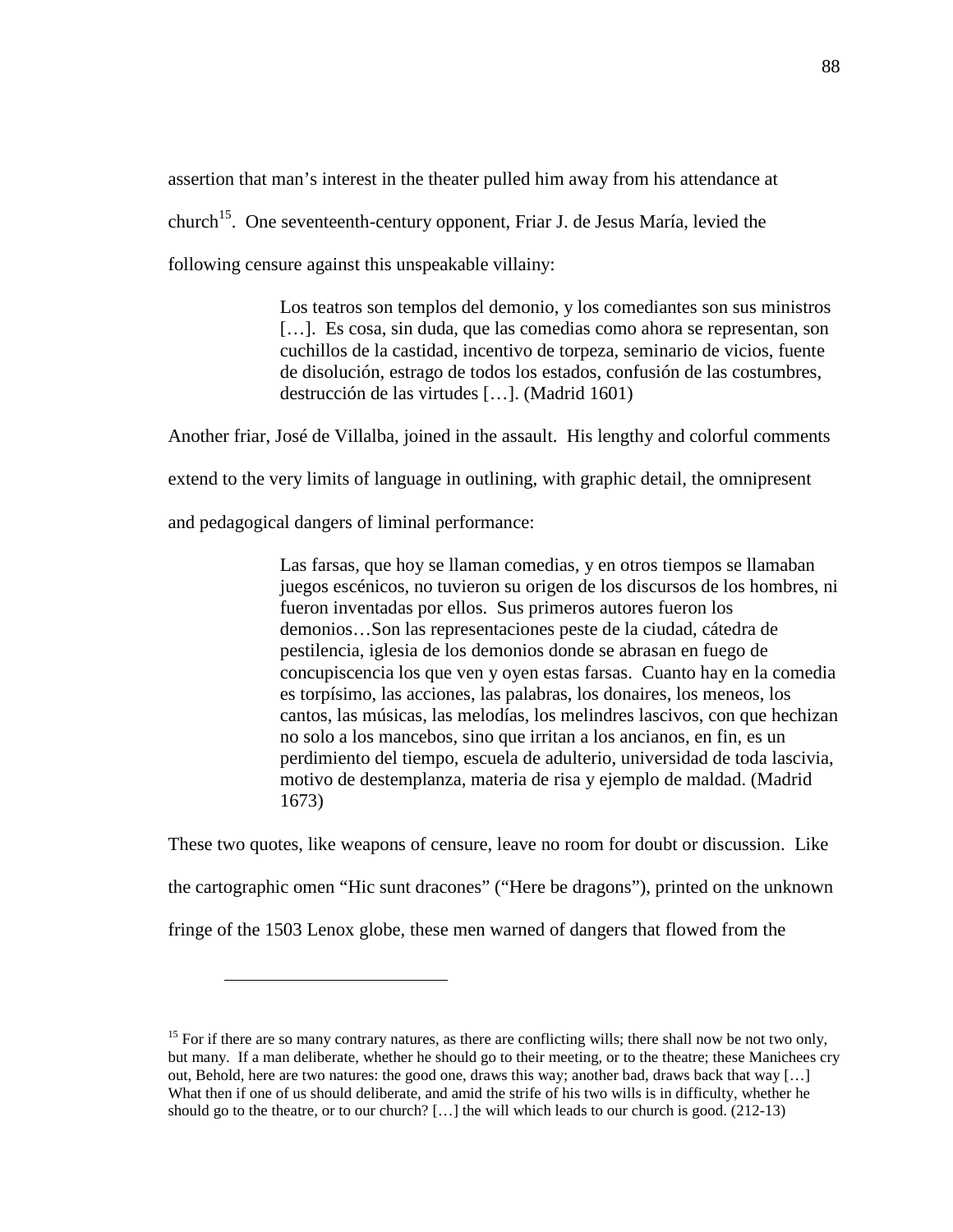"moral vacation" of the liminal stage. Of course, they were not alone. The apostle Paul had foretold of a time when sin would blanket the earth and, like the friars, unloaded a litany of offenses to both recognize and abstain from. Notice the striking familiarity of the following passage from the New Testament with the alarmist language the friars would use hundreds of years later:

> This know also, that in the last days perilous times shall come. For men shall be lovers of their own selves, covetous, boasters, proud, blasphemers, disobedient to parents, unthankful, unholy, [w]ithout natural affection, trucebreakers, false accusers, incontinent, fierce, despisers of those that are good, [t]raitors, heady, high-minded, lovers of pleasures more than lovers of God; [h]aving a form of godliness, but denying the power thereof: from such turn away. (2 Timothy 3:1-5)

Certainly through the eyes of Spanish society the theater possessed a "form of godliness" in the *auto sacramental* and, when used properly, had accomplished great things in the defense and dissemination of truth. The church itself had appropriated theatrical devices for centuries as a university of its own. Yet by condoning the *entremés* and similar denizens of liminal performance into its ranks, the tradition had turned away from God, reducing the "gran teatro del mundo" to a "templo del demonio."

*Entremesistas* understood that vice, not virtue, provided the impetus behind the interlude to a degree far exceeding that of the *auto* or the *comedia*, so much so that even Benavente's more respectable take on the genre could not completely abandon the primrose path. In this regard, Quevedo's proficiency in licentious wit clearly outperforms his competitors. M. G.Ticknor, for example, writes that in the *Buscón*, "la caricature aparece en medio de un océano de equívocos y retruécanos, respirando toda la obra amargura y acrimonia, advirtiéndose por doquier el sarcasmo cruel contra la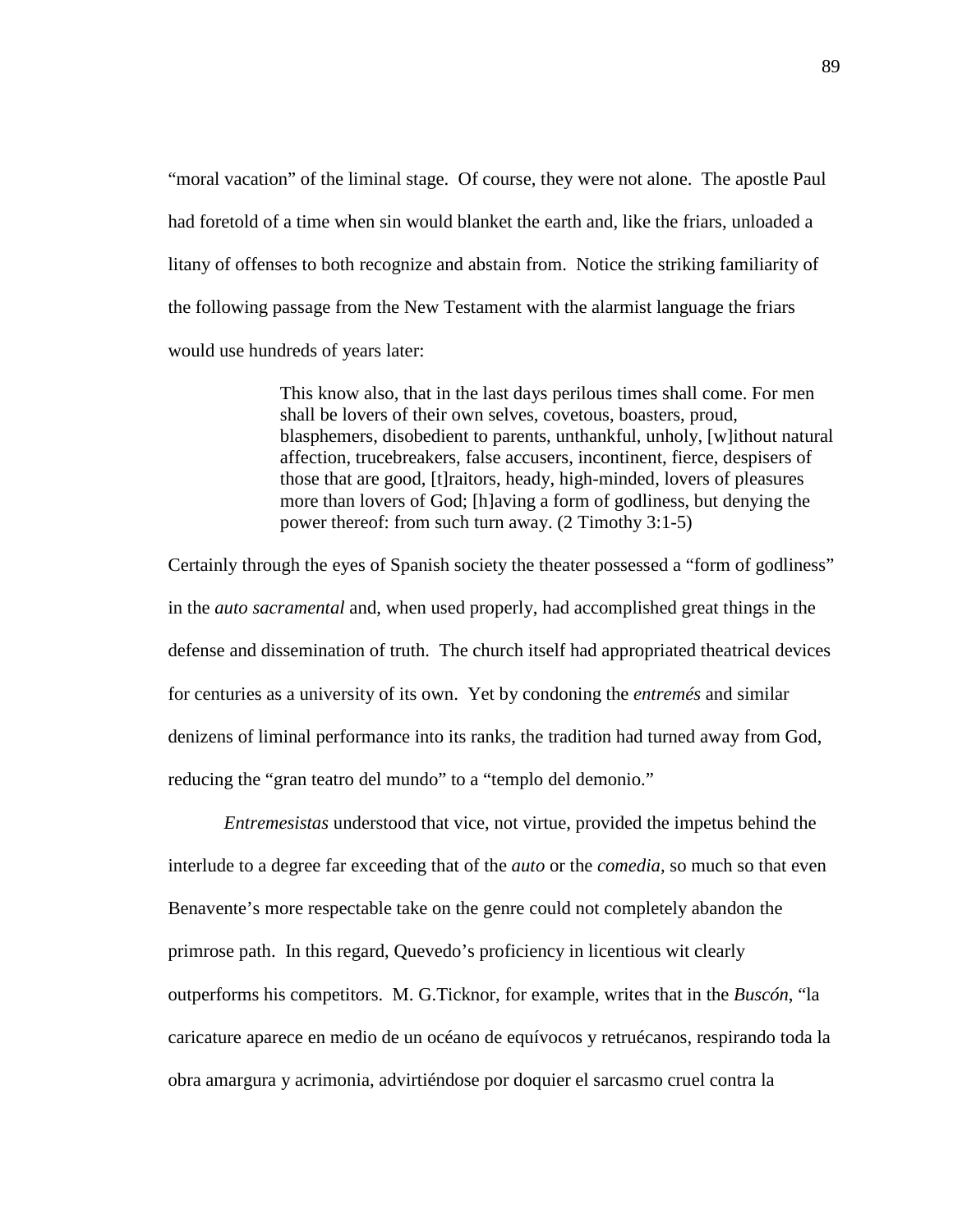sociedad" (qtd. in Espina 173). Elsewhere in his writings Quevedo appears so comfortable and familiar with the conditions in Hell that he, like Virgil, takes his reader to visit the place directly, as in *Sueño del juicio final* and *Sueño del infierno*.

Therefore, in order to investigate and analyze the *entremés* and arrive at what truly gives it life, particularly those of Francisco de Quevedo, one must accept the mantle of transgression and approach the genre in terms relevant to its liminality and its depiction of sin. Unlike Bleznick, who briefly summarized Quevedo's theater according to representative character types (152), or Asensio, who explored each play as it emerged chronologically (*Itinerario* 196-99), I will discuss his interludes in the same manner that Dante rose through the concentric terraces of Purgatory, namely, by grouping the plays according to the ways they depict and embrace the Seven Deadly Sins: pride, envy, wrath, sloth, greed, gluttony and lust. Of course, the interludes in question did not limit themselves to one sin in particular. After all, as St. Augustine indicates, sins rarely travel alone, causing each play to explore a demonic cocktail of mixed morals that afflict its characters. Nevertheless, I find that these interludes also appear to favor one particular sin to a greater degree than the other six. To this end, chapter 3 will investigate the desires of the ego (pride, wrath and sloth) as they appear in *La ropavejera*, *Los enfadosos*, *El Marión* and *El marido fantasma*. Chapter 4 will explore desires of ownership (greed and envy) as they appear in *La polilla de Madrid*, *La destreza*, *La venta*, *El niño y Peralvillo de Madrid* and *La vieja Muñatones*. Lastly, chapter 5 will treat the desires of the body (lust and gluttony) as they appear in *Los refranes del viejo celoso*, *Diego Moreno*, and *Bárbara*.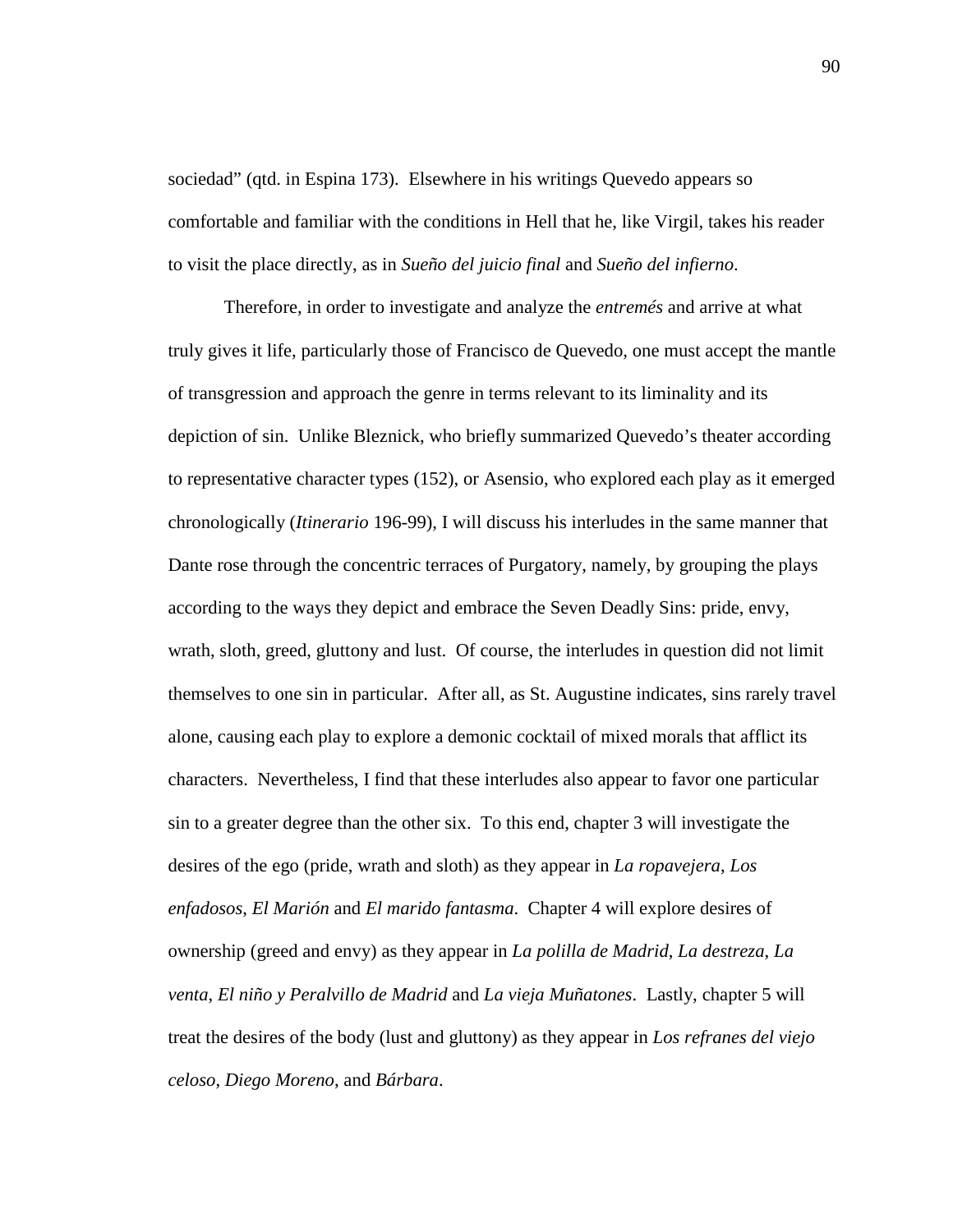## CHAPTER 3: DESIRES OF THE EGO (PRIDE, SLOTH AND WRATH)

We have heard of the pride of Moab; he is very proud: even of his haughtiness, and his pride, and his wrath: but his lies shall not be so.

(Isaiah 16:6)

 Ovid's *Metamorphoses* recounts the sad tale of Narcissus, a young man who pauses to drink from a pool of water and quench his thirst. Enchanted with his own appearance, the youth turned his gaze increasingly inward until nothing else in the world concerned him. Oblivious to the love of Echo, the nymph, eventually his life wasted away as he lazily dreamt of himself by the pool's edge. Like Narcissus, desires of the ego cause one to ignore the world around him, including the needs of others, and place one's personal interest above duty. These selfish desires manifest themselves in various ways that Catholic theology identifies as three of the seven deadly or cardinal sins: pride, wrath and sloth. Hoping to warn his readers of the dangers caused by egocentric desires, St. Augustine's *Confessions* explains:

> For thus we see pride wearing the mask of high-spiritedness, although only thou, O God, art high above all. Ambition seeks honor and glory, whereas only thou shouldst be honored above all, and glorified forever. The powerful man seeks to be feared, because of his cruelty; but who ought really to be feared but God only? […] Human sloth pretends to long for rest, but what sure rest is there save in the Lord? […] Anger seeks revenge; but who avenges more justly than thou? (Book II, 13)

In each example St. Augustine identifies sins of the ego and subsequently redirects the sinner's attention toward serving God and his fellow men. In this way the prideful man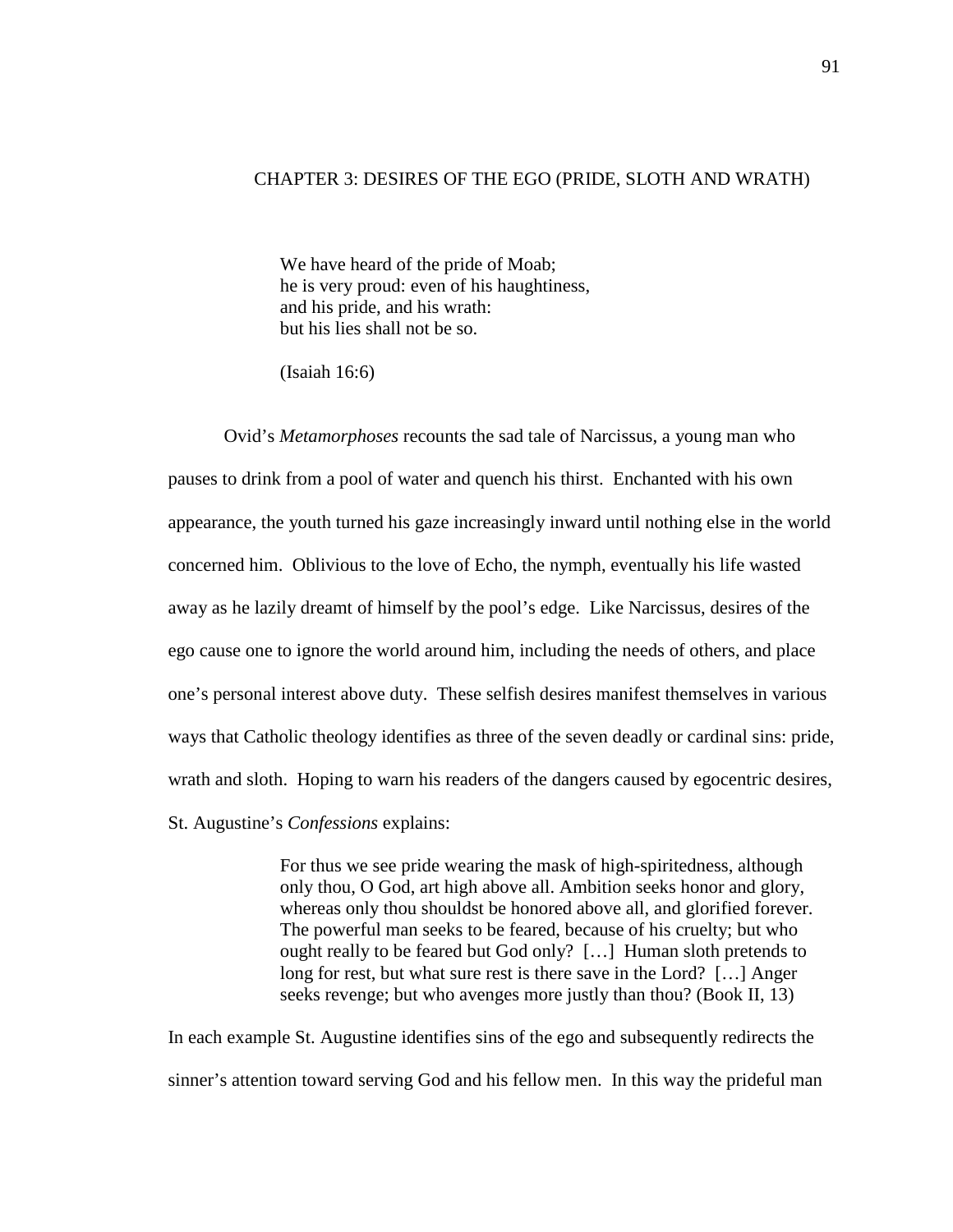recognizes that only God reigns supreme over man. The wrathful man finds peace knowing that only God's anger avenges an offence with justice and mercy. The slothful man anxiously engages himself in obedience to God's will.

 Unfortunately, not everyone follows St. Augustine's counsel. Indulging in his selfish ways, man invites pride, wrath and sloth to destroy his life and often the lives of people around him. To these individuals Dante describes the judgment of God that receives them in the life to come. On the first terrace in Purgatory (Canto X-XII), Dante describes how the proud bear massive stones upon their backs to symbolize the weight of sin. Carved into the path below their feet, the only place they can see, these souls in torment observe examples of pride that guide them toward repentance:

> Who saw the scene themselves, could see no more Than I did, looking down upon the pavement. Now be ye proud, and go with haughty mein, Ye sons of Eve, and look not 'neath your feet, Lest ye behold the evil path ye tread! (Canto XII)

Upon hearing the *Beati paupers spiritu* prayer ("Blessed are the poor in spirit"), Dante observes the purgation of pride and ascends. In the third terrace he observes the punishment of the wrathful, who wander through a dark and heavy fog to remind them that anger blinds one's eyes from seeing the light of God and leads him astray into forbidden paths. Among the bitter voices of the tormented, Dante hears the voice of an angel proclaiming, "Blessed are the peacemakers/ For they have freed themselves from sinful wrath" (Canto XVII). As the wrathful learn to set aside their anger and instead fill their hearts with love they discover that, "love must be the seed/ Within yourselves, whence every virtue springs (Canto XVII). On the fourth terrace Dante encounters a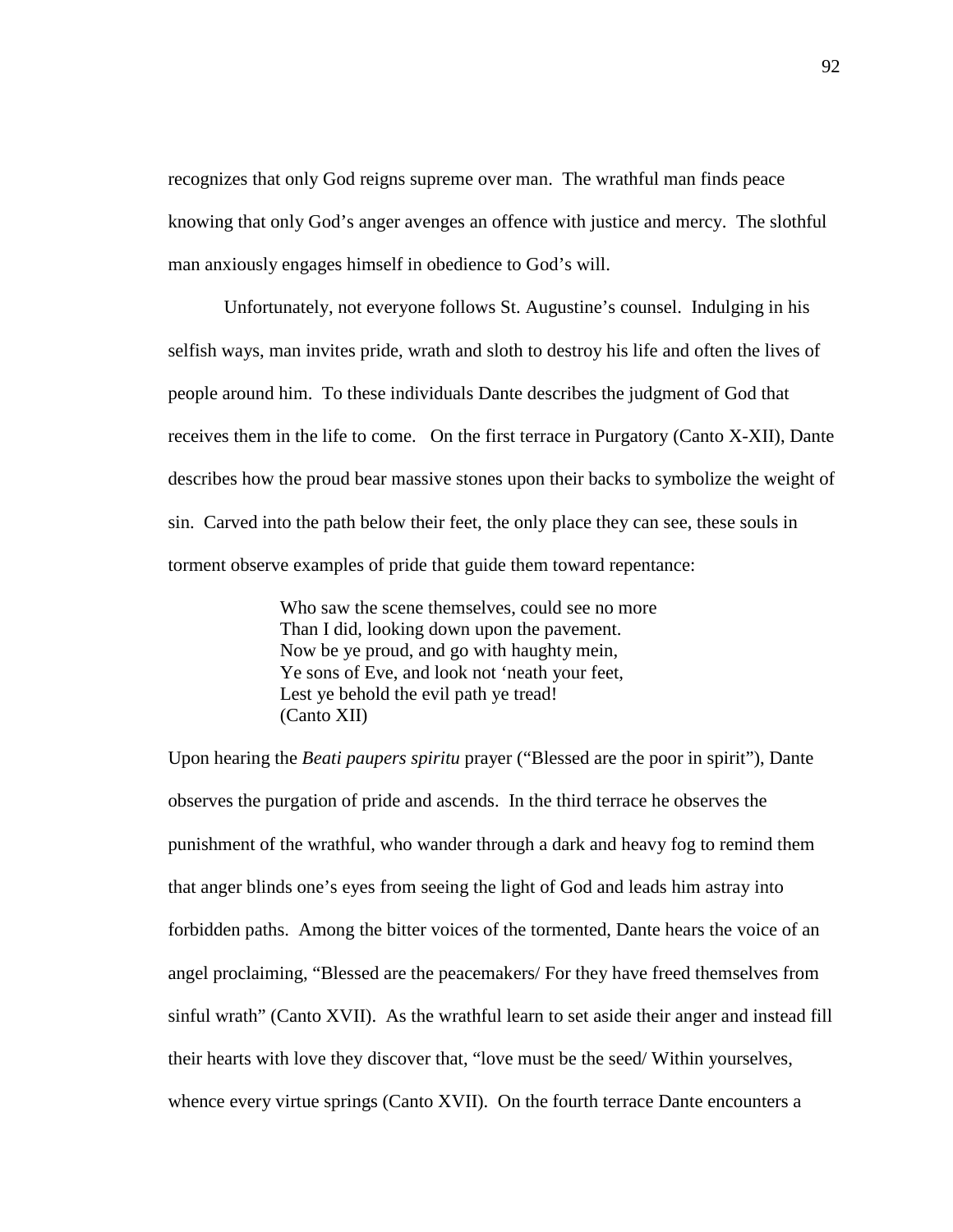group of individuals in constant motion, unable to restrain themselves or rest. These souls' quickened pace compensates for a life spent in "neglect and slothfulness/ or lukewarm eagerness for doing good" (Canto XVIII). As they learn to make active use of themselves and their talents they purge themselves of sloth and ascend from the terrace.

 Although Quevedo's interludes do not include massive stones, acrid clouds of darkness or perpetual motion, they nonetheless portray prideful, wrathful and slothful figures whose wicked ways often cause them great misery and torment. These characters in *El Marión*, *La ropavejera*, *Los enfadosos* and *El marido fantasma*, conduct themselves in a manner that reveals a life governed, not by a desire to humbly submit themselves to God, but rather by the desires of their own egos.

## Entremés famoso «El Marión»

*El Marión* represents one of Quevedo's best and most popular *entremeses* and perhaps the most superior integration of all three sins of the ego: pride, wrath and sloth. Excluding one detail, we find very little remarkable or unexpected material in the text, so much so that the oft-repeated scenario might easily have fallen from any number of *comedias de capa y espada*. The scene opens at night on a vacant city street where a solitary figure quietly approaches the balcony of a lover. Tossing pebbles at the window above the figure hears the object of affection wake from slumber and appear at the balcony. Unfortunately, the figure's impassioned plea to obtain the lover's favor goes refused and anxiety over honor demands attention to discretion. Suddenly, a second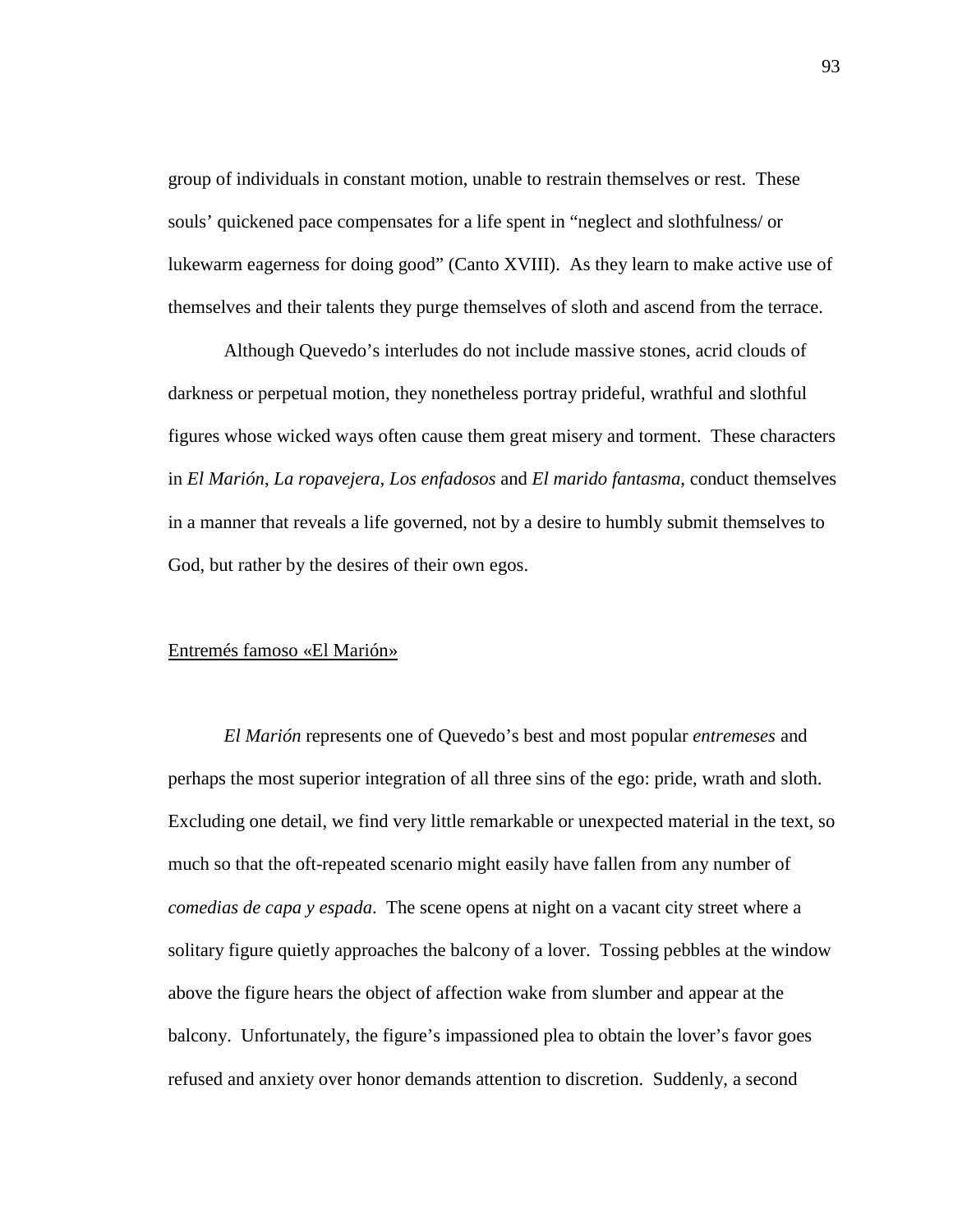admirer appears in the street bearing gifts for the person at the balcony and the prior scene repeats while the first suitor observes from seclusion. At last, a third solicitor follows the second, this time in the company of musicians to woo the lover with song. Unable to restrain jealous passions, the first suitor springs from the shadows and confronts the third, followed by the second. The three posturing rivals exchange brazen insults. Swords awake from sleeping scabbards and the challenge of words erupts into a brawl of blades. Shouting and sparring in the street awakes the lover's father, who surfaces with rage at the discovery of this wound to his honor. He interrogates his child as well as the three instigators in the street below. Finding no harm, the father relents to hear the musicians soothe the company's spirits. This description of *El Marión* appears no different from plays such as Lope's *El caballero de Olmedo*, or even Tirso's *El burlador de Sevilla*, where secret encounters under cover of darkness lead to confrontation and suspense, until we consider that Quevedo's version reverses the genders so that the man becomes the lover at the balcony and his three suitors are all women. This detail not only activates the comedy by inverting gender stereotypes, it overhauls the significance of the dialogue to produce entirely new meanings.

 Doña María first arrives at the balcony tossing pebbles at the window above. When the *marión*, Don Constanzo, finally appears he responds only with questions: " $\chi$ Soy yo san Esteban?/ $\chi$ Soy yo Gonzalo Bustos?/ $\chi$ Quién tira?" (4-6). Of course, the reference to Saint Stephen, martyred by a savage stoning, and to the Gonzalo Bustos, a tragic figure from Spanish folklore whose house became the target of repeated rockpeltings at the hands of the conspirators who murdered his sons, provoke a comic rather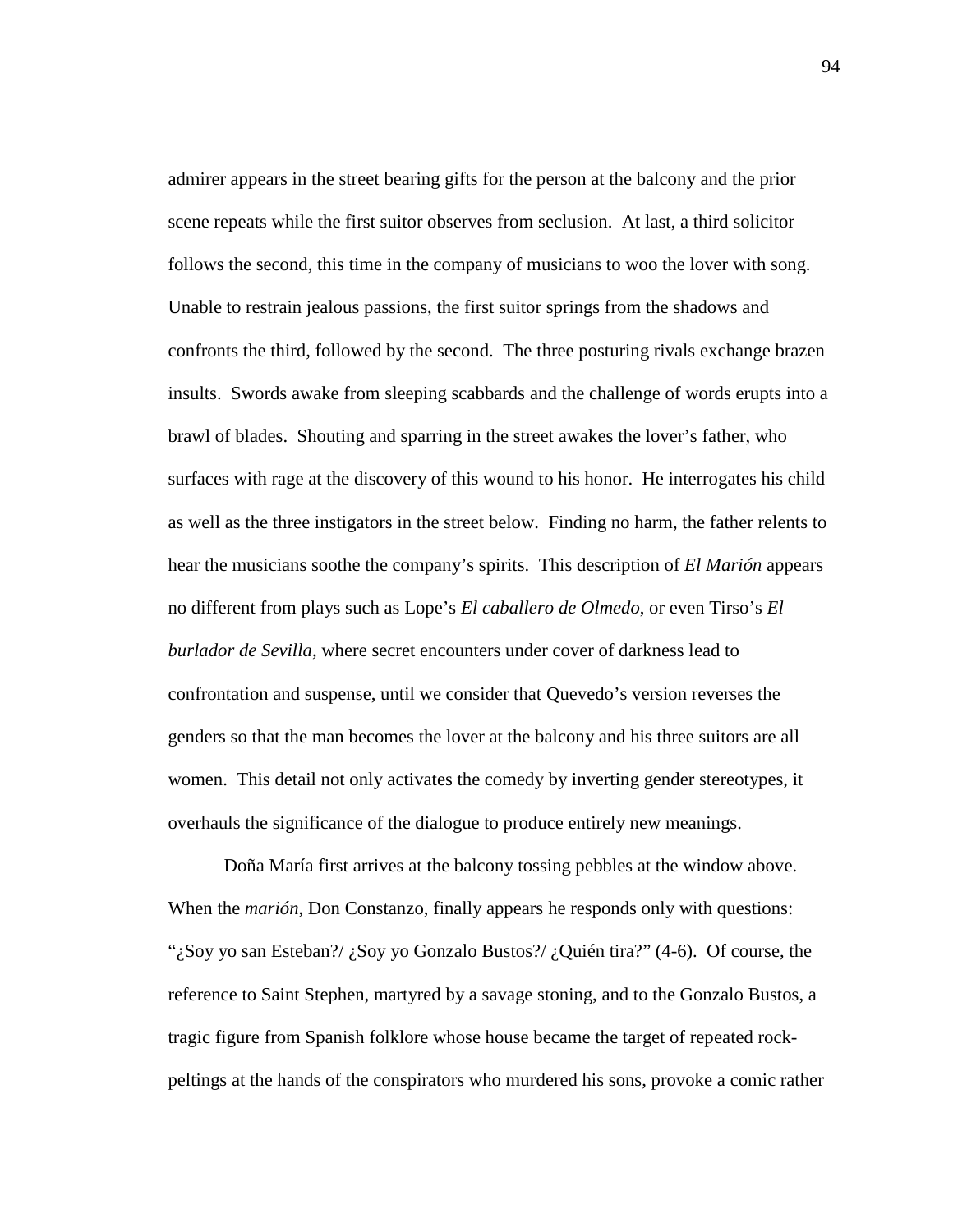than tragic response within the topsy-turvy world of this inverted *entremés*. Constanzo responds with a similar series of questions when Doña Bernarda, his second admirer, appears in the street below, this time whistling to get his attention:

> ¿Soy yo culebra? ¿Soy yo culebrón? ¿Bebo en pilón? ¿Soy yo mala comedia? ¿Qué silbos son estos?  $(22-26)$

Here the comic strategy replaces stoning for whistling, and instead alludes to hissing snakes, slurped water and even poor theater. When the last suitor, Doña Teresa arrives with her band of musicians playing a delightful melody, Constanzo again reacts entirely in questions: "¿Soy yo seguidilla, que me tañen,/ o soy niña que quieren acallarme? […] ¿Soy yo gigante para darme voces?" (72-73, 75). Now a musical theme motivates the comedy and Constanzo compares himself to a strummed lullaby, perhaps sung to a distressed little girl, or even a giant, whose enormous height requires the tiny people below him to raise their voices if they wish to be heard. In each case Constanzo's questions show him reacting rather than acting, thereby undermining whatever influence he may have had over his own life, even though Teresa tells him, "Por quien te quiere, algo has de aventurar" (82). Still unable to decide, he even makes an appeal to the audience in order to defend his lack of complicity and maybe even collect additional suggestions as to possible recourses: "Señores de mi alma, ¿quién ha visto,/ sin dar ocasión, tal desventura?" (68-69). Through it all he clearly understands the choice his father will make when he discovers his son's chaotic personal life: "Bueno será aventurar sin fundamento/ que me meta mi padre en un convento" (83-84).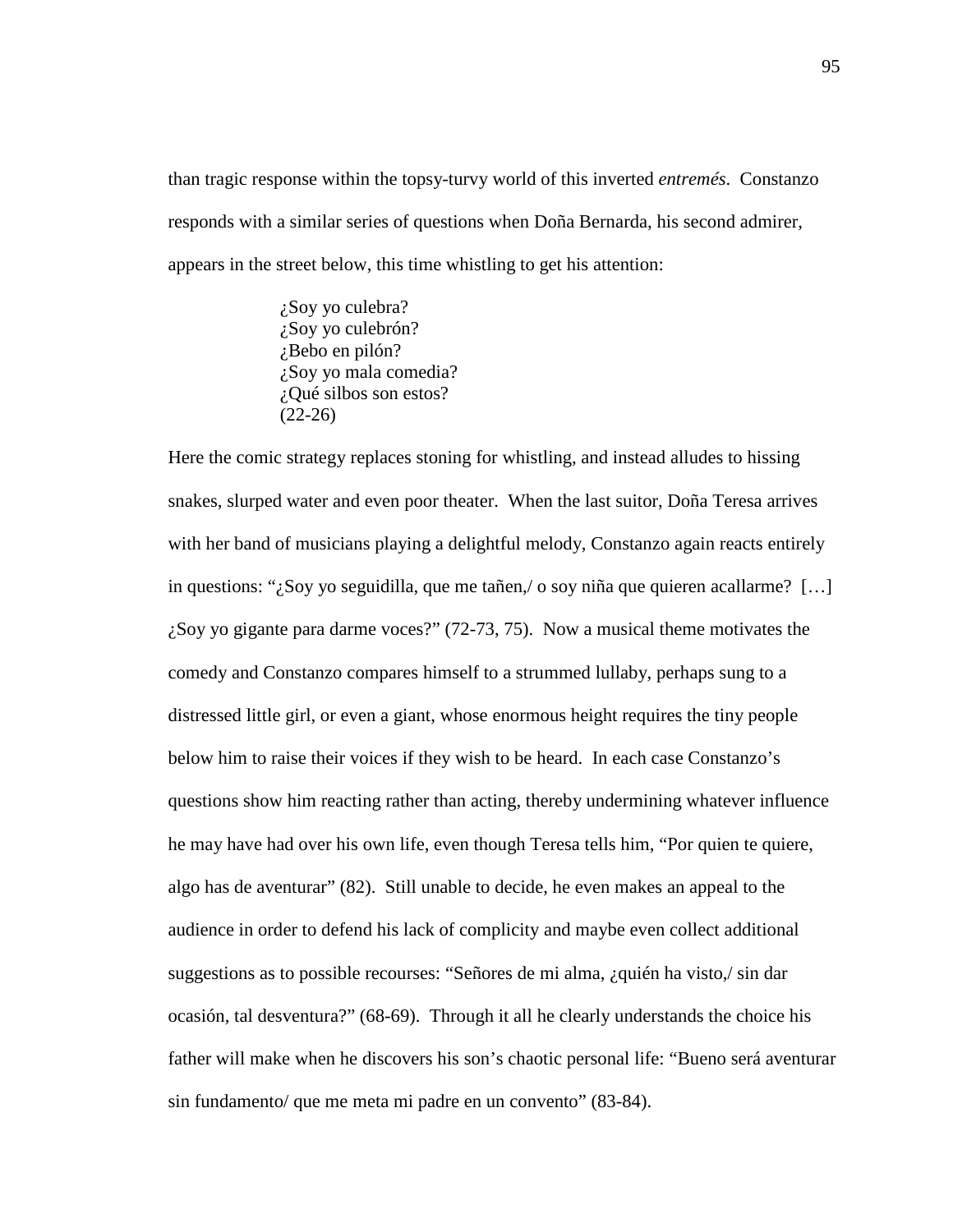Making matters worse, his self-directed questions reveal that he appears not to know his own identity, either because he has not yet fully awoken from sleep or because the spinning gender reversal has left him feeling a bit dizzy and disoriented. As his name implies, Constanzo indeed remains constant throughout the play, but only in the sense that his uncertainty and utter lack of volition prohibit him from ever making a decision on his own, particularly regarding the difficult decision of his own gender. Is he a man or a little girl? If he is a snake, is he a "culebra" or a "culebrón"? At one point he straddles the gender fence by stetching the limits of language to call himself a "doncello" (38), while his own father calls him "señor hijo de puta" (138). The pathetic Don Constanzo, preoccupied with his ego and ultimately unwilling to do anything about it, suffers from sin of sloth, what Dante described as "lukewarm eagerness" (xviii), or the sin of love insufficient. Just as Purgatory punished the slothful with constant thirst in the presence of water, Don Constanzo agonizes over three women so desperate to have him that they fight for his affection, all the while remaining completely clueless as to when or how or even why he should obtain any of them. Analogous female characters in situations found elsewhere in the *comedia* often do not appear in such a scene at all, as we see in the episode involving the *listón verde* from *El caballero de Olmedo*. When they do, as in *El burlador de Sevilla*, they often seem immediately cognizant of their new identities as *mujer burlada*. Quevedo's gender reversal literally questions the objectified person at the balcony in order to mock the unexpected display of feminized masculinity to ask, "Who is this man and what is wrong with him?"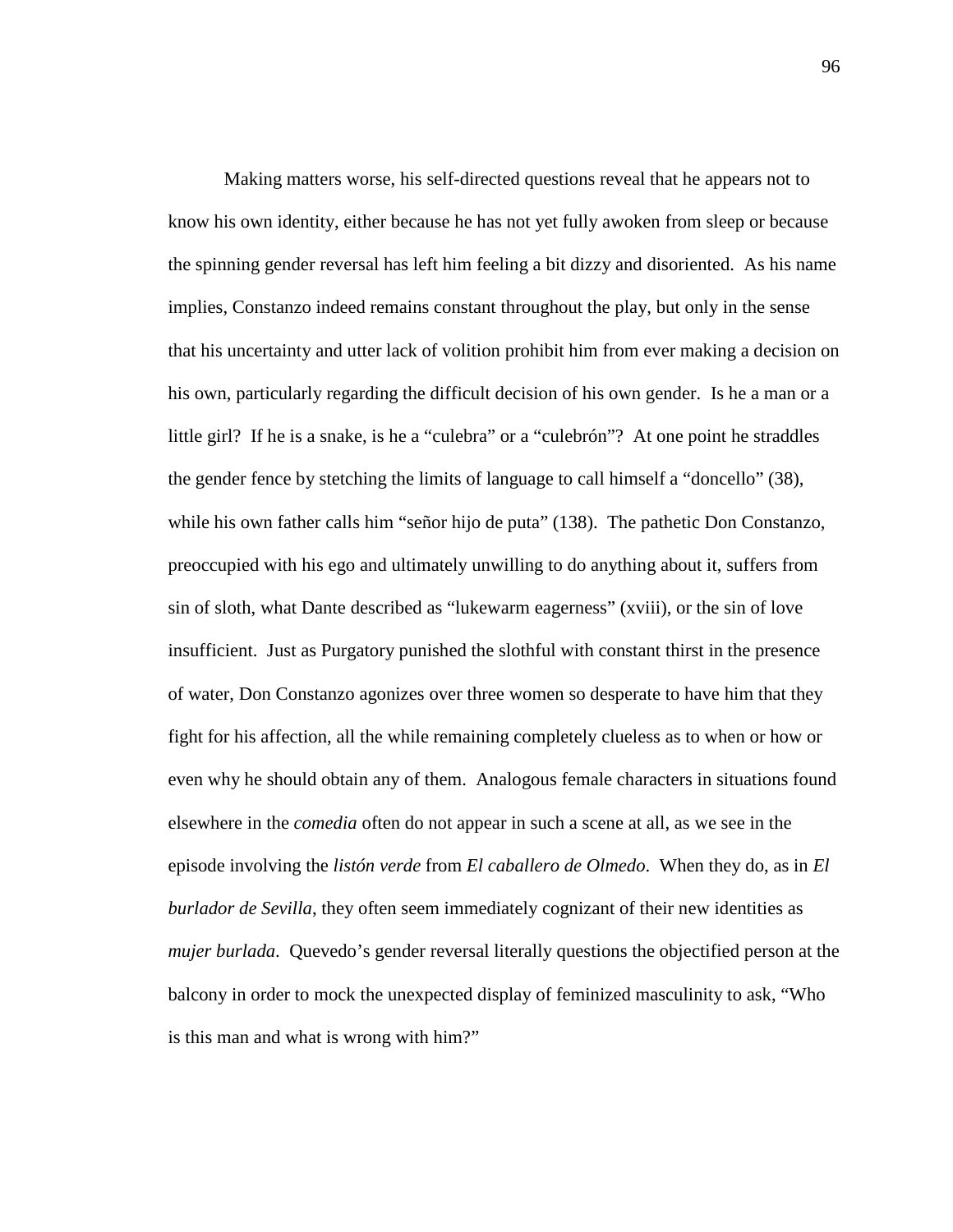Constanzo's three suitors also fall prey to sins of ego. As each woman converses with the "man" at the balcony she repeatedly identifies him using a variety of possessive constructions. Both María and Bernarda call him "mi don Constanzo" (2, 27), and "mi bien" (6, 46). Teresa's subsequent appearance acts as an additional claim to the prize and she demands not only that the musicians play on but that Constanzo, as we have seen, do something to defend her love for him. At this point all three women burst with anger, especially María, who flies into a rage crying:

> ¡Rabiando estoy de cellos! ¡Vive Cristo, que estoy por darlas yo mil cuchilladas! ¿Pasarán a las dos dos estocadas? Ya me parece a mí que están pasadas. (78-81)

Bernarda answers both María's fury and Teresa's insistence that the band play on to exclaim, "¡Aquí no canta nadie, si lo ignora,/ que en acabando de cantar no llora!" (85- 86). When no woman retracts her claim to Constanzo, María breaks the impasse by challenging her rivals to a duel. It remains unclear what motivates such strong feelings for Constanzo besides the obvious explanation as a mechanism of the play's comic plot. María calls a temporary cease-fire only to cite Constanzo's "tez y hermosura, cosa rara" (109). Teresa, for her part, explains that, "A mí me obliga mucho más tu talle" (111). These hardly seem like convincing examples of *casus belli*. Even Constanzo admits that he has done nothing to approach, woo or otherwise encourage any of the women. Yet, just as Rene Girard outlines in *Deceit, Desire and the Novel* (1961), the triangular (or, in this case, rectangular) desire that connects the play's characters clearly demonstrates how each contender allows envy, catalyzed by wrath, to cloud her judgment and divert her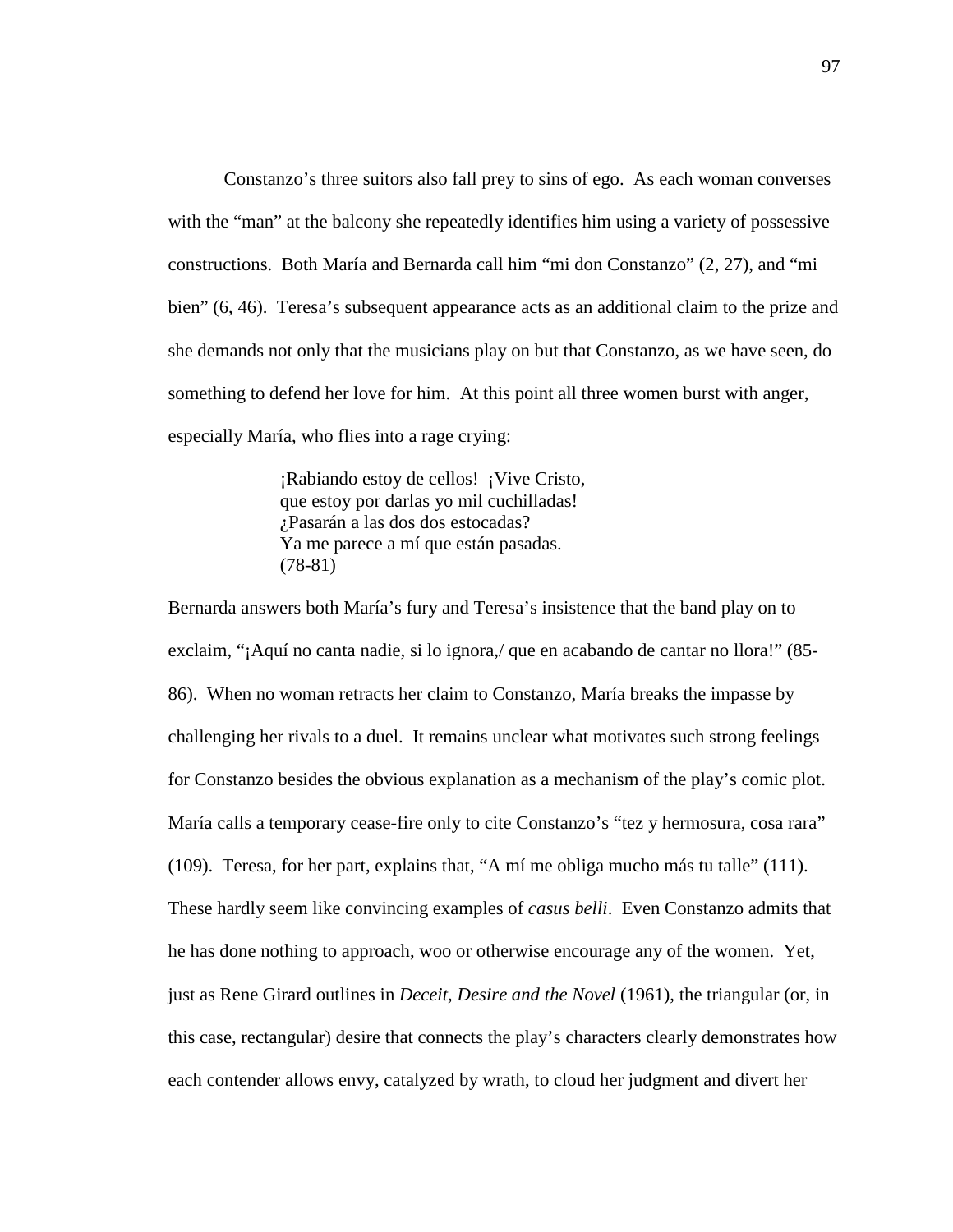attention. As a result, affirms Gerard, she turns her gaze away from what she wants entirely and instead focuses her hostility on her two enemies, thereby thrusting her both into harm's way and the shared target of the play's mocking criticism. Constanzo may hold the coveted honor of being the title character but wrath leaves him upstaged by a woman's fury.

 Lastly, the play also explores the sin of pride as an unbridled desire of one's ego. Certainly, the argument between the three women grows into a physical altercation with the potential to wound or even kill one of them but the framework of liminality assures that no real harm will come of it. Nevertheless, the real danger of the play, as in most interludes, has less to do with the blade and more to do with the tongue. When Constanzo discovers María at his window he instantly recognizes the threat her presence represents and tries to convince her to leave:

| Don Constanzo: | ¡Desvíese, desvíese!                  |
|----------------|---------------------------------------|
| Doña María:    | ¿Qué importa que me vean?             |
| Don Constanzo: | ¡No quiero                            |
|                | que ande, por escuchalle dos razones, |
|                | mañana mi opinión en opiniones!       |
|                | $(15-18)$                             |
|                |                                       |

Constanzo makes it perfectly clear that he feels little or no direct danger from María but rather feels tremendous concern for the ways in which the gossip of her visit could negatively affect his reputation among his neighbors. He is prideful, seeing and considering only himself. Of course, one may argue that within the context of Early Modern Spanish society, María's appearance in the street (even if she were a man) constitutes the greater scandal since her reckless behavior, exhibits a lack of discretion, not to mention of breech of social protocol. Showing no respect for her own honor she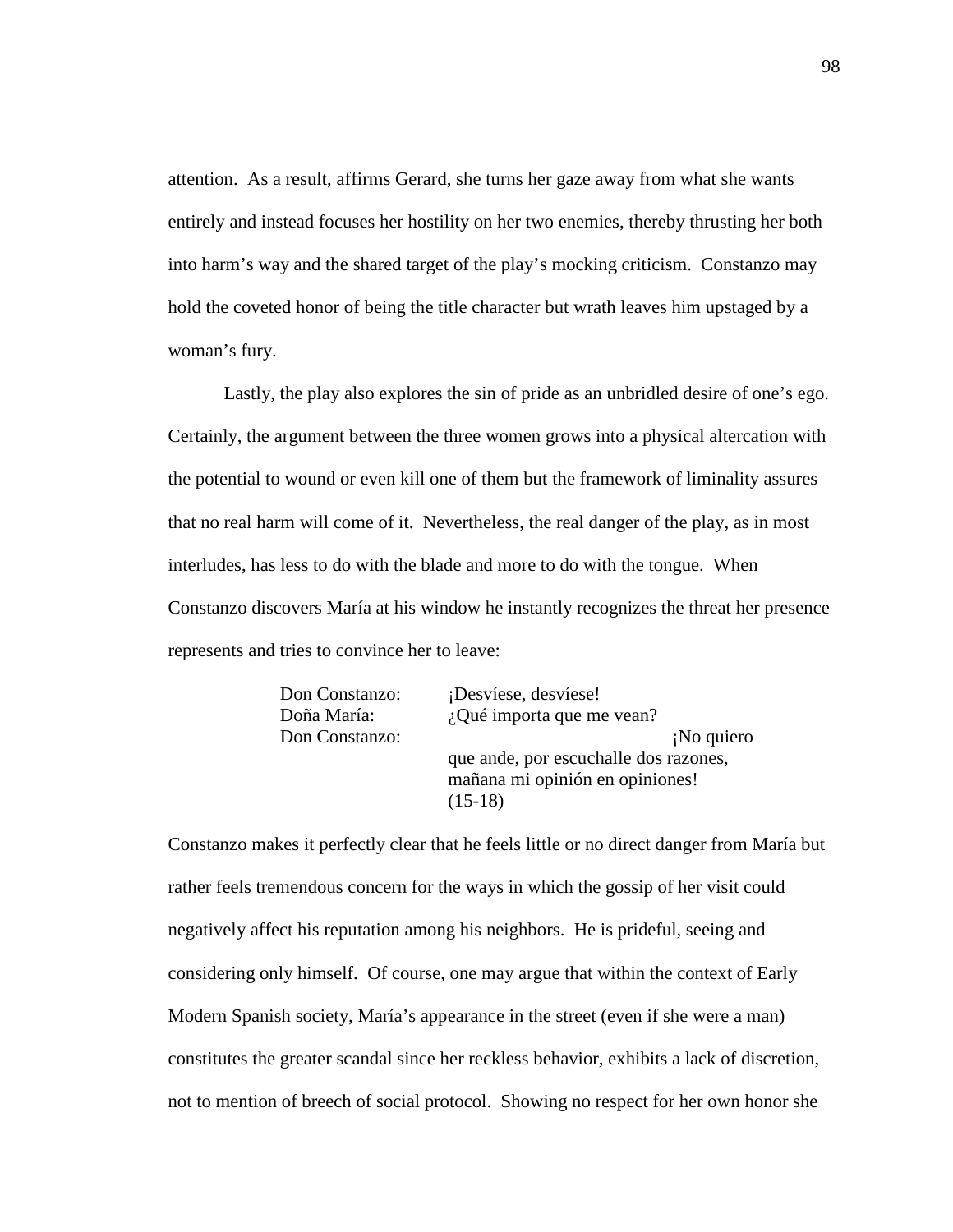too thinks only of herself. Regardless how we approach the matter, both Constanzo and María exhibit an attitude more acutely focused on themselves than on others. Indeed, part of the humor of the interlude owes to the selfish exchanges between two individuals who care only for their own needs.

 When Bernarda joins the midnight rendezvous Constanzo's paranoia of neighbors and, in particular, his father, gets the better of him. He goes inside briefly to check on an unsettling noise and emerges a moment later, thankful not to have found his father awake. Unfortunately, Constanzo's realizes that his luck has run out when the swordfight begins and, still concerned only about himself, actually runs out into the street hoping to put an end to it: "Buena anda mi opinión desta manera! […] ¡Desdichado de mí!" (105, 107). His father calls from inside the house and Contanzo turns noticeably frightened. Hoping to calm his fears, Teresa tells him not to worry: "No te alteres" (119). At this suggestion Constanzo loses control: "¿No te alteres, no te alteres,/ y me viene a hallar con tres mujeres?" (120-21). As it turns out, he has a good reason to worry. When Constanzo's father bursts onto the stage, horrified at the scandal he observes, he, like everyone else in the play, instantly appropriates the danger as his own and considers only how it will affect his reputation: "¡Oh villano! ¿Así mi honor se trata?" (122). In perhaps the most comical exchange of the interlude, the father takes his son aside to find out if he has relinquished his virtue to one of these women. When the son denies the charge the two men wonder how they might go about verifying such a claim and, either unable or unwilling to devise the proper means, they turn to music as a means of escape from the situation. Quevedo constructs his plot within the framework of Spanish honor that tightly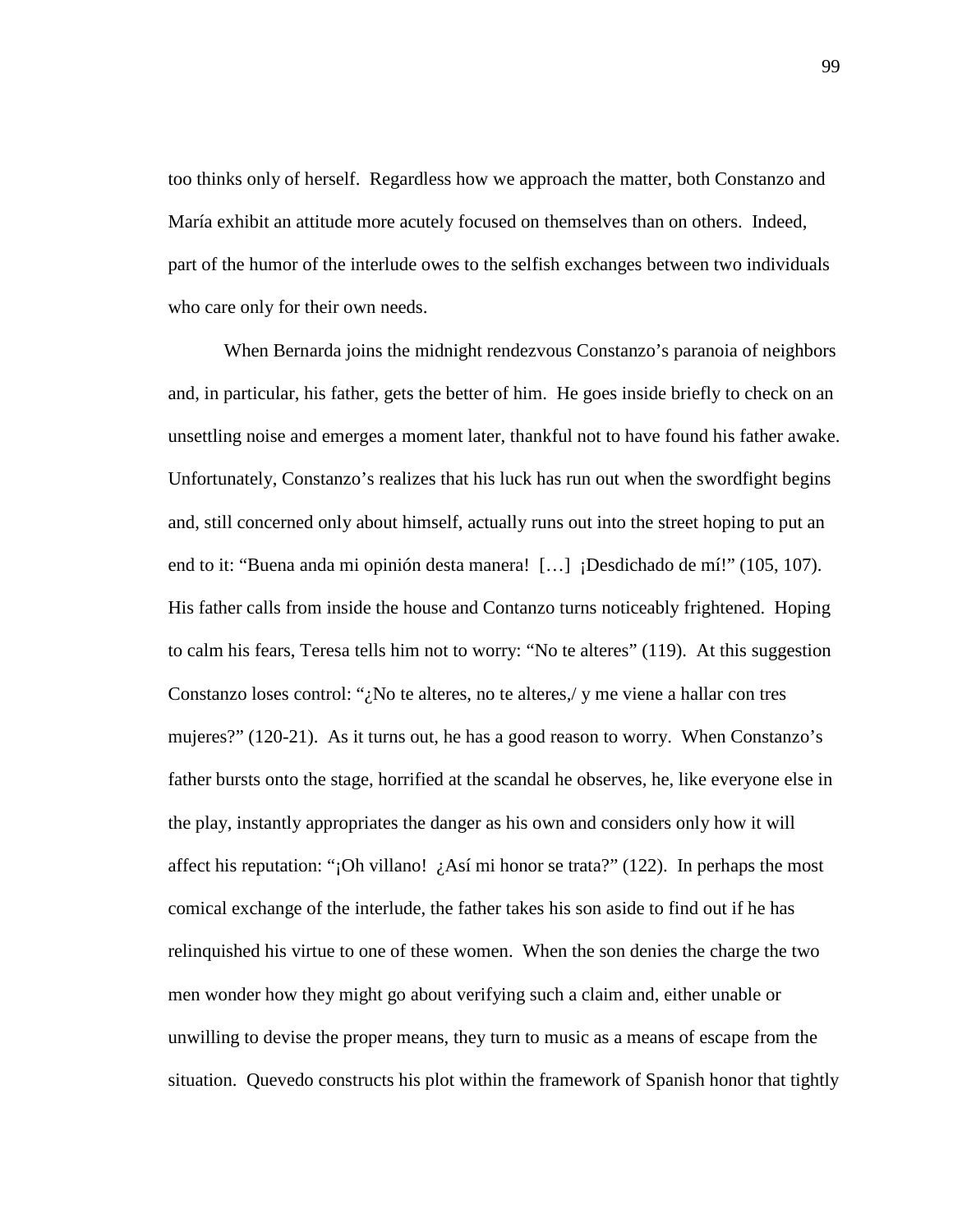governs virtually every aspect of society and places a certain degree of value in the pride one shows for one's name. In this regard it seems natural to assume that the play reflects its culture more than criticizes it. Yet even as an observation of honor, the play illustrates a "me first" mentality that appears to permeate the rules of proper decorum in social engagements.

 As a tribute to the play's popularity, or perhaps as an illustration of the consequences of wrath, *El Marión* includes a second part that explores the continuing exploits of Don Constanzo and plunges him into a far worse predicament than he experienced earlier. As in part one, the now married Constanzo remains the unchanging and indecisive victim of his circumstances. His wife on the other hand, Doña María, has taken a much more dramatic turn for the worse, abusing her husband both verbally and physically, and even chasing him on stage with a dagger in her hand:

| Doña María:    | ¡Vive Cristo, que si algo me replica, |
|----------------|---------------------------------------|
|                | que he de dale quinientos mojicones!  |
| Don Constanzo: | No me dieron mis padres para eso.     |
|                | ¡Nunca yo me casara!                  |
|                | $(1-4)$                               |

María's comical wrath in part one has turned to frightening and violent abuse in part two. When Constanzo begins to cry she threatens him with a severe beating: "*i* Lagrimitas" conmigo, maricote?/ Si cojo un látigo, a puro latigazo/ no quedéis en dos meses de provecho" (14-16). He begins to remove his clothes in order to demonstrate the bruises of former beatings but, unappeased, María shoves him to the ground. Constanzo reveals that his wife's gambling addiction has left the couple penniless. He never leaves the house, he has no friends and she will not allow him to look out a window, let alone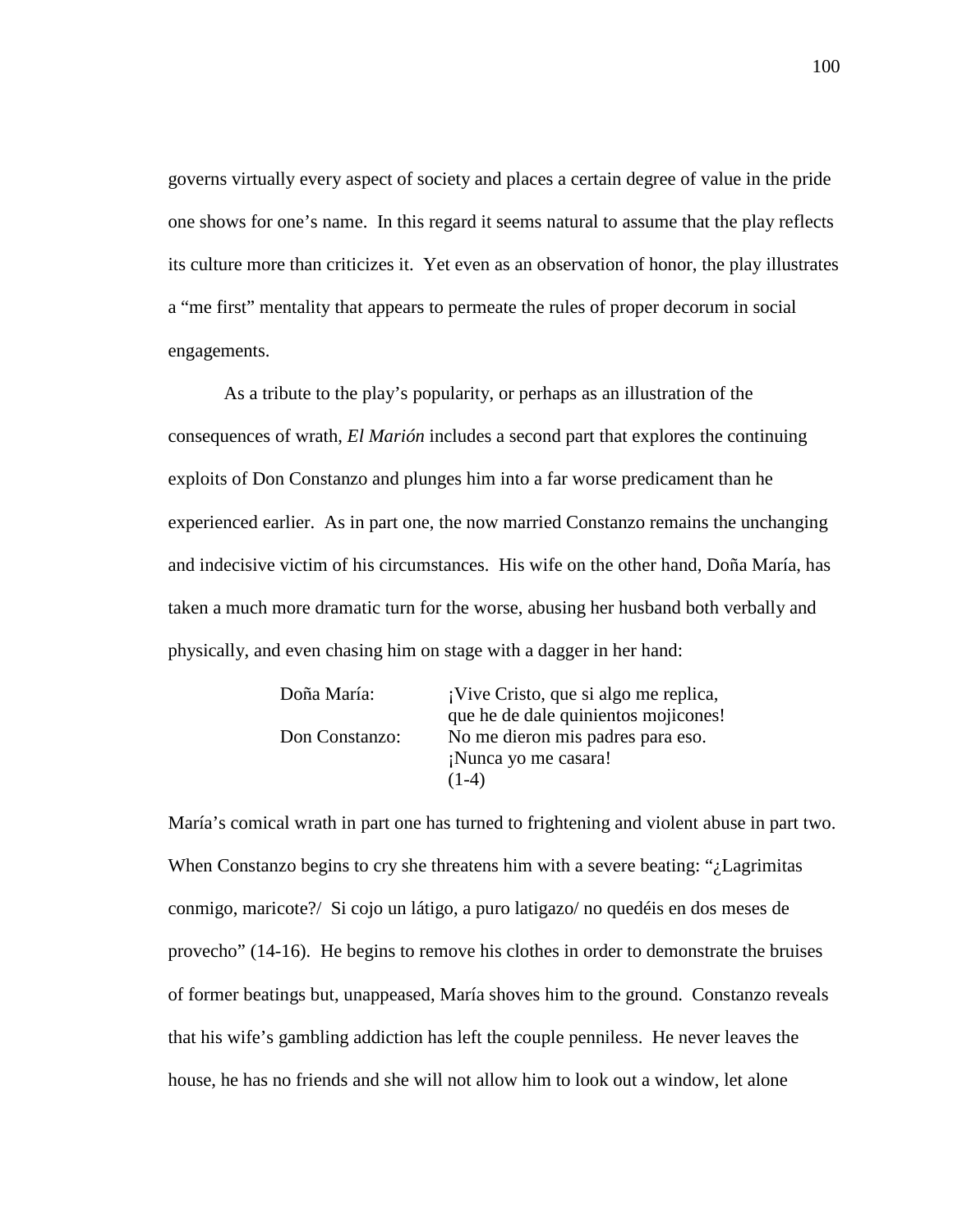entertain guests or attend parties. Enraged at his words, she threatens him again with the dagger. Fortunately for Constanzo, Doña Andronia arrives looking for María to accompany some friends for the evening. Quickly, she calls for her sword and cape and removes her husband's ring from his finger. The broken Constanzo wonders how he'll ever escape such a miserable existence:

> No me parió mi madre para sancochado. Tengan esa mujer, que está furiosa. ¿No hay justicia en Madrid? […] ¿Cómo he de vivir siempre deste modo? El vicario pondrá remedio en todo. (81-86)

 The interlude, perhaps a bit like Constanzo's life, ends abruptly and short. In contrast to the carefree singing and dancing that concluded the first part, María orders the musicians to play and demands that her husband dance. Here María's wrath dominates every aspect of the performance. In place of comic wordplay, harmless intrigue and deception we find only anger, violence and abuse. Whatever gentleness, love or compassion the woman may have demonstrated in the first part has been choked from the second part, leaving only "quinientos mojicones" in her wake. To view such a radical departure from both the comic formula of the genre and the witty humor of its now bitter and angry playwright would almost certainly distress any audience greatly. All of the anger, pride and sloth of the first part functions within the protective boundaries of the liminal frame. Here, on the other hand, María breaks those boundaries. There seems little doubt that her inexcusable behavior owes entirely to the wrath that she cannot or will not control and Constanzo, now a tragic and even sympathetic fool, sees little more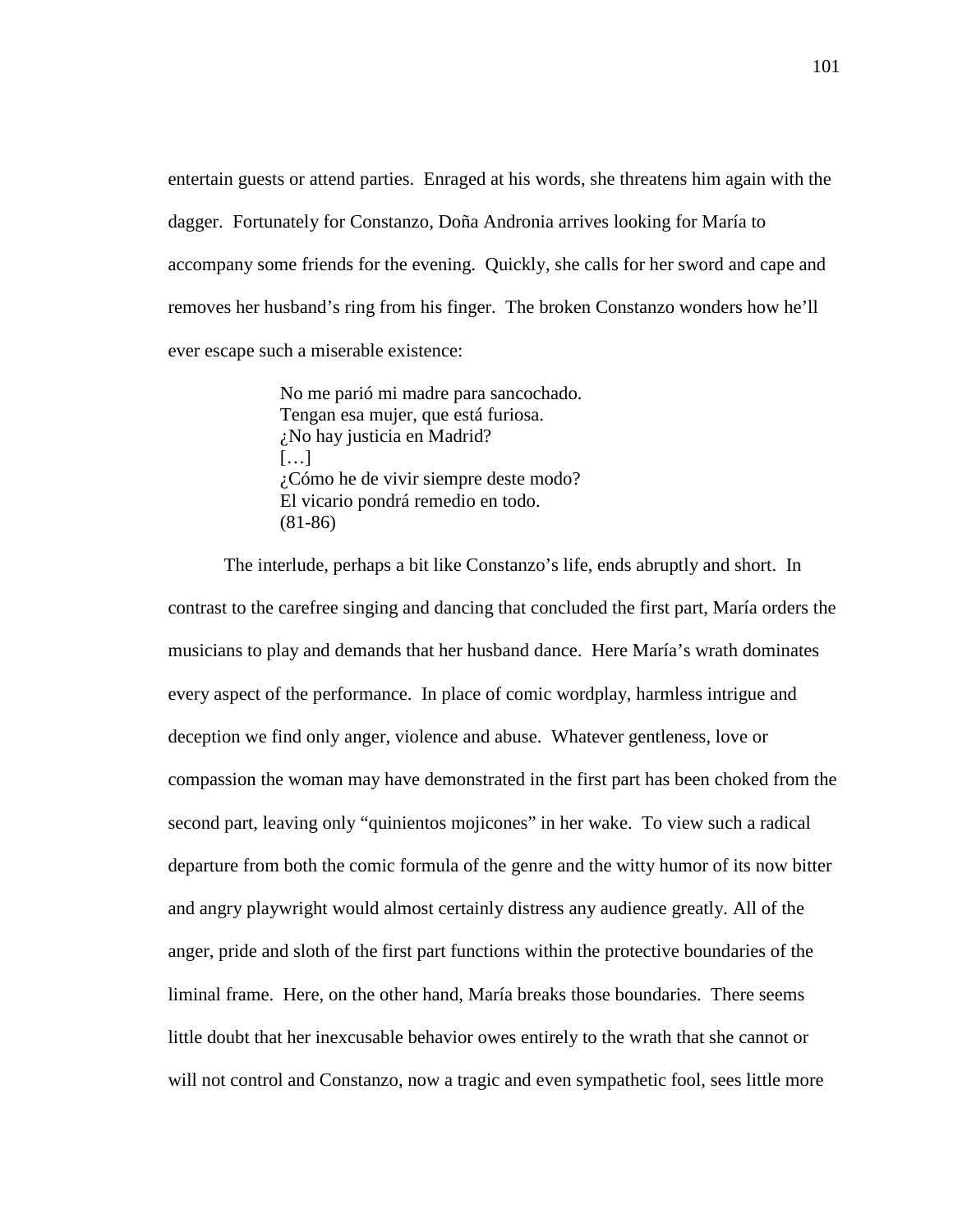than death awaiting him in the future. While Constanzo's feminized behavior in the first part makes him a comical example of liminal role reversal for the audience to laugh at, María's sheer brutality in the second part makes her a terrifying monster for the audience to fear. Combined the two liminal creatures warn their male viewers that the surrender of one's masculinity leads to mockery, oppression and social death.

## Entremés de la ropavejera

*La ropavejera* appears far ahead of its time in the way Quevedo's portrayal of the human body has more in common with Absurdist Theater of the mid twentieth century than it does the interlude, and certainly the *comedia*, of Early Modern Spain. The play explores a scenario involving two characters, Ropavejera and Rastrojo, who, as their names imply, operate a small second-hand clothing store. Yet Quevedo puts a liminal twist on the situation in a way that he transforms this simple locale into a vehicle for sharp and witty criticism of pride. As if interpreting St. Matthew's counsel to pluck out an offensive eye (Matthew 5:29, 18:9), in this second-hand store customers actually purchase second hands.

For Ropavejera, a self-proclaimed "ropavejera de la vida" (4), the human body is no different than any other article of clothing and when parts of it wear out she offers to replace them. The lengthy description she offers of her trade proves so remarkable that it bears repeating here:

> Soy calcetera yo del mundo junto, pues los cuerpos humanos son de punto,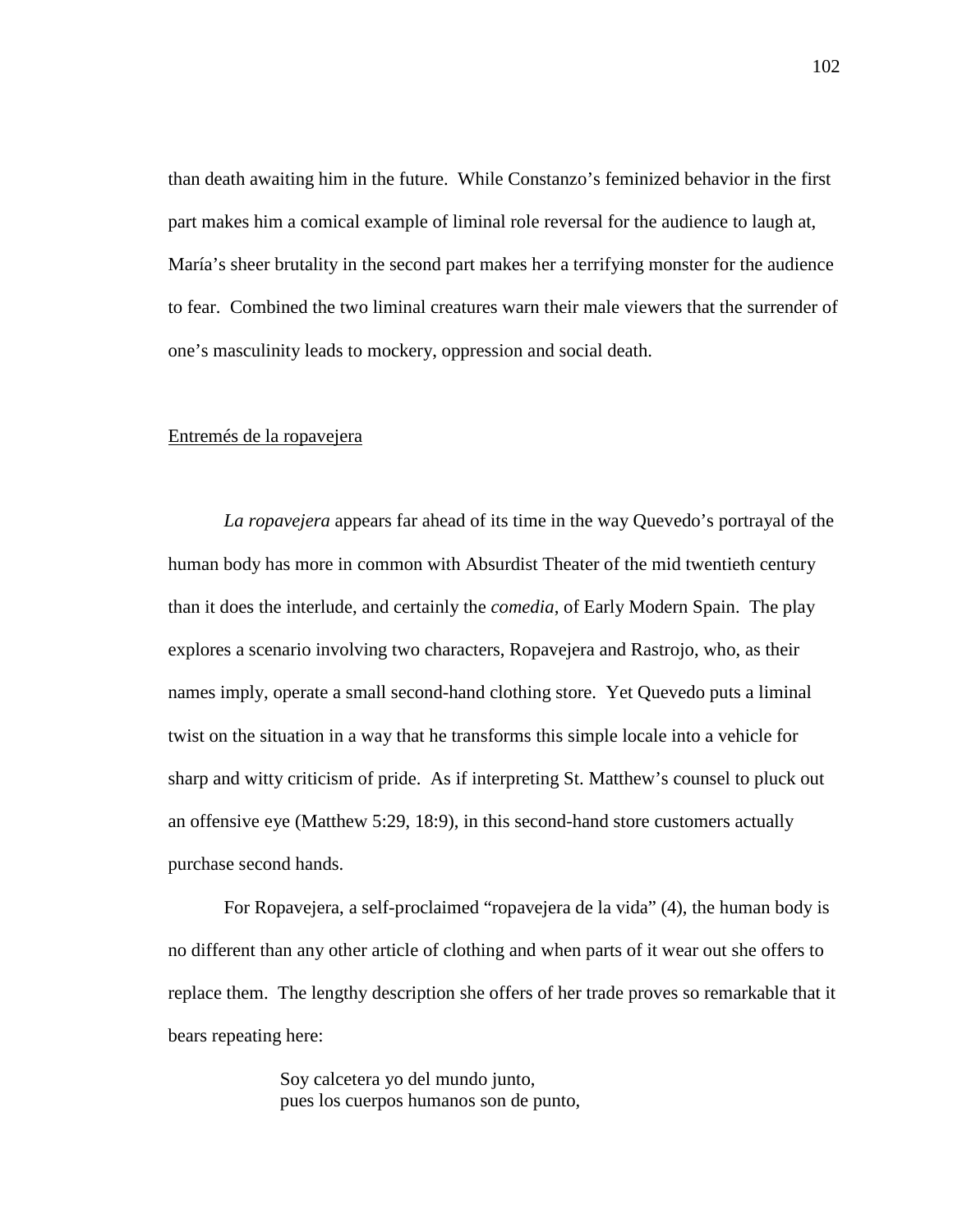como calza de aguja. cuando se sueltan en algunas barbas puntos de canas, porque estén secretas, les echo de fustán unas soletas. […] ¿Y a mano izquierda veis una mozuela? pues ayer me compró todo aquel lado: y a aquella agüela, que habla con muletas, vendí antenoche aquellas manos nietas. Yo vendo retacillos de personas, yo vendo tarazones de mujeres, yo trastejo cabezas y copetes, Yo guiso con almíbar los bigotes. Desde aquí veo una mujer y un hombre, nadie tema que nombre, que no ha catorce días que estuvieron en mi percha colgados, y están por doce partes remendados. (12-17, 20-32)

For this proto-plastic surgeon and her age-defying trade, business is booming. All of Spain has passed through her shop at one time or another. She even goes so far as to create entirely new people out of the various remnants she has lying around, like socialite predecessors to Frankenstein's monster. As the play continues customers enter one after another seeking solutions to curb the effects of time scrawled on their bodies. One woman enters and purchases a new set of teeth. Another customer follows inquiring after a pair of legs. A veiled woman approaches the shop to place an order for a new face, while a disguised man secrets himself on stage in search of a good mustache. The last customer enters the shop, like many of her predecessors, too embarrassed to reveal her true self. Hidden behind a fan, she has never been to the shop before and does so now only out of desperation. At the tender age of twenty-two, Doña Ana's once snow-white hands and smooth complexion have turned, at least in her opinion, yellowed, sunken and wrinkled. Unable to bear the shame of her appearance any longer she pleads with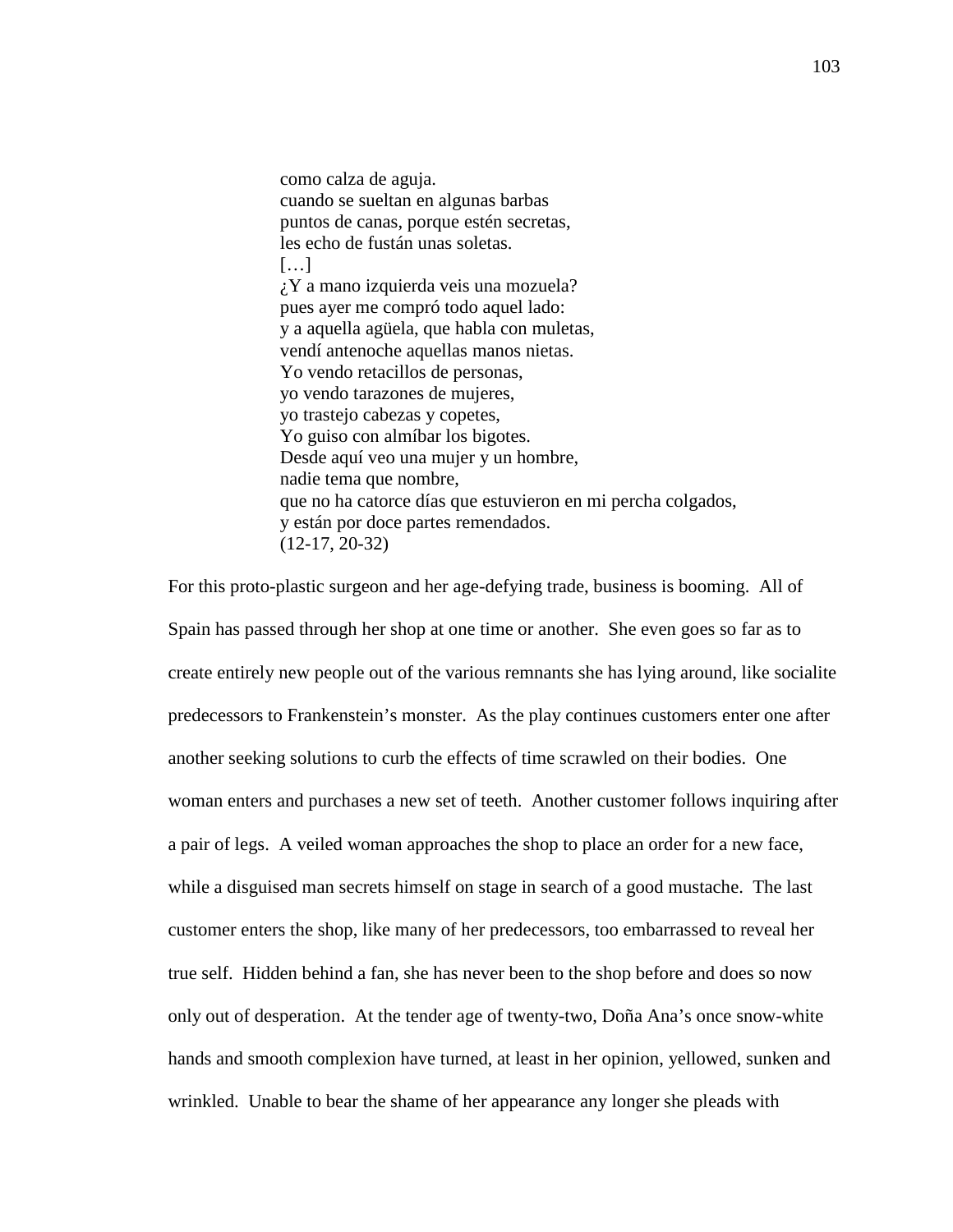Ropavejera for a complete overhaul of both hands and face. Musicians appear and, while the customers return to sing and dance their cares away, the Ropavejera, according to the stage directions, "Va limpiando con un paño las caras a todos, como a retablos" (137).

 This science fiction turned comedy stands out as an excellent example of the kind of creative possibilities made available to liminal spaces. Yet underneath the lighthearted rendering of Spanish society as a collective of Mr. Potato Head dolls, Quevedo advances two criticisms of individuals consumed by their own vanity. First, the interlude attacks the notion of time as a thief of beauty that regularly appears in the *carpe diem* poetry of the era. Consider, for example, Luis de Góngora's well-known sonnet in this tradition, "Mientras por competir con tu cabello," that urges the reader in its final tercets to take advantage of youth and beauty before time inevitably intervenes and steals away both:

> goza cuello, cabello, labio y frente, antes que lo que fue en tu edad dorada oro, lirio, clavel, cristal luciente no solo en plata o en viola troncada se vuelva, más tú y ello juntamente en tierra, en humo, en polvo, en sombra, en nada. (84)

The poem's reference to the natural progression of the physical body as it ages over time provokes the reader into amorous action when it extends that time table into the grave and demonstrates the revulsion and futility of a body in advanced stages of decomposition. This linkage of physical beauty to self worth likely motivates Ropavejera's customers to regularly seek her services in order to hold back the tides of time. Yet the interlude as a whole appears to refute their motivation. Of course,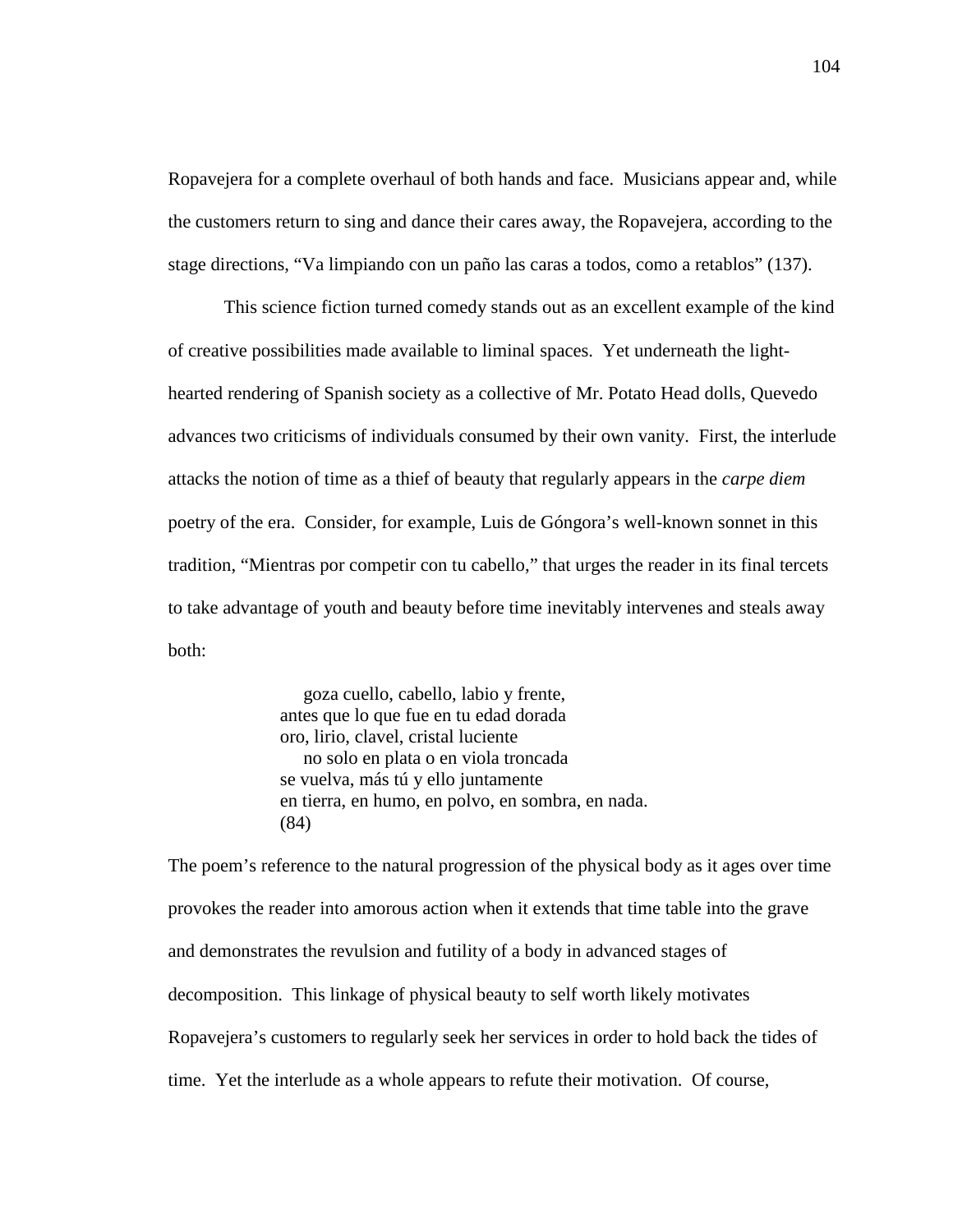Ropavejera has discovered a way to cheat the natural progression of the physical body through the exchange of its various parts, but the play does not hope to replace "seize the day" with "seize the scalpel." Instead, the interlude confronts time similar to the way Quevedo's own sonnet, "Amor constante más allá de la muerte," rejects Góngora's explanation of *carpe diem* to affirm that while time may change the body it cannot change the soul of the individual. The last stanza of the poem reads:

> su cuerpo dejarán, no su cuidado; serán ceniza, más tendrán sentido; polvo serán, más polvo enamorado. (Buendía 123)

Like his sonnet, Quevedo's interlude admits the passage of time but insists that time is not to blame for the patron's undesirable circumstances. In fact, in harmony with St. Augustine's statement that "A body is not great or fair because it is a body, because, even if it were less great or less beautiful, it would still be a body" (Book 4, 29), Quevedo disassociates the two completely to suggest that the decay of physical beauty progresses in relation to the actions and attitudes of the individual. Doña Ana provides an excellent example. At only twenty-two years of age, she seems far too young to blame time for her present condition, a fact she recognizes upon revealing her face to the Ropavejera:

| Doña Ana:   | Y de melancolías                       |
|-------------|----------------------------------------|
|             | tengo ya mordiscadas las faciones,     |
|             | y mazco con raigones.                  |
| Ropavejera: | $i$ , Y es de melancolías, no de años, |
|             | desmuelo semejante?                    |
| Doña Ana:   | Años no hay que tratar.                |
|             | (89-94)                                |

Ana blames sadness for her condition, not time, and makes a point of drawing a distinction between the two, though she never elaborates on the source of her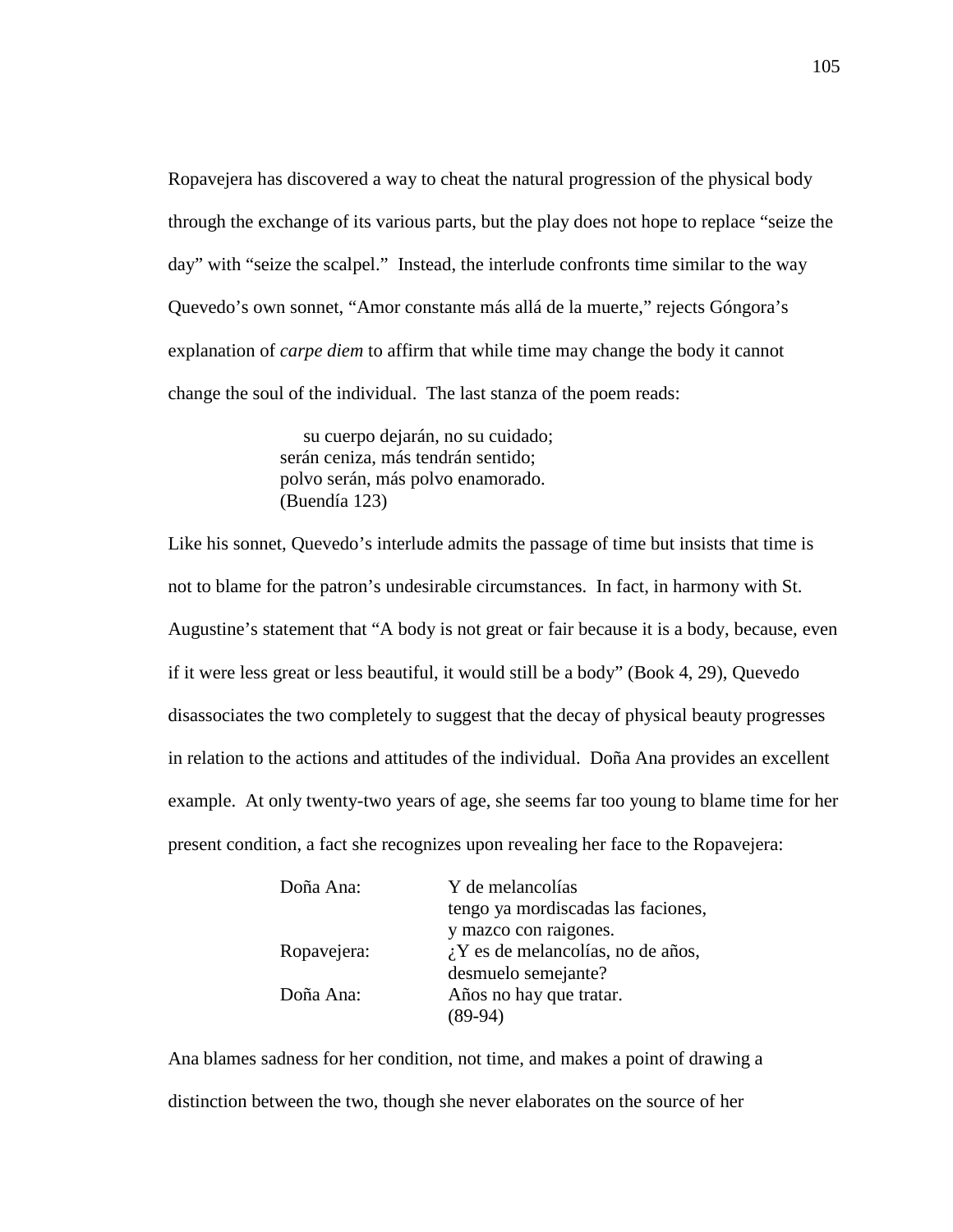melancholy. The business-minded Ropavejera likewise shares the opinion. Earlier, while speaking with Godínez about a new face, she says, "Los años no tendrán la culpa de nada" (62). This time she carefully observes Ana's face and hands and concurs that the *dama* is in fact the age she claims to be. The shopkeeper then pauses to insert a cogent and positive affirmation, the likes of which audiences do not often hear in the moral vacation of the *entremés*:

> En las mujeres siempre son los años buenos, justos, y santos inocentes: pues en cana, ni arruga, ni quijada, no tuvieron jamás culpa de nada. (108-111).

Perhaps in order to avoid appearing excessively moralizing, Ropavejera interrupts herself and whisks Doña Ana away before she has a chance to reveal the actual guilty party. Quevedo returns only briefly to the notion of years following this statement and, in a word play involving the Spanish construction *tener años*, claims that years cannot be too bad since we all have them. This denial of a vilified time shifts the effects of aging away from the impartial and unsympathetic nature and instead calls into question the behavioral choices and circumstances of the individual. The customers may tell themselves they hope to run away from time but in actuality they are running only from themselves.

 Quevedo's second criticism, against the secrecy employed by the vain, appears, as one might expect, in a more subtle way. Ropavejera openly admits to the services she provides her clients and even suggests that everyone else knows the truth as well ("nadie tema que nombre"). Nevertheless, in contrast to her transparency, most of the customers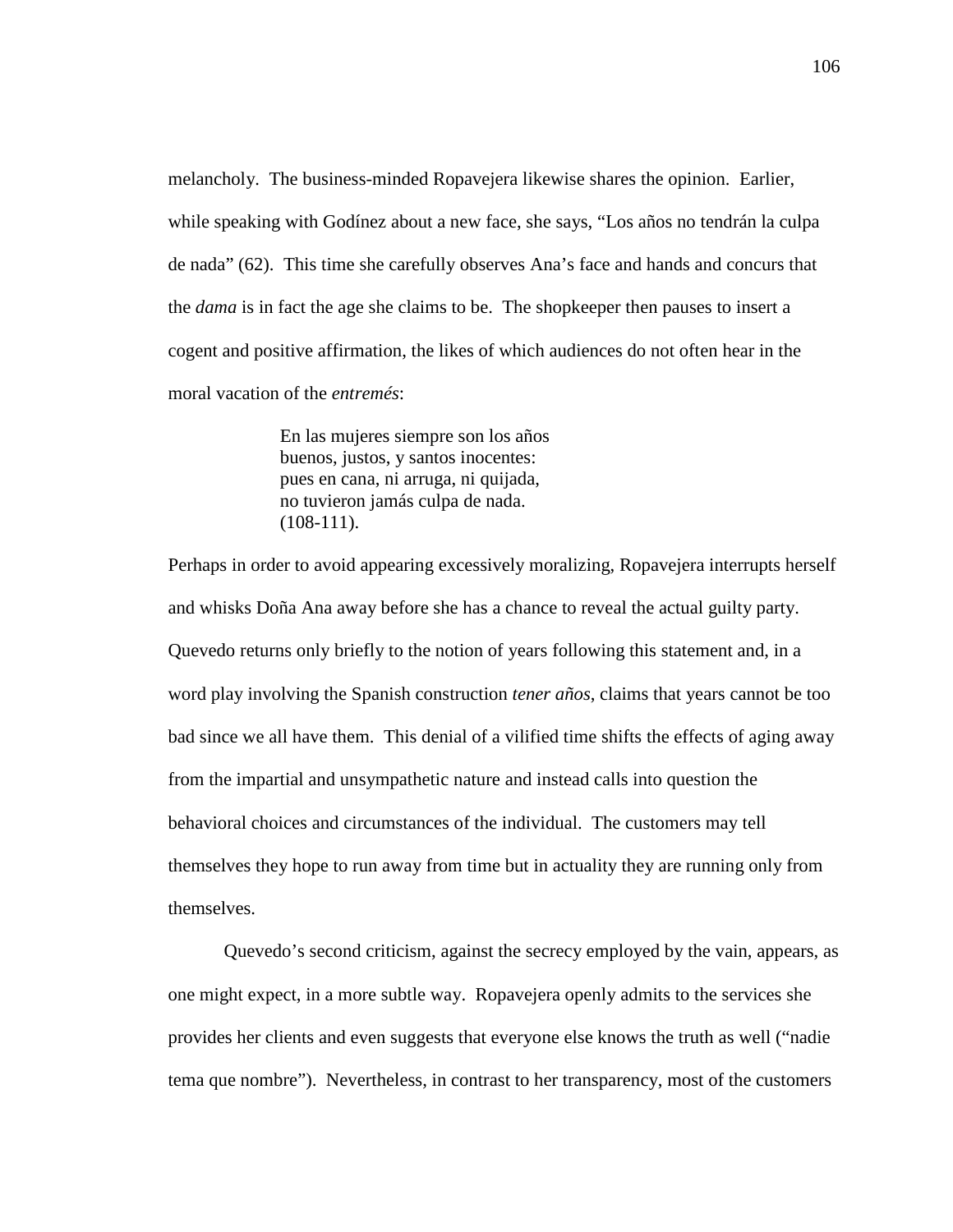sneak their way into the shop so as to preserve their anonymity. Doña Sancha, for example, enters "tapada con manto." Godínez enters "con manto de anascote" and whistles to get Ropavejera's attention, who replies "Ya entiendo la seña" (58). Ortega also appears "arrebozado" and, as we have seen, Ana hides her face behind a fan and speaks in a whisper so that "ninguna persona nos oyera" (82). Their behavior inside the store corresponds to their behavior outside it. In both cases the customer hopes to go unidentified by society by modifying his or her identity. As he trades away his teeth, arms, legs, face, and anything else he can afford, the client slowly whittles away at his true identity until eventually nothing original remains.

This intentional disassociation from one's former self liminalizes the individual, a fact many of them embrace and hope to exploit for their own advantage. Disguised, these individuals might advance the reach of their own pride. For example, Doña Sancha purchases a new set of teeth but Rastrojo directs young men in the audience to the promises made by "bocas falsas" (46). Likewise Ortega explains that he needs a good mustache in order to "engañar de hombre en una casa" (77). Regarding this intentional method of deception, St. Augustine draws a clear connection to pride that warns of future consequences: "human pride deserves to be deceived" (Book 10, 67). Quevedo's *entremés* expounds upon this statement to show how human pride deceives itself into thinking it deceives others and thereby doubly justifies the mournful wages of sin that will eventually find such individuals. Of course, within the framework of the *entremés* those consequences are postponed until a later date, but each character's paranoia that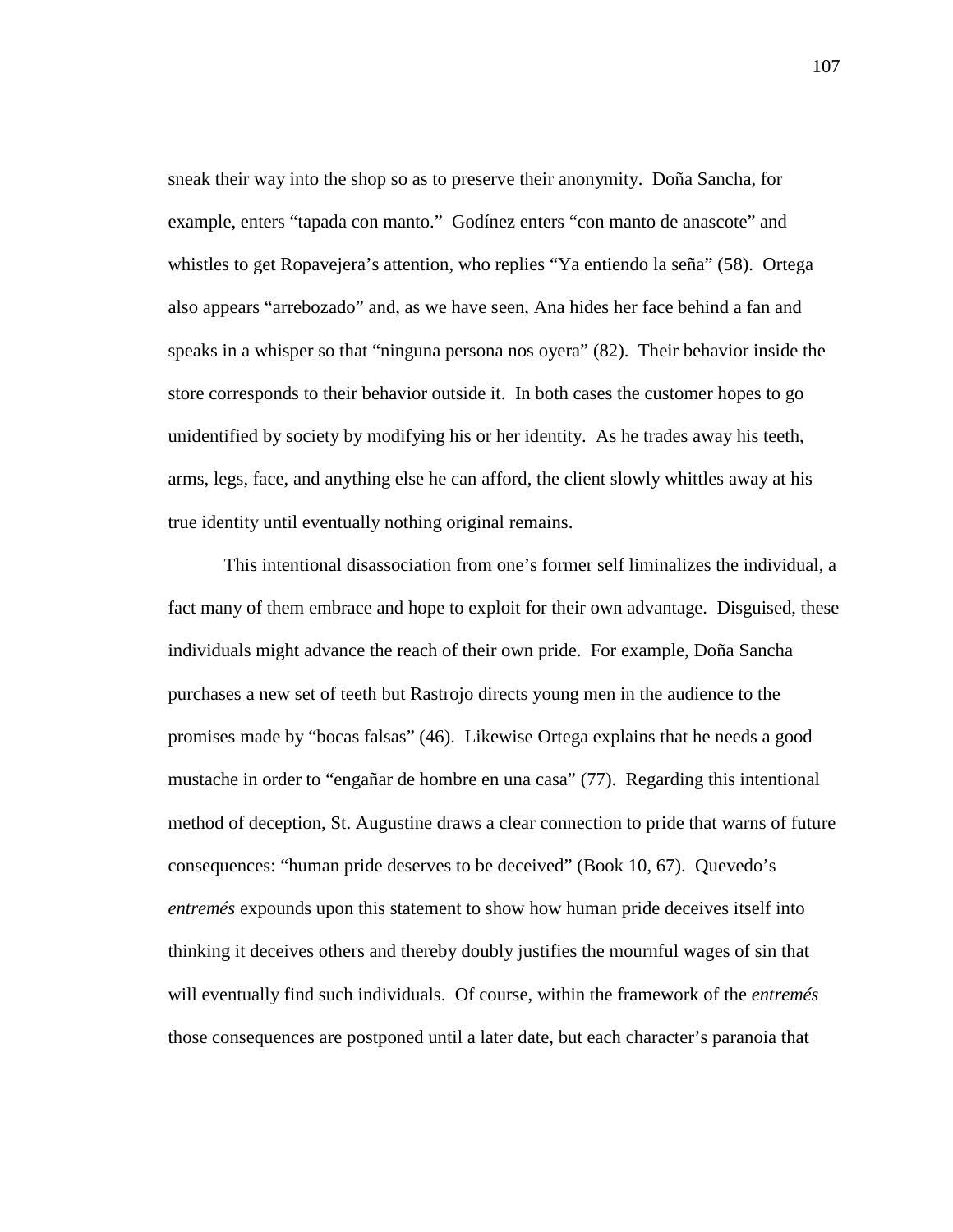time is chasing them may imply that it will overtake them, as it does for all of us, in the end.

## Entremés de los enfadosos

Quevedo uses *Enfadosos* to explore the linguistic possibilities of selfishness in the interlude and uses his tremendous talent with language to mock four examples of pride in Spanish society. He does this by revisiting the comic scenario of the judge interrogating comic stereotypes made popular by works such as Cervantes's *Juez de los divorcios*, or Hurtado de Mendoza's *Miser Palomo*. This formula enjoys continued rejuvenation even today in the seemingly endless variations of television programming such as *The People's Court* and *Judge Judy*. At the beginning of the play, Pelantona, Quevedo's "jüez pesquisidor" (4), explains that he possesses a particular talent for discovering the hidden and most aggravating character flaws of an individual:

> Hasta en las almas puedo hacer procesos y sacar enfadosos de los güesos; traigo, por alguaciles, zahoríes que ven el enfadoso que se encierra siete estados debajo de la tierra.  $(7-11)$

In fact, his talent as an inquisitor so greatly exceeds comparison that he claims, "[e]stuve consultado en Antecristo" (2). Immediately, within the first few lines of the play, Quevedo establishes that pride and vanity will govern the characters and events of the performance. Yet before the audience has time to sympathize with the man, hear his statements or have confidence in the quality of his rulings, Quevedo has already undermined the authority of his magistrate by dressing him, as the stage directions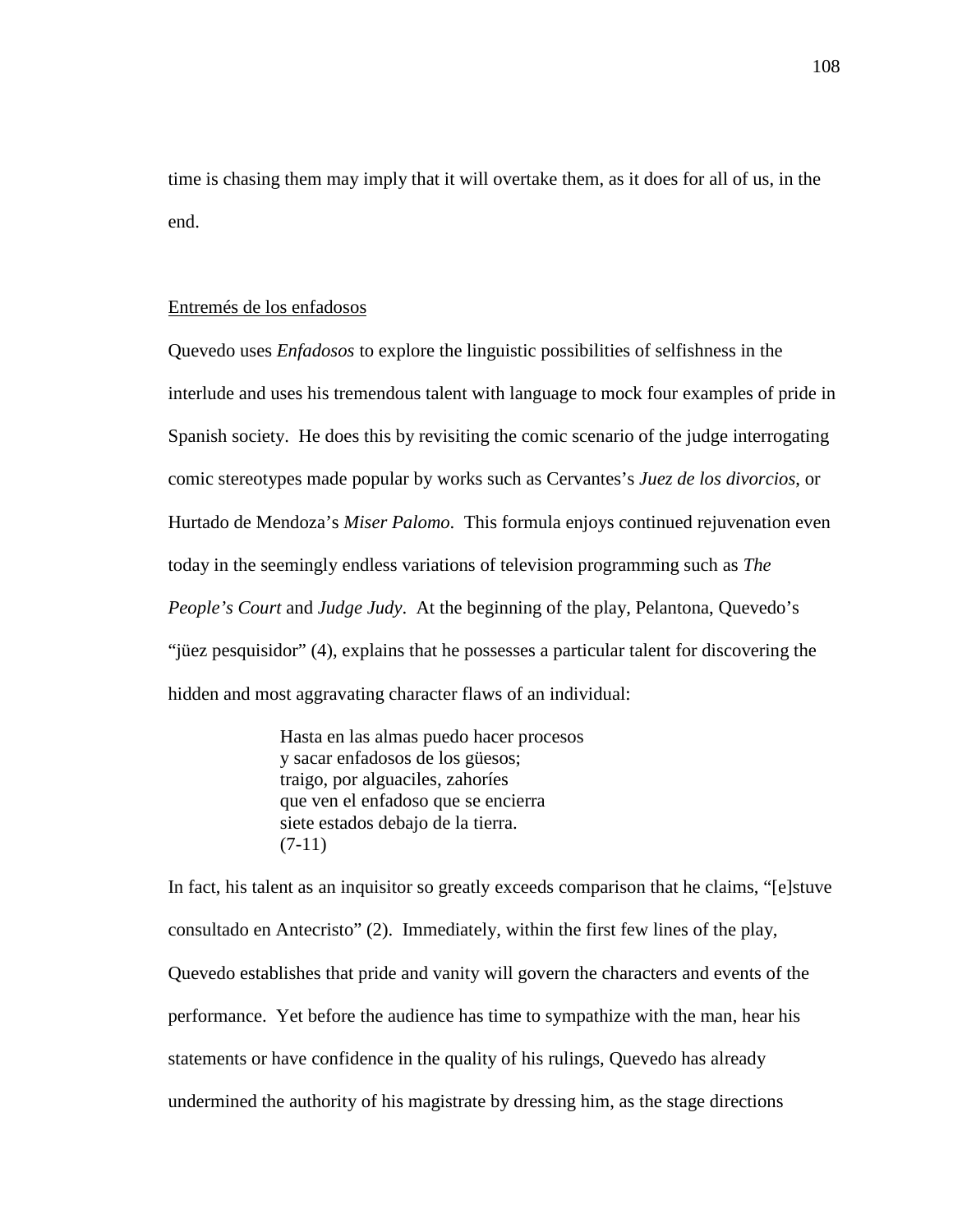indicate, "con una ropa de mujer por sotana, cuello de clérigo italiano, ferreruelo más corto, sombrero de verdulera. Figura ridícula" (124). The ridiculous hybridization of an man with social authority wearing a woman's dress and accessories constantly filter Pelantona's governance through the comedy of a liminal lens and thereby remove any shred of expectation the audience may have imagined that justice and rationality would triumph over absurdity. Typical of the *entremés* model, here we find a courtroom of fools judging fools.

 Pelantona examines four defendants during the play. The first *enfadoso* he discovers, surprisingly, is the judge's own clerk, Carasa. Before the bailiff brings any of the accused into the courtroom, the judge and his clerk discuss the vanities of Spanish society where the conversation quickly lands on women who attempt to conceal their baldness using a variety of absurd practices, including the shaving of corpses, in order to supplement thinning hair. Suddenly, his attention turned to the observation of scalps, the judge realizes that Carasa never removed his hat as a common gesture of courtesy and respect when the two men first met. The clerk promptly confesses that own baldness has transformed him into a "gorra perdurable" (75):

> Yo soy de las figuras que llevan en Madrid la calva a escuras. En mi vida quité el sombrero a nadie; y soy tan estreñido de sombrero que no hago sombrero en todo el año. (69-73)

Embarrassed, the clerk attempts to explain his vanity and describes how complicated his life has become in order to avoid social circumstances that would require him to remove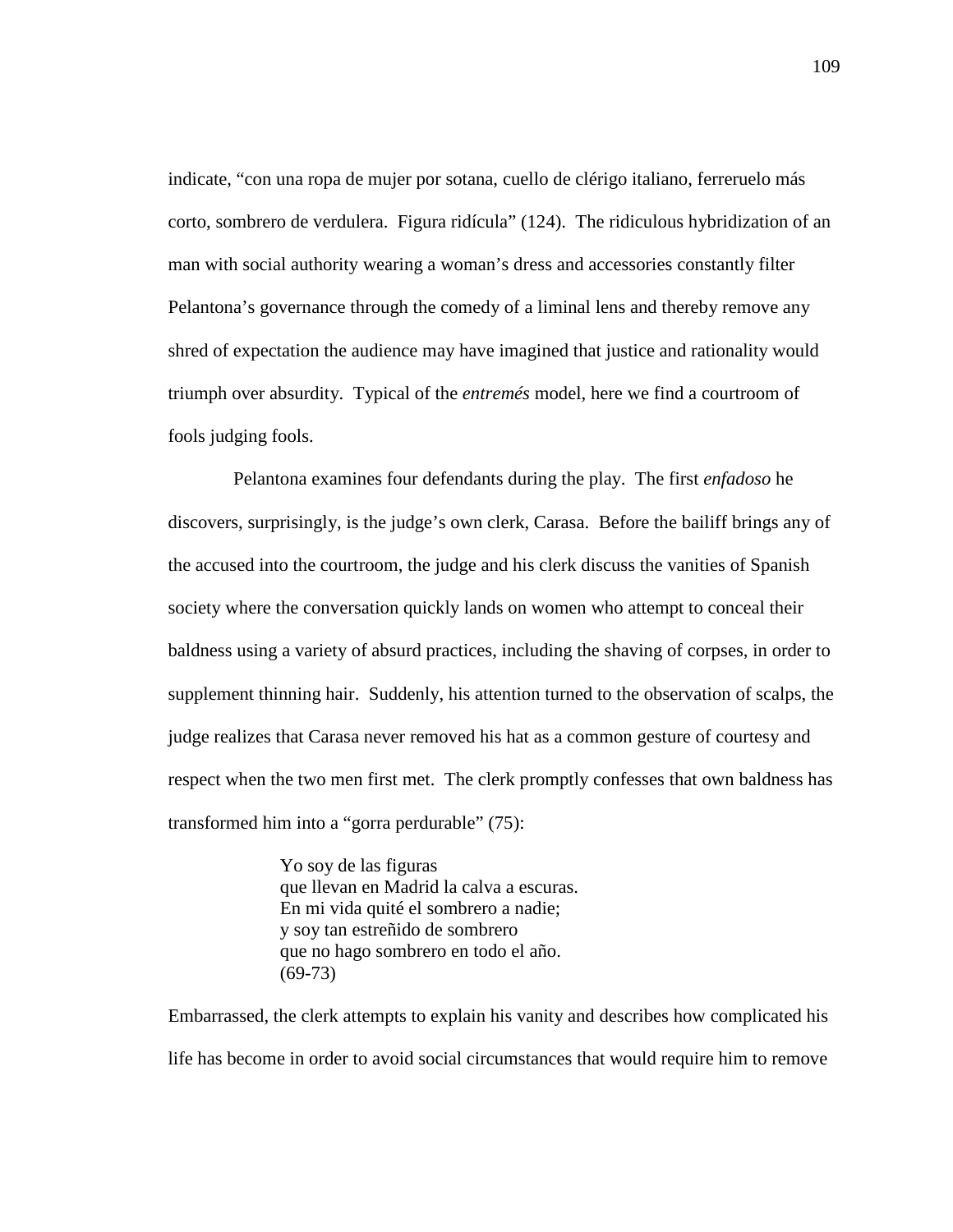his hat. In essence, his pride has marginalized him from society. The judge hears his argument but finds the man guilty on the following grounds:

> Desdichado de vos que en el enfado gorra eternal es caso reservado, ni puedo, por razón de buen gobierno, absolver de bonete sempiterno. (76-79)

Carasa, banished from the court, accepts his fate adding only, "De dormir con sombrero ya lo hago" (102), before leaving "apretando el sombrero" (126). It would appear that this initial victory lends Pelantona a touch of credibility to his self-proclaimed talent at discovering secret frailties. Perhaps this ridiculous arbiter in drag really does possess the gift of discernment.

 The next *enfadoso*, Don González, enters elaborately gushing with all the ceremony he can muster, and showering compliments on the grandness and tenderness of his moderator-superior:

> Yo, señor licenciado de mi alma; yo, señor licenciado de mi vida; yo, juez de mis entrañas, pido expreso un privilegio. (103-106)

The astute judge, undeceived by the man's flattery, recognizes the defendant instantly as a tremendous sycophant. Eager to make a memorable impression on the judge, lest he be treated equal to other *enfadosos*, González not only recognizes his sin but rejoices in it as his most distinguishing characteristic:

> Yo no soy enfadoso de traseras; yo me acuso a mi propio de enfadoso y soy enfados en superlativo, pues antes de engendrado enfadaba a mis padres, pues reñían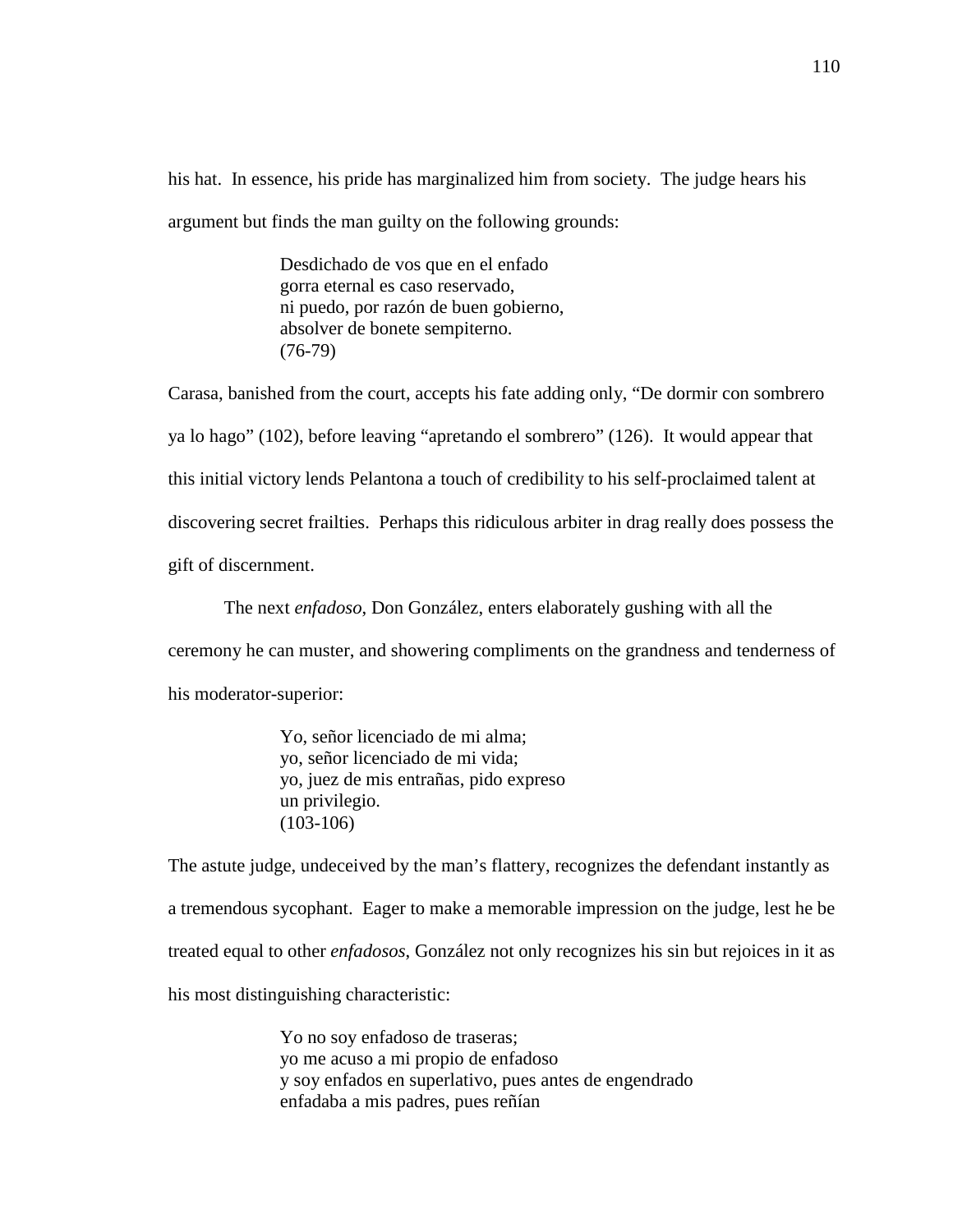porque no tenían hijos, de manera que ya yo era enfadoso antes que fuera. Soy zurdo y zambo. (108-115)

González's repeated references to "yo" and "soy" dominate the linguistic subject of his explanation, showing how even his parents bowed to his infuriating influence. Without question the man exemplifies the sins of ego, yet he carries his insolence to new heights when he insists that his self-serving pride "superlativo" exceeds that of any other *enfadoso* imaginable. As he continues, González glories in the way that his regal and excessive pleasantries of salutation, employing a tone and comportment that, as he explains it, incorporates count, duke and marquis, make him the "Caballero Extramaunción" of all who know him. Displaying no shortage of words, the man's selfincriminating monologue extends *ad nauseum*. In fact, his parsimonious grip on the conversation almost entirely forbids the judge from interjecting any kind of rebuttal or questioning, and the impertinent flatterer refuses to leave the stage even when the Alguacil enters bearing the next set of defendants.

 In contrast to the previous *enfadosos*, both men who approached the judge voluntarily, the last examinees are two women who appear in court not by their own design but rather by mandate of the law. The first woman, the beautiful Doña Luisa, so instantly entrances the judge that he almost forgets his duty, until the Alguacil intervenes to remind him that this clever siren "tiene enfadada/ toda la Corte a puro manotada" (202- 03). As if immune to her tricks in a way Pelantona is not, the Alguacil emerges as the accusatory voice of the law, explaining that, "Antes de conocer, pide a la gente,/ y es una pedidora supitana" (221-22). Luisa, like her predecessors, admits her guilt but defends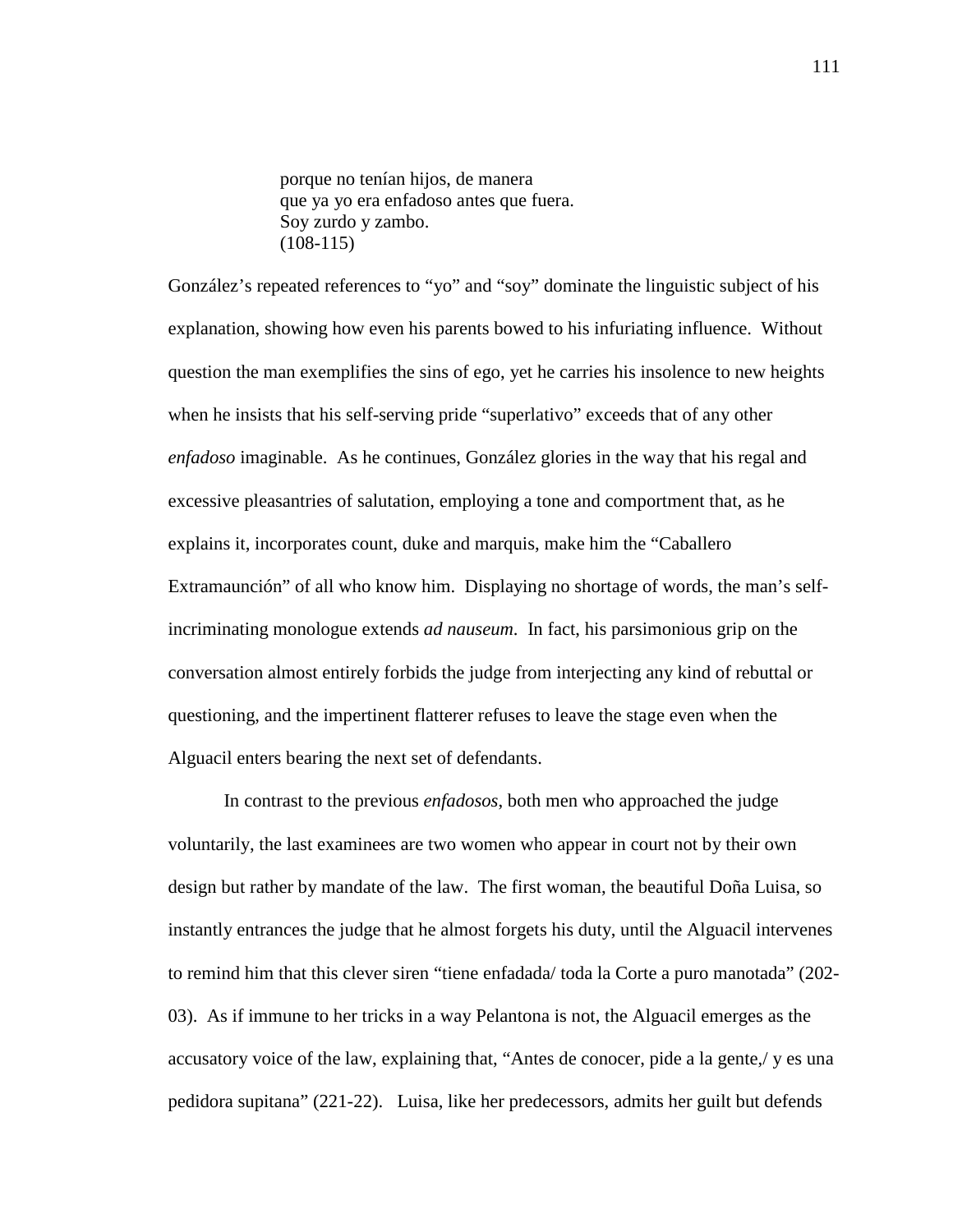her attitude both eloquently and almost convincingly. To her, asking for favors has become more than a habit but rather a fundamental and rather enjoyable way of life:

> Y estoy en el pedir tan divertida, que ayer, por preguntar a un caballero que vino a visitarme «¿Cómo está vuesarced?» equivoquéme, y le vine a decir: «¿Cómo está deme?» (235-39)

Luisa's self-assessment makes use of a play on words to illustrate the Alguacil's accusation against her. Her interest never strays from the extraction of monitary favors to the exclusion of even the simplest of social courtesies. Perhaps recognizing the judge's inability to defend himself against Luisa's comical and honeyed words, the Alguacil interrupts her explanation to introduce the last *enfadoso* of the play, Doña Lorenza, whom he alleges "ha sido cien doncellas en diez años,/ y lo tiene por trato" (246-47). In response to the accusation against her, Lorenza claims that her deceptive behavior actually serves to boost the popularity of Spain's image in the eyes of foreign visitors who return to their various nations under the assumption that the nation abounds with young, chaste and available women. The argument proves as thin as the hair hidden under the hat on Carasa's scalp and ultimately falls on deaf ears. Luisa quickly intervenes and asks for music. True to form, she gets what she wants as incarcerated musicians (also *enfadosos*) spontaneously appear to celebrate the conclusion of the play with song and dance.

 As we have seen, the interlude adheres to the liminal comedy formula of its genre in many ways. This semblance of a court of law admits a series of two-dimensional *figuras* with little or no real substance. Each character engages the lampooned figure of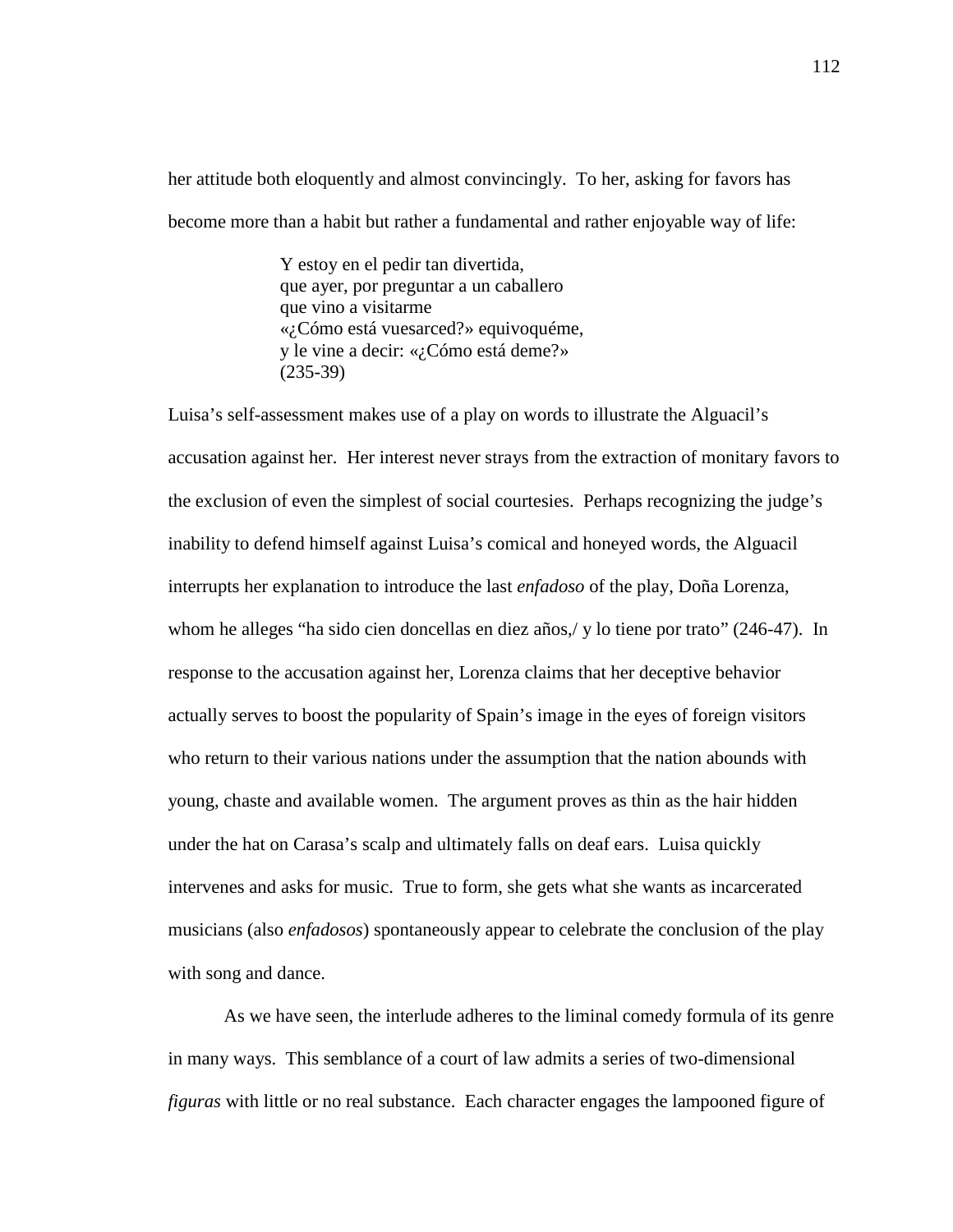authority over the proceedings, Pelantona, in a humorous way that allows the playwright to safely criticize perceived vices, in this case pride. Furthermore, the guilty parties, also typical of the interlude, speak with a degree of frank confession regarding their sins. In this regard *Los enfadosos*, using a formula similar to dozens if not hundreds of other *entremeses*, fails to demonstrate the rich and creative imagination of a man like Francisco de Quevedo. Yet the play distinguishes itself within the genre by the remarkable way in which the poet distorts, reinvents and manipulates language in order to offer a critique of Spanish vanity. Consider, for example, the extensive amount of word play dedicated to the theme of baldness. After describing his abilities to Carasa, Pelantona asks his assistant, "Usanse todavia antojicalvos" (12). The understandably personal reference to "antojicalvos," an unusual combination of the words *antojo* and *calvo*<sup>16</sup>, causes Carasa to respond with an equally clever terminology for hair loss: "Mucho se usa coronilla en cueros" (13). Now described as a crown of skin, this tit for tat sets in motion a lengthy series of word play involving baldness. Pelantona begins the pseudo-contest, saying:

> Conviene restañar la calva luego; que se introducen todos en calvinos y se vuelven los hombres perros chinos, y como al hombre quieren las mujeres (llévase esta doctrina) solo para pelalle,

 $\overline{a}$ 

<sup>16</sup> The word *antojicalvo* also appears in *El hospital de los podridos*, an *entremés* sometimes attributed to Miguel de Cervantes. In the play, Gálvez laments his state after being scorned by the woman he loves. Secretario, observing the scene explains, "Este hermano se pudre de que una dama muy hermosa deste lugar está enamorada de un hombre calvo y que mira con un antojo." Gálvez responds with disbelief: "Pues ¿no me ha de ir? Que más quisiera verla enamorada de un demonio. ¿Por qué una mujer tan hermosa ha de favorecer a un hombre antojicalvo?" (Cervantes, *Hospital de los podridos*, paragraph 6).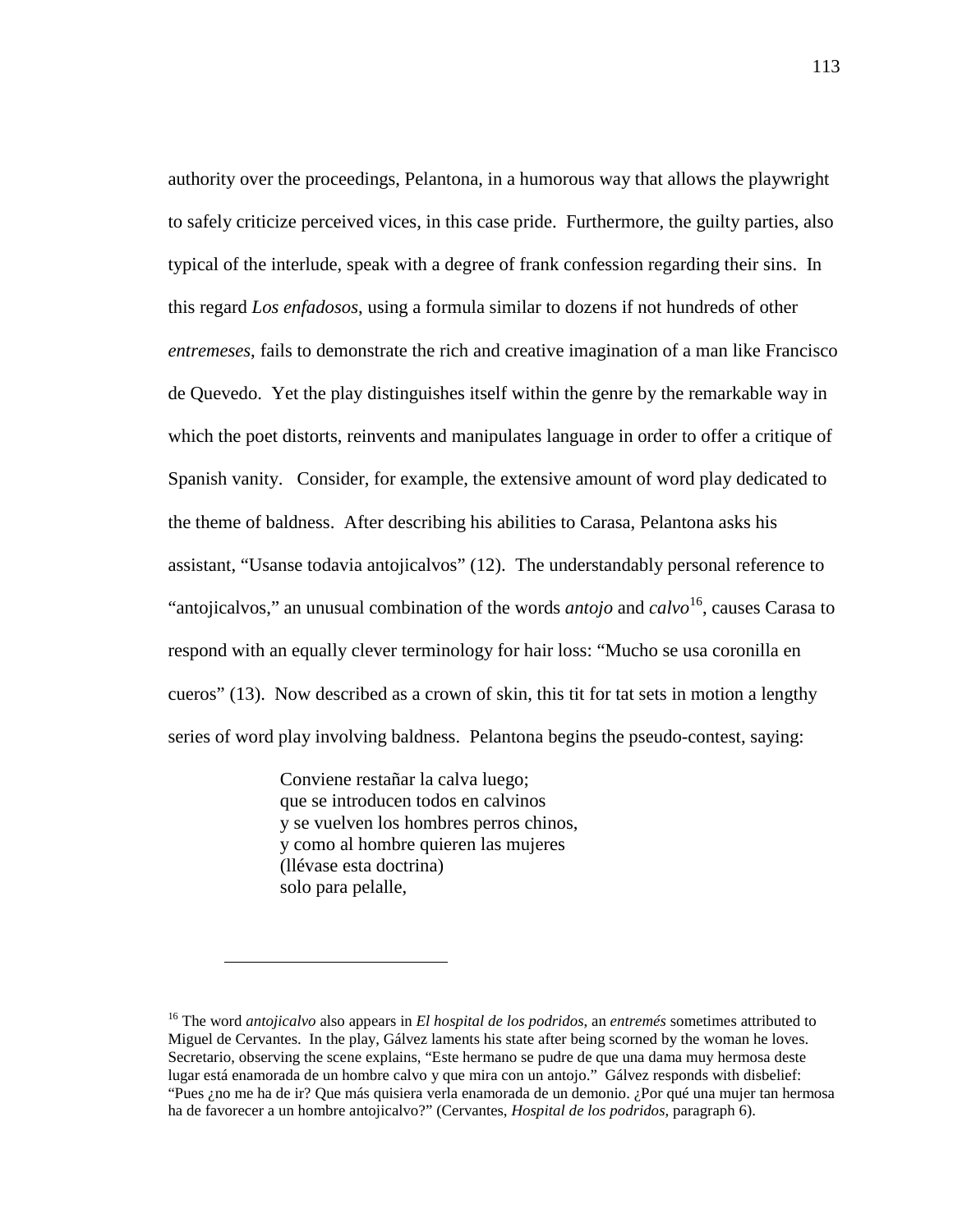sienten, al repelar todo cristiano, que las gane la calva por la mano.  $(14-21)$ 

The twisted game of word association allows the poet to expand the initial reference to bald-induced vanity and connect the vice to the misogynist opinion that women maintain the appearance of beauty in order to strip away all of a man's possession, including his hair. At this point the poetic discussion intensifies to more directly resemble the thinly veiled voice of Quevedo himself, as the baroque, rapid-fire game of words spins to a climax much like an Abbott and Costello comedy routine:

| Carasa: | Digo señor, que hay calvos y calvarios,  |
|---------|------------------------------------------|
|         | calvones y calvísimas calvudas,          |
|         | calva Annás, calva Herodes, calva Judas. |
| Juez:   | Hijo Carasa, en buen calvería,           |
|         | calva teñida, sucia y con ribete,        |
|         | ha de llamarse chúrrete calvete.         |
|         | $(22-27)$                                |

Quevedo's intensifying linguistic strategies mirror the growing desperation of folliclychallenged practitioners as they struggle to maintain the appearance of beauty. These individuals chip away at their true identities and, similar to the physical transformation that accompanies the patrons of *La ropavejera*, they slowly mutate into strange, hybrid creatures. Far from an isolated phenomena, the judge remarks that Court has become full of these "guedejas en pena" (41). He even recoils upon seeing flowing locks of stolen hair the way Perseus turned from Medusa, calling them, "rizos [...] hechos culebros" (44). Ironically, although the men accuse women of going to extreme measures to conceal age and baldness in order to literally save face, Carasa, a man, proves the guilty party of the play. Although vanity proves his downfall as well as for the women, he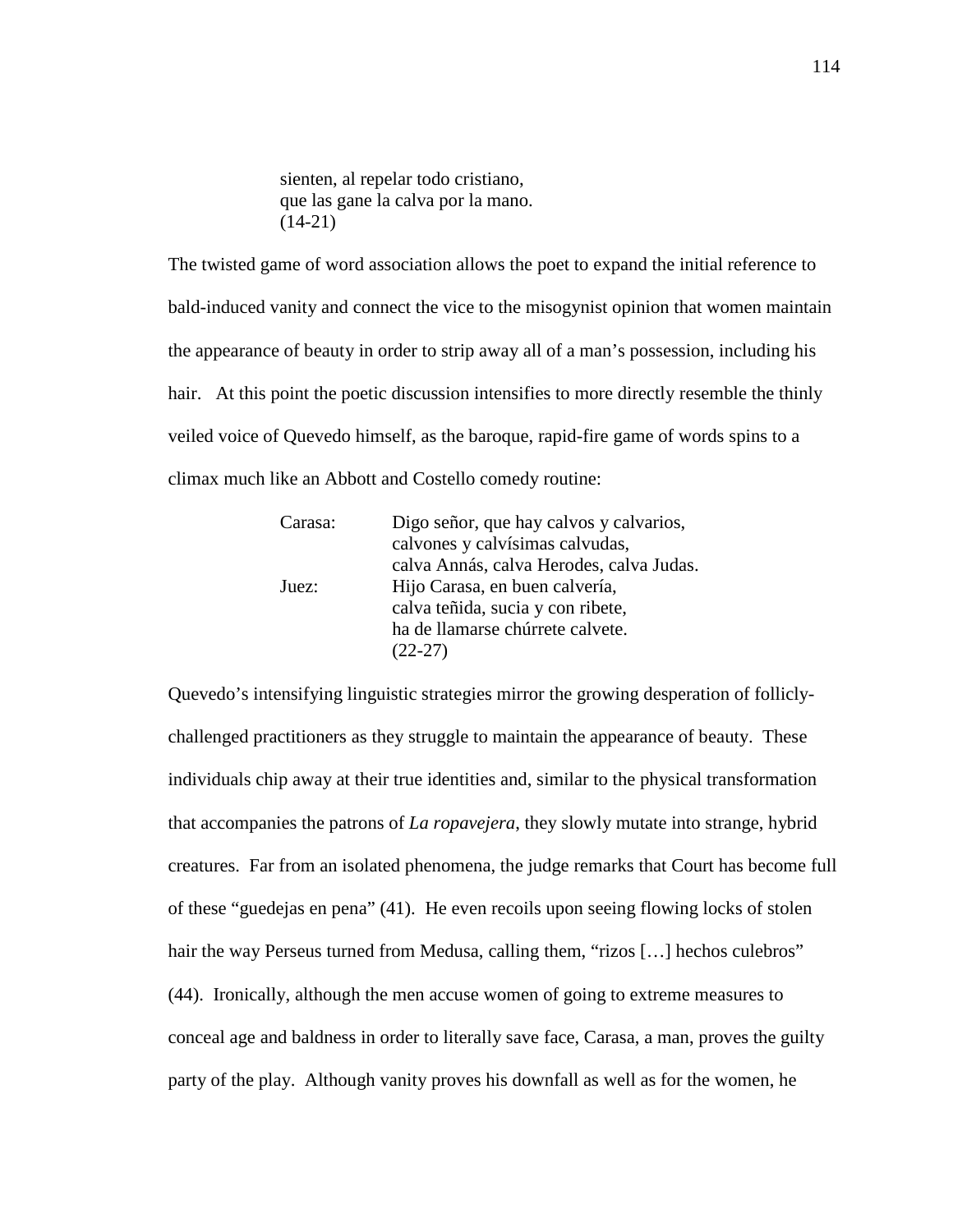insists that his hat, as a component of social behavior, and his refusal to remove it has, like the "rizos culebros" become the external symbol of his deformed honor: "soy un hidalgo y muy mal criado" (84).

Quevedo also incorporates the notion of time similar to the way he does in *La ropavejera*, where the shopkeeper's customers suffer from the anxiety that time somehow eats away at their bodies. Pelantona explains that the wig-wearing members of the Court engage in such extreme practices precisely because, "quieren hacer cesar atrás las vidas,/ dando a entender que pueden con engaños/ hacia la cuna recular los años" (33-35). Later, when speaking with the Alguacil about Luisa, the woman who wants it all, he admits that no woman seeks a greater portion of one item in particular: "no tengan años las mujeres" (201). The denial of time as a minor theme in *Los enfadosos* links the interlude with *La ropavejera*, a play Asensio that believes represents a continuation of the former.

Nevertheless, here Quevedo chooses not to explore the motivations of a person's vanity so much as the negative impact that vanity has on others. Carasa's preoccupation with his baldness causes him to regularly breech the niceties of social protocol and anger the person offended. González's "enfado en superlativo" sets him up as a hollow, disingenuous target for the ridicule and scorn of his peers. The play's only women, Luisa the slothful freeloader and Lorenza the greedy, lusty and falsified "virgin" come to embody the aggravating friend, neighbor or relative that takes without giving back and betrays our trust. In each case Quevedo labels his creations as "enfadosos," not for the rage they cause themselves but rather for the rage they inspire in others and therefore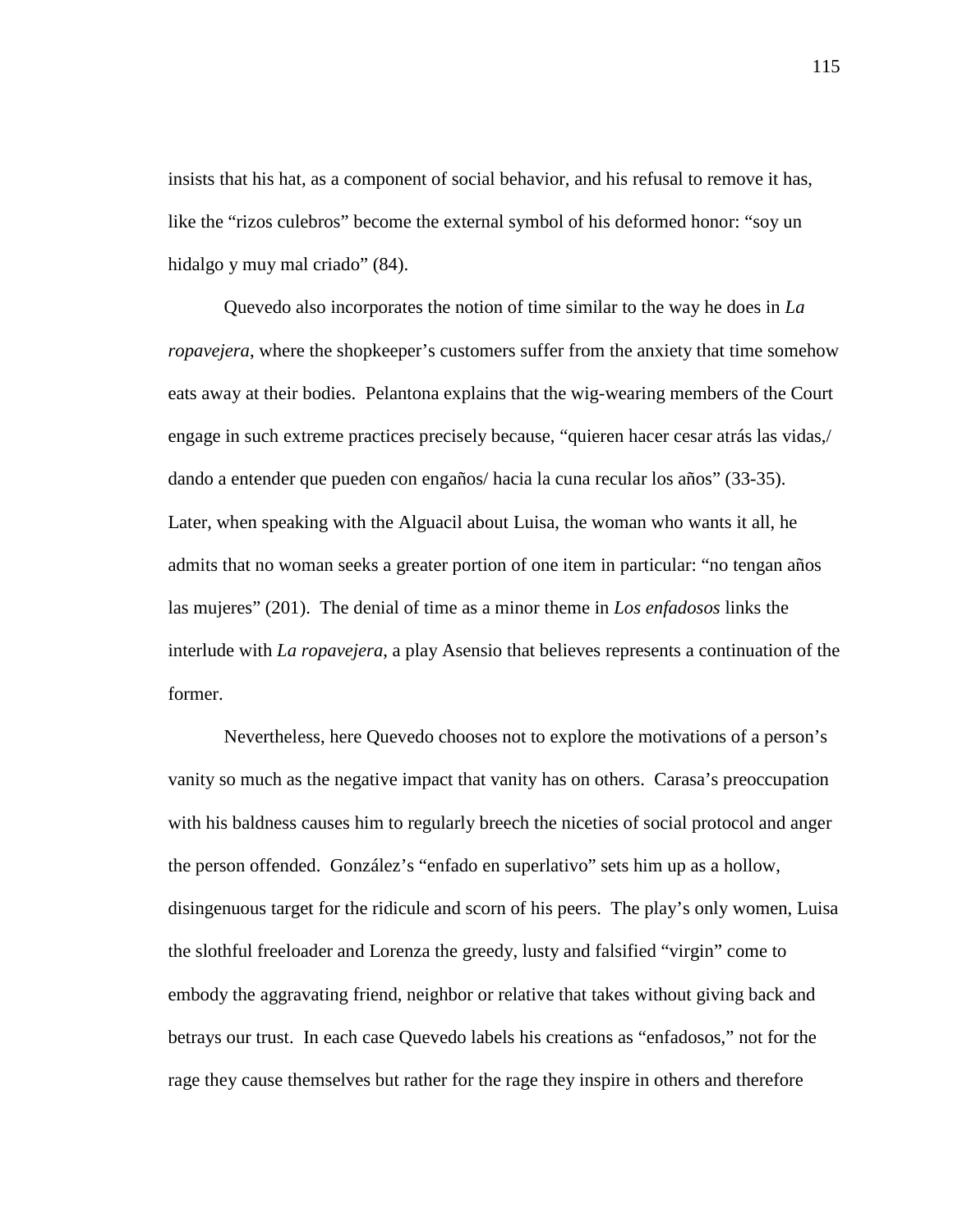become the instruments of their own undoing. In a very real sense, they are the "vain talkers" divided against themselves that St. Augustine warned his readers to both recognize and avoid:

> Let them perish from thy presence, O God, as vain talkers, and deceivers of the soul perish, who, when they observe that there are two wills in the act of deliberation, go on to affirm that there are two kinds of minds in us: one good, the other evil. They are indeed themselves evil when they hold these evil opinions—and they shall become good only when they come to hold the truth and consent to the truth that thy apostle may say to them: "You were formerly in darkness, but now are you in the light of the Lord." (Book 8, 22)

In the brief instance of the play we do not see a change in behaviors as each sinner discovers virtue and holds to it, nor, in my opinion, does Quevedo intend such. Rather, the liminality of the genre allows the poet to poke fun at four examples of vices that plague his own culture in a light-hearted and harmless spirit. Ultimately, as Pelantona indicates at the end of the interlude, these kinds of "vain talkers," despite their harmlessness, grow tiresome and the simple redirection of one's attention to merry music wipes them from the stage as easily and effectively as a tiny ray of light pierces through the darkness.

#### Entremés del marido fantasma

*El marido fantasma* humorously introduces a subconscious space between reality and the imagination in order explore the sin of pride and equate marriage with a life of punishment. The play follows Muñoz, a young man described in the stage directions as, "de novio galán." In a conversation with his friend Mendoza, Muñoz explains that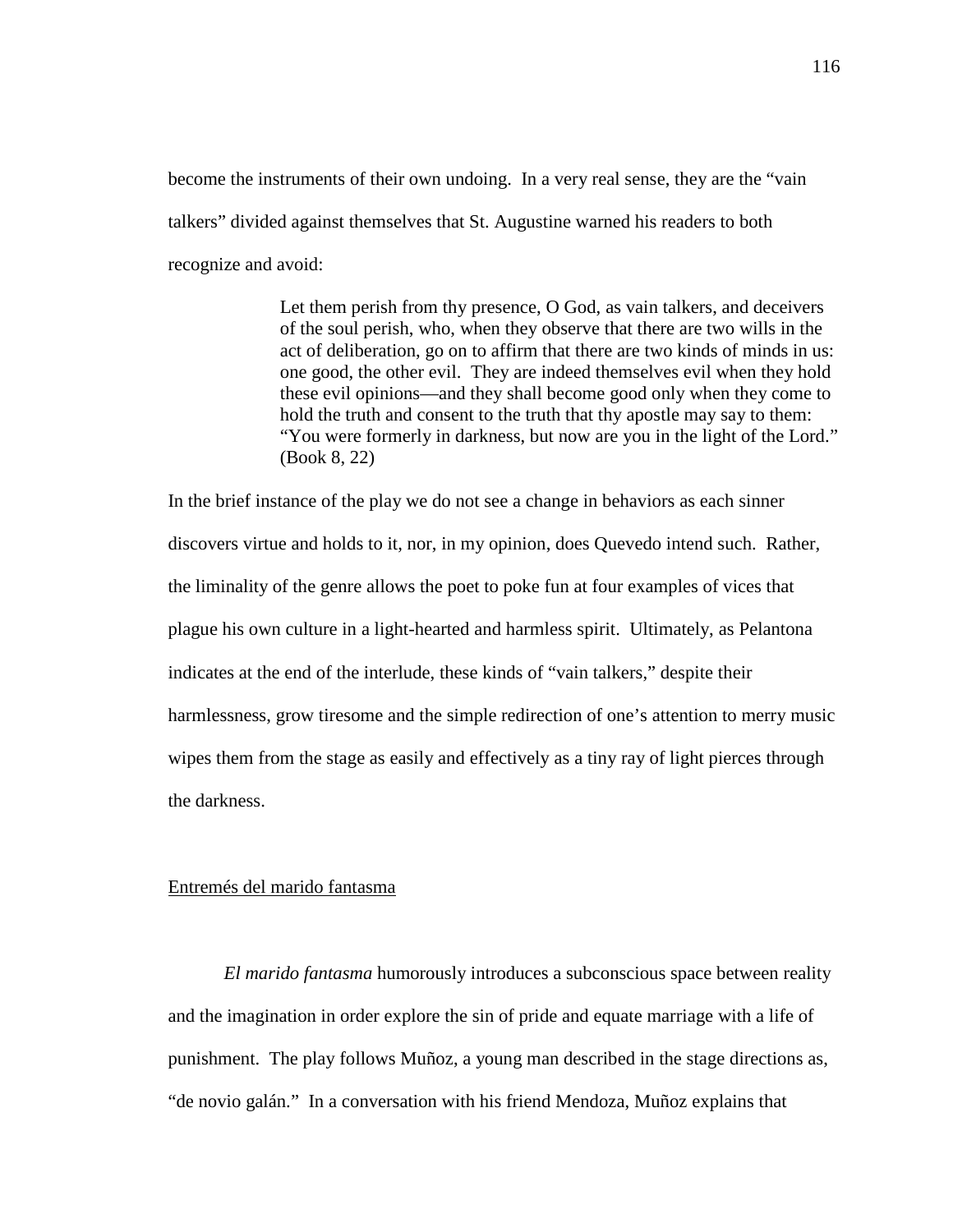although he may appear ready for marriage he has not yet found his bride. Having given the matter a great deal of thought, Muñoz describes the ideal woman whom he seeks:

> Yo estoy enmariado; mas la mujer que quiero no ha de tener linajes ni parientes; quiero mujer sin madres y sin tías, sin amigas y espías, sin viejas, sin vecinas, sin visitas, sin coches y sin Prado, y sin lugarteniente de casado. (11-18)

Mendoza reacts with astonishment. Rather than discourage his friend from pursuing such a course, or lauding maternal virtues, he wonders if such a woman, one free from all familial and personal attachments, especially female relations, even exists. Muñoz, perhaps a bit smug at the brilliance of his original idea, declares, "Ella es invención nueva" (23), showing himself completely detached from anything but his own desire.

The self-centered Muñoz has instead crafted in his mind a woman capable of satisfying his every wish, even if he must defy the very laws of nature to do it. Before he can explain further, Mendoza thinks of perhaps the only woman in history to warrant such a description. Eve, he remembers, had neither mother nor aunt, and certainly had no prying neighbors to speak of, although he admits that even she, the woman "invented" by God himself, entered matrimony with unwanted baggage: "tuvo culebra" (27). Muñoz remains firm in his desire and carries the example of Eve to its extreme, asserting:

> Tenga norabuena cuantas cosas enhebras; no tenga madre, y llueva Dios culebras; que una mamá de estrado es chupa y sorbe y mazca de un casado. (27-31)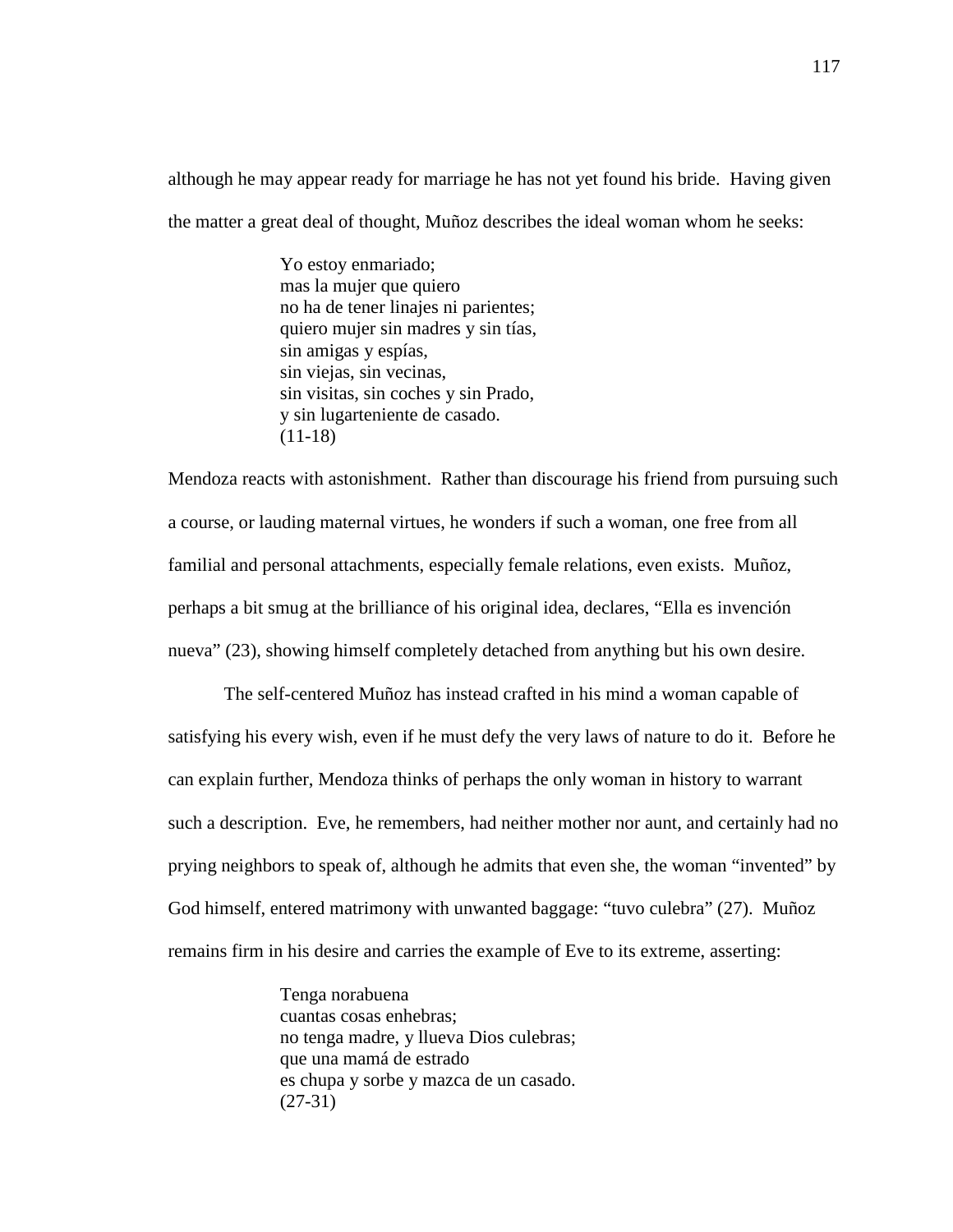Yet Muñoz, like a lawyer defending his hypothesis in open court, expounds upon his defense of the snake against the mother-in-law with a lengthy speech, something not typically seen in the *entremés*. A snake, he argues, has the decency to transport itself, while the mother-in-law "arrastra al que la tiene yernalmente" (34). The snake also exhibits a great deal of restraint when necessary, in contrast to the mother-in-law who "de cualquiera moscatel que asome,  $[...]$  se las pide y se las come" (36-37). The snake offered the gift of an apple to Eve but the mother-in law "pide toda fruta humana" (39). Certainly, the snake may hiss from time to time, but the mother-in-law "hace silbar al triste yernecillo" (42). The snake changes and replenishes its own skin while the motherin-law "si arrugó el propio, desolló el ajeno" (45). Lastly, the nefarious snake that tempted Eve may have possessed great knowledge but the even more sinister mother-inlaws and old women in the world, perhaps exceeding the devil in evil, "dicen que saben más que las culebras" (48). As a result, Muñoz stands by his desire and concludes his open declaration of selfishness by expressing his superlative preference for a woman with all manner of horrible diseases rather than family, since "el parentesco es peste en cuarto grado,/ que le padece el misero casado" (59-60).

 By coincidence, Mendoza knows of a woman in the village who may in fact fit his companion's description, a solitary woman with no family to speak of, and he promptly leaves to seek her out. Muñoz, now alone on stage, drifts into a sleeping vision where he hears his name called in a mournful voice echoing the impassioned plea of Jacob Marley that introduces Ebenezer Scrooge to a night of ghostly visitations. Like Marley, Lobón has returned in agony and grief to warn his former friend of a fate worse than death: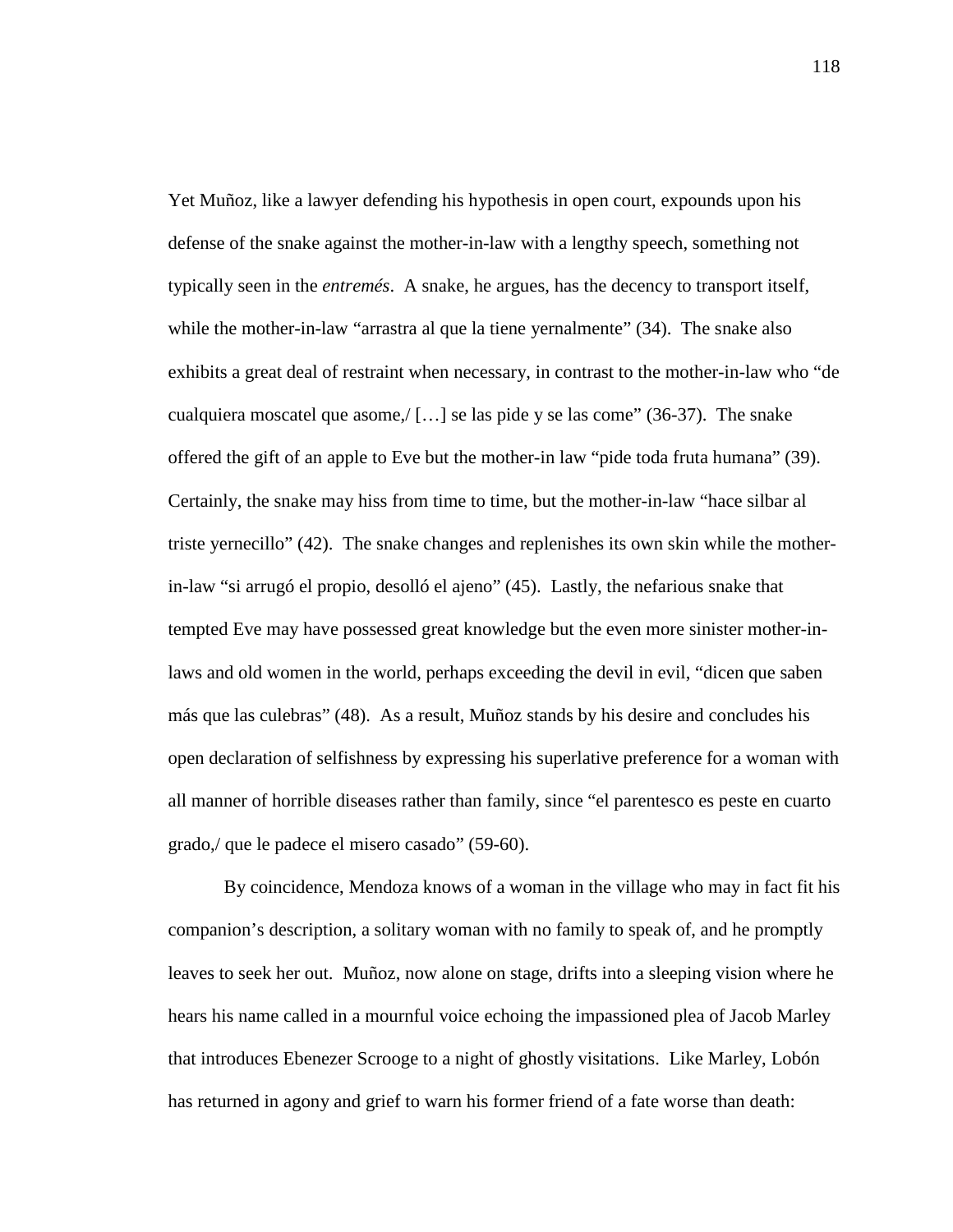marriage. Of course, he has not come alone. Following his every move, Lobón's wife, her parents and even the matchmaker that arranged the fated union, cling persistently to the newlywed and slowly bleed him of possessions and sanity. His in-laws, critical of their new son's every move, accuse him of failing to deserve so great a prize as their daughter, while the matchmaker calculates endless fees for his services. Lobón's new wife, for her part, demands an unending list of entertaining comforts, including parties, clothing, jewelry and fancy meals that have exhausted his finances. "Sácame de la suegra que padezco," pleads Lobón, "Sacar de suegras es sacar de penas" (164, 166).

 Muñoz awakes from his ghastly vision with new resolve to flee from the bonds of marriage, only to find a mysterious woman by his side. She tells him that her name is Oromasia de Brimbronques, and that "calva de amigas y parientes" (184) she has come hoping to make Muñoz her eighteenth husband in yet another marriage of financial opportunity. Just as Muñoz marshals his courage in defense of his "gusto y […] contento" another visitor appears. Lobón returns, this time in the flesh, and as the stage directions indicate, "Aparécese lleno de luto" (p. 81). Thanks to an unexpected fever, and with a little help from an understanding doctor, Lobón finds himself a recent widower and the wealthy inheritor of his former wife's estate. In contrast to the supplicant attitude of his ghostly doppelganger, the living Lobón morbidly urges his friend to marry with all due haste:

> Cásate, Muñoz amigo, cásate luego de choz; que todo puede pasarse por ver ir en procesión,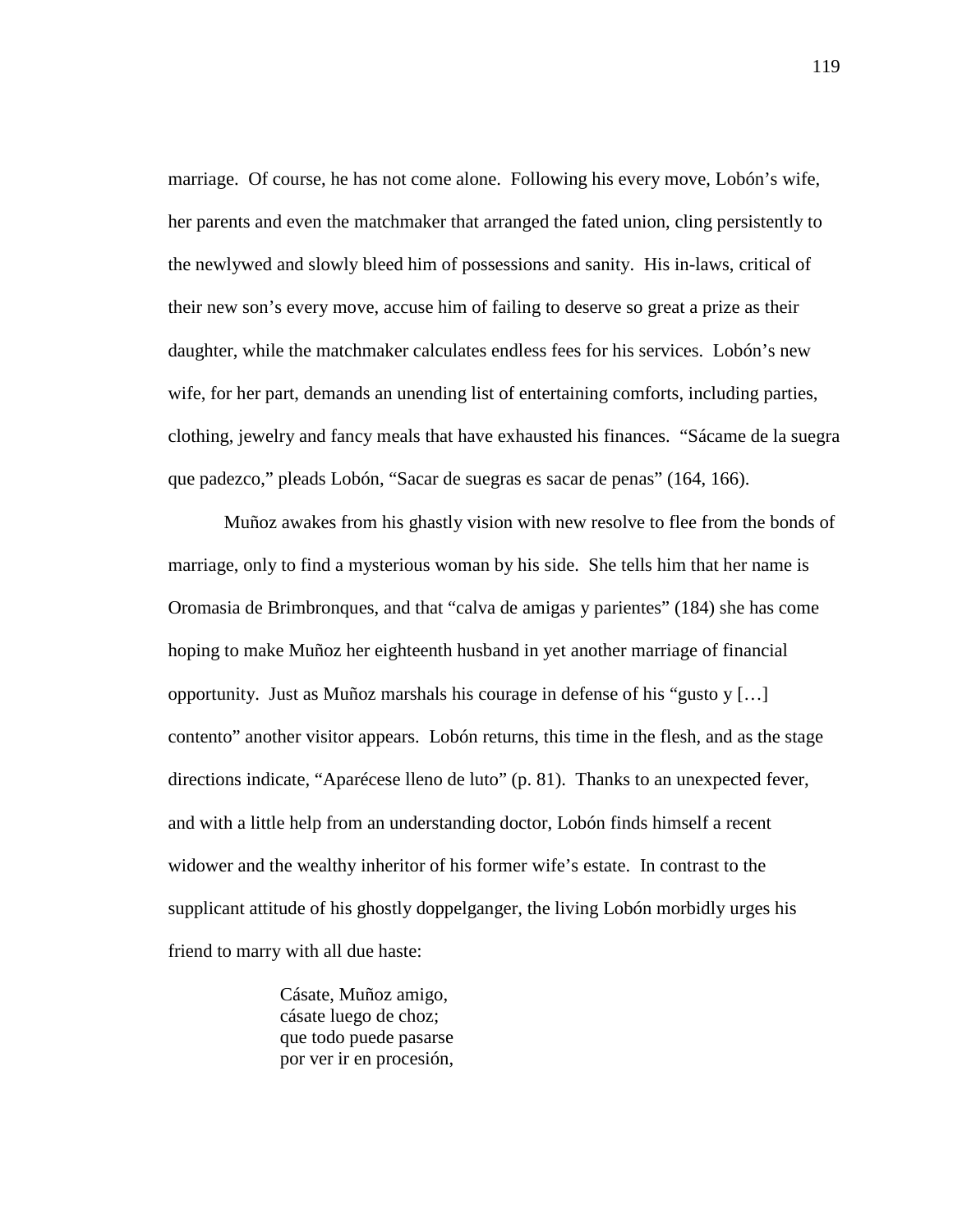chirriada de los niños la mujer que nos cansó. (240-45)

Muñoz thinks he has fallen into the perfect plan. He will take the untethered Oromasia to wife and, following a brief period of time, conspire to have her killed: "Aun no durará esta esposa/ un año, según yo soy" (250-51); "Para todos hay entierros; capuz tengo prevenido" (261-62); "Sin duda seré heredero" (265). Little does he know that in Oromasia his selfishness has found its equal, if not its superior. As Muñoz gazes on his perceived ticket to riches his unchecked pride blinds him from recognizing Oromasia's seventeen marriage certificates for what they really are: trophies of previous conquests and omens of his own undoing. Without realizing it, he stands in the presence of exemplary pride and an ambitious con artist. He may have plans to eliminate her within the year but we learn in an aside that she will out-swindle him in less than a month: "Para un mes tiene marido,/ en éste, mi condición" (252-53). The musicians, attempting to conclude the scene on a merry note of song and dance, try in vain to prevent the fateful marriage and remind that viewer that this unholy union of self-serving appetites, despite receiving the blessing of Lobón, will only end in tragedy.

 Transitions into and out of liminal spaces dominate the development of the interlude. Muñoz's appearance as a bridegroom without a bride instantly identifies the play's marital satire for the audience but it also disassociates him from marriage in a way that transforms his character into a walking contradiction. More than a man on a selfish quest for the impossible, he is at once neither single nor married. Nor is he the phantom husband of the play's title. Rather, as an embodiment of self-serving pride, Muñoz is a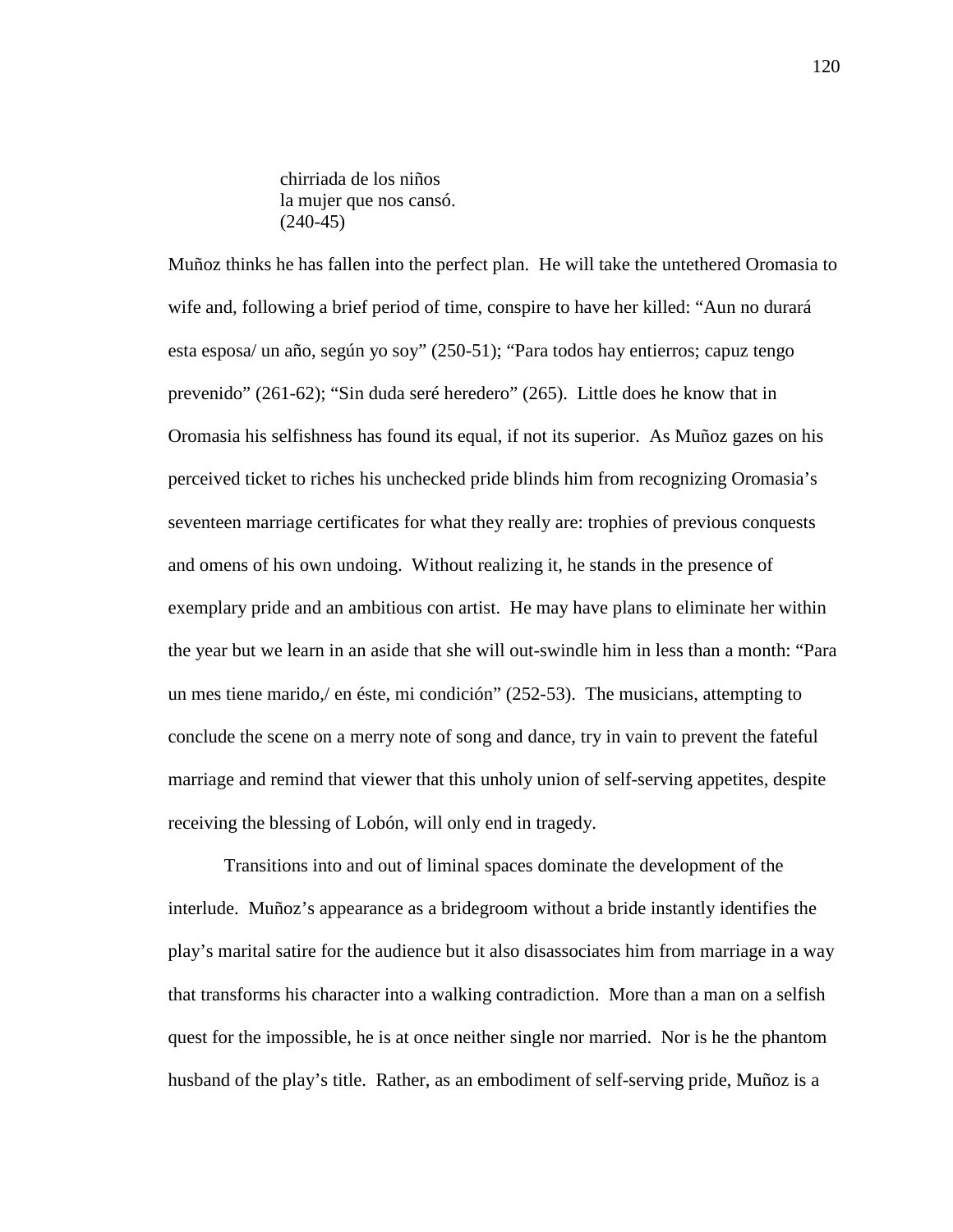dangerous, marital mercenary on the prowl for Machiavellian rewards with little consideration for the consequences those designs will have on others. His twice uttered declaration, "No quiero madre, y llueva Dios culebras" (69) likewise defies religion and presumes his own supremacy over his circumstances. Having denied familial roots and almost daring God to curse him with a Biblical plague, Munoz rejects both man and maker in favor of some unnatural intermediary phase betwixt heaven and earth that he almost certainly has invented for himself.

Just before drifting into sleep and experiencing his frightful vision, Muñoz offers the following prayer:

> Señor, tú que libraste a Susana inocente de los viejos, pues escuchas mis quejas, líbrame de las madres, suegras, tías, que es chilindrón legitimo de viejas; y como defendiste del lago de los leones el Profeta, en las miserias mías defiéndeme del lago de las tías. (96-104)

The reference to Susana alludes to the apocryphal account of a beautiful and virtuous wife condemned to death for a crime she did not commit. Before receiving her sentence she makes an appeal to God to recognize her innocence. The prophet Daniel receives inspiration to question her accusers separately. When the men fail to corroborate their accounts of the crime Daniel declares Susana's innocence and orders her accusers stoned. This same prophet Daniel famously faced the "lago de leones" and, also by prayer, surfaces the next day entirely unharmed from his stay in the lions' den. The combination of the two references results in a binary parallel demonstrating how Muñoz sees himself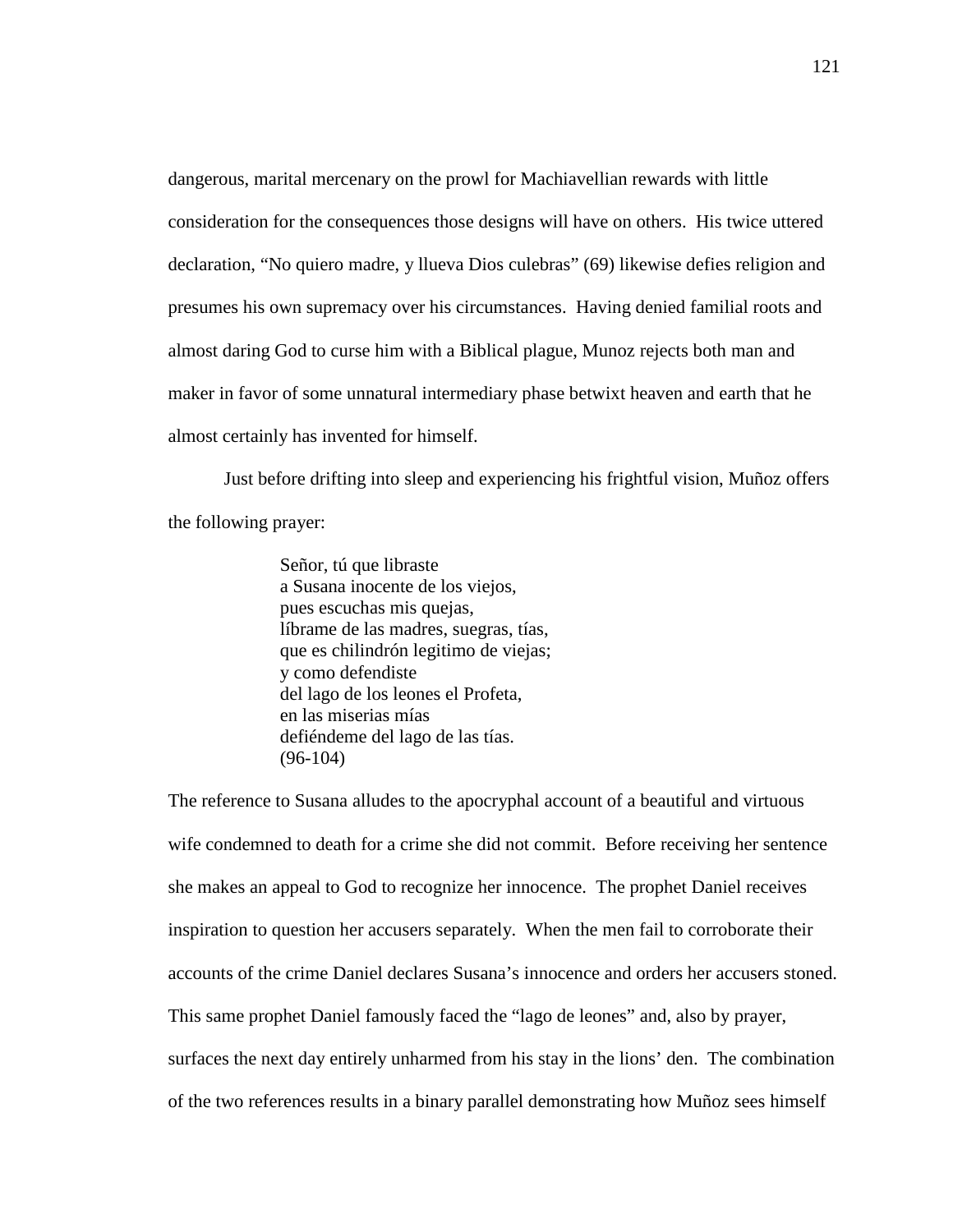as both another victimized Susana and a visionary prophet, condemned to death by the false-accusing, ravenous women eager to devour him. Considering his prior defiance of God, and the utterly false message delivered by the phantom husband, Muñoz emerges from his subconscious journey through the liminal not as a humble believer having received divine assistance but rather as a self-serving witness to the projection of his imaginations and desires. In essence, his pride causes him to replace God and true revelation with his own preferred version of heavenly visitation, thereby justifying for himself his misogynist desires.

 In fact, the tentacles of pride extend beyond Muñoz to distort the very language of the interlude. Following his introduction to Oromasia, Munoz, employs a play on words in a manner typical of Quevedo's satirical style. Affirming his refusal to wed he argues:

> Cásese el rico, el virtuoso, el bueno, que yo no quiero entrar en matrimonio; que si bien lo construye quien lo alaba, empieza en matri, y en el monio acaba. (220-24)

Matrimony, in his opinion, belongs to the rich, the virtuous and the good; three adjectives he extends no effort in applying to himself. Instead, by fracturing the word into two pieces he opens up a middle space that serves to distort the word's original meaning. Instead of the holy bond between a husband and wife, Muñoz deconstructs the word into *matri*-, a reference to maternal and motherly, and –*monio*, a clear allusion to *demonio*, to produce a liminal monster: the medusa-like mother-devil. What's more, this redefining of terms also accompanies a major shift in the play's poetic structure. Prior to this realization, Quevedo employs largely *endecasilabos* in a way that, according to Lope's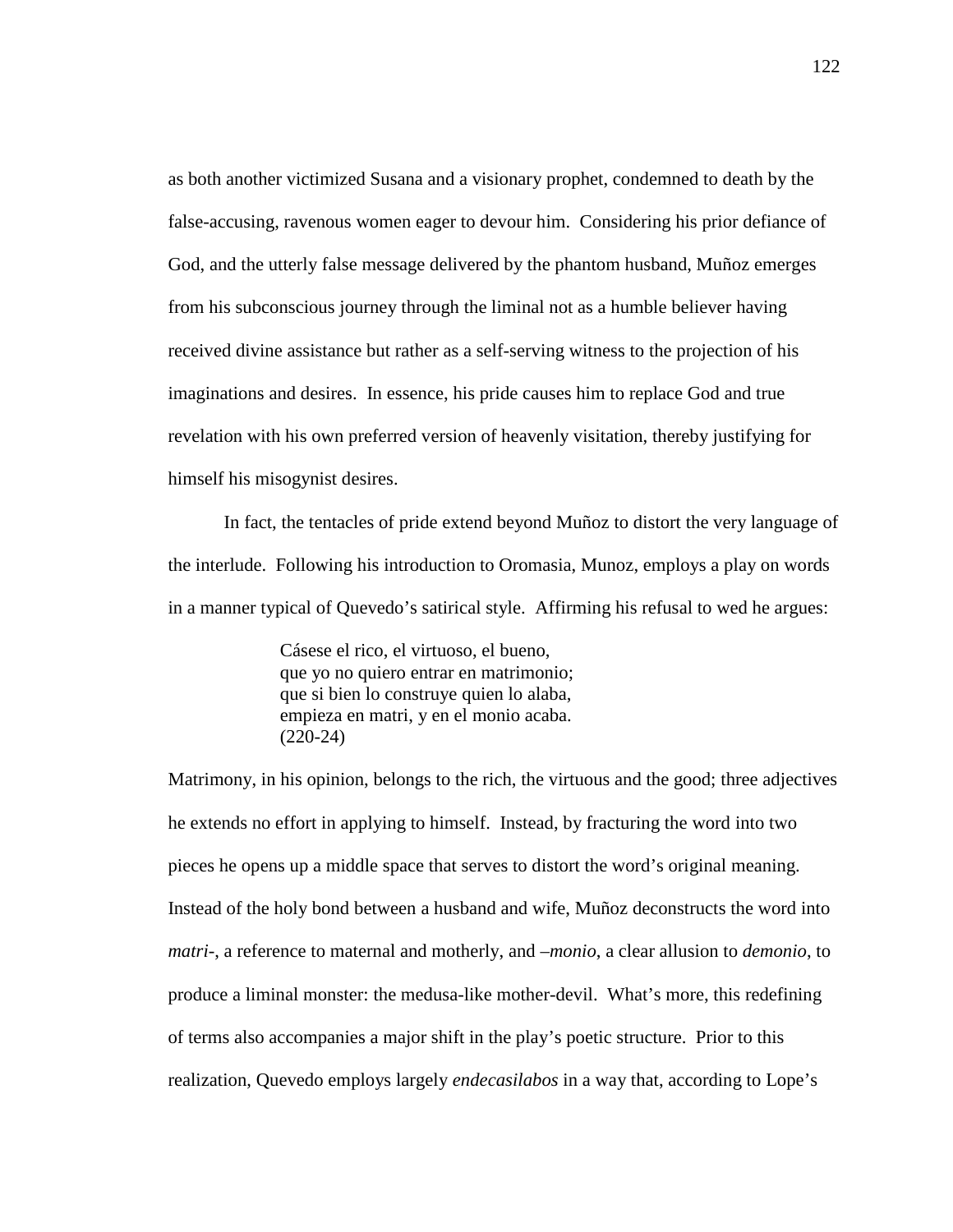*Arte nuevo*, serves to communicate "cosas graves" (311), an understandable choice given the protagonist's abnegation of marriage. Yet immediately following this reinvention of language, just as the real Lobón enters to tell his friend the happy news of his wife's untimely end, Quevedo switches to the poetic structure to *redondillas*, a form Lope indicates corresponds with "las [cosas] de amor" (312). The switch from *endecasilabos* to *redondillas*, from "cosas graves" to "cosas de amor," underscores the first real thematic shift in the interlude. Lobón's announcement causes Munoz to reconsider and redefine his previously unwavering rejection of women, marriage and the devil's *matrimonio*, and instead focuses his attention to discover his true love: money and the power to seek out his own happiness.

Not surprising, St. Augustine warned of men like Muñoz and even confessed to having behaved like them from time to time, calling them:

> men delirious in their pride, carnal and voluble, whose mouths were the snares of the devil; a trap made out of a mixture of the syllables of thy name and the names of our Lord Jesus Christ and of the Paraclete. These names were never out of their mouths but only as a sound and the clatter of tongues, for their heart was empty of truth. (Book 3, 10)

In a sense, Muñoz's reinvention of language and doctrine allows him to appropriate the play's title as his own. As the disembodied shadow of husbandry he seeks only the trappings of marriage in a way that both satisfies the clatter of his mixed ideology and, like the "vision" of his friend telling him precisely what he wished to hear, deceives him from confronting a heart "empty of truth."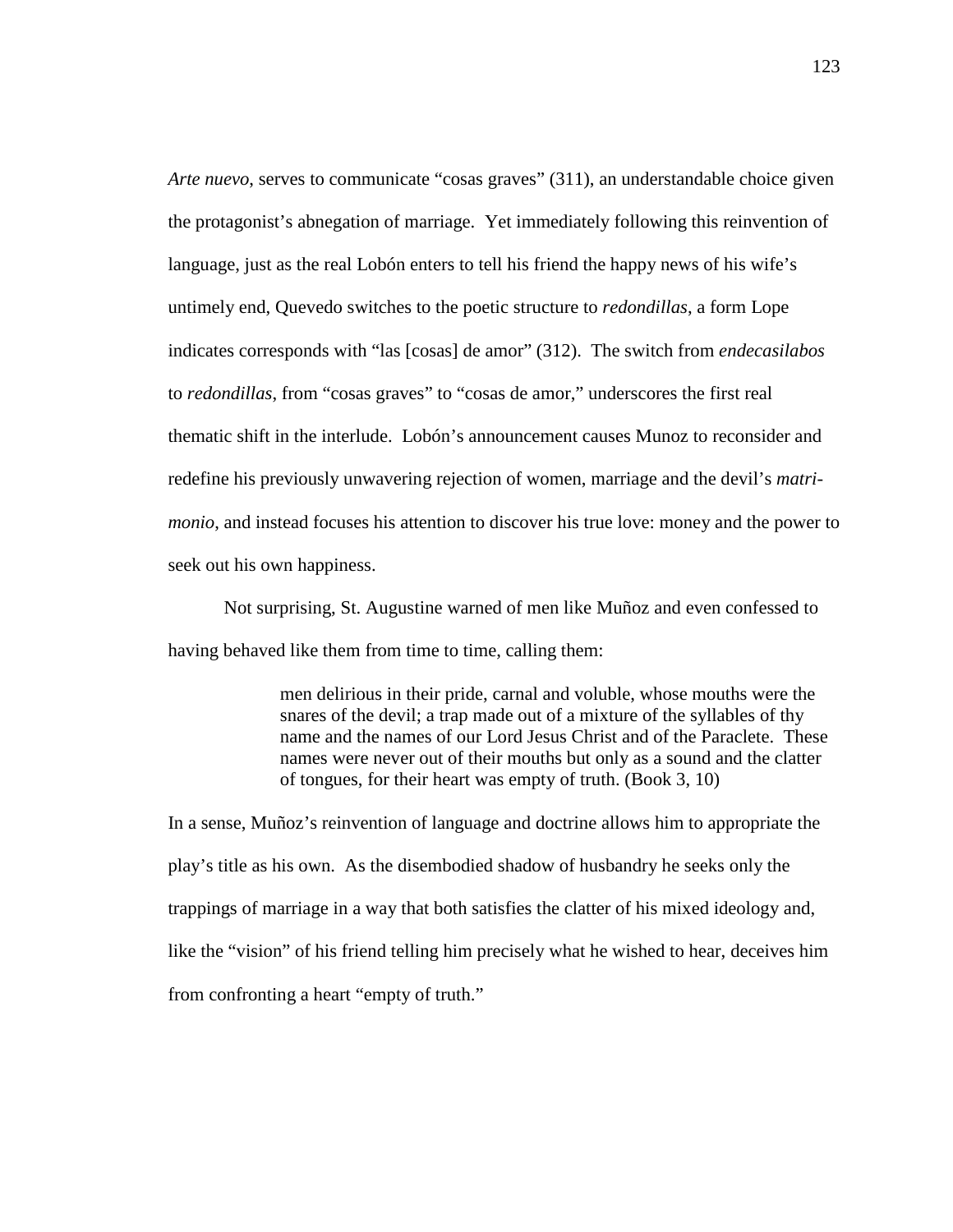None of the characters in these plays literally suffer the graphic tortures of Dante's Purgatory. None of the Ropavejera's prideful customers bear enormous stones on their shoulders but all of them reveal an emotional pain that equally weights them down until they cast of their anatomical imperfections. Muñoz's pride in *El marido fantasma* likewise inhibits him from standing upright and recognizing the dangerous woman that stands in front of him, ready to land on him like a tremendous weight. Dante's wrathful souls wander in darkness, unable to see through thick smoke, similar to the way Don González, as the "enfados en superlativo," fails to recognize that the judge, and everyone else in *Los enfadosos*, has long since ignored his incessant monologue. Likewise, María, Bernarda and Teresa, Constanzo's three wrathful suitors, argue blindly in a liminal space below the balcony, causing them to turn their attention inward upon each other and almost completely ignore the object of their desires in the process. Lastly, poor Constanzo's sloth causes his life to spin in constant danger with no rest in sight, very much like Dante's slothful forever run to compensate for a lack of spiritual fervor. While the punishments of the guilty in the interlude often emerge more subtly than they do in Dante, they similarly correspond to the sin committed with monstrous results. As St. Augustine describes, "Thus it is that by a sinner's own deeds he is himself harmed" (Book II, 13).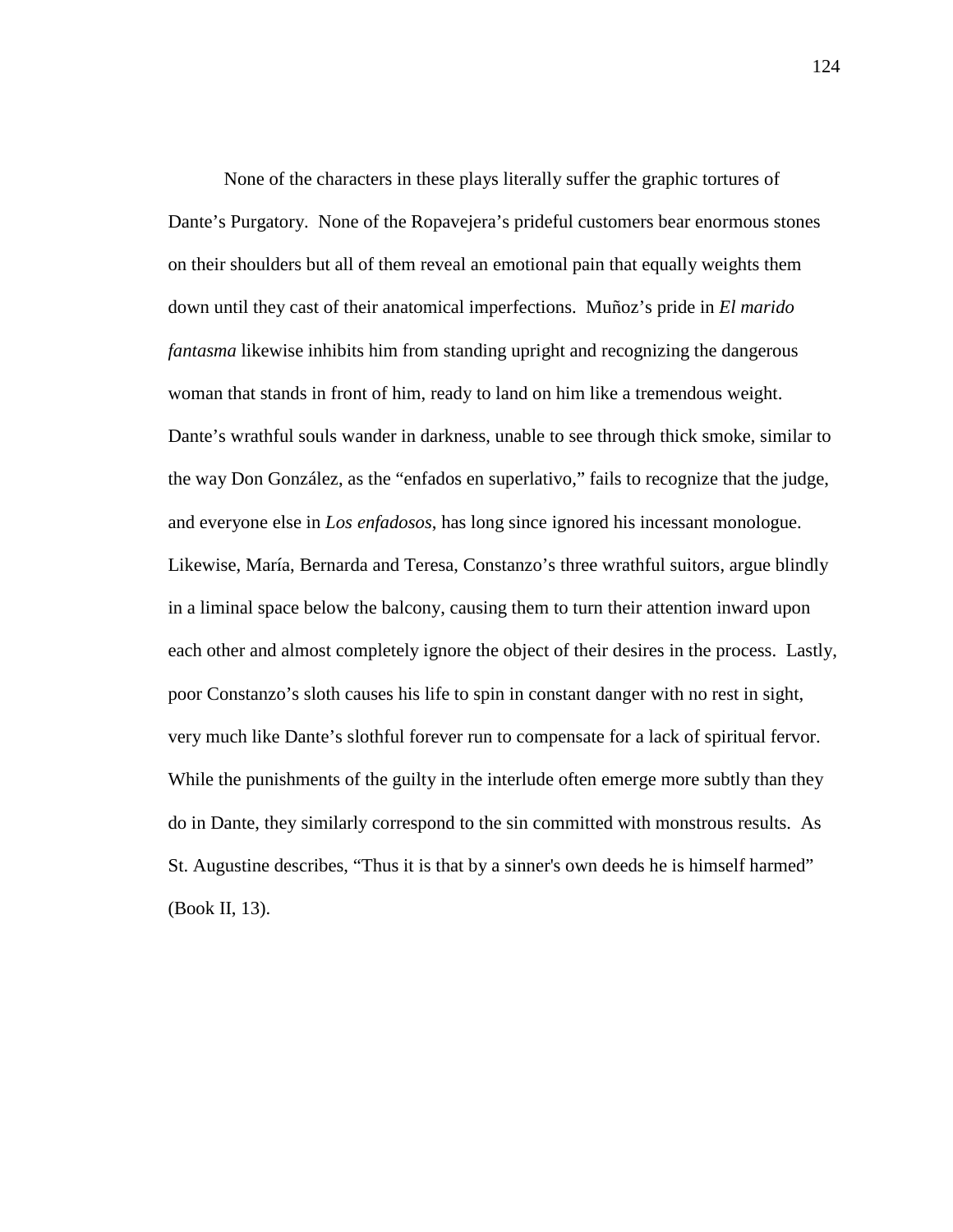# CHAPTER 4: DESIRES OF OWNERSHIP (GREED AND ENVY)

Yea, they are greedy dogs which can never have enough, and they are shepherds that cannot understand: they all look to their own way, every one for his gain, from his quarter.

(Isaiah 56:11)

The selfish desires of greed and envy easily contribute to more interludes than do any other sins. Naturally, these mutated examples of the otherwise natural human instincts to survive and progress represent prominent stumbling blocks to individuals intent on casting off the impurities brought about by "greed of filthy lucre" (1 Timothy 3:3). The New Testament, for example, includes the story of a wealthy young man who approached Jesus with the following question: "Good Master, what good shall I do, that I may have eternal life?" (Matthew 19:16). The direct and honest inquiry receives an equally direct answer from the Master:

> [...] if thou wilt enter into life, keep the commandments. [...] Thou shalt do no murder, Thou shalt not commit adultery, Thou shalt not steal, Thou shalt not bear false witness, Honor thy father and thy mother: and, Thou shalt love thy neighbor as thyself. (Matthew 19:17-19)

Perhaps unsatisfied with so simple a formula for a treasure so great as eternal salvation, the young man probes further: "All these things have I kept from my youth up: what lack I yet?" (Matthew 19:20). At this point Jesus perceives the man's heart and deals him a crushing blow: "If thou wilt be perfect, go and sell that thou hast, and give to the poor, and thou shalt have treasure in heaven: and come and follow me" (Matthew 19: 21).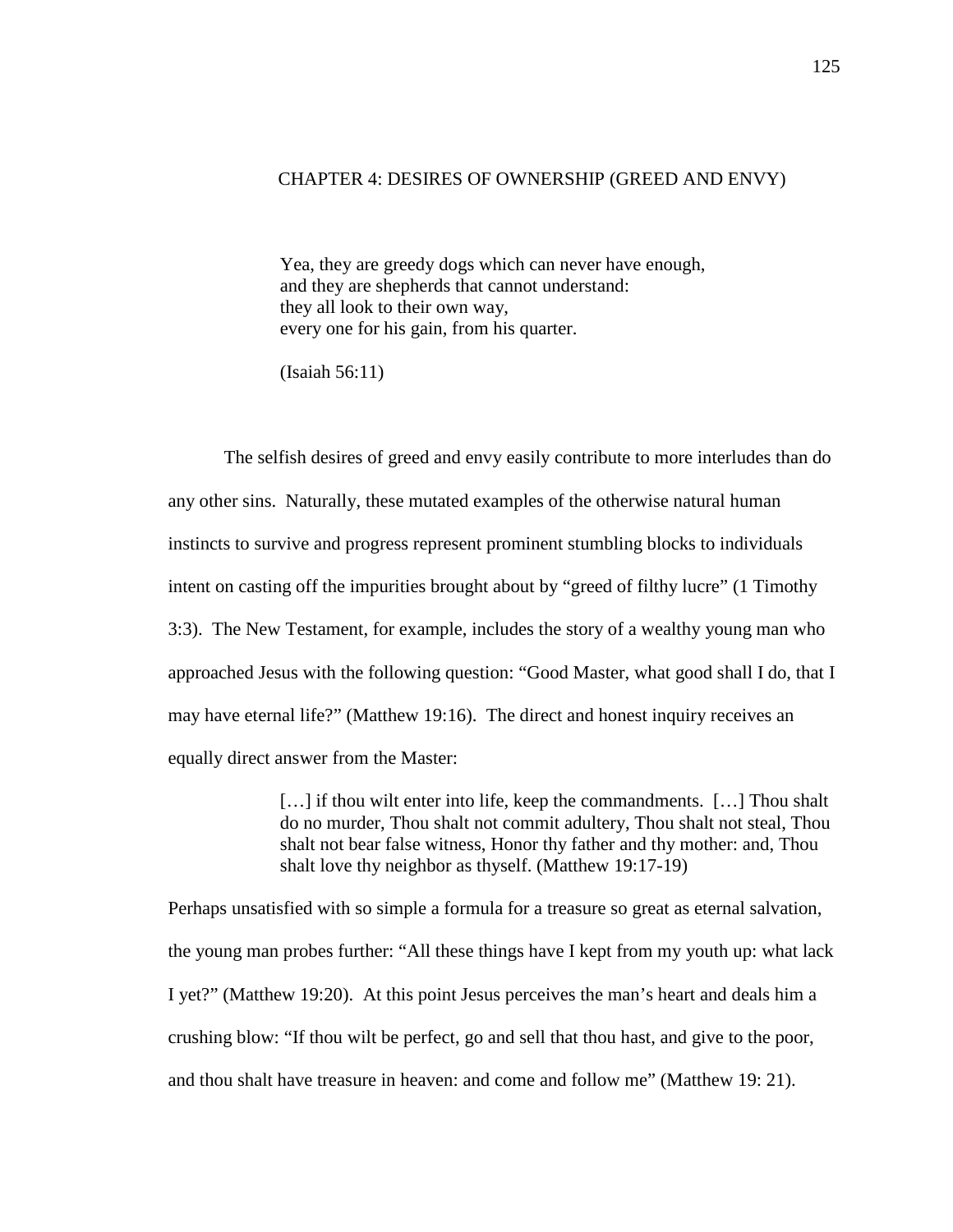Matthew's account gives no indication that any additional questions followed, and says only that, "[…] when the young man heard that saying, he went away sorrowful: for he had great possessions" (Matthew 19:22). St. Augustine includes this story in his *Confessions* to illustrate how the desire to accumulate wealth represents a theological stumbling block against an individual's progress toward God. To those souls struggling to overcome the love of money he advocates a prompt call to repentance:

> [...] uproot the briar patch of avarice; sell what you have, and be filled with fruit by giving to the poor, and you shall have treasure in heaven; and follow the Lord if you would be perfect and joined with those in whose midst he speaketh wisdom—who know how to give rightly to the day and to the night—and you will also understand, so that for you also there may be lights in the firmament of heaven—which will not be there, however, unless your heart is there also. And your heart will not be there unless your treasure is there, as you have heard from the good Teacher. (Book XIII, 24)

In the passage, St. Augustine compares greed and envy to weeds that one must pluck out of his heart. Only in this way can a man place his heart upon the treasures of the kingdom of God and find true wealth.

 Dante encountered many individuals during his journey through Purgatory who, like the young man that spoke with Jesus, chose not to sacrifice their material goods. On the second terrace, for example, Dante meets the envious, who spent their days gazing wistfully at the possessions of others only to enter the afterlife and have their eyes sewn shut with an iron wire. Furthermore, the group appears dressed in rough, earthen-colored clothing that prohibits them from standing and makes them virtually indistinguishable for the ground they sit on. These souls in torment use their blindness and humility as a reminder to keep their eyes fixed on the glory of God instead of on the treasures of their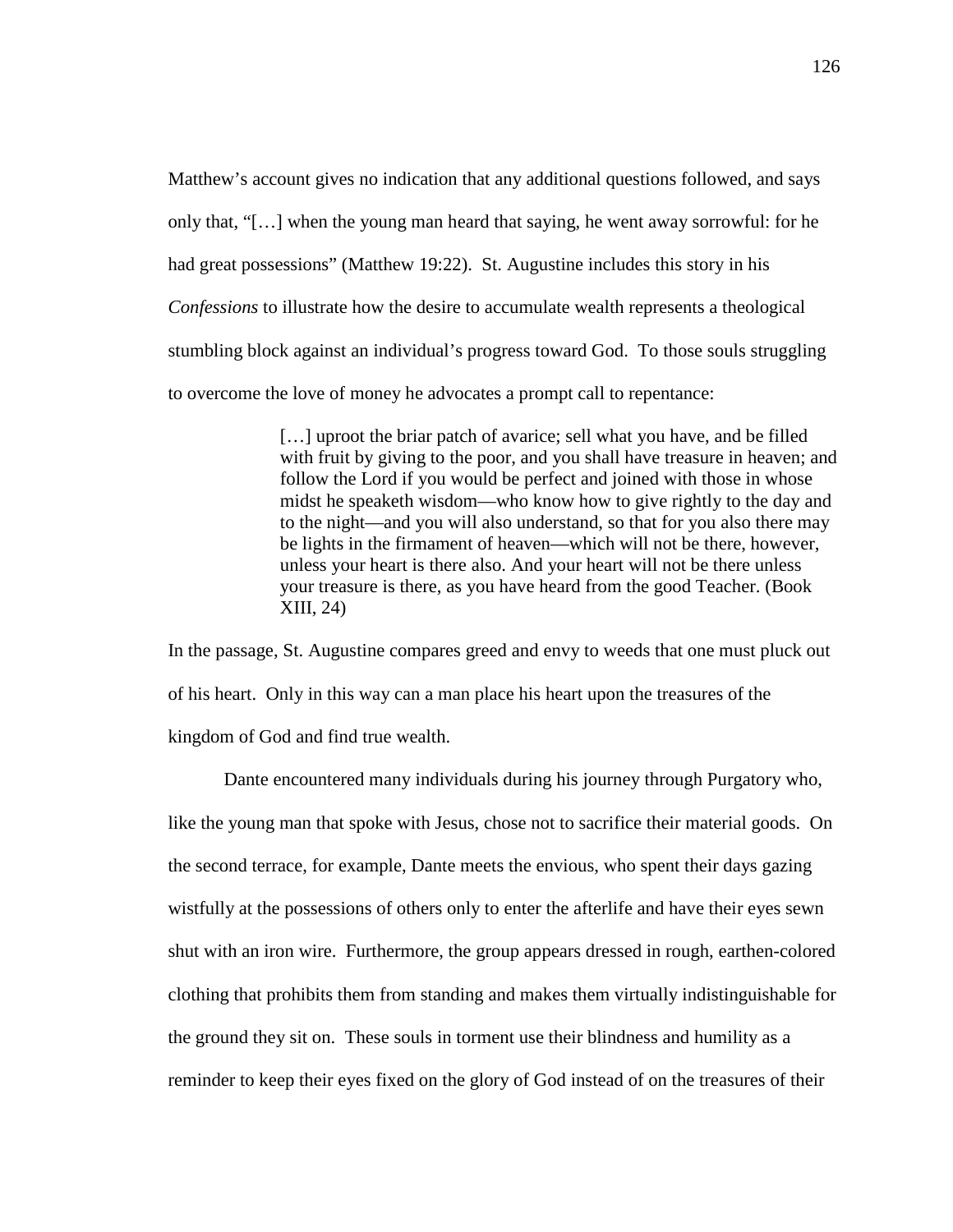neighbors. On the fifth terrace Dante observes the souls of the avaricious lying facedown and motionless on the ground. One of the captives speaks to the travelers and explains his torment saying:

> And as our eyes, intent on earthly things, Were never lifted up to heaven—so Has justice sunk them here upon the ground. Even as greed destroyed our love for good, Whereby the labor of our lives was lost, So justice holds us here in close restraint, Captive, and fettered by the hands and feet; And for so long as it shall please the Lord, We must remain outstretched and motionless. (Canto XIX)

Both categories of sin receive a punishment that strips them, not only from all power and worldly possessions, but also blinds them from observing the conditions of their companions. In this manner they learn to abandon money and objects and instead depend on God for everything they have, looking to Him alone to provide their needs as the giver of good things.

 The desire of ownership, particularly schemes to obtain riches fraudulently, represents one of the strongest and most common motivators in *entremeses*, including those by Quevedo. While greed and envy undoubtedly appear in all twelve of Quevedo's interludes to one degree or another, five in particular illustrate these sins with special attention: *La venta*, *La vieja Muñatones*, *La destreza*, *El niño y el Peralvillo de Madrid* and *La polilla de Madrid*. While interlude con artists and their accomplices do not always experience the punishments of Dante's Purgatory, they cause great distress to those around them and often serve to punish others for the practice of sin.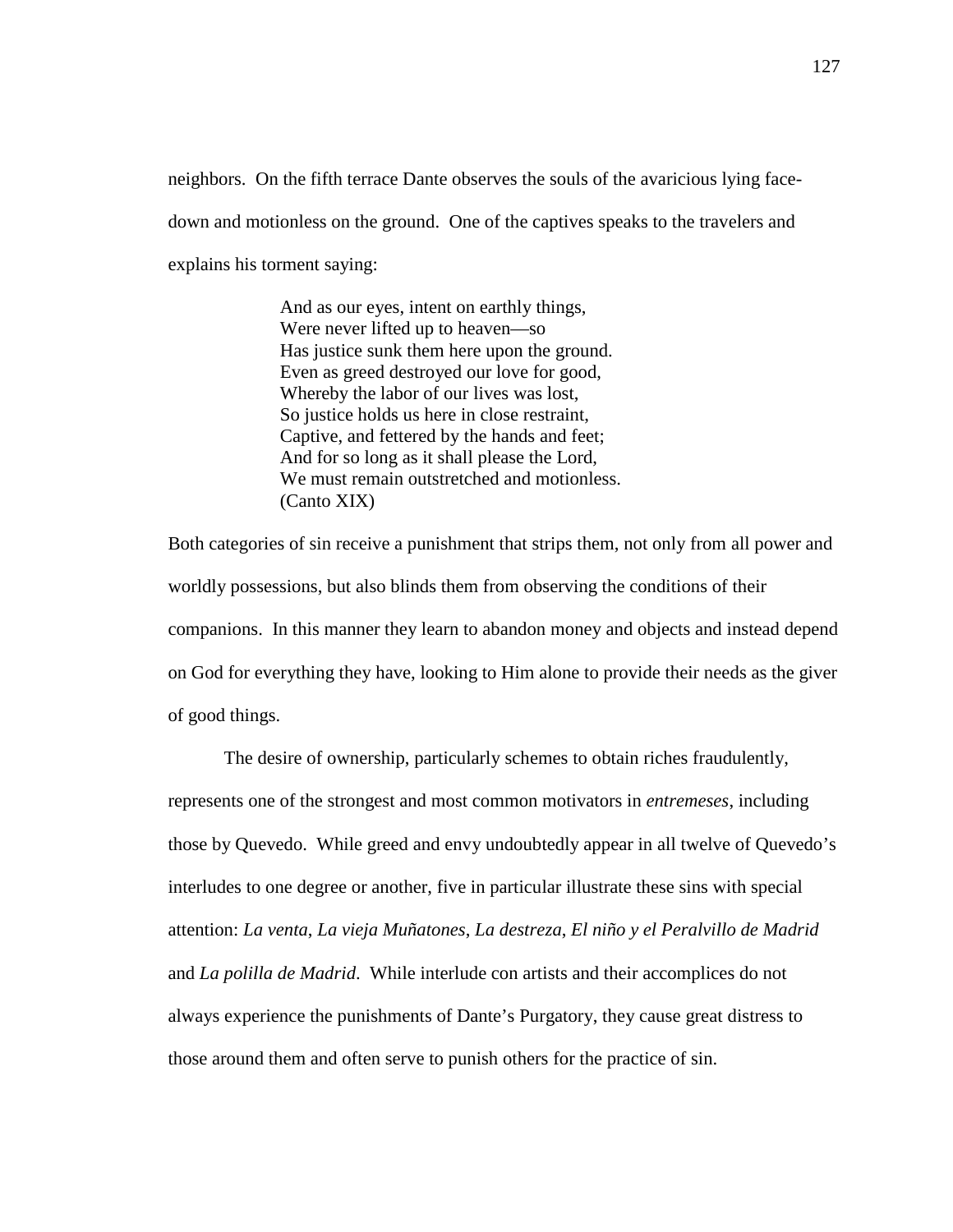### Entremés de la venta

 Similar to the function of the television in modern times, inns of Early Modern Spain served as a social nexus of information. Visitors provided news, gossip and entertainment from the city as well as a source of financial revenue to its proprietors. Naturally, given its geographically liminal location between cities, its high level of intimate interaction with the ordinary citizen and its common appearance across the landscape of the nation, the setting of the inn appears often in Golden Age literature. Consider, for example, the important role the *venta* plays in Don Quijote's tale as both the "castle" where he takes his vows of knighthood and the safe haven he returns to when the execution of those duties leave him battered and broken. Yet the liminal qualities of the inn that make it appealing to the pilgrim, the newsmonger or the writer also make it appealing to the thieves, rogues, prostitutes, rascals and con-artists eager to swindle an unsuspecting traveler out of a few extra coins and slip away without retribution . This latter attribute in particular, as a covert for greed and crime, makes the *venta* particularly attractive to writers of *entremeses* in need of locales to display the innumerable adventures of human vices related to ownership.

 Quevedo's interlude, simply titled *Entremés de la venta*, makes an inkeeper out of a *pícaro* (or perhaps vice versa), showing how the businessman's underhanded dealings transform the social nexus of the *venta* into a financial magnet of greed through a series of guests, including a young mule-driver, a student and a group of musicians. Corneja, the aging *ventero*, begins the play holding a rosary and praying while his servant, Grajal,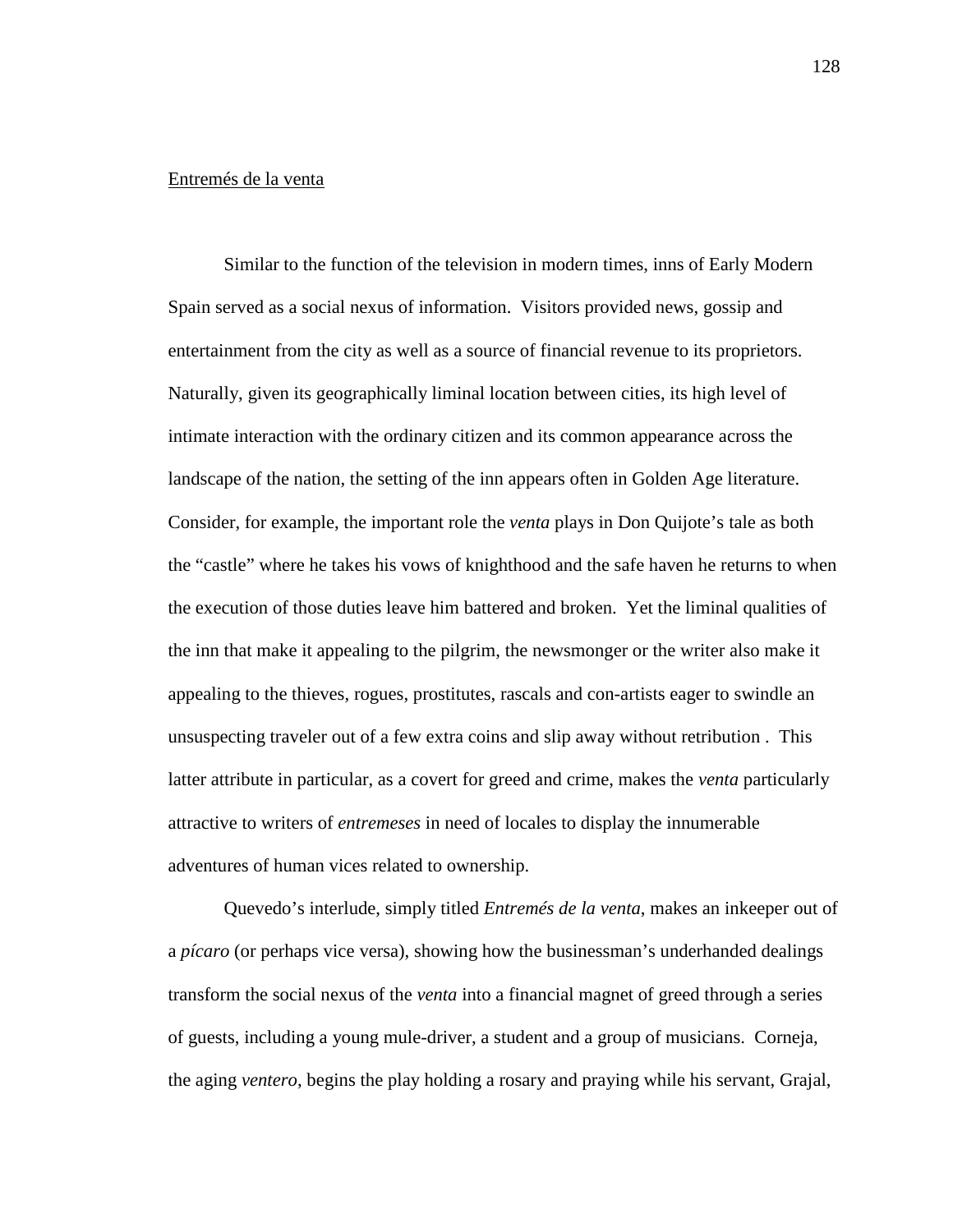sings a merry tune in another room. Yet, transformed by the liminal frame, the rosary quickly evaporates as a representative of piety into one of hypocrisy while the lighthearted music adopts a comically subversive agenda that ultimately drives the action of the play. Grajal and her musical theater articulate more lines than any other character in the play and expose the countless sordid details of her employer regarding both the food he serves and the lodgings he offers. As a consequence of her extensive stage time, Grajal, rather than Corneja, leaps into the role of chief protagonist, leaving her employer behind as the defenseless butt of all her jokes:

> Linda letra me canta mi criada. No sé como la sufro. ¡Vive Cristo! Ella se baila todo cada día, Y siempre está cantando estos motetes; Y sisa, y es traviesa y habladora. Moza de venta no ha de ser canora. (9-14)

The distinctly performative act of singing, dancing and speaking on the part of the servant "morphs" the setting of the *venta* yet again into a second stage within the stage as she both entertains the play's internal guests at the inn and offers a running commentary for the benefit of the external audience. The expansion of the narrative frame invites not only travelers into the inn but also the audience. As if aware of his inn's reputation for fraud in all of these levels of performance, and eager not to see it spread in any of them, Corneja ineffectually attempts to navigate the multiple frames by repeatedly begging Grajal (in vain) to desist:

| Coroneja: | ¡Válgale los demonios por cantadora!    |
|-----------|-----------------------------------------|
|           | Ya que cantas de chanza,                |
|           | Les bueno el villancico en mi alabanza? |
| Grajal:   | Capitulo segundo, en que se trata       |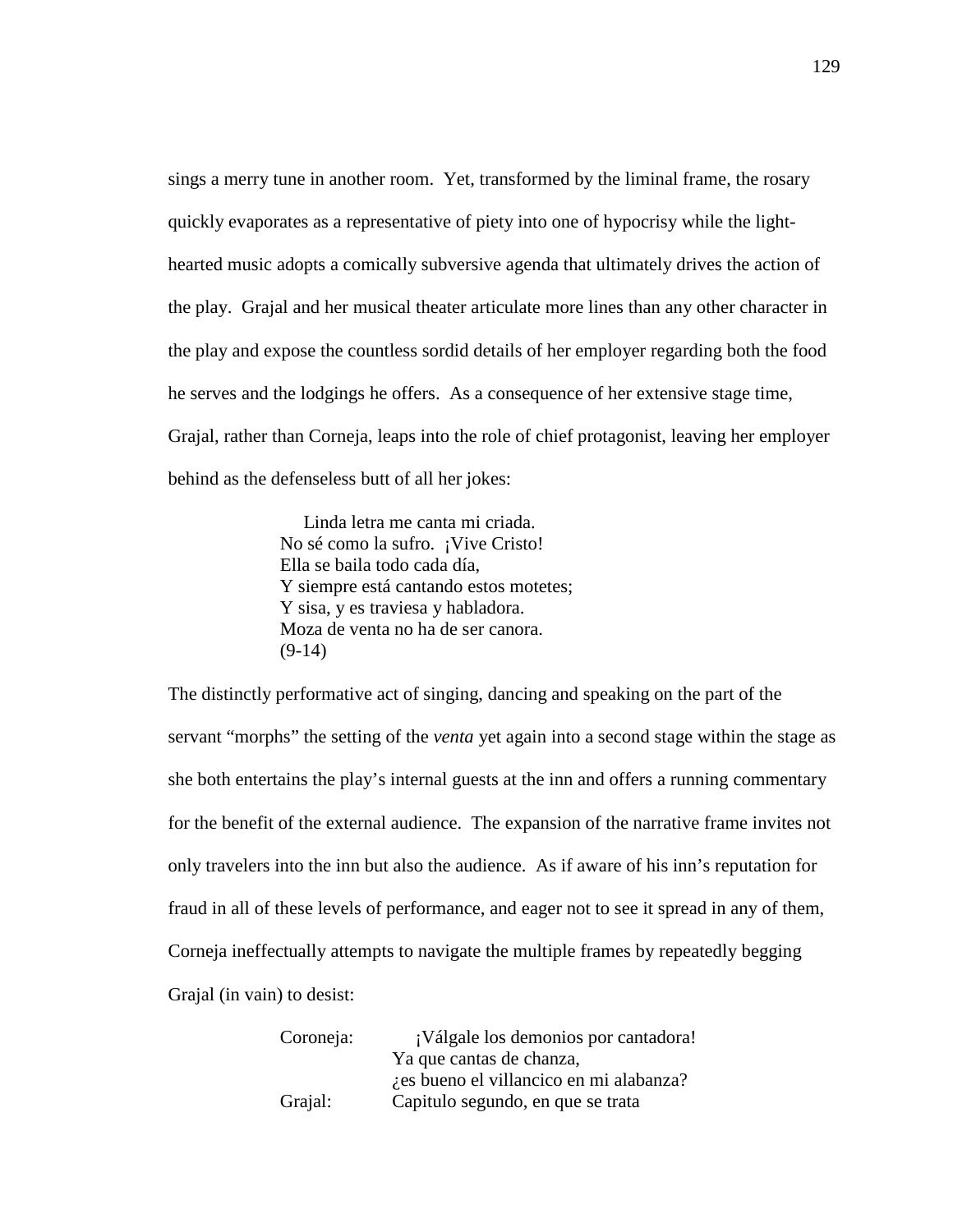en cómo se responde en esta venta. Corneja: ¿Coronista te haces? Grajal: Tenga cuenta. (23-28)

Grajal, on the other hand, lends a narrative voice to both the interlude and her metaperformance within it. Her voice then becomes one of both mockery and warning. As audience members we would do well to avoid Corneja's inn, and probably every other similar establishment across the nation that engages in the same practices. Unable to disrupt or even interrupt her double-narrative, Corneja must instead become the audience to his own sins and inheritor of his own undoing.

The symbolic names of the innkeeper and his assistant immediately describe the pertinent qualities of each person's character. According to Covarrubias, a *grajal* refers to a "villa en tierra de campos" (363), although it also bears a similarity to the word *grajo*, or "rook." The word likewise appears in contexts associated with the songs of birds. This image of a singing village bird paint a multi-faceted portrait of a woman who, perhaps as the representative voice of the town, roosts with her greedy master in order to sing out his secrets to her companions. Corneja's name, "crow," describes the man as an ominous bird of prey in a manner that should serve as a warning to his guests. According to Grajal's first song:

> ¿Es ventero Corneja? Todos se guarden, que hasta el nombre le tiene de malas aves. ¿Qué harán las ollas adonde las lechuzas pasan por pollas?  $(2-5)$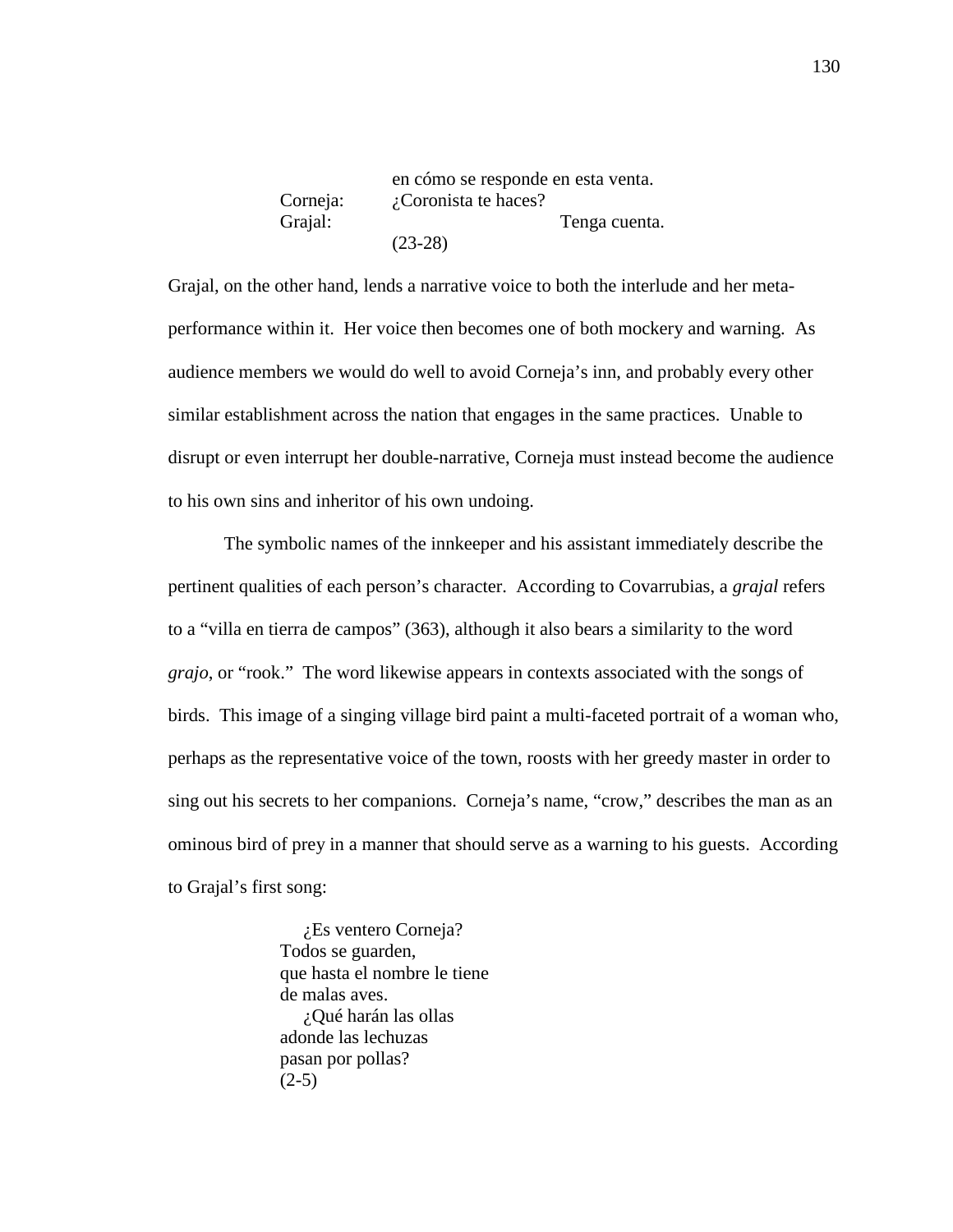Like his crow namesake, Corneja shrewdly manages his business affairs like a hunter on the prowl for a meal, waiting for the right opportunity to swoop in and take advantage of his guests, even if it means cooking up owls and calling it chicken. This association with hunting and food becomes a metaphor not only for the ravenous appetite of the innkeeper but the tightfisted way he retains what he owns by diluting the products he sells to others. Grajal, for example, reveals that this businessman of prey practices an eclectic menu of penny-pinching culinary secrets, including that he frequently serves his guests rats:

> Quien temiere ratones, venga a esta casa, donde el huésped los guisa como los casa. Zape aquí, zape allí, zape allá, que en la venta esta, que en la venta esta. (16-22)

"Zape" emerges as a common refrain at Corneja's inn of avarice where any being that moves (and even those that do not) represents a suitable meal. In addition to owls and rats, Grajal tells us that some of the inn's regular delicacies include cats (29-32), bugs (70, 89), watered-down wine (42), donkey (194) and a *morcilla* made of leather taken from an old boot on the side of the road that several diners mistook for a piece of luggage (124-33). She even suggests to one customer that he not rest too much or he may end up on the menu himself:

| Mozo:   | ¡Muerto estoy!                                |
|---------|-----------------------------------------------|
| Grajal: | Pues no sepa                                  |
|         | el huésped que estás muerto, porque al punto, |
|         | si acaso nos escucha,                         |
|         | os venderá a los huéspedes por trucha.        |
|         | $(176-179)$                                   |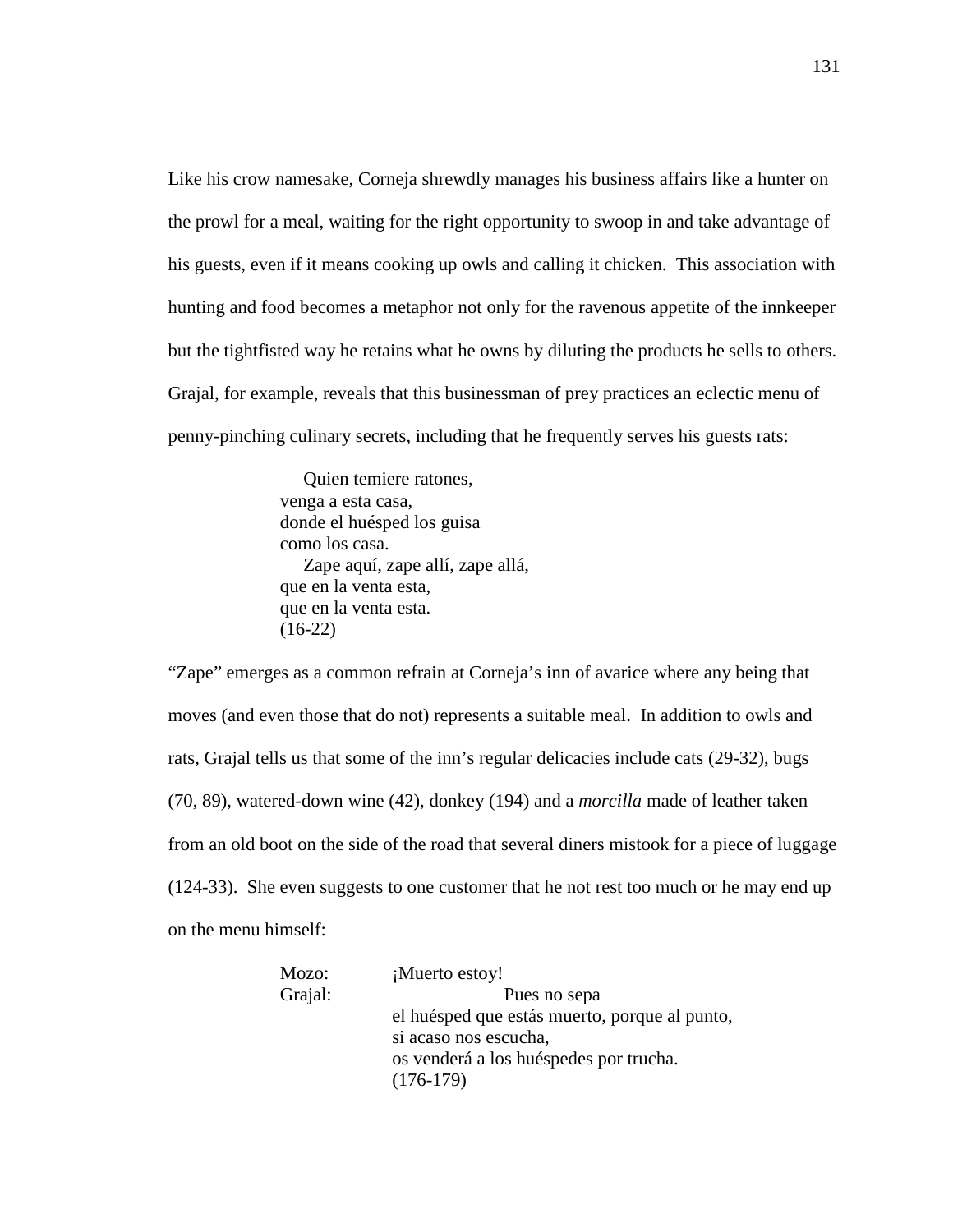Corneja's extensive and artful manipulation of the menu may provide colorful, comical and shocking images of avarice for the audience to enjoy but to his guests these repulsive concoctions represent gross violations of his responsibility as an innkeeper. In fact, one such guest, a student, actually returns to the *venta* to accuse its proprietor of offending both his stomach and his wallet:

| Estudiante: | En esta pobre choza                  |
|-------------|--------------------------------------|
|             | todos somos hurtados sin Mendoza.    |
| Corneja:    | Miente, miente el picaño.            |
| Estudiante: | Ladrón, protoladrón, archiladrillo   |
|             | y tátara Pilatos,                    |
|             | casamentero infame                   |
|             | de estómagos y gatos                 |
| Corneja:    | ¡Infame, espera, calla!              |
| Estudiante: | Que quien no mata con morcilla rala, |
|             | menos me matará con una bala.        |
|             | $(212-21)$                           |

In addition to the clever metatheatrical reference to a fellow *entremesista*, Antonio Hurtado de Mendoza, the student's reaction to the abuses at the inn accuses Corneja of criminally exceeding the limits of thrifty business sense. Corneja's avarice makes him both a thief and a magician, taking what does not belong to him and forming unnatural alliances of man and beast in return. More than just a monster himself, and a relative of Pilate, he is a maker of monsters, since those who partake of his meals, "después de comidas rebuznaban" (196) as if transformed into the donkeys they have eaten. Thanks to the liminal frame, the audience laughs at the sins of others while the voices from within the liminal frame, a bit like Dante's souls in Purgatory, bray at their own misfortunes.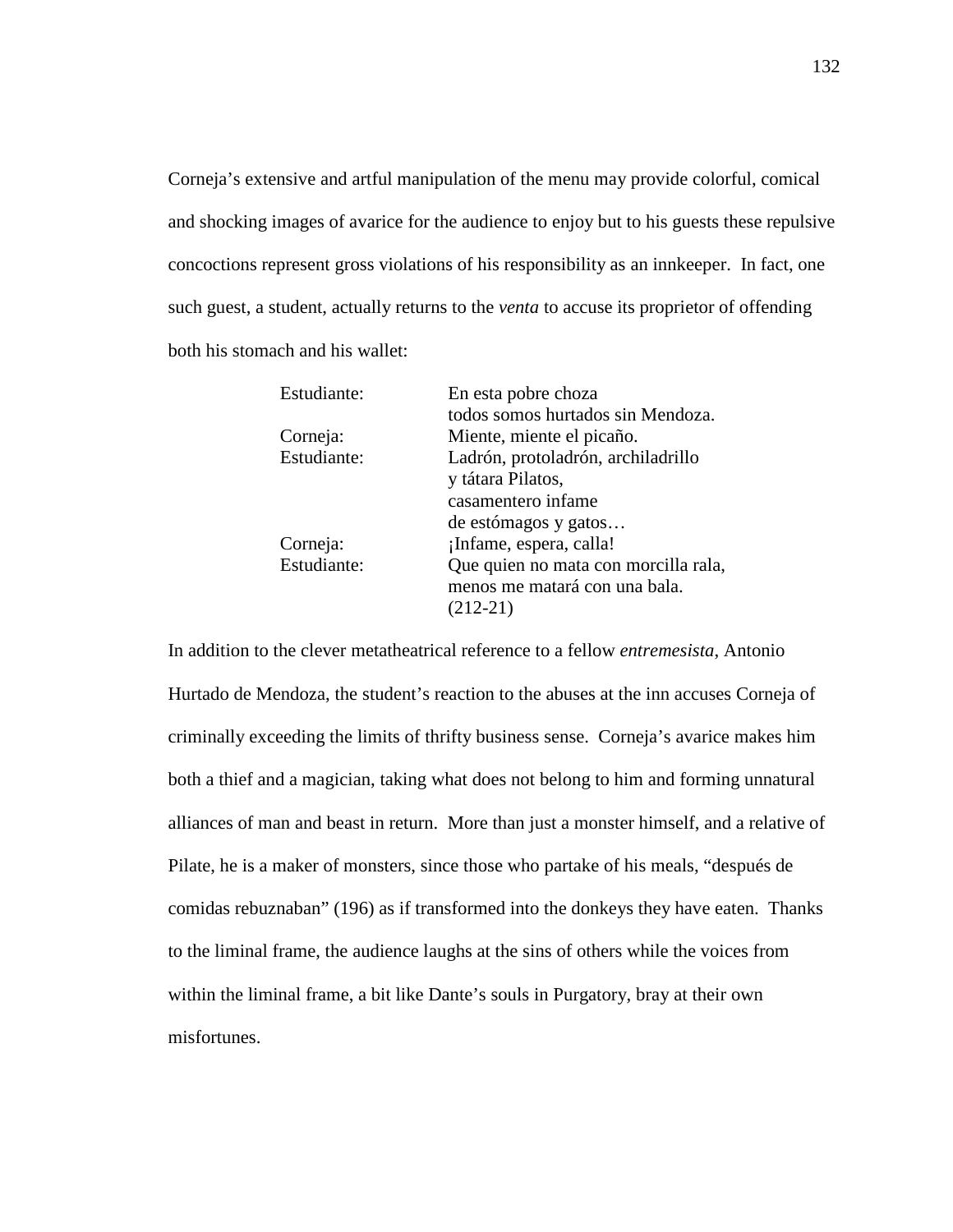# Entremés de la vieja Muñatones

 The prose style of Quevedo's *Entremés de la vieja Muñatones* suggests a date of composition prior to 1620 and likely represents the earliest in a series of interludes he dedicated to the fraudulent and nefarious trade secrets of procuresses, prostitutes and pickpockets thirsty to bleed their victims of every last cent. To accomplish this task Quevedo, in essence, descends into hell by leaving the socially acceptable structures of taverns and residences and instead follows these monstrous individuals across boundaries of social propriety and into the marginalized spaces that spawned them. The play opens with a conversation between Cardoso, a conservative visitor from Sevilla, and Pereda, a man eager to help his friend unwind with the sights, sounds and sins of Madrid. "Vuesté trae acazorlado el gusto," spurs Pereda. "Suelte ese dinero y hágale bravo y engáñese por mi" (24-25). Eventually Cardoso relents: "Vamos a Madrid. Dinerito alerta, ojo avizor, que tocan a vieja como a muerto" (46-47). The two men leave to find Muñatones, the woman of the title who operates a brothel. While the two men make their way to the establishment, Quevedo transports the audience to the scene instantly, providing a covert glimpse into the backstage mechanics of Madrid's sexual theater. Oddly enough, behind closed doors the brothel looks and sounds very much like a school with Muñatones instructing her two pupils, Cristina and Berenguela, in the art of extracting money from their customers:

Berenguela: *i* Vengo tarde madre? Muñatones: Hija, sero venis, cito vadis, etc. No tenéis cudicia de cosa de virtud. ¿En qué quedamos ayer, Cristina?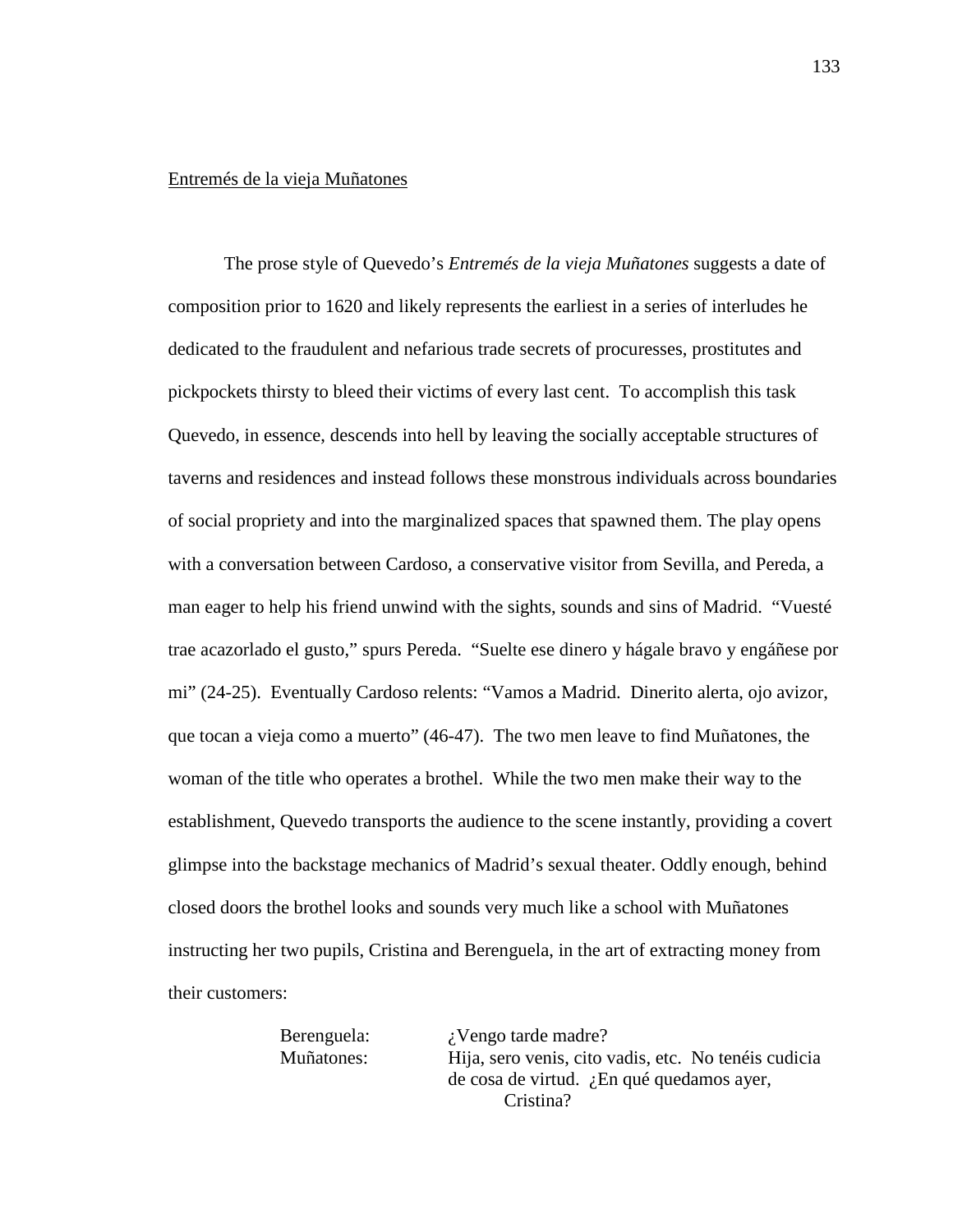| Cristina:  | Señora, acabó vmd. el párrafo de las nueve mil y  |
|------------|---------------------------------------------------|
|            | seiscientas maneras de pedir, y empezó la materia |
|            | de «hoy no fían aquí, mañana sí tampoco».         |
| Muñatones: | Atendiste. Los hombres se han vuelto ganados.     |
|            | $(54-60)$                                         |

Educated, formal and typical of an instructor in an academic institution, Muñatones even chides her tardy student using the Latin expression "sero venis cito vadis [nunquam bonus scholaris]" ("Arrive late, leave early, never a good student"). Yet, unlike her university counterparts in Salamanca or Alcalá de Henares, scholarship in this context means studying and mastering the art of extortion. Her careful instructions reduce the chaos of human emotions into proven statements of natural law and create a scientific laboratory of cause and effect. These precursors to behavioral psychology use their knowledge of the male sex to their own advantage, having discovered and developed the actions, words and attitudes that will enable them to extract the greatest sum from their foolish targets.

A knock at the door interrupts the lesson on greed and Muñatones quickly swaps it for one on sewing as her students remove the instruments for weaving fabric that she calls "herramienta[s] de disimulo" (99). While the women feign embroidery the door opens to reveal Pereda and Cardoso, who enter the "classroom" like tasty morsels haplessly wandering into the spiders' sanctum. Pereda knows Muñatones<sup>17</sup> well and even

 $\overline{a}$ 

<sup>&</sup>lt;sup>17</sup> Quevedo's use of the name "Muñatones" represents one of many examples where the poet engages in a dialogic relationship with works by Cervantes. In chapter 7 of the first part of the *Quijote*, for example, Don Quijote awakes to find his library missing. When a housekeeper explains that the devil must have claimed the room and all its contents, Don Quijote's niece interjects: "No era el diablo […] sino un encantador que vino sobree una nube de noche […] Dijo también que se llamaba el sabio Muñaton" (53). Quevedo perhaps deliberately draws from Cervantes's negative use of the name to describe his own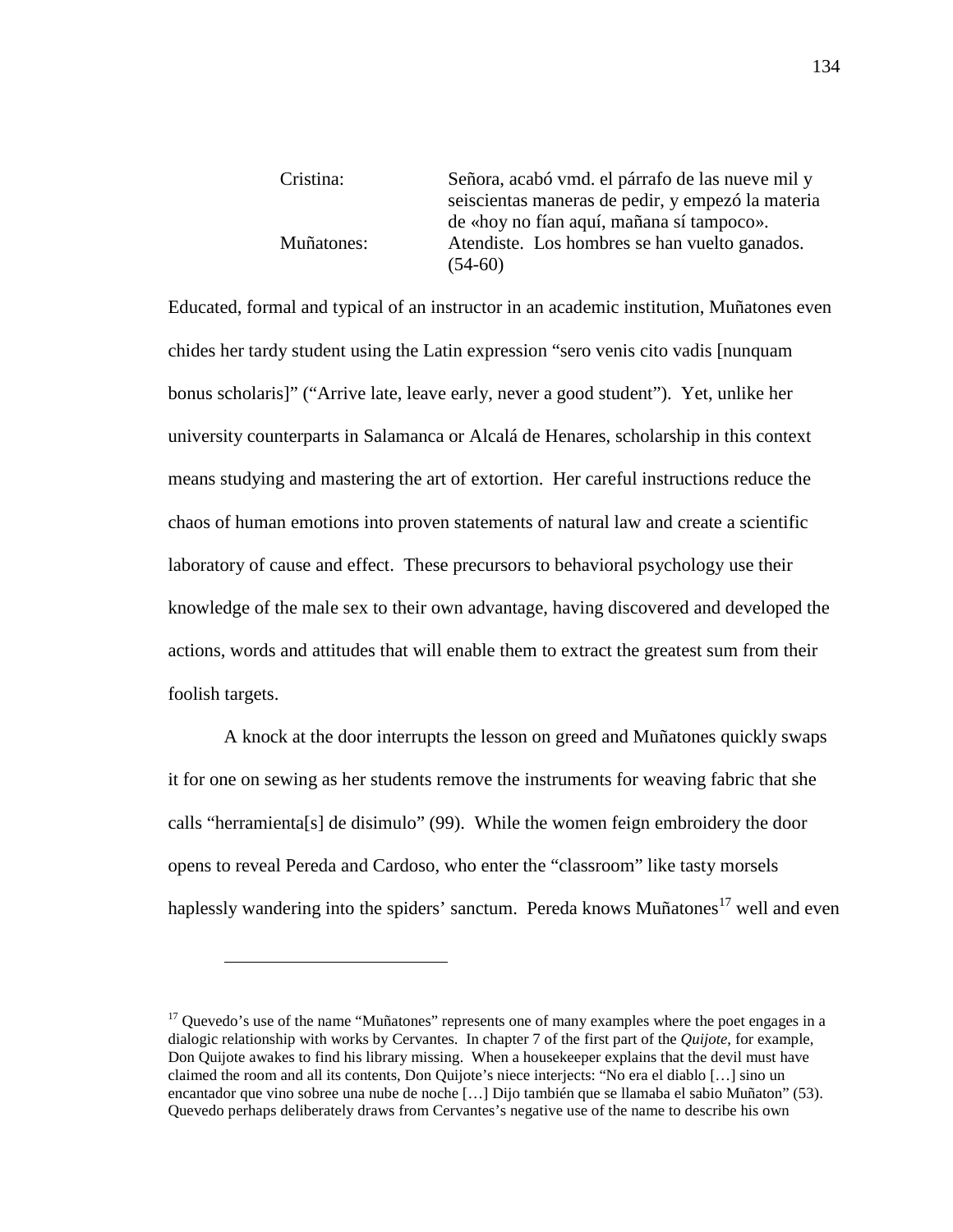embraces her, calling her "madre" (110), before introducing her to his companion. Seizing the opportunity, the master and her pupils instantly weave a net of deceit to ensnare their guests and, quite symbolically, the conversation tries to persuade the men into providing the women with a meal. Cardoso appears to recognize the ploy and, in an aside, exclaims: "Mala ensanchadura te dé en el corazón. ¡La sarta que ha metido la vieja! Teniente se hace de un oído y yo de dos manos. Quiero mudar plática" (143-45). A second knock at the door interrupts Cardoso's attempt to steer the conversation in a different direction. Robledo, another customer, enters anxiously seeking news regarding a certain letter he arranged for delivery using Muñatones's help. She attempts to reassure the man that all is going according to plan before a knock at the door intrudes upon her efforts for a third time. Not wanting to spoil her chances with her first guests, she politely asks them to step into another room while she manages a bit of personal business. They relent.

Like Robledo, Don Toribio now enters inquiring after a letter he sent to one Justiniana but free from the necessity to tease out her intentions with hints and inklings, Muñatones responds with clarity that reveals her greedy hunger. Justiniana indeed expressed his emotions but she may have received them better "si fueran escritas con una pluma de diamantes" (181-82). His signature lacked the wealthy status of nobility and, although full of words and promises, the light weight of the ink and paper confirmed by absence of coins to accompany it. The business of love, explains Muñatones, comes with

l

character, a mysterious and even demonic woman capable of silently plundering a man's purse as well as his script.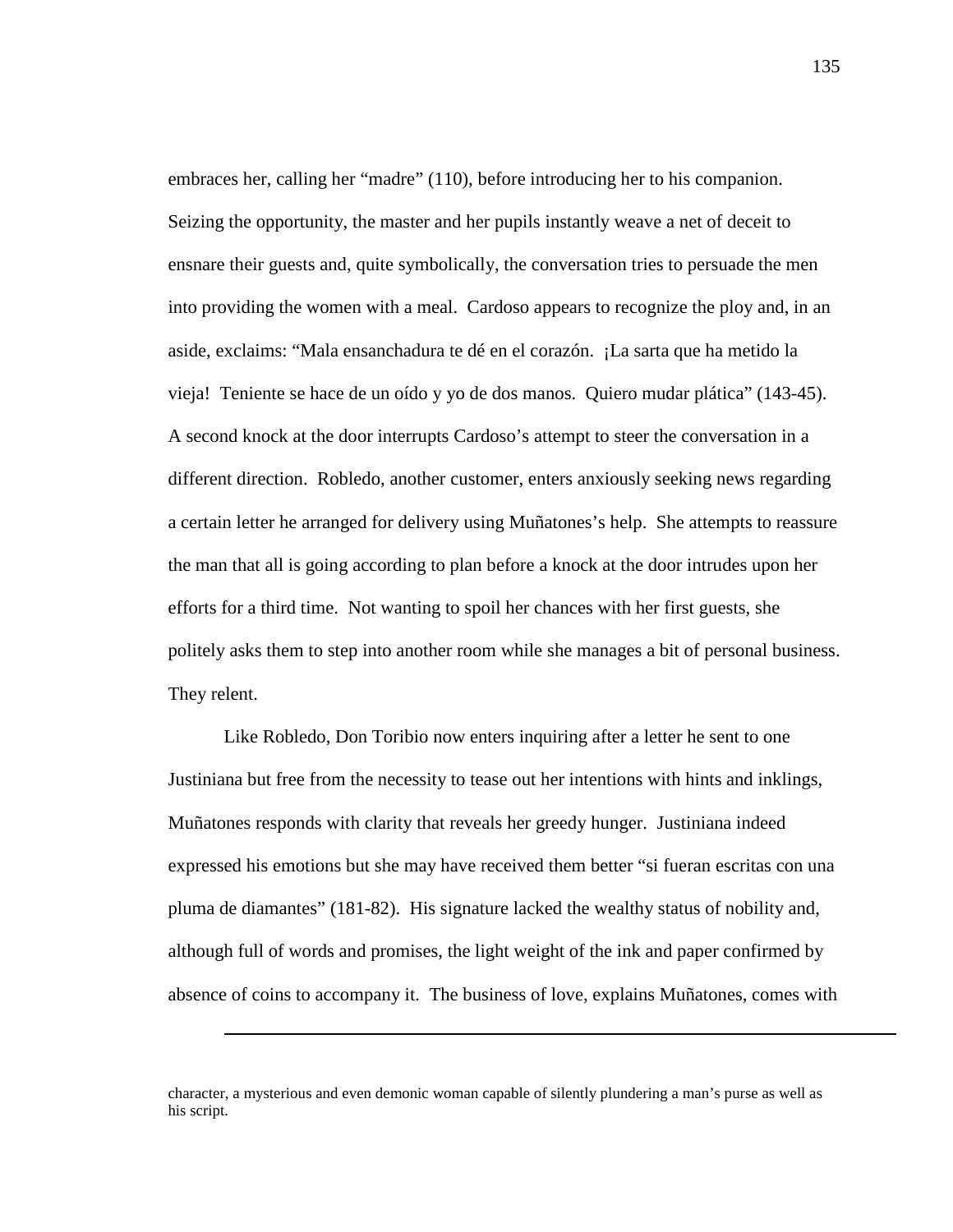a cost that Toribio cannot hope to provide:

Doña Justiniana es muy larga de nombre, es tomona y más querrá. No tiene vmd. hacienda para sustentarla de almendrucos y zarzamoras. Déjese de altanerías. Yo le tengo medio mogate, cosa entre moza y vieja, de entre once y doce, mantellina y «agua va». Qu'esotro es negocio para desmoronar un Fúcar. (188-92)

When Toribio asks if she knows of any more affordable women, the clever business woman offers him a bit of advice on how to alter his appearance and improve his chances with other, more attainable women.

Just then, a fourth knock on the door brings danger to the coy classroom. An *alguacil* has arrived, in the company of an *escribano*, to arrest the "vieja entre diablo y zorra" (217). Quickly, Muñatones instructs her pupils to leave their sewing and entreat their new guests to song and dance. The music begins and swallows the officers before they have a chance to execute their orders, yet its lyrics convey the misogynist interlude's disenchantment with the falseness of women who manipulate their men for wealth:

> Un reloj da cada hora y aun no le tienen por largo. ¿Qué harán al caballero que da una vez en el año? Quién no lo tiene, lo hurte, pues suena mejor al gasto «Toma estas cosas hurtadas» que «Perdona que no hallo»  $[\ldots]$  Para los que tienen hondo el dinero soga larga de mozas hasta cogerlo. El que tiene someros los talegones,

una herrada tras otra porque le ahogues. (233-40, 245-52).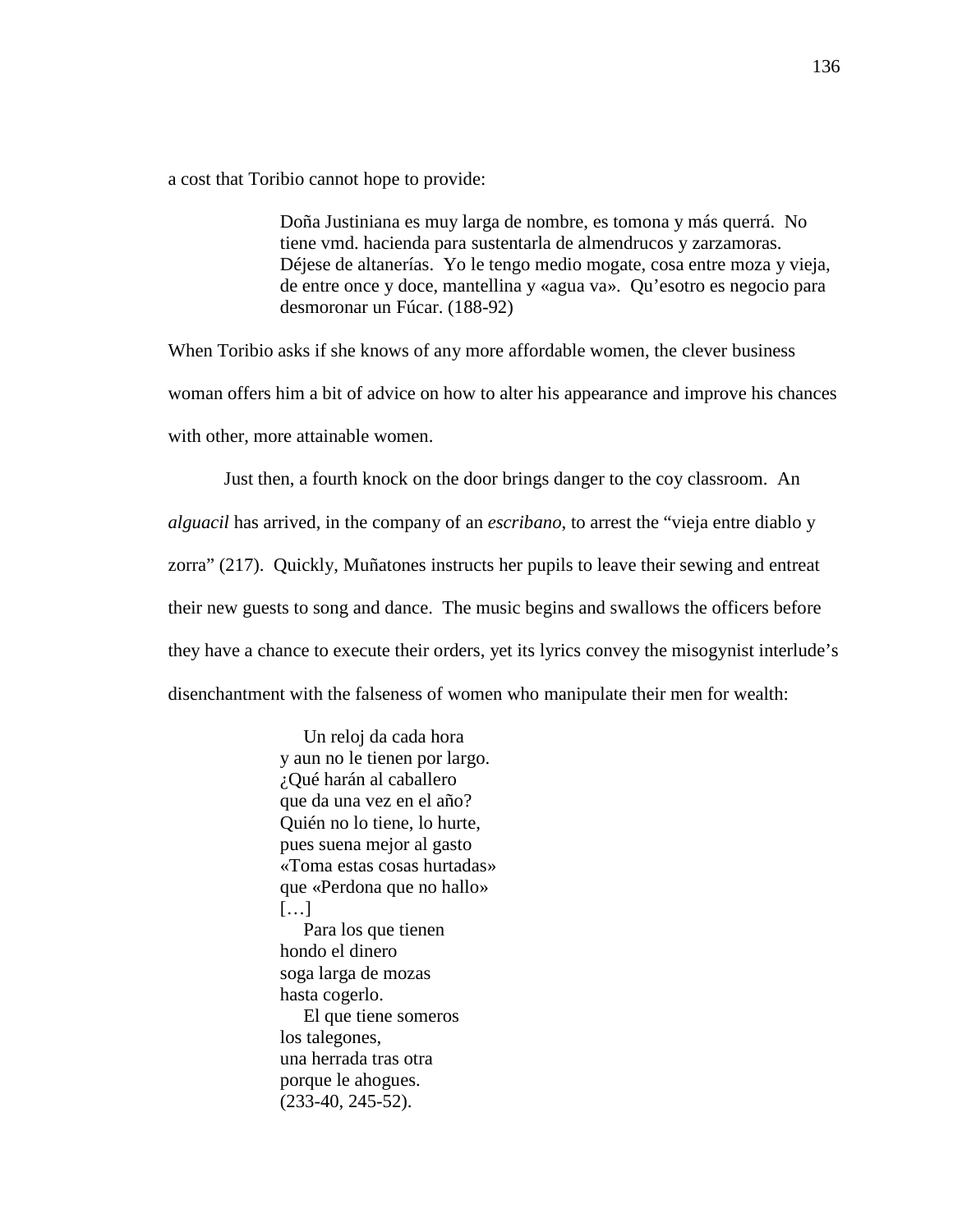This rather abrupt ending to the play certainly feels contrived as a mechanical transition out of the liminal frame, yet it adheres to the anticipated *deus est machina* format of the interlude as the means to whisks away both the audience and the sinner precisely in the moment of judgment, thereby sparing everyone the harsh consequences of reality.

The most immediate commentary of the play attacks Madrid as a hotbed of greed, envy and corruption. As a visitor from out of town, Cardoso observes with disgust a litany of abuses at work in the capital city: "Teníanme quebrada la cabeza con este Madrid: «Daca Madrid, toma Madrid». Y llegado a Madrid es todo Madrid daca y toma. La arena con puente, el río con polvo; mujeres que piden, hambres que arrebatan, un fardo por cuello, un cuello por un puño" (4-7). His repeated references to "Madrid" land on the ears like accusations or even lamentations. As evidence of its wickedness, Cardoso points out examples of how the thirst for money has juggled honesty, propriety and even moral judgment to produce a society of indolence and deception:

> [...] más barrigas en los hombres que en las mujeres, colchones por pantorillas. […] Como antes iban a la maestra, hoy van las niñas a la castañeda, y en lugar de decillas oraciones, dícenlas bailes. Solo es que el trajecito lo adoba. Hasta en los chapines gastan sangre de bolsas, y hay orejas que merecen alanos y piden arracadas. (8-13)

In a very literal sense, money has become a "sangre de bolsas," replacing honor as the blood of Spanish society, setting aside universal values based on God in favor of national values based on wealth. "Es mejor danza el rey de oros," explains Muñatones, "que el rey don Alonso" (80-81). Quevedo injects very little comedy into this damning observation. Instead, he employs his skill at rhetorical devices, such as antithesis and apostrophe, to establish the dire paradox of the situation rather than to endorse it with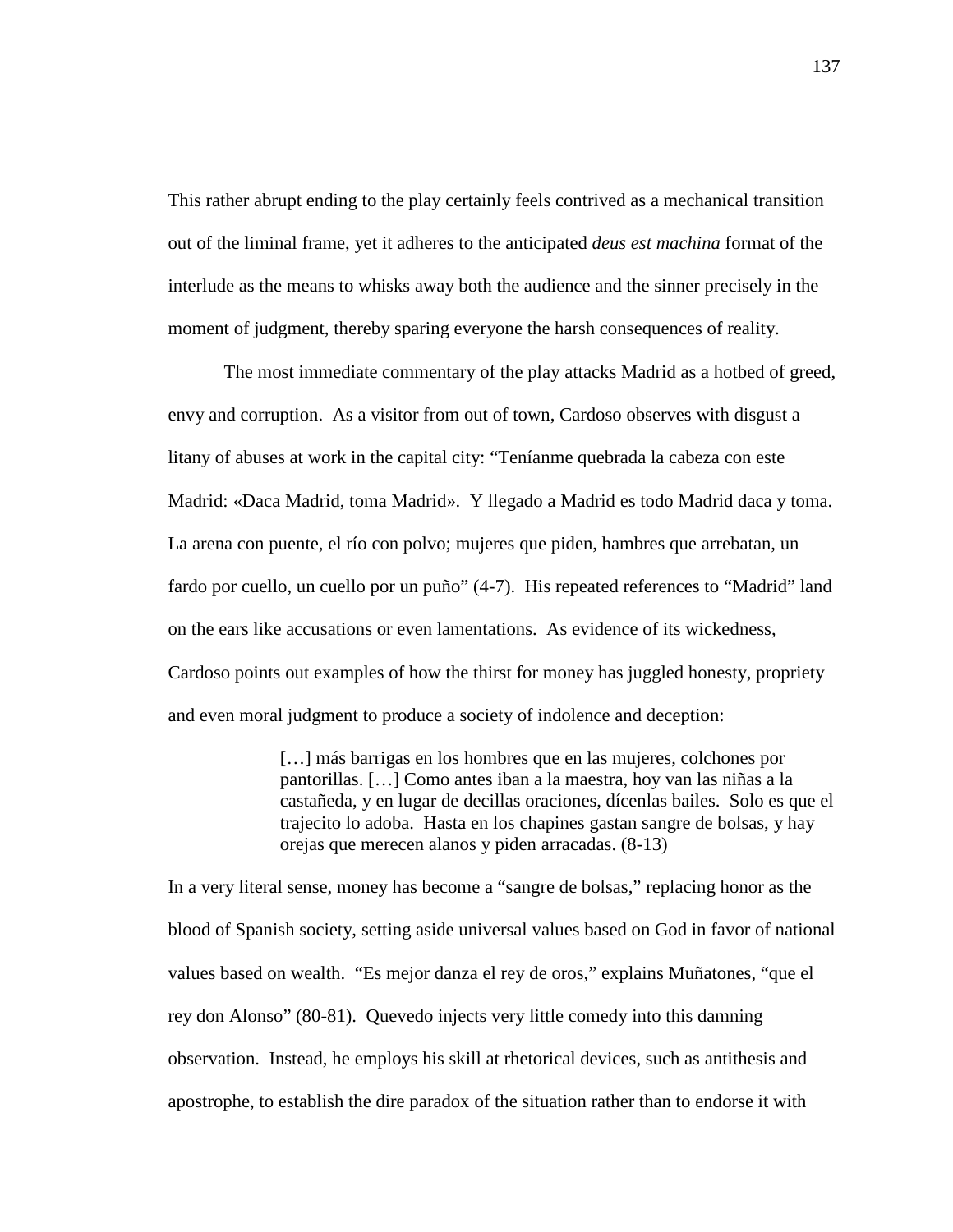witty and humorous word play. Pereda responds to the accusation by claiming that his friend has only just arrived in the city and certainly has not spent enough time in its streets to make an accurate account of its character. This counterargument dissolves away when juxtaposed with the next scene where Muñatones and her school for scandal confirm all of Cardoso's fears. In fact, at no time does the interlude speak highly of any aspect of the city that does not directly involve its skill at fomenting vice.

As a result, Madrid adopts all of the evil "qualities" of the demonic "madre" Muñatones herself. Both attract pupils eager to make their fortune at the expense of their neighbors. Both apply a veneer of legitimacy to obscure a sordid reality beneath it. Both play on the emotions of their customers, selling them false expectations and robbing them blind. Both prefer money over nobility and honor. Unfortunately, both the procuress and the place also emerge triumphant in the end by distracting authority and derailing the proper execution of their mandate. Quevedo appears to harbor a certain degree of disdain for sycophantic Madrid as similar depictions of its corrupting powers appear in others of his interludes, including *El Niño y el Peralvillo de Madrid* and *La polilla de Madrid*. These plays tend to incorporate a larger cast of performers than do plays involving either desires of the ego or desires of the body, creating an impression that equates the ubiquitous presence of sin with that of the setting and the people themselves. Greed and envy lurk in every person, around every corner and in every business. To this fact Quevedo's message resounds with exquisite clarity: trust no one.

 Part of the trouble with Muñatones is that she has so thoroughly integrated herself into so many social circles, and transformed herself into so many different forms,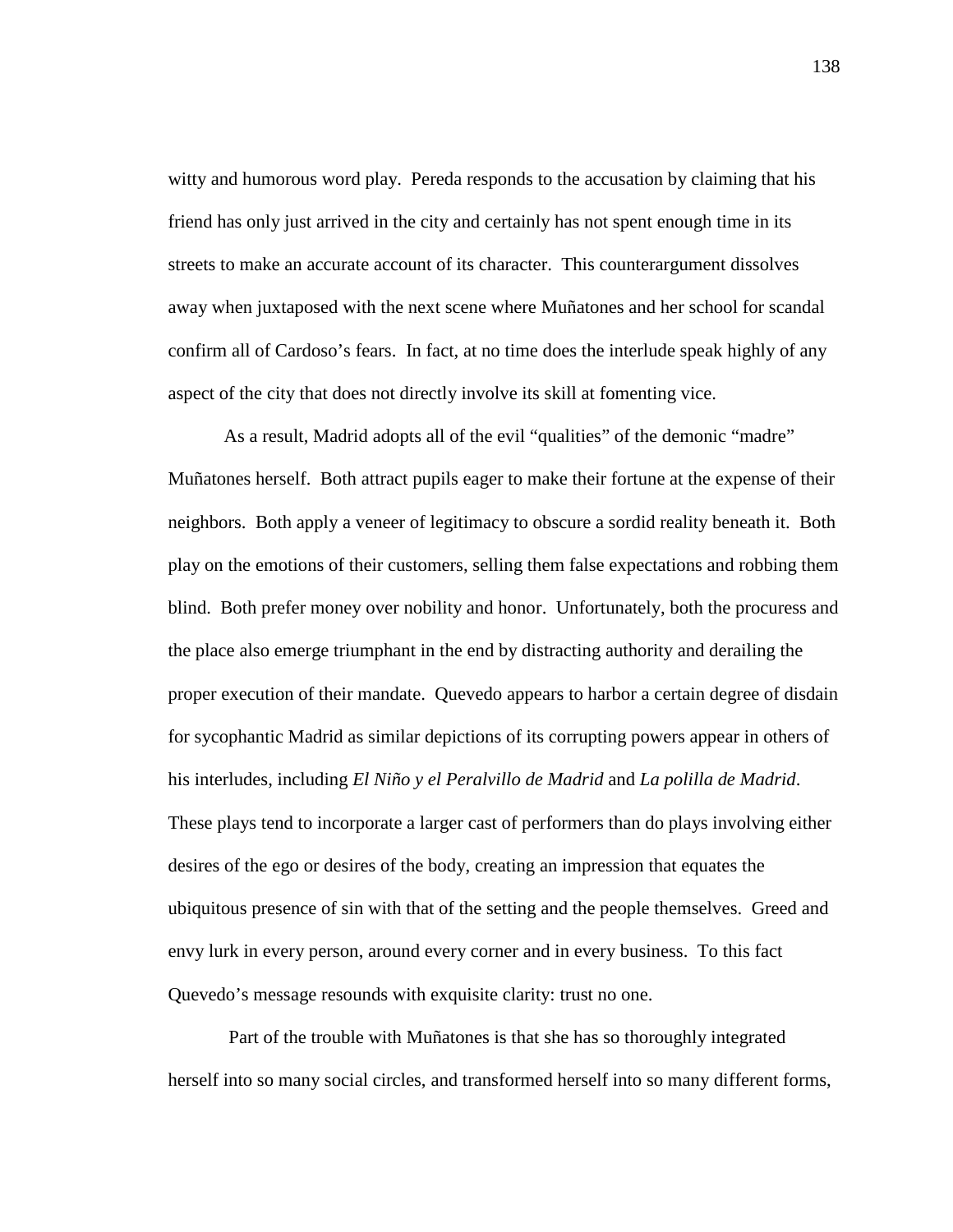that, as an entirely liminal subject, society has effectively lost its ability to recognize her. Just as Mary Douglas (119) described the liminalized subject as "polluting," Muñatones's influence has tainted everything in the city that touches it, leaving those few unaffected areas to turn away and ignore her in the hopes that she will disappear or at the least cease exert influence. As a result, the monstrous "madre" has grown to embody everything and nothing at the same time, a hybridized creature that evades understanding. In fact, at times it seems that Quevedo uses the play as the means of documenting all of the names and titles used to describe women such as Muñatones. For example, when Pereda explains that he wishes to introduce his friend to a "viejecita que recibe pupilos" (38), Cardoso asks, "¿Es alacahueta?" (39). Pereda responds:

> Ya pareció ese nombre, ni hay quien le oiga. No se llaman ya sino tías, madres, amigas, conocidas, comadres, criadas, coches y sillas. Persínese bien, que la vieja tratante en niñas y tendera de placeres de mujer que con un bostezo hace una jornada de aquí a Lisboa y con el aliento se sorbe un mayorazgo. (40-44)

This detailed reply not only calls attention to the intimacy with which Spanish society has embraced the procuress and welcomed her into their homes and families, it also labels as "old fashioned" the moral code of Cardoso who calls things by their real names. Cristina and Berenguela naturally call her "madre" (50, 54), but they also praise her as the "reverendísima y espantable y superlativa madre nuestra" (79-80). When Robledo enters he calls her "la conchabadora" (154), "la organista de placeres" (154), and "la juntona" (155). Don Toribio calls her "la encuadernadora, le señora embajadora, la masecoral de cuerpos humanos, la trasponedora de personas, la enflautadora de gentes, la figona de culpas que las da guisadas" (171-73). The Escribano, as we have seen, calls her, "la vieja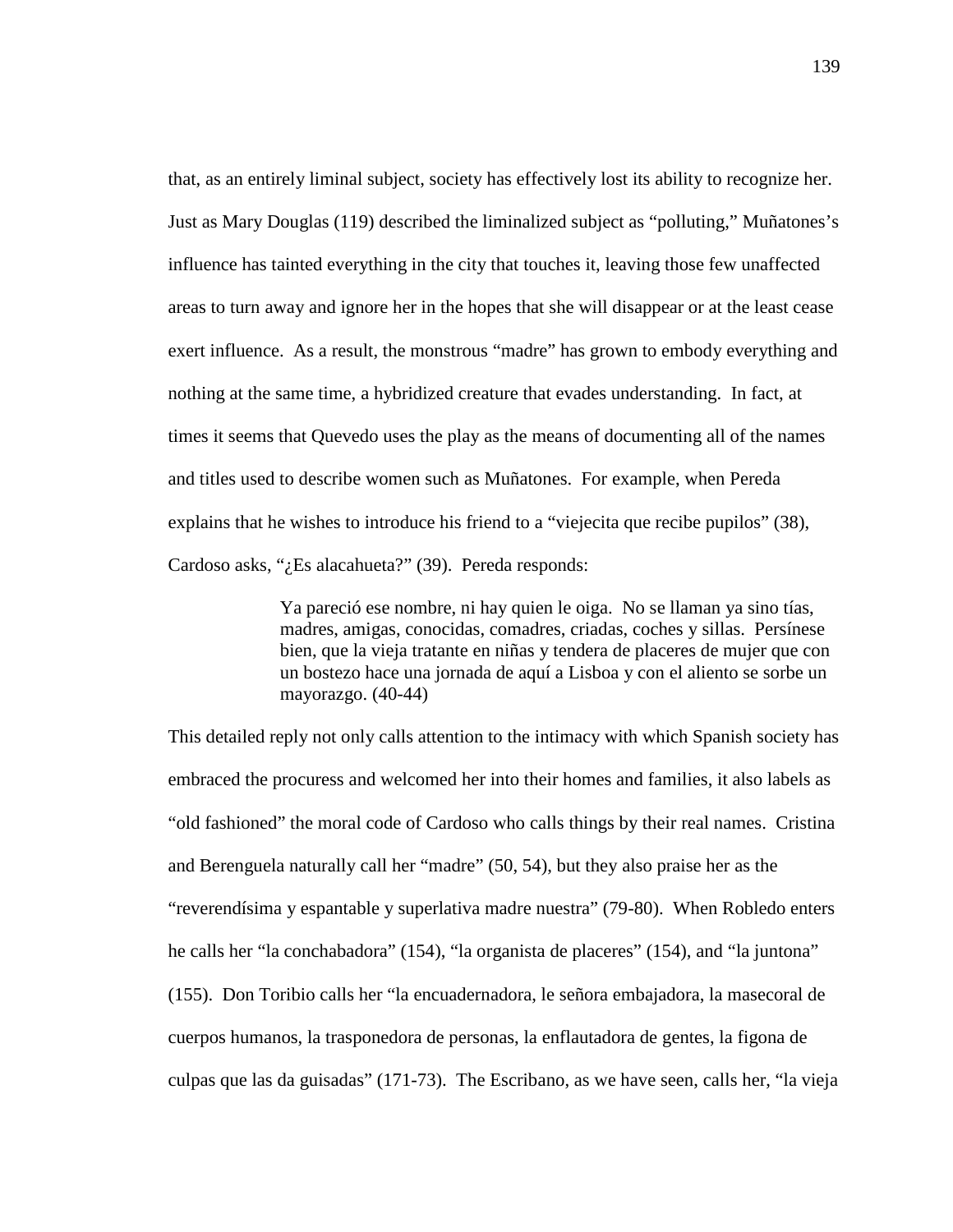entre diablo y zorra" (217). Just before the play's conclusion by the musicians, Cardoso makes one last attempt to describe this enigmatic woman. "Diablo es la vieja de Leganitos," he affirms. "Hasta las sabandijas del procesado se embazan en viendola" (226-27). As difficult to grasp as a whisp of smoke, frightening to even the most disgusting insects and appearing everywhere to enchant every person only to disappear or transform at a moments notice, this woman can only be the devil himself. Perhaps as an additional key to understanding this figure, Quevedo gives her the name "la vieja Muñatones," a title similar to the Spanish verb *muñir*, meaning to arrange or advise the actions of others. In this sense the superlative Muñatones represents a kind of super-Celestina figure, the greatest or perhaps the conglomerate of all *alcahuetas* who illicitly arrange marriages or rendezvous for money. Yet this component of her function, built into the semantics of her name, should also serve to warn or advise the audience against contracting such a woman to replace the work of proper courtship. She represents the wicked individuals that St. Agustine described who exchanged the learning of God for money and the learning of the world:

> [...] they fornicate against thee, for they love the transitory mockeries of temporal things and the filthy gain which begrimes the hand that grabs it; they embrace the fleeting world and scorn thee, who abidest and invitest us to return to thee and who pardonest the prostituted human soul when it does return to thee. (Book 5, 22)

Muñatones may go by many names committing all manner of crimes against God for money, but Quevedo makes one point absolutely certain: she and her kind live and flourish in Madrid.

140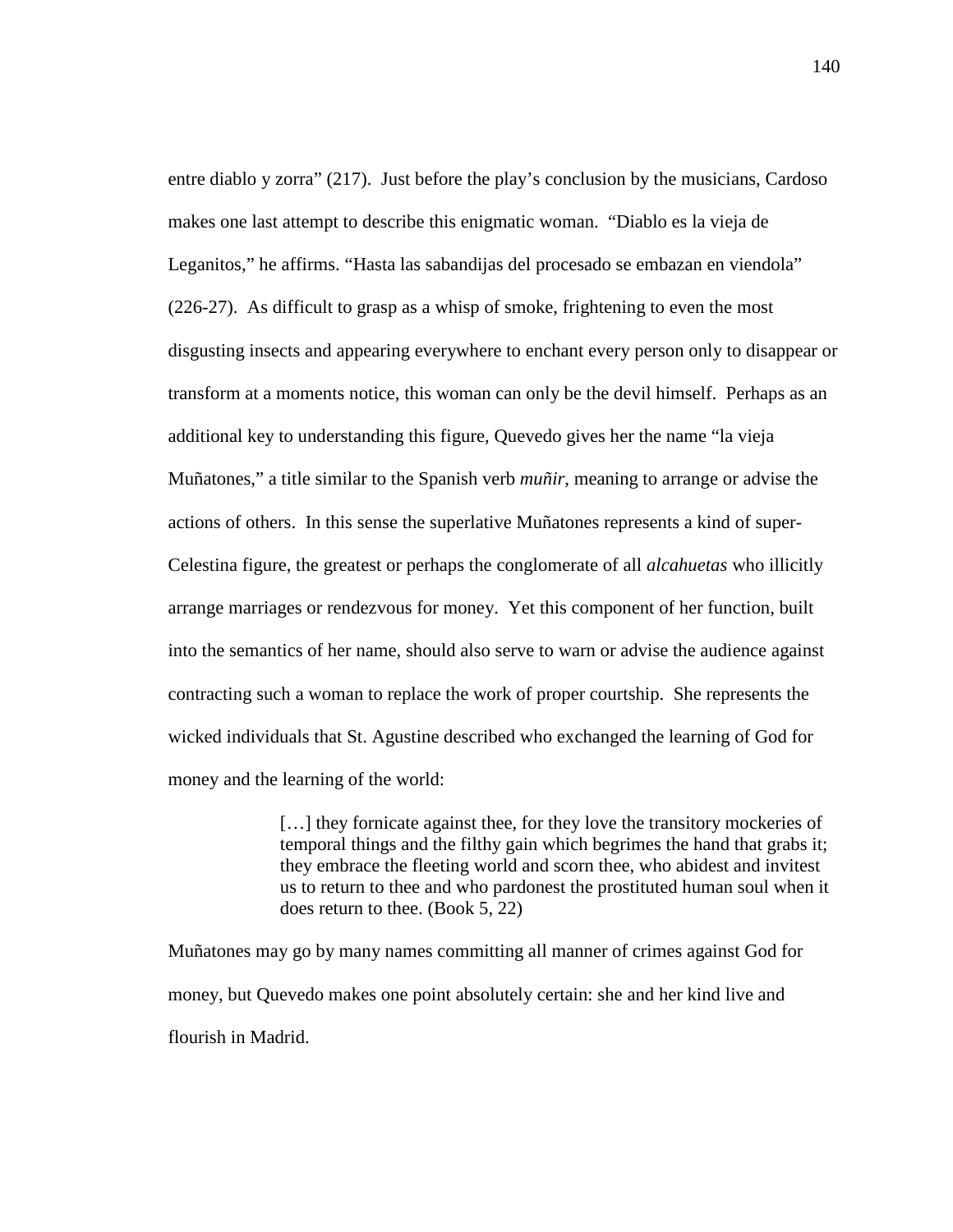# Entremés de la destreza

 In *La destreza* Quevedo returns to depicting the artistry of the *alacahueta* that he had previously explored in *La vieja Muñatones*. In fact, the two plays follow a very similar structure. As in *Muñatones*, *La destreza* begins with a conversation between two individuals, Pitorra and Chillona, two women who debate techniques of sword play with all the posturing of a locker room controversy. Chillona, a self-described "hombre y mujer y marimacho" (2), boasts her own name and accomplishments in the profession and the pair engage in a debate over the most famous practitioners in the field: "Dicenme qu'es Morales gran maestro" (19); "Isabel Ana es toda juego limpio,/ y con ella y con Robles se me acuerda" (25-27); "Trevino es un rayo/ aunque riñe lo más como lacayo" (28-29); "De Granados también aprender puedes" (34); "Avedaño es famoso,/ pues con María Candado y con Antonia,/ entrambas de arte y de hermosura rara" (36-38). Amid the back and forth discussion, Pitorra notes that madre Monda stands out as one of the greatest instructors in the art and, as it so happens, the master herself approaches the pair. The stage directions describe her entrance in this manner: "Sale la madre Monda con sus tocas de viuda, un casco, un montante, dos espadas de esgrimir; y con ella Ana de Coca y Vicenta" (104). Monda enters the stage like the literal embodiment of Chillona's description of herself, "hombre y mujer y marimacho". Dressed in the attire of a widow and yet bearing a helmet and three swords at her side, she is a walking gender contradiction and the vision of a dangerous woman armed for battle. Once the master introduces herself and begins instructing her four pupils we quickly realize that *la*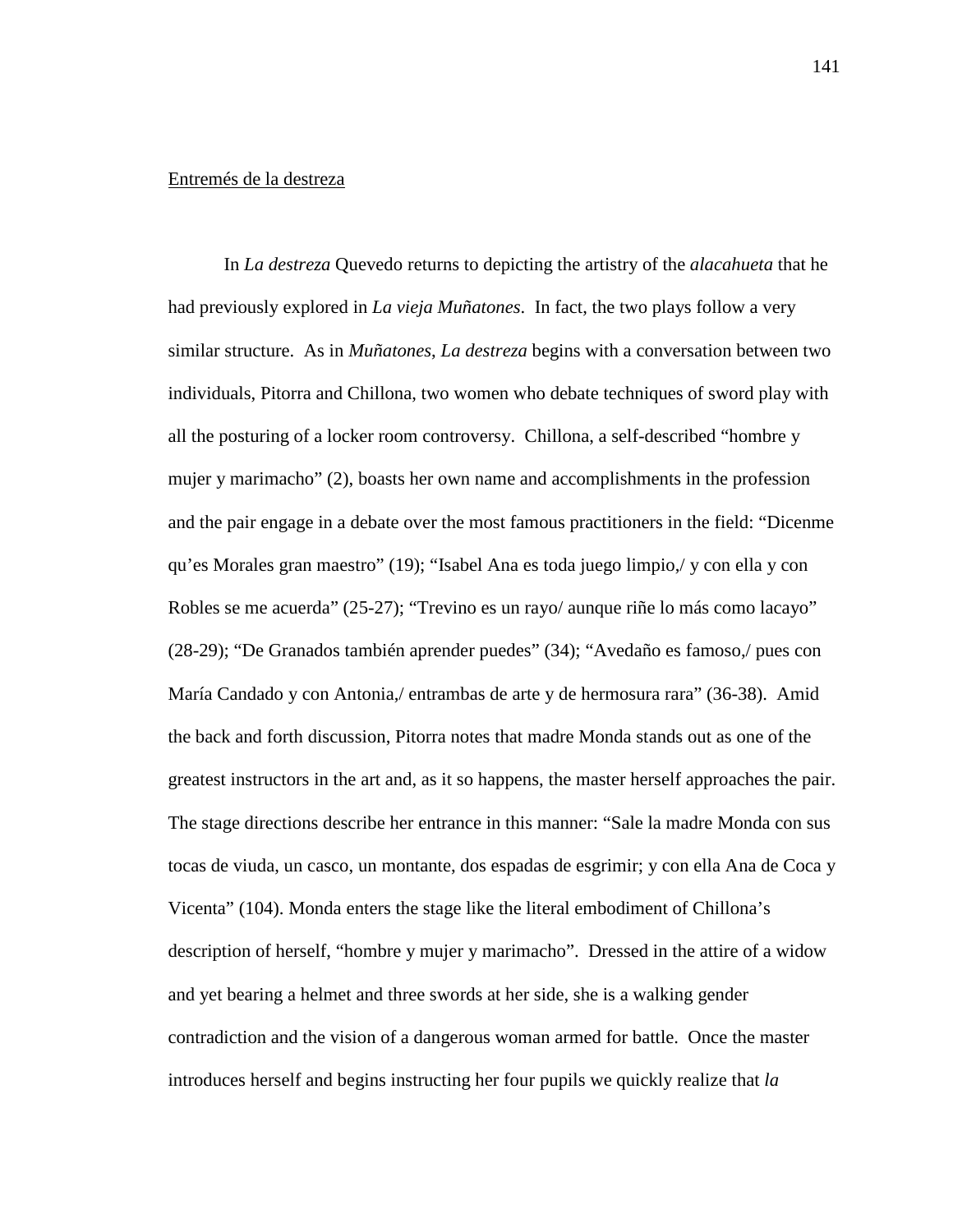*destreza* ("skill") mentioned in the interlude does not refer to the Spanish technique of swordplay that shares the same name. Instead, the tactics of fencing provide a metaphor to explain the art of manipulation for money.

 Don Jerónimo de Carranza's 1569 publication, *Libro de la filosofía de las armas* (Sevilla), and Luis Pacheco de Narváez's 1600 publication, *Libro de las grandezas de la espada* (Madrid), represent the two most important guidebooks outlining the Spanish art of swordplay in the seventeenth century and serve as the models for Quevedo's comparison of the technique to the covetous enterprises of prostitution and extortion. Pitorra makes a reference to both texts when, describing Monda's expertise in the field, claims that, "de don Luis y de Carranza/ tiene todos los textos en la panza" (44-45). Having established the point of contact between the two art forms, Quevedo then applies Carranza and Narváez's works to create a delightful series of *double entendre* to describe the "skill" of the gold-digging woman. Consider, for example, the following counsel that Monda offers Chillona:

> Medio de proporción más verdadero es, Chillona, el dinero. La destreza de todos siempre ha sido —así vulgares como verdaderos dar y no recibir; pues ten en punto, por caridad que vais conmigo agora. La que esgrimiere el jeme por espada reciba mucho, pero no dé nada. (76-83)

In a duel of blades each participant hopes to "give" to his opponent (stab) and not "receive" (be stabbed) in return. The predatory woman, on the other hand, uses her skill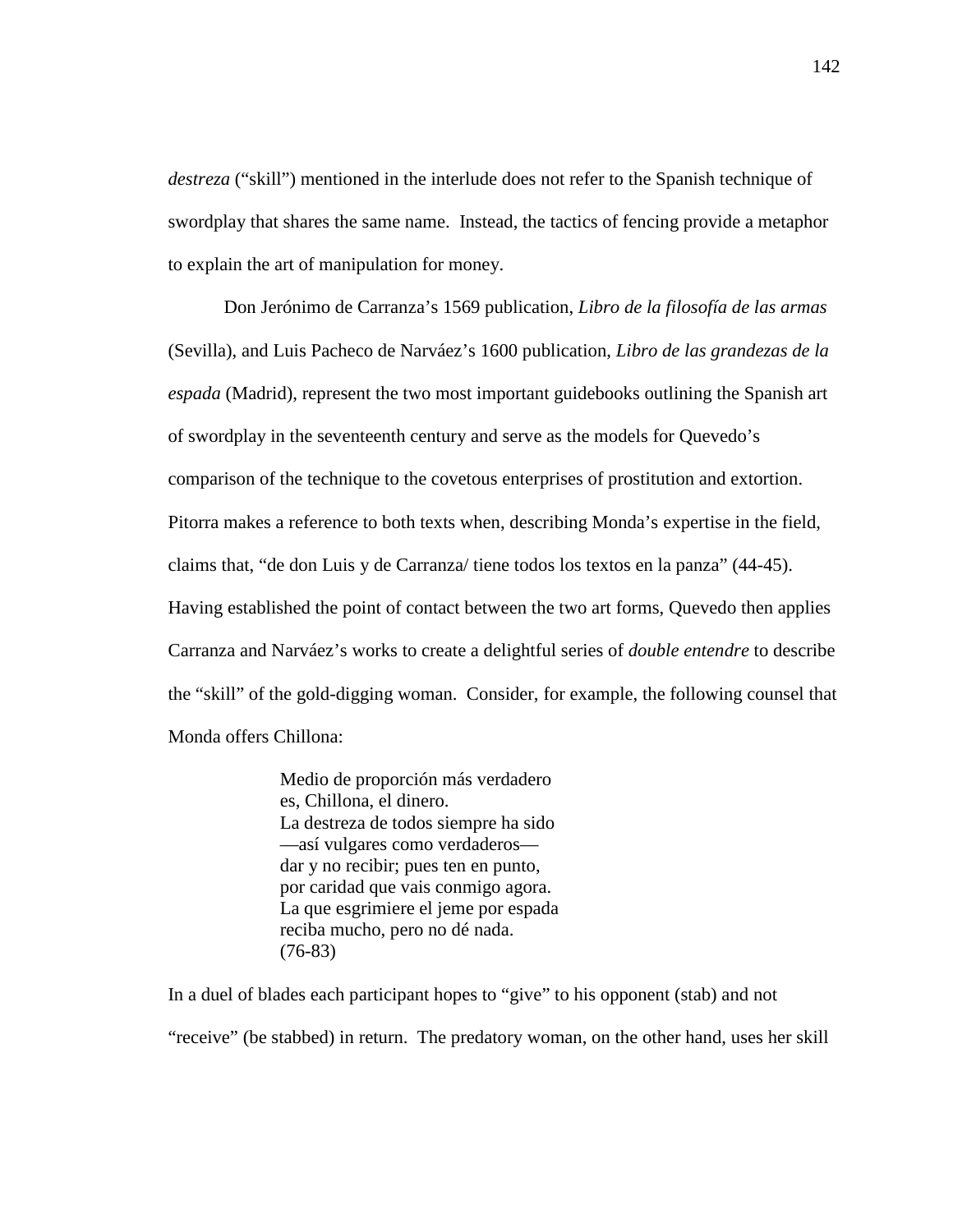in order to accomplish the opposite: to receive as much money as possible and give nothing in return.

In this context, skill at handling the sword makes use of phallic imagery to represent the manipulations of the male subject. Of course, these women do not wish to kill or even physically wound the men they take advantage of. Rather than strike a deadly blow at her target, the dueling woman aims to satisfy her own greed for material wealth by stripping him of all of he possesses. Monda explains:

> Llamo necesitar al enemigo el tomalle la hacienda, de manera, y con tanto cuidado, que le dejéis después necesitado. (90-93)

When performed correctly, the art of avarice follows a series of steps, thrusts and parries that easily resemble the choreography of the sword. Like Muñatones, Monda instructs her eager pupils in all of the proven methods of the craft, including how to sneak in and out of a house without detection, how to manage a man with dogs, and how to maintain the appearance of youth. Twice she even delivers her instruction directly to the "viejas" in the audience. Above all else, a skilled charlatan remains emotionally aloof from her circumstances and extracts actual money, not the empty promises for such: "La cantidad discreta es la cantada,/ porque la prometida, en el que roba,/ es la cantidad boba" (112- 14). Material possessions stand in for the targeted vital organs of the duel in this very serious business of beguilement.

Once again, as in *La vieja Muñatones*, the lesson shifts dramatically when officers appear to arrest the group, and once again both men fall prey to the talented con women.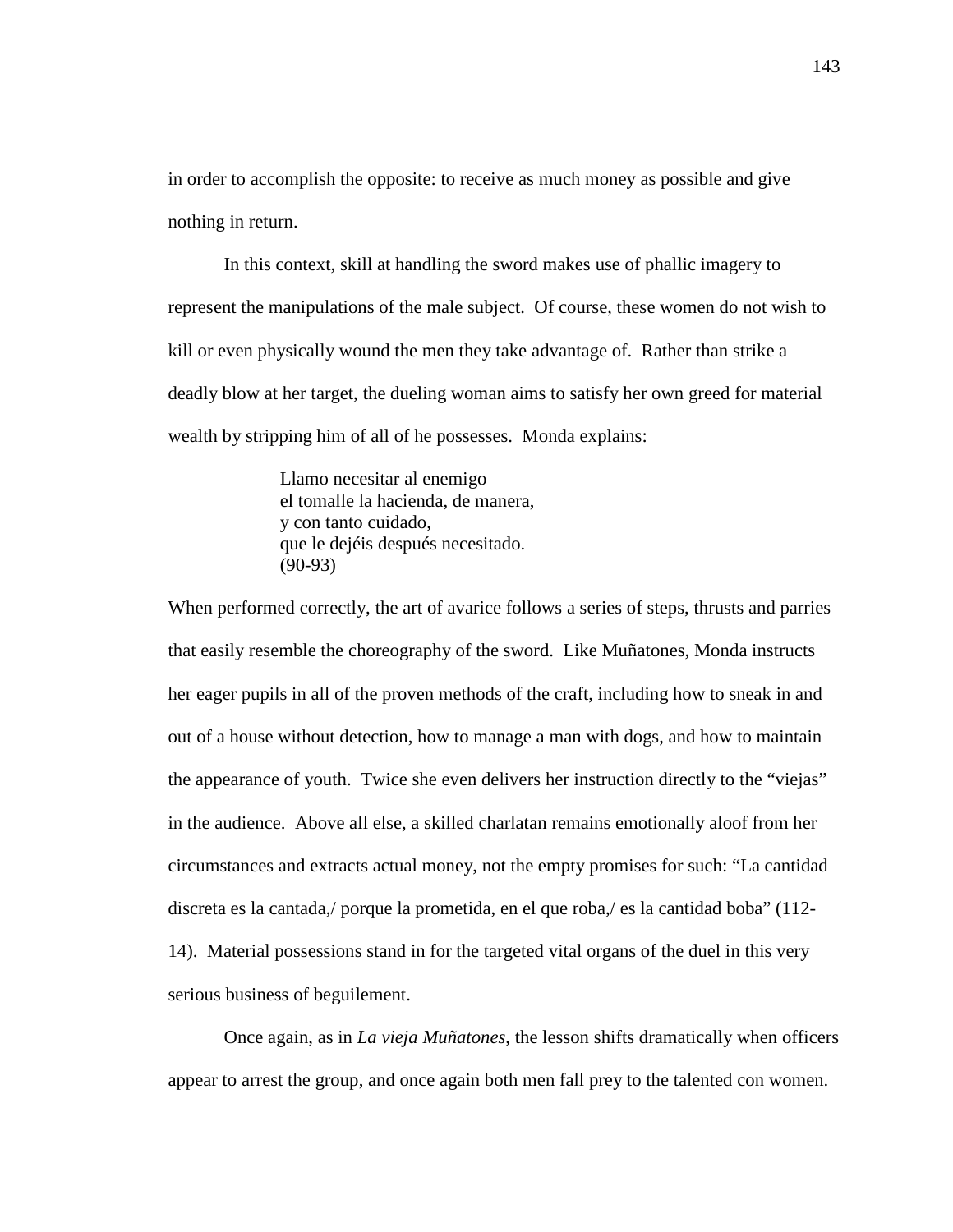Monda explains, "Aqui se trata de virtud en todo./ Estaba yo instruyendo estas muchachas/ en toda perfección de castañeta" (181-82). Music replaces sewing as the veneer of virtue but the ruse works in any case. The scene quickly ends when musicians appear and all the women invite the *alguacil* and the *escribano* to a dance.

Although both interludes deal with essentially the same subject matter and make use of the same basic structure, they ultimately produce significant differences. *Muñatones*, as a work in prose, eschews the baroque style of word play that we typically associate with Quevedo in favor of a simple, clearly defined message that warns the viewer of the dangers in the city and its professors of sin. *La destreza*, on the other hand, as a work in prose, offers the viewer a much more rhetorically diverse palate that draws heavily on symbolism, innuendo and ambiguity in the way that it pursues the elegance of the metaphor to elicit multiple parallels between swordplay and avarice, to the exclusion of diversity in the plot. This could imply that the idea of a school for crooked women fascinated the poet enough to explore it in two different approaches and at two different times. A play like *Muñatones*, with a stronger plot and comic situations, might have worked better on stage while *La destreza*, as a more experienced poet's linguistically fanciful approach to the same topic, may have performed better in print. Studied together, both interludes support the opinion that women in general are rapacious (since neither play offers any example, either explicitly or implied, of a woman who behaves in a contrary manner) and scheme together to manipulate and exploit men in order to extract material goods from them. Perhaps the most frightening hypothesis these plays make appears in the following statement that Monda makes to her pupils: "mas estocada puño

144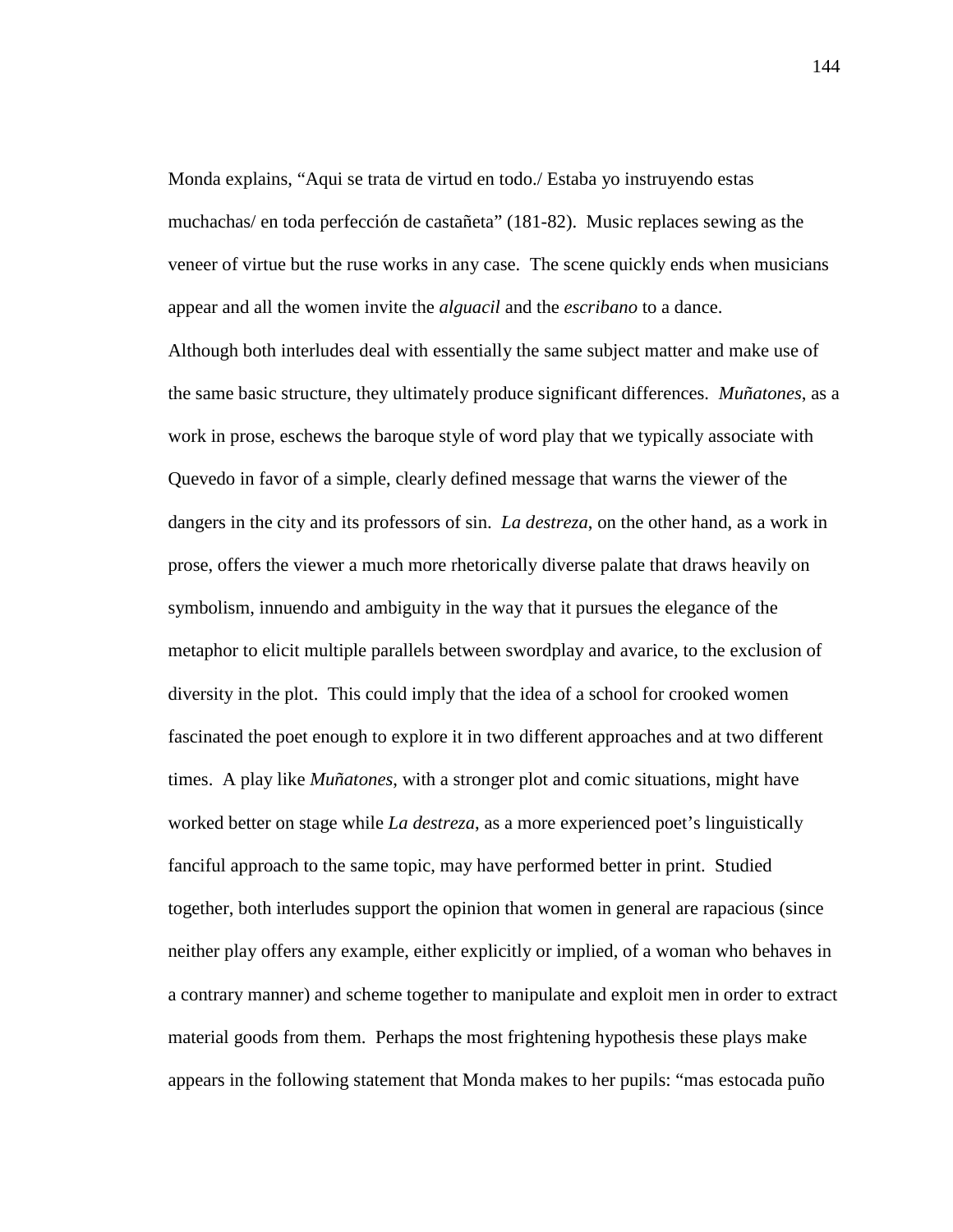es cosa poca,/ mejor es estocada saya y ropa" (98-99). In the duel of the sexes men will ultimately always remain outmatched since the marginalized woman, unfettered by masculine constructs of honor that maintain centers of social structures, remains free to pursue and to satisfy her own desires, thereby proving that she, not the pen, is mightier than the sword.

# Entremés del niño y Peralvillo de Madrid

 In *El niño y Peralvillo de Madrid*, Quevedo strays from the typical *entremés* formula and instead portrays the greed and envy of the city in an allegorical fashion more congruent with the formula of the *auto*. The scene opens in a moment of departure as Perico, a young man, bids farewell to his mother before embarking on a trip into Madrid. Aware of the dangers he will face, the woman begs her child not to go and even bribes him with candy in vain. The youth has fixed his gaze on the city, although Quevedo never reveals the actual motivation for the trip and, regarded as liminal theater, there appears little necessity to explain the decision in a logical manner. Before she can allow him to go, like so many parents saying goodbye to children about to venture off into the wide world, she imparts a bit of wise counsel to her son: "Y aunque Madrid es llano,/ la moneda, Perico, como corre,/ tropieza hasta en la palma de la mano" (15-17). The city, she warns, will do all in its power to swindle him out of every last coin. Perico, on the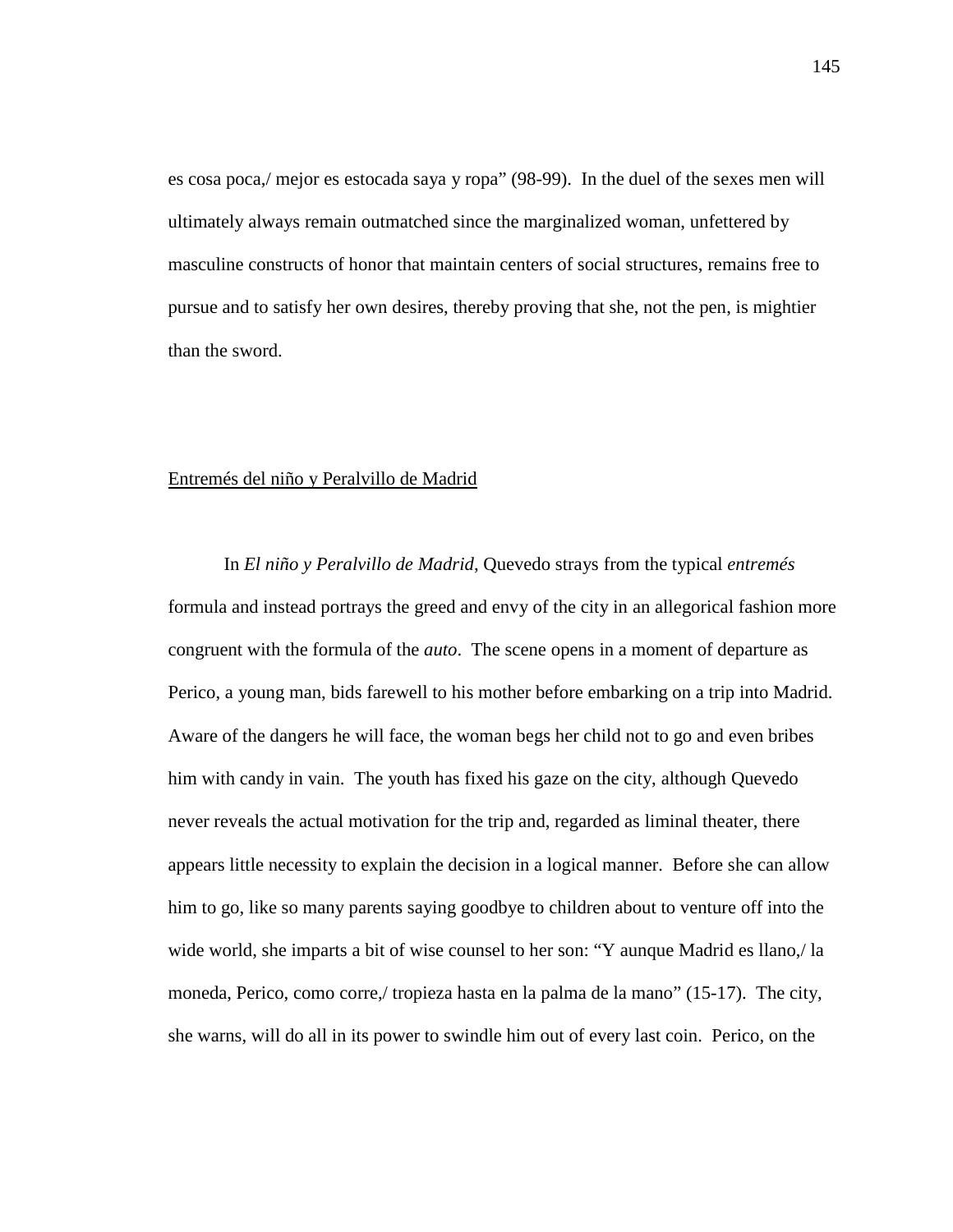other hand, seems to clearly understand this threat and has taken measures to

appropriately defend himself against such a challenge:

Mamá, no vaya el nene descuidado. el rodete que llevo en la cabeza puesto por no descalabrarme, si cayere, póngasele a mi bolsa y mi dinero; que en la Corte, de obra y de palabra, el dinero es quien más se descalabra. (8-14)

In addition, the boy tells his mother that he has made himself two signs that read "No quiero" (26) as a declaration of his creed. Unconvinced of his safety, the woman directs his attention to the most nefarious of pick pocketing criminals he will likely encounter in the city, women, warning:

> El dij que llevas tú más importante es, si se considera: que en la Corte, Perico, de cualquiera gustan de tocar algo las mujeres. (41-44)

Here again, Perico seems aware of the danger posed by greedy women, calling them "niñas arpías" (54), and commends himself into the watchful care of heaven. Grateful for his mother's concern, the boy bids his mother a fond farewell and begins his journey.

 Perico quickly meets a kind tool sharpener named Juan Francés, who shows him the way to Madrid by way of "el triste Peralvillo de la Corte" (86), where convicted criminals face torture and execution. The play then takes an allegorical turn in a manner very similar to Dante's journey through Hell and Purgatory with Juan Francés playing Virgil to Perico's Dante. Here, as in the *Divina Commedia*, the pair encounters a series of condemned souls recounting their tales of suffering brought about as punishments for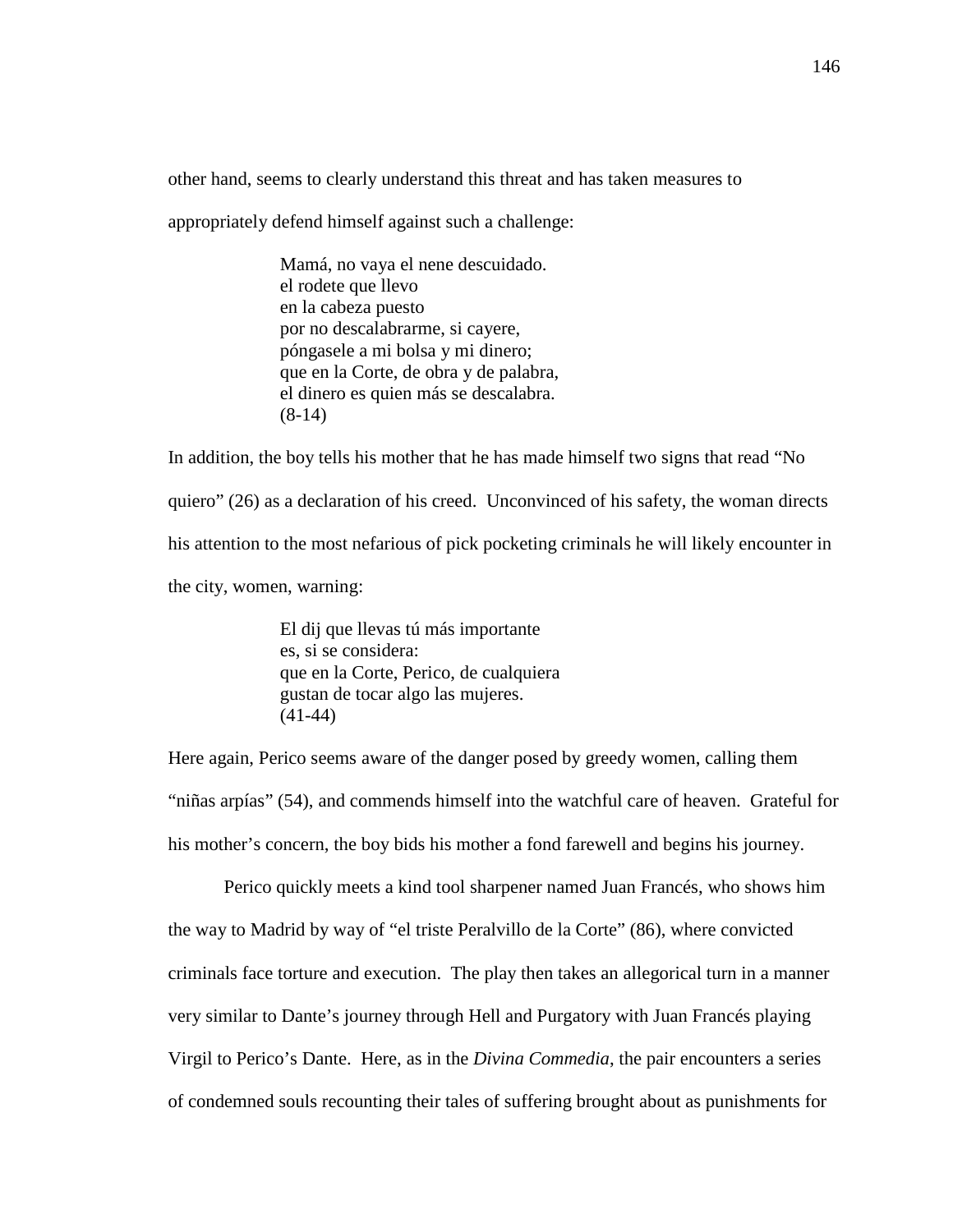their actions. Alonso, the tailor, first staggers onto the stage repeatedly pricked and penetrated by the tools of his trade, including scissors and rulers. "De un pujamiento de enaguas,/ de un flujo de saya entera," he sadly tells the travelers, "yo Alonso-Alvillo he quedado/ en Peralvillo de cuenta" (111-14). Diego-Alvillo follows the tailor. A cook by trade, Diego enters completely engulfed by pots, pans and grills. "Las ollas de cada día," he tells Perico, "me sorbieron la hacienda" (125-26). Cosme-Alvillo, a scribe, follows his sad companions with hands and hair likewise coated in the implements of his trade. Juan points out how the man's blood has turned to ink as a just reward for his offense: "La letra le entendió a él,/ mas él no entendió la letra" (135-36). Cosme confesses his guilt and laments his condition. "La desdicha de mi pluma," he cries, "no hay demonio que la entienda" (137-38). Antonio-Alvillo makes his entrance as the gullible theatergoer who pays for anything and everything it offers, including the unpleasant smell. He confesses to paying to see plays written by "Mira de Mosca" (155), "Lope de Vergas" (156), and Juan Ruiz de Alarcón<sup>18</sup>, or performances by actors "Luisa de Robles" (159), and "Vallejo" (161), and even plays booed off the stage (166). Naturally, Antonio appears smeared with the concession treats and posters of the theater he blindly patronizes.

Lastly, Juan leads Perico to an empty bag laid on top of a pile of dried bones and, similar to the way Virgil guided Dante's gaze, explains to his young companion:

l

<sup>18</sup> Quevedo makes reference to a play titled *El Anticristo*. Asensio explains how this play not only famously scandalized Alarcón but how it relates to Luisa de Robles, another figure mentioned in the same passage from the interlude: "Los trozos satíricos alusivos a la representación de *El Anticristo*, comedia de Juan Ruiz de Alarcón cuyo estreno fue memorable tanto por los huevos podridos de los enemigos del mejicano como por la osadía de Luisa de Robles encaramándose por la maroma […]" (233).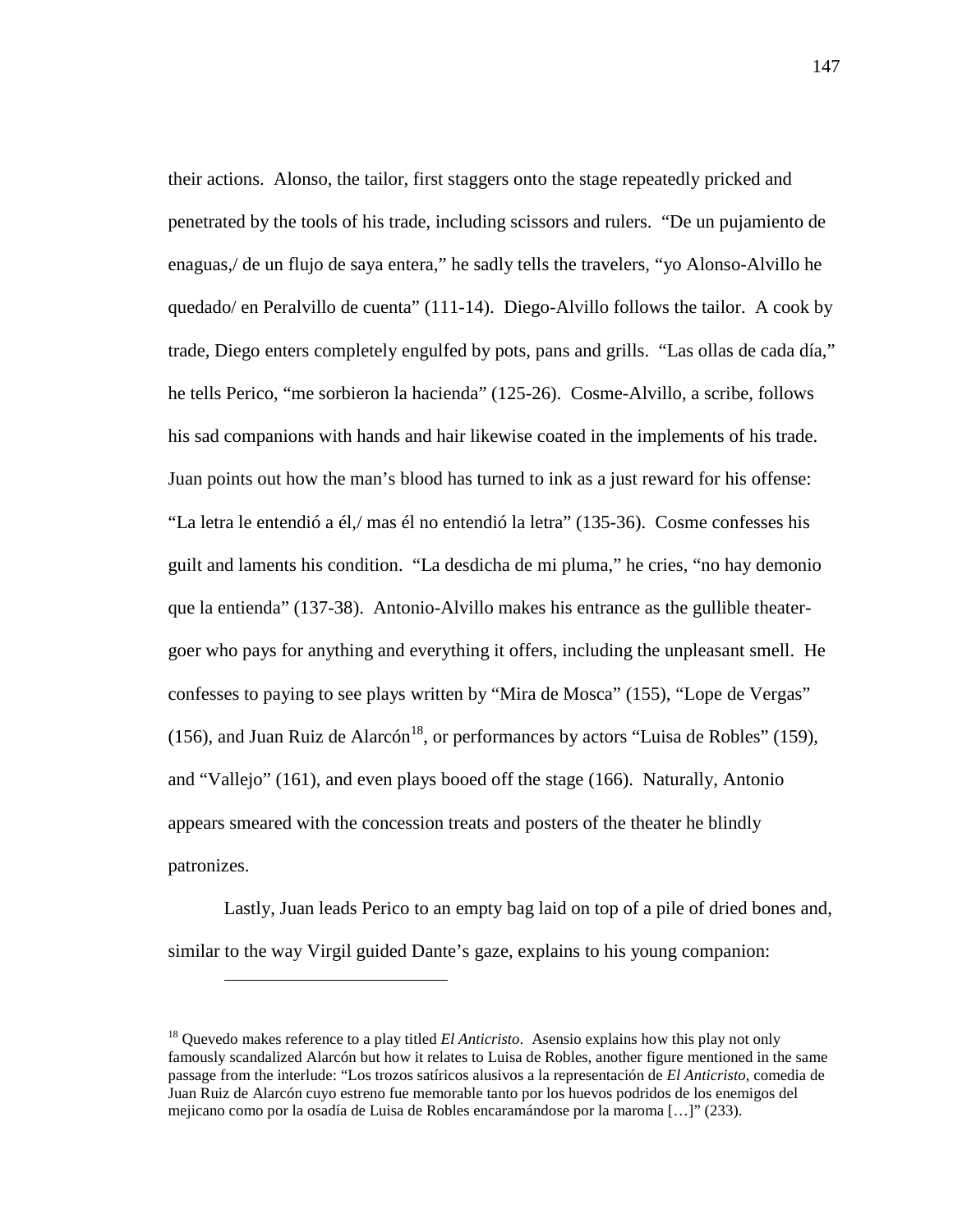Esta que miras al cabo triste bolsicalavera, notomía de las lindas, esqueleto de las feas, es la bolsa condenada, que, cercada de culebras, está en los eternos dacas, ardiendo en unas eternas. (198-204)

Seeing before him the recompense of a life spent in the pursuit of material possessions,

Perico remarks:

A voces está diciendo con aquella boca abierta, desdentada de doblones, al talegón que está cerca: «Tú que me miras a mí tan triste, mortal y feo, mira, talegón, a ti, que como te ves me vi, y veráste cual me veo.» (218-25)

This portion of easily recognizable verse, so intimately connecting life with death and often found inscribed on tombstones or memorials, coupled with the ghastly vision of bones that lay at his feet, invokes a sense of ominous foreboding that Perico instantly recognizes. Lest the gravity of the moment usurp the comedic formula of the *entremés*, three women descend upon the scene and immediately pounce upon the young man in an effort to woo him away from his money:

| Manuela: | !Ay, que linda criatura!            |
|----------|-------------------------------------|
| Maria:   | ¡Ay, como llora!                    |
|          | Los dientes deben de salirle agora. |
|          | Dame la bolsa, y quitaréte el moco. |
| Niño:    | ¿Dame la bolsa? Coco, coco, coco.   |
| Manuela: | Mil sales tienes; eres lindo: daca. |
| Niño:    | ¿Daca tras lindo? Caca, caca, caca. |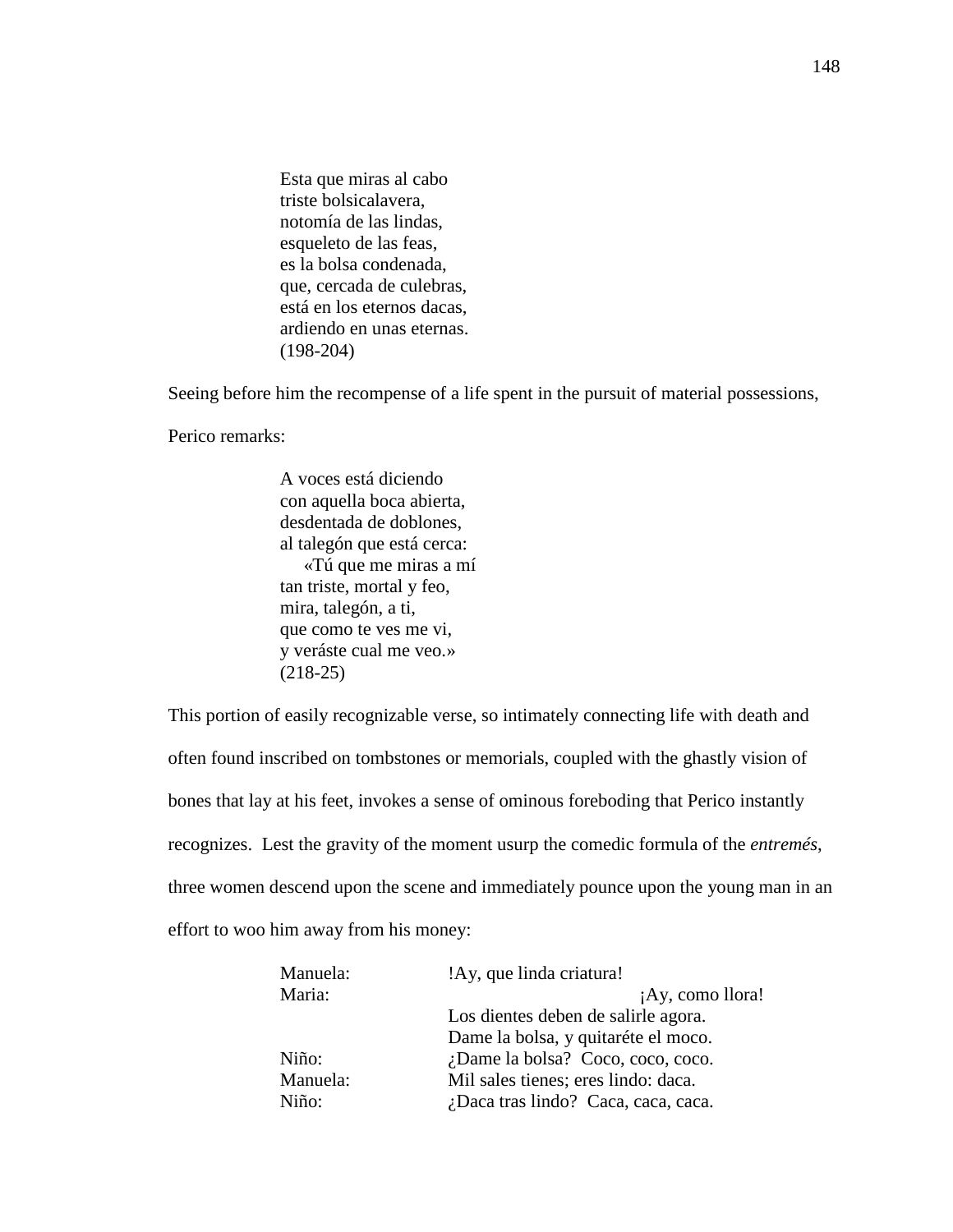#### (226-31)

Perico remains firm in his refusal to succumb to the requests of Manuela, Ana and María. Shifting their tactic, the women offer to sing to him a song. This time Perico consents and tells the nefarious trifecta that he will give them something in return: only his attention to the music. Deafeated at last, the women close the play with a song that includes the lines made famous by Tirso's *El burlador de Sevilla*: "Quien tal hace, que tal pague" (256).

 As we have seen, the structure of the play bears a great deal of resemblance to Dante's journey through the afterlife. Like his predecessor, Quevedo begins the interlude in media res, with the traveler already embarking on his unknown journey. Furthermore, Perico's chance encounter with Juan, congruent with Dante's meeting Virgil, provides both him and the audience with a narrator to explain and interpret where needed. Yet, in addition to the interlude's similarity with Dante, the play also establishes interesting parallels with the biblical account of the temptation of Jesus Christ in the days just prior to the commencement of his ministry. The fourth chapter of the Gospel of St. Matthew describes how Jesus embarked on a journey into the wilderness to fast for forty days and forty nights. While yet in the wilderness Jesus was tempted three times by the devil: first, to change a stone into bread (Matthew 4:3); second, to cast himself off the pinnacle of the temple (Matthew 4:5-6); and third, to worship the devil in exchange for the all the riches and kingdoms of the world (Matthew 4:8-9). In each case, Jesus recognized the devil's trick and rebuked him with scripture. In response to the temptation of bread, Jesus replied, "It is written, Man shall not live by bread alone, but by every word that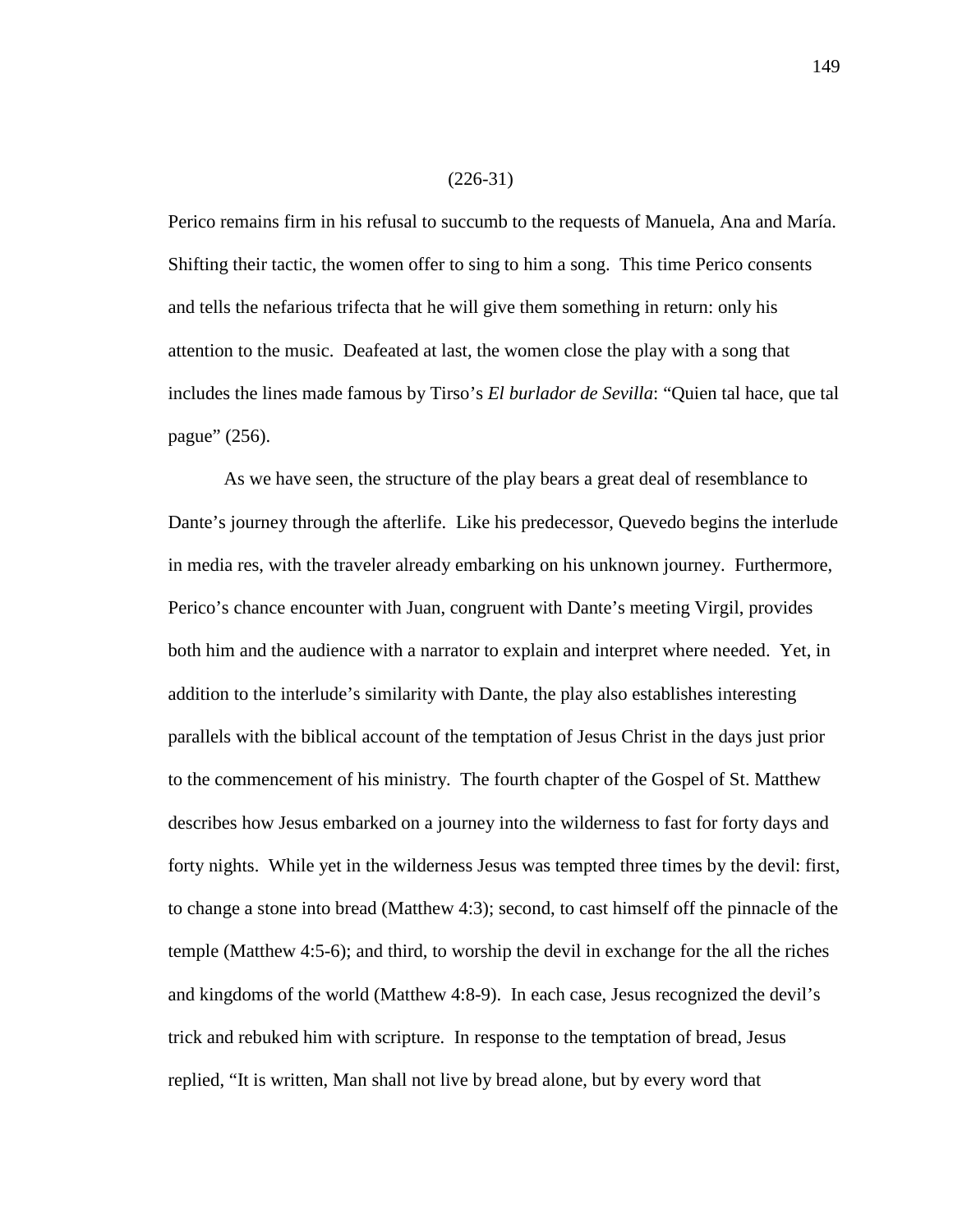proceedeth out of the mouth of God" (Matthew 4:4). He denied the second temptation saying, "It is written again, Thou shalt not tempt the Lord thy God" (Matthew 4:7). Finally, in response to the third temptation, Jesus not only rebuked the devil but ordered him to depart: "Get thee hence, Satan: for it is written, Thou shalt worship the Lord thy God, and him only shalt thou serve" (Matthew 4:10).

In a similar manner, Perico, reminiscent of Jesus, also leaves his mother to embark on a journey into the wilderness where he tackles the various devils that plague seventeenth-century Spanish society. With no other given explanation for his journey we might say that the young man knowingly makes the trip for the precise purpose of confronting temptation and overcoming it. Perhaps most striking, Perico concludes each encounter with a refrain, directed to whom he identifies as the "nenas" in the audience, which sounds very much like bits of scripture. For example, regarding the tailor Perico warns, "Las que priváis con los sastres,/ mirad bien por vuestra ceda" (115-16). Following his conversation with the cook he says, "Nene, no gasten sus ollas,/ con sus propias cobertaeras" (127-28). Speaking of the scribe he declares:

> El tragar las plumas da muermo, de todas maneras; si es escribano, a las bolsas; si es de gallina, a las bestias. Sean las niñas bien prendidas, mas no los que las sustentan, que el soplillo de los mantos se ha pasado a las Audiencias. (145-48)

Almost laughing at Antonio's obsession with the theater, Perico remarks, "Eso es andar el dinero/ del pobrete que os celebra" (169-70), before describing the whole situation as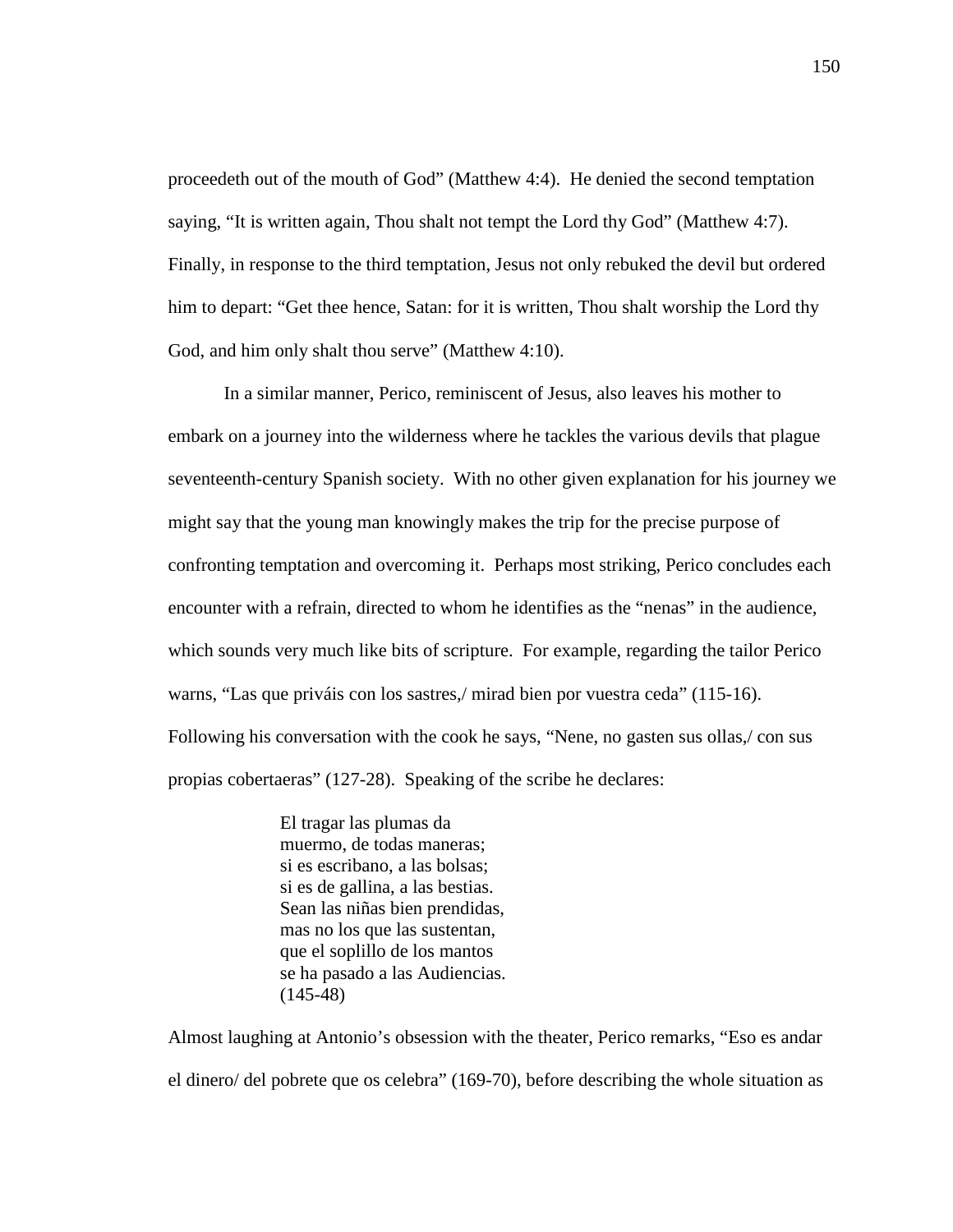its own *comedia*, a play he suggests calling, "*Los juicios parecidos*" (179). When he comes upon the purse and the bones, in addition to the voice he hears coming from the mouth of the deceased, Perico turns his attention again to the audience to ensure that they hear the play's message with soberness and clarity:

> Nenes, mirad lo que somos: quien bien guarda, solo medra; veis allí las sepulturas que la dejaron tan seca. Esos gusanos con moño, ataúdes con guedejas, la comieron lo de dentro, la rayeron lo de fuera. En esto habéis de parar las más ricas faltriqueras: miradla, mirad con miedo a quien chuparon con fuerzas. (205-16)

This lengthy exhortation far exceeds the brief moral observations produced by Perico's prior encounters. Instead, we see Quevedo temporarily set aside the use of allegory to provide his audience with a fully-developed sermon on the wages of sin, in particular the sins of avarice and envy. Like Jesus, Perico seems constantly aware that external eyes are and will observe this brief episode in the course of his life and consciously transcends the limits of his stage life in order to directly communicate with this second audience. When he finally confronts the "harpies" in the final phase of his temptation, Perico, like Jesus, identifies both his demonic assailants and himself and cements his position on the side of righteousness:

> Yo soy, aves diabólicas con manto, el Niño de la guarda sin ser santo; y seré, si porfían y anda el enredo listo,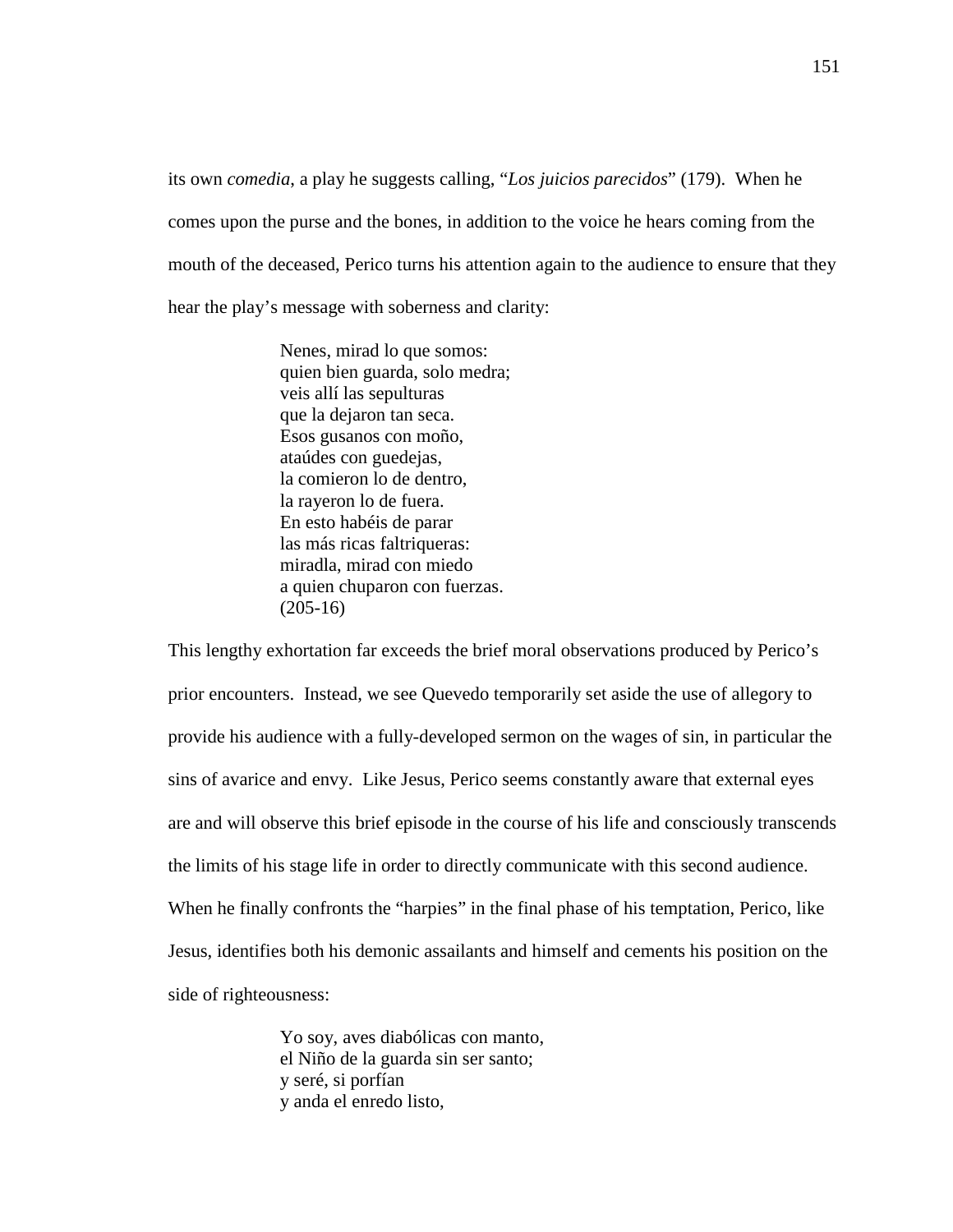el Niño de la piedra, vive Cristo. (235-39)

The devils on stage may not physically vanish from his presence, but his unequivocating declaration banishes all influence they may believe they had on him. In a sense, Perico the child triumphs over evil to become the Savior of the interlude and the example Quevedo hopes his audience will follow.

 Of course, the boy finds himself surrounded by a host of equally allegorical characters. Juan Francés, the tool sharpener, serves as a guide to his young companion in a quest that sharpen's the boy's senses, a process Perico explains as "amolar niñas contra los chiquillos,/ es amolar navajas y cuchillos" (79-80). All of the condemned individuals, as a result of their encounter with the dreaded Peralvillo, have abandoned their own names to adopt the "-Alvillo" as a surname, transporting them into a symbolic role a functions of their various trades. Perhaps, as wandering signifiers they seek out Perico, whose "Per-" in his name unites with the "-Alvillo" in theirs to perform a kind of unifying miracle that heals the division caused by the justice of the Peralvillo, similar to the way that Christians find healing salvation from separation from God through Jesus Christ and his atoning sacrifice on the cross.

 As a result, Quevedo creates a theater piece that he calls "entremés" but that looks and functions, by its use of allegorical characters and situations, its confrontation and rebuke of evil and its clear intention to motivate the viewer toward righteousness, much more like an *auto*. While no evidence exists that Quevedo applied his hand specifically to the cause of composing an *auto*, the construction of the piece makes it clear that *El*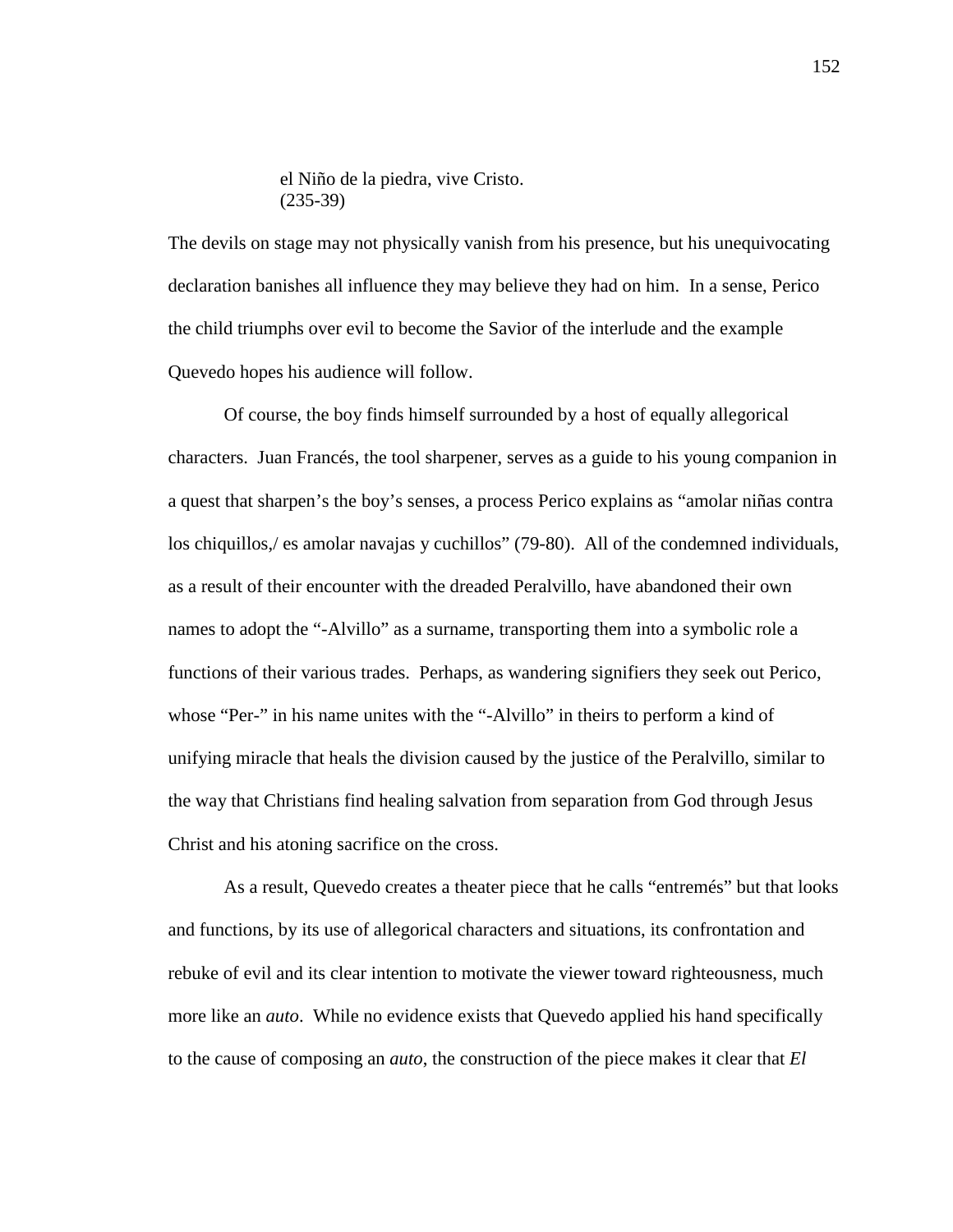*entremés del niño y Peralvillo de Madrid* represents, at the very least, a close approximation to such.

#### La polilla de Madrid

Asensio supports a year of composition for *La polilla de Madrid* that places it in the same time frame as *La destreza* (*Itinerario* 220). While Madrid provides a backdrop of indulgence for the scene and certainly contributes to the success of the thieves who take advantage of its false and nebulous environment, the city does not form as potent an instigator of vices as it does in *La vieja Muñatones*. Nor do we see Madrid as a place that provides both the means and the ends of sin as it does in *El niño y Peralvillo de Madrid*, since the con men and women in question ultimately triumph in their thievery. Instead, with *La polilla de Madrid*, Quevedo expands Cervantes's *Retablo de las maravillas* by transporting it into the nation's capital and illustrating the power, potential and danger of theater that escapes the stage and enters the service of one's desire for material wealth.

The play begins with a family of con artists, Carralero, Elena, Ortilla and Luisa, busy putting the finishing touches on the details of their latest scam. Elena has devised a scheme and proceeds to rename her companions accordingly. She renames Ortilla, the group's mother, Doña Onofria de Camargo, while Luisa, a sibling, will play one Doña Aldonza de Chrinos (a composite name with obvious ties to Cervantes: Aldonza, from the *Quijote* and Chirinos from *El retablo de las maravillas*). Carralero, her brother, will play a humble *escudero* by the name of Villodres. For herself, Elena decides to keep her first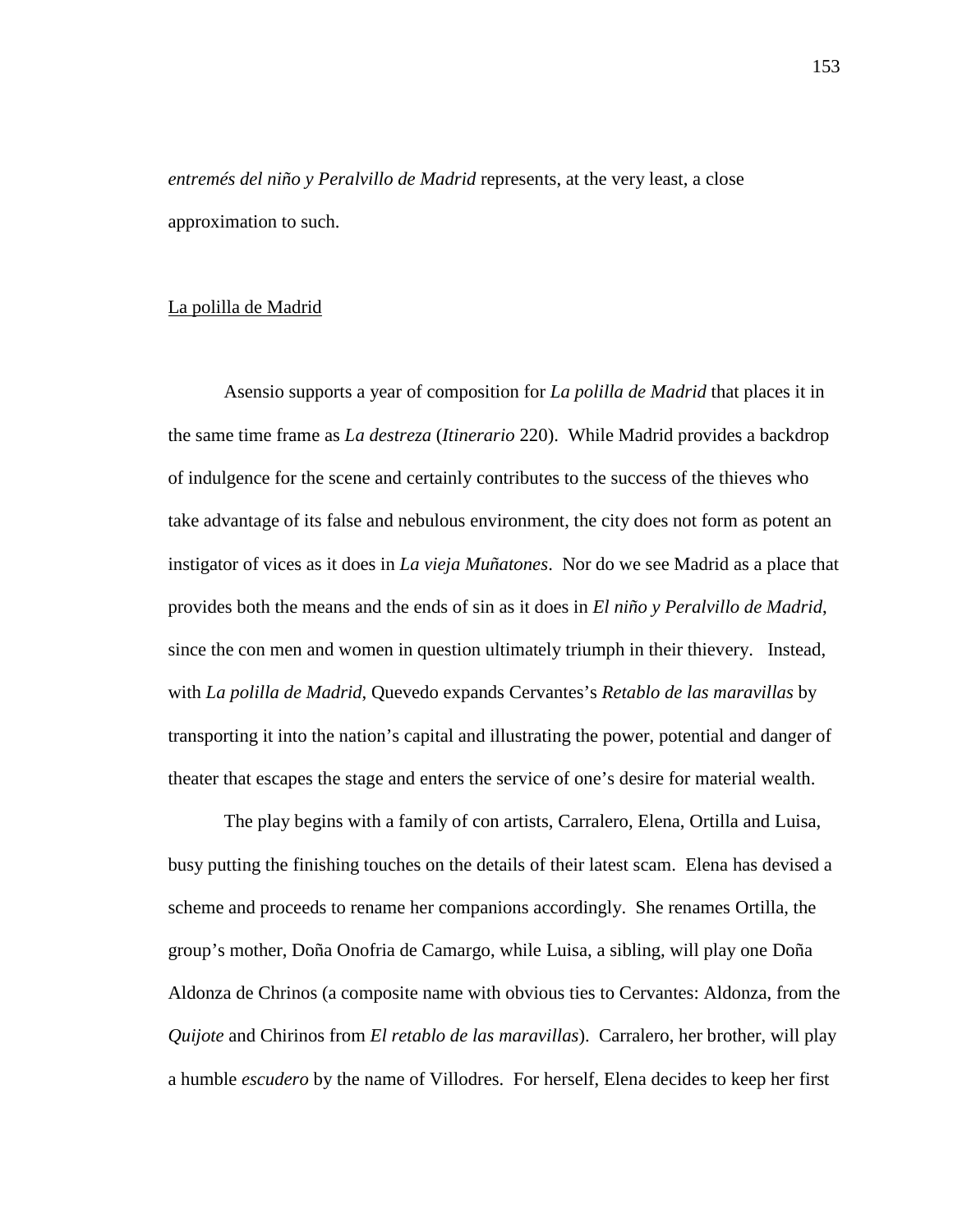name and, instead, adopt a Biscayan surname that will lend her a touch of exotic eclecticism: Doña Elena Vriguri Xaramillo. Like any good company of actors, once they have determined their respective roles the group begins to rehearse their parts, though not without some difficulty staying in character and remembering each person's new name. Elena explains that she has already primed the targets of the scam, three gullible men: "pues don Gonzalo quiere/ darme todas las joyas que tuviere;/ lo mismo don Lorenzo y don Garcia" (96-98). Following a few last minute bits of instruction, Elena sends the group off stage and into action.

Meanwhile, two men, Don Alejo and Mondoñedo, enter the stage busily debating whether greed runs rampant in society or whether there still remain a few charitable citizens. Alejo claims to know such a selfless individual while Mondoñedo provides an opposing argument that both denies the claim and utilizes a pessimistic tone of voice that very transparently reveals Quevedo's own:

> En esto de pedir hay grandes cosas con que van engañando. Mujer conozco yo que pide dando; yo conozco mujer en esta tierra que a ninguno despide, y pide con decir que nunca pide. Y hay mujer tan maldita que quien la festejaba le pidió con reñir porque le daba. Ya el pedir está bien vestido que parece que dan al que han pedido, y usan algunas damas principales pediduras mentales, que, sin decirles nada, ni hablarle, estando ausente, se siente uno pedir interiormente.  $(120-35)$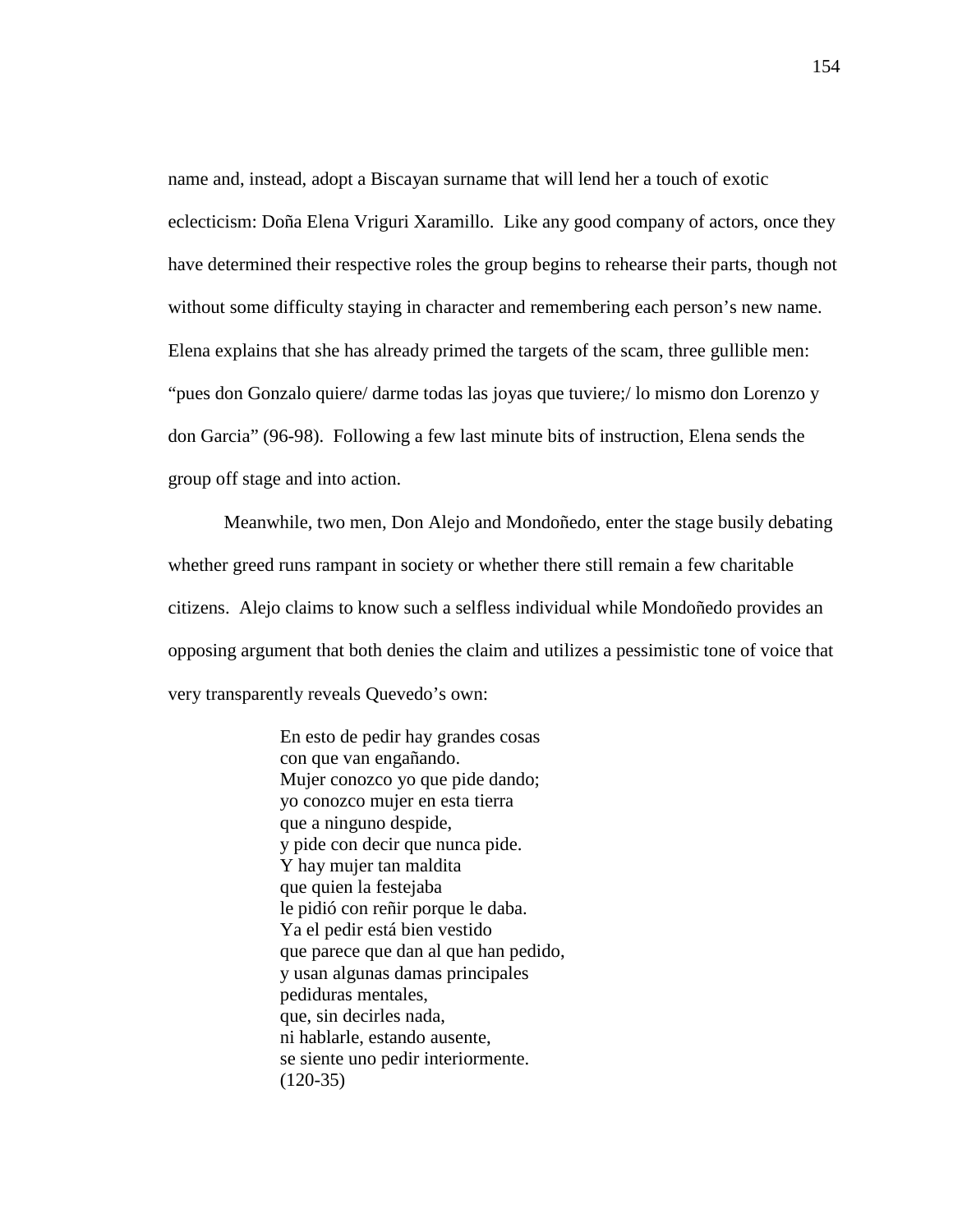Naturally, all of the guilty parties identified by Mondoñedo turn out to be self-serving women (typical, as we have seen, elsewhere in Quevedo's theater), women so incapable of not asking for money and favors that they ask by not asking, they ask when they receive and they even ask without saying a single word. This power to manipulate men from a distance portrays women much like dangerous witches possessing some dark power over their male victims. Although clearly an exaggeration, Mondoñedo's paranoia at falling prey to the clever swindler nevertheless (according to Quevedo) has and will yet serve him well as it keeps him vigilant against the likes of Elena and her unquestionably fraudulent family. Furthermore, as a convention of the *entremés*, Mondoñedo plays the straight man whose gaze, like that of the audience's, penetrates the disguises, allowing him to move between the play and the audience more easily.

 Carralero, disguised as an *escudero*, crosses by the men. When Carralejo claims that he is on his way to purchase a dress as an act of charity for a poor woman, Alejo intervenes and contributes money to the cause, leaving him with the satisfaction of his good deed and the favorable reception of his presence in the household. Mondoñedo, of course, cannot believe his friend's naïveté:

> No es muy mal recibido aquel dinero de aquel ejemplarísimo escudero. De verle solamente, de solamente oillo, se me erizó el dinero en el bolsillo. Yo espero ver a vmd. quemado, pues, siendo hombre, se precia de tomado. (156-62)

Mondoñedo may have recognized the scam when he saw it but his pride at proving himself better than his neighbor kept him from doing or saying anything about it until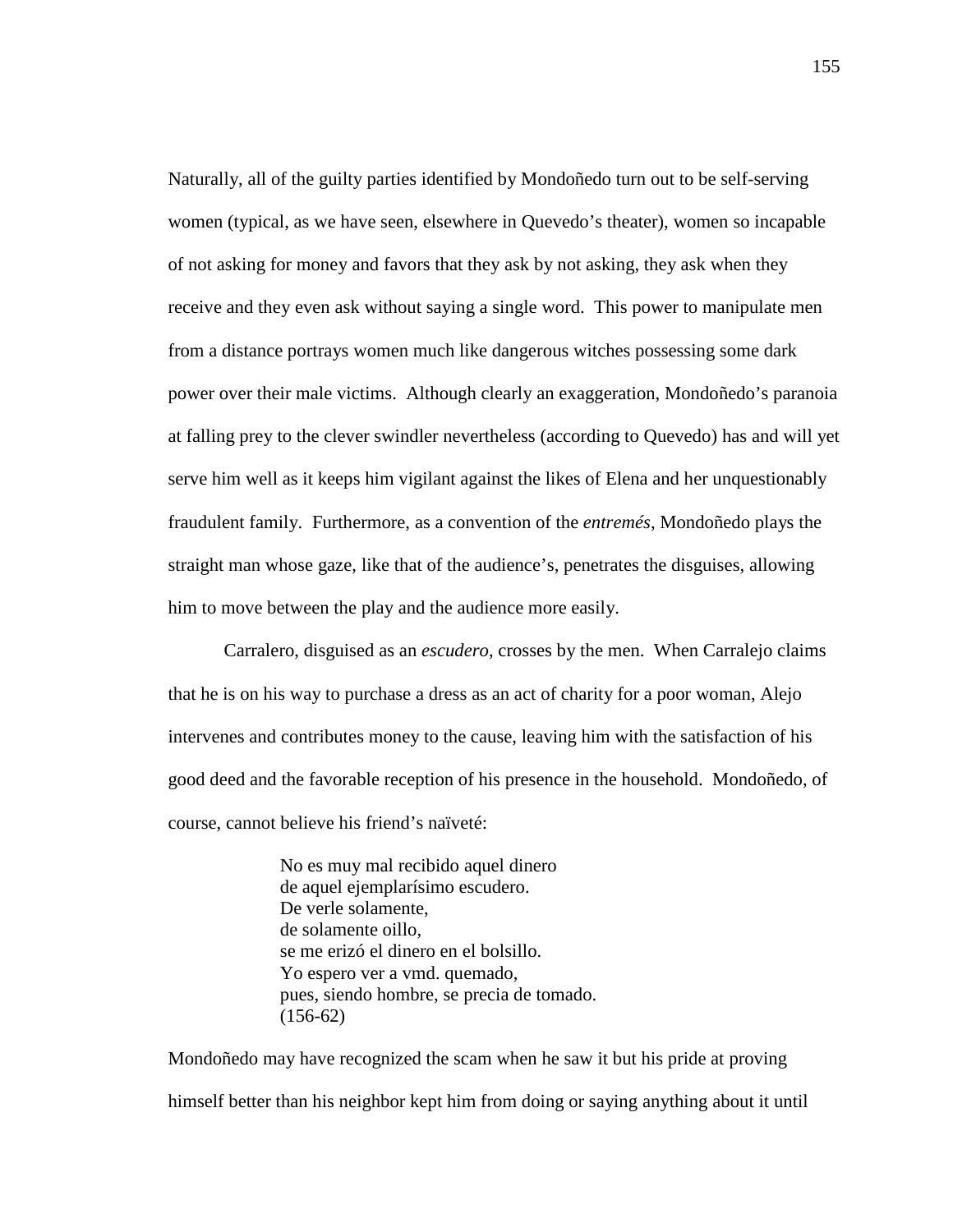after thief had left, exposing him as a man unwilling to give even assistance. When Carralero returns he brings "Doña Onofria" with him. Of course, she too finds herself in a financial pickle, needing thirty *escudos* more to cover the cost of her daughter's dowry. Again, the generous Alejo brings his wallet to her rescue and again Mondoñedo cannot believe his eyes, launching into another tract against avarice, this time comparing women like Onofria to greedy barbers who cut, shave and take even ear wax from their customers only to hand them a bill for their handiwork. "Doña Aldonza" next arrives, apologizing for her lateness and announcing that her mistress is busy rehearsing for a play. Yet again, Mondoñedo sees through the ruse and begs his mystified friend to come to his senses. Unphased by these rebuffs, Alejo shows great interest in the coming play and even offers his own feathers and scarves when Aldonza explains that their costumes lack certain accessories. Before long, the scene repeats itself yet again as Elena appears explaining that the play has encountered another problem (the players lack some twenty yards of fabric), and Alejo not only calls his purse into their service but leaves to go and get the fabric himself after expressing accepting a role in the performance. Carralero returns and places the whole company on alert by announcing the arrival of certain (imagined) noble guests (whose names he invents on the spot): "don Luis Machucha" (288), and "don Cosme de Minchaca" (289), accompanied by "Hans Sergen Dringen Dron" (292). Using the ruse as an excuse to speak with Elena alone, he tells her that Gonzalo arrived bearing numerous items of jewelry, which Elena promptly stuffs into her pockets.

 Suddenly, Don Lorenzo and Don García also appear and, like Gonzalo before them, pledge their support to the success of the performance by offering their promised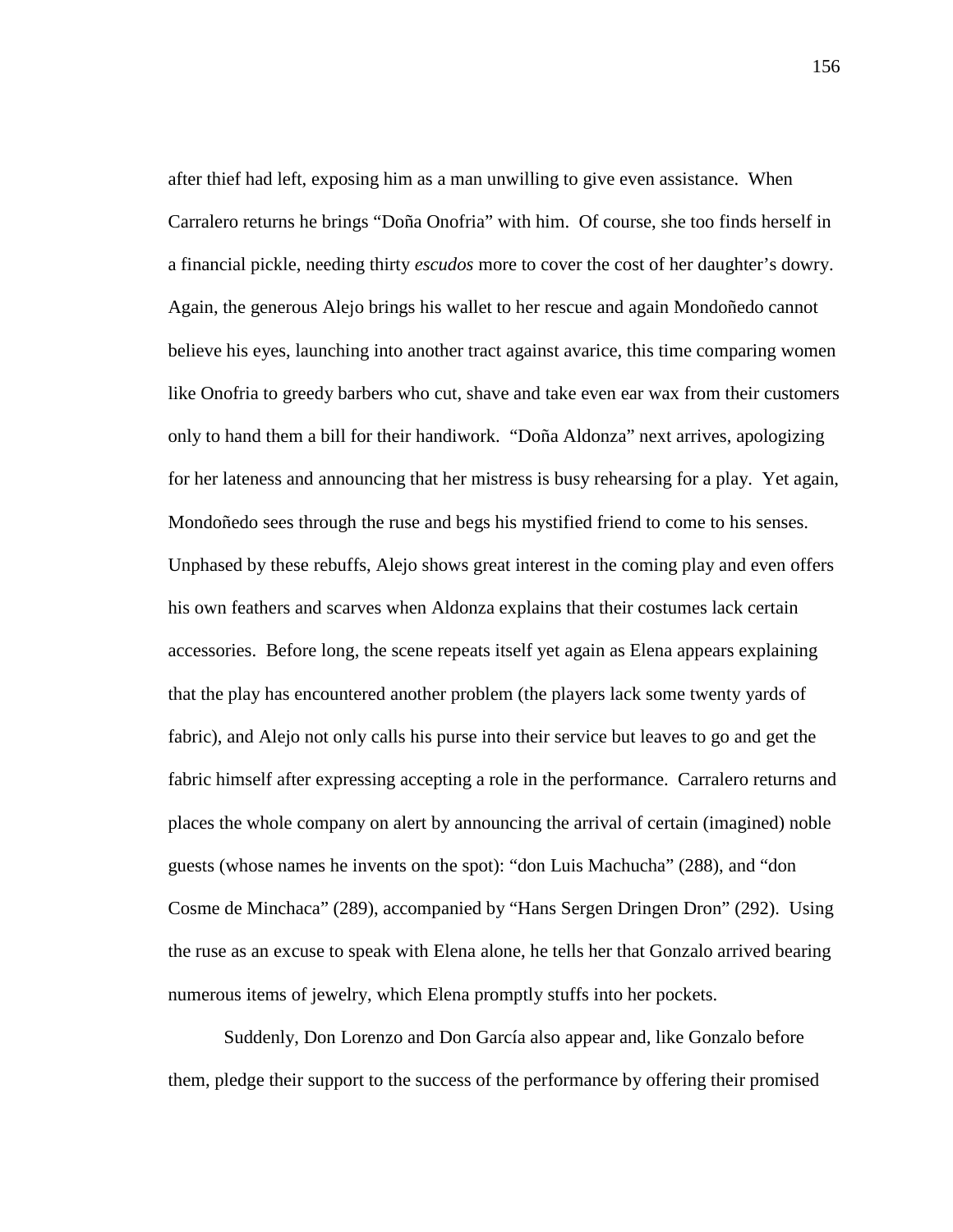jewels to Elena, who secretly worries that the con may have grown more complicated than she can safely continue to manage. Anticipation for the play grows and the swindlers manage to extract a few more items of value out of their audience using similar ruses. Finally, the moment of the play arrives and the audience members head to the theater. The scene then shifts over to a stage where another audience anxiously awaits a play called "*El robo de Elena*." A regidor announces the performance and its players just as Mondoñedo, Alejo, García and Lorenzo arrive looking for Elena and her companions:

| D. Alejo:   | ¿Salió ya mi señora doña Elena?            |
|-------------|--------------------------------------------|
| Güésped:    | Ya salió, ya se ha ido.                    |
| D. García:  | $i$ Pues cómo? $i$ Su papel es ya acabado? |
| Güésped:    | Esta carta me dio sin más recado           |
|             | y dijo que la diese                        |
|             | a quien por ella a preguntar viniese.      |
| D. Lorenzo: | ¿Es paso de la comedia?                    |
| D. Alejo:   | Antes sospecho                             |
|             | que el paso ha sido de entremés de robo.   |
| D. García:  | Yo en aqueste entremés he hecho el bobo.   |
|             | (434-43)                                   |

Mondoñedo takes the letter left behind and reads it out loud to the group:

«Yo convido al ensayo a vuesarcedes, y pues me llevo joyas y vestidos yo los dejo y me acojo como un rayo, miren si el diablo hiciera tal ensayo.» (446-49)

The men nearly faint with surprise and horror, having surrendered their fortunes over to a brilliant theatrical device. Elena's victory proves so complete that she even manages to steal the music that normally accompanies the end of an *entremés*. Instead, Quevedo draws a final curtain over his sad victims with only a quiet melody sung from off stage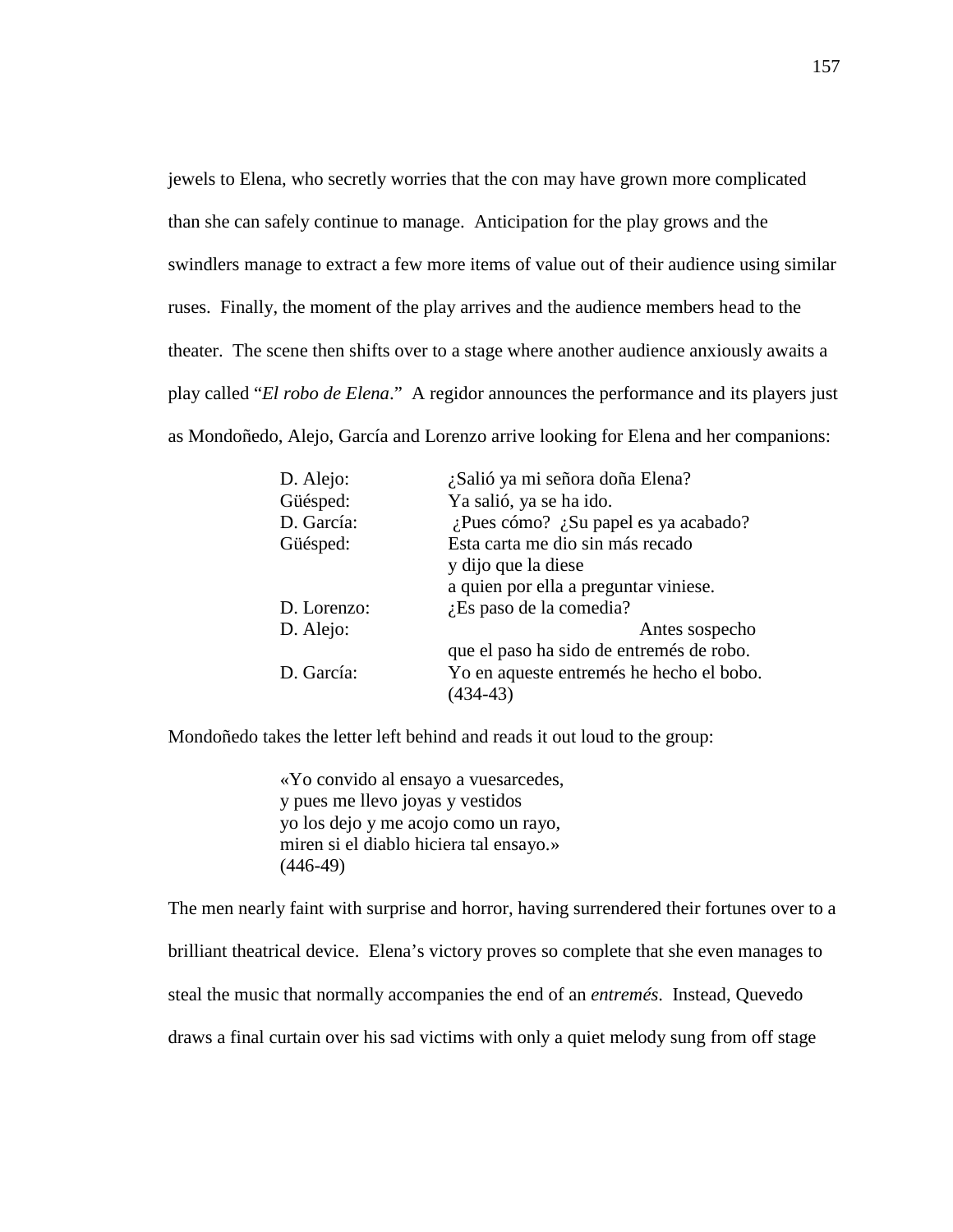and a warning from Mondoñedo, who steps out of his role in the play to address the audience directly:

> Ésta ha sido entremés con cuatro lobos. Guárdese ya la gente, que el robo no es de Elena solamente, sino de Luisas y Anas, de Franciscas, de Aguedas y de Juanas. Que toda niña que se ingiere en lobo, ella es Elena y su galán el robo. (454-60)

 Quevedo's rendition of Cervantes's most well-known *entremés* produces a much more pessimistic product. Rather than simply embarrass an audience of foolish townspeople by convincing them to see a play that does not in fact exist, Quevedo's distinctly greedy con men and women both embarrass their audience and plunder their pocket using a play they unwittingly participate in. Moreover, Quevedo takes advantage of theater, and a play within a play, as a metaphor to describe the practices of deceivers stealing from the deceived. Consider the different reactions of Mondoñedo and Alejo when Aldonza announces that the group is preparing a *comedia* for their guests:

| Mondoñedo: | El tormento de dueña es el de toca. |
|------------|-------------------------------------|
|            | Abre los ojos, ciego,               |
|            | porque tocan a dueña, como a fuego. |
| D. Alejo:  | ¿Hacen estas señoras y otras damas  |
|            | una comedia?                        |
| Mondoñedo: | Toda entre mujeres                  |
|            | será cosa de ver.                   |
| D. Alejo:  | Será gran cosa.                     |
|            | $(206-11).$                         |

Alejo, a bit like the gullible theater-goer in *El niño y Peralvillo de Madrid*, surrenders all reason and blindly allows himself to be led and even manipulated by the players on stage while Mondoñedo not only resists, he extends the metaphor to illustrate that such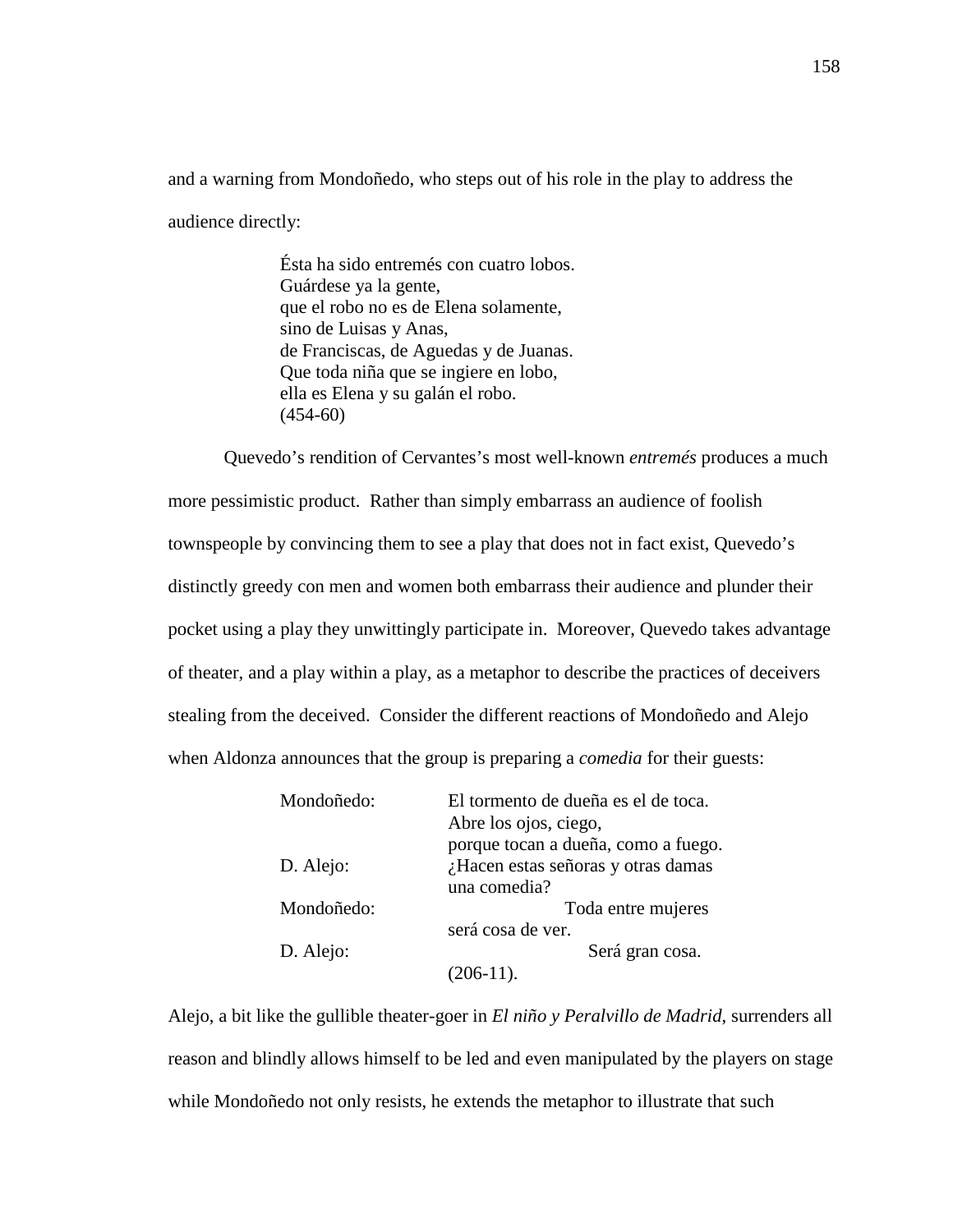performances occur in real life much more often than they do on stage even though many, like Alejo, refuse to see it: "Toda entre mujeres/ será cosa de ver" (210-11). Elena clearly understands the power of performance as a means to an end. Before the company of thieves faces their audience, Elena gives them careful instructions so as to help them appear as convincing and real as possible. On stage, this method of "realistic" theater can produce stirring performances and evoke strong emotions that entertain the audience. In real life, on the other hand, theatrical deception has tremendous power to manipulate and destroy its audience.

 Quevedo's interlude, then, presents an interesting conundrum. An audience might reasonably (and likely) enjoy the play as yet another example of liminal performance, where greedy but clever tricksters comically fool the gullible into handing over their possessions. Refusing to suspend one's disbelief, such as Mondoñedo advocates, most often destroys the enjoyment produced by such an illusion. On the other hand, an audience might overlook the stage connection altogether and instead take Mondoñedo's recommendation to heart, causing them to interpret the play as a blasting criticism of falsifiers (in particular women, but not excluding men either) and subsequently begin to question the motives and loyalties of everyone around them. Unfortunately, refusing to trust people most often destroys one's ability to find joy in life. Furthermore, it would seem ironic to trust the advice of a performance that advocates not trusting in performances.

Perhaps this particular interlude, like a great deal of Quevedo's other works, admits a third option by presenting an entertaining and engaging idea (con artists at work)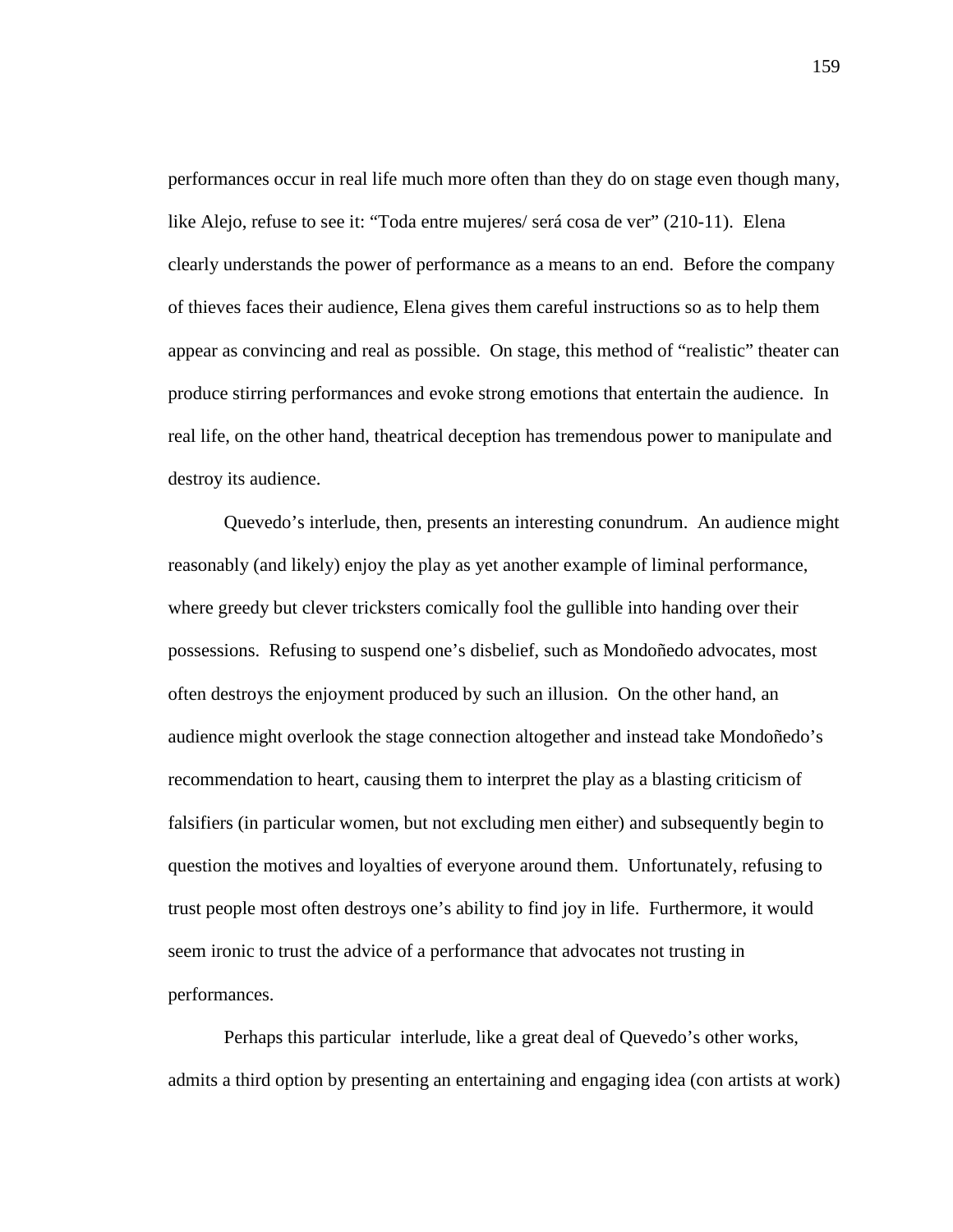in a clever manner (using the device of a play within a play and the surprising revelation that the play has already concluded) that simultaneously admits a variety of interpretations (life and theater can both prove deceiving if we fail to distinguish truth from fiction), thereby stretching the play beyond its expected frame (a light-hearted interlude based on greed but that attempts to communicate a serious and moral message against avarice and ignorance to its audience). In this regard, Quevedo's interlude succeeds through its association with a liminal frame, allowing it to both clash with and address the expectations of its audience.

 Through their actions, the numerous characters in these interludes demonstrate their greed and envy through elaborate deceits to accumulate greater wealth. Upon seeing the treasures of their neighbors these sinful thieves almost instantly plot to obtain them. Strangely, unlike the clear examples of poetic justice found in Dante, the theatrically greedy and envious often do not reap the rewards of their trickery on stage, not only in Quevedo's interludes but in the genre as a whole. Elena and her troupe of con artists, for example, make off with a fortune while Muñatones and Madre Monda manage to evade capture by distracting the officers of the law with music. In these cases, the greed of one person serves as a punishment to the sins of another (such as the lust of the men manipulated by the clever *alcahuetas*). For other characters, such as Muñoz, the self-centered hopeful husband from *El marido fantasma*, and the cuckolded husband from *Los refranes del viejo celoso*, punishment awaits them off stage. The first case will likely not survive the month as the groom of a conniving black widow, and the second will collect a severe beating when the apparitions finally catch up with him. In the case of *La*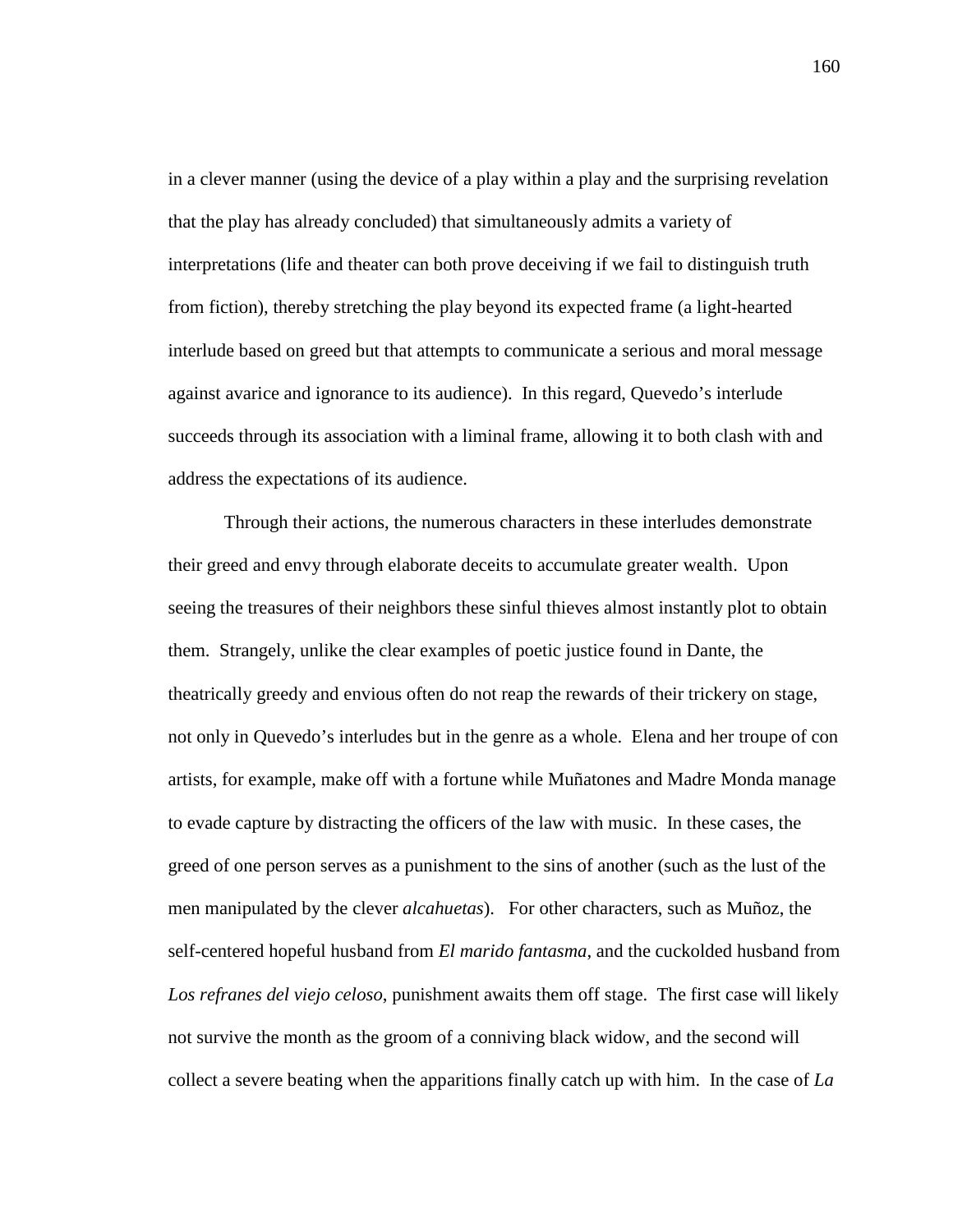*venta* and *El niño del Peralvillo de Madrid*, the punishments of greed have already been administered to the guilty. Corneja's reputation for fraud ruins his business while the guilty merchants that cross paths with Perico have already passed through the torture of the *Peralvillo*.

Nevertheless, the gospel of Luke warns interlude and audience alike: "Take heed, and beware of covetousness: for a man's life consisteth not in the abundance of the things which he possesseth" (Luke 12:15). Each of these plays depicts individuals whose unscrupulous but clever business practices allow them to survive and even excel in a society that often values money over honor. As a result, the plays become less about the valuables or their means of procurement and more about the wit of the person committing the sin. Desires of the ego and desires of the body cause one to make foolish and harmful decisions against one's self while desires of ownership, characterized by greed and envy, often lead one to successfully outstrip her opponent. Perhaps for this reason, as examples of mind over matter, the abundance of greed and envy in the interludes owes, in part, to the evidence of its strategic success in real life.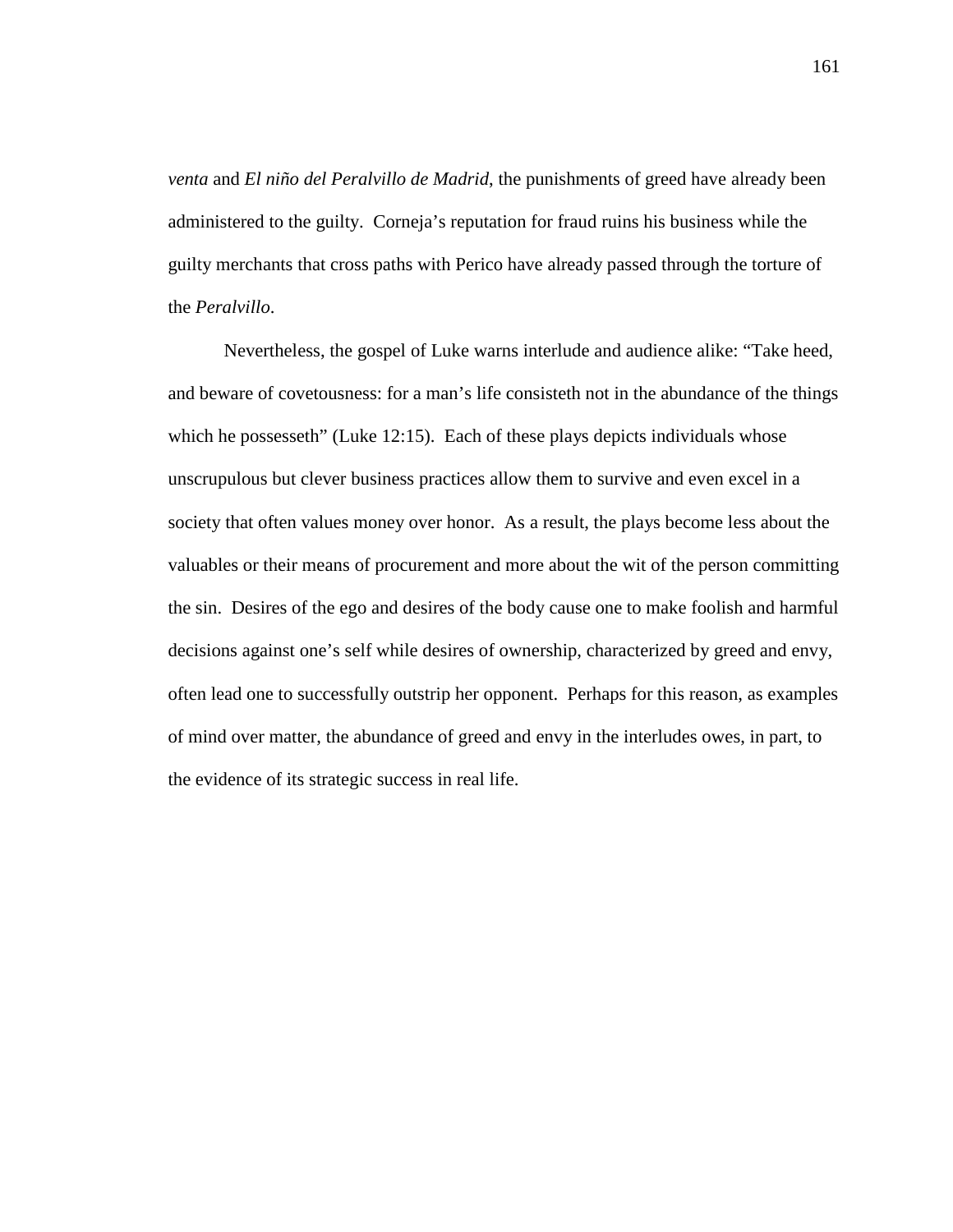# CHAPTER 5: DESIRES OF THE BODY (LUST AND GLUTTONY)

Among whom also we all had our conversation In times past in the lusts of our flesh, Fulfilling the desires of the flesh and of the mind; And were by nature the children of wrath, even as others.

(Epesians 2:3)

As sins commonly described in terms of love in excess, lust and gluttony identify one's self-indulgent, unrestrained behaviors that exceed the normal needs and desires of the human body. Humans, for example, must eat in order to survive, yet the gluttonous man indulges his physical appetite and eats far more than his body requires. Likewise, sexuality provides the means of reproduction essential to the survival of the human race, but the lustful person exceeds this natural appetite when he betrays the limits of God and society in order to satisfy his physical desires. Knowing when a good thing has evolved into too much of a good thing can represent a difficult question to distinguish. St. Augustine addressed the desires of the body in this way:

> Besides this there is yet another form of temptation still more complex in its peril. For in addition to the fleshly appetite which strives for the gratification of all senses and pleasures—in which its slaves perish because they separate themselves from thee—there is also a certain vain and curious longing in the soul, rooted in the same bodily senses, which is cloaked under the name of knowledge and learning; not having pleasure in the flesh, but striving for new experiences through the flesh. This longing—since its origin is our appetite for learning, and since the sight is the chief of our senses in the acquisition of knowledge—is called in the divine language "the lust of the eyes." (Book X, 54)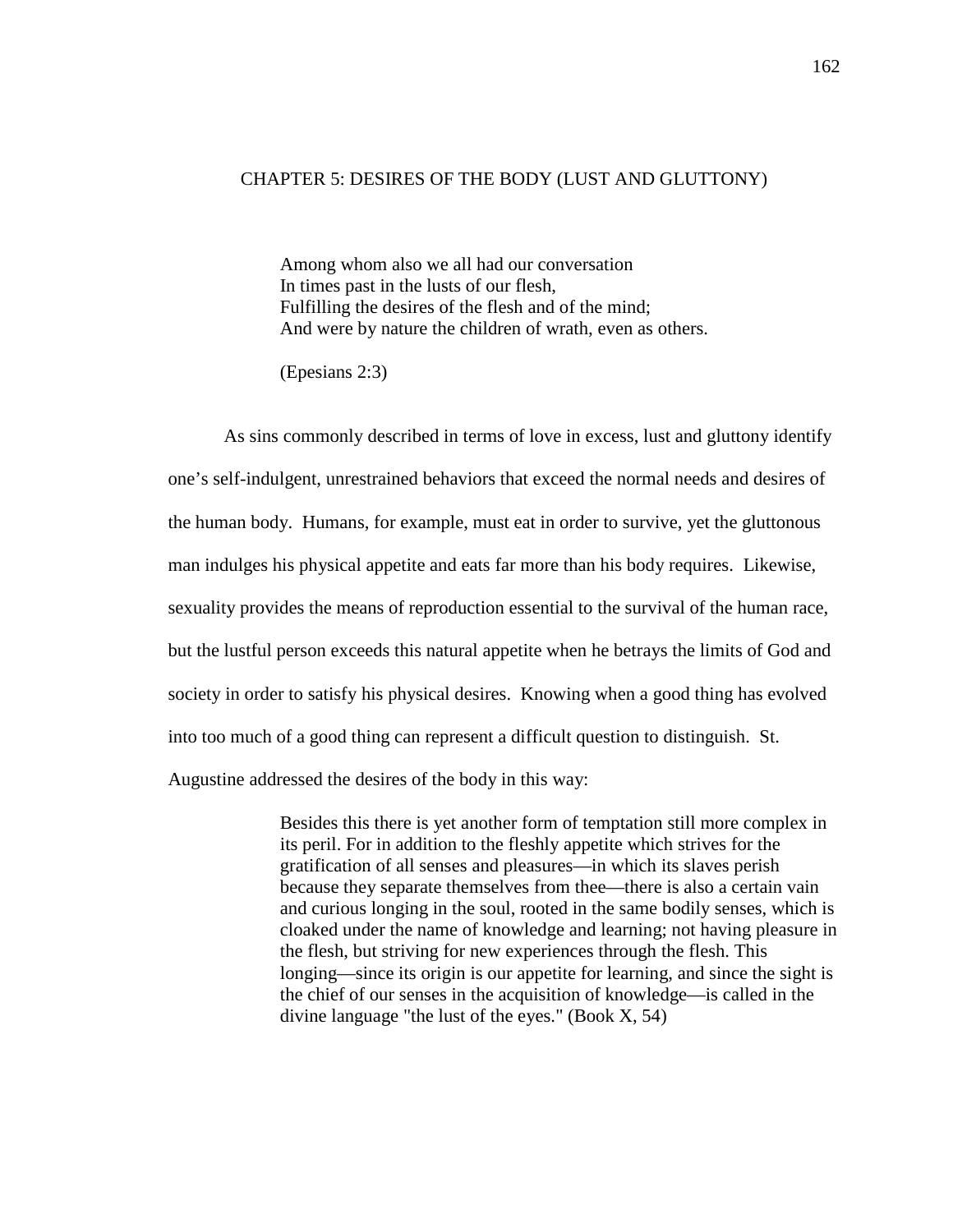Deep within the fabric of humanity, St. Augustine observes a "curious longing in the soul" that can motivate human beings to engage in positive behaviors, such as learning and the acquisition of new experiences. Nevertheless, he also describes this "fleshy appetite" as a source of great peril since, left unchecked, it "strives for the gratification of all senses and pleasures." The key becomes knowing how to balance the two and maintain the "curious longing" within the bounds of propriety.

 As we have seen in previous chapters, Dante's description of Purgatory includes members who allowed these natural desires of body to exceed their proper limits and evolve into the sins of lust and gluttony. When he arrives at the sixth terrace Dante encounters a group of lean and withered bodies. These, he discovers, are the souls of the gluttonous, who spent their lives in the contestant pursuit of appetites. As a result, they now find themselves forbidden to eat or drink and pass by fountains of cool water that exacerbate their torment. Here a voice in the darkness cries out:

> Blessed are they whom grace has so illuminated That due to love of taste within their breasts They burn not with an undue appetite, [...] but hunger only as is right. (Canto XXIV)

Following his encounter with souls corrupted by excessive hunger, Dante ascends into the seventh terrace and the souls of the lustful, where he discovers a wall of fire that engulfs its victims. Here Dante's guide repeatedly to beware his every step: "Along this passage/ One needs must keep a tight rein on the eyes,/ Because one easily might miss the way" (Canto XXV). Virgil's reference to protecting the eyes and its correlation with lust reflects St. Augustine's description of love in excess as a "lust of the eyes." Indeed,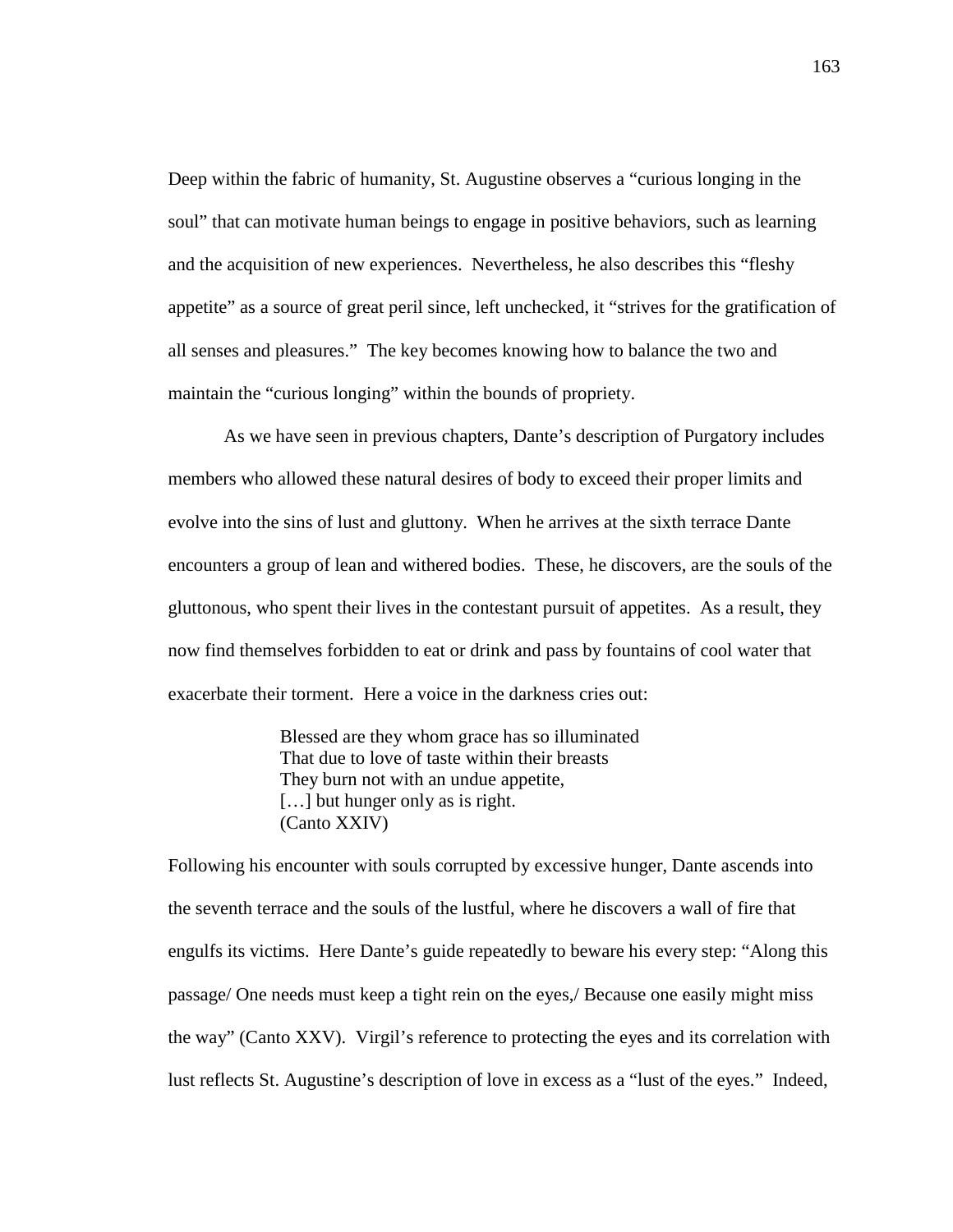according to scripture, the eyes play a significant role in the conduct of lust. In the book of Proverbs, for example, the Bible warns against "strange women" saying, "Lust not after her beauty in thine heart; neither let her take thee with her eyelids" (Proverbs 6:25). Later, in the New Testament, Jesus repeats this counsel: "But I say unto you, That whosoever looketh on a woman to lust after her hath committed adultery with her already in thine heart" (Matthew 5:28). In each case, as in St. Augustine, the eyes serve as a path to sexual love that exceeds its proper limits. Dante takes care as he approaches the tormented lustful and, after speaking with some of them, remarks, "my conscience pricked" (Canto XXVII). This desire of the body through the eyes also applies to the *entremés* in the way that lust very rarely appears on stage as an action but rather as a perspective, or the way in which one person views and desires another.

 Naturally, desires of the body make regular appearances with their comrades in the interlude. Quevedo's use of gluttony and lust always occurs in tandem with other sins. Two of these plays, *Bárbara* and *Diego Moreno* employ these sins as the mechanism by which a greedy character tricks the lusty person for financial gain. The third play, *Los refranes del viejo celoso*, introduces a twist by illustrating a case of gluttonous quotation.

## Entremés de los refranes del viejo celoso

In a departure from what one might normally characterize as sins of lust and gluttony, Quevedo's *Entremés de los refranes del viejo celoso* depicts a man with an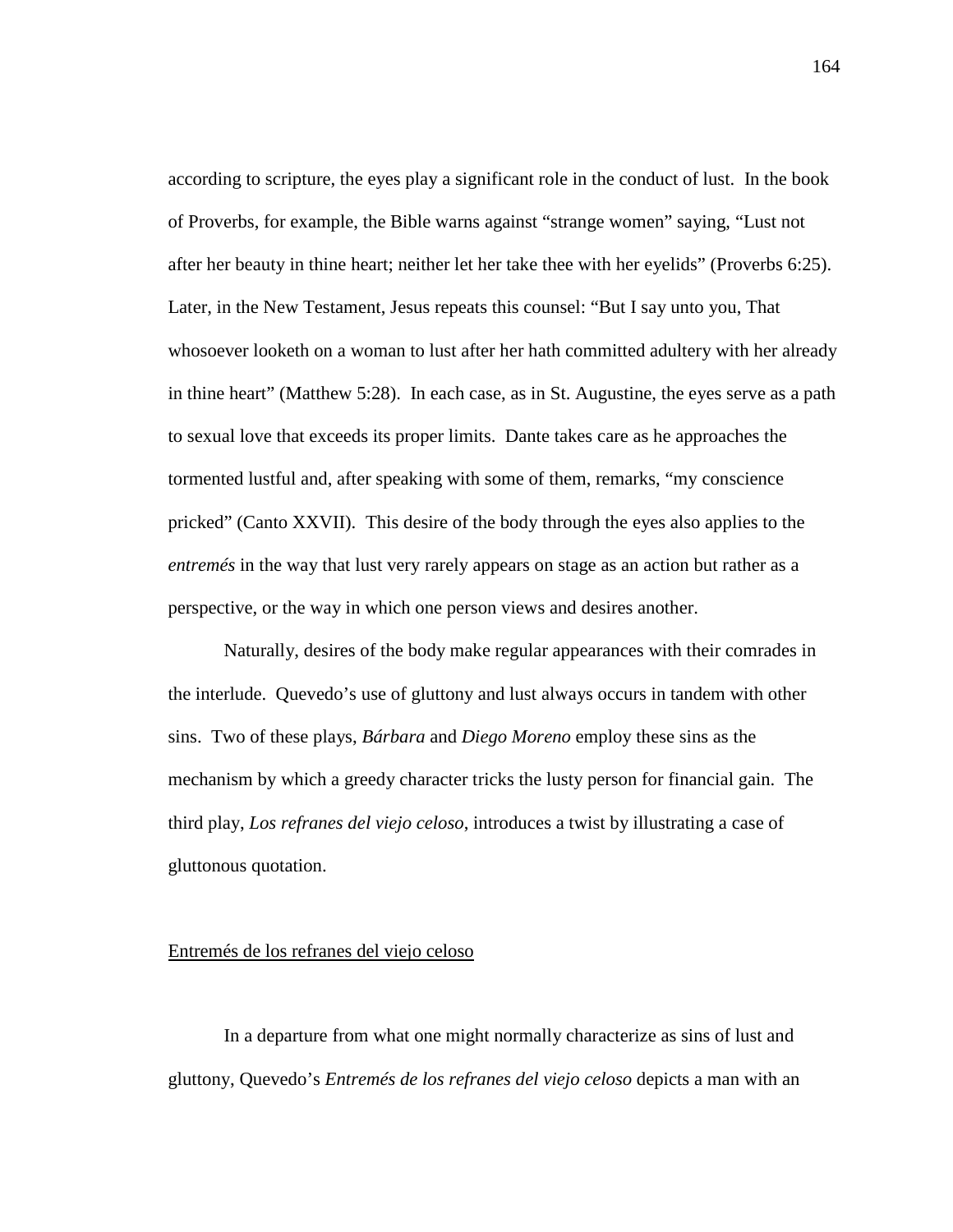insatiable appetite for literary citation rather than sexual gratification. Nevertheless, this desire of the mind corresponds to the more anticipated desires of the body in the way that his failure to control his natural impulses places him in harm's way. Furthermore, as an author himself, Quevedo directs the audience's attention to a subject that likely caused him a great deal of personal annoyance: misquotation and abuse of the source material.

The play begins with Rincón showering his beloved Justa with poetic expressions of his adoration for her. Of course, Quevedo soon reveals that the enamoured pair are actually scandalous adulterers as Justa, much to her displeasure, finds herself "casada con celoso y viejo" (27). In addition to his age and jealous temperament, Justa loathes the old man's exaggerated propensity for citation: "Cada palabra es un refrancito;/ cuando habla, cuanto dice son vejeces,/ repitiéndolo más de dos mil veces" (39-41). She even gives numerous examples of how he manages to incorporate an illustration into every situation:

> [S]i me amenaza, dice con visajes: «Agora lo veredes, dice Agarajes». Si de noche va huyendo de mi fuego, Dice que toma las de Villadiego; Si digo que murmuran los vecinos, Cuentos dice que son de Calaínos; Si algo le cuento, dice con gran saña Que soy del tiempo de Maricastaña.  $(42-49)$

Rincón attempts to allay her frustration and tells her that he has already concocted a plan that will save them both: "qu'en tu marido mi remedio estriba,/ pues con ardides, tretas y ademanes/ han de ser mis terceros sus refranes" (51-53). Before he can divulge the details of his plan, the husband arrives, sending the forbidden lovers in a scramble to conceal their lustful encounter. Rincón hides himself just as the husband enters the room.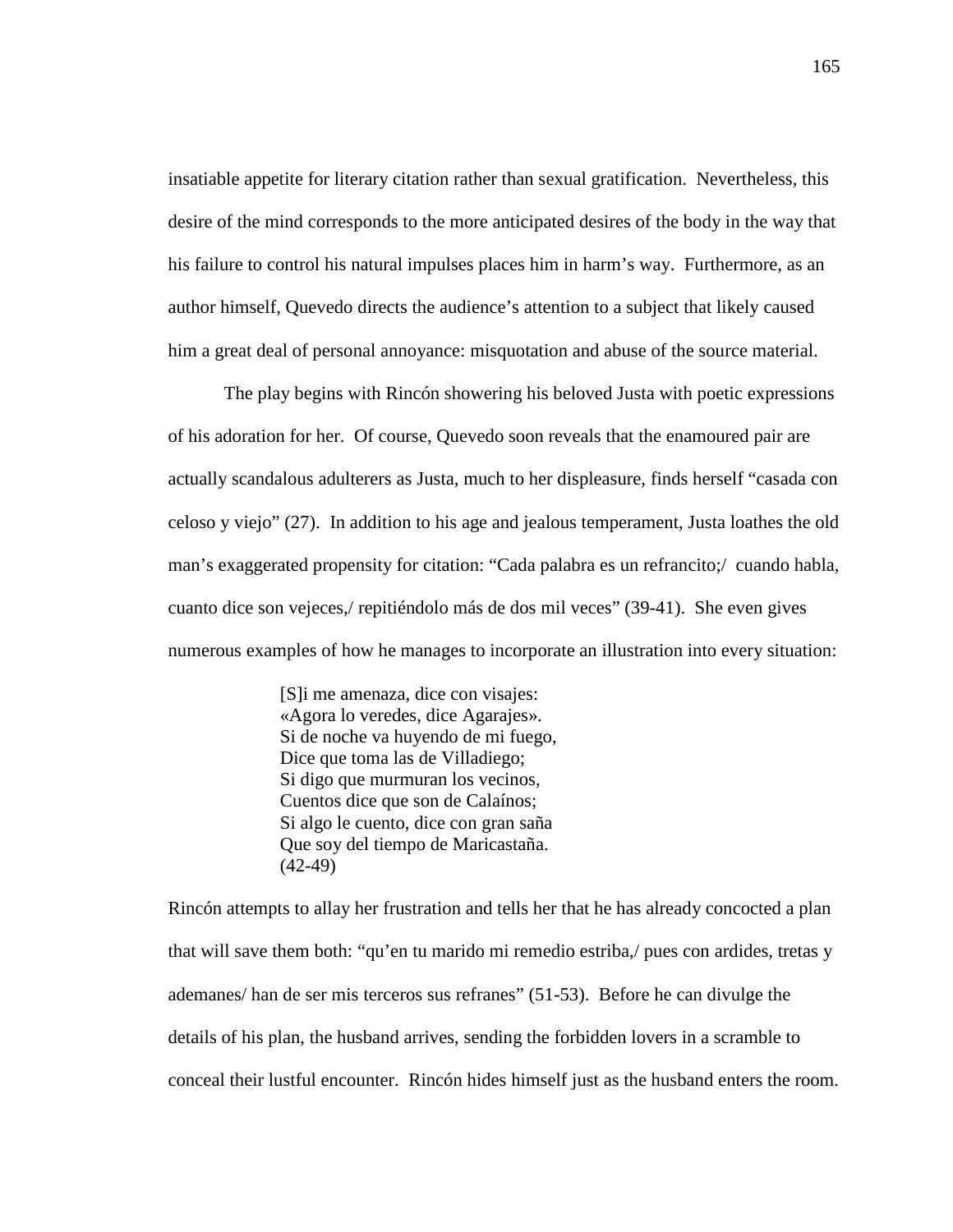Quickly, Justa runs to the old man, claiming she can see something in his eye, and pretends to remove it in a clever series of word play that simultaneously describes Rincon's attempts to remove himself from the scene:

| Vejete: | $i$ Sale?                          |
|---------|------------------------------------|
| Justa:  | Ya sale.                           |
| Vejete: | Mucho me está doliendo.            |
|         | $i$ Sale?                          |
| Justa:  | ¡Valgame Dios, ya va saliendo!     |
| Vejete: | No la dejéis acá.                  |
| Justa:  | No haré, marido.                   |
| Vejete: | $\lambda$ Ha salido, mujer?        |
| Justa:  | Sí, ya ha salido.                  |
| Vejete: | Mira bien si salió.                |
| Justa:  | Ya salió fuera,                    |
|         | que no os dejara yo si no saliera. |
|         | $(70-75)$ .                        |
|         |                                    |

The ruse works beautifully. The Vejete feels that his eye has been properly cared for and the secret admirer indeed escapes undetected.

Moments later Rincón returns to the house, this time wearing a harlequin-colored suit and holding a lit firework or candle, which he uses to pronounce a magic spell upon his rival:

> Viejo clueco, viejo clueco, no digas que no te aviso que de la selva encantada un mágico había salido, y dentro della te ha puesto sin mula ni sin borrico. (98-103)

When Justa remarks that she suddenly feels "encantada" (104), the old man silences her, claiming that "no hay encantos, que todos/ son cuentos de Calaínos" (106-07). At the mention of the name, who should appear but Calaínos himself, a fictional adventurer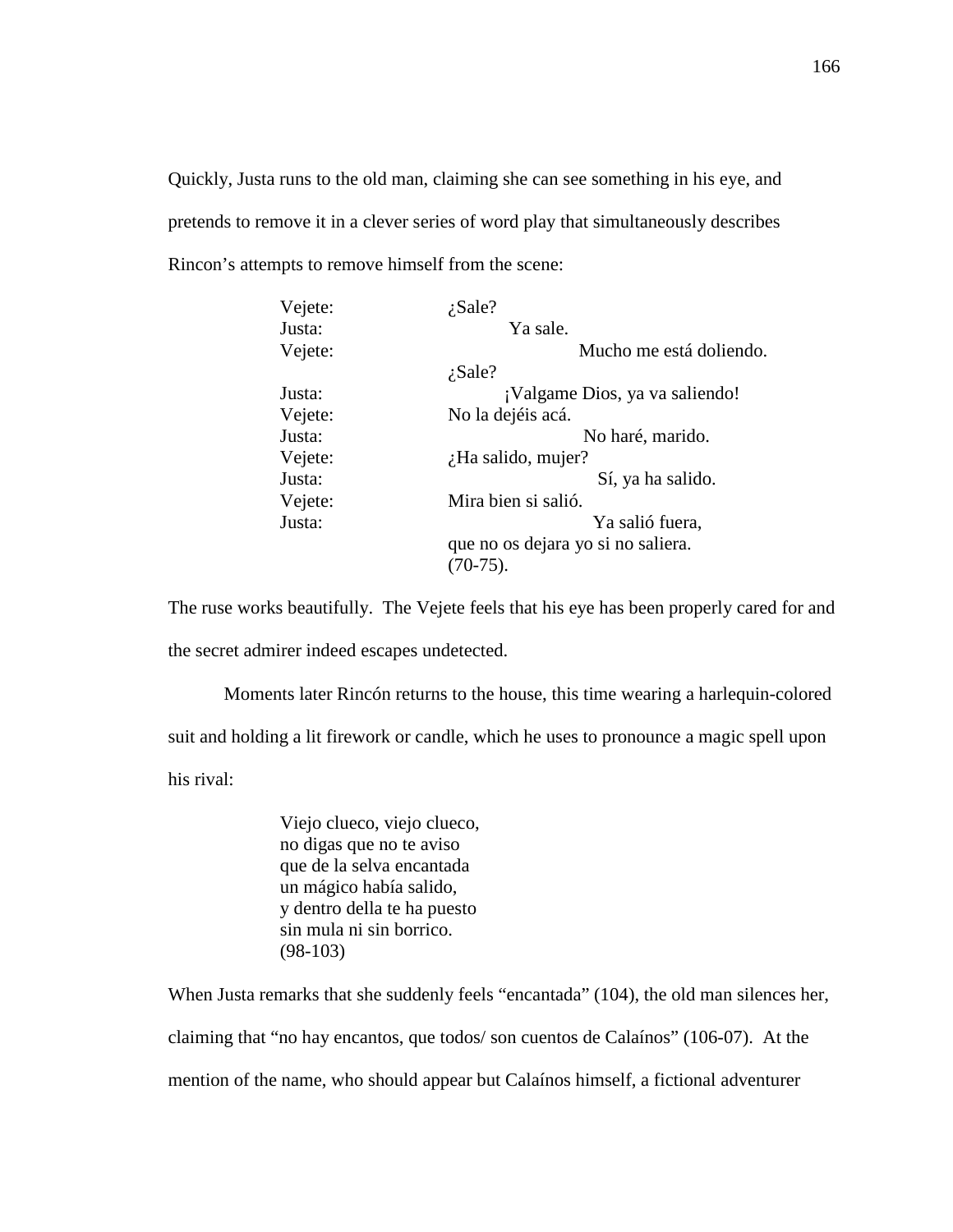whose collection of stories reached their peak of popularity during the XVI and XVII centuries. The spirit chides the old man for abusing his name and demands to be left in peace. Meanwhile, with her husband preoccupied, Justa takes advantage of the opportunity to disappear with Rincón. Once the spirit vanishes, the Vejete realizes the trick and exclaims: "Tomó las de Villadiego,/ voy tras ella" (128-29). The phrase represents an idiomatic expression ("tomar las calzas de Villadiego") to describe someone who leaves in a hurry, but again the enchantment conjures Villadiego to appear in person. Like his fantastic predecessor, Villadiego reprimands the Vejete and contradicts the expression by demonstrating that no one has taken his breeches. This formula repeats itself all the way to the play's conclusion. Each time one spirit leaves the astonished husband unwittingly responds to the experience with a *refrán* that conjures another spirit to replace it.

Along this chain of spectral visitors, the Vejete meets the following: Juan de la Encina (the renaissance author and musician [144-63]), Perico de los Palotes (an idiom for an unknown person, analogous to "John Doe" [164-71]), Maricastaña (a name mentioned to indicate that something happened a very long time ago, i.e., "en los tiempos de Maricastaña" [172-83]), la dueña Quintañona (a matronly symbol of age and time [184-96]), el Rey que Rabió (a fabled king who died of madness [197-209]), el Rey Perico (a king of fools from Spanish folklore [210-19]), and even one figure simply called "El Otro" (222), who describes himself saying:

> Aquí está El Otro, a quien han atribuido necedades, boberías, sentencias agudas, dichos,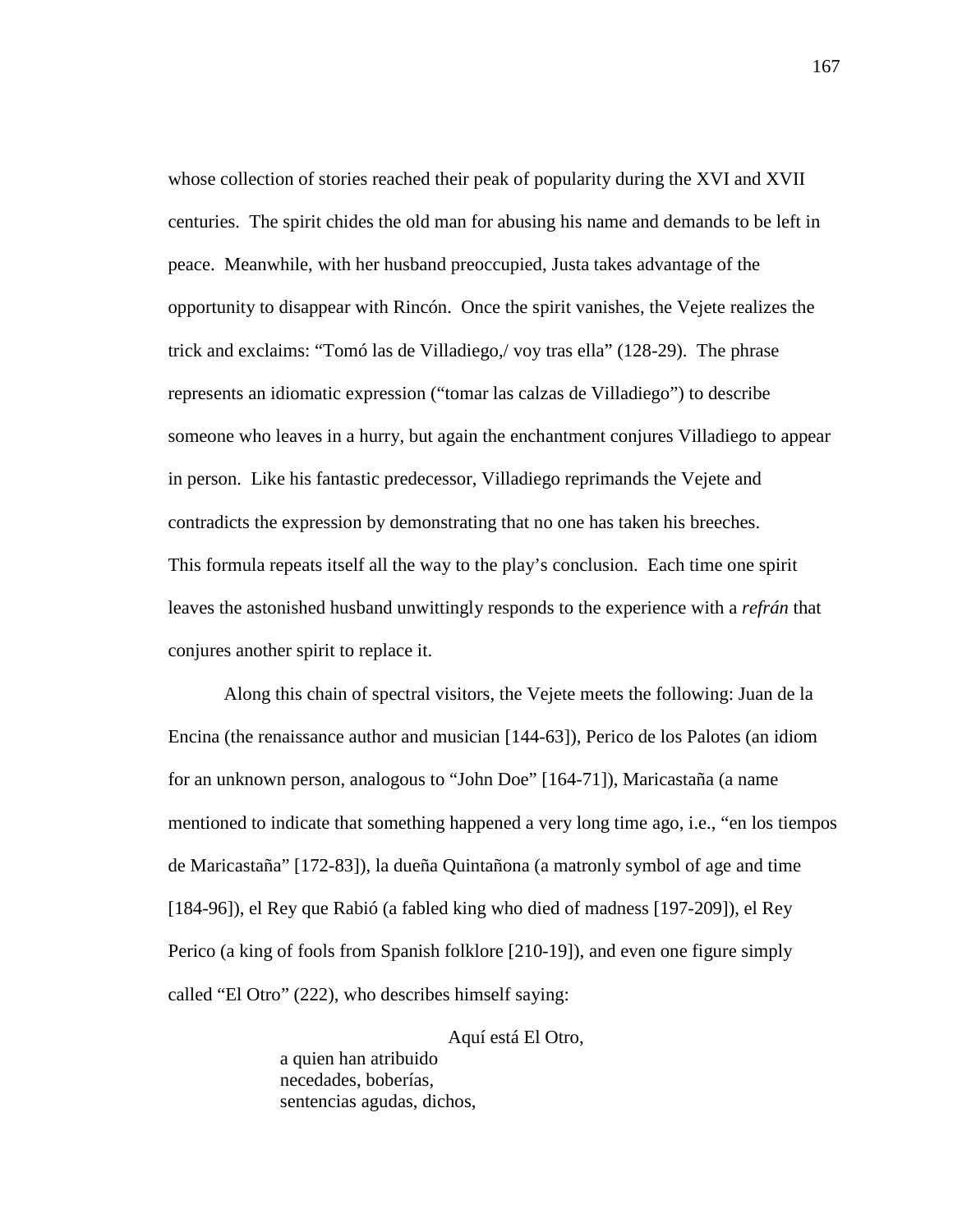ignorancias, frialdades, y todas por un camino. Dicen: «Como dijo El Otro», y nunca «El Otro ha dicho». (222-28)

The assembly transforms into a tribunal when el Rey Perico invites a host of people and idioms alike, including Mateo Pico, Agrajes, Cochite-erbite, Chisgarabís, Trochemoche, Bobo de Coria, Mari Tabadilla, Doña Fáfula, Pedro de Urdemalas and Pero Grullo (231- 44), to register their complaints of improper citation against the old man, who still cannot refrain from his use of refrains and calls on Santo Mocarro, Santiliprisco and Santo de Pajares (249-52). At last, Pero Grullo approaches the Vejete to offer the man an ultimatum:

> Que huyáis de aqueste picazo agora, Viejo, os aviso, que si os alcanzo, os haré que paguéis vuestro delito. (259-62)

Even in this climactic moment the Vejete simply refuses to abandon his lust for citation and defies his accusers by declaring: "No pagaré, juro a Dios,/ que con este pergamino/ hare que todos me teman" (263-65). At the mention of the name of God (who understandably does not make an appearance) the phantoms burst into a rage and descend upon the man, beating him all the way off stage.

The very simple plot based on an exaggerated, comical situation and involving a limited number of ordinary principle characters supported by well-known allegorical ones make this an excellent example both of the *entremés* in general and of Quevedo's interpretation of the genre. Furthermore, the play's violent conclusion harkens back to an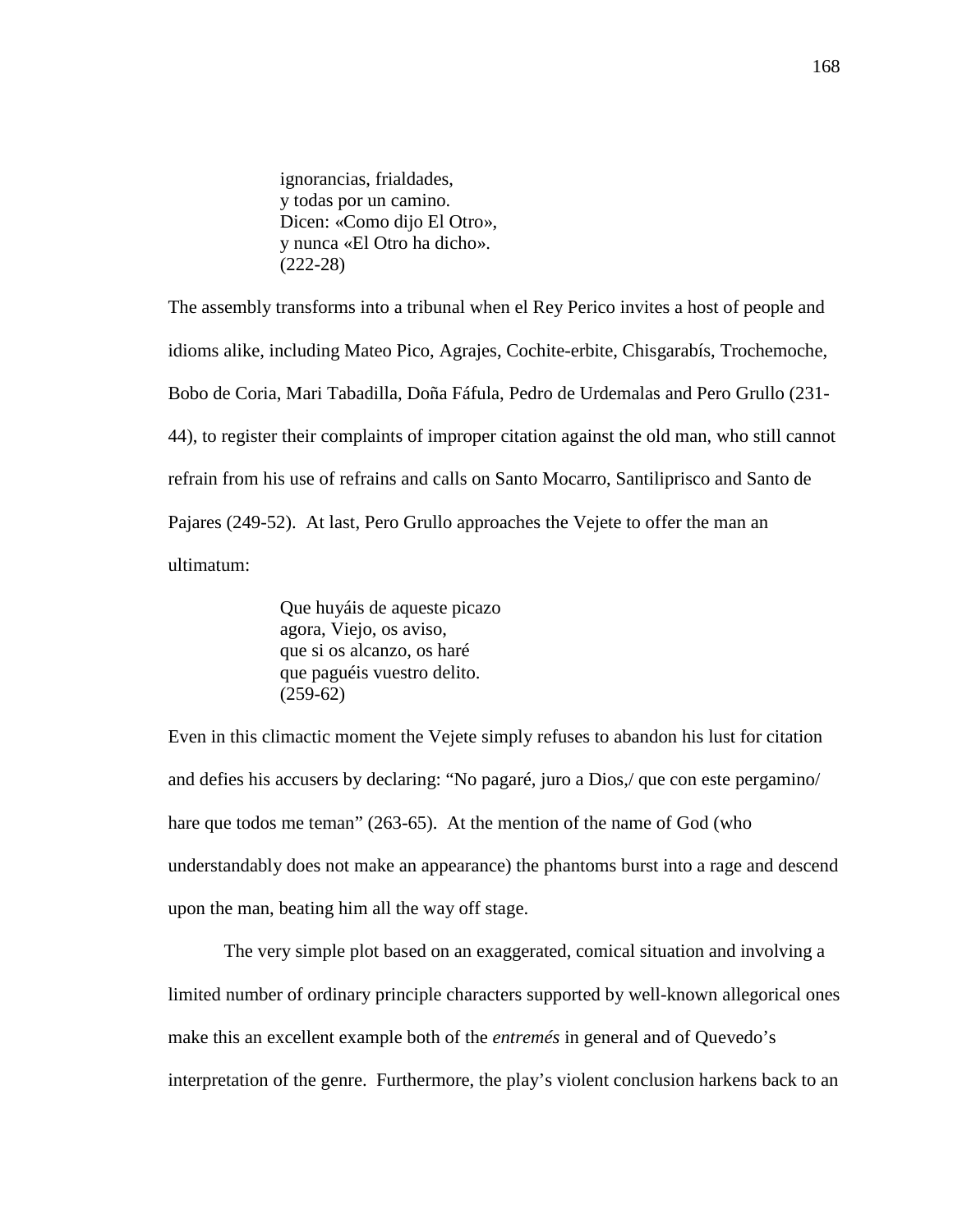earlier version of the interlude practiced by Lope de Rueda, decades earlier, and the Antellan farces of ancient Rome. Nor is the idea new to Quevedo, as Asensio points out that the poet had experimented with the notion of "fantasmas folklóricos" previously in the *Sueño de la muerte*, and even suggests that the dramatic similarities between the two texts demonstrate Quevedo plagiarizing himself (*Itinerario* 227).

The play quite effectively illustrates both the power and the peril of language. In the opening dialogue of the play Rincón successfully woos Justa using two examples of poetry that each make use of distorted language. Consider the first example:

> Justa querida, Justa de quien gusta mi alma, que a quererte bien se ajusta; Justa a quien mi deseo humilde implora que de Justa te vuelves pecadora; Justa, más deseada que una herencia, y más introducida que un abuso; Justa, más justa que un zapato al uso; Justa que tienes, a lo largo que imagino, todas las propiedades del buen vino: buen color, buen olor, mas ¿quién se atreve a decir del sabor sin que lo pruebe? (1-11)

Rincón's over-use of anaphora to describe Justa not only serves the comical needs of the play, it also establishes a theme of verbally abusive repetition that introduces the Vejete's linguistic gluttony. Rincón over-relies on the name of his beloved similar to the way the Vejete over-relies on the words of others. Furthermore, when Rincón's language multiplies the subject it connects her to so many other things that the signified becomes lost in a sea of signifiers, resulting in the image of a woman with such disparate qualities as an inheritance, an offense, a shoe and wine. Once he begins finding similarities Rincón, like the Vejete, finds it difficult to stop himself. When Justa asks if he really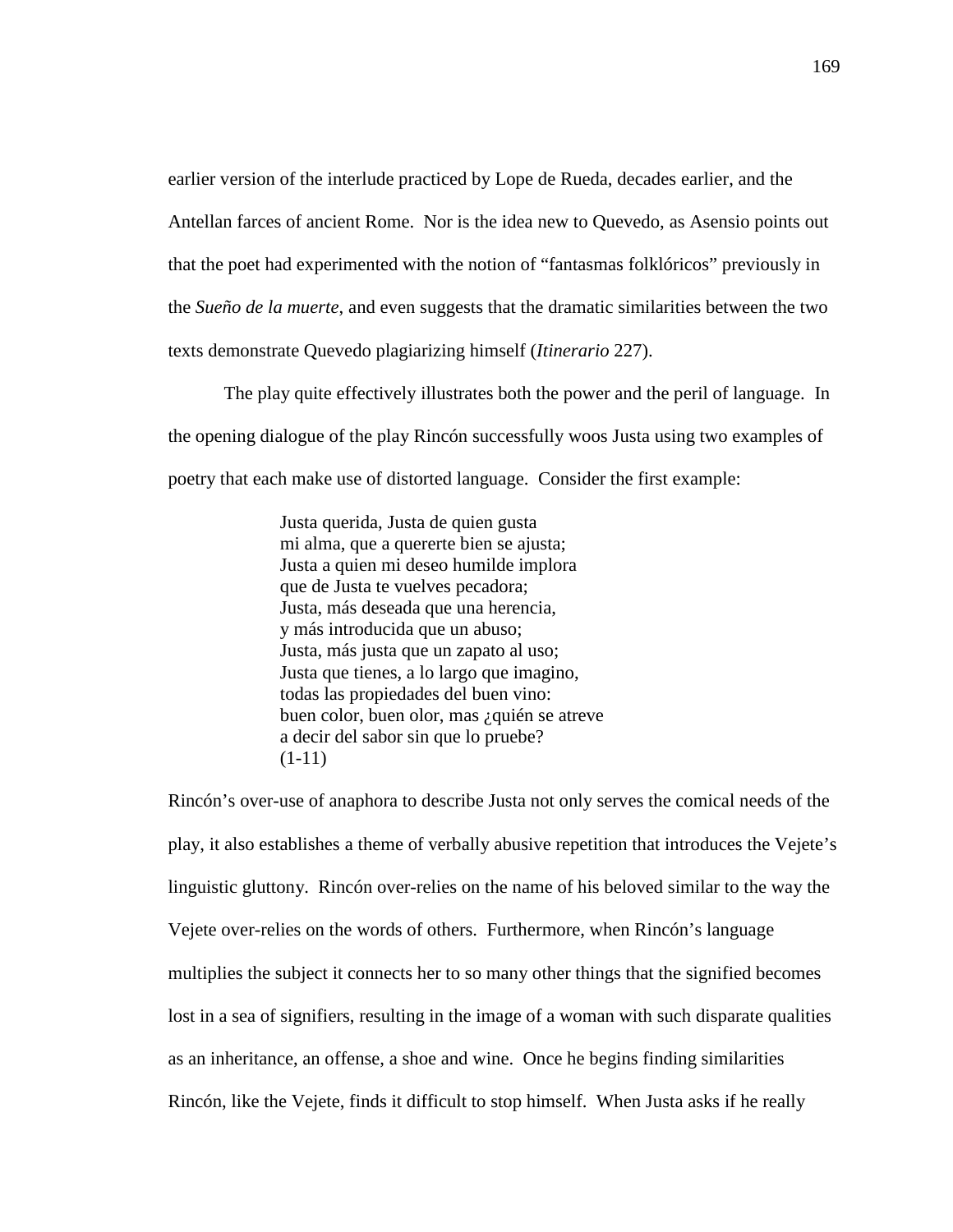finds her that beautiful he informs her that he has not finished and launches into a second round of poetic imagery:

> Un breve rato hago pincel mi lengua y te retrato: frente mas espaciosa y placentera que una criada cuando sale fuera; ojos que decorando sin perjuicio hacen más muertes que un doctor novicio; narices que temiendo algunas riñas se han puesto de por medio entre dos ninas; labios—pintor sea yo con vos dichoso que con ellos me quemen por goloso; garganta que es, cuando el cristal reluce, hija de abad, pues toda se trasluce. (12-23)

In this example, as in the previous one, Rincon adds layer upon layer of comparisons that bury Justa's physical description beneath a heap of new doctors and skinning glass. This section utilizes the classical poetic model of courtly love that describes the woman as a collection of her physical parts, especially her forehead, eyes, lips and neck. Rather than establish more traditional similes (i.e., hair like gold, lips like rubies, teeth like pearls), Quevedo substitutes ridiculous objects of comparison: eyes that kill more victims than a green doctor; a forehead as free as happy as a servant let out of the house; a nose that separates two checks about to fight each other. Here again, the use of a traditional form with unexpected substitutions elicits a comic response and illustrates how one might stretch and even abuse language to suit one's own purposes. Once she manages to help her lover escape from the house, even Justa engages in a bit of anaphora:

> Vejete: *i*Oueréisme mucho, a fe? Justa:  $i$ Luego no os quiero? !Ay mi Rincón, por verte ya me muero! *Aparte* Tanto os quiero por ser de vos querida,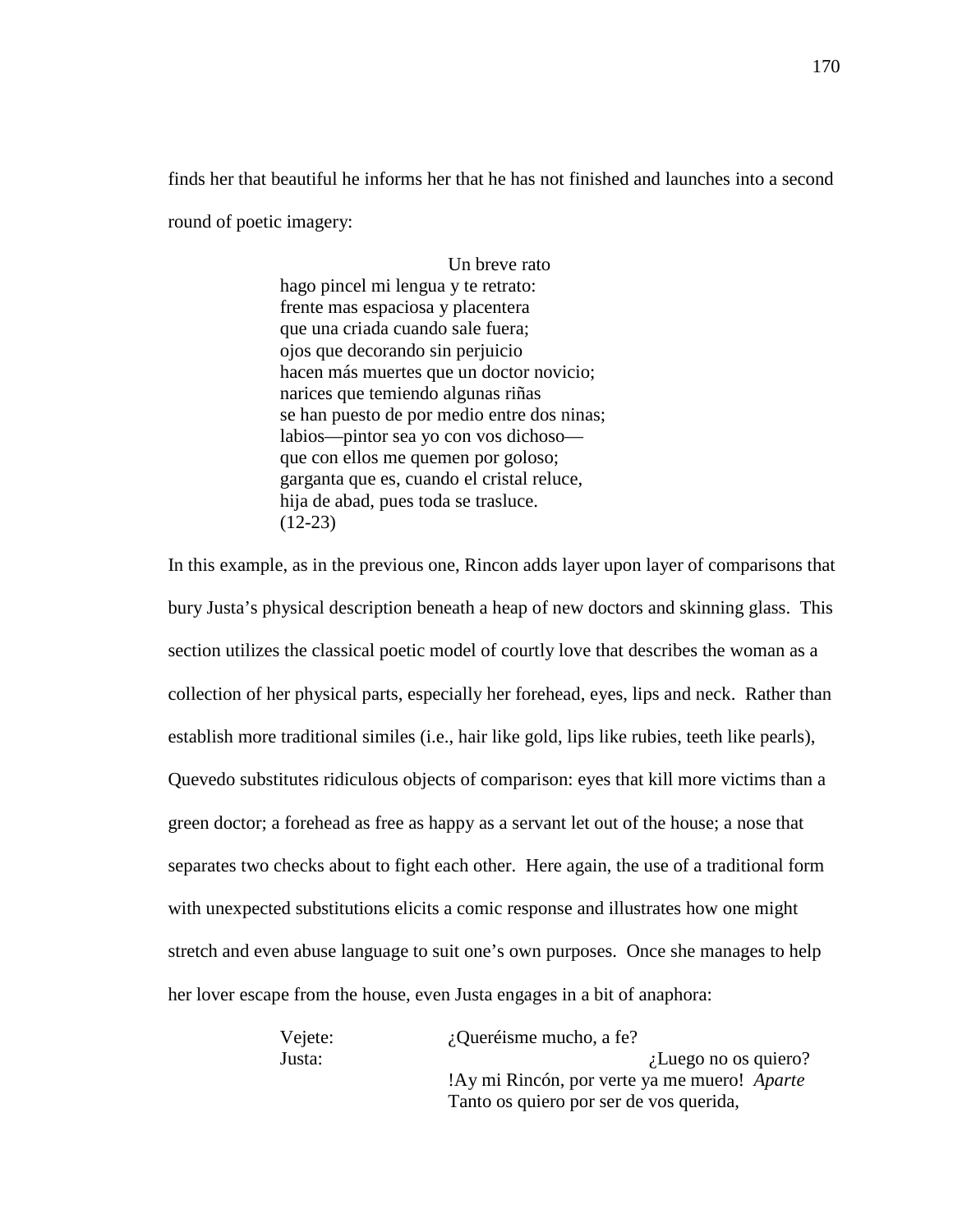que a un rincón me estaré toda mi vida; y pues gustáis de verme retirada os prometo estar siempre arrinconada, qu'es mi gusto, mi amor y mi fineza tener a un rincón vuelta la cabeza, y yo hago nada en estas ocasiones: que soy yo muy amiga de rincones. Vejete: Mucho rinconeáis, y no querría que andéis en ello tanto, mujer mía, que los rincones, fuera de otras tachas, sirven de echar basura y matar hachas. (76-89)

Justa's extended use of anaphora, not to mention *double entendre*, stretches semantics in a way that, like Rincón, allows her to convey a multitude of ideas and emotions. In her case, the expansion of possible meanings serves to obscure her true intentions from her husband. Blind to to the actual implications of her word-play, the Vejete hears what she says and arrives at a very different conclusion than she does. This juggling game of language that undergoes a constant process of retelling and re-hearing, often with unexpected and even unintended substitutions, coincides with the more obvious sins of distortion that the Vejete commits as a result of his uncontrollable lust for language.

In Rincón and Justa's case, verbal manipulation produces comic results that illustrate the power of words to adapt into new meanings. For the Vejete, using language to create new meanings offends the source with tragic consequences. Calaínos compares the Vejete's treatment of his material as a kind of beating: "[Q]ué cuentos he dicho,/ o cuándo los he contado, para que azotéis conmigo?" (109-11). Villadiego accuses the old man of falsifying the facts of the story and demands evidence of his interpretation: "En mis calzas, ¿que habeis visto/ para decir que las toman/ los que huyen?" (131-33). Juan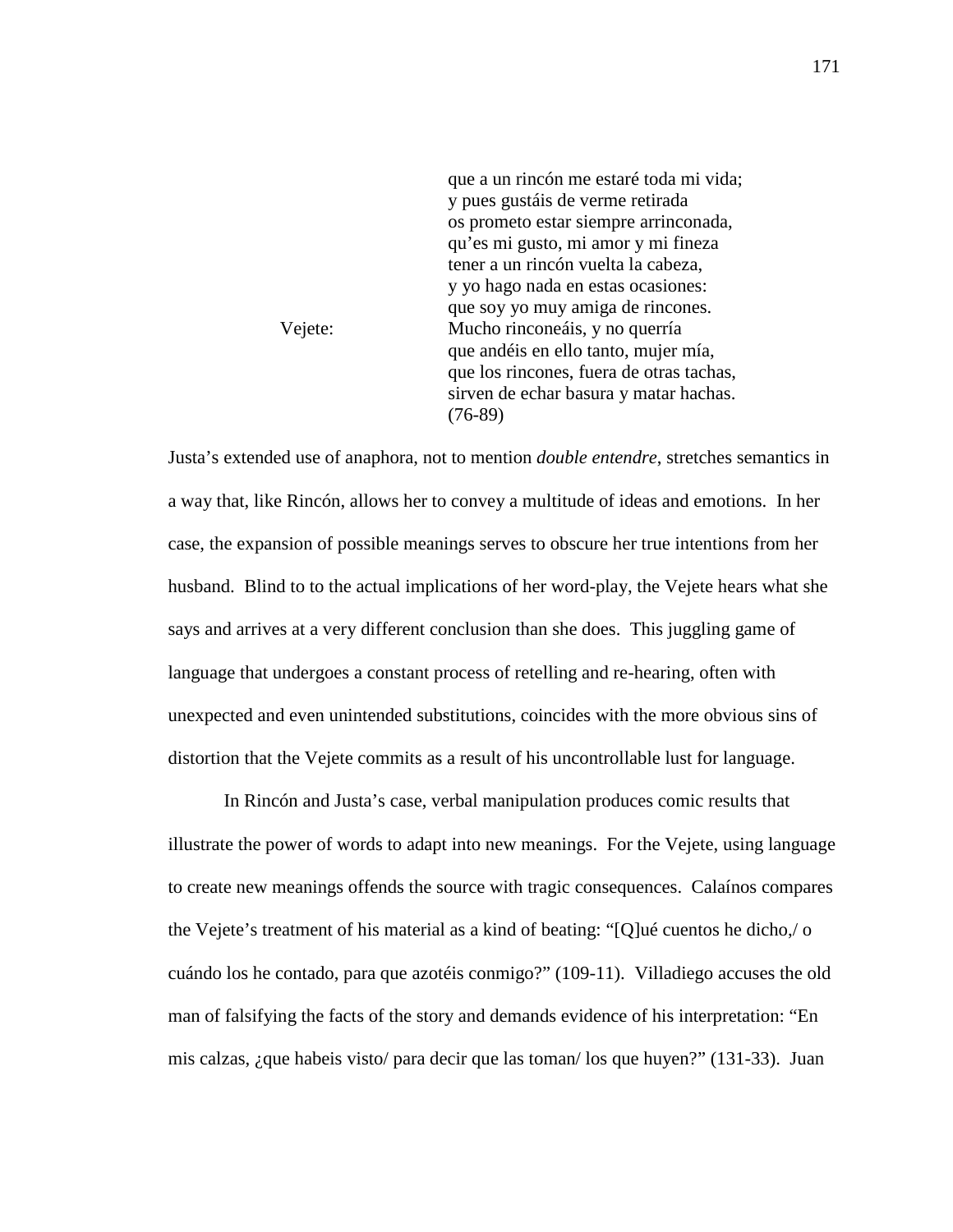de la Encina order the old man to cease and desist immediately before things get out of control:

> Dejad a Juan de la Encina, disparatados del siglo, que yo me voy, por no hacer un disparate contigo. (160-63)

The Vejete's refusal to comply with all of these requests incurs the wrath of the authors he has offended, and he pays for his crime with a severe, albeit comical, beating. This kind of stretching and reimaging of language, Quevedo might have us believe, represents an improper abuse of literature, one that exceeds the limits of both fact and intent. Over and over the Vejete faces his accusers only to hear them say, "I never said that" or "I never meant it in that way." Herman Iventosch calls this argument a "defense of the slandered" and suggests that as a polemic writer known to have caused a great deal of controversy amongst his fellow readers and authors, "A continual theme in Quevedo's work and correspondence is the defense of great figures' (especially writers) fame, corrupted […] by vulgar ignorance" (95). It seems possible that here, as well as in *Sueño de la muerte* and in *La defense de Epicuro*, among other writings, these accusations against the Vejete may in fact constitute an attempt on the part of Quevedo to defend his own writings from misrepresentation by his contemporaries as well as his successors. In defense of his actions the old man delivers the play's most salient appraisal of literature from the past: "Los más antiguos son los verdaderos" (95). Perhaps, as an author who sees his own work enduring the test of time, Quevedo hopes to align himself with the great and "verdaderos" authors of the past.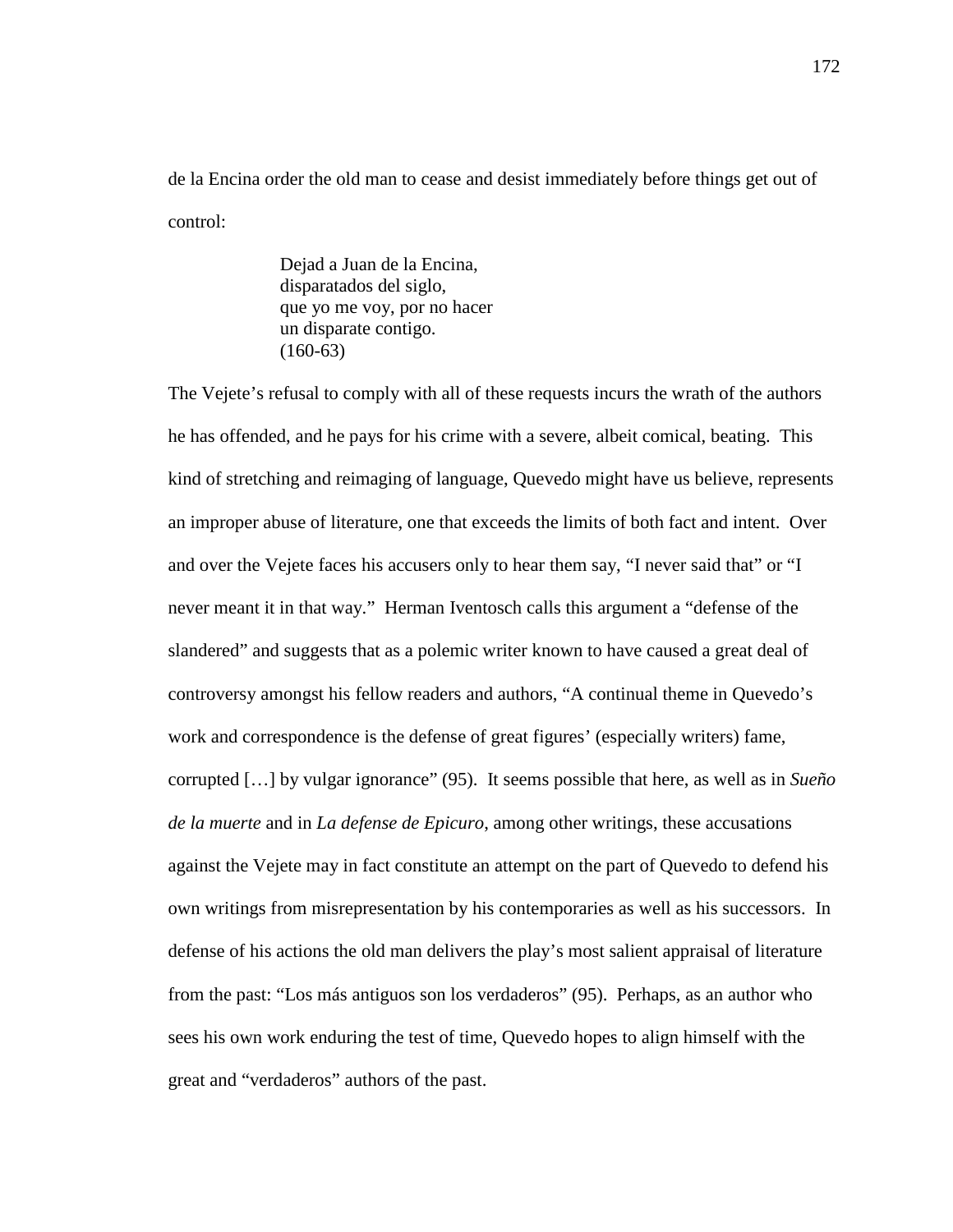## Entremés de Diego Moreno

Written in prose and only within the last century brought to light by Eugenio Asensio, Quevedo's two-part *Entremés de Diego Moreno* also possesses a lighter tone that almost certainly identifies it as an early example of the poet's attempt at writing theater. Here, in a style reminiscent of Hurtado de Mendoza or even Lope de Rueda, we see the consequences that result when compulsive lust meets insatiable greed. Notwithstanding its youthful bounce, the interlude expands its vision of debauchery to weave together a variety of colorful sins and create a rich tapestry for the stage. In addition, the play's length and themes, combined with its expanded view of sin, the work exceeds the typical definition of its genre to inhabit a liminal space betwixt and between an *entremés* and a *comedia de enredos*, as the reflection of a nation descending into lustful decadence.

The first part of the interlude opens with a very formulaic discussion between Don Beltrán and the Capitán, two men anxious to make the acquaintance of a certain Doña Justa. Before they do, Beltrán describes life at court to his dapper rival. Like Mondoñedo in *La polilla de Madrid*, he observes a society of contradictions where women entertaining an array of amorous suitors struggle to maintain the illusion of virtue and conceal a reality of vices:

> Cada una tiene un discreto, un valiente a quien teme, un poderoso a quien respeta, un pícaro a quien manda, un avariento a quien quita, un genovés a quien pide, un necio a quien engaña, un bellaco a quien entretiene, un querido a quien sustenta de lo que pela a todos. Y tras esto, quieren paje que las obedezca, escudero que las acompañe, coche que las lleve,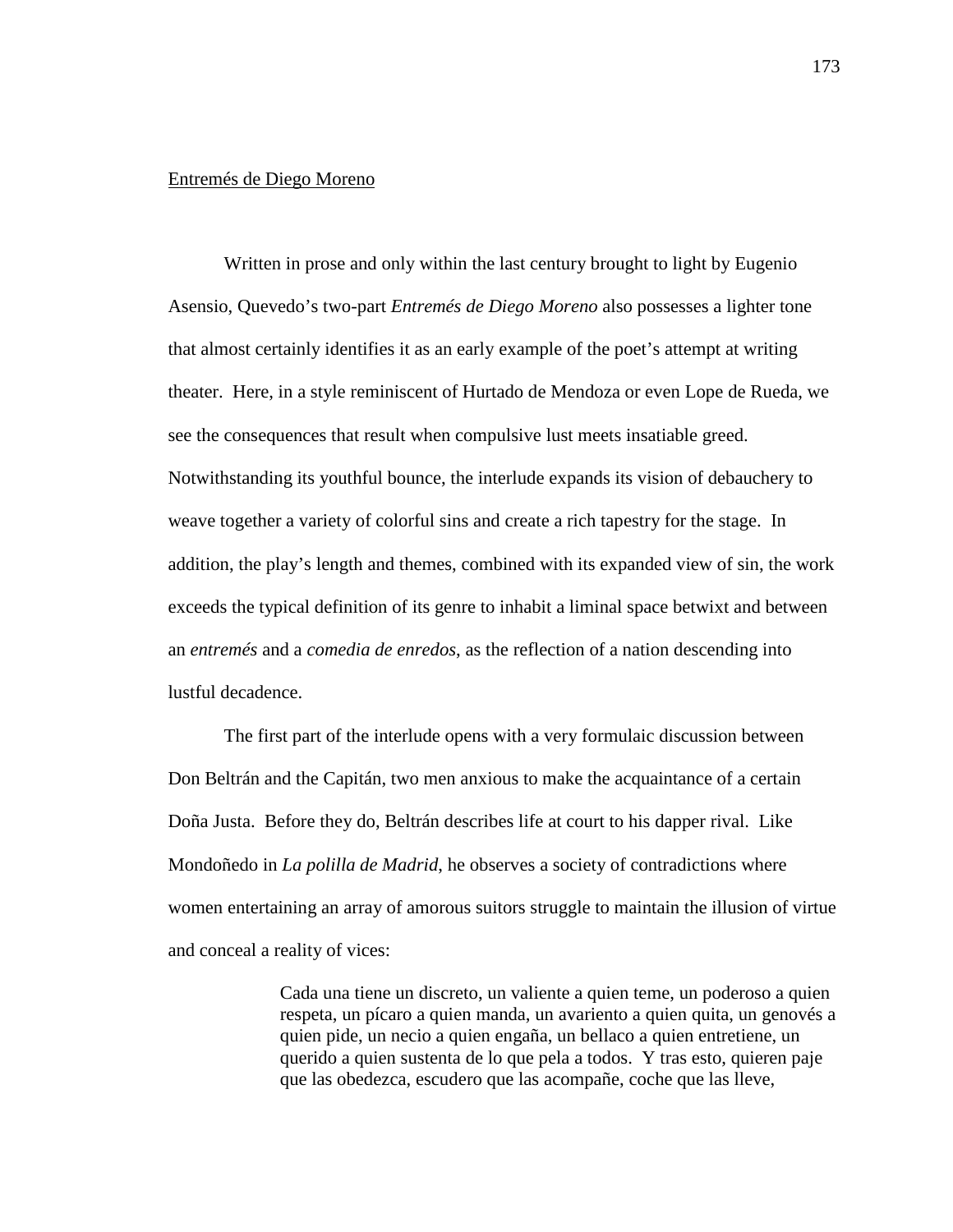mercader que las visita, poeta que las celebre, soldado que las pasee. (22- 29)

These women negotiate the lust of the men that surround them in exchange for all the trappings of wealth they can imagine and desire. Surprisingly, the men caught in such a spider's web of desire appear to recognize that the women they seek have no interest in them beyond one's ability to give gifts and favors. Nevertheless, they cannot resist the siren's enticing song and they allow themselves to give and give until they have nothing left. "Talle tiene," warns Beltrán, "de no dejar a vm. con blanca en una hora" (31-32). None of this information gives the Capitán cause for alarm. In fact, he claims to prefer it that way: ¿Qué hace vmd. de repetir que pide? Eso es bueno para mí, que no estimo el dinero en lo que piso. Conténteme ella y verá si la descontento. ¿Tiene buenas manos? Que hay mujer que las tiene como la nieve" (35-38). As a man driven by lust he cares more for the beauty of a woman's hands than he does for the beauty of her character, even when it causes himself great harm. While the tricks and abuses of Justa offend nature and certainly demand retribution, the Capitán and all of his companions contribute to their demise by offering themselves up as fruits of lust ripe for the picking.

 In contrast to these men stands Diego Moreno, Justa's husband and the man Beltrán describes as "el hombre más cabal. Bueno es eso para mí […] Diego Moreno no es de los hombres de agora" (55-57). Here we see a man who takes people at their word, speaks ill of no one and who treats his wife with the respect and dignity she repeatedly betrays. Even Gutiérrez, Justa's crooked criada and accomplice, admits that, "Dios me lo guarde a mi Diego Moreno, que calla lo malo y dice lo bueno" (94-95). As the antithesis of the modern gentleman, Diego in many ways represents the honor, virtue and decency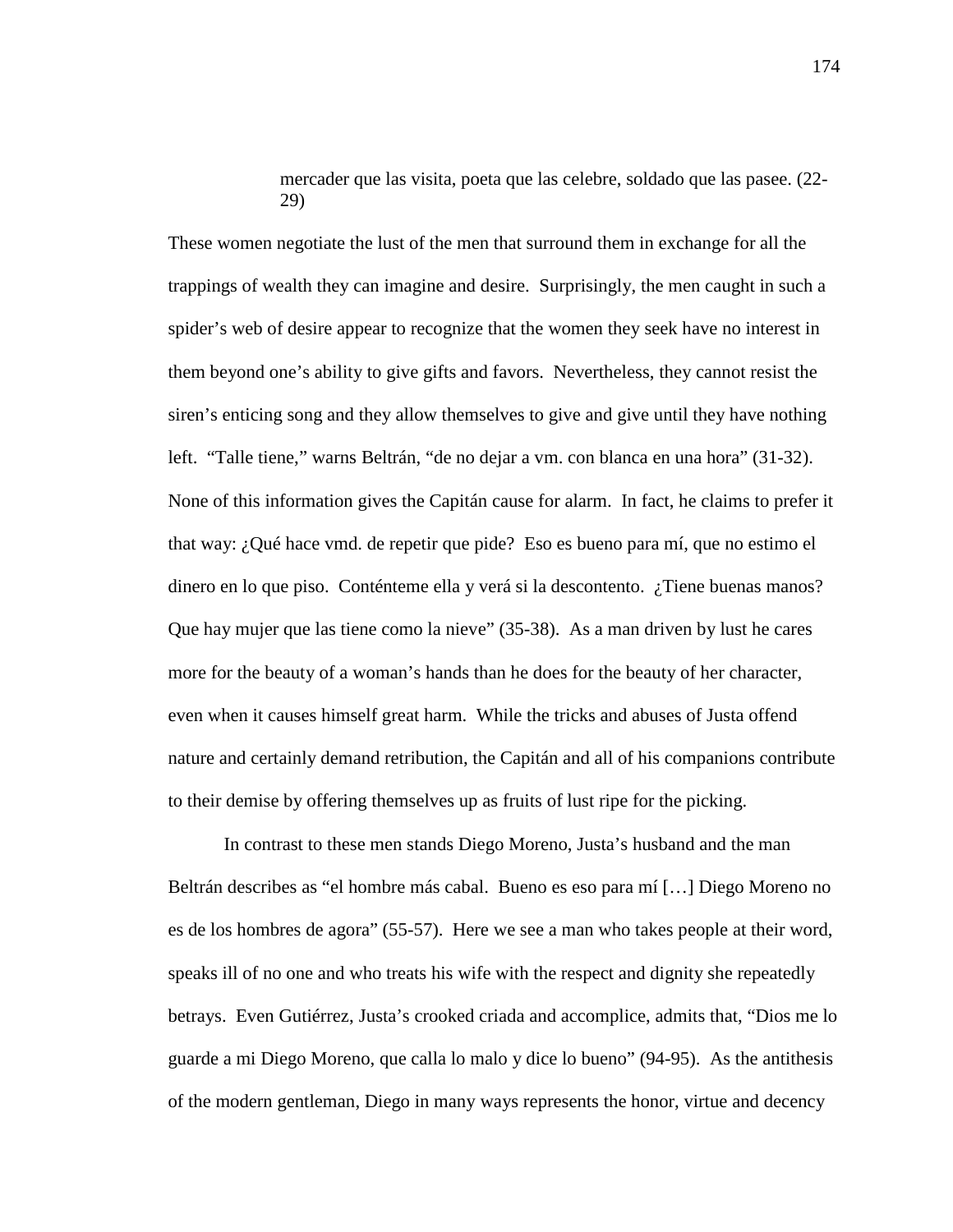of Spain's fabled past. Now in advanced years, foolish Diego finds himself literally married to a value system that has completely abandoned him.

 When we finally meet Justa and Gutiérrez, the pair faces yet another scandal. Diego has discovered a sword and buckler at his bedside left by one of Justa's lovers from the previous night. The phallic symbolism of another man's sword at his bed may escape the simple-minded Diego, but Justa feels certain that the evidence will eventually cause him to question its presence and put an end to her tricks. When her husband enters inquiring of the mysterious items Justa, with help from Gutiérrez, insists that he must have forgotten that they belong to him. When her husband balks at the suggestion Justa panics and four times resorts to a trick that must have fooled many other suitors: she pretends to faint and, envoking the privilege of liminality afforded pregnant women, exclaims, "¡Ay Jesús, que estoy preñada y malpariré!" (78, 85-86, 92, 114). Finally, Diego relents: "Ansí ya me acuerdo, mías son las armas, Jesús ¡y qué flaqueza de memoria" (144-45). Lest the audience consider that the women have succeeded in their deception, he includes a brief aside before making peace with open arms: "Miento en conciencia, que de miedo lo hago" (145). Perhaps having resigned himself to his wife's wicked ways, Diego chooses to ignore personal offenses if it maintains peace in the home. This strategy may not improve his marriage or his reputation, but he none the less appears contented with the control he does have and demonstrates tremendous patience in his undesirable circumstances.

 Diego leaves and the women return to their scheme. Before long the house fills with Justa's lovers. Ortega, the Licenciado, arrives and learns that he forgot his sword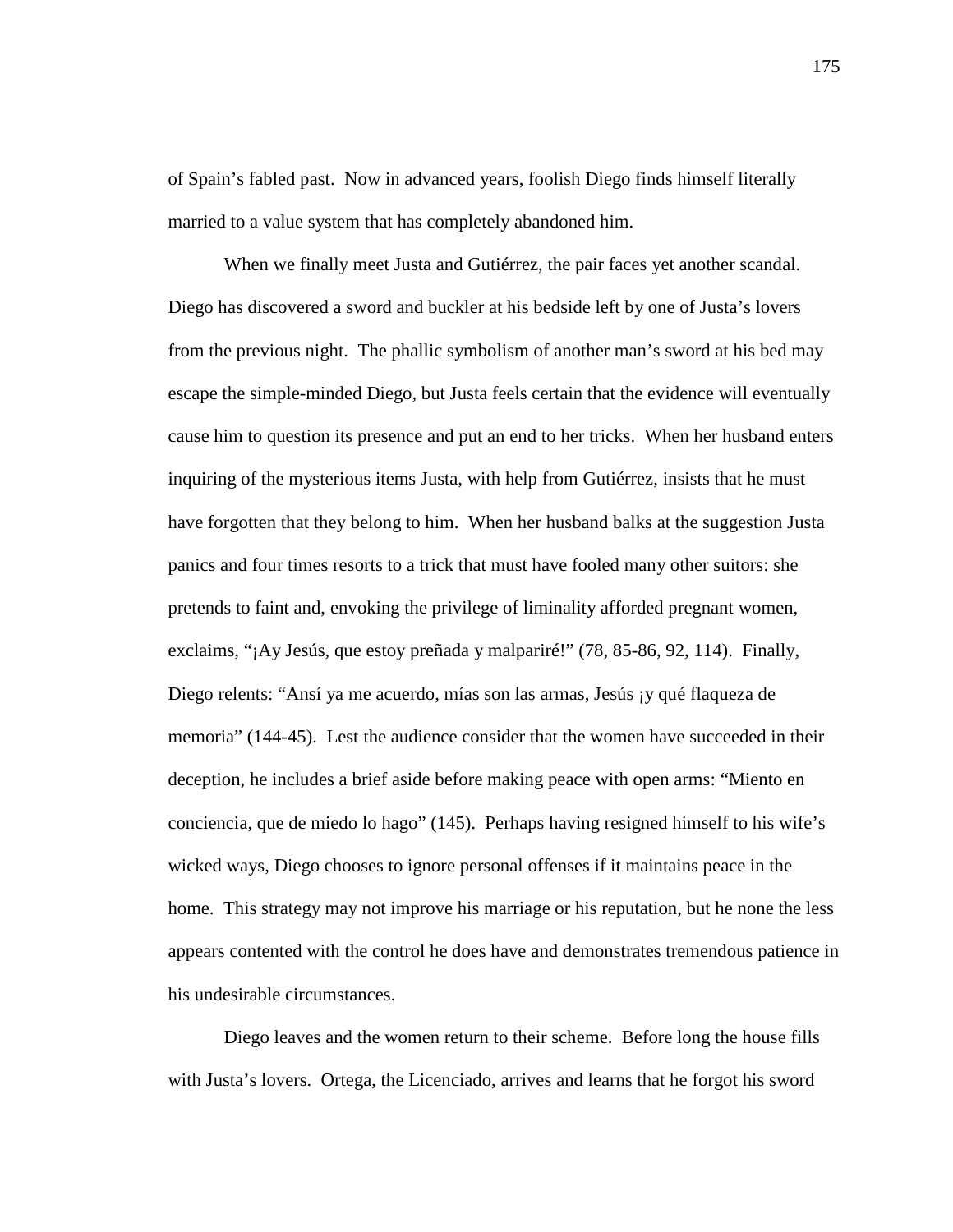and buckler after last night's escapades. Musco, the doctor, follows with gifts and money he hopes will grant him special access to Justa. The Capitán also drops in with Beltran at his side for encouragement and support. Curiously, none of the men feel the need to hide from one another and each knows the intentions of the other. Nor do the men seem disturbed enough, (for the most part, though not exclusively), by the presence of a rival to actually take any course of action against it. In fact, they are all rivals to Diego and therefore have nothing to fear from her attention to another. As the Capitán explained earlier, these men already know of Justa's philandering ways. They seek her in spite of this in order to satisfy their lust, not their greed. As a result, they do not mind sharing her a little if it means they get enough of the attention they gluttonously seek for themselves.

 The party turns perilous when Gutiérrez hears Diego returning home. She quickly produces a plan of action and places each person in a specific pose. Justa lays on the ground on the verge of death, with the doctor taking her pulse, the Capitán holding a ring in her hand, the Licenciado reading her last rites and Beltrán supporting her head. When Diego discovers the performance each actor plays his or her part with great enthusiasm. Again, the trick works (or perhaps Diego allows it to work) and Gutiérrez even accuses him of having caused the scare in the first place:

> ¿Qué ha de ser mal hombre? Mal hombre, ¿qué ha de ser? Que quedó el angelito tan agustiado de vuestras palabras de denantes, que le dio un mal de corazón. Que a no llegar el señor doctor y este caballero con la sortija de uña, y el señor don Beltrán que la ha tenido, y yo no hubiera llamado al señor licenciado para que la confesase...Mal hombre, ¿qué ha de ser? (329-34)

Diego laments his role in the scare and instructs the group to take her to bed (much to the surprise and approval of the suitors). As the play ends, the Capitán tries to get his ring

176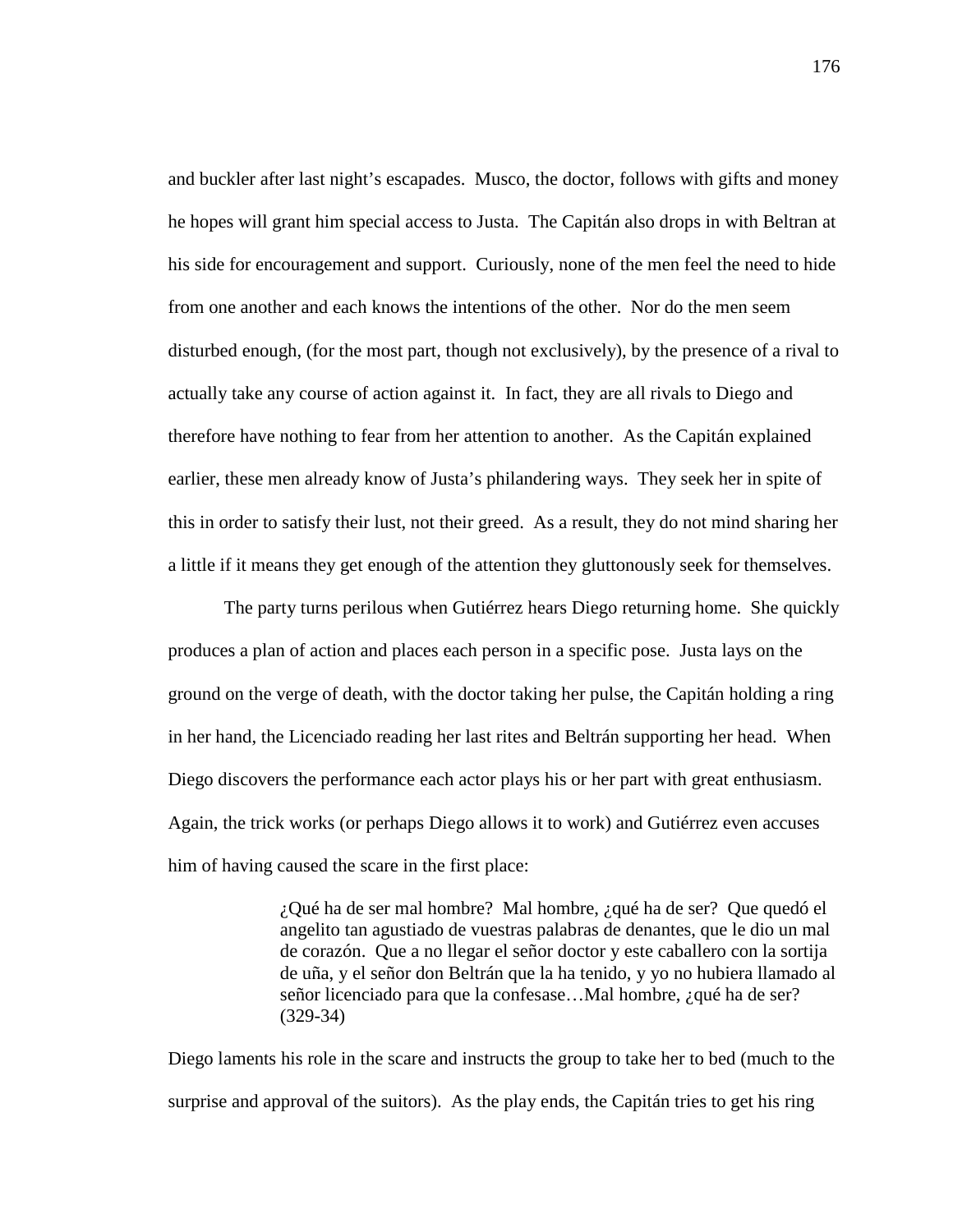back from Justa. She refuses and cries out, "¡Apriétenme la sortija! Y, si hay otra, también, porque estoy preñada y malpariré" (353-54). It would appear, typical of most interludes, that the greedy adulterer triumphs over her foolish spouse in the end, and that Justa has escaped the consequences of her actions and even prospered through them.

Part two of the *entremés* brings justice to Justa's debauchery in the form of Diego Verdugo, whose ominous name foreshadows the play's conclusion. Some time appears to have passed since the first part and things have changed. Verdugo reveals that Diego Moreno died only hours earlier, leaving his young wife the sole inheritor of a wealthy estate and the target of his own designs to obtain it: "Es hermosa y muchacha y, aunque no tiene la mejor opinión del mundo, corren en él las cosas de manera que ha de haber mil golosos que la pidan por mujer. Y podría ser que presunciones pudiesen tanto con ella que olvidándose de mí, se casase con otro" (11-16). His comments make it clear that he cares little for the woman's reputation or even her faithfulness as a wife. Verdugo wants Justa's money, and he wants it before anyone else has a chance to take it from him. Perhaps revealing the vanity of his machinations, he explains:

> [...] bien sé que ha dado ocasión la condición de su marido a muchas lenguas del lugar, y algunas debían glosar más de lo que era. Pero no es más la mujer de como la tiene el marido. Y yo sé que mudará de costumbres conmigo de suerte que borre todas las cosas pasadas. Y en conclusión, estoy resultó en casarme con ella, y no pido consejos sino ayuda. (23-28)

Confident that he can change Justa where no one else could, Verdugo has enlisted the services of Leocadia, an *alcahueta*, and gives her specific instructions to arrange the union immediately. This unwavering determination to take what he desires contrasts sharply with Justa's previous suitors who, blinded by their own lust, allowed themselves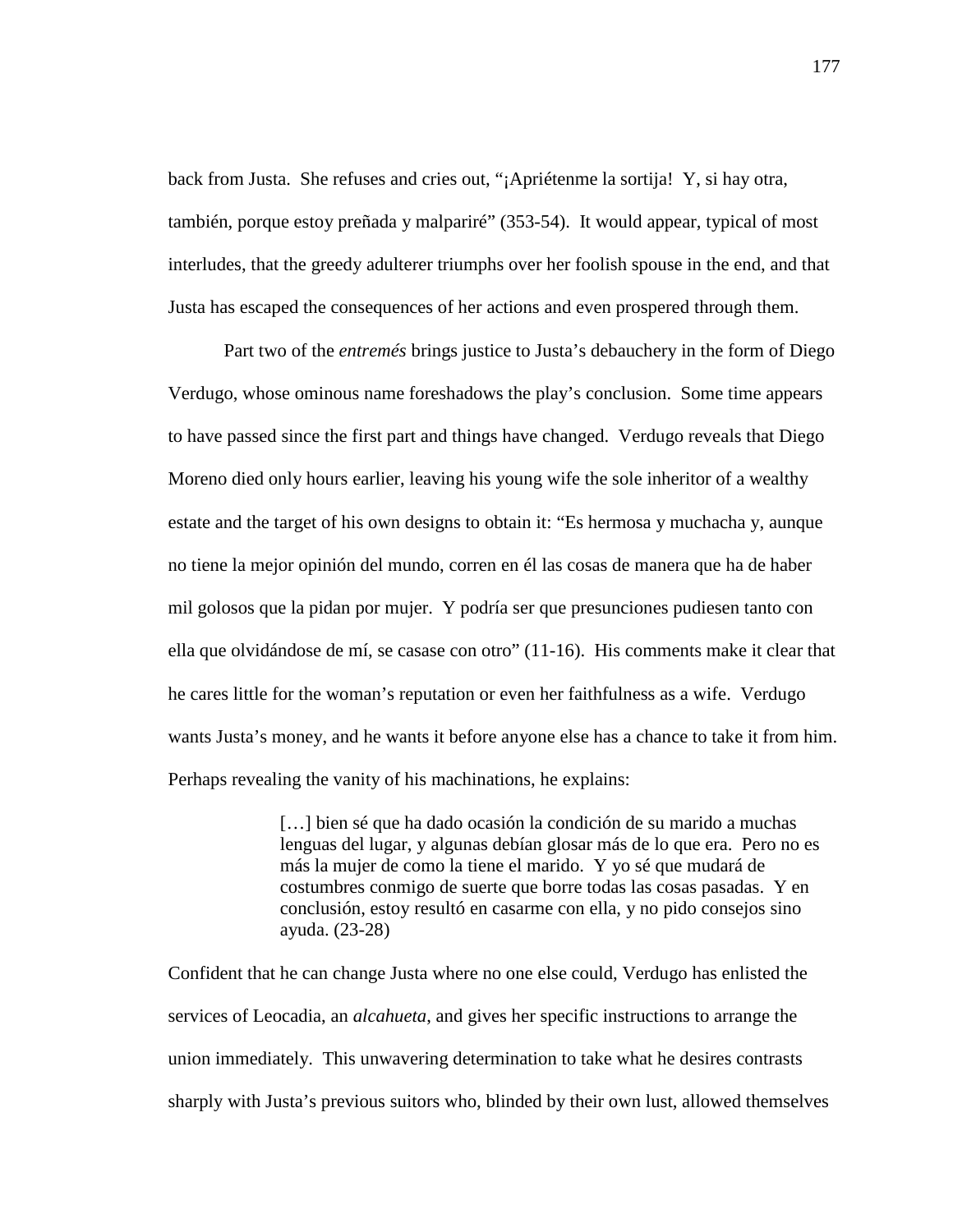to follow her every whim. With Verdugo Quevedo paints what he might consider the masculine corollary to Justa's feminine frauds, the portrait of a man who sees only his own greed.

 Her husband having died only hours earlier, Justa throws herself into the performance of a grieving widow: "¡Ay, señora mía, que es muy fuerte y yo muy flaca para tan gran golpe! ¡Ay marido mío, bien mío, regalo mío! ¿Y qué ha de ser de mí sin vos?" (67-69). Even Gutiérrez seems impressed by the quality of her acting skills: "Pues los suspiros y desmayos han sido con tanta propiedad dichos y hechos que muchas veces los tuve por más ciertos que fingidos, con saber el intento a que se decían" (39-42). Justa embraces the social market hungry for a new husband that will indulge her wandering heart and provide her with the wealth she seeks. Of course, her growing appetite does not overshadow her discriminating taste. "Entiende los pobres y feos," she warns the audience, "que ricos y galanes son lindo bocado, y más con la salsa de ser liberales" (136-37). Literally on the hunt for her next meal, the wealthy widow begins entertaining a series of male visitors. Don Pablo arrives to offer a bit of comfort and establish himself as a frontrunner in the race to marry her. Two other suitors, Landínez and Guevara, also descend upon the scene hoping for the same. Despite their best efforts, Leocadia interrupts the discussion and quickly brokers a deal on behalf of her client. When the runners-up observe Justa laughing and dancing in brightly colored dresses, still only hours following her husband's demise, they instantly realize that no matter what she had promised them, she had agreed to marry another. The disenchanted Landínez vows, "Que no fiaré ya de una mujer en mi vida" (287). Verdugo arrives to claim his prize.

178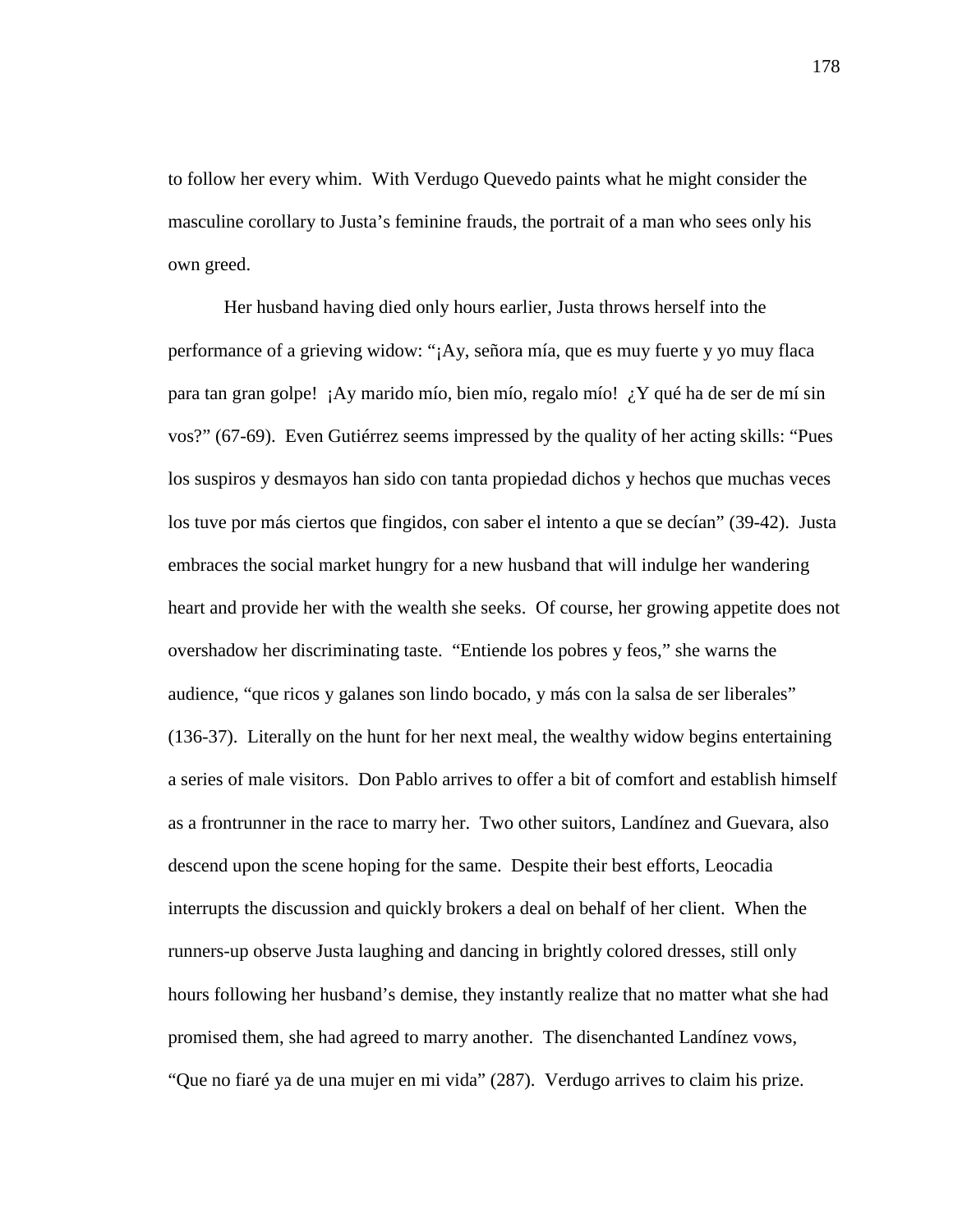Musicians bring song and dance to the happy couple and Justa anxiously leaves to join in the festivities until her new husband forbids her: "Señora mujer, ya no es tiempo dellas y de bailar; no lo son para mí. Que mejor me parece una mujer con la rueca en la mano que con las castañetas" (290-92). Justa resists. Having likely never spent a single day of her life sewing she has no interest in playing the role of a dutiful wife. "Donaire ha tenido," she explains, "¡Y está rabiando por verme bailar!" (293). Verdugo's response, to Justa's utter disbelief, effectively ends the party:

| Verdugo: | Mire que tan rabiando estoy que no me ha de quedar |
|----------|----------------------------------------------------|
|          | instrumento bailarino hoy en casa que no le queme. |
| Justa:   | ¿Hablas de veras, amigo?                           |
| Verdugo: | Ya no soy sino marido, y de los que no sufren      |
|          | cosquillas.                                        |
|          | $(294-98)$                                         |

Shocked and surprised to discover a husband dramatically different from Diego Moreno, Justa turns to her bag of tricks as a means of escape and falls fainting into the open arms of Landínez. Gutiérrez throws the room into a panic by announcing that her lady has just suffered a heart condition, but Verdugo intervenes and simply asks for a lit candle. When he takes Justa by the hand and begins to hold it over the candle's flame she miraculously returns to her senses: "Que ya estoy buena, que ya estoy buena" (366). Verdugo recognizes her recovery: "Ya lo creo, porque este remedio es famoso" (367). He then turns his attention to the gathered crowd and the audience to offer them the following advice: "Señores, cuando a sus mujeres o a sus damas les tome este mal, ya saben la medicina" (367-69). He allows the musicians and the crowd to continue with the song and dance but forbids his repentant wife from participating as the play draws to a close.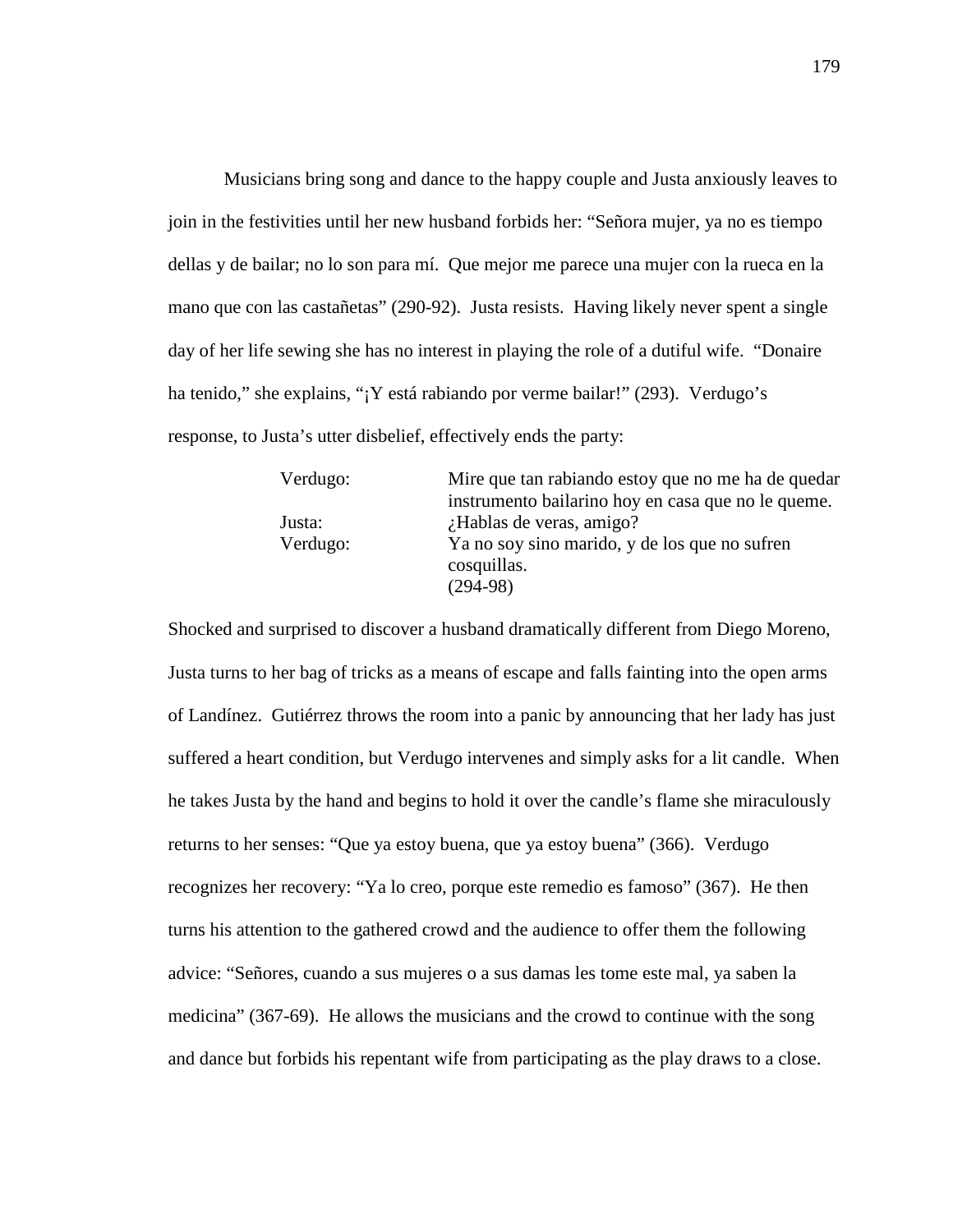The light tone of the first half, depicting sinful characters in a world free from serious consequences, sharply contrasts with the foreboding tone of the second half, where the introduction of fear and violence return order to social chaos in a manner echoing Juan Manuel's medieval tale from the *Conde Lucanor* of the *Mozo que casó con una mujer muy fuerte y muy brava*. Naturally, the variety of men who approach and interact with Justa over the course of the play explores the notion of husbands and suitors in Spanish society. As we have seen, Diego Moreno represents the honorable husband, if not the most wise figure of the group.

The second half directly addresses the moral code he once represented, making his presence felt even in his absence. Weeping over her loss to a neighbor, Justa twice refers to her deceased husband as "la honra del mundo" (83, 98). She repeats this idea again when Pablo arrives to offer his condolences: "[…] me excedía, que todo lo atribuía a ser él tan honradazo. […] Porque era la honra del mundo" (161-77). The death of Diego in the second part indicates not only the absence of a husband but also the disappearance of honor in the world. Society's sliding value system eats away at the virtue in a way that opens the door to attacks from the lustful and the greedy. And yet, the first half of the play clearly illustrated how Diego himself had done little to stop the changing moral tide against him. Perhaps in his youth he may have cried out with rage and fought to maintain the honor of his family but as an old man, he picks up the sword and the buckler of his assailant only to sigh, "Esto es inconveniente a la honra de los Morenos" (102-03). Times have certainly changed. By dividing the interlude with the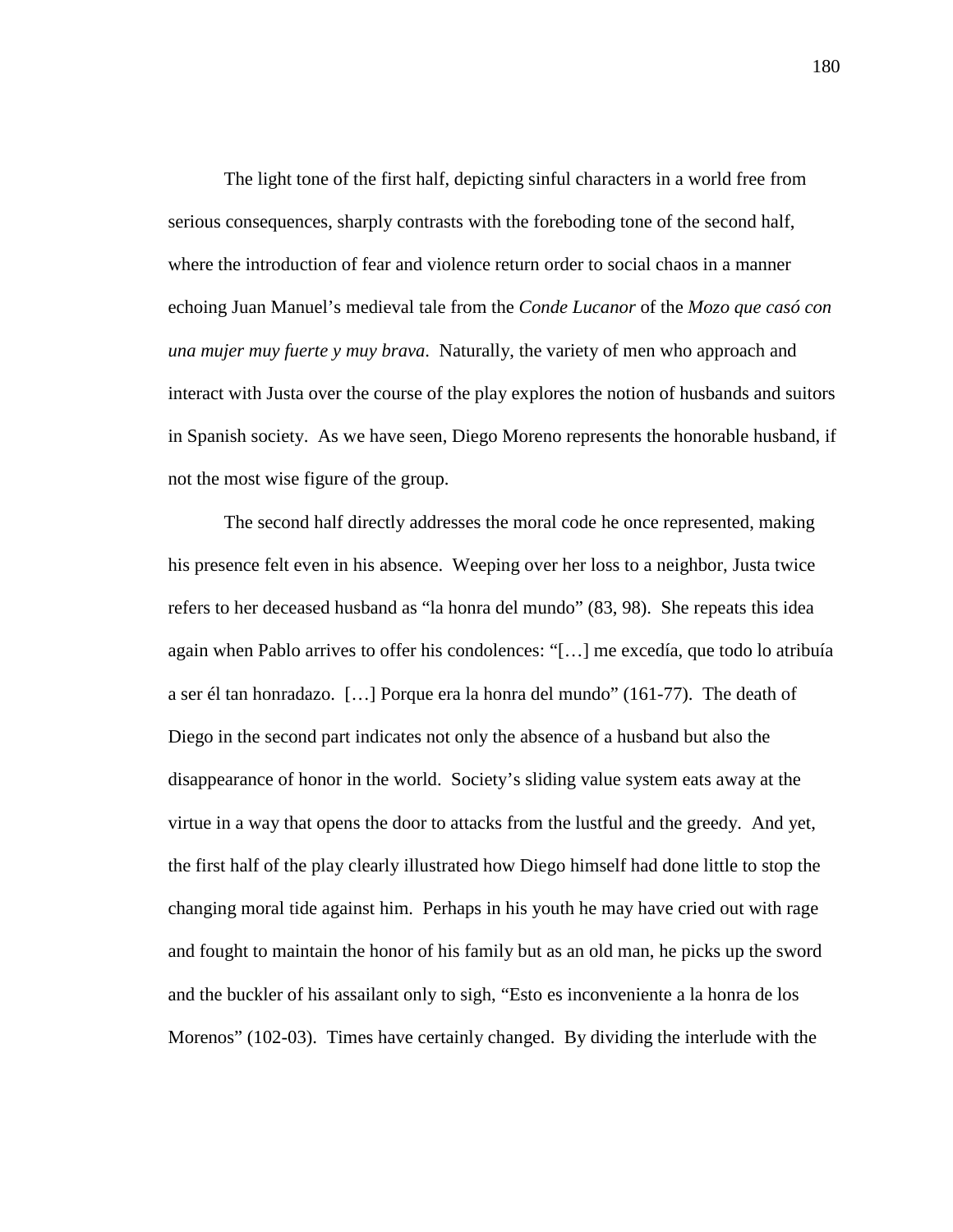death of honor Quevedo aligns his social metaphor to coincide with a marked period of transition.

 In addition to Diego Moreno, the interlude reveals a generous sample of varying approaches to matrimony, each fraught with sin. The Capitán comes dressed in all the pomp and finery of his office, offering gifts of jewelry, but Justa can barely stand to indulge him: "Ahora yo quiero, por más que me quiera, desenamorarle de mí; pareceréle peor que el diablo. ¿Y cómo le desenamoraré, como?" (269-71). Yet, despite all her abuses, she cannot manage to dissuade the clueless Capitán from throwing himself at a battle he cannot win. Nor does Beltrán, the shrewd observer of society's ills, extract himself from Justa's magnetic field and accompanies his friend throughout the scandal despite his best efforts to turn away from it. The Doctor and the Licenciado, as well as Pablo, Guevara and Landínez from the second part, all expose themselves as agents of pure lust, in the way that their desires allow Justa to easily manipulate them like puppets on a string. Verdugo, on the other hand, represents a different breed of suitor, one that satisfies his desires by taking rather than simply receiving. He does not negotiate with Justa at any point in the play and even refuses to negotiate with Leocadia whom he employs precisely for her negotiating skills. If the first group of men revolve around Justa, Verdugo makes sure that Justa revolves around him.

 Presented with this field of handsome mates to choose from, Gutiérrez recommends to her lady that she take advantage of each one according to what he has to offer:

> De cada uno toma lo que te diere; así, del carnicero carne, como del especiero especias, del confitero dulces, del mercader vestidos, del sastre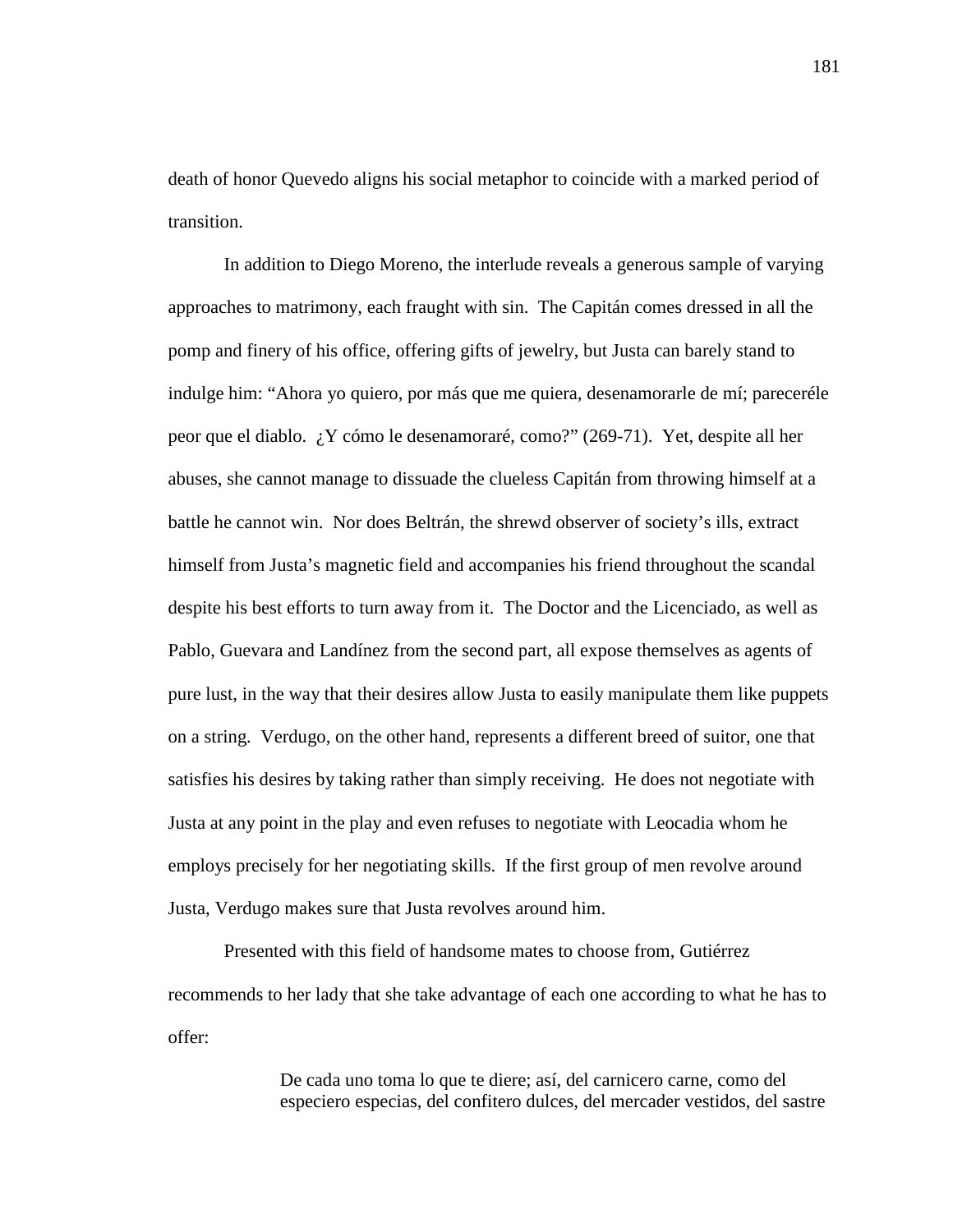hechuras, del zapatero servillas, del señor de joyas, del genovés dineros, del letrado regalos, del médico curas, del aguacil amparo, del caballero oro, del hidalgo plata y del oficial cascajo; de unos, reales, y de otros, blancas. Todo abulta. (162-68)

With so many options to choose from in this market of men, Gutiérrez nevertheless warns Justa that she ought to avoid certain kinds of suitors, such as "valientes que te regalarán con estocadas y te darán en votos y juros lo que tú has menester en censos" (168-69). She likewise urges Justa to avoid musicians, "porque ya no se come con pasos de garganta, sino con qué tener que pasar por ella" (170-71), and poets, whom she describes as, "Gente apestada: con un soneto te harán pago si los quieres, y con una sátira si los dejas" (171-73). The most lucrative target man, in her opinion, are the, "viejos verdes, éstos son los que importa a la ventera pativo que profesas" (174-75). These men have a great deal more wealth available for the taking and an overabundance of lust that allows them to give it away without noticing.

 The menu narrows dramatically in the second part, once Justa considers not an amorous lover that she can take advantage of and abandon on a whim, but a husband that will observe her every move. Here again Gutiérrez supplies the advice on how to proceed:

> [...] no hay peores maridos que los que han sido primero galanes. Porque, como saben las flaquezas de las mujeres y los modos de dar trascatones, están en el caso y no hay echalles dado falso. No topará vmd. condición como la de Diego Moreno, qu'esté en el cielo. (49-52)

Ironically, the lustful man provides a good source of extramarital entertainments to the married woman but the same man disrupts those activities once she marries him since he knows all the tricks and can recognize the markings of cuckoldry when he sees them.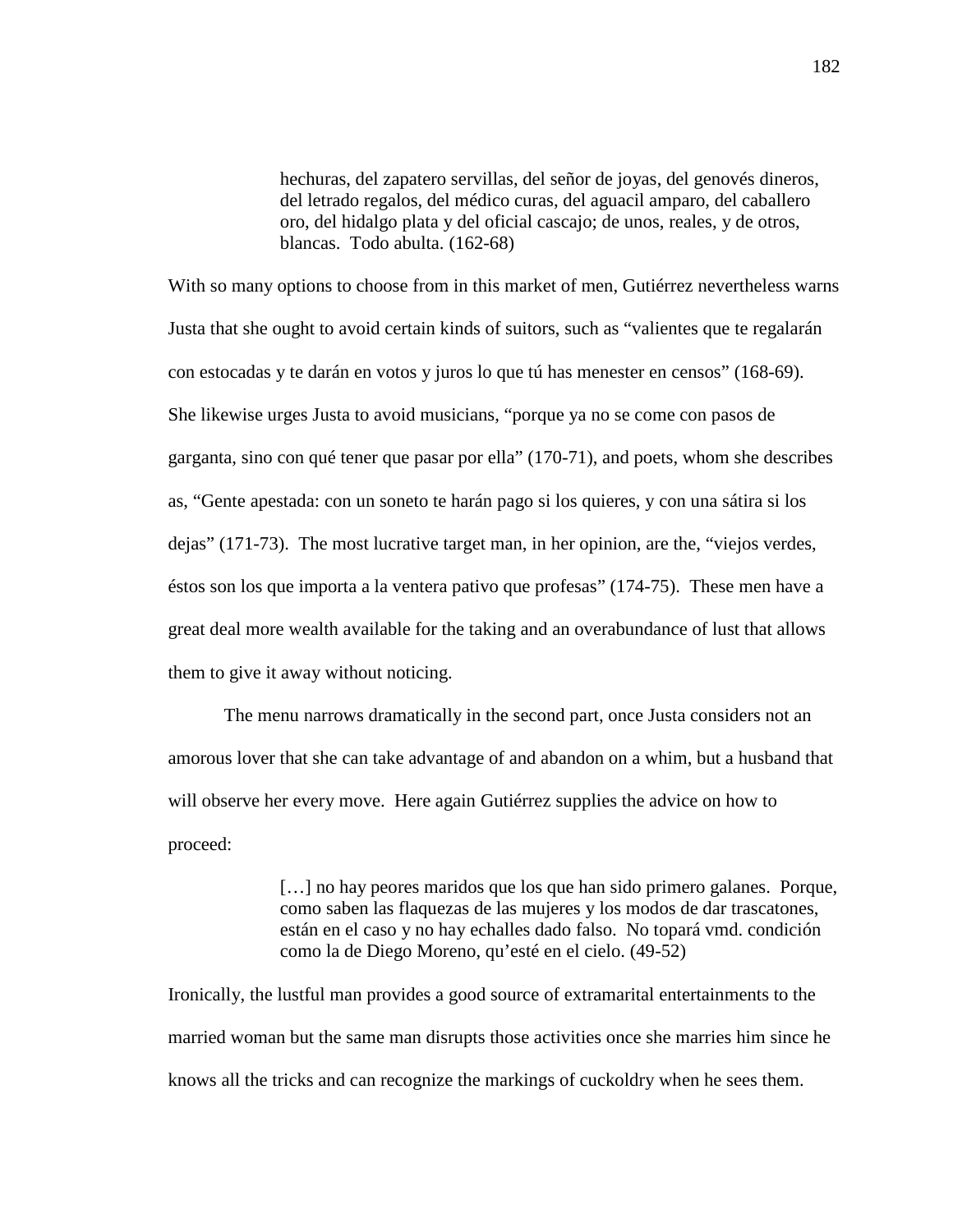This constant game of back and forth as Justa tries to simultaneously cash-in on the benefits of both married and single life removes her from membership in either category, in essence, liminalizing her name in society. As Verdugo pointed out in the beginning of the second part, everyone knows that she had been unfaithful to her husband and yet no one, including the offended party, did anything about it. Her liminal status as married-bachelorette allows her to say and do things not typically allowed by established social structures, a power she utilizes to its full capacity. Unfortunately, as a consequence of her liminality, she has also transformed herself into something both feared and shunned. She has made herself a kind of monster. Pablo alludes to this fact when he first arrives to comfort Justa, confessing that, "leyendo esta siesta la historia del Minotauro, me enterecía acordándome de vmd" (150-51). Surprised by the comparison, Gutiérrez asks him what he means. "Algo parece que acude," explains Pablo, "que al fin queda una mujer viuda como en un laberinto" (153-54). He intends to compare a widowed woman to a person lost in a labyrinth and faced with numerous difficult decisions without a clear vision of how to escape. Yet, in many ways, by her shifting value system and endless contradictions, Justa has created the labyrinth for herself as a means of trapping the lustful men who wander into its keep. In that labyrinth Justa herself has replaced the monster, devouring her victims like "bocados" (137). She has transformed herself into a figure of revulsion, an animal with feminine features and a plague to society. In this regard, Quevedo shows how only when Verdugo slays the beastly part of her nature can Spain truly rest in safety.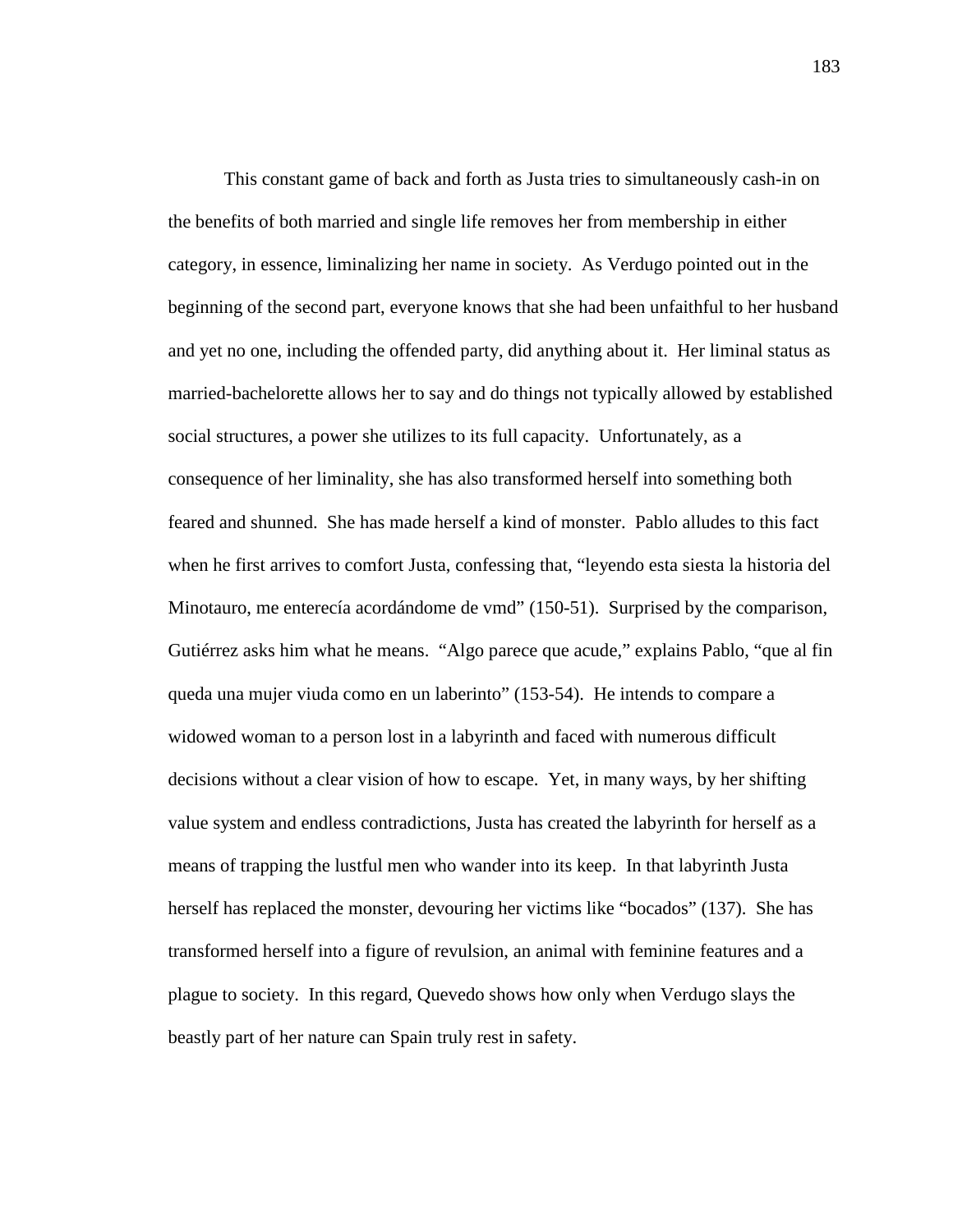If we extend the symbolism of Justa's escapades into a national context, the play may reveal something much more sinister at work. Seventeenth-century Spain, like Justa, had perhaps become a monster anxiously feeding its financial greed by courting and bleeding the resources of peoples in both the old world and the new. Although at one time bound by honor, she has gradually betrayed her creed and slipped into a state of complete moral decadence. The danger of this scenario, as Quevedo illustrates, appears in the allegorical figure of the Verdugo. One day in the not too distant future, he may warn, Spain will have its day of reckoning and see its greedy fingers held to the flame until it agrees to cease its excessive behavior. While an interesting possibility to consider, I do not believe that Quevedo has intentionally built such a statement into his play. Nevertheless, as an undeniable product of its time and culture, the striking parallels between Justa and Spain's unquenchable thirst for more wealth and power provide stimulating material for consideration.

## Entremés de Barbara

Quevedo's two-part *Entremés de Bárbara* represents one of the poet's best examples of comic theater. Like *Diego Moreno*, the story involves a greedy woman who manages to juggle a host of gullible suitors who, blinded by their lust, allow themselves to be deceived out of money and marriage. Yet unlike many of Quevedo's other interludes, this play resolves the conflict without violence or punishment but rather introducing a surprise marriage of sorts.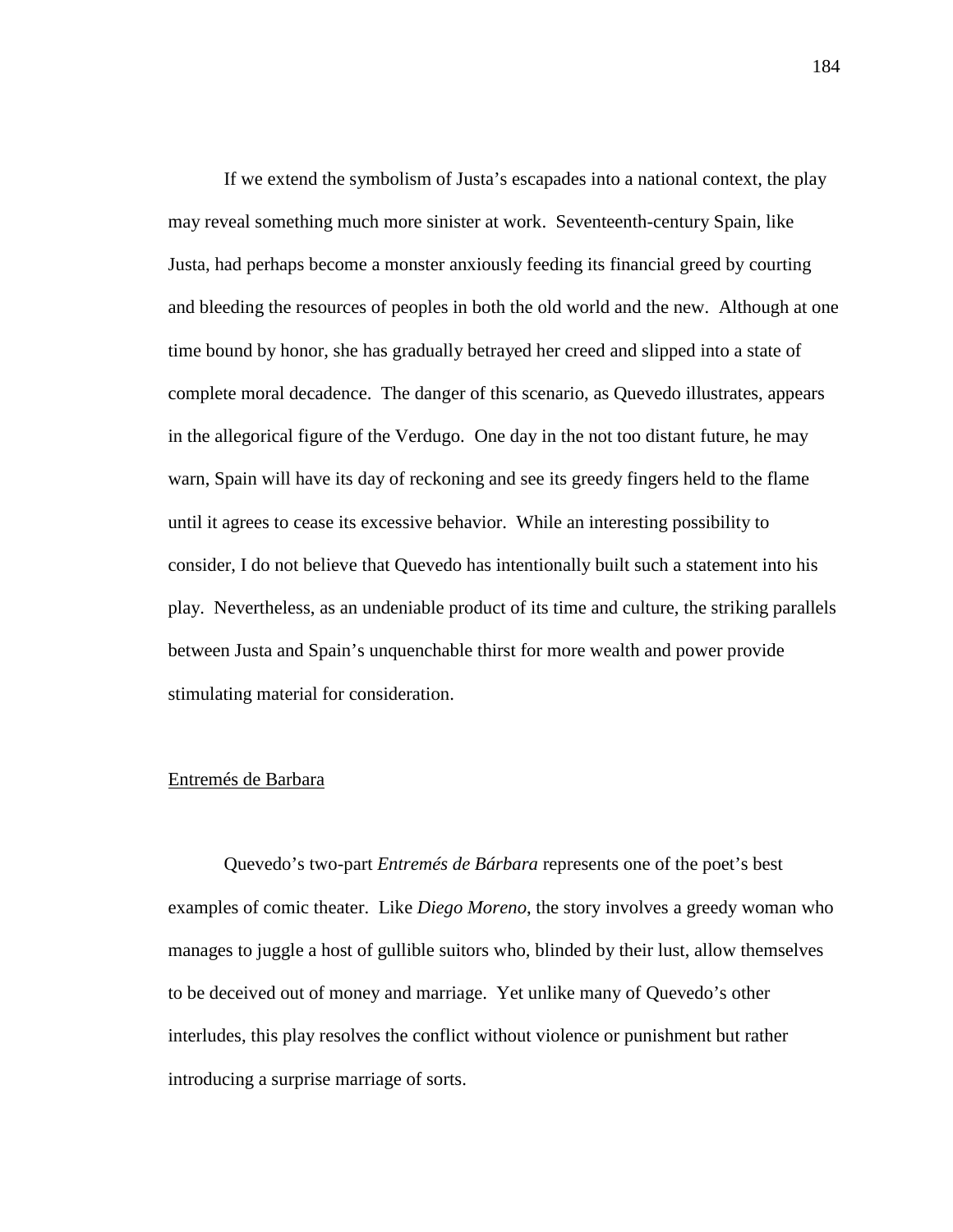The play opens with Hartacho vehemently accusing Bárbara of pawning various items of jewelry he left in her care before making a month-long trip to a town in southern Spain to conduct some personal business. Unphased by his accusations, she confesses that she uses the man according to her needs and expects him to accept the fact by playing along without complaint:

> Es menester que con unos se haga vmd. mi hermano, con otros mi primo, con otros mi tutor, o mi curador, o que me solicita mis negocios. Aquí ha de ser soberbio, allí manso y a maldecir, acullá loco o manco u tonto. Y si fuese menester, que se destierre, y a ausentarse. (39-43)

Perhaps realizing that she has made a fool out of him, Hartacho refuses to admit her honeyed words and turns to leave, though does not get far before Bárbara reveals what she has accomplished during the month of his absence: "Y porque vea lo que he hecho en este mes de ausencia, sepa que me he hecho preñada y he parido, y está viva la criatura y aquí en casa" (56-58). Obviously surprised to hear that she has conceived and given birth to a child in less than a month, Hartacho listens to her explain how she fabricated the story in order to fool three different suitors. Each man, believing himself the father of the child, regularly visits the house to supply money and clothing for his son and making Bárbara very rich.

 A knock at the door sends Hartacho into hiding. Ascanio, an Italian gentleman, enters as the first of the would-be fathers. When Bárbara tells him she has just had an argument with a man over the cost of some jewelry, Ascanio gives her the money to pay for the items. He inquires about his son, wishes her well and takes his leave. Hartacho emerges in disbelief: "Vive Dios, que te puedes dar la borla de astute entre todas las mujeres que cursan tu arte" (117-18). A second knock at the door sends Hartacho back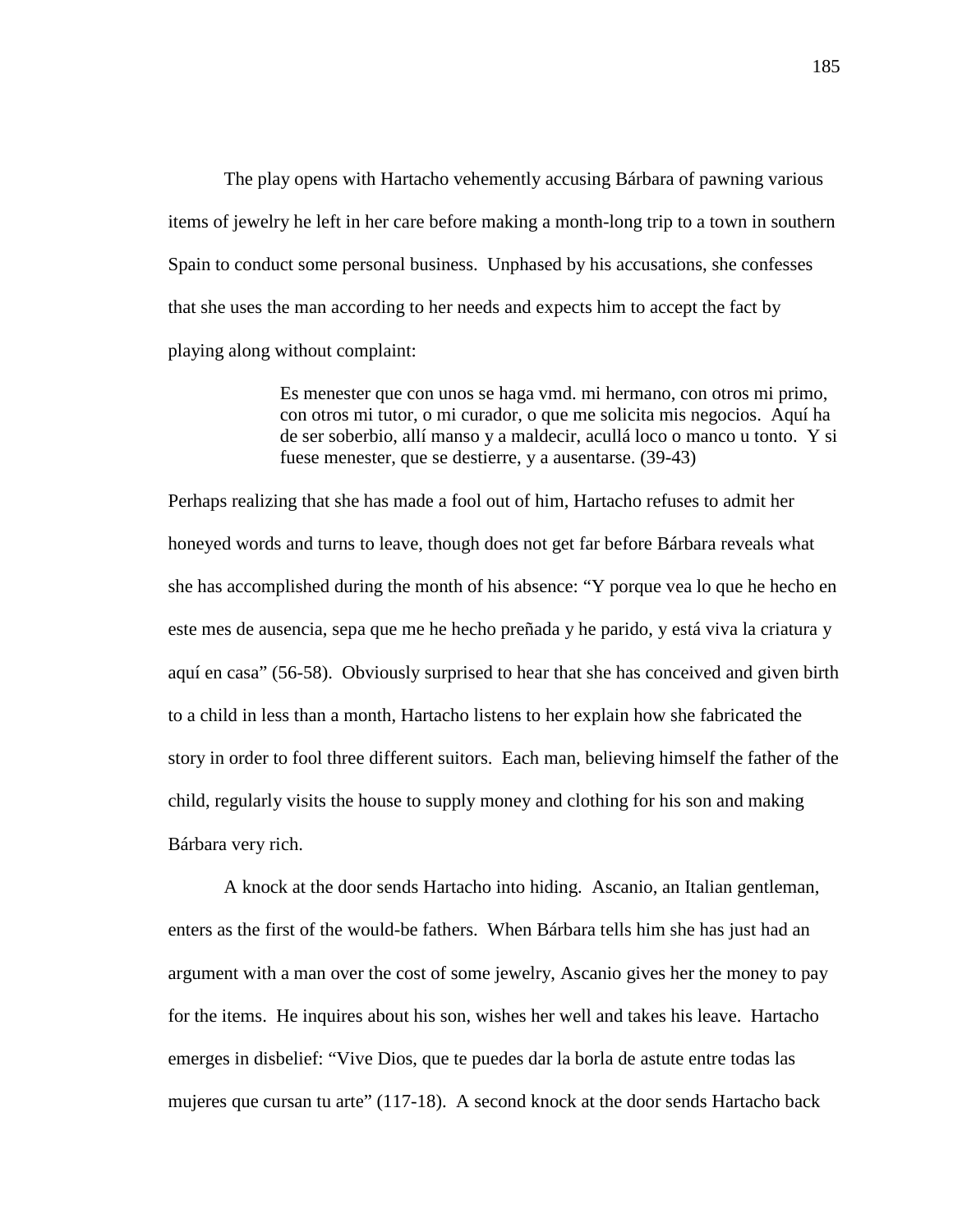into hiding. This time Silva, a captain and also would-be father, enters. Bárbara tells him that she has fallen behind in paying her rent and the landlord has come threatening to evict her. Silva tells her not to worry and provides her with the sufficient funds before inquiring about his son, wishing her well and taking his leave. Again, Hartacho reacts with amazement at Bárbara's skill as a con-woman: "Ni mujer que no sea una grandísima bellaca en llegando a conocer eso de un hombre" (167-68). A third knock at the door introduces Truchado, the third would-be father. He brings with him a sum of money that he had promised and urges Bárbara not to give a penny of it to Hartacho, whom he indicates "gusta de ser infame" (188). When the third suitor finally leaves Hartacho emerges in a rage ready to avenge the insult against his enemy. Bárbara cleverly manages to allay his temper and sends him away promising to share with him the spoils of her ingenuity.

 At this point Bárbara begins to realize that she can no longer maintain so complex a ruse and instead sneaks off to marry Gelves, a musician that she has been seeing for quite some time. Before she leaves she instructs Álvarez, her *criada*, to tell any visitors that she has left with an uncle and will return shortly. One by one the suitors return and, rather than obey her mistress's instructions, the traitorous servant tells them the truth of both Bárbara's whereabouts and the child. The four jealous, disenchanted men fly off to the wedding only to arrive a moment too late. Not only has Bárbara married someone else, she mocks and ridicules their foolishness before the entire wedding party.

186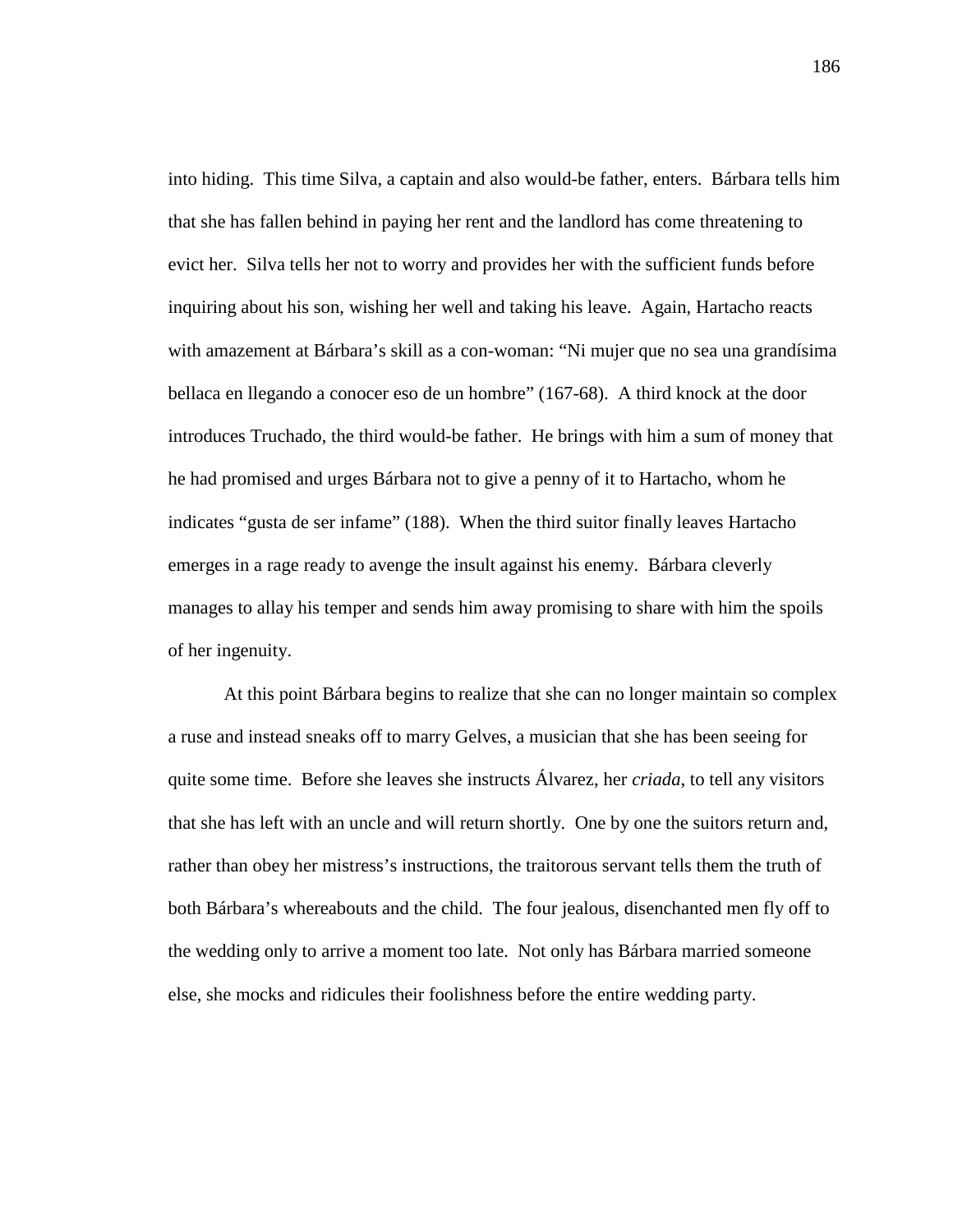Like *Diego Moreno*, the second half of the interlude finds that time has passed and Bárbara is now a widow. Hartacho again opens the play, this time confessing his undying devotion to the women that has so cruelly abused him:

> ¡Amor, amor! Venturoso se puede llamar el que se viere libre de tus niñerías. Tres cosas dicen que destierran al amor: ausencia, necesidad e ingratitud. Pero en mí es tan al contrario que ni un año de ausencia, ni necesidad, ni ingratitud han sido parte para poder olvidar a Bárbara, antes estimo el venir ahora con hacienda para poderla querer y regalar. (10-15)

Unable to free himself from her influence, he returns to find a very different woman than the one he knew. Her husband gone, and with him all of her money and hope, Bárbara has resigned herself to a life of isolation. She sees no one, keeps the windows closed and leaves the house only to attend mass. Hartacho sees his opportunity and promptly offers her a gold necklace as a promise of his hand in marriage. She, with little other recourse, accepts, and he leaves to gather his things and call for a priest. No sooner does he leave but Bárbara receives a second offer for marriage, this time from Ascanio the Italian gentleman from the first part. Comparing the two offers she finds that the latter proves much more financially lucrative and accepts even though she has already promised to marry Hartacho. Quickly, she runs to wed before she changes her mind. Hartacho returns and Álvarez refuses to grant him access to the house, telling him that her lady has instead chosen to marry his rival. Deceived for a second time, he hurries off to stop the wedding.

 Unlike Hartacho, Ascanio shows that he learned something about his bride-to-be in the first half of the play. Paranoid that everyone at the wedding has set their minds to steal away his wife, Ascanio one by one orders them to leave, including the guests, the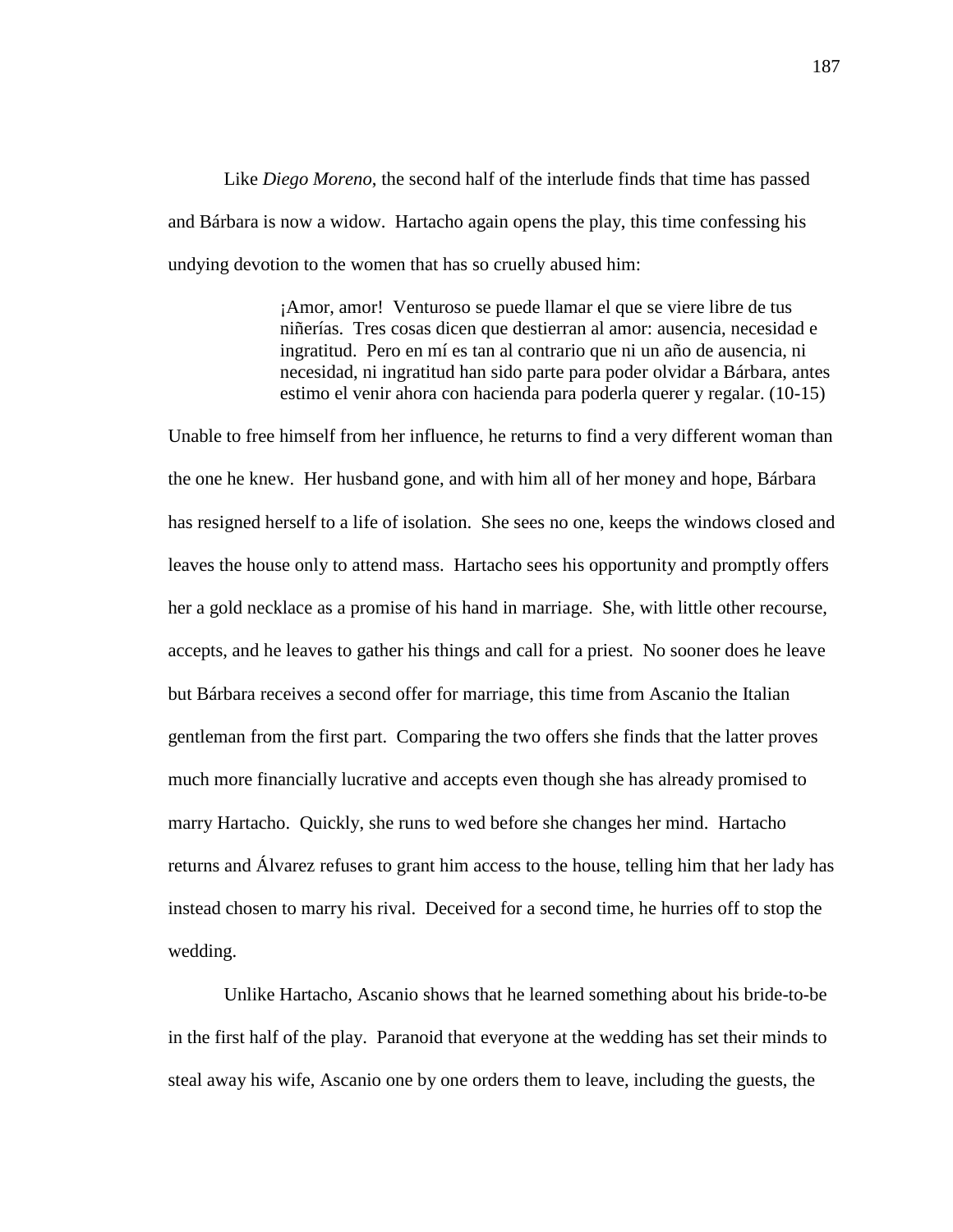musicians and even the priest. Just then, a third gentleman appears and reveals himself as Octavio, Bárbara's husband, and explains that he only pretended to die at sea in order to test her loyalty. Spared from marrying either Ascanio or Hartacho, Bárbara proclaims, "Venga mil veces enhorabuena, que también he resucitado yo en saber que he salido del poder deste figonazo" (285-86). The musicians return and the play concludes with a happy reunion rather than a wedding.

 Like countless other *entremeses*, Quevedo builds his plot around a premise identified by Barbara in the second part: "Los hombres están obligados a dar a las mujeres" (73). The first part establishes this notion as a social truth. Ascanio, Silva and Truchero certainly engaged in sexual relations with Bárbara, without any promise of marriage, as a result of their lust to have her. The fact that they have not disappeared after first meeting her may indicate that those relations continued for several months. But when each man receives word that he has fathered a child by her the obligation of society dictates that the father of a child has the responsibility to provide for the needs of the child. As a result, his physical obligation turns to a familial obligation. Later, when the men discover they have been fooled, this sense of social obligation demands that they seek vengeance for the offense. "[S]é lo que son todas estas señoras," remarks Hartacho, "Y pues me parece que corre la obligación por entrambos, que vamos allá y podremos estorbarlo" (307-09). The second part portrays a different kind of obligation, one motivated by the desires of the body. Hartacho, for example, confesses his inability to leave Bárbara even after all of the cruelties she has inflicted upon him. He knows that she has not borne him a child, that she lied to him and made a fool out of him and even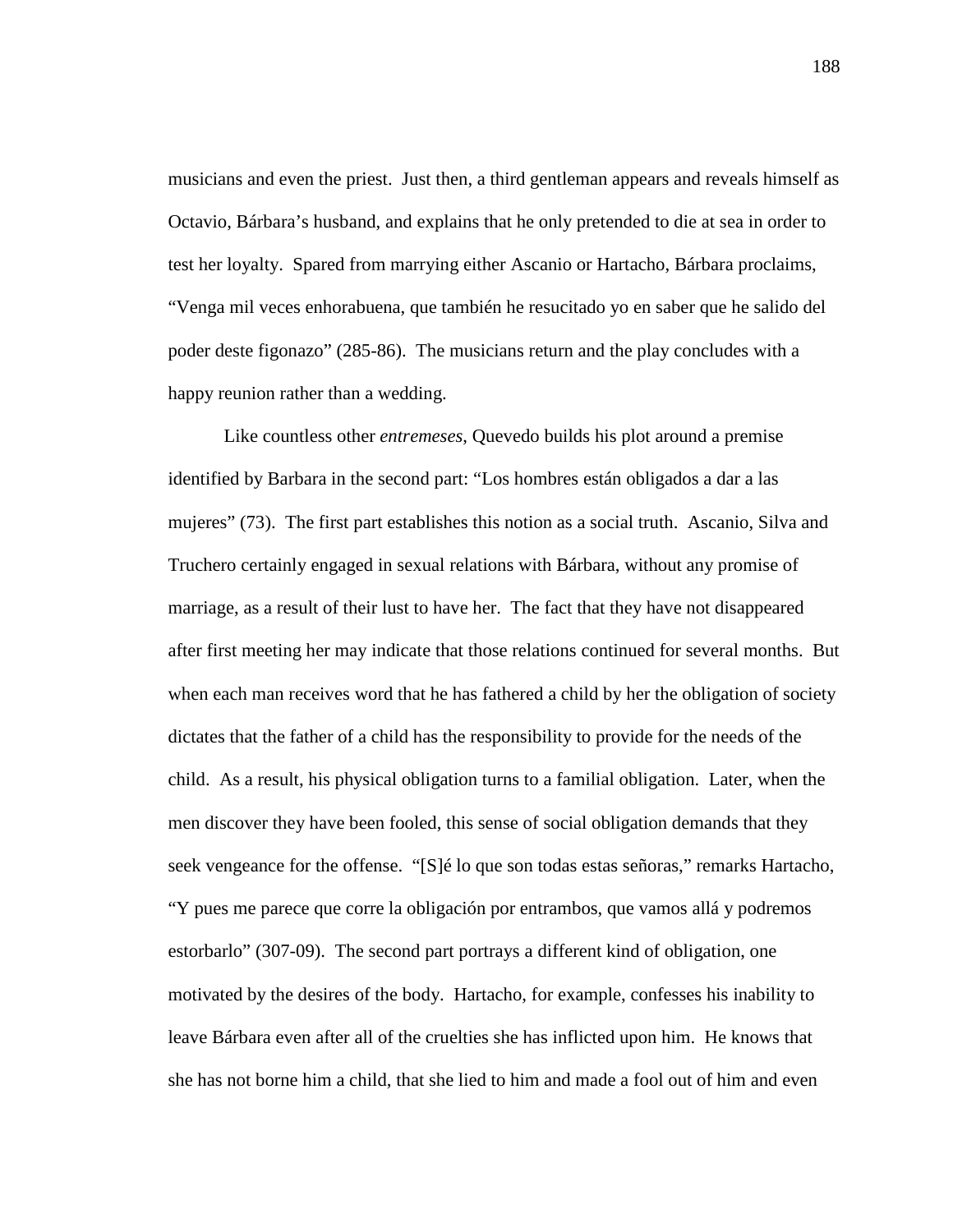believes, at least before he arrives at her house, that she is still married. Yet despite all of these reasons why he should socially reject her requests, Hartacho's physical and emotional desires oblige him to forever pursue that which he knows he cannot have. This addictive behavior manifests itself in Ascanio as well. Even more severely abused by the woman than Hartacho, Ascanio likewise overlooks all of her past transgressions in order to quench his physical obligations. Sadly, both men end up like the gluttonous souls in Dante's Purgatory, forever thirsty yet incapable of drinking.

 Another driving force behind the interlude is the power lies and the accumulation of them versus the power of truth. In addition to the lie of the child, Bárbara possesses a wide variety of falsifying skills. In order to convince the men or her pregnancy she explains, "soy gran mujer de finger vómitos" (66-67). She lies to Ascanio about the pawned jewelry and he pays her money. She lies to Silva about the overdue rent and he pays her money. She lies to Truchado about her relationship with Hartacho and he pays her money. She even lies to Hartacho about sharing some of the loot with him and he believes it. Relishing in her unstoppable success, Bárbara turns to the audience in a brief monologue and, almost duplicating the advice Gutiérrez gave to Justa in *Diego Moreno*, describes how the fruits of all these lies will help her attain her ultimate goal of freedom from her tormentors:

> ¿Qué les parece a vmds. en lo qu'estoy metido? Pues muy bien pienso salir de todo, porque la colación que los padres del niño han traído, que como hijo de la ignorancia han contribuido, ha de servir para mi desposorio. Que yo y otra amiga tenemos concertado de irnos a desposar a Gelves. Y ha de ser el desposorio hoy. ¡Pues decir es malo el que yo tengo escogido para marido! Sino que es un mocito que canta y baila que no hay más que desear; y no estar sujeta a un alguacil, a un escribano que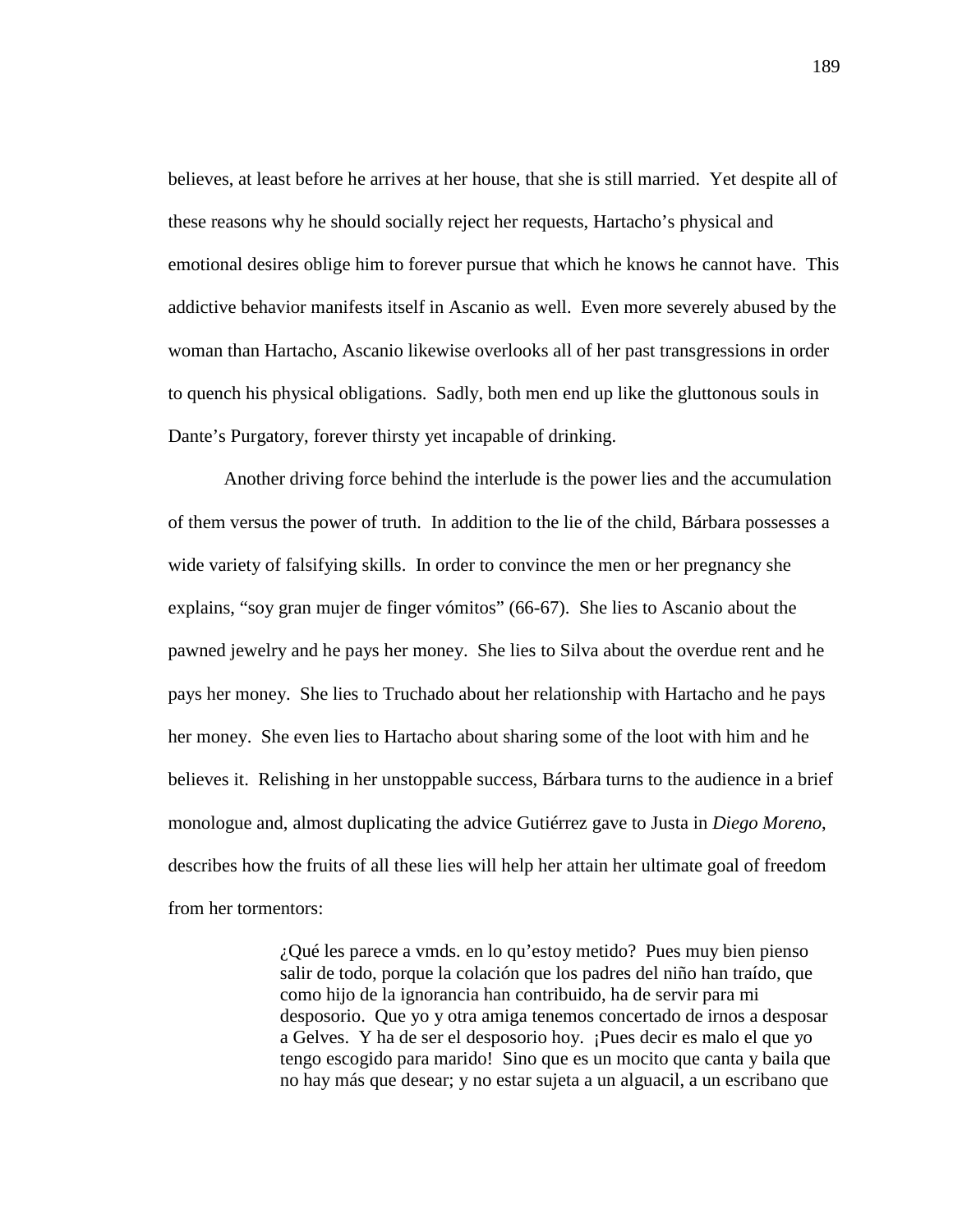os encarte, y al caballero que os burle, y al rufián que os estafe, y más como este bellacón que se acaba de ir ahora. (216-25)

Her marriage to the young musician appears to have served its purpose well. In the second part of the play we find her married, not to Gelves the musician, but rather to Octavio the sailor and adventurer. Perhaps, given what we know of what happens later on, we see Bárbara in this moment lying to the audience. Either way, she clearly falsifies her story as a way of manipulating the obligations of others. "¿[A]nsí se engañan los hombres como yo," wonders Hartacho, "y olvidar una amistad tan larga y llena de obligaciones?" (353-55).

Ironically, Bárbara's plan very nearly unravels when Álvarez intervenes to counteract fiction with fact. Immediately following her lady's confession to the audience, the *criada* enters to make one of her own: "Vaya vmd. con Dios. Y miren este gorgojo los que ha traído engañados, y el pago que les da. Yo he dicho que esforzaré su enredo, pero no querría que cargasen sobre mis espaldas estos negocios" (237-40). True to her word, Álvarez immediately tells Ascanio that Bárbara has run off to marry another, and explains the reason for her decision saying she did it: "no por el interés sino por la obligación que tengo de servir a vmd" (247-48), and does the same for Silva, Truchado and Hartacho. Curiously, the same obligatory phenomenon that bonds these men to their betrayer, and the Bárbara manipulates with lies, also prevents Álvarez from betraying the men with false information.

 As an interlude packed with intrigue and deception, hidden observers, social obligations, betrayal, surprising revelations, greed, lust, gluttony and lies, Quevedo's *Entremés de Bárbara* represents perhaps the poet's finest work in the genre. Despite a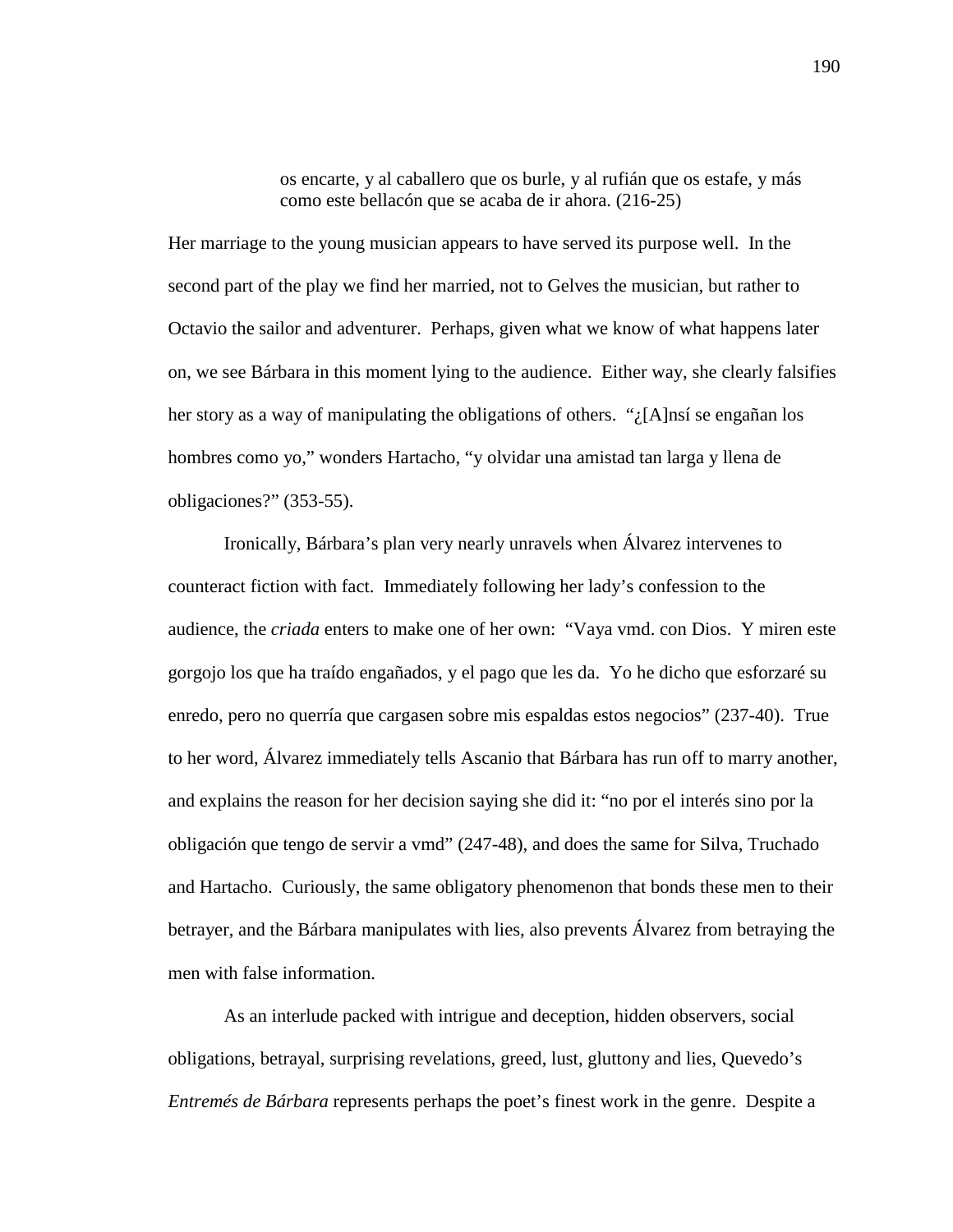propensity for physical and visual comedy, the *entremés* typically refrains from displaying acts of lust on stage and instead relies on allusions and innuendo, such as the sword of his rival left at Diego Moreno's bedside. Perhaps, in this way, the interlude follows the advice Virgil gave to Dante to "keep a tight rein on the eyes." Furthermore, as operations of the eyes, these sins appear in the form of attitudes and the way in which the unrestrained physical appetites of the individual leads to foolish judgment, such as Hartacho's relentless pursuit of the deceitful Bárbara. Each sinful man, from Ascanio, Silva, Truchado, and Hartacho, to Ortega, Beltrán and the Capitán, indulges in the desires of his body in a way that makes him, in St. Augustine's words, "not a lover of wedlock so much as a slave of lust" to the women they pursue (Book XIII, 25). Likewise, the Viejo's gluttonous appetite for citation makes him a slave to his thirst for literature. The grave consequences of that slavish indulgence places all of these men in a state of torment similar to their counterparts in Purgatory where the gluttonous and the lustful hunger for those things they cannot have.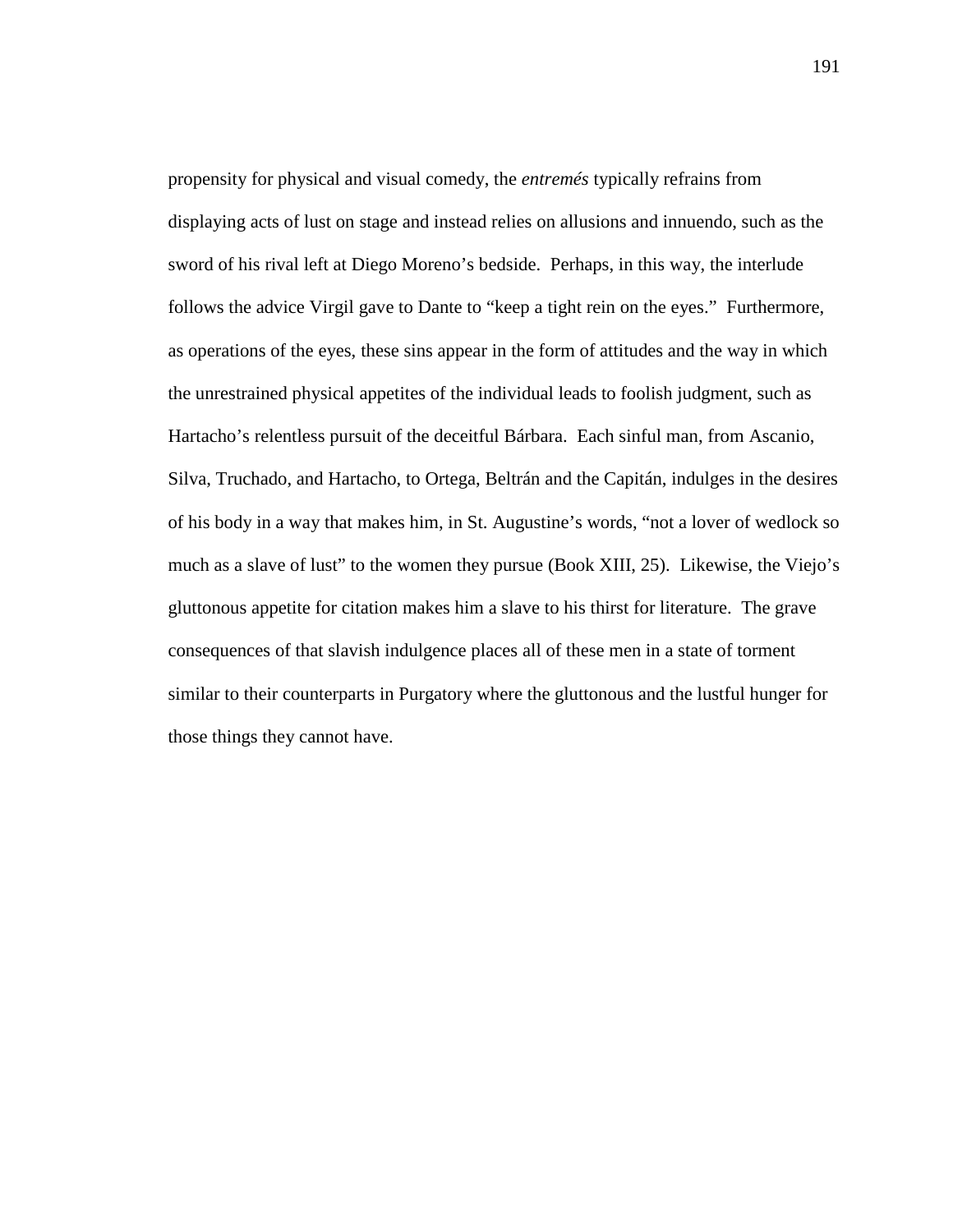## **CONCLUSION**

Monsters are manufactured precisely to teach neophytes to distinguish clearly between the different factors of reality, as it is conceived in their culture.

(Victor Turner, *Betwixt and Between* 105)

Hybridization and liminality often produce the horrifying monsters of dark tales. The Minotaur of Greek mythology transformed the labyrinth from a mental exercise into a fight for survival. The curse of undead, Egyptian mummies added alarm to archaeology. Yet, as Turner (*Betwixt and Between* 105) suggests, monsters might also serve a valuable function in society by symbolizing the hidden dangers that can overtake the individual and, like Dante, cause him or her to wander off the designated path. Covarrubias, for example, connects the word *monstruo* with its Latin origin *demonstro*, meaning to point at or to indicate (812). Bakhtin likewise speaks very highly of marginalized figures such as fools and clowns that use their liminality as the means of bridging the gap between actors and audiences. As he argues, these performance monsters accomplish what neither structure can accomplish alone, namely, "[represent] a certain form of life, which is real and ideal at the same time. They [stand] on the borderline between life and art, in a peculiar mid-zone as it were" (8). Peculiar and powerful, these liminal spaces often produce the most creative and engaging elements in a story.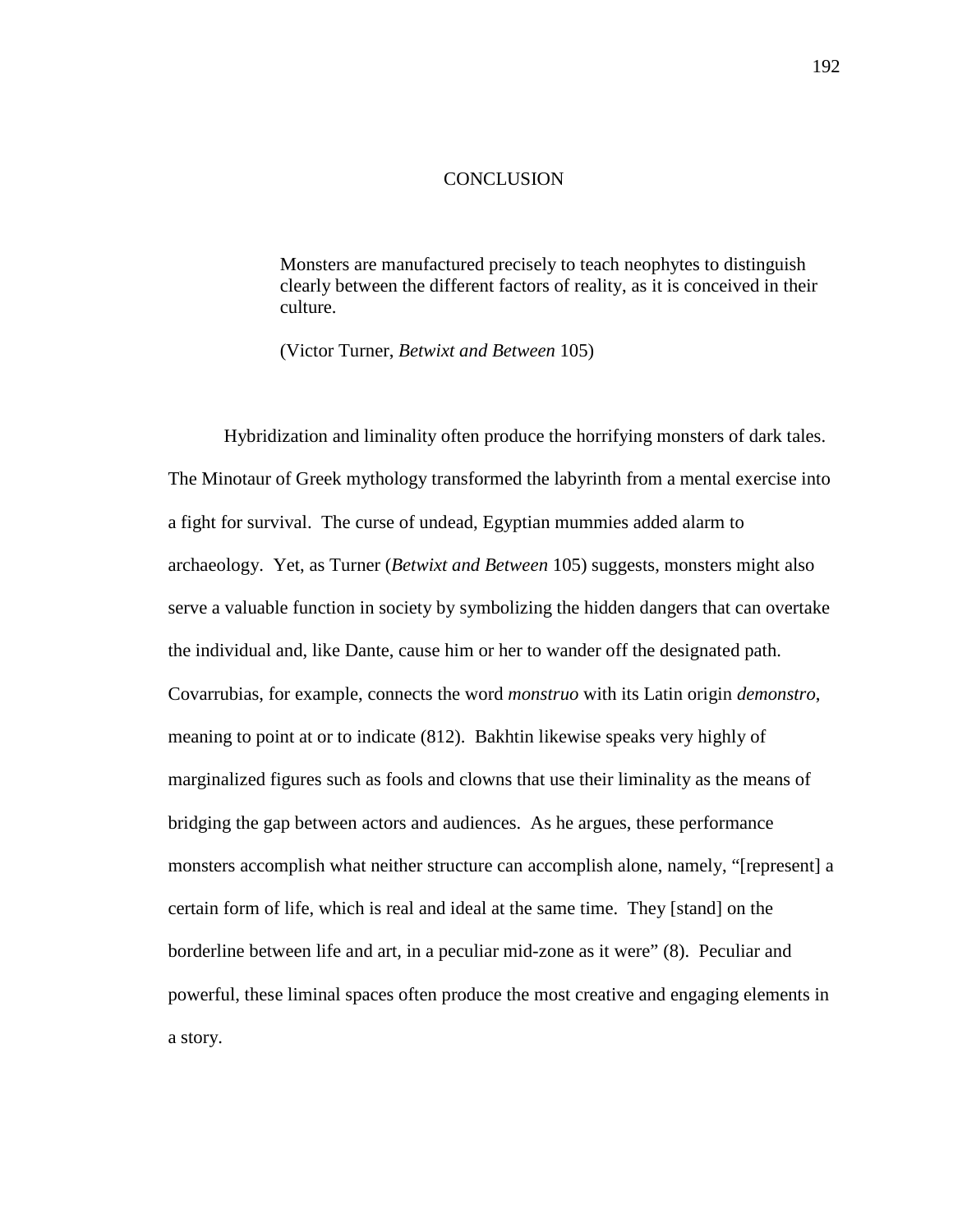History suggests that Quevedo never intended his interludes to become the subject of critical study. He and his fellow *entremesistas* hardly ever mention the existence of such works, let alone discuss their quality, and instead direct the reader to the novels, treatises, volumes of lofty poetry and even *comedias* that generated greater interest and higher profits in publication. Likewise, the genre rarely participates in the critical dialogue of any generation and when it does, as we have seen, reviewers often point to its monstrous corruption of morality as evidence of the Soft Theater's degenerate state. In general, Golden Age scholarship has at worst adopted the same antagonistic position, or at best chosen to overlook the *entremés* as simply a mechanical device of performance, too hard to find, too simple, too sloppy, or even too silly for investigation and review. But even the *comedia*, the Golden Age's theatrical darling, suffered a devastating blow when, during the two centuries that followed it, works by Lope, Tirso, Calderón, Moreto, Alarcón, and others all but disappeared from the stage taking the *entremés* with them into obscurity. The *comedia* managed to survive oblivion and even build its comeback thanks in large part to its abandonment of the liminal and its appearance on the published page. The interlude, with the stage as its fundamental means of survival, could not.

All of this changed in 1911 with Emilio Cotarelo y Mori's formidable publication of more than 350 examples of short theater from Spain's Golden Age. Although not without its shortcomings (Cotarelo y Mori died before he could complete the work), the collection shed light on a tremendous quantity of virtually unexamined theater. Finally, after centuries adrift, scholarship had easy access to the interlude in a way it never had before. Not long after Cotarelo y Mori, Eugenio Asensio's *Itinerario del entremés*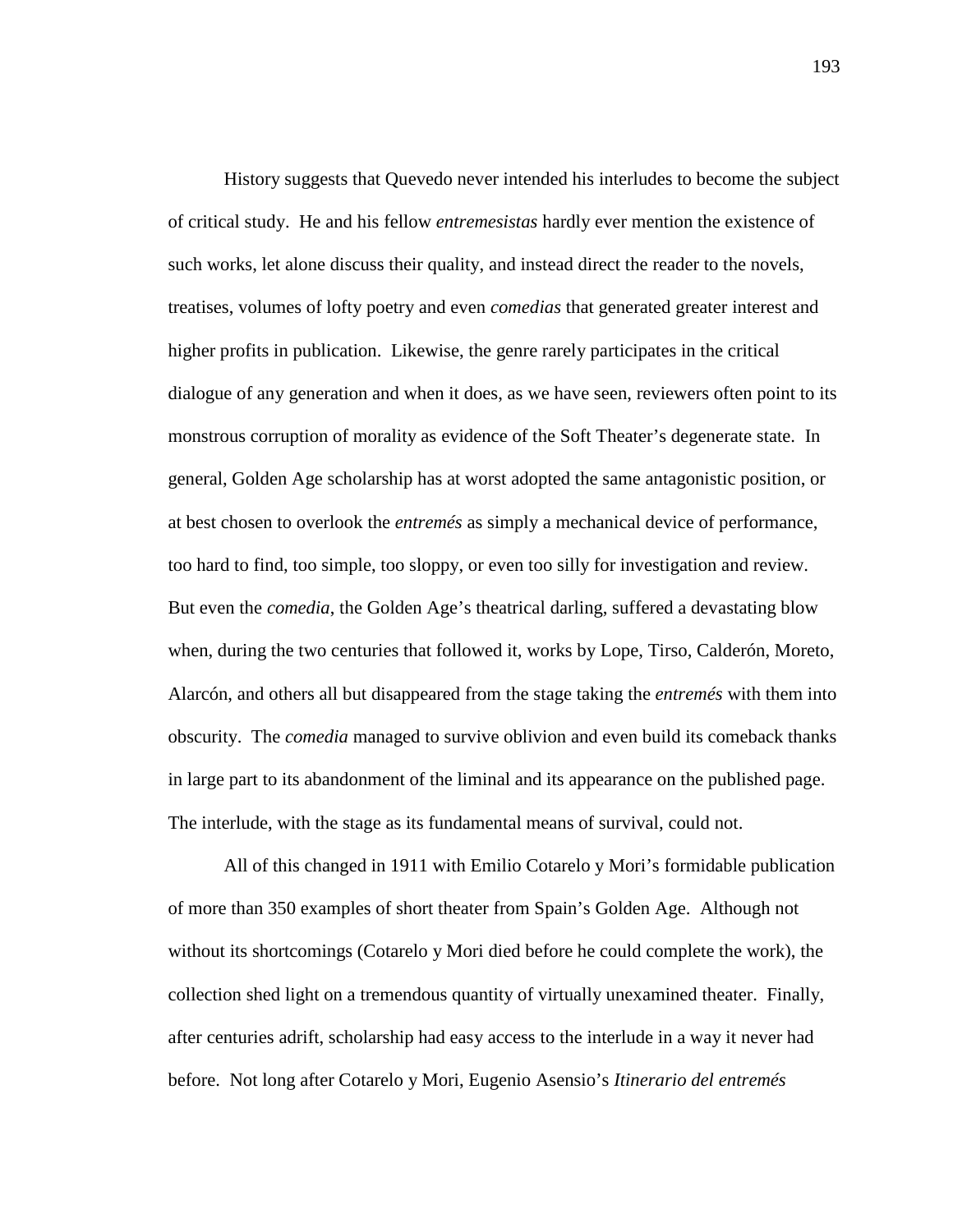(1965), and Hannah Bergman's almost simultaneous study of the life and works of Quiñones de Benavente (Castalia 1965), shed new light on the value and potential of the genre and encouraged others to follow. As a result, scholarship began to take notice of the Soft Theater and the ways in which it contributed to the Hard. Victor Turner, as a cultural anthropologist writing in roughly the same time frame as Asensio and Bergman, understood this process well:

> Without liminality, program might indeed determine performance. But, given liminality, prestigious programs can be undermined and multiple alternative programs may be generated. The result of confrontations between monolithic, power-supported programs and their many subversive alternatives is a sociocultural 'field' in which many options are provided, not only between programmatic *gestalten* but also between the parts of different programs. (*Dramas* 14)

Once considered monsters of the stage that distorted the otherwise uplifting and instructive potential of theater, "[h]aving a form of godliness but denying the power thereof" (2 Timothy 3:5). As we have seen, research by Asensio, Bergman, Turner and others illustrates how liminality made the interlude a boon of innovation that ultimately benefited not only the *comedia* but the popularity of theater performance in general. Mirthful rather than menacing, the dark laughter of these plays more accurately resembles Cookie Monster than it does the bloodthirsty creatures of horror films.

Quevedo's own approach to the genre reveals not only a sense of engagement with the subversive elements in society, as described by Turner, but a confrontation with the form as well. One category of plays includes *Los refranes del viejo celoso*, *El marido fantasma*, *Los enfadosos*, *Doña Bárbara*, and *La venta*. These plays fit nicely into the mold created by Lope de Rueda, Hurtado de Mendoza and Quiñones de Benavente and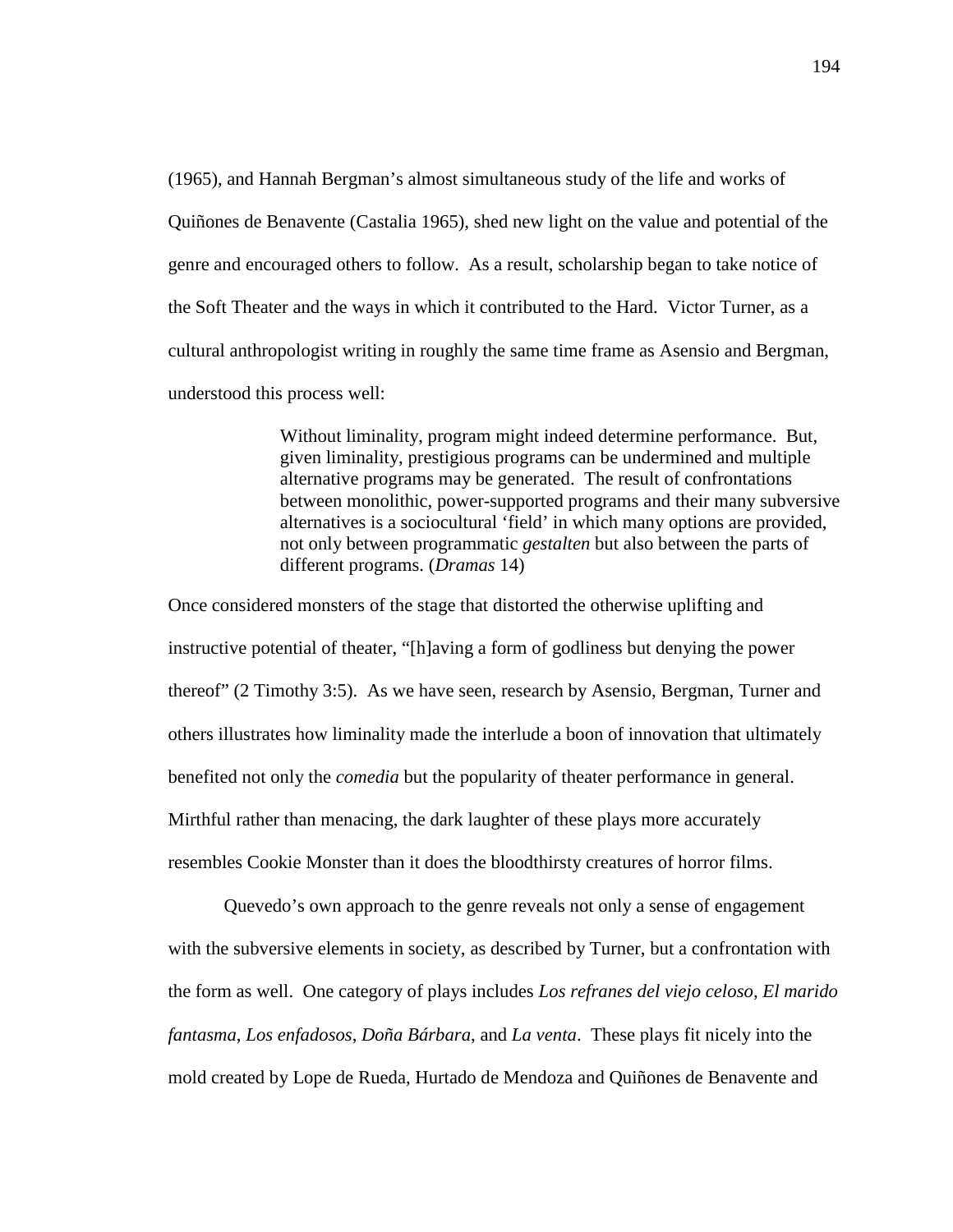depict the anticipated stock character whose personal vices ignite a comedy of situations that typically ends with music or violence. They also demonstrate Quevedo's endless creative wit and fine-tuned sense of comic timing.

A second category of plays includes *La polilla de Madrid*, *El Marión*, *La ropavejera* and *Diego Moreno*. These intermediate plays possess characteristics that show the poet distinguishing himself from the traditional interlude formula. *La polilla de Madrid* extends almost double the length of works by Benavente and the character of Mondoñedo regularly contributes opinions that seem far too caustic a for a light-hearted skit about mischief and trickery. The first part of *El Marión* follows the typical nonthreatening model of its predecessors and plays upon gender reversal for comic affect. Yet the second half turns ugly, plunging the innocent Constanzo into dangerous and aggressive abuse that, while likely still considered humorous by its original audience, none the less marks a shift in the poet away from the frivolous and toward the fatal. With *La ropavejera* Quevedo keeps the plot light and simple but engulfs the genre into entirely fantastic possibilities in a way that directly and blatantly transmits a social message in opposition to the hypocritical practices of individuals obsessed with beauty. Similarly, *Diego Moreno* appears comfortable in the mould of the philandering woman motivated by avarice until the second half when the play's discussion regarding Diego and its numerous references to the death of honor call attention to social ills in a manner much more allegorical than amusing.

A last category of plays includes *La vieja Muñatones*, *La destreza* and *El niño y el Peralvillo de Madrid*. These works break from the pattern entirely and, bear very little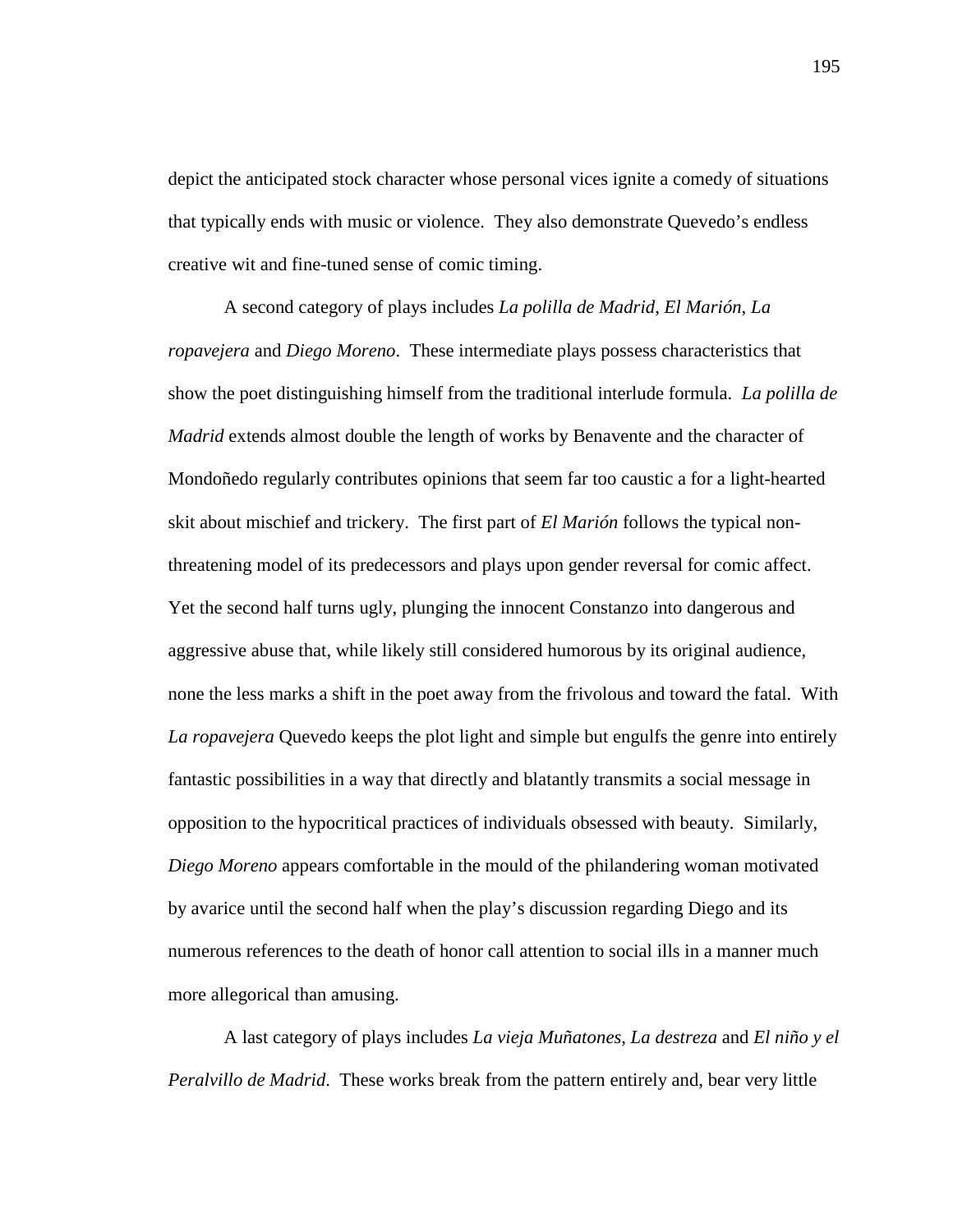resemblance to their fellow *entremeses*. In the case of *La vieja Muñatones* and *La destreza*, Quevedo entirely abandons not only physical comedy but comedy in general to make education at the university and in sword play thinly-veiled, misogynist analogies to the nefarious nature of women whose only purpose in life seems to be ridiculing men and extorting money from them. *El niño y el Peralvillo de Madrid*, as we have seen, quickly slips into the allegorical mould of the *auto* and subjugates the comedy to an instructional and morally uplifting message. The fact that more than half of his interludes demonstrate a break with tradition exposes Quevedo as a liminal playwright, even within the liminality of the genre.

As a distinctly polemic writer (to borrow a term from Iventosch), much of Quevedo's work, including the *Sueños* and the *Buscón*, regularly and creatively question the limits of language and literature. It comes as no surprise then that his theatrical writings also employ similar strategies of experimentation. In addition to the search to uncover presently unknown or unpublished theater by Quevedo, another subject for future research and analysis are the ways in which his theatrical works may have influenced his literary endeavors, and vice versa, as this study touched only briefly on possible connections between the two. Robert Holub explains how unknown or unstudied works can potentially change the way scholarship approaches and understands the greater body of the author and his or her works:

> Moreover, structures should not be conceived as independent, selfsufficient entities. Changes in any single structure—e.g. the discovery of a lost work by and author—will necessarily alter the perception of other, related structures. (31)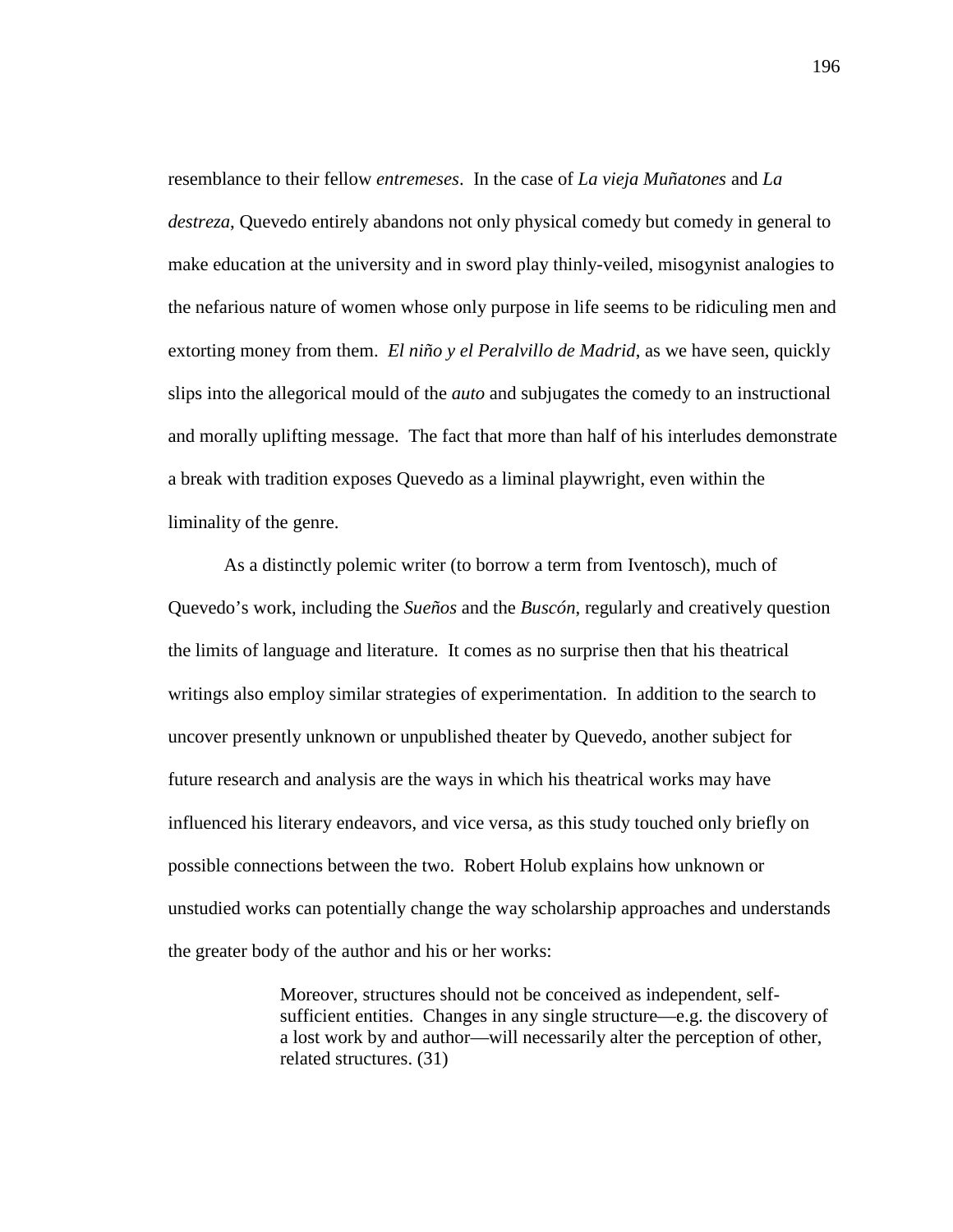As examples of Quevedo's writings that rarely receive exposure in circles of critical analysis, these interludes provide a new perspective on one of Spain's greatest writers.

Scholarship might also benefit from considering the influence of performance on composition. Despite the significant contributions of Cotarelo y Mori, Asensio and Berman, the *entremés* continues to represent a largely untapped source of investigation. Quevedo's theater, like most interludes, suffers from extremely sparse research regarding their stage histories. How often did companies produce them? What kinds of settings did those companies stage them in? How did audiences receive the performance? Did the plays enjoy performance abroad and, if so, how did those stagings compare to ones produced in Spain? How closely might Quevedo have developed his theater in collaboration with performers? These and other questions offer promising avenues of research to better understand not only Quevedo as a man and as a writer, but also the development and character of the Early Modern Spanish stage.

One final question we might consider is the place of the interlude today. During the seventeenth century the *entremés* represented an integral part of the theatrical experience and participated in virtually every performance. The audience expected a series of musical numbers, interludes and dances to fragment and accompany the *comedia*. Since most *comedias* did not mandate the addition of specific supporting pieces the task of organizing an afternoon of performances fell to the *autor de comedias* that arranged and rearranged the various pieces so as to produce the most favorable results. Today that tradition no longer continues. Audiences who attend a twenty-first-century performance of *El caballero de Olmedo* or *Don Gil de las calzas verdes* expect to see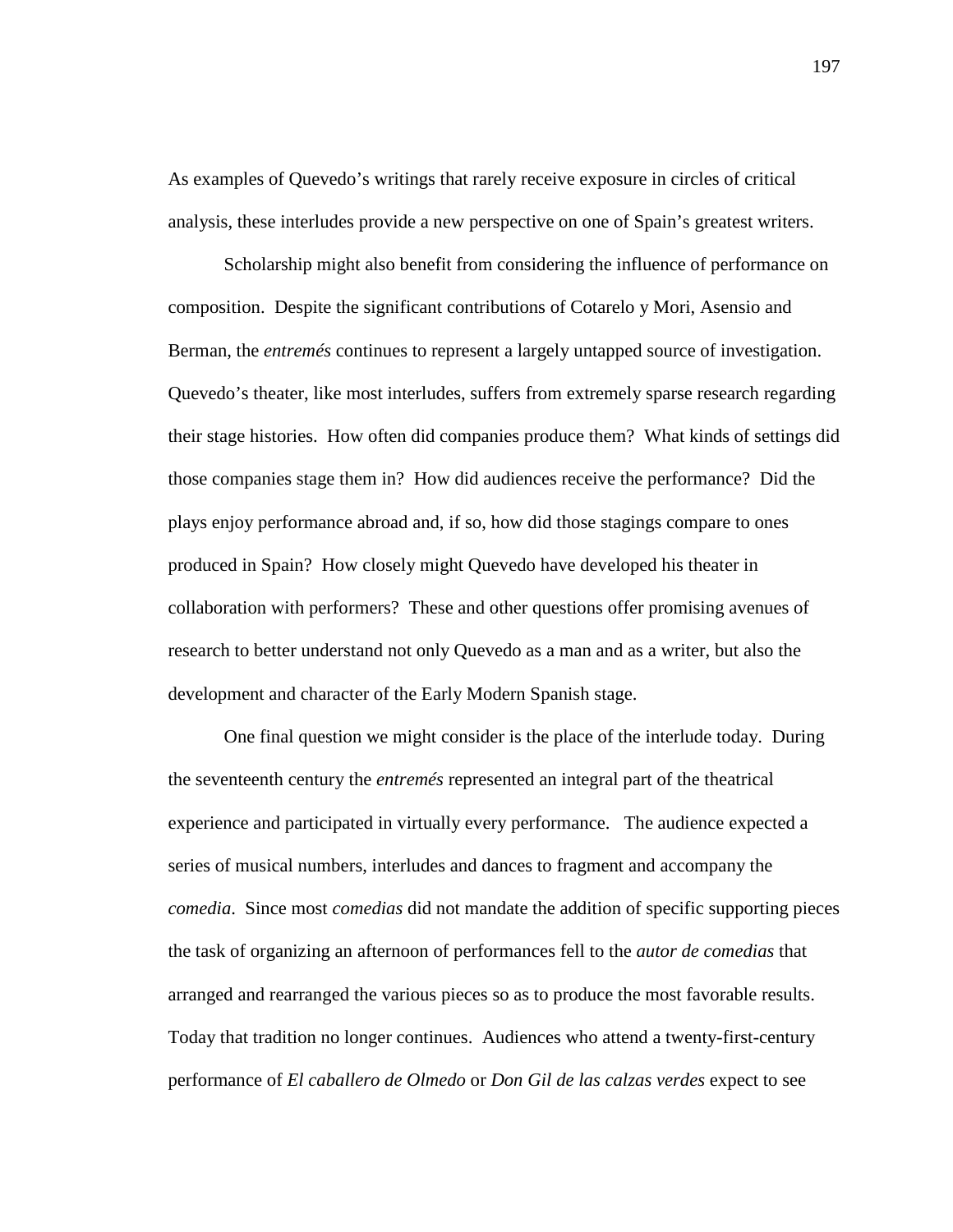only a single play told without distraction or interruption (aside from the occasional intermission). In this case, a company that chooses to include an *entremés* certainly provides its audience with a more complete picture of Golden Age Theater but, depending on the kind of piece selected and how they incorporate it into the performance (two things an *autor de comedias* would easily know how to do), they also run the risk of distracting or even confusing their audience.

This should not imply that the interlude no longer has a place in modern times. On the contrary, today's entertainment provides numerous examples of the popularity of short, comical, even sinful theater such as the *entremés*. Consider, for example, the enormous success of television sitcoms such as *Seinfeld* that share much in common with the Soft Theater tradition, or the countless examples of variety and sketch-comedy programming such as *The Carol Burnett Show*, *Monty Python's Flying Circus*, *Saturday Night Live*, *Mad TV*, *In Living Color* and *The Kids in the Hall*, all of which employ sinful, exaggerated, stock characters to produce innumerable comic episodes. In a sense, the *entremés* survives today as the precursor to these modern entertainments.

Perhaps one of the best applications of the interlude appears in the classroom as a way of introducing students to the theater of the Golden Age. Their brevity and simplicity of plot, combined with a very visual and comical approach to story-telling, make them ideal candidates for study and even performance in an educational environment and the stepping stones toward a more profound study and appreciation of the *comedia*. Ultimately, even as examples of liminality and sin, the interlude as a genre, including those by Francisco de Quevedo, represents an integral component of the Early

198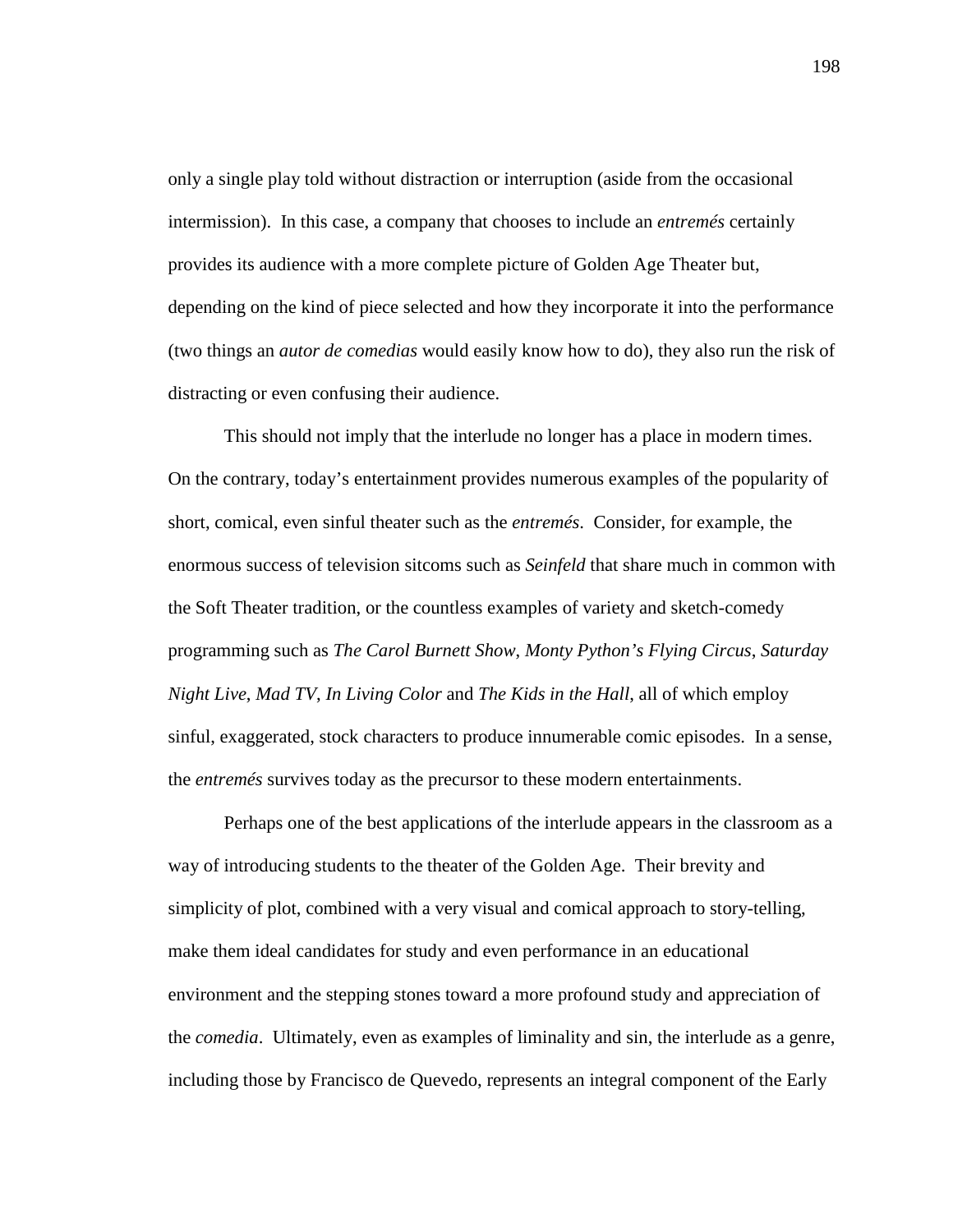Modern Spanish stage. If audience members and *autores* alike valued the *entremés* with such high regard and laughed while its sinful characters cried, perhaps we, as its modernday practitioners and critics, ought to as well. After all, as Asensio points out, "Teatro menor no significa teatro inferior" (*Itinerario* 9).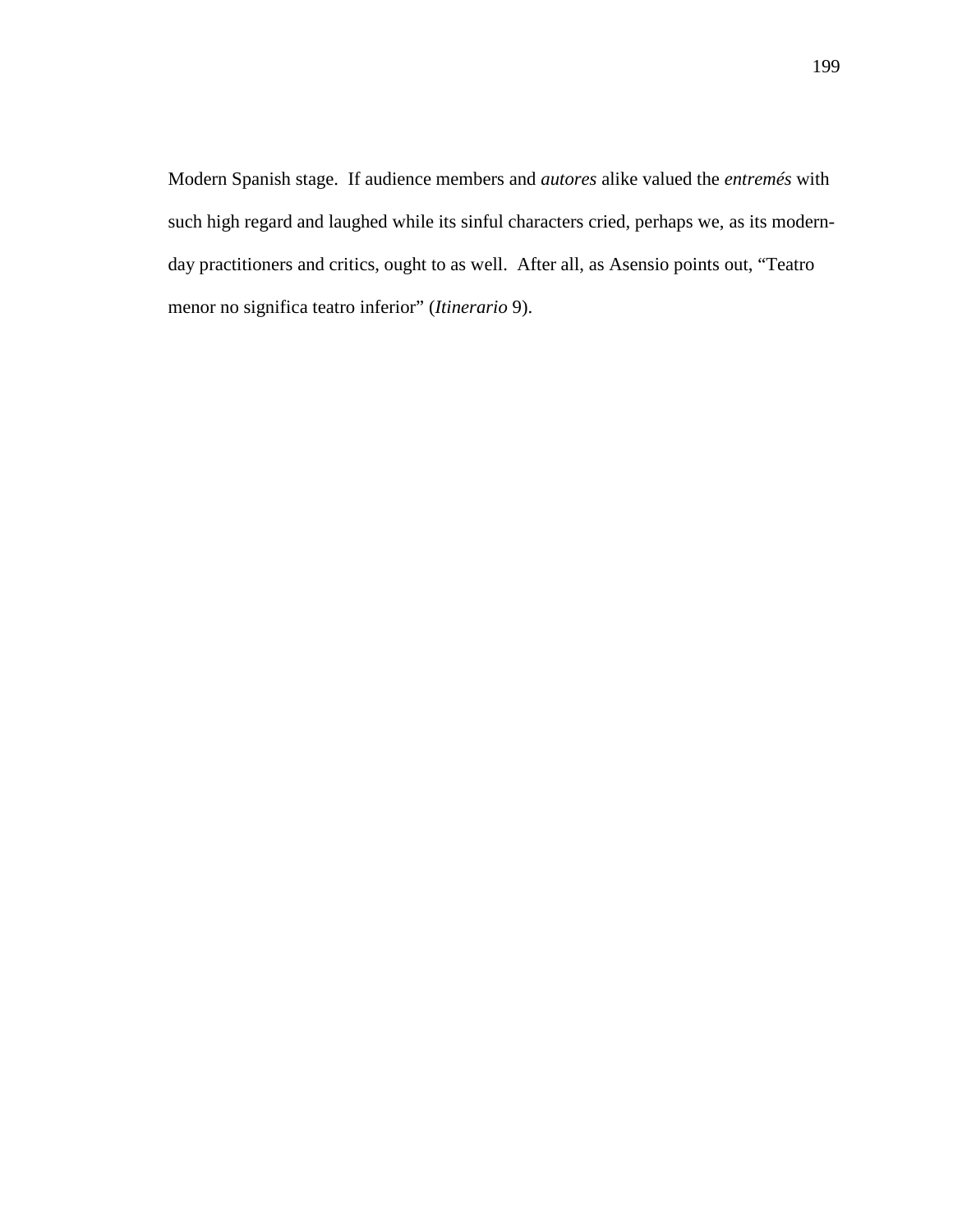## WORKS CITED

- Alighieri, Dante. *The Divine Comedy*. Translation by Lawrence Grant White. New York: Pantheon Books, 1948.
- Allen, John J. *The Reconstruction of a Spanish Golden Age Playhouse: El Corral del Príncipe, 1583-1744*. Gainesville: UP of Florida, 1983.
- Alvar, Carlos, ed. *Gran Encyclopedia Cervantina*. Madrid: Editorial Castalia, 2005.
- Arias, Ricardo. *The Spanish Sacramental Plays*. Boston: Twayne Publishers, 1980.
- Asensio, Eugenio, ed. *Entremeses*. By Miguel de Cervantes. Madrid: Castalia, 1970.
- - -. *Itinerario del entremés*. Madrid: Biblioteca Románica Hispánica, 1965.
- Astizarán, Gloria Caballero. *El humorismo en la obra de Quevedo*. Thesis (PhD): University of Arizona, 1966.
- Augustine, Saint, Bishop of Hippo. *The Confessions of St. Augustine*. Paul M. Bechtel, ed. Chicago: Moody P, 1981.
- Ayala, Francisco. *Cervantes y Quevedo*. Barcelona: Editorial Seix Barral, 1974.
- Bakhtin, Mikhail. *Rabelais and His World*. Trans. by Helene Iswolsky. Cambridge, Massachusetts: Massachusets Institute of Technology P, 1968.
- Barrera y Leirado, Cayetano Alberto de la. *Catálogo bibliográfico y biográfico del teatro español antiguo*. Alicante: Biblioteca Virtual Miguel de Cervantes, 1999.
- Bergin, Thomas G. *Dante*. Boston: Houghton Mifflin Company, 1965.
- Bergman, Hannah E. *Luís Quiñones de Benavente y sus entremeses*. Madrid: Editorial Castalia,1965.
- - -. *Luís Quiñones de Benavente*. New York: Twayne Publishers, Inc., 1972.
- Bershas, Henry N. "Three Expressions of Cuckoldry in Quevedo." *Hispanic Review*, Vol. 28, No. 2. (Apr, 1960), p. 121-135.
- Blanco, José Joaquin. *Cuestiones quevedescas: cinco lecciones*. Puebla: Benemérita Universidad Autónoma de Puebla, Dirección de Fomento Editorial, 2000.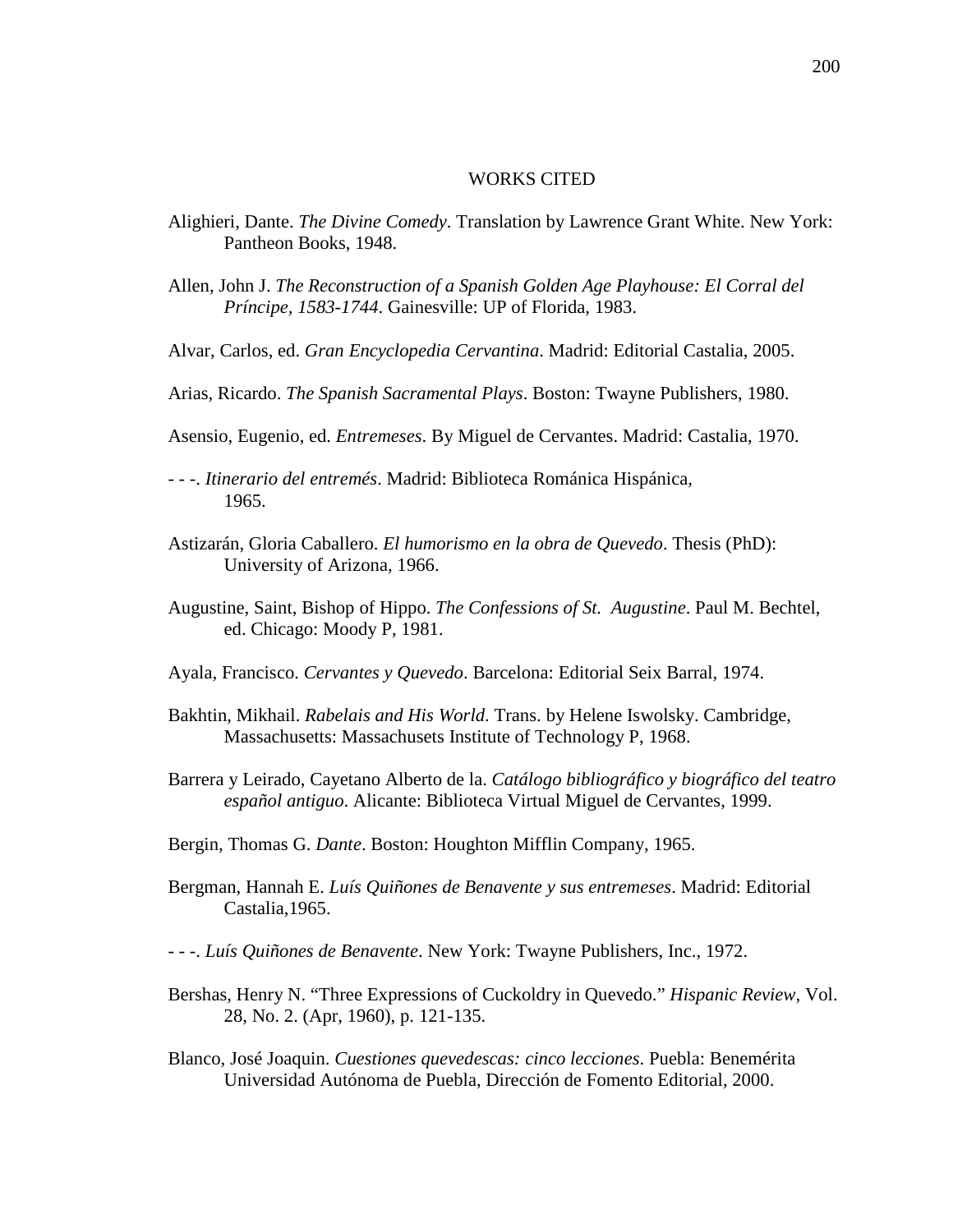Bleznick, Donald William. *Quevedo*. New York: Twayne, 1972.

Boccaccio, Giovanni. *The Decameron*. G. H. McWilliam, trans. London: Penguin, 1995.

- Burningham, Bruce. *Radical Theatricality: Jongleuresque Performance on the Early Spanish Stage*. West Lafayette, IN: Purdue UP, 2007.
- Campos, Juana G. and Ana Barella, eds. *Diccionario de refranes*. Madrid: Espasa Calpe, 1993.
- Castro, Eva, ed. *Teatro Medieval 1: El Drama Liturgico*. Barcelona: Editorial Critica, 1997.
- Cervantes Saavedra, Miguel de. *El hospital de los podridos*. http://users.ipfw.edu/jehle/ CERVANTE/othertxts/hospitaldelospodridos.htm. 11 marzo 2009.
- - -. *Ocho comedias y ocho entremeses nuevos*. Alicante: Biblioteca Virtual Miguel de Cervantes, 2004.
- - -. *El ingenioso hidalgo don Quijote de La Mancha*. Edited by Salvador Fajardo and James A. Parr. Asheville, North Carolina: Pegasus P, 1998.
- Clamurro, William H. *Language and Ideology in the Prose of Quevedo*. Newark, Del.: Juan de la Cuesta, 1991.
- Chaucer, Geoffrey. *The Canterbury Tales*. Ed. by Jill Mann. New York: Penguin Classics, 2005.
- Colman, George. "The Heir at Law." *Tales from the Dramatists*. Vol. 3. Philadelphia: J. B. Lippincott Company, 1893.
- Connors, Catherine. "Preceptistas and Beyond." *Hispania*. Vol. 82, No. 3, 1999, p. 417- 428.
- Cotarelo, Armando. *El teatro de Cervantes*. Madrid: Tip. de la revista de archivos, bibliotecas y museos, 1915.
- - -. "El teatro de Quevedo." *Boletín de la Real Academia Española* 24 (1945): 41-104.
- Cotarelo y Mori, Emilio. *Coleccion de entremeses*. Granada: Editorial Universidad de Granada, 2000.

Covarrubias, Sebastián de. *Tesoro de la Lengua Castellana o Española*. Martin de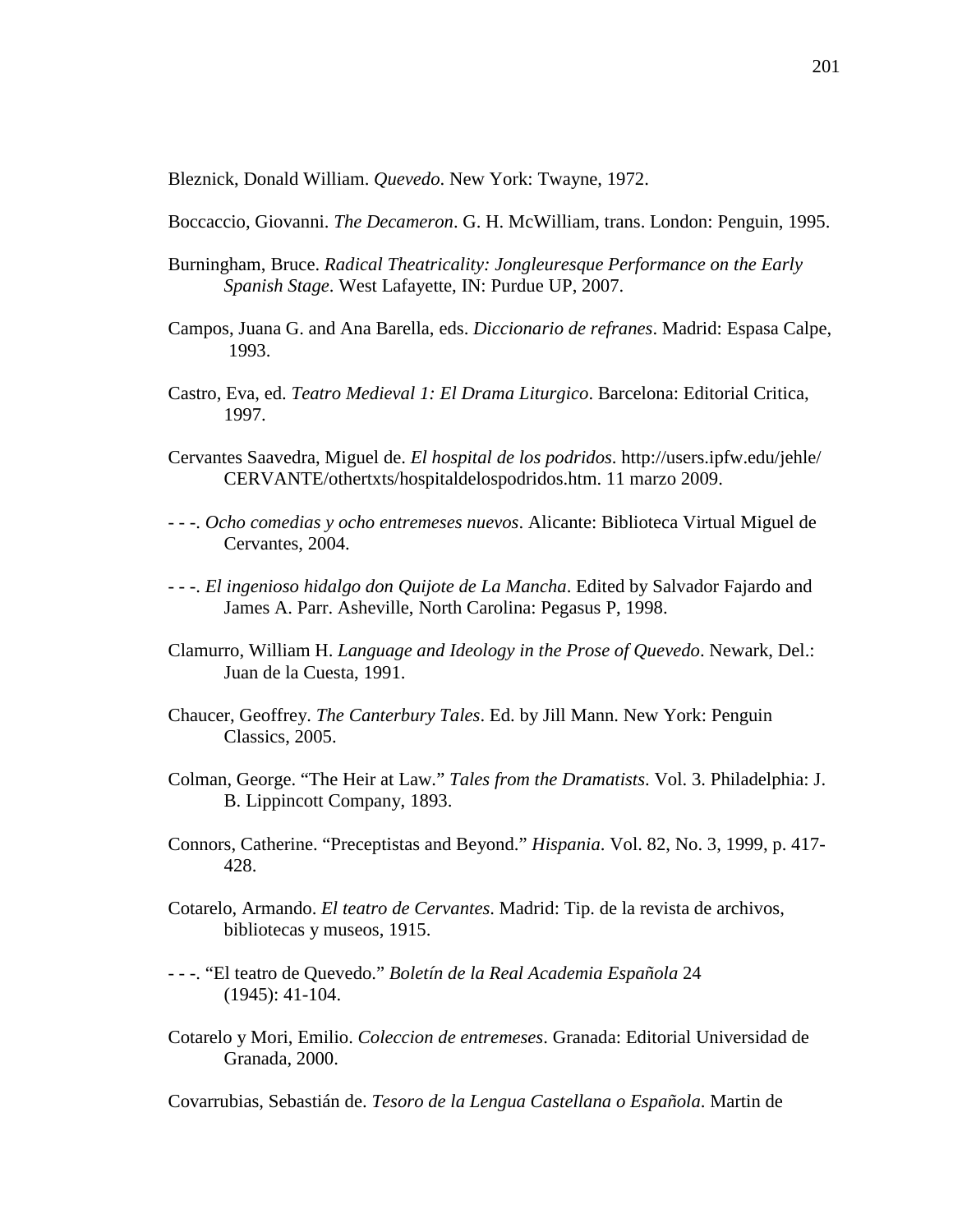Riquer, ed. Barcelona: S. A. Horta, I. E., 1943.

Crosby, James O. *En torno a la poesia de Quevedo*. Madrid: Castalia, 1967.

Davies, Gareth A. *A Poet at Court: Antonio Hurtado de Mendoza (1586-1644).* Oxford: The Dolphin Book Co. Ltd., 1971.

*Diccionario de las autoridades*. Madrid: Real Academia Española, 1732.

- Douglas, Mary. *Purity and Danger*. London: Routledge and Kegan Paul, 1966.
- Eliot, T. S. *Selected Essays*. New York: Harcourt, Brace and Company, 1932.
- Espina, Antonio. *Quevedo*. Madrid: Compañía Bibliográfica Española, S. A., 1962.
- Finn, Thomas P. *From Death to Rebirth: Ritual and Conversion in Antiquity*. New York: Paulist Press, 1997.
- Flecniakoska, Jean-Louis. *La formation de l'auto religieux en Espagne avant Calderón, 1550-1635*. Montpellier, 1961.
- *Flor de entremeses y sainetes*. Madrid, 1657.
- Gassner, John, ed. *Medieval and Tudor Drama*. New York: Applause, 1987.
- Girard, René. *Deceit, Desire and the Novel*. Trans. by Yvonne Freccero. Baltimore: Johns Hopkins U P, 1976.
- Gómez Quintero, Ela Rosa. *Quevedo, hombre y escritor en conflicto con su epoca*. Miami, Fl.: Ediciones Universal, 1978.
- Góngora y Argote, Luis de. *Poems of Góngora*. Edited by R. O. Jones. Cambridge: Cambridge U P, 1966.
- Gracián, Baltasar. *Oráculo manual y arte de prudencia*. Alicante: Biblioteca Virtual Miguel de Cervantes, 2005.
- Hermenegildo, Alfredo. "Estudio Preliminar." *Las cuatro comedias: Lope de Rueda*. Madrid: Taurus, 1985. 7-71.
- Hesse, José, ed. *Vida teatral en el Siglo de Oro*. Madrid: Taurus, 1965.

Holub, Robert C. *Reception Theory: A Critical Introduction*. London: Methuen,1984.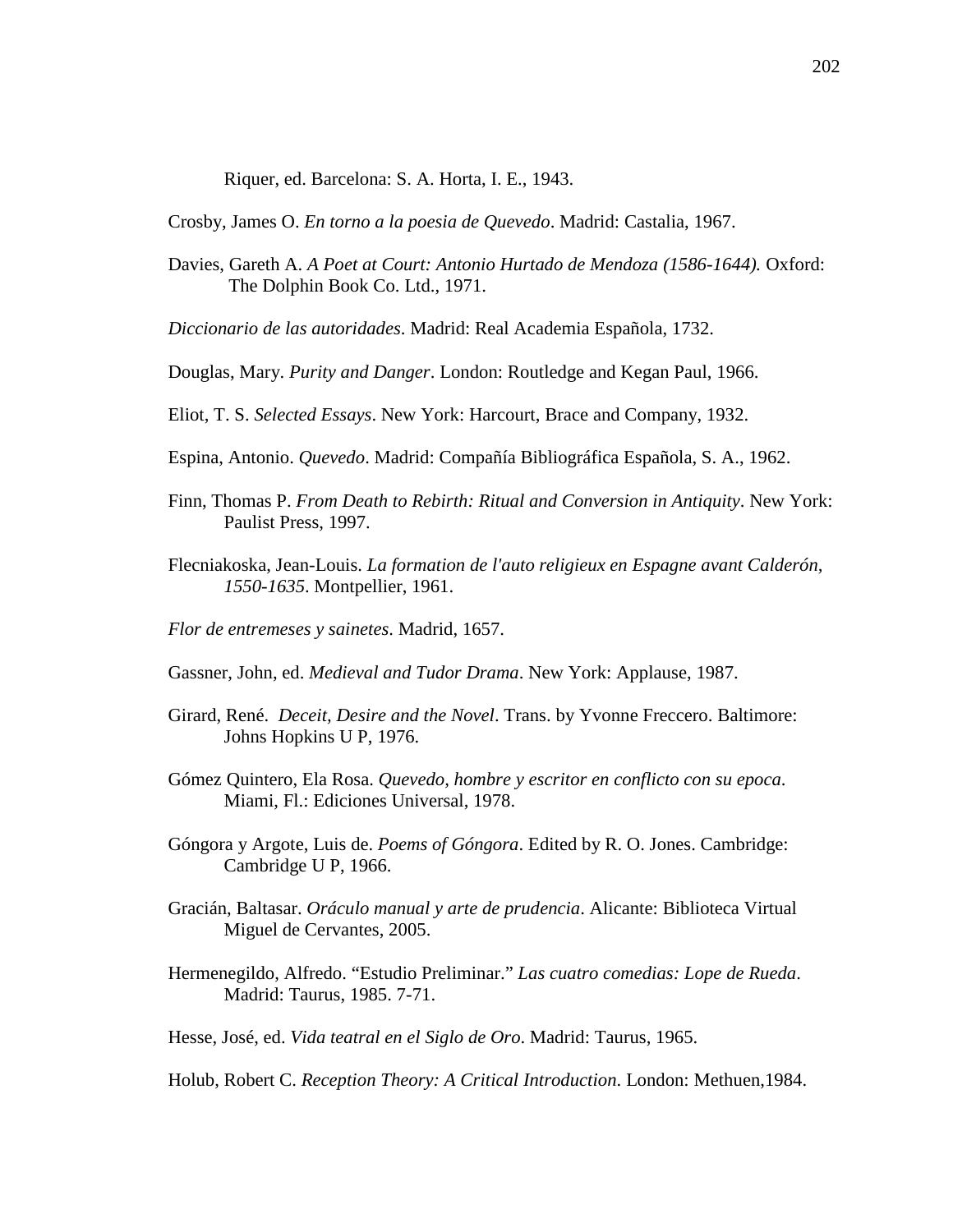Hume, Martin. *The Court of Phillip IV*. New York: G.P. Putnam's Sons, 1907.

- Iglesias, Diane. "Luis Quinones de Benavente." *Spanish Dramatists of the Golden Age*. Mary Parker, ed. Westport, CN: Greenwood P, 140-44.
- Iventosch, Herman. "Quevedo and the defense of the slandered: The Meaning of the *Sueño de la muerte*, the *Entremés de los refranes del viejo celoso*, the *Defensa de Epicuro*, etc." *Hispanic Review*, Vol. 30, No. 2. (Apr., 1962), p. 94-115.
- Jack, William Shaffer. "Development of the 'Entremés' before Lope de Rueda. *PMLA*, Vol. 37, No. 2. (Jun, 1922), p. 187-207.
- Jesús María, Friar J. de. *Primera parte de la virtud de la castidad*. Mardid, 1601.
- Juaralde Pou, Pablo. *Francisco de Quevedo*. Madrid: Editorial Castalia, 1999.
- "Le Garçon et l'aveugle." *Medieval French Plays*. Trans. by Richard Axton and John

Stevens. New York: Barnes and Noble, 1971. 193-206.

- Le Goff, Jacques. *The Birth of Purgatory*. Trans. by Arthur Goldhammer. Paris: Scolar P,1984.
- Menéndez Pelayo, M. *Estudios y discursos de crítica histórica y literaria*. Madrid: C. S. I. C., 1952.
- Moevs, Christian. *The Metaphysics of Dante's Comedy*. Oxford: Oxford U P, 2005.
- Montes de Oca, Francisco. *Ocho siglos de poesía en lengua español*. Mexico, D. F.: Editorial Porrua, 1971.
- Parker, Mary, ed. *Spanish Dramatists of the Golden Age: A Bio-bibliographical Sourcebook*. Westport, Connecticut: Greenwood P, 1998.
- Pérez Priego, Miguel Ángel, ed. *Teatro Medieval 2: Castilla*. Barcelona: Editorial Critica, 1997.
- Pickard-Cambridge, Sir Arthur. *The Dramatic Festivals of Athens*. Oxford: Clarendon P, 1968.
- Quevedo, Francisco de. *Las tres musas últimas castellanas*. Alicante: Biblioteca Virtual Miguel de Cervantes, 2002.

- - -. *Obras completas*. Felicidad Buendía, ed. Madrid: Aguilar, 1967.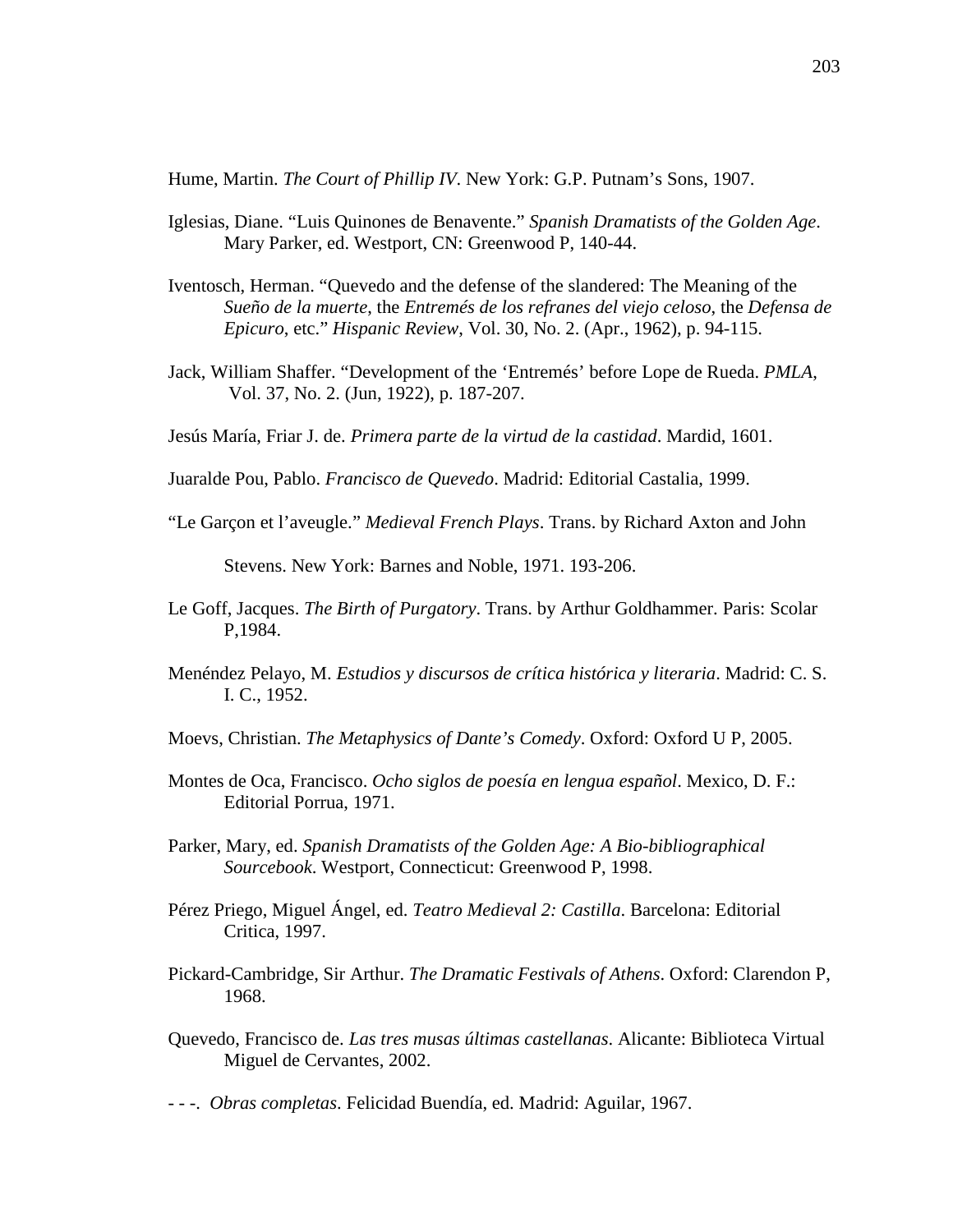- - -. *Obras completas de don Francisco de Quevedo y Villegas*. Luis Astrana Marin, ed. Madrid: Aguilar, 1932.
- - -. *Obras de don Francisco Gómez de Queuedo y Villegas Cauallero del hábito de Santiago*. Biblioteca Provincial de Évora, 1628.
- - -. *Obra Poética*. Vol. 4. José Manuel Blecua, ed. Madrid: Castalia, 1981.
- - -. *Teatro inédito de Don Francisco de Quevedo*. Miguel Artigas, ed. Madrid: Real Academia Española, 1927.
- *Ramillete gracioso compuesto de entremeses famosos, y bailes entremesados; por diferentes ingenios*. Alicante: Biblioteca Virtual Miguel de Cervantes, 2009.
- Reed, Cory. *The Novelist as Playwright: Cervantes and the Entremés nuevo*. New York: Peter Lang, 1993.
- Rennert, Hugo. *The Spanish Stage in the Time of Lope de Vega*. New York: Dover, 1963.
- Rivara, Joaquim António de Sousa Telles de Matos. *Catálogo dos manuscritos da Bibliotheca Pública Eborense.* Lisboa: Impresa Nacional, 1870.
- Rodríguez Marín, Francisco. "La segunda parte de la Vida del Pícaro con algunas noticias de su autor." *Revista de Archivos*. Tercera Epoca, XII. Madrid, 1908. 60- 74.
- Rojas Villandrando, Augustin de. *Viaje Entretenido*. Madrid: Emprenta Real, 1603.
- Ropero, Francisco, ed. *Entremeses nuevos de diversos autores, para honesta recreación*. Alcalá de Henares, 1643.
- Rueda, Lope de. *Pasos*. José Luis Canet Vallés, ed. Madrid: Castalia, 1992.
- Ruíz Ramon, Francisco. *Historia del teatro español desde sus orígenes hasta 1900*. Madrid: Cátedra, 2001.
- Shergold, N. D. *A History of the Spanish Stage from Medieval Times until the End of the Seventeenth Century*. Oxford: Clarendon P, 1967.
- Spadaccini, Nicholas and Jenaro Talens. *Through the Shattering Glass: Cervantes and the Self-Made World*. Minneapolis: U of Minnesota P, 1993.